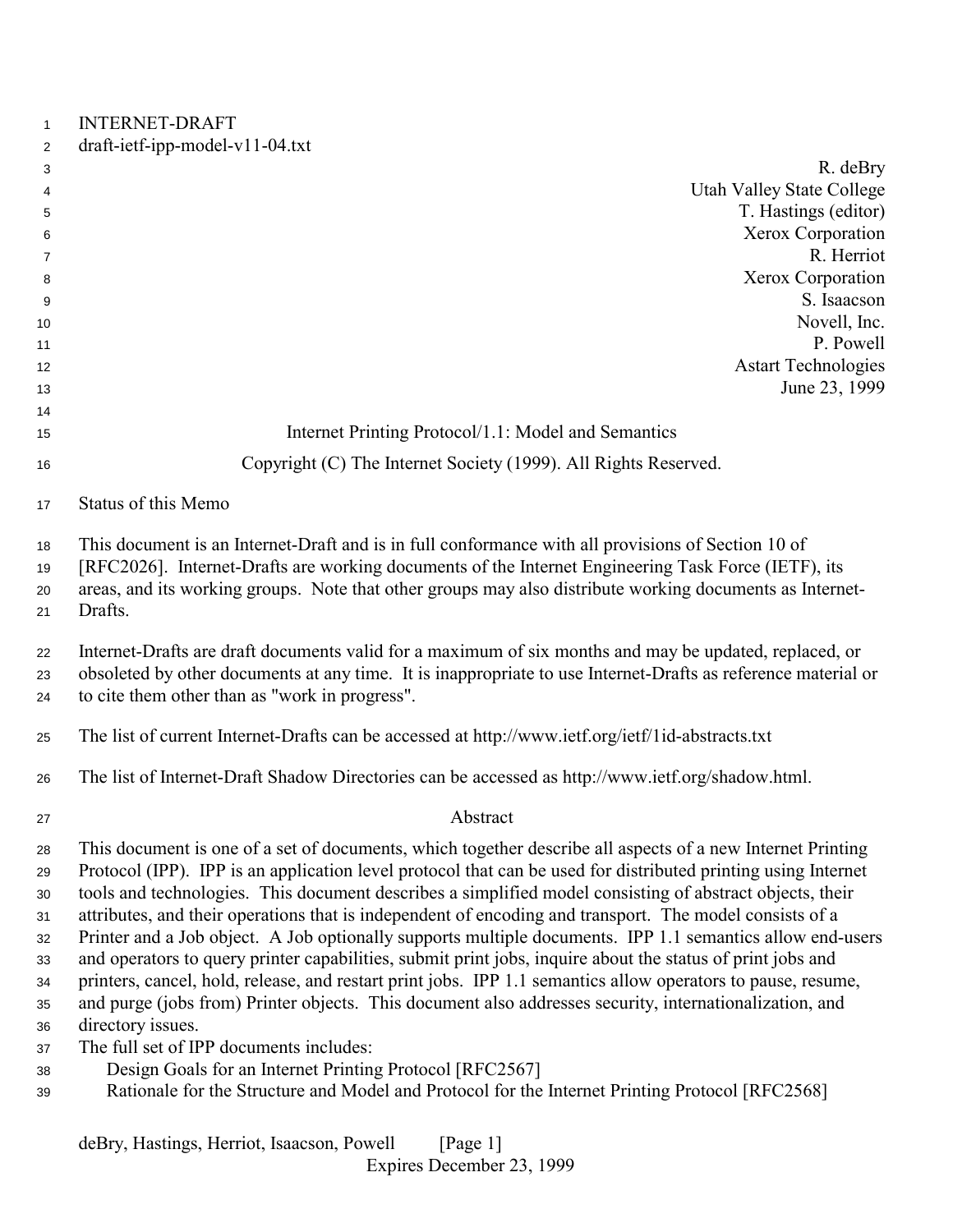- Internet Printing Protocol/1.1: Model and Semantics (this document)
- Internet Printing Protocol/1.1: Encoding and Transport [IPP-PRO]
- Internet Printing Protocol/1.1: Implementer's Guide [IPP-IIG]

# Mapping between LPD and IPP Protocols [RFC2569]

 The "Design Goals for an Internet Printing Protocol" document takes a broad look at distributed printing functionality, and it enumerates real-life scenarios that help to clarify the features that need to be included in a printing protocol for the Internet. It identifies requirements for three types of users: end users, operators, and administrators. It calls out a subset of end user requirements that are satisfied in IPP/1.0. A few OPTIONAL operator operations have been added to IPP/1.1.

 The "Rationale for the Structure and Model and Protocol for the Internet Printing Protocol" document describes IPP from a high level view, defines a roadmap for the various documents that form the suite of IPP specification documents, and gives background and rationale for the IETF working group's major decisions.

 The "Internet Printing Protocol/1.1: Encoding and Transport" document is a formal mapping of the abstract operations and attributes defined in the model document onto HTTP/1.1 [RFC2616]. It defines the encoding rules for a new Internet MIME media type called "application/ipp". This document also defines the rules for transporting over HTTP a message body whose Content-Type is "application/ipp". This document defines a new scheme named 'ipp' for identifying IPP printers and jobs.

 The "Internet Printing Protocol/1.1: Implementer's Guide" document gives insight and advice to implementers of IPP clients and IPP objects. It is intended to help them understand IPP/1.1 and some of the considerations that may assist them in the design of their client and/or IPP object implementations. For example, a typical order of processing requests is given, including error checking. Motivation for some of the specification decisions is also included.

 The "Mapping between LPD and IPP Protocols" document gives some advice to implementers of gateways between IPP and LPD (Line Printer Daemon) implementations.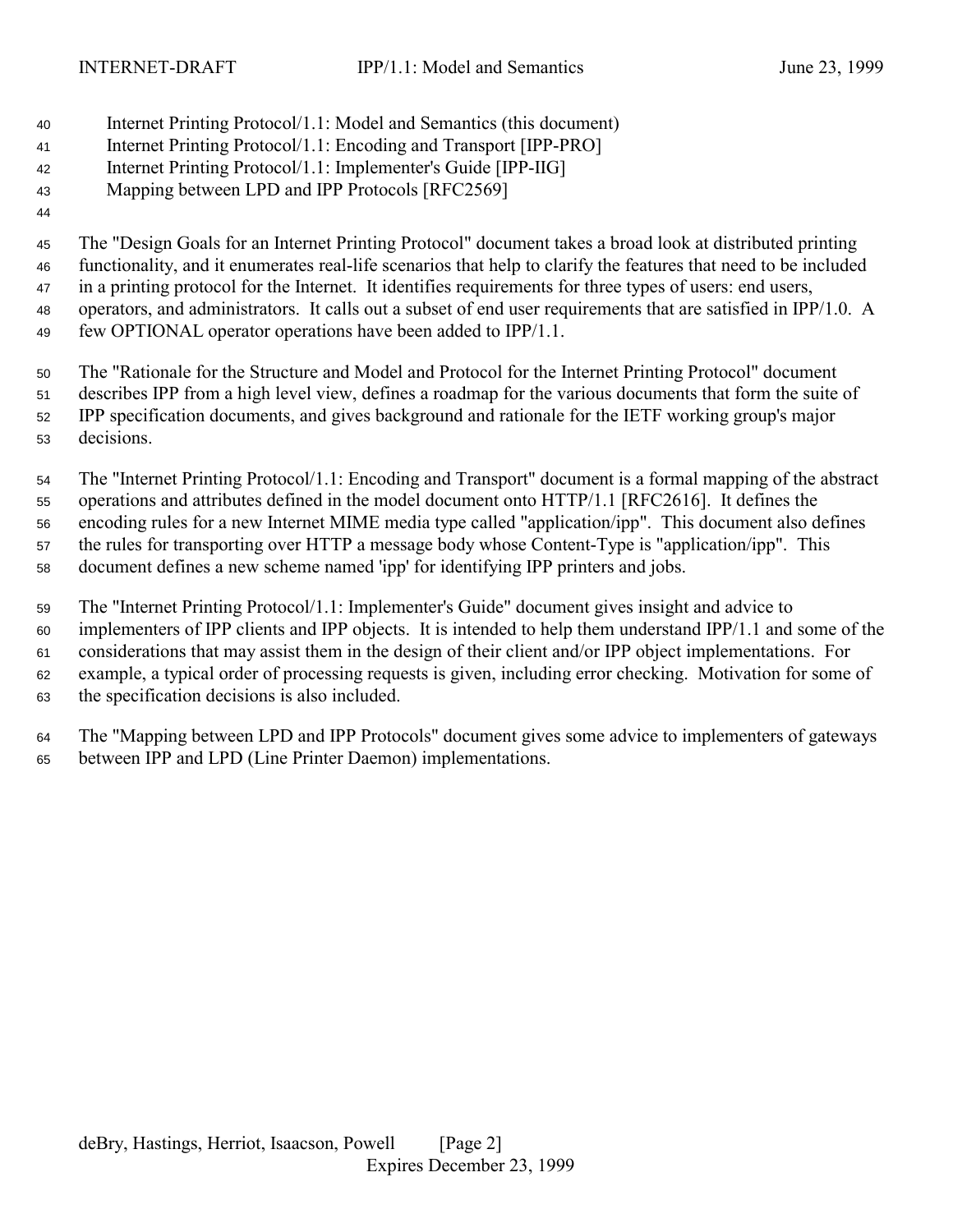#### 66

# **Table of Contents**

| 67       |         |  |  |
|----------|---------|--|--|
| 68       | 1.1     |  |  |
|          |         |  |  |
| 69       | 2.1     |  |  |
| 70<br>71 | 2.2     |  |  |
| 72       | 2.3     |  |  |
| 73       | 2.4     |  |  |
|          |         |  |  |
| 74       |         |  |  |
| 75       | 3.1     |  |  |
| 76       | 3.1.1   |  |  |
| 77       | 3.1.2   |  |  |
| 78       | 3.1.3   |  |  |
| 79       | 3.1.4   |  |  |
| 80       | 3.1.4.1 |  |  |
| 81       | 3.1.4.2 |  |  |
| 82       | 3.1.5   |  |  |
| 83       | 3.1.6   |  |  |
| 84       | 3.1.6.1 |  |  |
| 85       | 3.1.6.2 |  |  |
| 86       | 3.1.6.3 |  |  |
| 87       | 3.1.6.4 |  |  |
| 88       | 3.1.7   |  |  |
| 89       | 3.1.8   |  |  |
| 90       | 3.1.9   |  |  |
| 91       | 3.2     |  |  |
| 92       | 3.2.1   |  |  |
| 93       | 3.2.1.1 |  |  |
| 94       | 3.2.1.2 |  |  |
| 95       | 3.2.2   |  |  |
| 96       | 3.2.3   |  |  |
| 97       | 3.2.4   |  |  |
| 98       | 3.2.5   |  |  |
| 99       | 3.2.5.1 |  |  |
| 100      | 3.2.5.2 |  |  |
| 101      | 3.2.6   |  |  |
| 102      | 3.2.6.1 |  |  |
| 103      | 3.2.6.2 |  |  |
| 104      | 3.2.7   |  |  |
| 105      | 3.2.7.1 |  |  |
| 106      | 3.2.7.2 |  |  |
| 107      | 3.2.8   |  |  |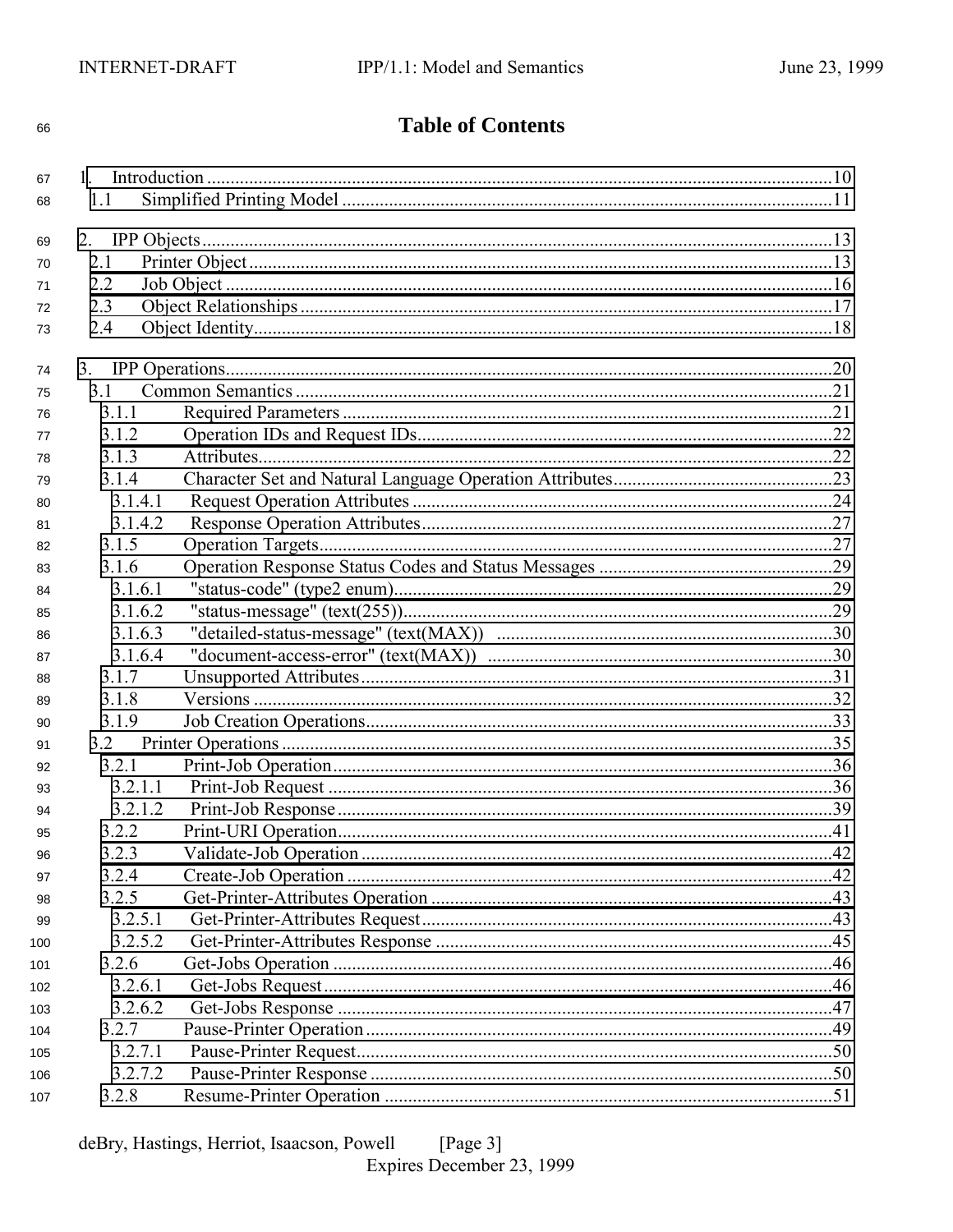| 108 | 3.2.9   |  |
|-----|---------|--|
| 109 | 3.3     |  |
| 110 | 3.3.1   |  |
| 111 | 3.3.1.1 |  |
| 112 | 3.3.1.2 |  |
| 113 | 3.3.2   |  |
| 114 | 3.3.3   |  |
| 115 | 3.3.3.1 |  |
| 116 | 3.3.3.2 |  |
| 117 | 3.3.4   |  |
| 118 | 3.3.4.1 |  |
| 119 | 3.3.4.2 |  |
| 120 | 3.3.5   |  |
| 121 | 3.3.5.1 |  |
| 122 | 3.3.5.2 |  |
| 123 | 3.3.6   |  |
| 124 | 3.3.7   |  |
| 125 | 3.3.7.1 |  |
| 126 | 3.3.7.2 |  |
|     |         |  |
| 127 | 4.      |  |
| 128 | 4.1     |  |
| 129 | 4.1.1   |  |
| 130 | 4.1.1.1 |  |
| 131 | 4.1.1.2 |  |
| 132 | 4.1.2   |  |
| 133 | 4.1.2.1 |  |
| 134 | 4.1.2.2 |  |
| 135 | 4.1.2.3 |  |
| 136 | 4.1.3   |  |
| 137 | 4.1.4   |  |
| 138 | 4.1.5   |  |
| 139 | 4.1.6   |  |
| 140 | 4.1.7   |  |
| 141 | 4.1.8   |  |
| 142 | 4.1.9   |  |
| 143 | 4.1.9.1 |  |
| 144 | 4.1.10  |  |
| 145 | 4.1.11  |  |
| 146 | 4.1.12  |  |
| 147 | 4.1.13  |  |
| 148 | 4.1.14  |  |
| 149 | 4.1.15  |  |
| 150 | 4.1.16  |  |
| 151 | 4.2     |  |
|     |         |  |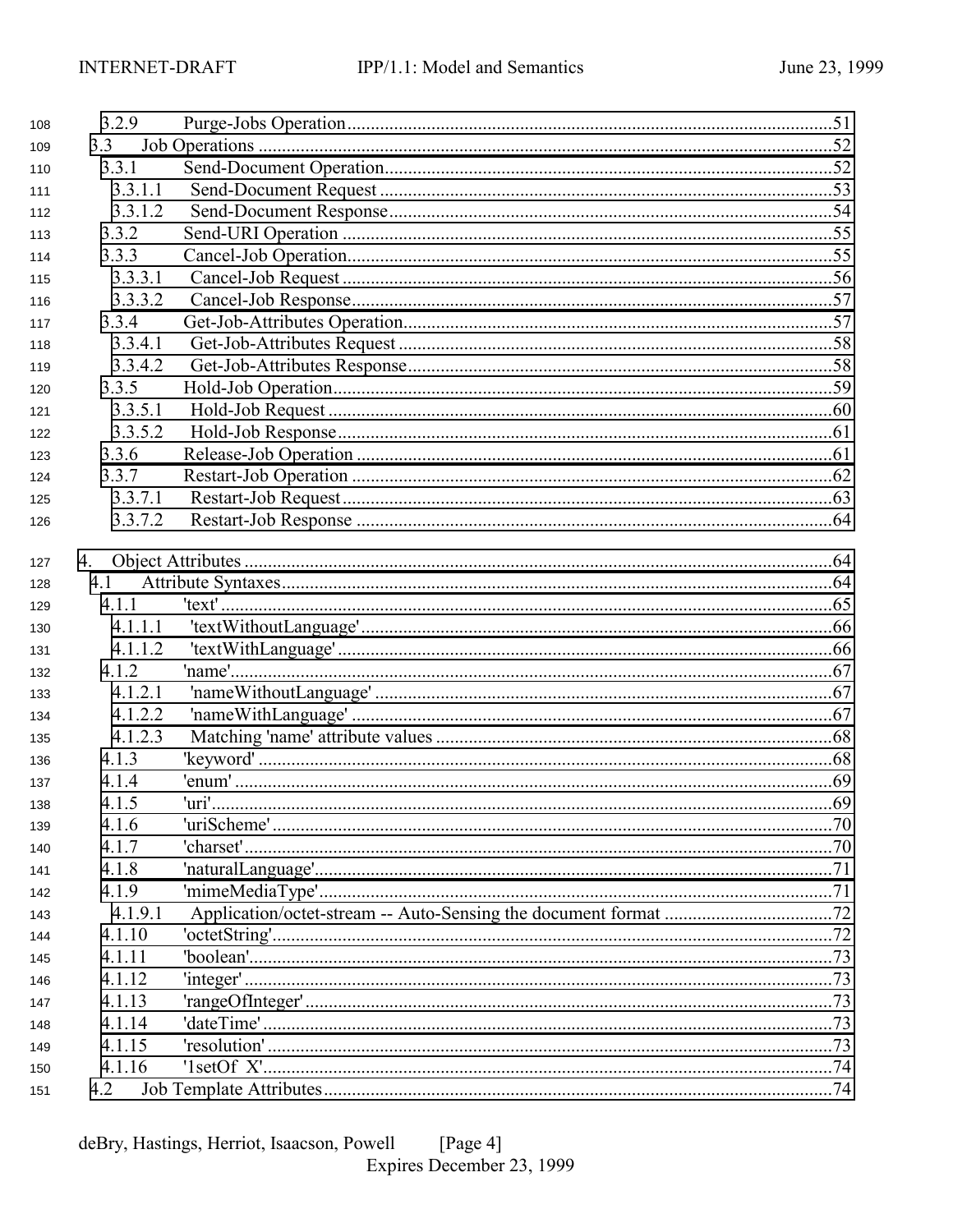| 152 | 4.2.1    |                                                |     |
|-----|----------|------------------------------------------------|-----|
| 153 | 4.2.2    |                                                |     |
| 154 | 4.2.3    |                                                |     |
| 155 | 4.2.4    |                                                |     |
| 156 | 4.2.5    |                                                |     |
| 157 | 4.2.6    |                                                |     |
| 158 | 4.2.7    |                                                |     |
| 159 | 4.2.8    |                                                |     |
| 160 | 4.2.9    |                                                |     |
| 161 | 4.2.10   |                                                |     |
| 162 | 4.2.11   |                                                |     |
| 163 | 4.2.12   |                                                |     |
| 164 | 4.2.13   |                                                |     |
| 165 | 4.3      |                                                |     |
| 166 | 4.3.1    |                                                |     |
| 167 | 4.3.2    |                                                |     |
| 168 | 4.3.3    |                                                |     |
| 169 | 4.3.4    |                                                |     |
| 170 | 4.3.5    |                                                |     |
| 171 | 4.3.6    |                                                |     |
| 172 | 4.3.7    |                                                |     |
| 173 | 4.3.7.1  |                                                |     |
| 174 | 4.3.7.2  |                                                |     |
| 175 | 4.3.8    |                                                |     |
| 176 | 4.3.9    |                                                |     |
| 177 | 4.3.10   |                                                |     |
| 178 | 4.3.11   |                                                |     |
| 179 | 4.3.12   |                                                |     |
| 180 | 4.3.13   |                                                |     |
| 181 | 4.3.14   |                                                |     |
| 182 | 4.3.14.1 |                                                |     |
| 183 |          | 4.3.14.2 time-at-processing (integer(MIN:MAX)) | .97 |
| 184 | 4.3.14.3 |                                                |     |
| 185 | 4.3.14.4 |                                                |     |
| 186 | 4.3.14.5 |                                                |     |
| 187 | 4.3.14.6 |                                                |     |
| 188 | 4.3.14.7 |                                                |     |
| 189 | 4.3.15   |                                                |     |
| 190 | 4.3.16   |                                                |     |
| 191 | 4.3.17   |                                                |     |
| 192 | 4.3.17.1 |                                                |     |
| 193 | 4.3.17.2 |                                                |     |
| 194 | 4.3.17.3 |                                                |     |
| 195 | 4.3.18   |                                                |     |
| 196 | 4.3.18.1 |                                                |     |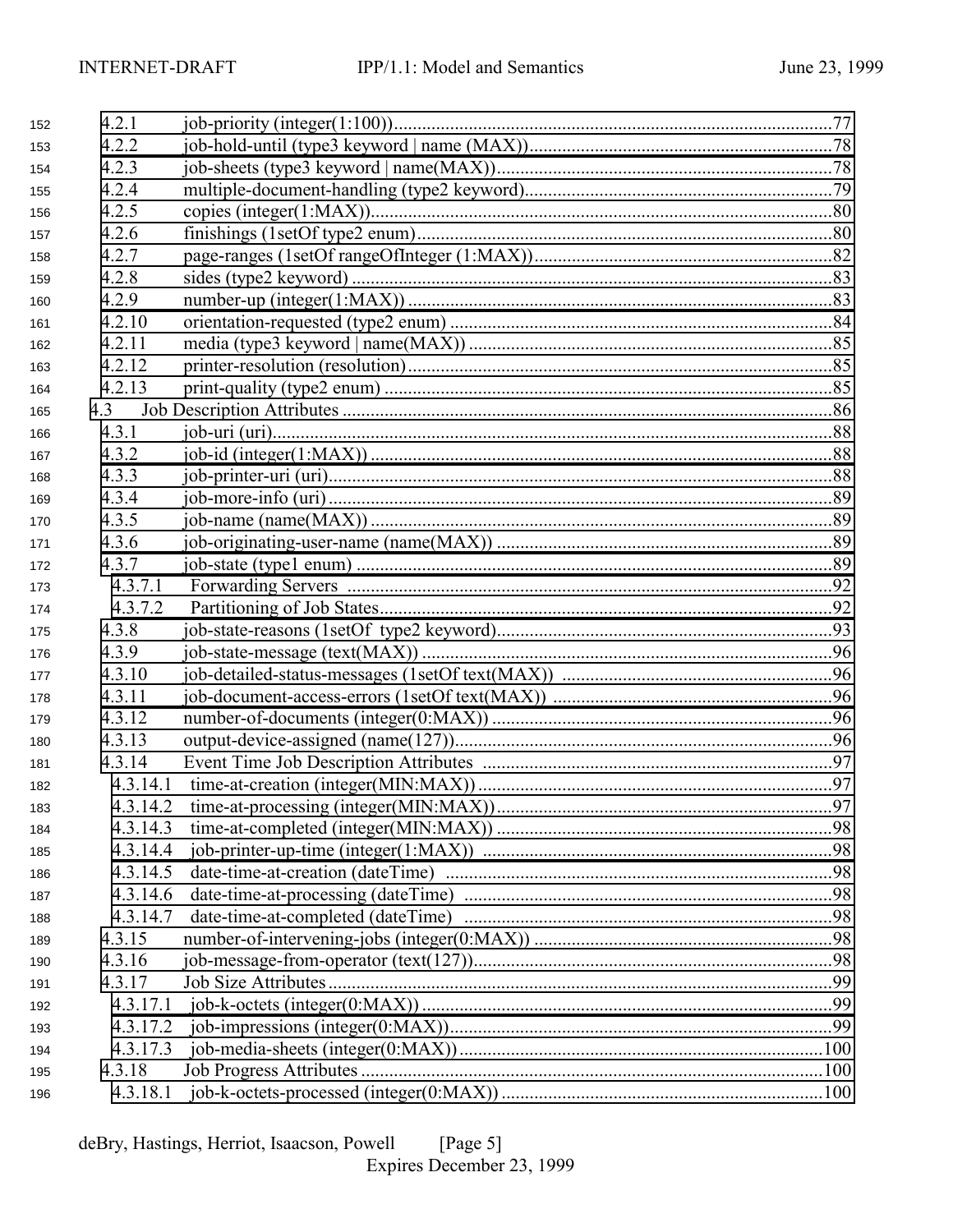| 197 |          |                                                                  |  |
|-----|----------|------------------------------------------------------------------|--|
| 198 | 4.3.18.3 |                                                                  |  |
| 199 | 4.3.19   |                                                                  |  |
| 200 | 4.3.20   |                                                                  |  |
| 201 |          |                                                                  |  |
| 202 | 4.4.1    |                                                                  |  |
| 203 | 4.4.2    |                                                                  |  |
| 204 | 4.4.3    |                                                                  |  |
| 205 | 4.4.4    |                                                                  |  |
| 206 | 4.4.5    |                                                                  |  |
| 207 | 4.4.6    |                                                                  |  |
| 208 | 4.4.7    |                                                                  |  |
| 209 | 4.4.8    |                                                                  |  |
| 210 | 4.4.9    |                                                                  |  |
| 211 | 4.4.10   |                                                                  |  |
| 212 | 4.4.11   |                                                                  |  |
| 213 | 4.4.12   |                                                                  |  |
| 214 | 4.4.13   |                                                                  |  |
| 215 | 4.4.14   |                                                                  |  |
| 216 | 4.4.15   |                                                                  |  |
| 217 | 4.4.16   |                                                                  |  |
| 218 | 4.4.17   |                                                                  |  |
| 219 | 4.4.18   |                                                                  |  |
| 220 | 4.4.19   |                                                                  |  |
| 221 | 4.4.20   | generated-natural-language-supported (1setOf naturalLanguage)112 |  |
| 222 | 4.4.21   |                                                                  |  |
| 223 | 4.4.22   |                                                                  |  |
| 224 | 4.4.23   |                                                                  |  |
| 225 | 4.4.24   |                                                                  |  |
| 226 | 4.4.25   |                                                                  |  |
| 227 | 4.4.26   |                                                                  |  |
| 228 | 4.4.27   |                                                                  |  |
| 229 | 4.4.28   |                                                                  |  |
| 230 | 4.4.29   |                                                                  |  |
| 231 | 4.4.30   |                                                                  |  |
| 232 | 4.4.31   |                                                                  |  |
| 233 | 4.4.32   |                                                                  |  |
| 234 | 4.4.33   |                                                                  |  |
| 235 | 4.4.34   |                                                                  |  |
| 236 | 4.4.35   |                                                                  |  |
| 237 | 4.4.36   |                                                                  |  |
| 238 | 4.4.37   |                                                                  |  |
| 239 | 5.       |                                                                  |  |
| 240 | 5.1      |                                                                  |  |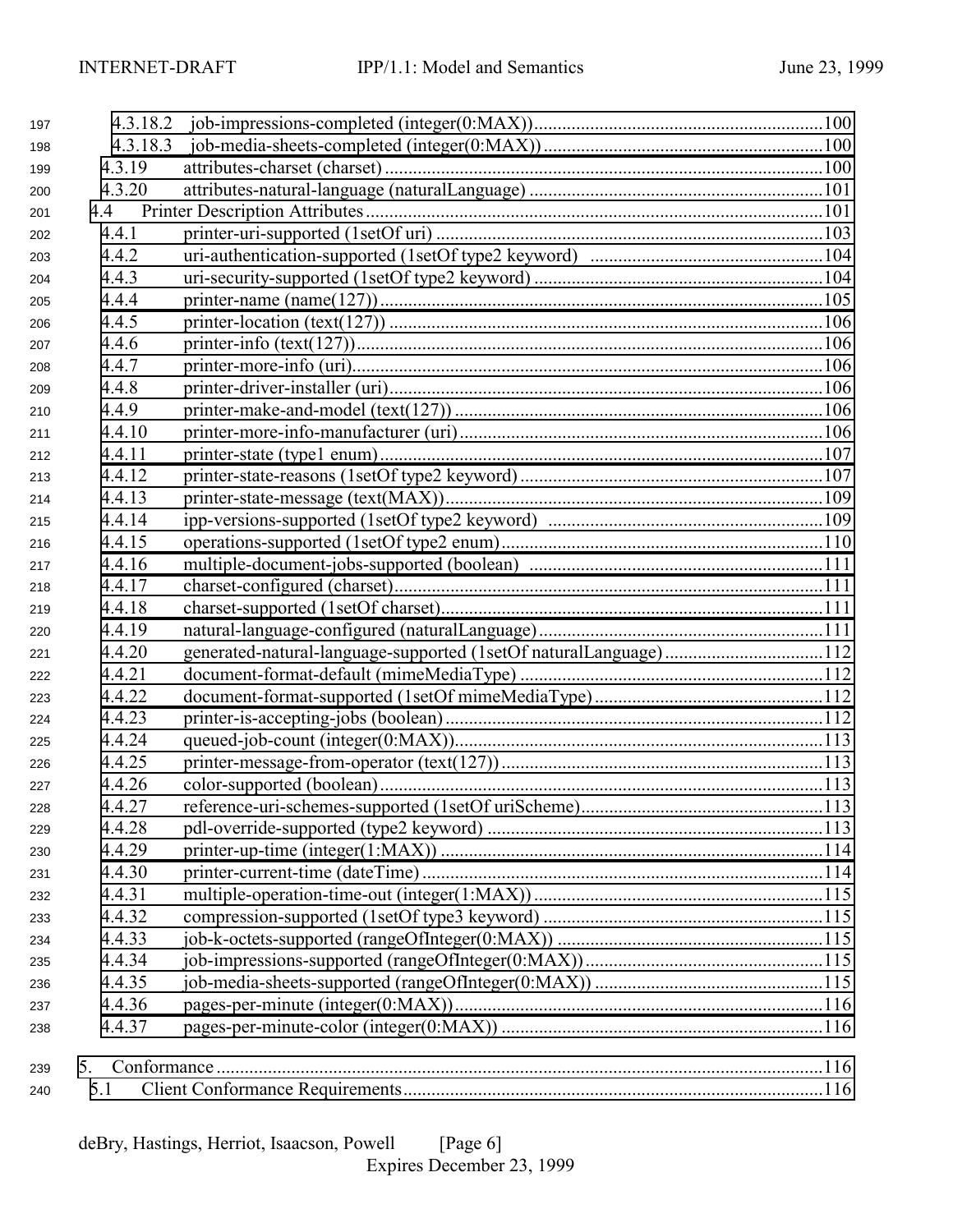| 241 | 5.2   |  |
|-----|-------|--|
| 242 | 5.2.1 |  |
| 243 | 5.2.2 |  |
| 244 | 5.2.3 |  |
| 245 | 5.2.4 |  |
| 246 | 5.2.5 |  |
| 247 | 5.2.6 |  |
| 248 | 5.2.7 |  |
| 249 | 5.3   |  |
| 250 |       |  |
| 251 | 6.1   |  |
| 252 | 6.2   |  |
| 253 | 6.3   |  |
| 254 | 6.4   |  |
| 255 | 6.5   |  |
| 256 | 6.6   |  |
| 257 | 6.7   |  |
| 258 | 6.8   |  |
| 259 | 7.    |  |
| 260 | 8.    |  |
| 261 | 8.1   |  |
| 262 | 8.1.1 |  |
| 263 | 8.1.2 |  |
| 264 | 8.1.3 |  |
| 265 | 8.2   |  |
| 266 | 8.3   |  |
| 267 | 8.4   |  |
| 268 | 8.5   |  |
| 269 | 8.6   |  |
| 270 | 9.    |  |
| 271 |       |  |
| 272 |       |  |
| 273 | 11.1  |  |
| 274 | 11.2  |  |
| 275 | 11.3  |  |
| 276 | 11.4  |  |
| 277 | 11.5  |  |
| 278 | 11.6  |  |
| 279 | 11.7  |  |
| 280 | 11.8  |  |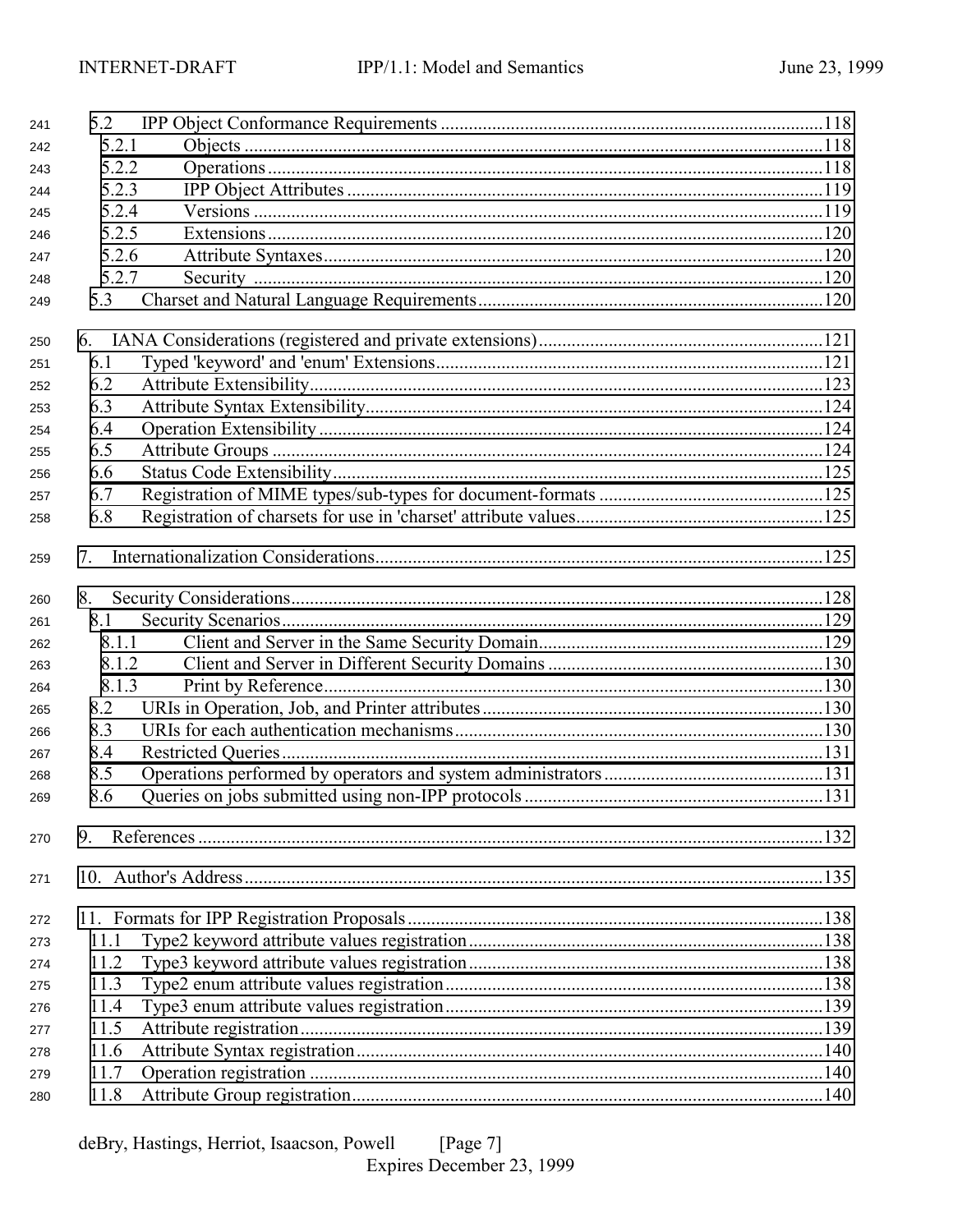| 281 | 11.9     |  |
|-----|----------|--|
| 282 |          |  |
| 283 |          |  |
| 284 | 12.1.1   |  |
| 285 |          |  |
| 286 | 12.2.1   |  |
| 287 | 12.2.2   |  |
| 288 | 12.2.2.1 |  |
| 289 | 12.2.2.2 |  |
| 290 | 12.2.2.3 |  |
| 291 | 12.2.2.4 |  |
| 292 | 12.2.3   |  |
| 293 | 12.2.4   |  |
| 294 | 12.2.5   |  |
|     |          |  |
| 295 |          |  |
| 296 | 13.1     |  |
| 297 | 13.1.1   |  |
| 298 | 13.1.2   |  |
| 299 | 13.1.2.1 |  |
| 300 | 13.1.2.2 |  |
| 301 | 13.1.2.3 |  |
| 302 | 13.1.3   |  |
| 303 | 13.1.4   |  |
| 304 | 13.1.4.1 |  |
| 305 | 13.1.4.2 |  |
| 306 | 13.1.4.3 |  |
| 307 | 13.1.4.4 |  |
| 308 | 13.1.4.5 |  |
| 309 | 13.1.4.6 |  |
| 310 | 13.1.4.7 |  |
| 311 | 13.1.4.8 |  |
| 312 | 13.1.4.9 |  |
| 313 |          |  |
| 314 |          |  |
| 315 |          |  |
| 316 |          |  |
| 317 |          |  |
| 318 |          |  |
| 319 |          |  |
| 320 |          |  |
| 321 |          |  |
| 322 |          |  |
| 323 | 13.1.5   |  |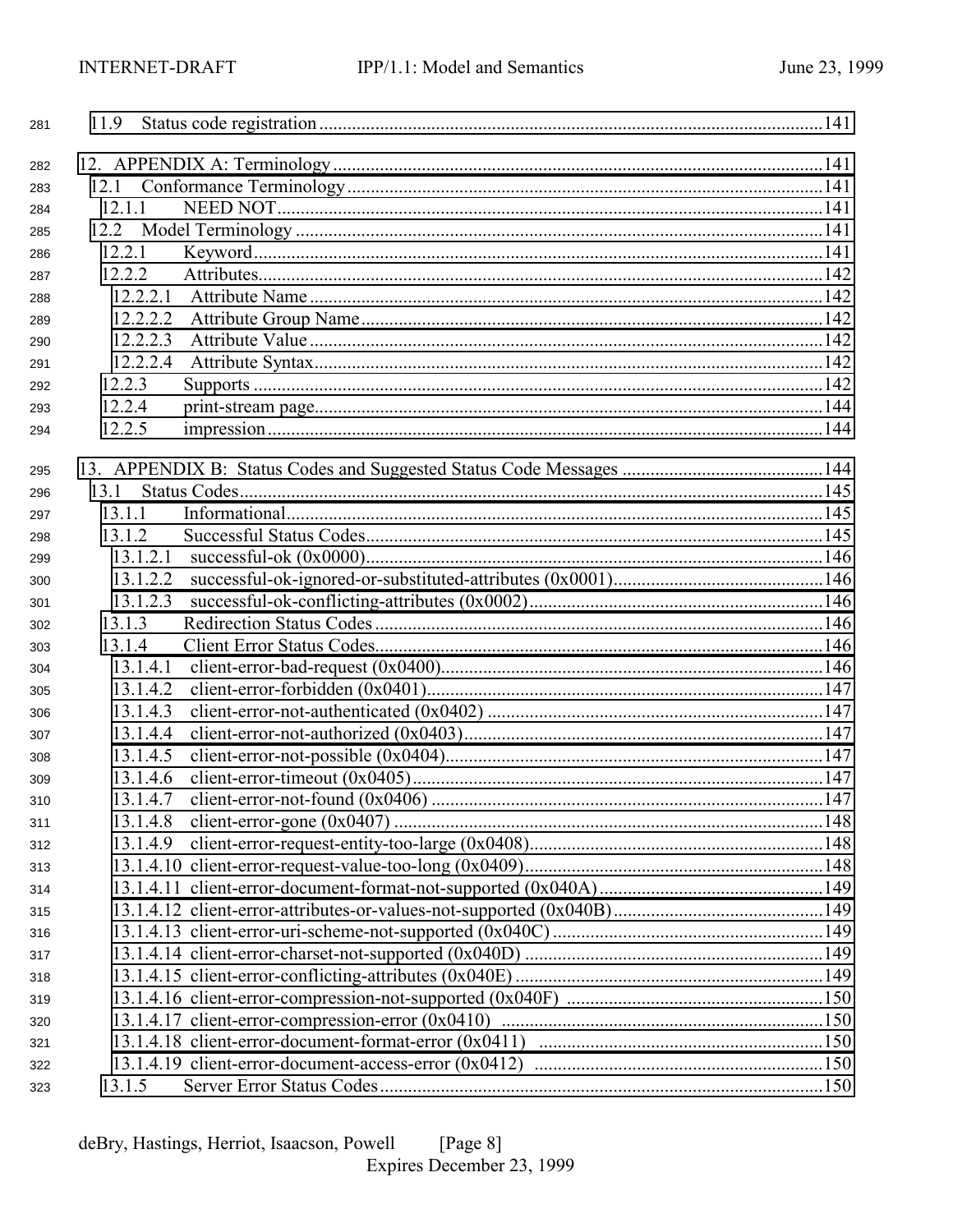| 324        | 13.1.5.1 |                                                                                                 |  |
|------------|----------|-------------------------------------------------------------------------------------------------|--|
| 325        | 13.1.5.2 |                                                                                                 |  |
| 326        | 13.1.5.3 |                                                                                                 |  |
| 327        | 13.1.5.4 |                                                                                                 |  |
| 328        | 13.1.5.5 |                                                                                                 |  |
| 329        | 13.1.5.6 |                                                                                                 |  |
| 330        | 13.1.5.7 |                                                                                                 |  |
| 331        | 13.1.5.8 |                                                                                                 |  |
| 332        | 13.1.5.9 |                                                                                                 |  |
| 333        |          |                                                                                                 |  |
| 334        |          |                                                                                                 |  |
| 335        |          |                                                                                                 |  |
| 336        |          |                                                                                                 |  |
| 337        | 15.1     |                                                                                                 |  |
| 338        | 15.2     |                                                                                                 |  |
| 339        | 15.3     |                                                                                                 |  |
| 340        |          |                                                                                                 |  |
| 341        |          | 17. APPENDIX F: Differences between the IPP/1.0 and IPP/1.1 "Model and Semantics" Documents 165 |  |
| 342<br>343 |          |                                                                                                 |  |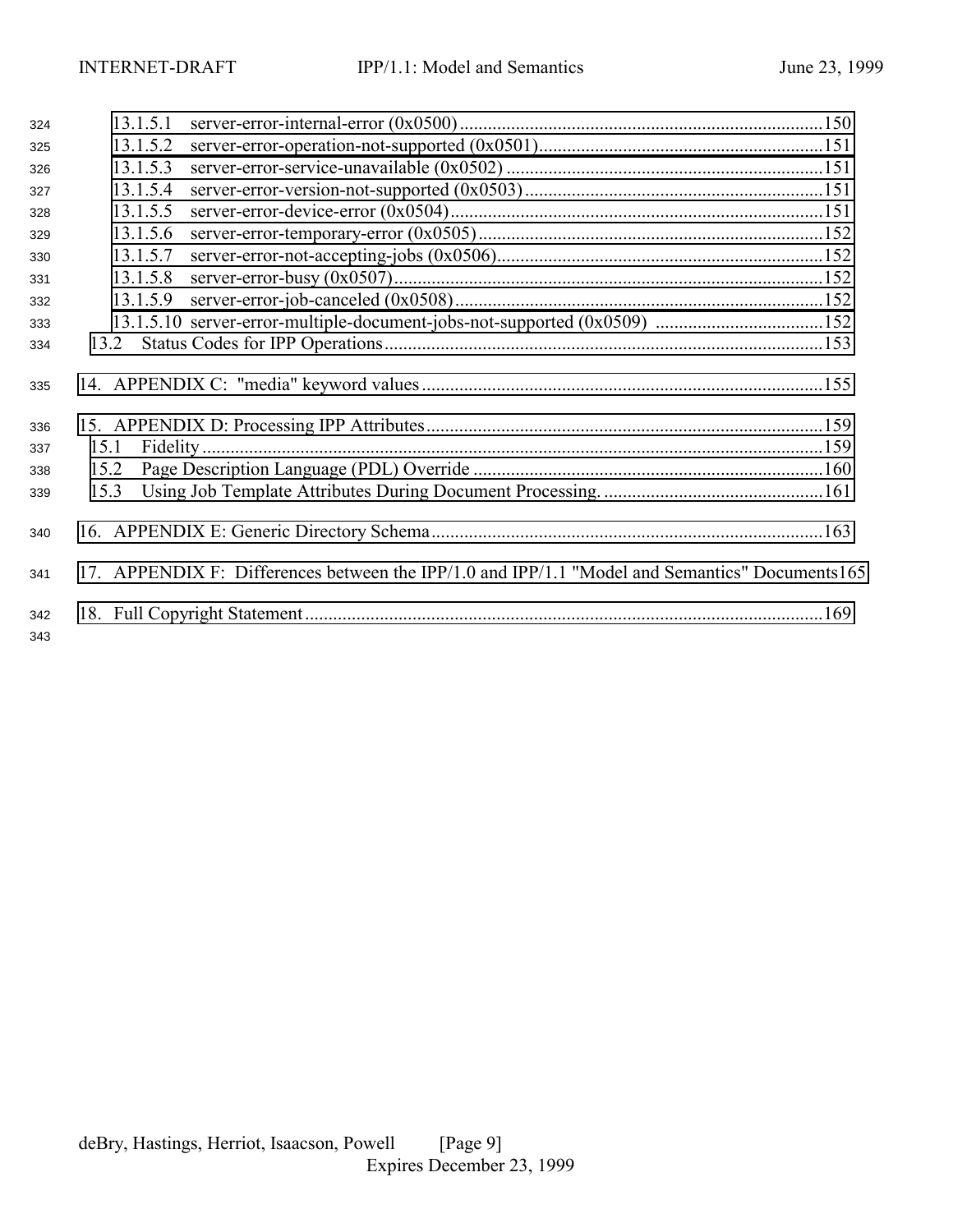<span id="page-9-0"></span>1. Introduction

 The Internet Printing Protocol (IPP) is an application level protocol that can be used for distributed printing using Internet tools and technologies. IPP version 1.1 (IPP/1.1) focuses only on end user functionality. This document is just one of a suite of documents that fully define IPP. The full set of IPP documents includes:

- Design Goals for an Internet Printing Protocol [RFC2567]
- Rationale for the Structure and Model and Protocol for the Internet Printing Protocol [RFC2568]
- Internet Printing Protocol/1.1: Model and Semantics (this document)
- Internet Printing Protocol/1.1: Encoding and Transport [IPP-PRO]
- Internet Printing Protocol/1.1: Implementer's Guide [IPP-IIG]
- Mapping between LPD and IPP Protocols [RFC2569]

#### 

- Anyone reading these documents for the first time is strongly encouraged to read the IPP documents in the above order.
- This document is laid out as follows:
- The rest of Section 1 is an introduction to the IPP simplified model for distributed printing.
- Section 2 introduces the object types covered in the model with their basic behaviors, attributes, and interactions.
- Section 3 defines the operations included in IPP/1.1. IPP operations are synchronous, therefore, for each operation, there is a both request and a response.
- Section 4 defines the attributes (and their syntaxes) that are used in the model.
- Sections 5 6 summarizes the implementation conformance requirements for objects that support the protocol and IANA considerations, respectively.
- Sections 7 11 cover the Internationalization and Security considerations as well as References, Author contact information, and Formats for Registration Proposals.
- Sections 12 14 are appendices that cover Terminology, Status Codes and Messages, and "media" keyword values.
- Note: This document uses terms such as "attributes", "keywords", and "support". These terms have special meaning and are defined in the model terminology section [12.2.](#page-140-0) Capitalized terms, such as MUST, MUST NOT, REQUIRED, SHOULD, SHOULD NOT, MAY, NEED NOT, and OPTIONAL, have special meaning relating to conformance. These
- terms are defined in section [12.1](#page-140-0) on conformance terminology, most of which is taken from RFC 2119 [RFC2119].
- Section 15 is an appendix that helps to clarify the effects of interactions between related attributes and their values.
- Section 16 is an appendix that enumerates the subset of Printer attributes that form a generic directory schema. These attributes are useful when registering a Printer so that a client can find the Printer not just by name, but by filtered searches as well.
- Section 17 is an appendix summarizing the additions and changes from the IPP/1.0 "Model and Semantics" document [RFC2566] to make this IPP/1.1 document.
- Section 18 is the full copyright notice.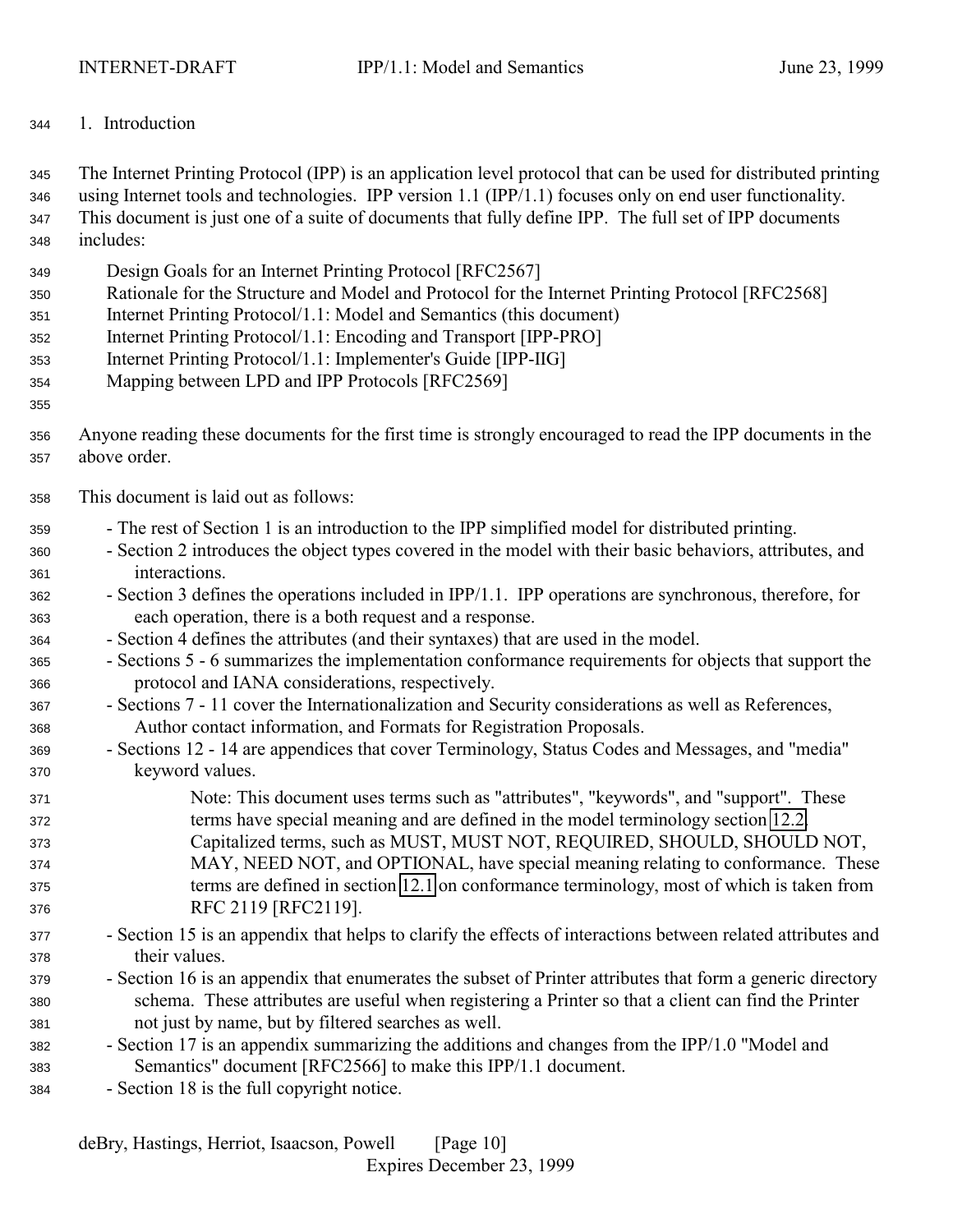#### <span id="page-10-0"></span>1.1 Simplified Printing Model

 In order to achieve its goal of realizing a workable printing protocol for the Internet, the Internet Printing Protocol (IPP) is based on a simplified printing model that abstracts the many components of real world printing solutions. The Internet is a distributed computing environment where requesters of print services (clients, applications, printer drivers, etc.) cooperate and interact with print service providers. This model and semantics document describes a simple, abstract model for IPP even though the underlying configurations may be complex "n-tier" client/server systems. An important simplifying step in the IPP model is to expose only the key objects and interfaces required for printing. The model described in this model document does not include features, interfaces, and relationships that are beyond the scope of the first version of IPP (IPP/1.1). IPP/1.1 incorporates many of the relevant ideas and lessons learned from other specification and development efforts [HTPP] [ISO10175] [LDPA] [P1387.4] [PSIS] [RFC1179] [SWP]. IPP is heavily influenced by the printing model introduced in the Document Printing Application (DPA) [ISO10175] standard. Although DPA specifies both end user and administrative features, IPP version 1.1 (IPP/1.1) focuses primarily on end user functionality with a few additional OPTIONAL operator operations.

The IPP/1.1 model encapsulates the important components of distributed printing into two object types:

- Printer (Section [2.1\)](#page-12-0)
- Job (Section [2.2\)](#page-15-0)
- 

Each object type has an associated set of operations (see section [3\)](#page-19-0) and attributes (see section [4\)](#page-63-0).

 It is important, however, to understand that in real system implementations (which lie underneath the abstracted IPP/1.1 model), there are other components of a print service which are not explicitly defined in the IPP/1.1 model. The following figure illustrates where IPP/1.1 fits with respect to these other components.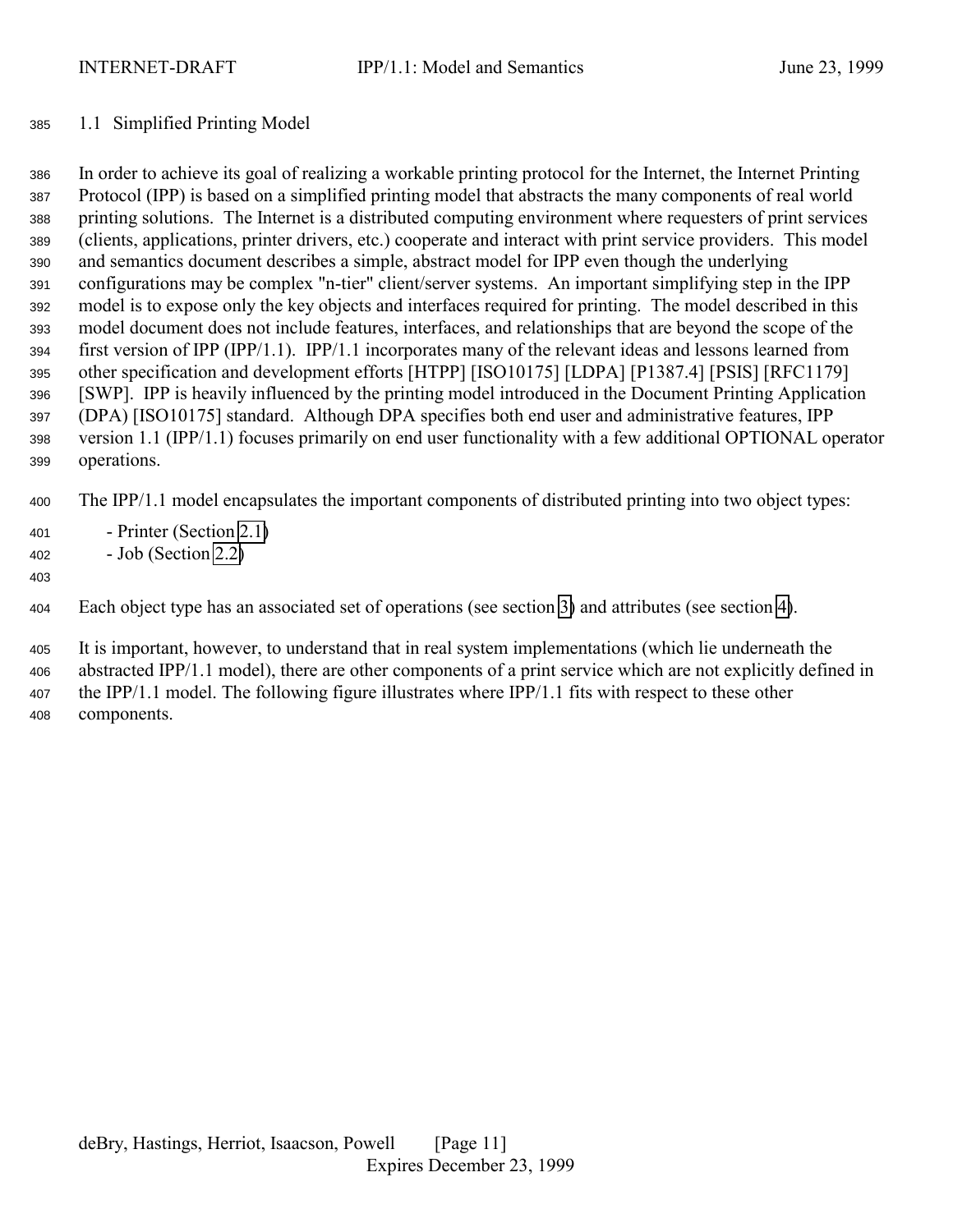

 An IPP Printer object encapsulates the functions normally associated with physical output devices along with the spooling, scheduling and multiple device management functions often associated with a print server. Printer objects are optionally registered as entries in a directory where end users find and select them based on some sort of filtered and context based searching mechanism (see section [16\)](#page-162-0). The directory is used to store relatively static information about the Printer, allowing end users to search for and find Printers that match their search criteria, for example: name, context, printer capabilities, etc. The more dynamic information, such as state, currently loaded and ready media, number of jobs at the Printer, errors, warnings, and so forth, is directly associated with the Printer object itself rather than with the entry in the directory which only represents the Printer object.

 IPP clients implement the IPP protocol on the client side and give end users (or programs running on behalf of end users) the ability to query Printer objects and submit and manage print jobs. An IPP server is just that part of the Printer object that implements the server-side protocol. The rest of the Printer object implements (or gateways into) the application semantics of the print service itself. The Printer objects may be embedded in an output device or may be implemented on a host on the network that communicates with an output device.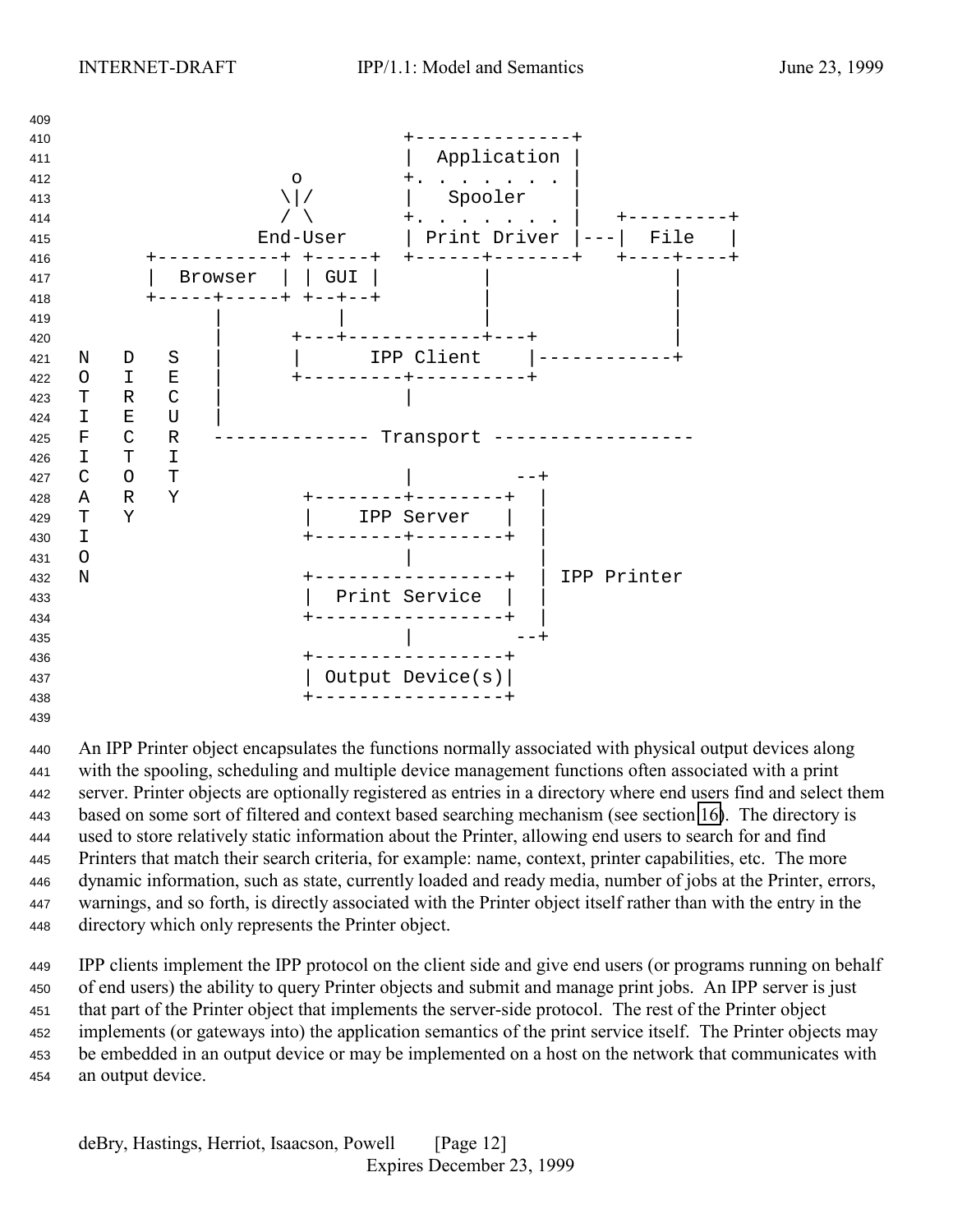<span id="page-12-0"></span> When a job is submitted to the Printer object and the Printer object validates the attributes in the submission request, the Printer object creates a new Job object. The end user then interacts with this new Job object to query its status and monitor the progress of the job. An end user can also cancel their print jobs by using the Job object's Cancel-Job operation. An end-user can also hold, release, and restart their print jobs using the Job object's OPTIONAL Hold-Job, Release-Job, and Restart-Job operations, if implemented.

 A privileged operator or administrator of a Printer object can cancel, hold, release, and restart any user's job using the REQUIRED Cancel-Job and the OPTIONAL Hold-Job, Release-Job, and Restart-Job operations. In additional privileged operator or administrator of a Printer object can pause, resume, or purge (jobs from) a Printer object using the OPTIONAL Pause-Printer, Resume-Printer, and Purge-Jobs operations, if implemented.

 The notification service is out of scope for this IPP/1.1 document, but using such a notification service, the end user is able to register for and receive Printer specific and Job specific events. An end user can query the status of Printer objects and can follow the progress of Job objects by polling using the Get-Printer-Attributes, Get-Jobs, and Get-Job-Attributes operations.

2. IPP Objects

 The IPP/1.1 model introduces objects of type Printer and Job. Each type of object models relevant aspects of a real-world entity such as a real printer or real print job. Each object type is defined as a set of possible attributes that may be supported by instances of that object type. For each object (instance), the actual set of supported attributes and values describe a specific implementation. The object's attributes and values describe its state, capabilities, realizable features, job processing functions, and default behaviors and characteristics. For example, the Printer object type is defined as a set of attributes that each Printer object potentially supports. In the same manner, the Job object type is defined as a set of attributes that are potentially supported by each Job object.

- Each attribute included in the set of attributes defining an object type is labeled as:
- "REQUIRED": each object MUST support the attribute.
- 481 "RECOMMENDED": each object SHOULD support the attribute.
- "OPTIONAL": each object MAY support the attribute.
- 

 Some definitions of attribute values indicate that an object MUST or SHOULD support the value; otherwise, support of the value is OPTIONAL. However, if an implementation supports an attribute, it MUST support at least one of the possible values for that attribute.

2.1 Printer Object

 The major component of the IPP/1.1 model is the Printer object. A Printer object implements the server-side of the IPP/1.1 protocol. Using the protocol, end users may query the attributes of the Printer object and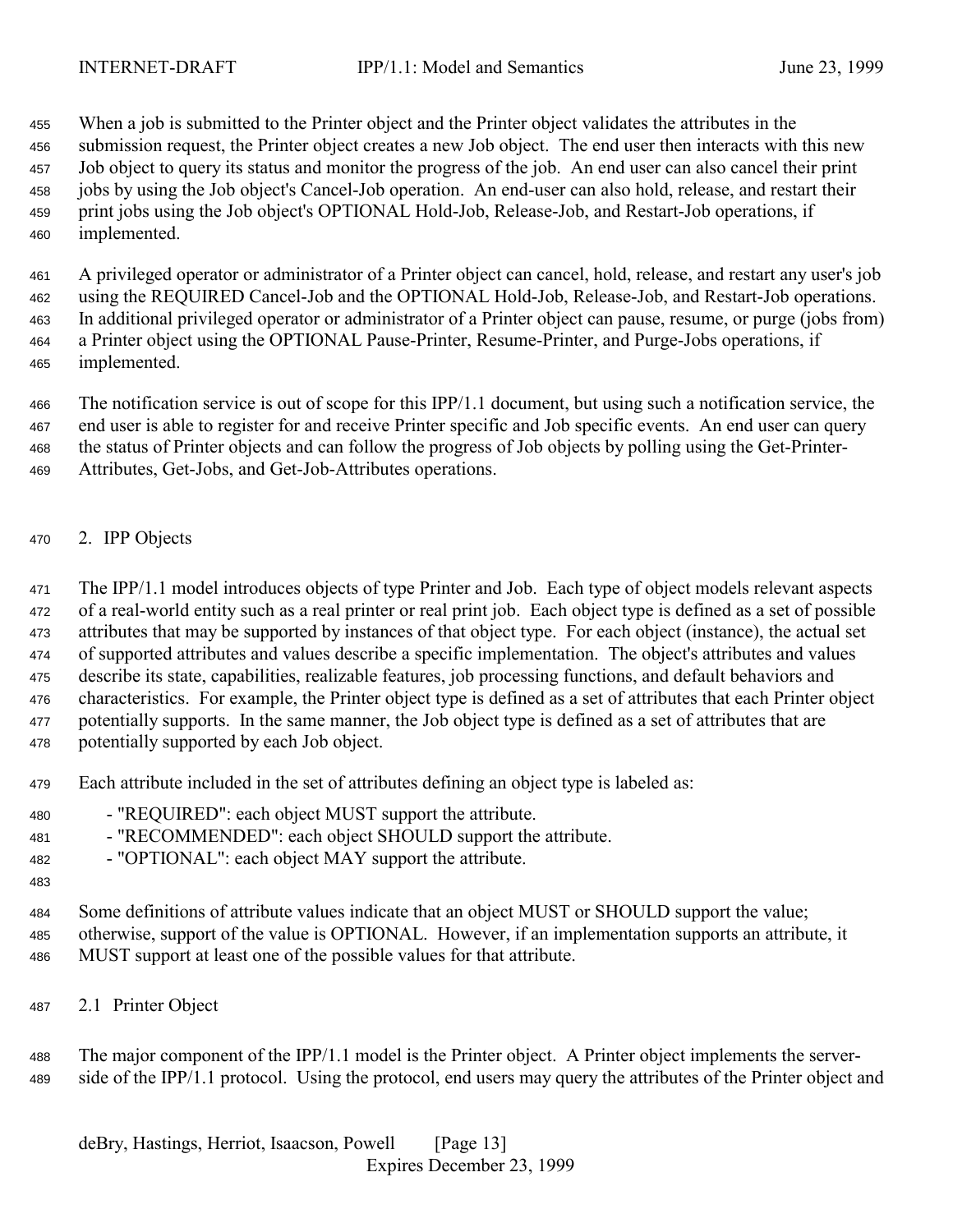submit print jobs to the Printer object. The actual implementation components behind the Printer abstraction may take on different forms and different configurations. However, the model abstraction allows the details of the configuration of real components to remain opaque to the end user. Section [3](#page-19-0) describes each of the Printer operations in detail.

 The capabilities and state of a Printer object are described by its attributes. Printer attributes are divided into two groups:

- "job-template" attributes: These attributes describe supported job processing capabilities and defaults for the Printer object. (See section [4.2\)](#page-73-0)
- "printer-description" attributes: These attributes describe the Printer object's identification, state, location, references to other sources of information about the Printer object, etc. (see section [4.4\)](#page-100-0)
- 

Since a Printer object is an abstraction of a generic document output device and print service provider, a

Printer object could be used to represent any real or virtual device with semantics consistent with the

- Printer object, such as a fax device, an imager, or even a CD writer.
- Some examples of configurations supporting a Printer object include:
- 1) An output device with no spooling capabilities
- 2) An output device with a built-in spooler
- 3) A print server supporting IPP with one or more associated output devices
- 3a) The associated output devices may or may not be capable of spooling jobs
- 3b) The associated output devices may or may not support IPP
- 

- The following figures show some examples of how Printer objects can be realized on top of various distributed printing configurations. The embedded case below represents configurations 1 and 2. The hosted and fan-out figures below represent configurations 3a and 3b.
- In this document the term "client" refers to a software entity that sends IPP operation requests to an IPP Printer object and accepts IPP operation responses. A client MAY be:
- 1. contained within software controlled by an end user, e.g. activated by the "Print" menu item in an application or
- 2. the print server component that sends IPP requests to either an output device or another "downstream" print server.
- The term "IPP Printer" is a network entity that accepts IPP operation requests and returns IPP operation responses. As such, an IPP object MAY be:
- 1. an (embedded) device component that accepts IPP requests and controls the device or
- 2. a component of a print server that accepts IPP requests (where the print server controls one or more networked devices using IPP or other protocols).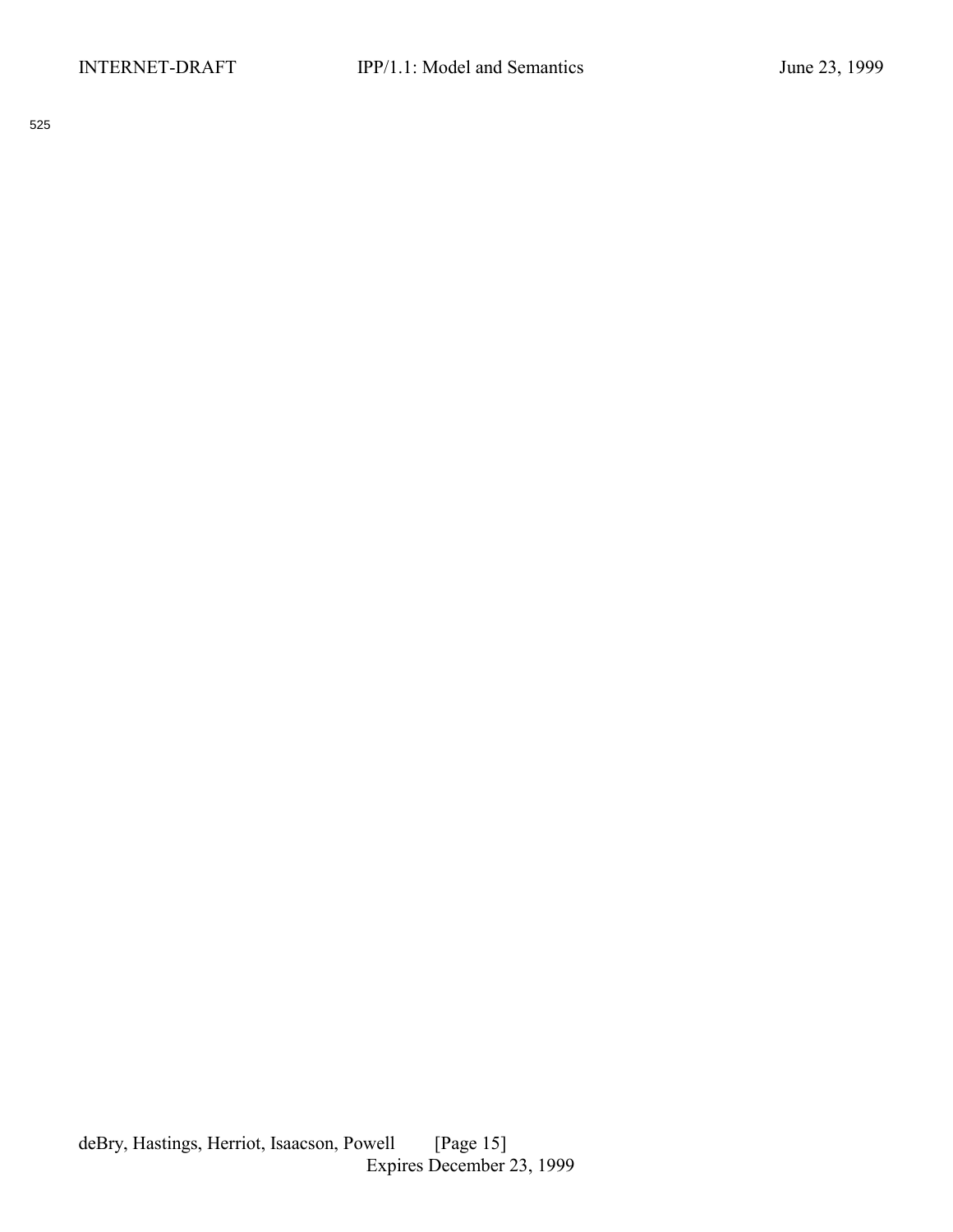<span id="page-15-0"></span> Legend: ##### indicates a Printer object which is either embedded in an output device or is hosted in a server. The Printer object might or might not be capable of queuing/spooling. any indicates any network protocol or direct connect, including IPP embedded printer: output device +---------------+ O +--------+ | ########### | /|\ | client |------------IPP------------># Printer # | / \ +--------+ | # Object # | | ########### | +---------------+ hosted printer: +---------------+ O +--------+ ########### | | /|\ | client |--IPP--># Printer #-any->| output device | /  $\sqrt{ }$  +--------+  $\frac{1}{4}$  Object #  $\frac{1}{4}$  ########### +---------------+ +---------------+ fan out: +-->| output device | any  $\vert$  any  $\vert$  O +--------+ ########### / +---------------+ /|\ | client |-IPP-># Printer #--\* / \ +--------+ # Object # \ +---------------+  $\# \# \# \# \# \# \# \# \# \# \# \text{ any } \setminus$  +-->| output device | | | +---------------+ 

2.2 Job Object

 A Job object is used to model a print job. A Job object contains documents. The information required to create a Job object is sent in a create request from the end user via an IPP Client to the Printer object. The

deBry, Hastings, Herriot, Isaacson, Powell [Page 16] Expires December 23, 1999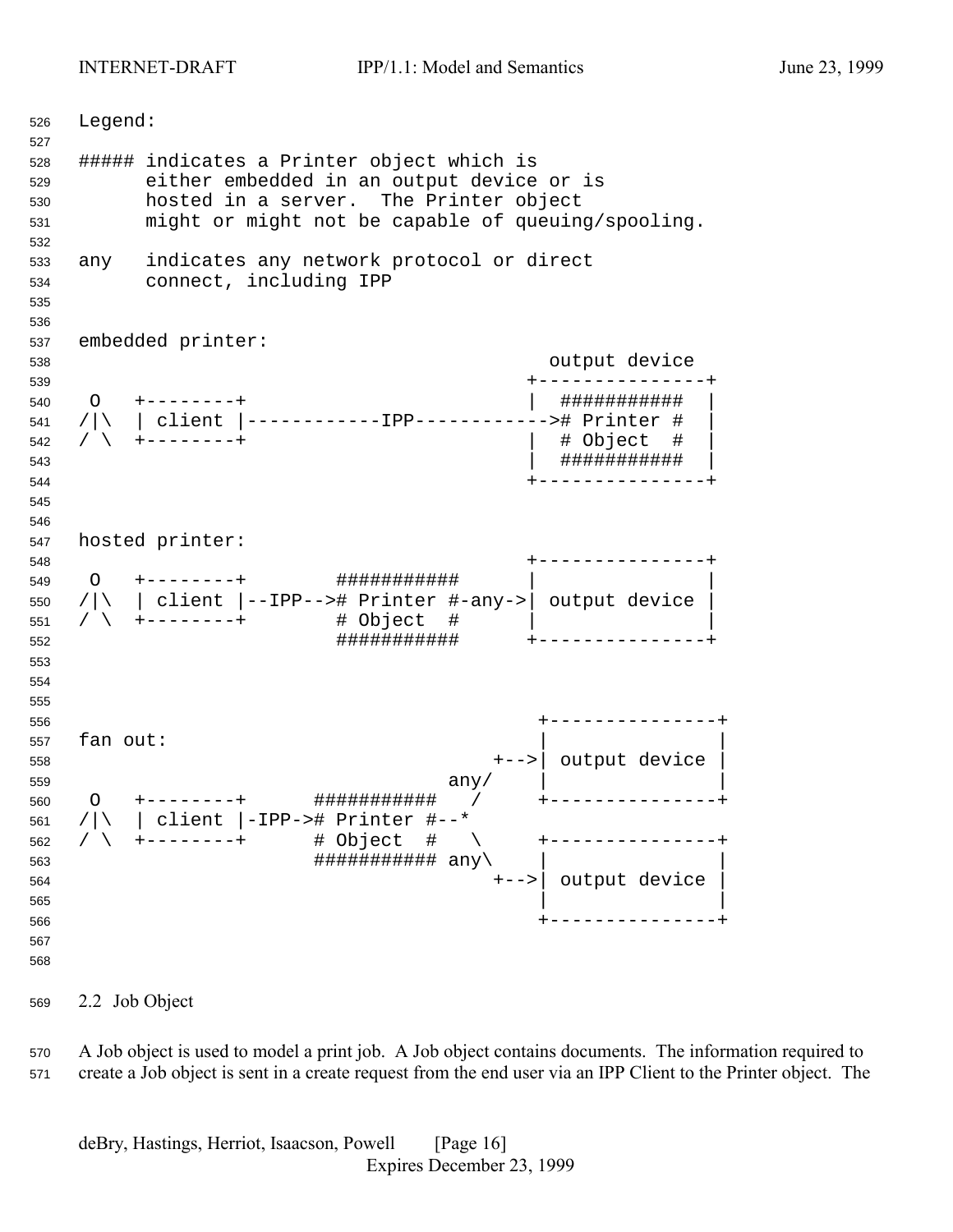<span id="page-16-0"></span> Printer object validates the create request, and if the Printer object accepts the request, the Printer object creates the new Job object. Section [3](#page-19-0) describes each of the Job operations in detail.

 The characteristics and state of a Job object are described by its attributes. Job attributes are grouped into two groups as follows:

- "job-template" attributes: These attributes can be supplied by the client or end user and include job processing instructions which are intended to override any Printer object defaults and/or instructions embedded within the document data. (See section [4.2\)](#page-73-0)
- "job-description" attributes: These attributes describe the Job object's identification, state, size, etc. The client supplies some of these attributes, and the Printer object generates others. (See section [4.3\)](#page-85-0)

 An implementation MUST support at least one document per Job object. An implementation MAY support multiple documents per Job object. A document is either:

- a stream of document data in a format supported by the Printer object (typically a Page Description Language - PDL), or
- a reference to such a stream of document data

 In IPP/1.1, a document is not modeled as an IPP object, therefore it has no object identifier or associated attributes. All job processing instructions are modeled as Job object attributes. These attributes are called Job Template attributes and they apply equally to all documents within a Job object.

#### 2.3 Object Relationships

 IPP objects have relationships that are maintained persistently along with the persistent storage of the object attributes.

 A Printer object can represent either one or more physical output devices or a logical device which "processes" jobs but never actually uses a physical output device to put marks on paper. Examples of logical devices include a Web page publisher or a gateway into an online document archive or repository. A Printer object contains zero or more Job objects.

 A Job object is contained by exactly one Printer object, however the identical document data associated with a Job object could be sent to either the same or a different Printer object. In this case, a second Job object would be created which would be almost identical to the first Job object, however it would have new (different) Job object identifiers (see section [2.4\)](#page-17-0).

 A Job object is either empty (before any documents have been added) or contains one or more documents. If the contained document is a stream of document data, that stream can be contained in only one document. However, there can be identical copies of the stream in other documents in the same or different Job objects. If the contained document is just a reference to a stream of document data, other documents (in the same or different Job object(s)) may contain the same reference.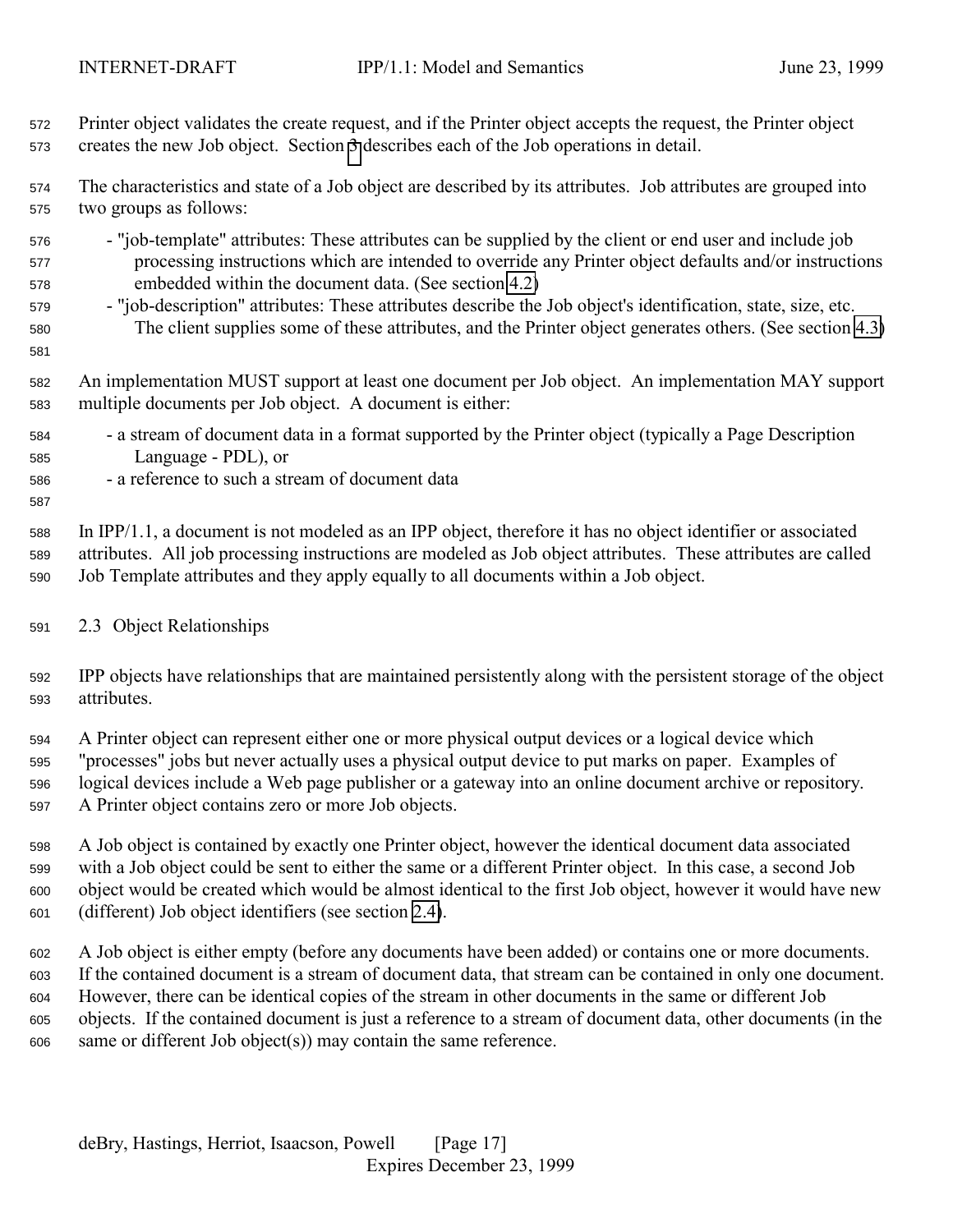#### <span id="page-17-0"></span>2.4 Object Identity

 All Printer and Job objects are identified by a Uniform Resource Identifier (URI) [RFC2396] so that they can be persistently and unambiguously referenced. The notion of a URI is a useful concept, however, until the notion of URI is more stable (i.e., defined more completely and deployed more widely), it is expected that the URIs used for IPP objects will actually be URLs [RFC2396]. Since every URL is a specialized form of a URI, even though the more generic term URI is used throughout the rest of this document, its usage is intended to cover the more specific notion of URL as well.

 An administrator configures Printer objects to either support or not support authentication and/or message privacy using Transport Layer Security (TLS) [RFC2246] (the mechanism for security configuration is outside the scope of this IPP/1.1 document). In some situations, both types of connections (both authenticated and unauthenticated) can be established using a single communication channel that has some sort of negotiation mechanism. In other situations, multiple communication channels are used, one for each type of security configuration. Section [8](#page-128-0) provides a full description of all security considerations and configurations.

 If a Printer object supports more than one communication channel, some or all of those channels might support and/or require different security mechanisms. In such cases, an administrator could expose the simultaneous support for these multiple communication channels as multiple URIs for a single Printer object where each URI represents one of the communication channels to the Printer object. To support this flexibility, the IPP Printer object type defines a multi-valued identification attribute called the "printer-uri- supported" attribute. It MUST contain at least one URI. It MAY contain more than one URI. That is, every Printer object will have at least one URI that identifies at least one communication channel to the Printer object, but it may have more than one URI where each URI identifies a different communication channel to the Printer object. The "printer-uri-supported" attribute has two companion attributes, the "uri- security-supported" attribute and the "uri-authentication-supported". Both have the same cardinality as "printer-uri-supported". The purpose of the "uri-security-supported" attribute is to indicate the security mechanisms (if any) used for each URI listed in "printer-uri-supported". The purpose of the "uri- authentication-supported" attribute is to indicate the authentication mechanisms (if any) used for each URI listed in "printer-uri-supported". These three attributes are fully described in sections [4.4.1,](#page-102-0) [4.4.2,](#page-103-0) and [4.4.3.](#page-103-0)

 When a job is submitted to the Printer object via a create request, the client supplies only a single Printer object URI. The client supplied Printer object URI MUST be one of the values in the "printer-uri-supported" Printer attribute.

 IPP/1.1 does not specify how the client obtains the client supplied URI, but it is RECOMMENDED that a Printer object be registered as an entry in a directory service. End-users and programs can then interrogate the directory searching for Printers. Section [16](#page-162-0) defines a generic schema for Printer object entries in the directory service and describes how the entry acts as a bridge to the actual IPP Printer object. The entry in the directory that represents the IPP Printer object includes the possibly many URIs for that Printer object as values in one its attributes.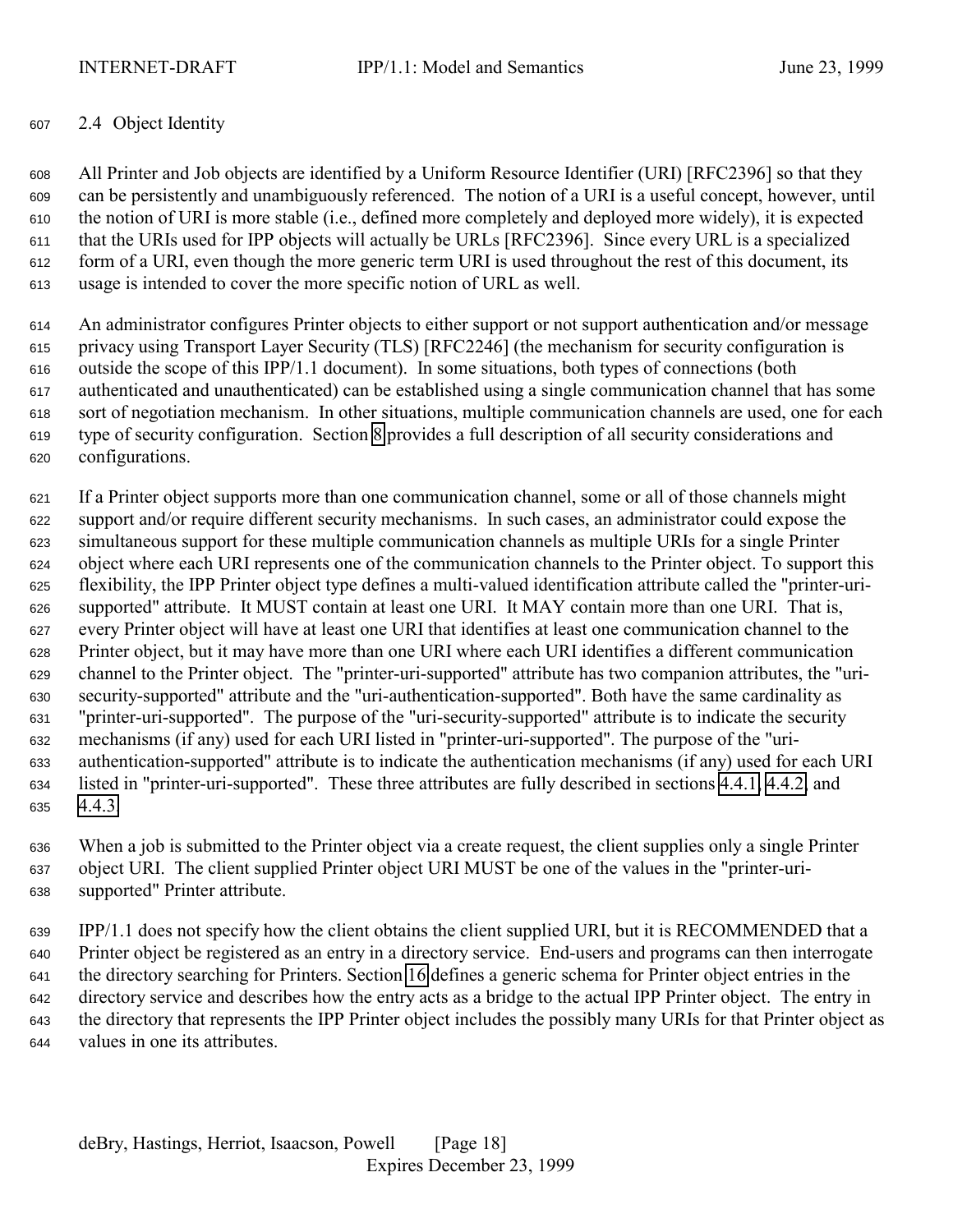When a client submits a create request to the Printer object, the Printer object validates the request and creates a new Job object. The Printer object assigns the new Job object a URI which is stored in the "job- uri" Job attribute. This URI is then used by clients as the target for subsequent Job operations. The Printer object generates a Job URI based on its configured security policy and the URI used by the client in the create request.

 For example, consider a Printer object that supports both a communication channel secured by the use of SSL3 (using HTTP over SSL3 with an "https" schemed URI) and another open communication channel that is not secured with SSL3 (using a simple "http" schemed URI). If a client were to submit a job using the secure URI, the Printer object would assign the new Job object a secure URI as well. If a client were to submit a job using the open-channel URI, the Printer would assign the new Job object an open-channel URI.

 In addition, the Printer object also populates the Job object's "job-printer-uri" attribute. This is a reference back to the Printer object that created the Job object. If a client only has access to a Job object's "job-uri" identifier, the client can query the Job's "job-printer-uri" attribute in order to determine which Printer object created the Job object. If the Printer object supports more than one URI, the Printer object picks the one URI supplied by the client when creating the job to build the value for and to populate the Job's "job-printer-uri" attribute.

 Allowing Job objects to have URIs allows for flexibility and scalability. For example, in some implementations, the Printer object might create Jobs that are processed in the same local environment as the Printer object itself. In this case, the Job URI might just be a composition of the Printer's URI and some unique component for the Job object, such as the unique 32-bit positive integer mentioned later in this paragraph. In other implementations, the Printer object might be a central clearing-house for validating all Job object creation requests, but the Job object itself might be created in some environment that is remote from the Printer object. In this case, the Job object's URI may have no physical-location relationship at all to the Printer object's URI. Again, the fact that Job objects have URIs allows for flexibility and scalability, however, many existing printing systems have local models or interface constraints that force print jobs to be identified using only a 32-bit positive integer rather than an independent URI. This numeric Job ID is only unique within the context of the Printer object to which the create request was originally submitted. Therefore, in order to allow both types of client access to IPP Job objects (either by Job URI or by numeric Job ID), when the Printer object successfully processes a create request and creates a new Job object, the Printer object MUST generate both a Job URI and a Job ID. The Job ID (stored in the "job-id" attribute) only has meaning in the context of the Printer object to which the create request was originally submitted. This requirement to support both Job URIs and Job IDs allows all types of clients to access Printer objects and Job objects no matter the local constraints imposed on the client implementation.

 In addition to identifiers, Printer objects and Job objects have names ("printer-name" and "job-name"). An object name NEED NOT be unique across all instances of all objects. A Printer object's name is chosen and set by an administrator through some mechanism outside the scope of this IPP/1.1 document. A Job object's name is optionally chosen and supplied by the IPP client submitting the job. If the client does not supply a Job object name, the Printer object generates a name for the new Job object. In all cases, the name only has local meaning.

To summarize: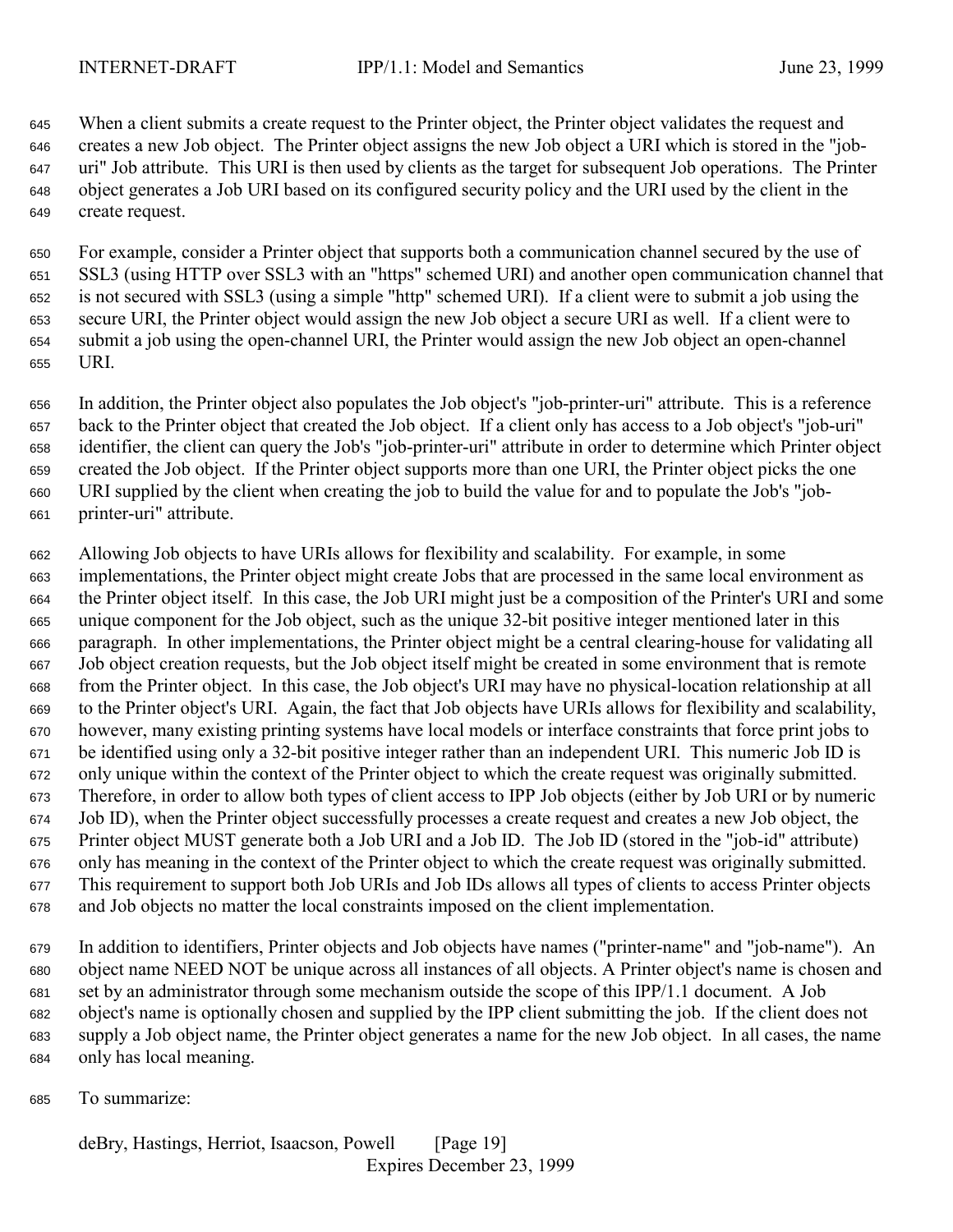- <span id="page-19-0"></span> - Each Printer object is identified with one or more URIs. The Printer's "printer-uri-supported" attribute contains the URI(s).
- The Printer object's "uri-security-supported" attribute identifies the communication channel security protocols that may or may not have been configured for the various Printer object URIs (e.g., 'tls' or 'none').
- The Printer object's "uri-authentication-supported" attribute identifies the authentication mechanisms that may or may not have been configured for the various Printer object URIs (e.g., 'digest' or 'none').
- Each Job object is identified with a Job URI. The Job's "job-uri" attribute contains the URI.
- Each Job object is also identified with Job ID which is a 32-bit, positive integer. The Job's "job-id" attribute contains the Job ID. The Job ID is only unique within the context of the Printer object which created the Job object.
- Each Job object has a "job-printer-uri" attribute which contains the URI of the Printer object that was used to create the Job object. This attribute is used to determine the Printer object that created a Job object when given only the URI for the Job object. This linkage is necessary to determine the languages, charsets, and operations which are supported on that Job (the basis for such support comes from the creating Printer object).
- Each Printer object has a name (which is not necessarily unique). The administrator chooses and sets this name through some mechanism outside the scope of this IPP/1.1 document. The Printer object's "printer-name" attribute contains the name.
- Each Job object has a name (which is not necessarily unique). The client optionally supplies this name in the create request. If the client does not supply this name, the Printer object generates a name for the Job object. The Job object's "job-name" attribute contains the name.

### 3. IPP Operations

 IPP objects support operations. An operation consists of a request and a response. When a client communicates with an IPP object, the client issues an operation request to the URI for that object. Operation requests and responses have parameters that identify the operation. Operations also have attributes that affect the run-time characteristics of the operation (the intended target, localization information, etc.). These operation-specific attributes are called operation attributes (as compared to object attributes such as Printer object attributes or Job object attributes). Each request carries along with it any operation attributes, object attributes, and/or document data required to perform the operation. Each request requires a response from the object. Each response indicates success or failure of the operation with a status code as a response parameter. The response contains any operation attributes, object attributes, and/or status messages generated during the execution of the operation request.

- This section describes the semantics of the IPP operations, both requests and responses, in terms of the parameters, attributes, and other data associated with each operation.
- The IPP/1.1 Printer operations are:
- Print-Job (section [3.2.1\)](#page-35-0)
- Print-URI (section [3.2.2\)](#page-40-0)
- Validate-Job (section [3.2.3\)](#page-41-0)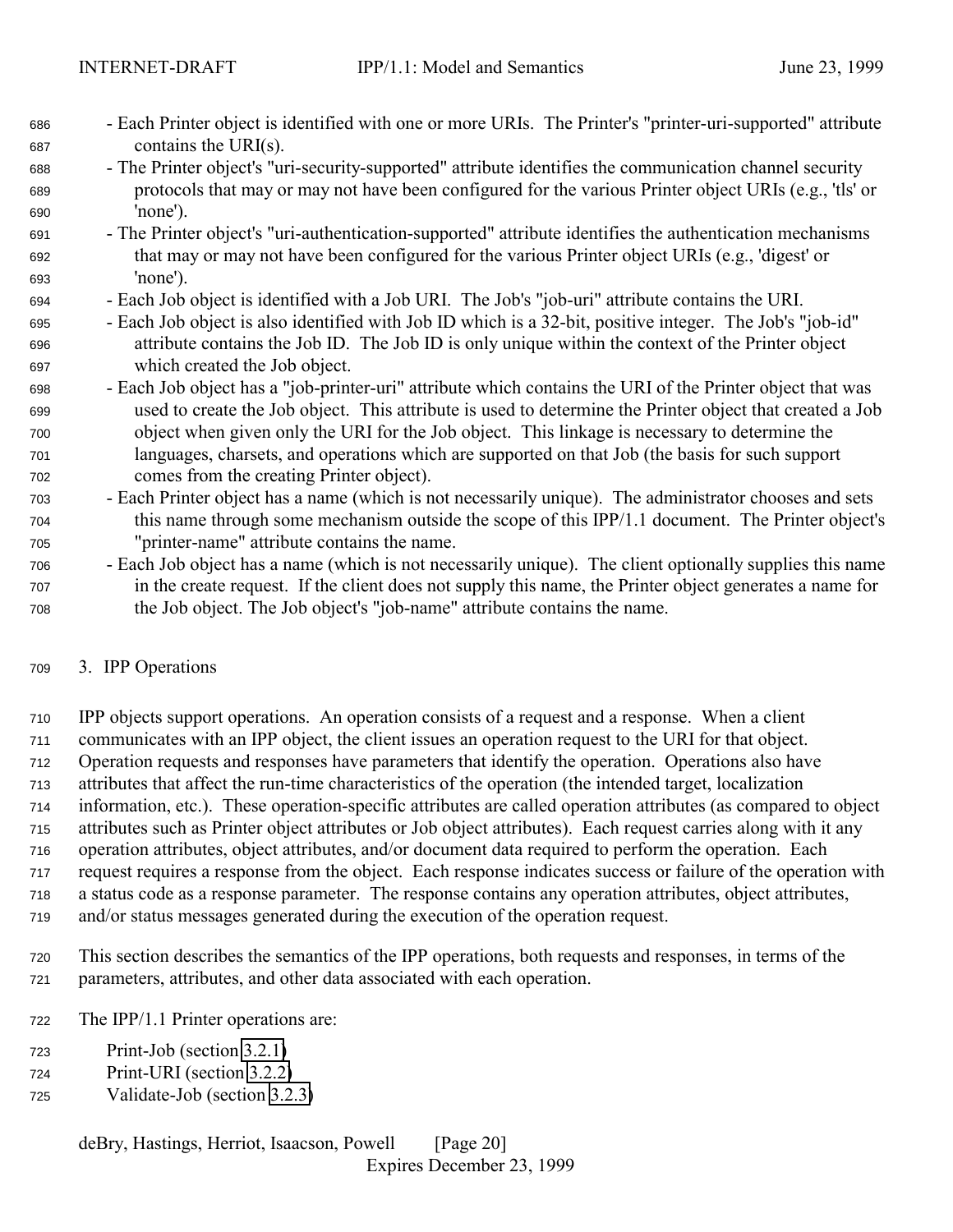<span id="page-20-0"></span>Create-Job (section [3.2.4\)](#page-41-0)

| 727<br>728<br>729<br>730<br>731<br>732               | Get-Printer-Attributes (section 3.2.5)<br>Get-Jobs (section 3.2.6)<br>Pause-Printer (section 3.3.5)<br>Resume-Printer (section 3.3.6)<br>Purge-Jobs (section 3.3.7)                                                                          |
|------------------------------------------------------|----------------------------------------------------------------------------------------------------------------------------------------------------------------------------------------------------------------------------------------------|
| 733                                                  | The Job operations are:                                                                                                                                                                                                                      |
| 734<br>735<br>736<br>737<br>738<br>739<br>740<br>741 | Send-Document (section 3.3.1)<br>Send-URI (section 3.3.2)<br>Cancel-Job (section 3.3.3)<br>Get-Job-Attributes (section 3.3.4)<br>Hold-Job (section 3.3.5)<br>Release-Job (section 3.3.6)<br>Restart-Job (section 3.3.7)                      |
| 742<br>743                                           | The Send-Document and Send-URI Job operations are used to add a new document to an existing multi-<br>document Job object created using the Create-Job operation.                                                                            |
| 744                                                  | 3.1 Common Semantics                                                                                                                                                                                                                         |
| 745<br>746                                           | All IPP operations require some common parameters and operation attributes. These common elements<br>and their semantic characteristics are defined and described in more detail in the following sections.                                  |
| 747                                                  | 3.1.1 Required Parameters                                                                                                                                                                                                                    |
| 748                                                  | Every operation request contains the following REQUIRED parameters:                                                                                                                                                                          |
| 749<br>750<br>751<br>752<br>753                      | - a "version-number",<br>- an "operation-id",<br>- a "request-id", and<br>- the attributes that are REQUIRED for that type of request.                                                                                                       |
| 754                                                  | Every operation response contains the following REQUIRED parameters:                                                                                                                                                                         |
| 755<br>756<br>757<br>758<br>759                      | - a "version-number",<br>- a "status-code",<br>- the "request-id" that was supplied in the corresponding request, and<br>- the attributes that are REQUIRED for that type of response.                                                       |
| 760<br>761<br>762                                    | The "Encoding and Transport document [IPP-PRO] defines special rules for the encoding of these<br>parameters. All other operation elements are represented using the more generic encoding rules for<br>attributes and groups of attributes. |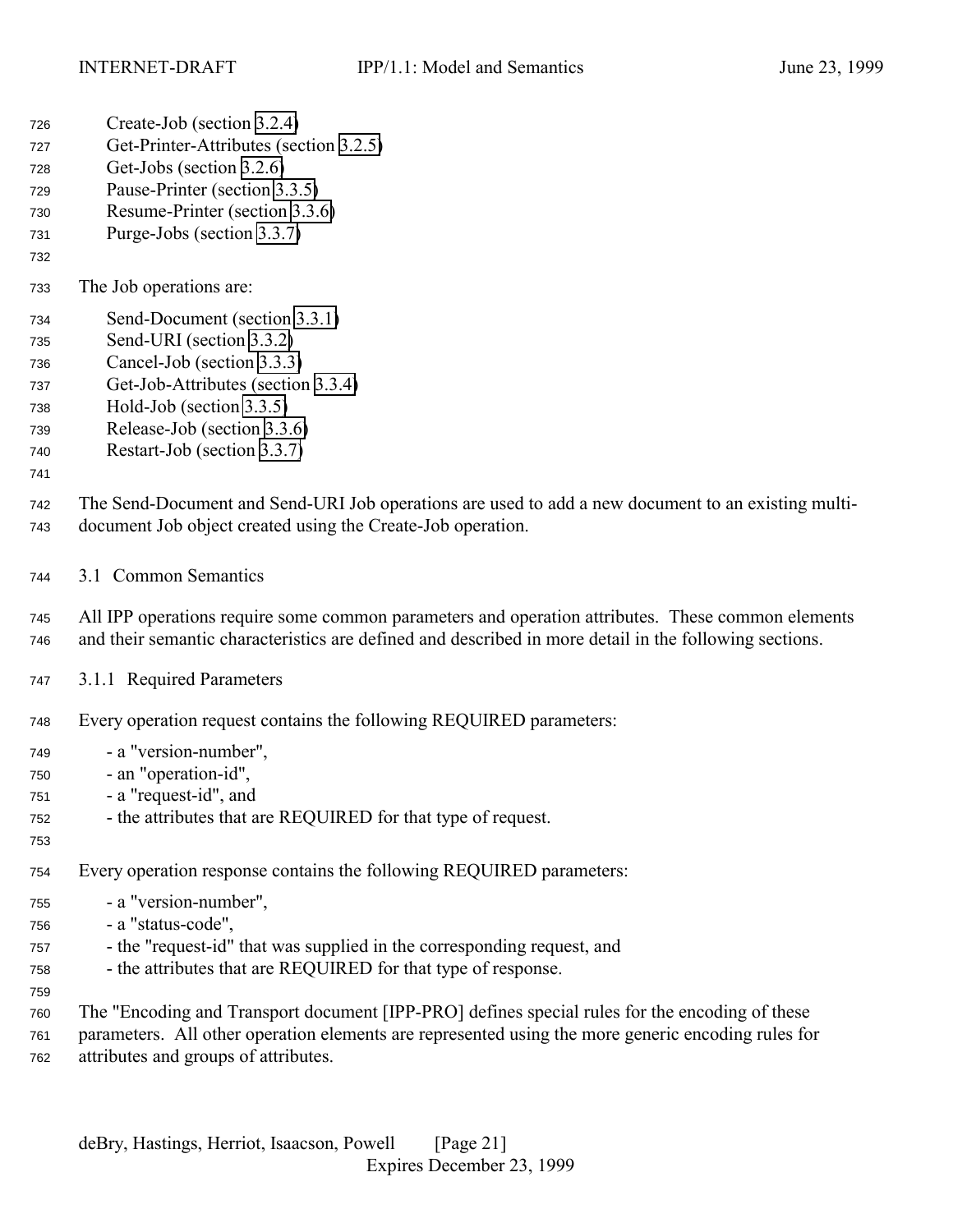<span id="page-21-0"></span>3.1.2 Operation IDs and Request IDs

 Each IPP operation request includes an identifying "operation-id" value. Valid values are defined in the "operations-supported" Printer attribute section (see section [4.4.15\)](#page-109-0). The client specifies which operation is being requested by supplying the correct "operation-id" value.

 In addition, every invocation of an operation is identified by a "request-id" value. For each request, the client chooses the "request-id" which MUST be an integer (possibly unique depending on client requirements) in the range from 1 to 2\*\*31 - 1 (inclusive). This "request-id" allows clients to manage multiple outstanding requests. The receiving IPP object copies all 32-bits of the client-supplied "request-id" attribute into the response so that the client can match the response with the correct outstanding request, even if the "request-id" is out of range. If the request is terminated before the complete "request-id" is received, the IPP object rejects the request and returns a response with a "request-id" of 0.

 Note: In some cases, the transport protocol underneath IPP might be a connection oriented protocol that would make it impossible for a client to receive responses in any order other than the order in which the corresponding requests were sent. In such cases, the "request-id" attribute would not be essential for correct protocol operation. However, in other mappings, the operation responses can come back in any order. In these cases, the "request-id" would be essential.

3.1.3 Attributes

 Operation requests and responses are both composed of groups of attributes and/or document data. The attributes groups are:

- Operation Attributes: These attributes are passed in the operation and affect the IPP object's behavior while processing the operation request and may affect other attributes or groups of attributes. Some operation attributes describe the document data associated with the print job and are associated with new Job objects, however most operation attributes do not persist beyond the life of the operation. The description of each operation attribute includes conformance statements indicating which operation attributes are REQUIRED and which are OPTIONAL for an IPP object to support and which attributes a client MUST supply in a request and an IPP object MUST supply in a response.
- Job Template Attributes: These attributes affect the processing of a job. A client OPTIONALLY supplies Job Template Attributes in a create request, and the receiving object MUST be prepared to receive all supported attributes. The Job object can later be queried to find out what Job Template attributes were originally requested in the create request, and such attributes are returned in the response as Job Object Attributes. The Printer object can be queried about its Job Template attributes to find out what type of job processing capabilities are supported and/or what the default job processing behaviors are, though such attributes are returned in the response as Printer Object Attributes. The "ipp-attribute-fidelity" operation attribute affects processing of all client-supplied Job Template attributes (see sections [3.2.1.2](#page-38-0) and [15](#page-158-0) for a full description of "ipp-attribute-fidelity" and its relationship to other attributes).
- Job Object Attributes: These attributes are returned in response to a query operation directed at a Job object.
- Printer Object Attributes: These attributes are returned in response to a query operation directed at a Printer object.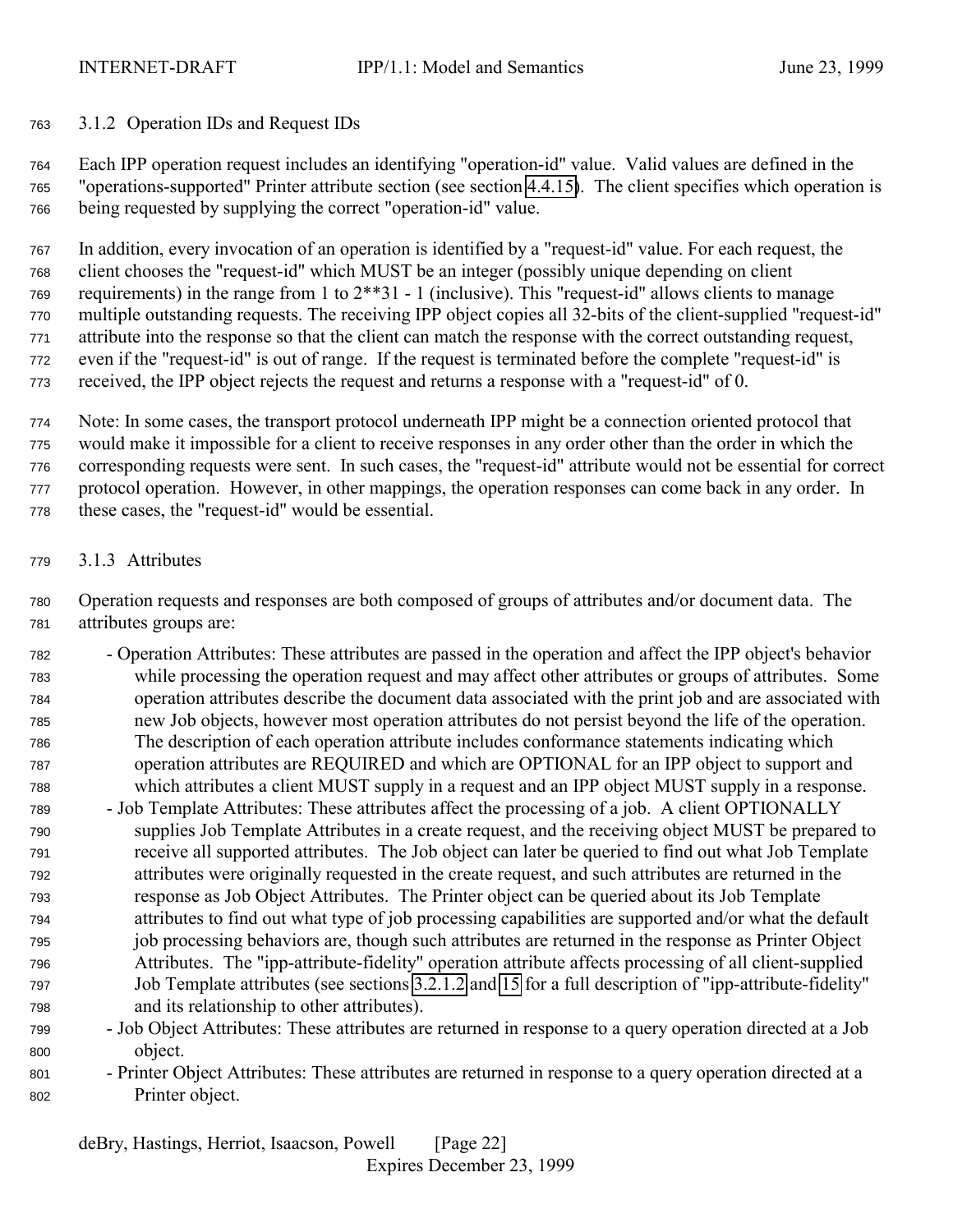<span id="page-22-0"></span> - Unsupported Attributes: In a create request, the client supplies a set of Operation and Job Template attributes. If any of these attributes or their values is unsupported by the Printer object, the Printer object returns the set of unsupported attributes in the response. Sections [3.1.7,](#page-30-0) [3.2.1.2,](#page-38-0) and [15](#page-158-0) give a full description of how Job Template attributes supplied by the client in a create request are processed by the Printer object and how unsupported attributes are returned to the client. Because of extensibility, any IPP object might receive a request that contains new or unknown attributes or values for which it has no support. In such cases, the IPP object processes what it can and returns the unsupported attributes in the response. The Unsupported Attribute group is defined for all operation responses for returning unsupported attributes that the client supplied in the request.

 Later in this section, each operation is formally defined by identifying the allowed and expected groups of attributes for each request and response. The model identifies a specific order for each group in each request or response, but the attributes within each group may be in any order, unless specified otherwise.

 Each attribute definition includes the attribute's name followed by the name of its attribute syntax(es) in parenthesizes. In addition, each 'integer' attribute is followed by the allowed range in parentheses, (m:n), for values of that attribute. Each 'text' or 'name' attribute is followed by the maximum size in octets in parentheses, (size), for values of that attribute. For more details on attribute syntax notation, see the descriptions of these attributes syntaxes in section [4.1.](#page-63-0)

 Note: Document data included in the operation is not strictly an attribute, but it is treated as a special attribute group for ordering purposes. The only operations that support supplying the document data within an operation request are Print-Job and Send-Document. There are no operation responses that include document data.

825 Some operations are REQUIRED for IPP objects to support; the others are OPTIONAL (see section [5.2.2\)](#page-117-0). Therefore, before using an OPTIONAL operation, a client SHOULD first use the REQUIRED Get-Printer- Attributes operation to query the Printer's "operations-supported" attribute in order to determine which 828 OPTIONAL Printer and Job operations are actually supported. The client SHOULD NOT use an OPTIONAL operation that is not supported. When an IPP object receives a request to perform an operation it does not support, it returns the 'server-error-operation-not-supported' status code (see section [13.1.5.2\)](#page-150-0). An IPP object is non-conformant if it does not support a REQUIRED operation.

### 3.1.4 Character Set and Natural Language Operation Attributes

 Some Job and Printer attributes have values that are text strings and names intended for human understanding rather than machine understanding (see the 'text' and 'name' attribute syntax descriptions in section [4.1\)](#page-63-0). The following sections describe two special Operation Attributes called "attributes-charset" and "attributes-natural-language". These attributes are always part of the Operation Attributes group. For most attribute groups, the order of the attributes within the group is not important. However, for these two attributes within the Operation Attributes group, the order is critical. The "attributes-charset" attribute MUST be the first attribute in the group and the "attributes-natural-language" attribute MUST be the second attribute in the group. In other words, these attributes MUST be supplied in every IPP request and response, they MUST come first in the group, and MUST come in the specified order. For job creation operations, the IPP Printer implementation saves these two attributes with the new Job object as Job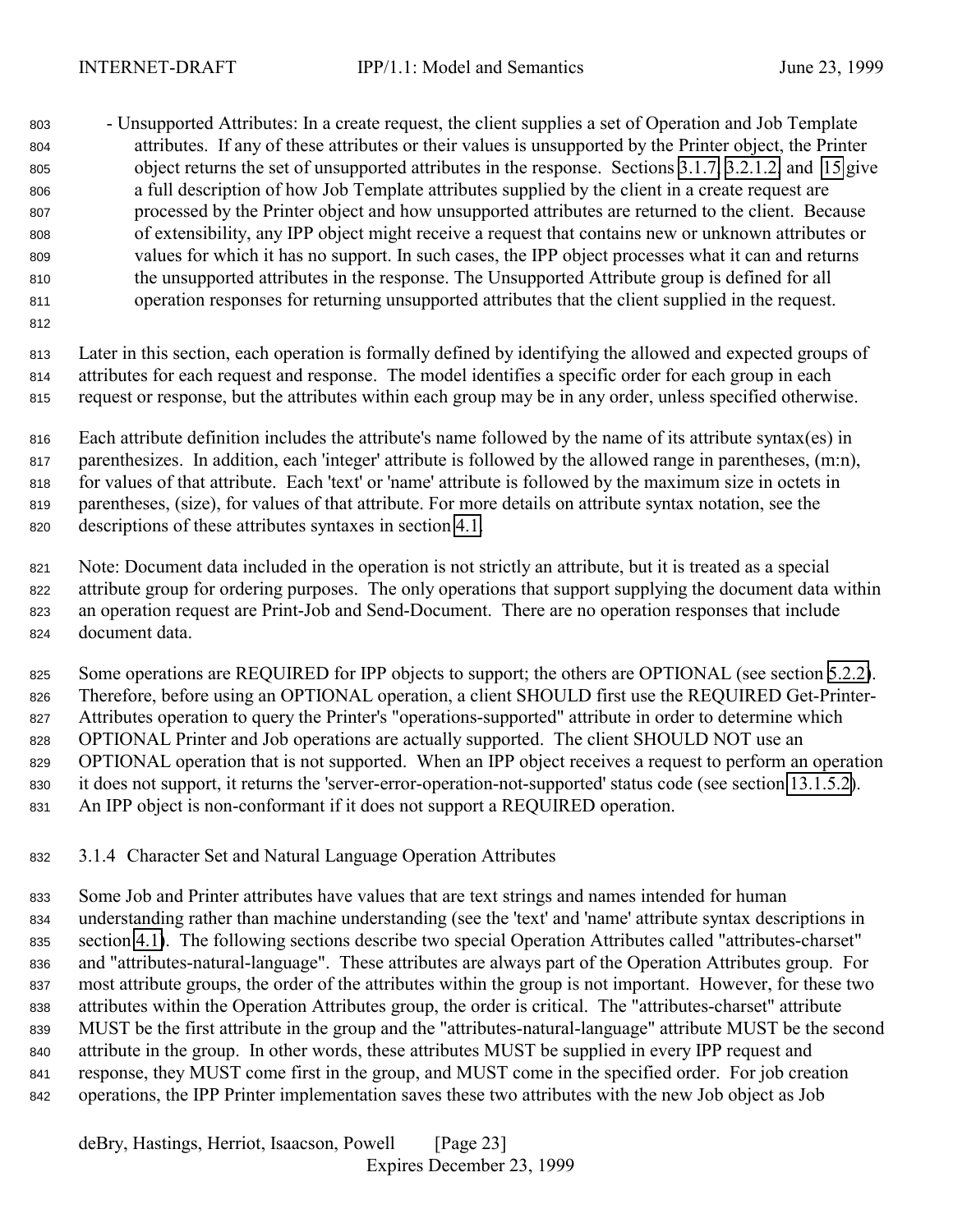<span id="page-23-0"></span> Description attributes. For the sake of brevity in this document, these operation attribute descriptions are not repeated with every operation request and response, but have a reference back to this section instead.

3.1.4.1 Request Operation Attributes

 The client MUST supply and the Printer object MUST support the following REQUIRED operation attributes in every IPP/1.1 operation request:

"attributes-charset" (charset):

 This operation attribute identifies the charset (coded character set and encoding method) used by any 'text' and 'name' attributes that the client is supplying in this request. It also identifies the charset that the Printer object MUST use (if supported) for all 'text' and 'name' attributes and status messages that the Printer object returns in the response to this request. See Sections [4.1.1](#page-64-0) and [4.1.2](#page-66-0) for the definition of the 'text' and 'name' attribute syntaxes.

 All clients and IPP objects MUST support the 'utf-8' charset [RFC2279] and MAY support additional charsets provided that they are registered with IANA [IANA-CS]. If the Printer object does not support the client supplied charset value, the Printer object MUST reject the request, set the "attributes-charset" to 'utf-8' in the response, and return the 'client-error-charset-not-supported' status code and any 'text' or 'name' attributes using the 'utf-8' charset. The Printer NEED NOT return any attributes in the Unsupported Attributes Group (See sections [3.1.7](#page-30-0) and [3.2.1.2\)](#page-38-0). The Printer object MUST indicate the charset(s) supported as the values of the "charset-supported" Printer attribute (see Section [4.4.18\)](#page-110-0), so that the client can query to determine which charset(s) are supported.

 Note to client implementers: Since IPP objects are only required to support the 'utf-8' charset, in order to maximize interoperability with multiple IPP object implementations, a client may want to supply 'utf-8' in the "attributes-charset" operation attribute, even though the client is only passing and able to present a simpler charset, such as US-ASCII or ISO-8859-1. Then the client will have to filter out (or charset convert) those characters that are returned in the response that it cannot present to its user. On the other hand, if both the client and the IPP objects also support a charset in common besides utf-8, the client may want to use that charset in order to avoid charset conversion or data loss.

 See the 'charset' attribute syntax description in Section [4.1.7](#page-69-0) for the syntax and semantic interpretation of the values of this attribute and for example values.

"attributes-natural-language" (naturalLanguage):

- This operation attribute identifies the natural language used by any 'text' and 'name' attributes that the client is supplying in this request. This attribute also identifies the natural language that the Printer object SHOULD use for all 'text' and 'name' attributes and status messages that the Printer object returns in the response to this request.
- There are no REQUIRED natural languages required for the Printer object to support. However, the Printer object's "generated-natural-language-supported" attribute identifies the natural languages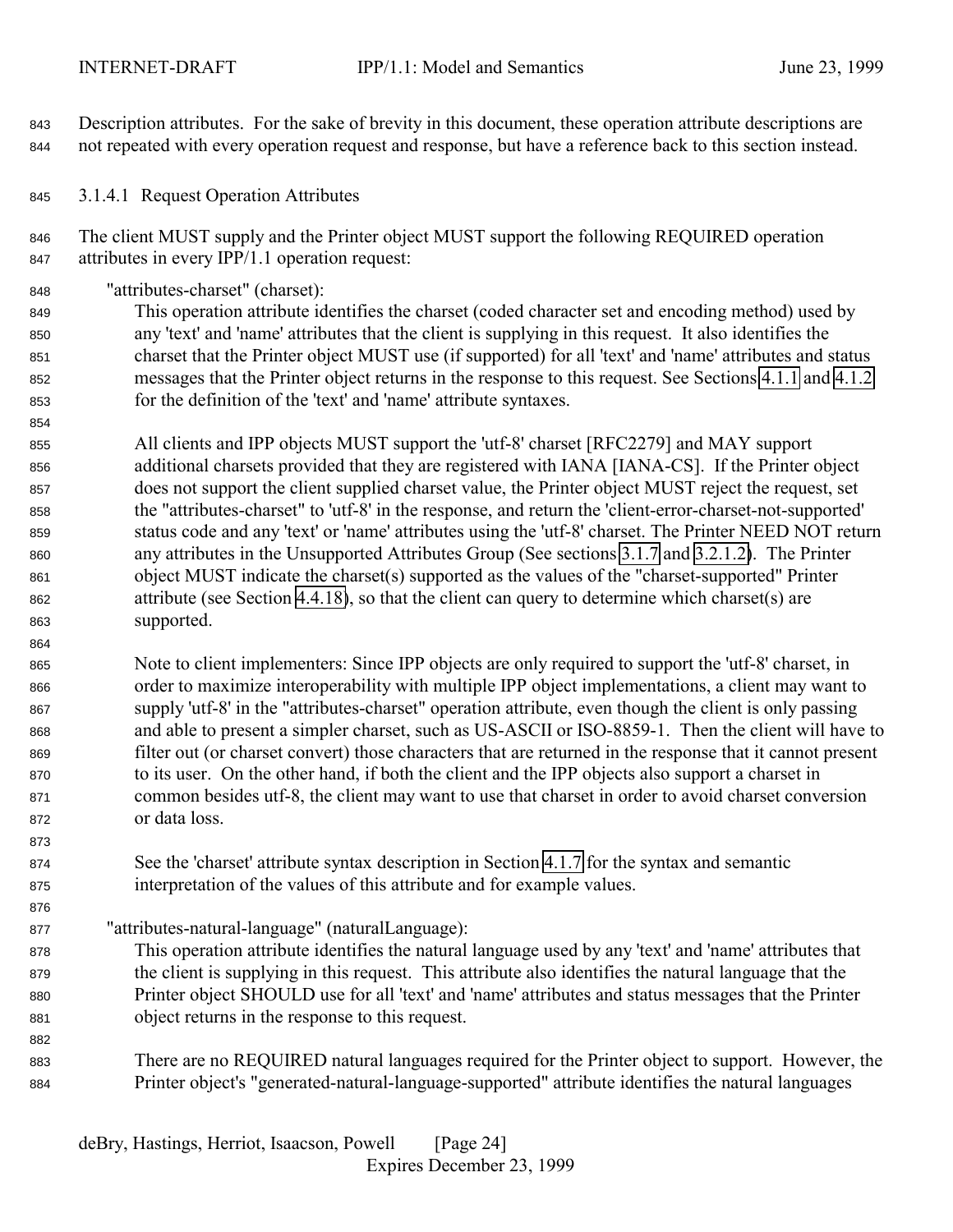supported by the Printer object and any contained Job objects for all text strings generated by the IPP object. A client MAY query this attribute to determine which natural language(s) are supported for generated messages.

 For any of the attributes for which the Printer object generates text, i.e., for the "job-state-message", "printer-state-message", and status messages (see Section [3.1.6\)](#page-28-0), the Printer object MUST be able to generate these text strings in any of its supported natural languages. If the client requests a natural language that is not supported, the Printer object MUST return these generated messages in the Printer's configured natural language as specified by the Printer's "natural-language-configured" attribute" (see Section [4.4.19\)](#page-110-0).

- For other 'text' and 'name' attributes supplied by the client, authentication system, operator, system administrator, or manufacturer (i.e., for "job-originating-user-name", "printer-name" (name), "printer-location" (text), "printer-info" (text), and "printer-make-and-model" (text)), the Printer object is only required to support the configured natural language of the Printer identified by the Printer object's "natural-language-configured" attribute, though support of additional natural languages for these attributes is permitted.
- For any 'text' or 'name' attribute in the request that is in a different natural language than the value supplied in the "attributes-natural-language" operation attribute, the client MUST use the Natural Language Override mechanism (see sections [4.1.1.2](#page-65-0) and [4.1.2.2\)](#page-66-0) for each such attribute value supplied. The client MAY use the Natural Language Override mechanism redundantly, i.e., use it even when the value is in the same natural language as the value supplied in the "attributes-natural-language" operation attribute of the request.
- The IPP object MUST accept any natural language and any Natural Language Override, whether the IPP object supports that natural language or not (and independent of the value of the "ipp-attribute- fidelity" Operation attribute). That is the IPP object accepts all client supplied values no matter what the values are in the Printer object's "generated-natural-language-supported" attribute. That attribute, "generated-natural-language-supported", only applies to generated messages, not client supplied messages. The IPP object MUST remember that natural language for all client-supplied attributes, and when returning those attributes in response to a query, the IPP object MUST indicate that natural language.

 Each value whose attribute syntax type is 'text' or 'name' (see sections [4.1.1](#page-64-0) and [4.1.2\)](#page-66-0) has an Associated Natural-Language. This document does not specify how this association is stored in a Printer or Job object. When such a value is encoded in a request or response, the natural language is either implicit or explicit:

 − In the implicit case, the value contains only the text/name value, and the language is specified by the "attributes-natural-language" operation attribute in the request or response (see sections [4.1.1.1](#page-65-0) textWithoutLanguage and [4.1.2.1](#page-66-0) nameWithoutLanguage).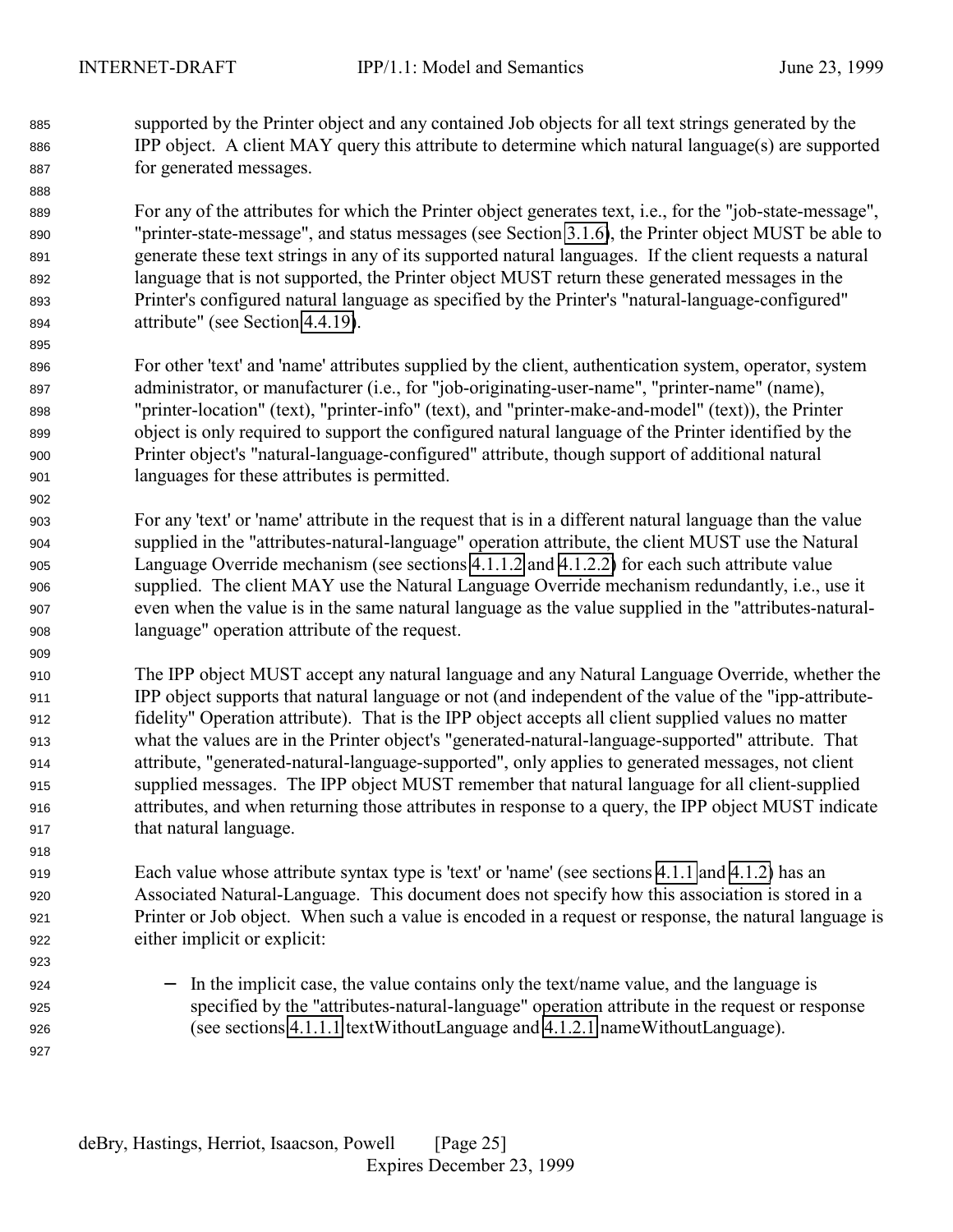− In the explicit case (also known as the Natural-Language Override case), the value contains both the language and the text/name value (see sections [4.1.1.2](#page-65-0) textWithLanguage and [4.1.2.2](#page-66-0) nameWithLanguage).

 For example, the "job-name" attribute MAY be supplied by the client in a create request. The text value for this attribute will be in the natural language identified by the "attribute-natural-language" attribute, or if different, as identified by the Natural Language Override mechanism. If supplied, the IPP object will use the value of the "job-name" attribute to populate the Job object's "job-name" attribute. Whenever any client queries the Job object's "job-name" attribute, the IPP object returns the attribute as stored and uses the Natural Language Override mechanism to specify the natural language, if it is different from that reported in the "attributes-natural-language" operation attribute of the response. The IPP object MAY use the Natural Language Override mechanism redundantly, i.e., use it even when the value is in the same natural language as the value supplied in the "attributes-natural-language" operation attribute of the response.

- An IPP object MUST NOT reject a request based on a supplied natural language in an "attributes-natural-language" Operation attribute or in any attribute that uses the Natural Language Override.
- See the 'naturalLanguage' attribute syntax description in section [4.1.8](#page-70-0) for the syntax and semantic interpretation of the values of this attribute and for example values.
- Clients SHOULD NOT supply 'text' or 'name' attributes that use an illegal combination of natural language and charset. For example, suppose a Printer object supports charsets 'utf-8', 'iso-8859-1', and 'iso-8859-7'. Suppose also, that it supports natural languages 'en' (English), 'fr' (French), and 'el' (Greek). Although the Printer object supports the charset 'iso-8859-1' and natural language 'el', it probably does not support the combination of Greek text strings using the 'iso-8859-1' charset. The Printer object handles this apparent incompatibility differently depending on the context in which it occurs:
- In a create request: If the client supplies a text or name attribute (for example, the "job-name" operation attribute) that uses an apparently incompatible combination, it is a client choice that does not affect the Printer object or its correct operation. Therefore, the Printer object simply accepts the client supplied value, stores it with the Job object, and responds back with the same combination whenever the client (or any client) queries for that attribute.
- In a query-type operation, like Get-Printer-Attributes: If the client requests an apparently incompatible combination, the Printer object responds (as described in section [3.1.4.2\)](#page-26-0) using the Printer's configured natural language rather than the natural language requested by the client.
- 
- In either case, the Printer object does not reject the request because of the apparent incompatibility. The potential incompatible combination of charset and natural language can occur either at the global operation level or at the Natural Language Override attribute-by-attribute level. In addition, since the response always includes explicit charset and natural language information, there is never any question or ambiguity in how the client interprets the response.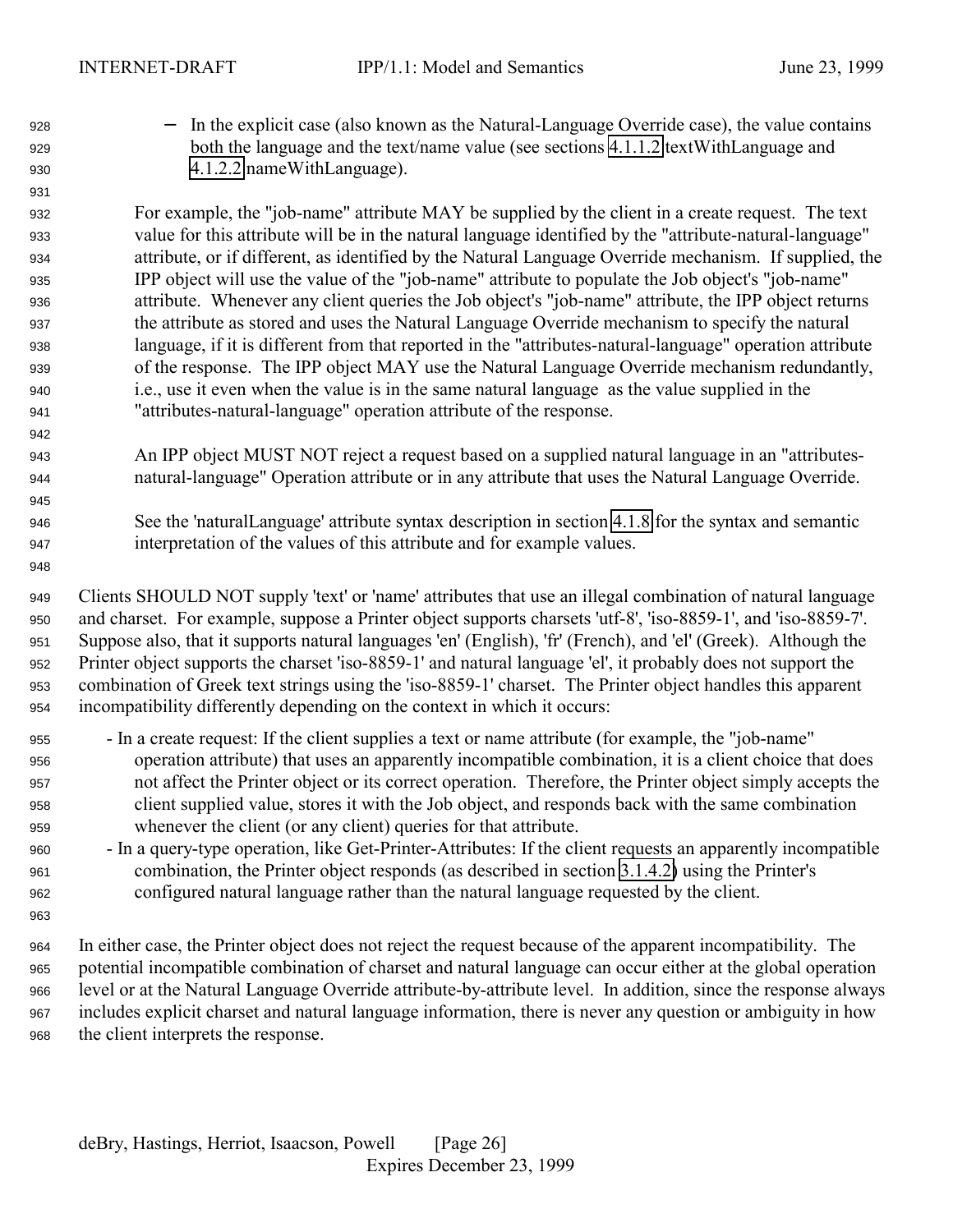#### <span id="page-26-0"></span>3.1.4.2 Response Operation Attributes

 The Printer object MUST supply and the client MUST support the following REQUIRED operation attributes in every IPP/1.1 operation response:

"attributes-charset" (charset):

 This operation attribute identifies the charset used by any 'text' and 'name' attributes that the Printer object is returning in this response. The value in this response MUST be the same value as the "attributes-charset" operation attribute supplied by the client in the request. If this is not possible (i.e., the charset requested is not supported), the request would have been rejected. See "attributes-charset" described in Section [3.1.4.1](#page-23-0) above.

 If the Printer object supports more than just the 'utf-8' charset, the Printer object MUST be able to code convert between each of the charsets supported on a highest fidelity possible basis in order to return the 'text' and 'name' attributes in the charset requested by the client. However, some information loss MAY occur during the charset conversion depending on the charsets involved. For example, the Printer object may convert from a UTF-8 'a' to a US-ASCII 'a' (with no loss of information), from an ISO Latin 1 CAPITAL LETTER A WITH ACUTE ACCENT to US-ASCII 'A' (losing the accent), or from a UTF-8 Japanese Kanji character to some ISO Latin 1 error character indication such as '?', decimal code equivalent, or to the absence of a character, depending on implementation.

 Whether an implementation that supports more than one charset stores the data in the charset supplied by the client or code converts to one of the other supported charsets, depends on implementation. The strategy should try to minimize loss of information during code conversion. On each response, such an implementation converts from its internal charset to that requested.

"attributes-natural-language" (naturalLanguage):

 This operation attribute identifies the natural language used by any 'text' and 'name' attributes that the IPP object is returning in this response. Unlike the "attributes-charset" operation attribute, the IPP object NEED NOT return the same value as that supplied by the client in the request. The IPP object MAY return the natural language of the Job object or the Printer's configured natural language as identified by the Printer object's "natural-language-configured" attribute, rather than the natural language supplied by the client. For any 'text' or 'name' attribute or status message in the response that is in a different natural language than the value returned in the "attributes-natural- language" operation attribute, the IPP object MUST use the Natural Language Override mechanism (see sections [4.1.1.2](#page-65-0) and [4.1.2.2\)](#page-66-0) on each attribute value returned. The IPP object MAY use the Natural Language Override mechanism redundantly, i.e., use it even when the value is in the same natural language as the value supplied in the "attributes-natural-language" operation attribute of the response.

3.1.5 Operation Targets

 All IPP operations are directed at IPP objects. For Printer operations, the operation is always directed at a Printer object using one of its URIs (i.e., one of the values in the Printer object's "printer-uri-supported" attribute). Even if the Printer object supports more than one URI, the client supplies only one URI as the

deBry, Hastings, Herriot, Isaacson, Powell [Page 27] Expires December 23, 1999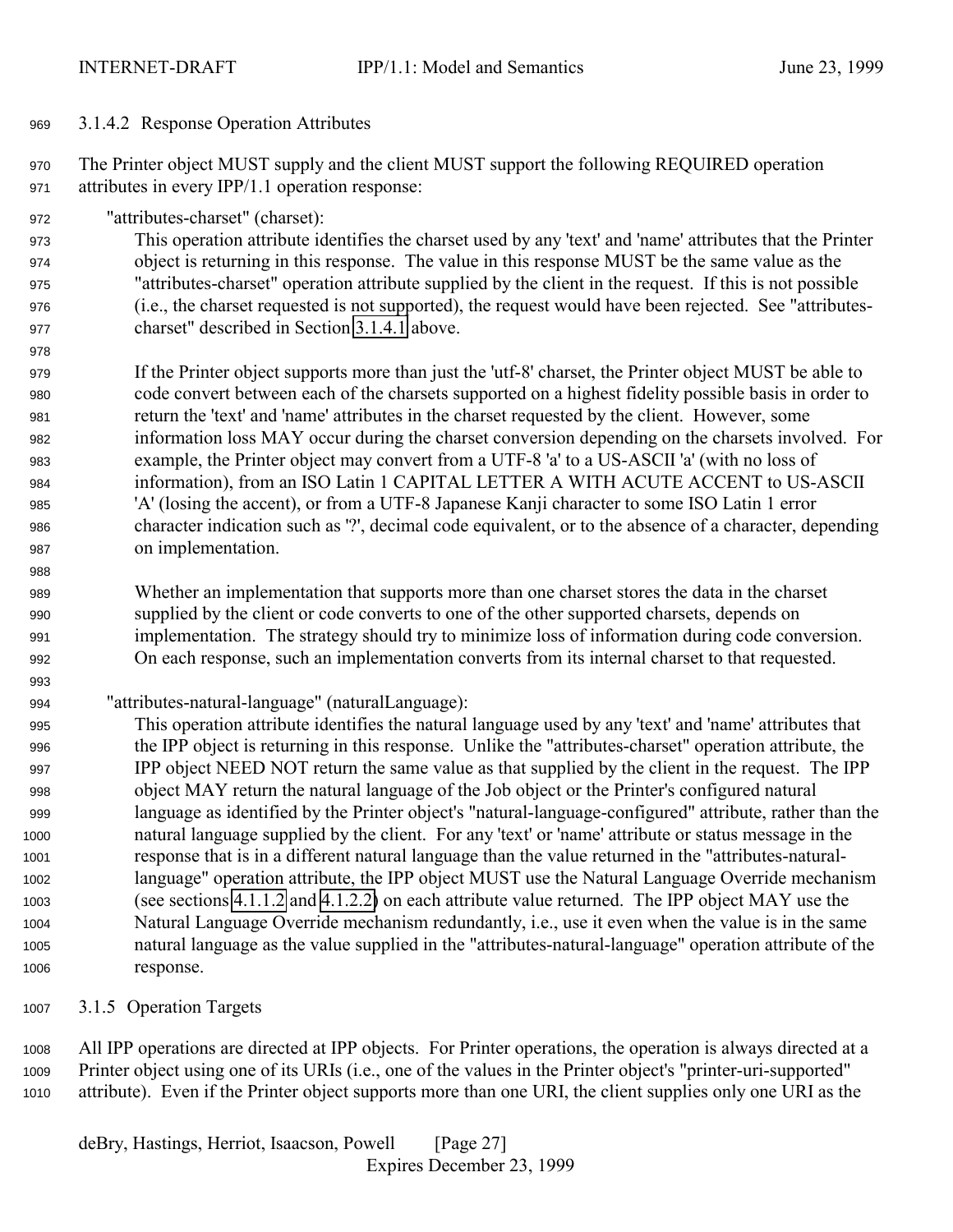target of the operation. The client identifies the target object by supplying the correct URI in the "printer-uri (uri)" operation attribute.

- For Job operations, the operation is directed at either:
- The Job object itself using the Job object's URI. In this case, the client identifies the target object by supplying the correct URI in the "job-uri (uri)" operation attribute.
- The Printer object that created the Job object using both the Printer objects URI and the Job object's Job ID. Since the Printer object that created the Job object generated the Job ID, it MUST be able to correctly associate the client supplied Job ID with the correct Job object. The client supplies the Printer object's URI in the "printer-uri (uri)" operation attribute and the Job object's Job ID in the "job-id (integer(1:MAX))" operation attribute.
- 

 If the operation is directed at the Job object directly using the Job object's URI, the client MUST NOT include the redundant "job-id" operation attribute.

 The operation target attributes are REQUIRED operation attributes that MUST be included in every operation request. Like the charset and natural language attributes (see section [3.1.4\)](#page-22-0), the operation target attributes are specially ordered operation attributes. In all cases, the operation target attributes immediately follow the "attributes-charset" and "attributes-natural-language" attributes within the operation attribute group, however the specific ordering rules are:

- In the case where there is only one operation target attribute (i.e., either only the "printer-uri" attribute or only the "job-uri" attribute), that attribute MUST be the third attribute in the operation attributes group.
- In the case where Job operations use two operation target attributes (i.e., the "printer-uri" and "job-id" attributes), the "printer-uri" attribute MUST be the third attribute and the "job-id" attribute MUST be the fourth attribute.
- In all cases, the target URIs contained within the body of IPP operation requests and responses must be in absolute format rather than relative format (a relative URL identifies a resource with the scope of the HTTP server, but does not include scheme, host or port).
- The following rules apply to the use of port numbers in URIs that identify IPP objects:
- 1. If the URI scheme allows the port number to be explicitly included in the URI string, and a port number is specified within the URI, then that port number MUST be used by the client to contact the IPP object.
- 2. If the URI scheme allows the port number to be explicitly included in the URI string, and a port number is not specified within the URI, then default port number implied by that URI scheme MUST be used by the client to contact the IPP object.
- 3. If the URI scheme does not allow an explicit port number to be specified within the URI, then the default port number implied by that URI MUST be used by the client to contact the IPP object.
-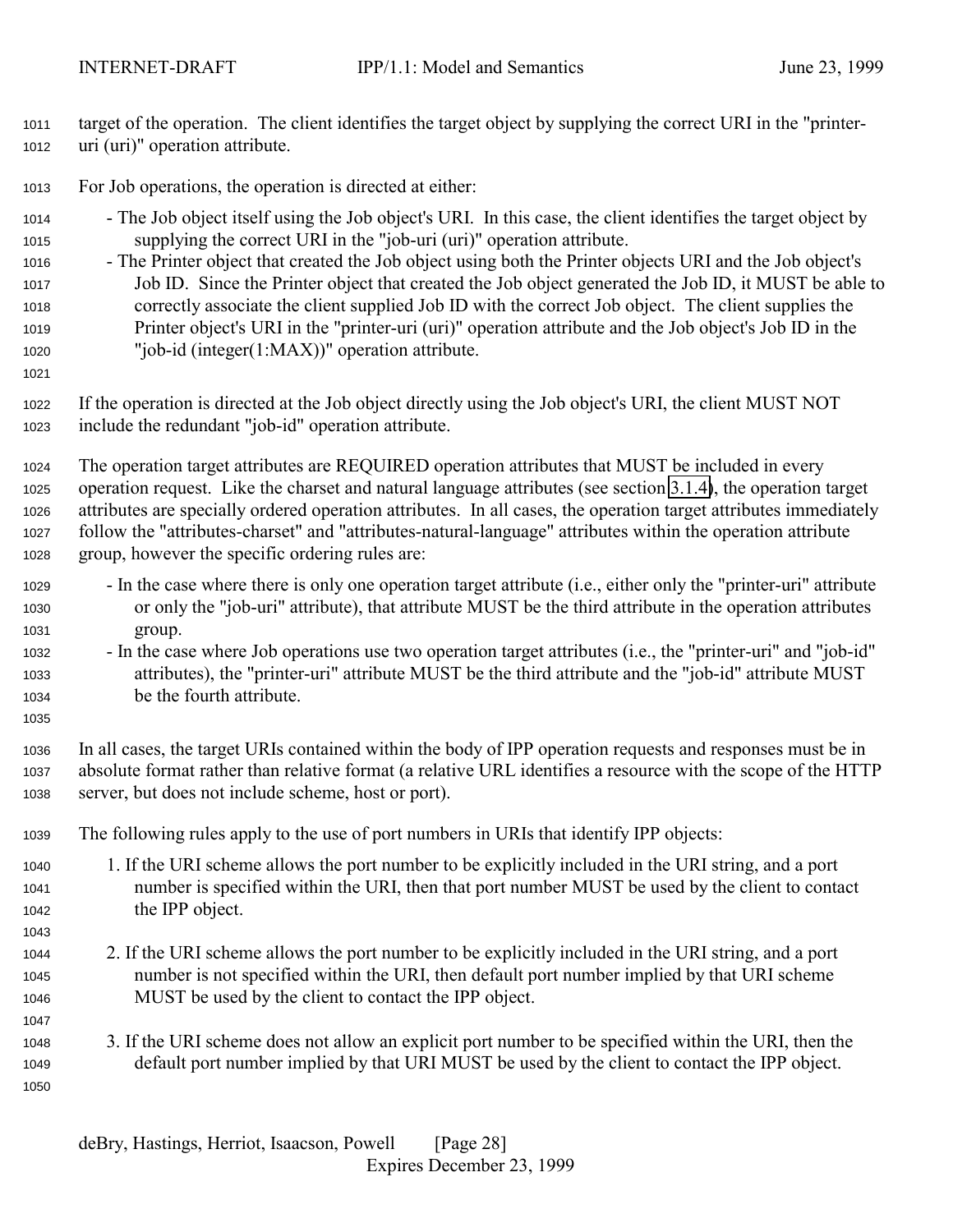<span id="page-28-0"></span> Note: The IPP "Encoding and Transport document [IPP-PRO] shows a mapping of IPP onto HTTP/1.1 [RFC2616] and defines a new default port number for using IPP over HTTP/1.1.

3.1.6 Operation Response Status Codes and Status Messages

 Every operation response includes a REQUIRED "status-code" parameter and an OPTIONAL "status- message" operation attribute, and an OPTIONAL "detailed-status-message" operation attribute. The Print-URI and Send-URI response MAY include an OPTIONAL "document-access-error" operation attribute.

3.1.6.1 "status-code" (type2 enum)

The REQUIRED "status-code" parameter provides information on the processing of a request.

 The status code is intended for use by automata. A client implementation of IPP SHOULD convert status code values into any localized message that has semantic meaning to the end user.

 The "status-code" value is a numeric value that has semantic meaning. The "status-code" syntax is similar to a "type2 enum" (see section [4.1](#page-63-0) on ["Attribute Syntaxes"](#page-63-0)) except that values can range only from 0x0000 to 0x7FFF. Section [13](#page-143-0) describes the status codes, assigns the numeric values, and suggests a corresponding status message for each status code for use by the client when the user's natural language is English.

 If the Printer performs an operation with no errors and it encounters no problems, it MUST return the status code 'successful-ok' in the response. See section [13.](#page-143-0)

 If the client supplies unsupported values for the following parameters or Operation attributes, the Printer object MUST reject the operation, NEED NOT return the unsupported attribute value in the Unsupported Attributes group, and MUST return the indicated status code:

| Parameter/Attribute                                                                                    | Status code                                                                                                                                                                                                                                                                              |
|--------------------------------------------------------------------------------------------------------|------------------------------------------------------------------------------------------------------------------------------------------------------------------------------------------------------------------------------------------------------------------------------------------|
| version-number<br>operation-id<br>attributes-charset<br>compression<br>document-format<br>document-uri | server-error-version-not-supported<br>server-error-operation-not-supported<br>client-error-charset-not-supported<br>client-error-compression-not-supported<br>client-error-document-format-not-supported<br>client-error-uri-scheme-not-supported,<br>client-error-document-access-error |

 If the client supplies unsupported values for other attributes, or unsupported attributes, the Printer returns the status code defined in section [3.1.7](#page-30-0) on Unsupported Attributes.

3.1.6.2 "status-message" (text(255))

 The OPTIONAL "status-message" operation attribute provides a short textual description of the status of the operation. The "status-message" attribute's syntax is "text(255)", so the maximum length is 255 octets (see section [4.1.1\)](#page-64-0). The status message is intended for the human end user. If a response does include a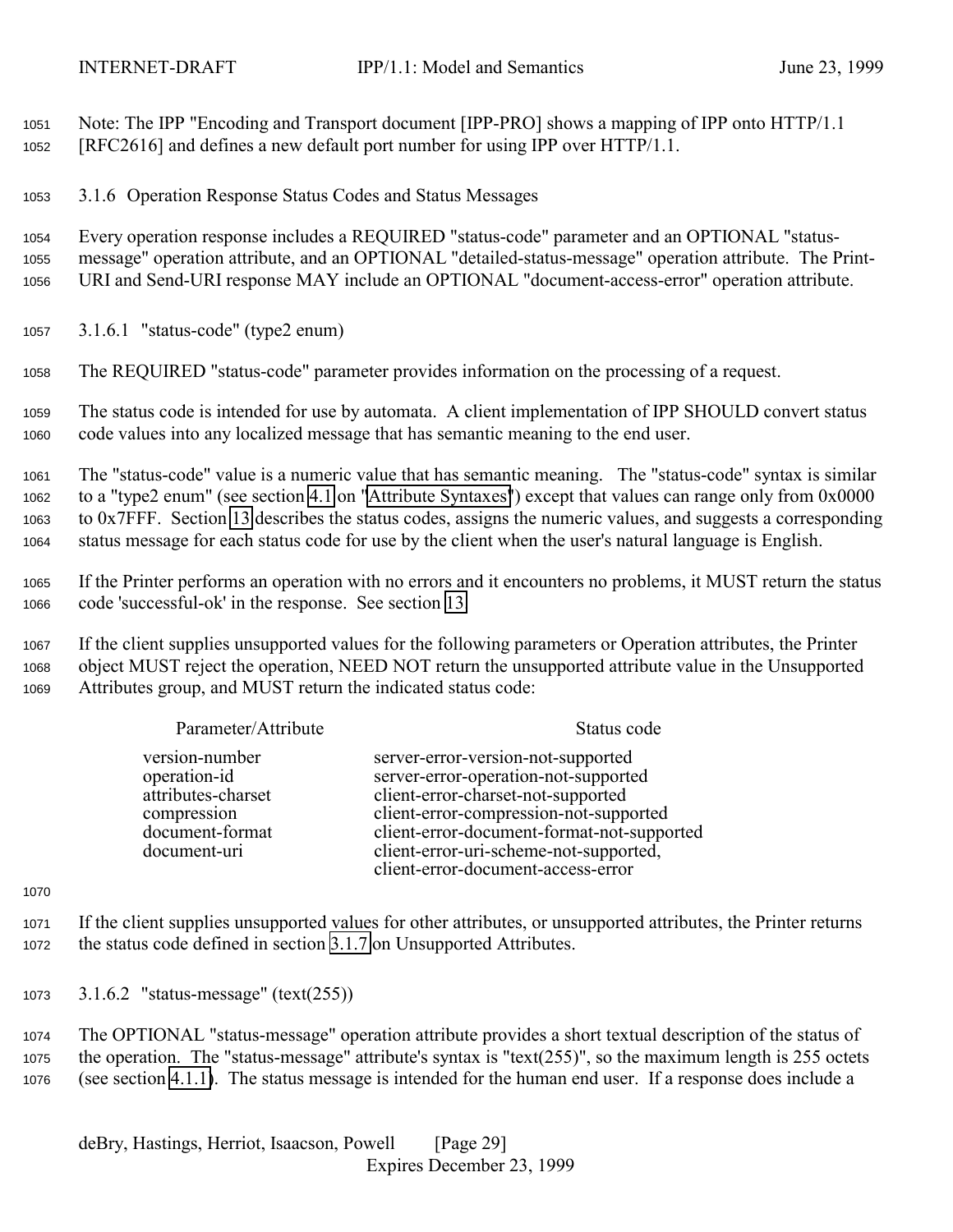<span id="page-29-0"></span>

"status-message" attribute, an IPP client NEED NOT examine or display the messages, however it

 SHOULD do so in some implementation specific manner. The "status-message" is especially useful for a later version of a Printer object to return as supplemental information for the human user to accompany a status code that an earlier version of a client might not understand.

 If the Printer object supports the "status-message" operation attribute, the Printer object MUST be able to generate this message in any of the natural languages identified by the Printer object's "generated-natural- language-supported" attribute (see the "attributes-natural-language" operation attribute specified in section [3.1.4.1.](#page-23-0) Section [13](#page-143-0) suggests the text for the status message returned by the Printer for use with the English natural language.

 As described in section [3.1.4.1](#page-23-0) for any returned 'text' attribute, if there is a choice for generating this message, the Printer object uses the natural language indicated by the value of the "attributes-natural- language" in the client request if supported, otherwise the Printer object uses the value in the Printer object's own "natural-language-configured" attribute.

 If the Printer object supports the "status-message" operation attribute, it SHOULD use the REQUIRED 'utf- 8' charset to return a status message for the following error status codes (see section [13\)](#page-143-0): 'client-error-bad- request', 'client-error-charset-not-supported', 'server-error-internal-error', 'server-error-operation-not- supported', and 'server-error-version-not-supported'. In this case, it MUST set the value of the "attributes-charset" operation attribute to 'utf-8' in the error response.

3.1.6.3 "detailed-status-message" (text(MAX))

 The OPTIONAL "detailed-status-message" operation attribute provides additional more detailed technical and implementation-specific information about the operation. The "detailed-status-message" attribute's syntax is "text(MAX)", so the maximum length is 1023 octets (see section [4.1.1\)](#page-64-0). If the Printer objects supports the "detailed-status-message" operation attribute, neither the Printer nor the client localizes the message, since it is intended for use by the system administrator or other experienced technical persons. Clients MUST NOT attempt to parse the value of this attribute. See the "document-access-error" operation attribute (section 3.1.6.4) for additional errors that a program can process.

3.1.6.4 "document-access-error" (text(MAX))

 This OPTIONAL operation attribute provides additional information about any document access errors encountered by the Printer before it returned a response to the Print-URI (section [3.2.2\)](#page-40-0) or Send-URI (section [3.3.1\)](#page-51-0) operation. For errors in the protocol identified by the URI scheme in the "document-uri" operation attribute, such as 'http:' or 'ftp:', the error code is returned in parentheses, followed by the URI. For example:

 (404) http://ftp.pwg.org/pub/pwg/ipp/new\_MOD/ipp-model-v11-990510.pdf 

 Most Internet protocols use decimal error codes (unlike IPP), so the ASCII error code representation is in decimal.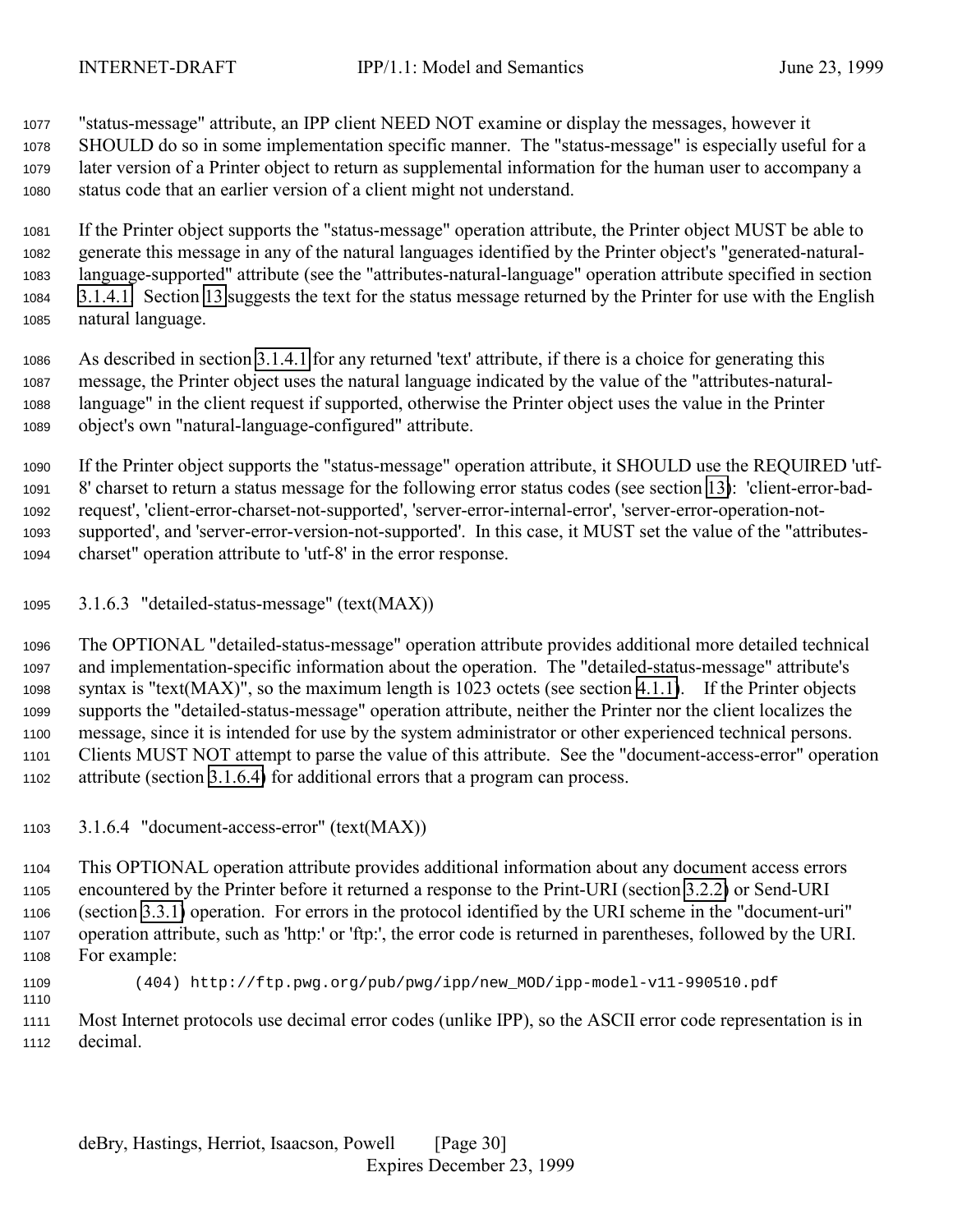<span id="page-30-0"></span>3.1.7 Unsupported Attributes

 The Unsupported Attributes group contains attributes that are not supported by the operation. This group is primarily for the job creation operations, but all operations can return this group.

 A Printer object MUST include an Unsupported Attributes group in a response if the status code is one of the following: 'successful-ok-ignored-or-substituted-attributes', 'successful-ok-conflicting-attributes', 'client-error-attributes-or-values-not-supported' or 'client-error-conflicting-attributes'.

 If the status code is one of the four specified in the preceding paragraph, the Unsupported Attributes group MUST contain all of those attributes and only those attributes that are:

- a. an Operation or Job Template attribute supplied in the request, and
- b. unsupported by the printer. See below for details on the three categories "unsupported" attributes.

 If the Printer object is not returning any Unsupported Attributes in the response, the Printer object SHOULD omit Group 2 rather than sending an empty group. However, a client MUST be able to accept an empty group.

- Unsupported attributes fall into three categories:
- 1. The Printer object does not support the supplied attribute (no matter what the attribute syntax or value).
- 2. The Printer object does support the attribute, but does not support some or all of the particular attribute syntaxes or values supplied by the client (i.e., the Printer object does not have those attribute syntaxes or values in its corresponding "xxx-supported" attribute).

 3. The Printer object does support the attributes and values supplied, but the particular values are in conflict with one another, because they violate a constraint, such as not being able to staple transparencies.

 In the case of an unsupported attribute name, the Printer object returns the client-supplied attribute with a substituted value of 'unsupported'. This value's syntax type is "out-of-band" and its encoding is defined by special rules for "out-of-band" values in the "Encoding and Transport" document [IPP-PRO]. Its value indicates no support for the attribute itself (see the beginning of section [4.1\)](#page-63-0).

 In the case of a supported attribute with one or more unsupported attribute syntaxes or values, the Printer object simply returns the client-supplied attribute with the unsupported attribute syntaxes or values as supplied by the client. This indicates support for the attribute, but no support for that particular attribute syntax or value. If the client supplies a multi-valued attribute with more than one value and the Printer object supports the attribute but only supports a subset of the client-supplied attribute syntaxes or values, the Printer object MUST return only those attribute syntaxes or values that are unsupported.

 In the case of two (or more) supported attribute values that are in conflict with one another (although each is supported independently, the values conflict when requested together within the same job), the Printer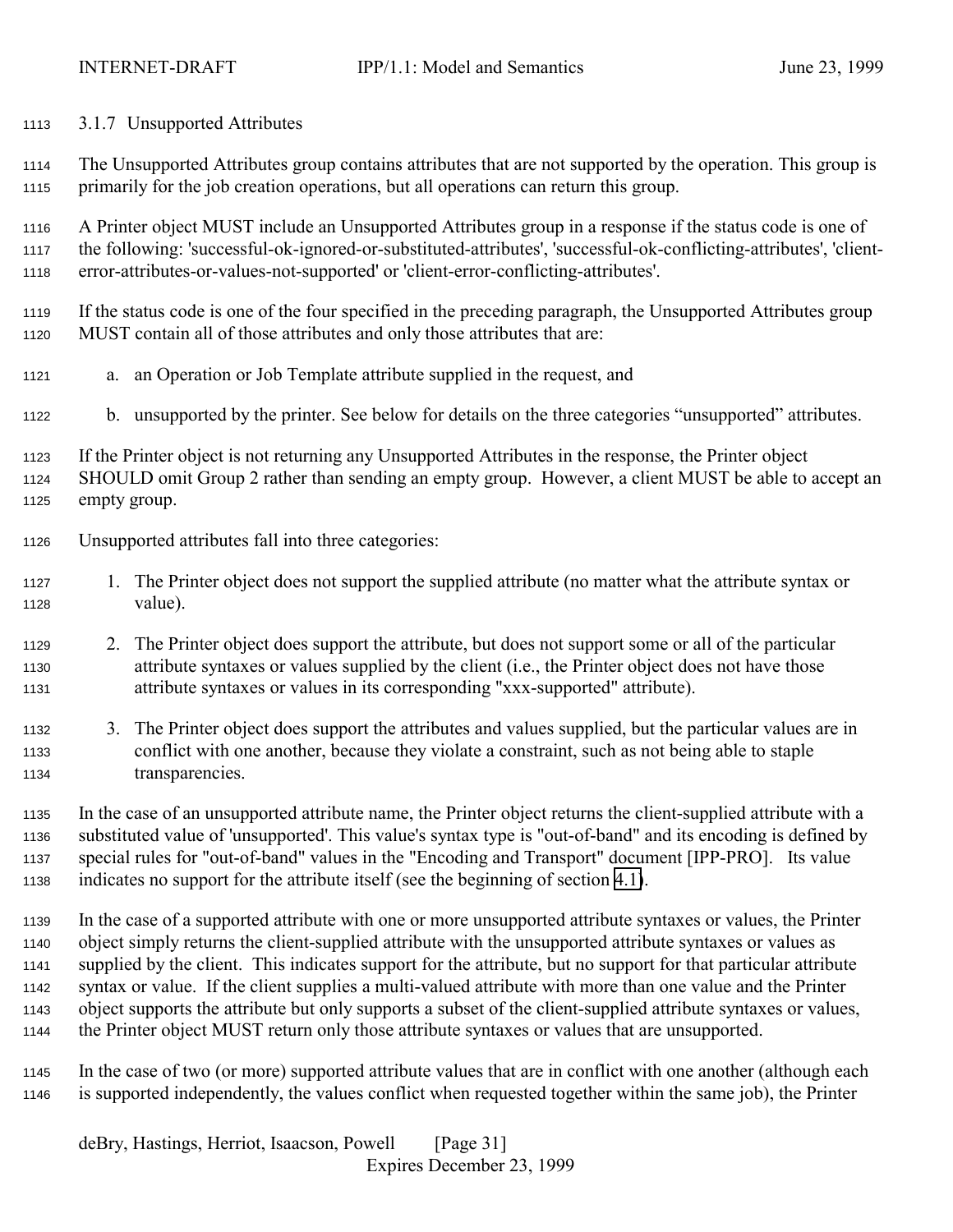<span id="page-31-0"></span> object MUST return all the values that it ignores or substitutes to resolve the conflict, but not any of the values that it is still using. The choice for exactly how to resolve the conflict is implementation dependent. See sections [3.2.1.2](#page-38-0) and [15.](#page-158-0) See The Implementer's Guide [IPP-IIG] for an example.

3.1.8 Versions

 Each operation request and response carries with it a "version-number" parameter. Each value of the "version-number" is in the form "X.Y" where X is the major version number and Y is the minor version number. By including a version number in the client request, it allows the client to identify which version of IPP it is interested in using, i.e., the version whose conformance requirements the client may be depending upon the Printer to meet.

 If the IPP object does not support that major version number supplied by the client, i.e., the major version field of the "version-number" parameter does not match any of the values of the Printer's "ipp-versions- supported" (see section [4.4.14\)](#page-108-0), the object MUST respond with a status code of 'server-error-version-not- supported' along with the closest version number that is supported (see section [13.1.5.4\)](#page-150-0). If the major version number is supported, but the minor version number is not, the IPP object SHOULD accept and attempt to perform the request (or reject the request if the operation is not supported), else it rejects the request and returns the 'server-error-version-not-supported' status code. In all cases, the IPP object MUST return the "version-number" that it supports that is closest to the version number supplied by the client in the request.

 There is no version negotiation per se. However, if after receiving a 'server-error-version-not-supported' status code from an IPP object, a client SHOULD try again with a different version number. A client MAY also determine the versions supported either from a directory that conforms to Appendix E (see section 16) or by querying the Printer object's "ipp-versions-supported" attribute (see section [4.4.14\)](#page-108-0) to determine which versions are supported.

 An IPP object implementation MUST support version '1.1', i.e., meet the conformance requirements for IPP/1.1 as specified in this document and [IPP-PRO]. It is recommended that IPP object implementations accept any request with the major version '1' (or reject the request if the operation is not supported).

 There is only one notion of "version number" that covers both IPP Model and IPP Protocol changes. Thus the version number MUST change when introducing a new version of the Model and Semantics document (this document) or a new version of the "Encoding and Transport" document [IPP-PRO].

 Changes to the major version number of the Model and Semantics document indicate structural or syntactic changes that make it impossible for older version of IPP clients and Printer objects to correctly parse and correctly process the new or changed attributes, operations and responses. If the major version number changes, the minor version numbers is set to zero. As an example, adding the REQUIRED "ipp-attribute- fidelity" attribute to version '1.1' (if it had not been part of version '1.0'), would have required a change to the major version number, since an IPP/1.0 Printer would not have processed a request with the correct semantics that contained the "ipp-attribute-fidelity" attribute that it did not know about. Items that might affect the changing of the major version number include any changes to the Model and Semantics document (this document) or the "Encoding and Transport" document [IPP-PRO] itself, such as: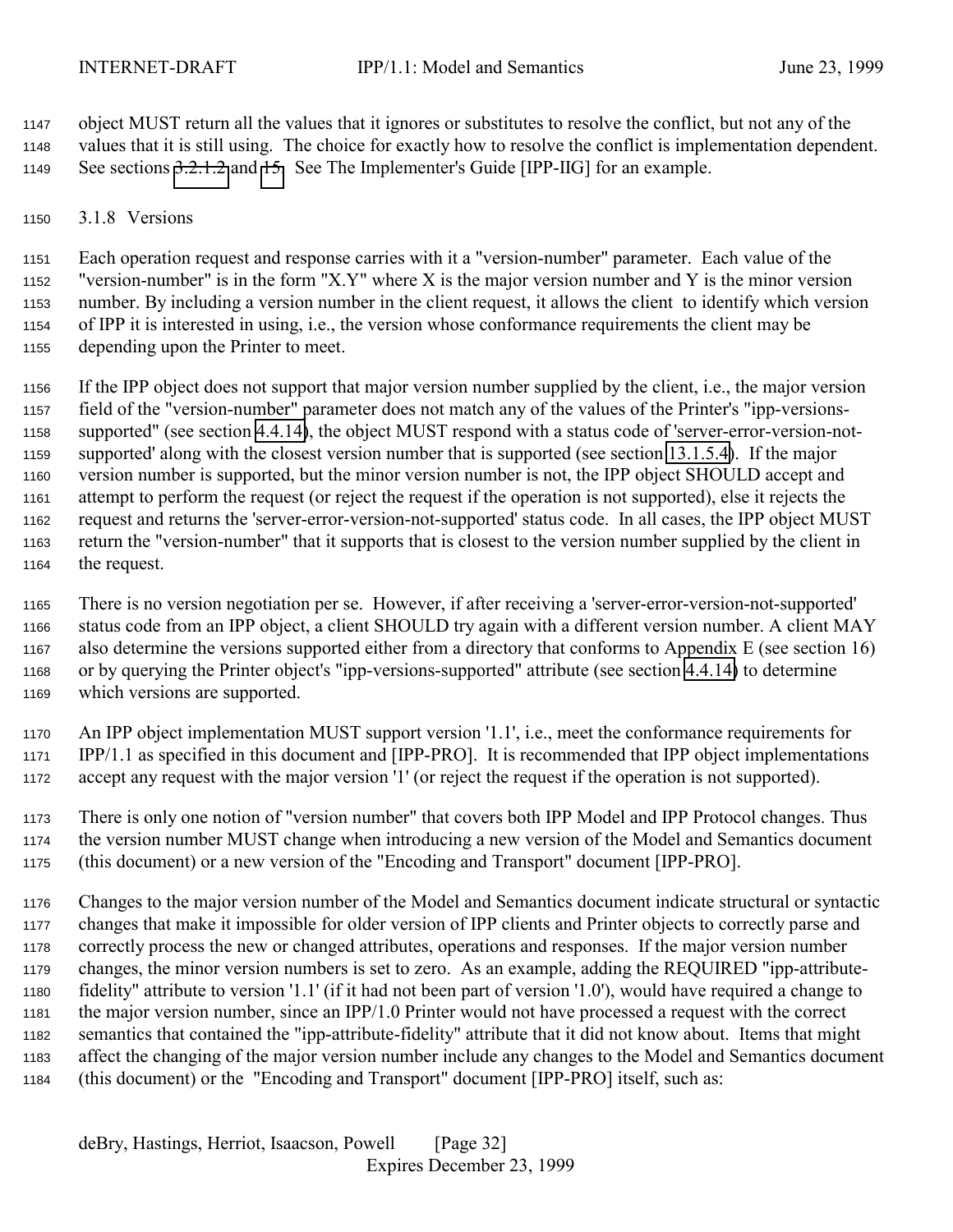- <span id="page-32-0"></span>- reordering of ordered attributes or attribute sets
- changes to the syntax of existing attributes
- adding REQUIRED (for an IPP object to support) operation attribute groups
- adding values to existing REQUIRED operation attributes
- adding REQUIRED operations
- 

 Changes to the minor version number indicate the addition of new features, attributes and attribute values that may not be understood by all IPP objects, but which can be ignored if not understood. Items that might affect the changing of the minor version number include any changes to the model objects and attributes but not the encoding and transport rules [IPP-PRO] (except adding attribute syntaxes). Examples of such changes are:

- grouping all extensions not included in a previous version into a new version
- adding new attribute values
- adding new object attributes
- adding OPTIONAL (for an IPP object to support) operation attributes (i.e., those attributes that an IPP object can ignore without confusing clients)
- adding OPTIONAL (for an IPP object to support) operation attribute groups (i.e., those attributes that an IPP object can ignore without confusing clients)
- adding new attribute syntaxes
- adding OPTIONAL operations
- changing Job Description attributes or Printer Description attributes from OPTIONAL to REQUIRED or vice versa.
- adding OPTIONAL attribute syntaxes to an existing attribute.

 The encoding of the "version-number" MUST NOT change over any version number (either major or minor). This rule guarantees that all future versions will be backwards compatible with all previous versions (at least for checking the "version-number"). In addition, any protocol elements (attributes, error codes, tags, etc.) that are not carried forward from one version to the next are deprecated so that they can never be reused with new semantics.

- Implementations that support a certain version NEED NOT support ALL previous versions. As each new version is defined (through the release of a new IPP specification document), that version will specify which previous versions MUST and which versions SHOULD be supported in compliant implementations.
- 3.1.9 Job Creation Operations
- In order to "submit a print job" and create a new Job object, a client issues a create request. A create request is any one of following three operation requests:
- The Print-Job Request: A client that wants to submit a print job with only a single document uses the Print-Job operation. The operation allows for the client to "push" the document data to the Printer object by including the document data in the request itself.
- The Print-URI Request: A client that wants to submit a print job with only a single document (where the Printer object "pulls" the document data instead of the client "pushing" the data to the Printer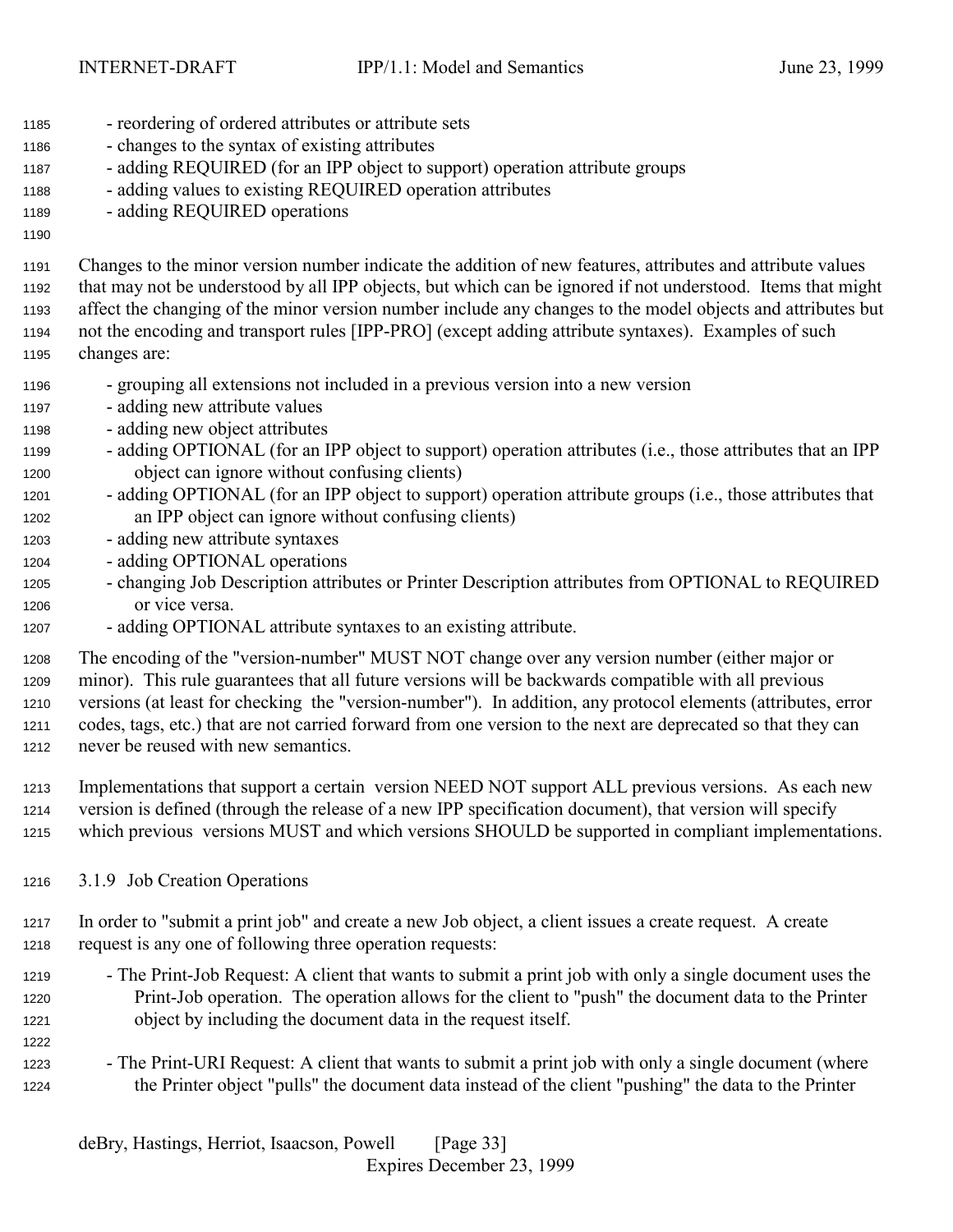object) uses the Print-URI operation. In this case, the client includes in the request only a URI reference to the document data (not the document data itself).

 - The Create-Job Request: A client that wants to submit a print job with multiple documents uses the Create-Job operation. This operation is followed by an arbitrary number of Send-Document and/or Send-URI operations (each creating another document for the newly create Job object). The Send- Document operation includes the document data in the request (the client "pushes" the document data to the printer), and the Send-URI operation includes only a URI reference to the document data in the request (the Printer "pulls" the document data from the referenced location). The last Send- Document or Send-URI request for a given Job object includes a "last-document" operation attribute set to 'true' indicating that this is the last request.

 Throughout this model document, the term "create request" is used to refer to any of these three operation requests.

 A Create-Job operation followed by only one Send-Document operation is semantically equivalent to a Print-Job operation, however, for performance reasons, the client SHOULD use the Print-Job operation for all single document jobs. Also, Print-Job is a REQUIRED operation (all implementations MUST support it) whereas Create-Job is an OPTIONAL operation, hence some implementations might not support it.

 Job submission time is the point in time when a client issues a create request. The initial state of every Job object is the 'pending', 'pending-held', or 'processing' state (see section [4.3.7\)](#page-88-0). When the Printer object begins processing the print job, the Job object's state moves to 'processing'. This is known as job processing time. There are validation checks that must be done at job submission time and others that must be performed at job processing time.

- At job submission time and at the time a Validate-Job operation is received, the Printer MUST do the following:
- 1. Process the client supplied attributes and either accept or reject the request
- 2. Validate the syntax of and support for the scheme of any client supplied URI
- At job submission time the Printer object MUST validate whether or not the supplied attributes, attribute syntaxes, and values are supported by matching them with the Printer object's corresponding "xxx- supported" attributes. See section [3.1.7](#page-30-0) for details. [IPP-IIG] presents suggested steps for an IPP object to either accept or reject any request and additional steps for processing create requests.
- At job submission time the Printer object NEED NOT perform the validation checks reserved for job processing time such as:
- 1. Validating the document data
- 2. Validating the actual contents of any client supplied URI (resolve the reference and follow the link to the document data)
-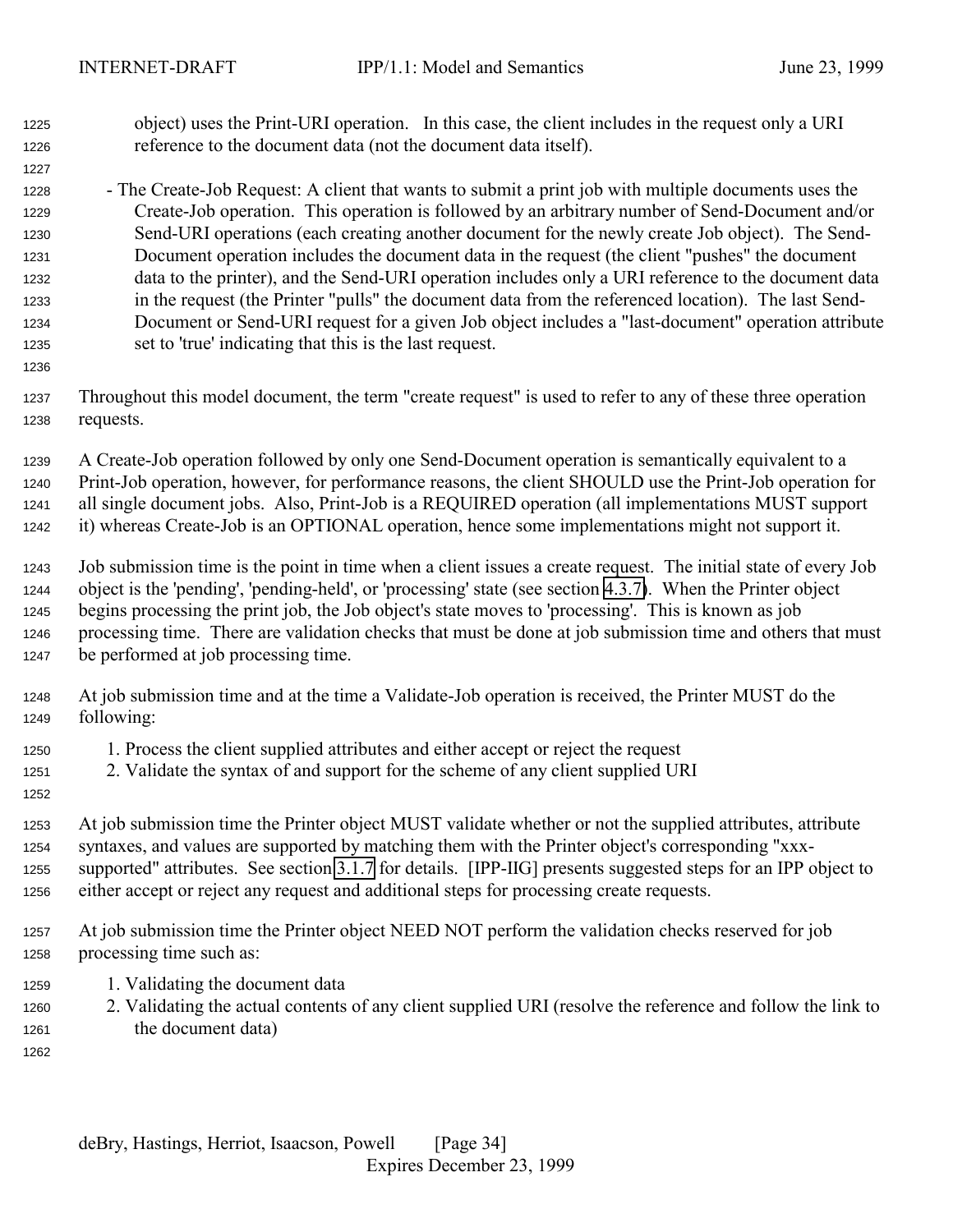<span id="page-34-0"></span> At job submission time, these additional job processing time validation checks are essentially useless, since they require actually parsing and interpreting the document data, are not guaranteed to be 100% accurate, and MUST be done, yet again, at job processing time. Also, in the case of a URI, checking for availability at job submission time does not guarantee availability at job processing time. In addition, at job processing time, the Printer object might discover any of the following conditions that were not detectable at job submission time:

- runtime errors in the document data,
- nested document data that is in an unsupported format,
- the URI reference is no longer valid (i.e., the server hosting the document might be down), or
- any other job processing error
- 

 At job submission time, a Printer object, especially a non-spooling Printer, MAY accept jobs that it does not have enough space for. In such a situation, a Printer object MAY stop reading data from a client for an indefinite period of time. A client MUST be prepared for a write operation to block for an indefinite period of time (see section 5.1 on client conformance).

 When a Printer object has too little space for starting a new job, it MAY reject a new create request. In this case, a Printer object MUST return a response (in reply to the rejected request) with a status-code of 'server- error-busy' (see section 14.1.5.8) and it MAY close the connection before receiving all bytes of the operation. A Printer SHOULD indicate that it is temporarily unable to accept jobs by setting the 'spool- space-full' value in its "printer-state-reasons" attribute and removing the value when it can accept another job (see section [4.4.12\)](#page-106-0).

 When receiving a 'server-error-busy' status-code in an operation response, a client MUST be prepared for the Printer object to close the connection before the client has sent all of the data (especially for the Print- Job operation). A client MUST be prepared to keep submitting a create request until the IPP Printer object accepts the create request.

 At job processing time, since the Printer object has already responded with a successful status code in the response to the create request, if the Printer object detects an error, the Printer object is unable to inform the end user of the error with an operation status code. In this case, the Printer, depending on the error, can set the job object's "job-state", "job-state-reasons", or "job-state-message" attributes to the appropriate value(s) so that later queries can report the correct job status.

Note: Asynchronous notification of events is outside the scope of this IPP/1.1 document.

- 
- 3.2 Printer Operations

 All Printer operations are directed at Printer objects. A client MUST always supply the "printer-uri" operation attribute in order to identify the correct target of the operation.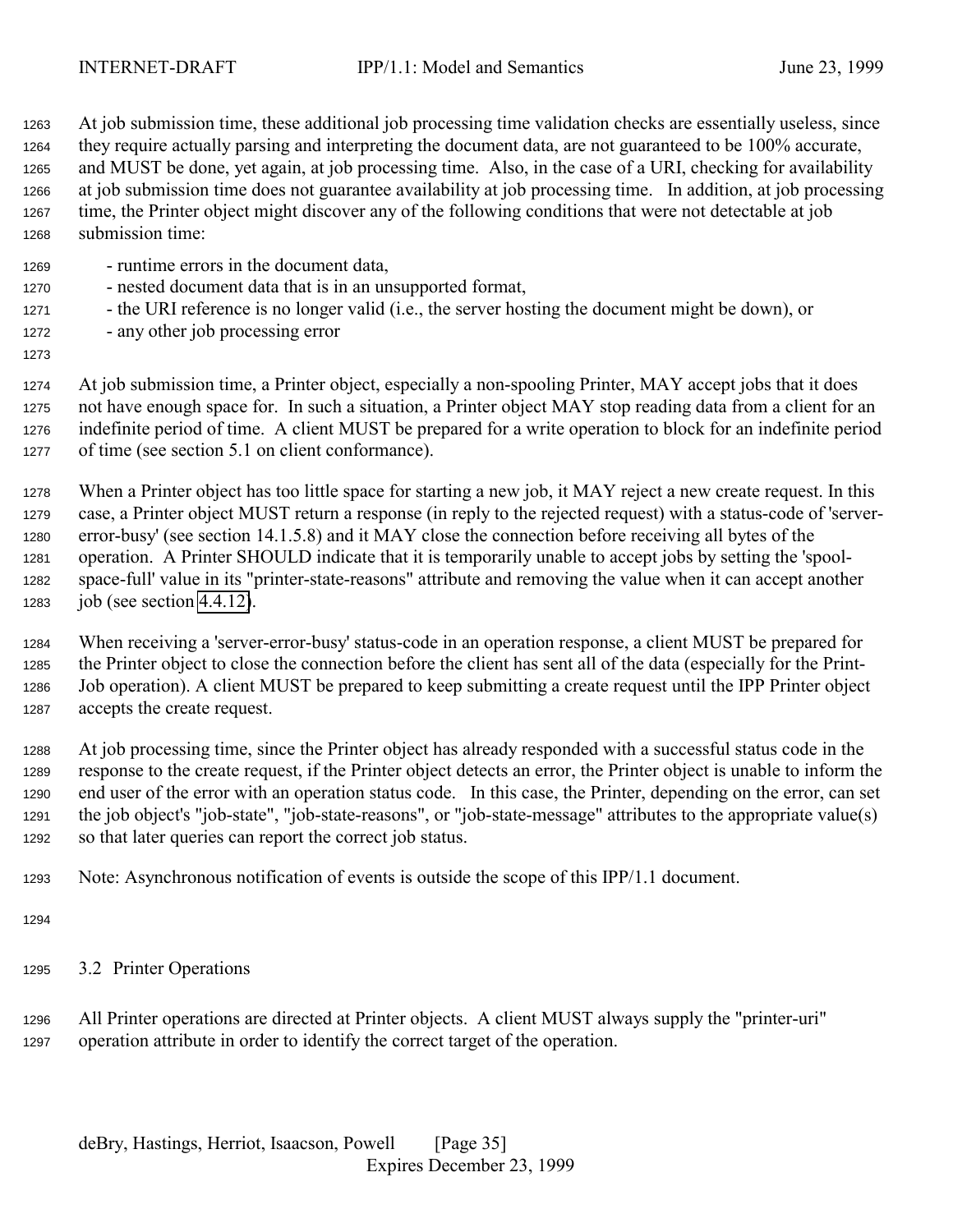<span id="page-35-0"></span>3.2.1 Print-Job Operation

 This REQUIRED operation allows a client to submit a print job with only one document and supply the document data (rather than just a reference to the data). See Section [15](#page-158-0) for the suggested steps for processing create operations and their Operation and Job Template attributes.

- 3.2.1.1 Print-Job Request
- The following groups of attributes are supplied as part of the Print-Job Request:
- Group 1: Operation Attributes
- Natural Language and Character Set:
- The "attributes-charset" and "attributes-natural-language" attributes as described in section [3.1.4.1.](#page-23-0) The Printer object MUST copy these values to the corresponding Job Description attributes described in sections [4.3.19](#page-99-0) and [4.3.20.](#page-100-0)
- Target:

- The "printer-uri" (uri) operation attribute which is the target for this operation as described in section [3.1.5.](#page-26-0)
- Requesting User Name:
- The "requesting-user-name" (name(MAX)) attribute SHOULD be supplied by the client as described in section [8.3.](#page-130-0)
- "job-name" (name(MAX)):

 The client OPTIONALLY supplies this attribute. The Printer object MUST support this attribute. It contains the client supplied Job name. If this attribute is supplied by the client, its value is used for the "job-name" attribute of the newly created Job object. The client MAY automatically include any information that will help the end-user distinguish amongst his/her jobs, such as the name of the application program along with information from the document, such as the document name, document subject, or source file name. If this attribute is not supplied by the client, the Printer generates a name to use in the "job-name" attribute of the newly created Job object (see Section  $4.3.5$ ).

"ipp-attribute-fidelity" (boolean):

 The client OPTIONALLY supplies this attribute. The Printer object MUST support this attribute. The value 'true' indicates that total fidelity to client supplied Job Template attributes and values is required, else the Printer object MUST reject the Print-Job request. The value 'false' indicates that a reasonable attempt to print the Job object is acceptable and the Printer object MUST accept the Print-job request. If not supplied, the Printer object assumes the value is 'false'. All Printer objects MUST support both types of job processing. See section [15](#page-158-0) for a full description of "ipp-attribute- fidelity" and its relationship to other attributes, especially the Printer object's "pdl-override-supported" attribute.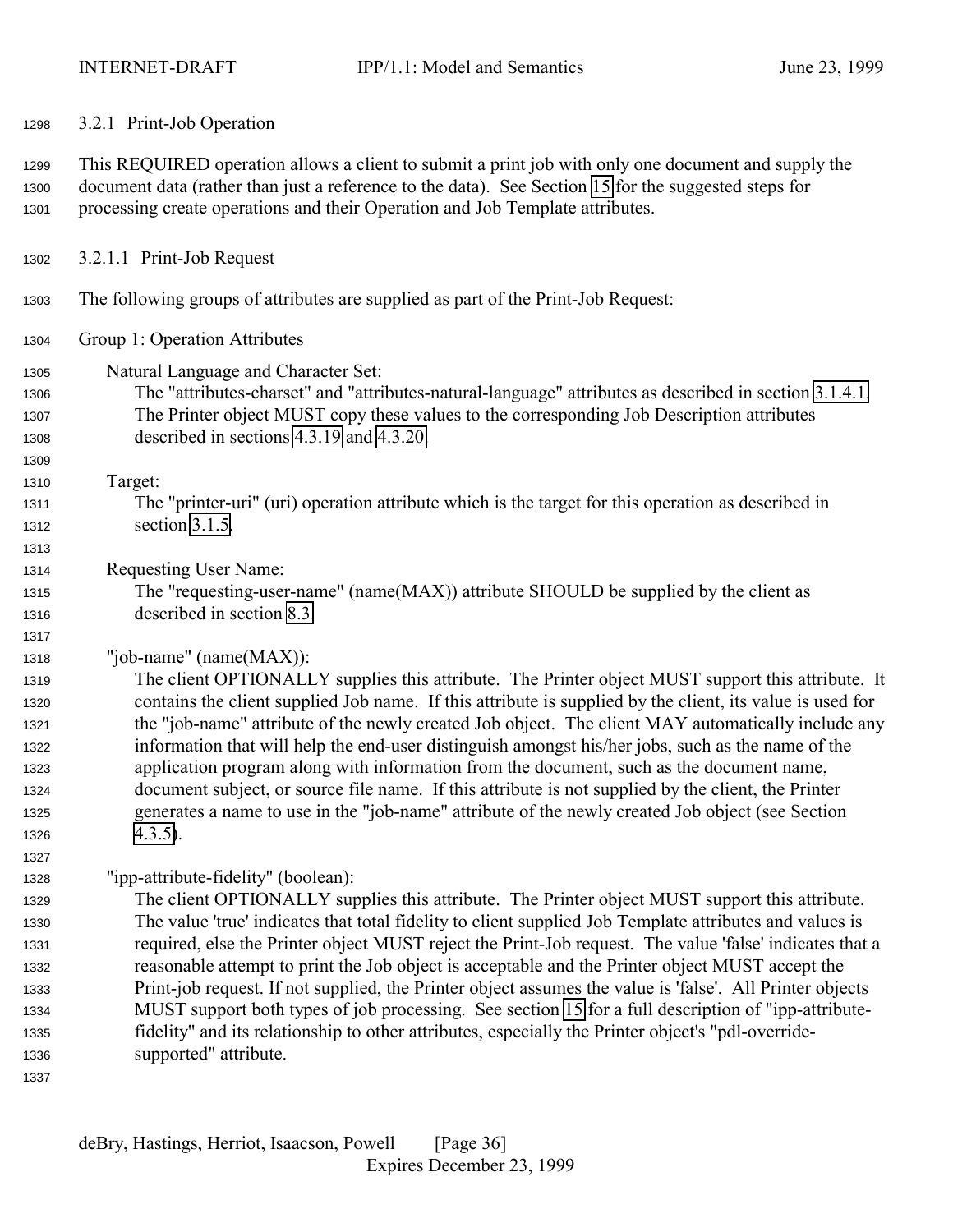| 1338 | "document-name" (name(MAX)):                                                                             |  |  |
|------|----------------------------------------------------------------------------------------------------------|--|--|
| 1339 | The client OPTIONALLY supplies this attribute. The Printer object MUST support this attribute.           |  |  |
| 1340 | It contains the client supplied document name. The document name MAY be different than the Job           |  |  |
| 1341 | name. Typically, the client software automatically supplies the document name on behalf of the end       |  |  |
| 1342 | user by using a file name or an application generated name. If this attribute is supplied, its value can |  |  |
| 1343 | be used in a manner defined by each implementation. Examples include: printed along with the Job         |  |  |
| 1344 | (job start sheet, page adornments, etc.), used by accounting or resource tracking management tools,      |  |  |
| 1345 | or even stored along with the document as a document level attribute. IPP/1.1 does not support the       |  |  |
| 1346 | concept of document level attributes.                                                                    |  |  |
| 1347 |                                                                                                          |  |  |
| 1348 | "compression" (type3 keyword)                                                                            |  |  |
| 1349 | The client OPTIONALLY supplies this attribute. The Printer object MUST support this attribute            |  |  |
| 1350 | and the "compression-supported" attribute (see section 4.4.32). The client supplied "compression"        |  |  |
| 1351 | operation attribute identifies the compression algorithm used on the document data. The following        |  |  |
| 1352 | cases exist:                                                                                             |  |  |
| 1353 | a) If the client omits this attribute, the Printer object MUST assume that the data is not               |  |  |
| 1354 | compressed (i.e. the Printer follows the rules below as if the client supplied the                       |  |  |
| 1355 | "compression" attribute with a value of 'none').                                                         |  |  |
| 1356 | b) If the client supplies this attribute, but the value is not supported by the Printer object,          |  |  |
| 1357 | i.e., the value is not one of the values of the Printer object's "compression-supported"                 |  |  |
| 1358 | attribute, the Printer object MUST reject the request, and return the 'client-error-                     |  |  |
| 1359 | compression-not-supported' status code. See section 3.1.7 for returning unsupported                      |  |  |
| 1360 | attributes and values.                                                                                   |  |  |
| 1361 | c) If the client supplies the attribute and the Printer object supports the attribute value, the         |  |  |
| 1362 | Printer object uses the corresponding decompression algorithm on the document data.                      |  |  |
| 1363 | If the decompression algorithm fails before the Printer returns an operation response, the<br>d)         |  |  |
| 1364 | Printer object MUST reject the request and return the 'client-error-compression-error'                   |  |  |
| 1365 | status code.                                                                                             |  |  |
| 1366 | If the decompression algorithm fails after the Printer returns an operation response, the<br>e)          |  |  |
| 1367 | Printer object MUST abort the job and add the 'compression-error' value to the job's                     |  |  |
| 1368 | "job-state-reasons" attribute.                                                                           |  |  |
| 1369 | f) If the decompression algorithm succeeds, the document data MUST then have the format                  |  |  |
| 1370 | specified by the job's "document-format" attribute, if supplied (see "document-format"                   |  |  |
| 1371 | operation attribute definition below).                                                                   |  |  |
| 1372 |                                                                                                          |  |  |
| 1373 | "document-format" (mimeMediaType):                                                                       |  |  |
| 1374 | The client OPTIONALLY supplies this attribute. The Printer object MUST support this attribute.           |  |  |
| 1375 | The value of this attribute identifies the format of the supplied document data. The following cases     |  |  |
| 1376 | exist:                                                                                                   |  |  |
| 1377 | If the client does not supply this attribute, the Printer object assumes that the document<br>a)         |  |  |
| 1378 | data is in the format defined by the Printer object's "document-format-default" attribute.               |  |  |
| 1379 | (i.e. the Printer follows the rules below as if the client supplied the "document-format"                |  |  |
| 1380 | attribute with a value equal to the printer's default value).                                            |  |  |
| 1381 | b) If the client supplies this attribute, but the value is not supported by the Printer object,          |  |  |
| 1382 | i.e., the value is not one of the values of the Printer object's "document-format-                       |  |  |
|      |                                                                                                          |  |  |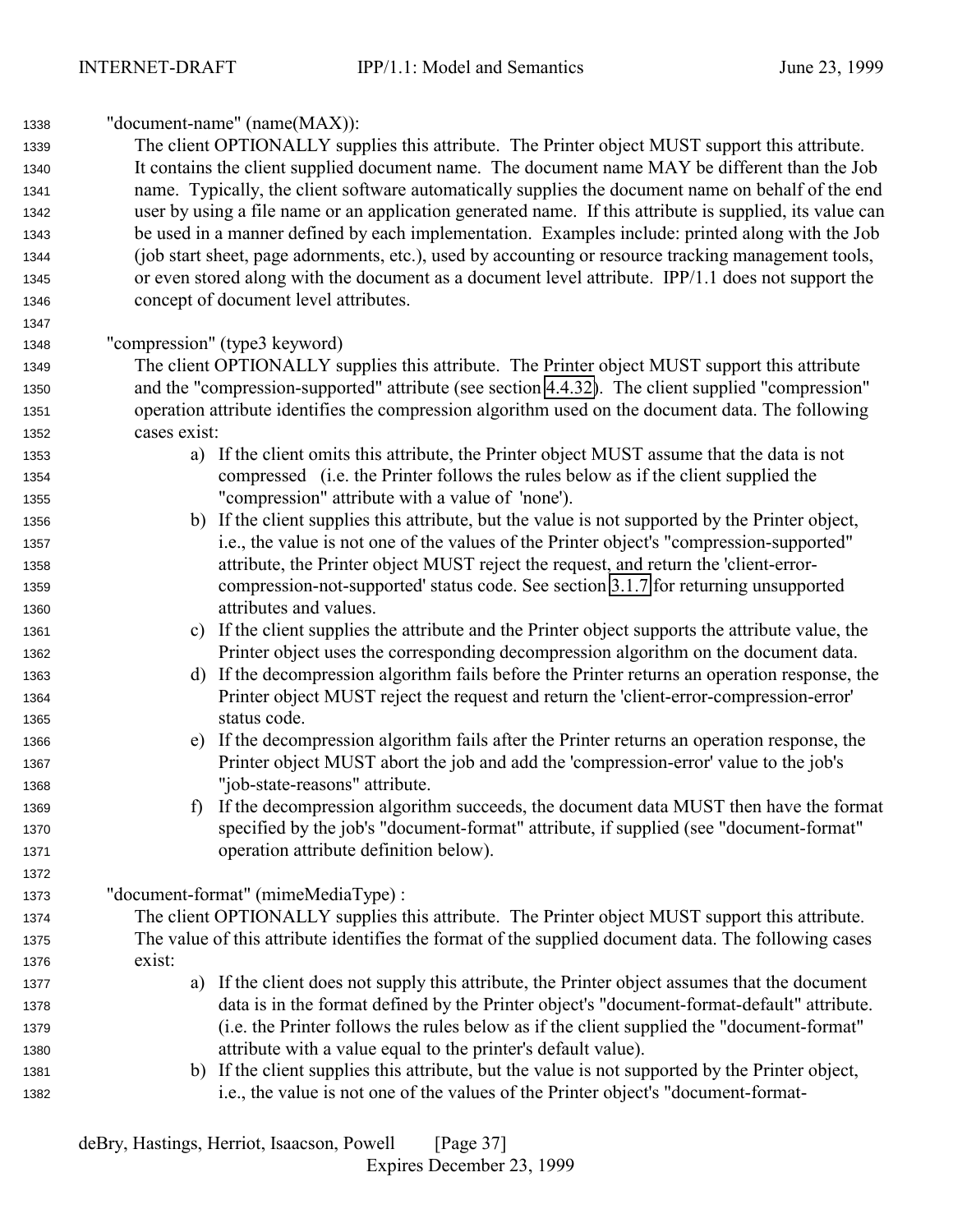supported" attribute, the Printer object MUST reject the request and return the 'client- error-document-format-not-supported' status code. c) If the client supplies this attribute and its value is 'application/octet-stream' (i.e. to be auto-sensed, see Section [4.1.9.1\)](#page-71-0), and the format is not one of the document-formats that the Printer can auto-sense, and this check occurs before the Printer returns an operation response, then the Printer MUST reject the request and return the 'client-error- document-format-not-supported' status code. d) If the client supplies this attribute, and the value is supported by the Printer object, the document data, the Printer is capable of interpreting the document data. e) If interpreting of the document data fails before the Printer returns an operation response, the Printer object MUST reject the request and return the 'client-error-document-format- error' status code. f) If interpreting of the document data fails after the Printer returns an operation response, the Printer object MUST abort the job and add the 'document-format-error' value to the job's "job-state-reasons" attribute. "document-natural-language" (naturalLanguage): The client OPTIONALLY supplies this attribute. The Printer object OPTIONALLY supports this attribute. This attribute specifies the natural language of the document for those document-formats that require a specification of the natural language in order to image the document unambiguously. There are no particular values required for the Printer object to support. "job-k-octets" (integer(0:MAX)) The client OPTIONALLY supplies this attribute. The Printer object OPTIONALLY supports this attribute and the "job-k-octets-supported" attribute (see section [4.4.33\)](#page-114-0). The client supplied "job-k- octets" operation attribute identifies the total size of the document(s) in K octets being submitted (see section [4.3.17.1](#page-98-0) for the complete semantics). If the client supplies the attribute and the Printer object supports the attribute, the value of the attribute is used to populate the Job object's "job-k- octets" Job Description attribute. For this attribute and the following two attributes ("job-impressions", and "job-media-sheets"), if the client supplies the attribute, but the Printer object does not support the attribute, the Printer object ignores the client-supplied value. If the client supplies the attribute and the Printer supports the attribute, and the value is within the range of the corresponding Printer object's "xxx-supported" attribute, the Printer object MUST use the value to populate the Job object's "xxx" attribute. If the client supplies the attribute and the Printer supports the attribute, but the value is outside the range of the corresponding Printer object's "xxx-supported" attribute, the Printer object MUST copy the attribute and its value to the Unsupported Attributes response group, reject the request, and return the 'client-error-attributes-or-values-not-supported' status code. If the client does not supply the attribute, the Printer object MAY choose to populate the corresponding Job object attribute depending on whether the Printer object supports the attribute and is able to calculate or discern the correct value.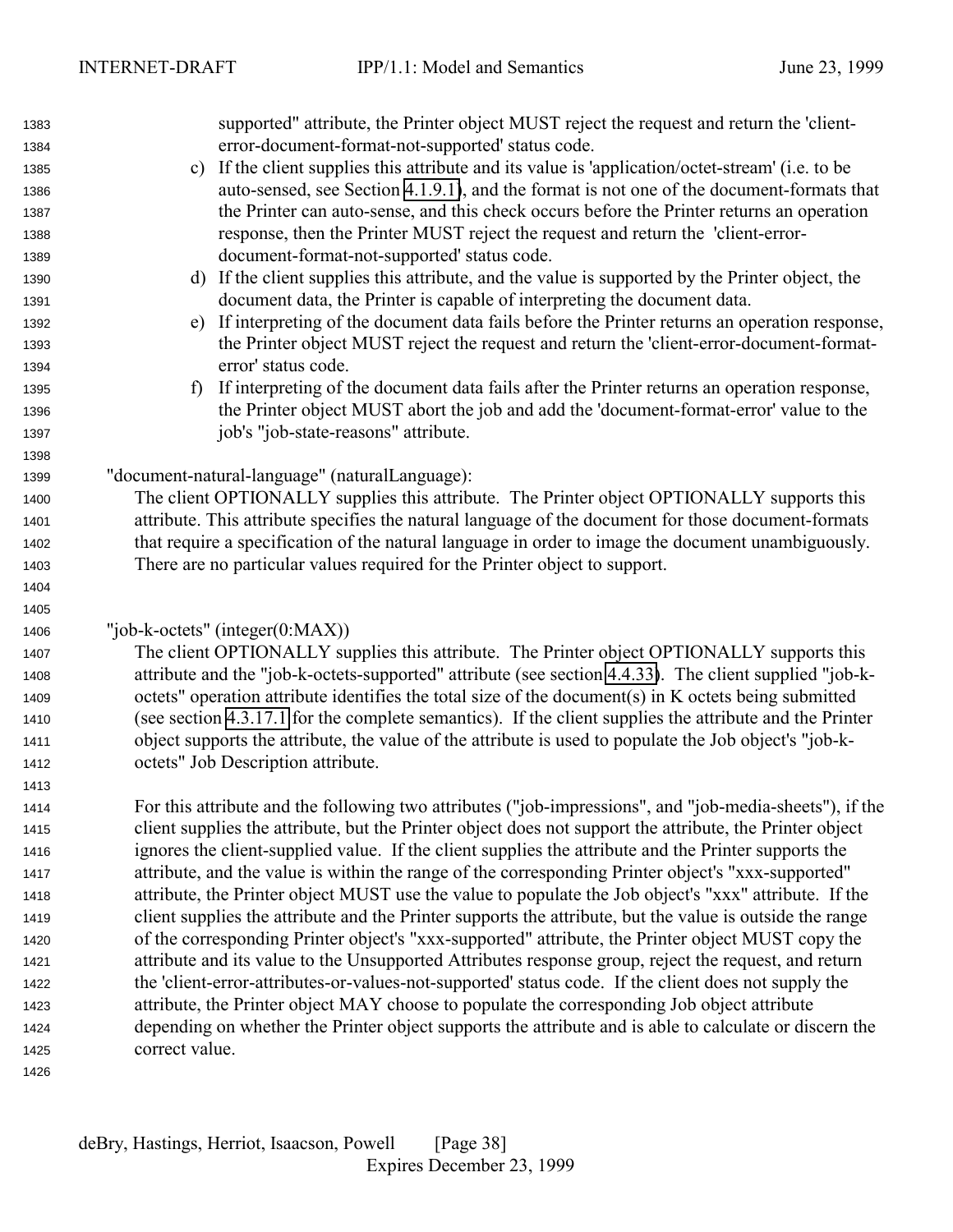<span id="page-38-0"></span>

| 1427 | "job-impressions" (integer $(0:MAX)$ )                                                                        |  |  |
|------|---------------------------------------------------------------------------------------------------------------|--|--|
| 1428 | The client OPTIONALLY supplies this attribute. The Printer object OPTIONALLY supports this                    |  |  |
| 1429 | attribute and the "job-impressions-supported" attribute (see section 4.4.34). The client supplied             |  |  |
| 1430 | "job-impressions" operation attribute identifies the total size in number of impressions of the               |  |  |
| 1431 | document(s) being submitted (see section 4.3.17.2 for the complete semantics).                                |  |  |
| 1432 |                                                                                                               |  |  |
| 1433 | See last paragraph under "job-k-octets".                                                                      |  |  |
| 1434 |                                                                                                               |  |  |
| 1435 | "job-media-sheets" (integer $(0:MAX)$ )                                                                       |  |  |
| 1436 | The client OPTIONALLY supplies this attribute. The Printer object OPTIONALLY supports this                    |  |  |
| 1437 | attribute and the "job-media-sheets-supported" attribute (see section 4.4.35). The client supplied            |  |  |
| 1438 | "job-media-sheets" operation attribute identifies the total number of media sheets to be produced for         |  |  |
| 1439 | this job (see section 4.3.17.3 for the complete semantics).                                                   |  |  |
| 1440 |                                                                                                               |  |  |
| 1441 | See last paragraph under "job-k-octets".                                                                      |  |  |
| 1442 |                                                                                                               |  |  |
| 1443 | Group 2: Job Template Attributes                                                                              |  |  |
| 1444 | The client OPTIONALLY supplies a set of Job Template attributes as defined in section 4.2. If the             |  |  |
| 1445 | client is not supplying any Job Template attributes in the request, the client SHOULD omit Group 2            |  |  |
| 1446 | rather than sending an empty group. However, a Printer object MUST be able to accept an empty                 |  |  |
| 1447 | group.                                                                                                        |  |  |
| 1448 |                                                                                                               |  |  |
| 1449 | Group 3: Document Content                                                                                     |  |  |
| 1450 | The client MUST supply the document data to be processed.                                                     |  |  |
| 1451 |                                                                                                               |  |  |
|      |                                                                                                               |  |  |
| 1452 | In addition to the MANDATORY parameters required for every operation request, the simplest Print-Job          |  |  |
| 1453 | Request consists of just the "attributes-charset" and "attributes-natural-language" operation attributes; the |  |  |
| 1454 | "printer-uri" target operation attribute; the Document Content and nothing else. In this simple case, the     |  |  |
| 1455 | Printer object:                                                                                               |  |  |
| 1456 | - creates a new Job object (the Job object contains a single document),                                       |  |  |
| 1457 | - stores a generated Job name in the "job-name" attribute in the natural language and charset requested       |  |  |
| 1458 | (see Section 3.1.4.1) (if those are supported, otherwise using the Printer object's default natural           |  |  |
| 1459 | language and charset), and                                                                                    |  |  |
| 1460 | - at job processing time, uses its corresponding default value attributes for the supported Job Template      |  |  |
| 1461 | attributes that were not supplied by the client as IPP attribute or embedded instructions in the              |  |  |
| 1462 | document data.                                                                                                |  |  |
| 1463 |                                                                                                               |  |  |
| 1464 | 3.2.1.2 Print-Job Response                                                                                    |  |  |
|      |                                                                                                               |  |  |
| 1465 | The Printer object MUST return to the client the following sets of attributes as part of the Print-Job        |  |  |

Response: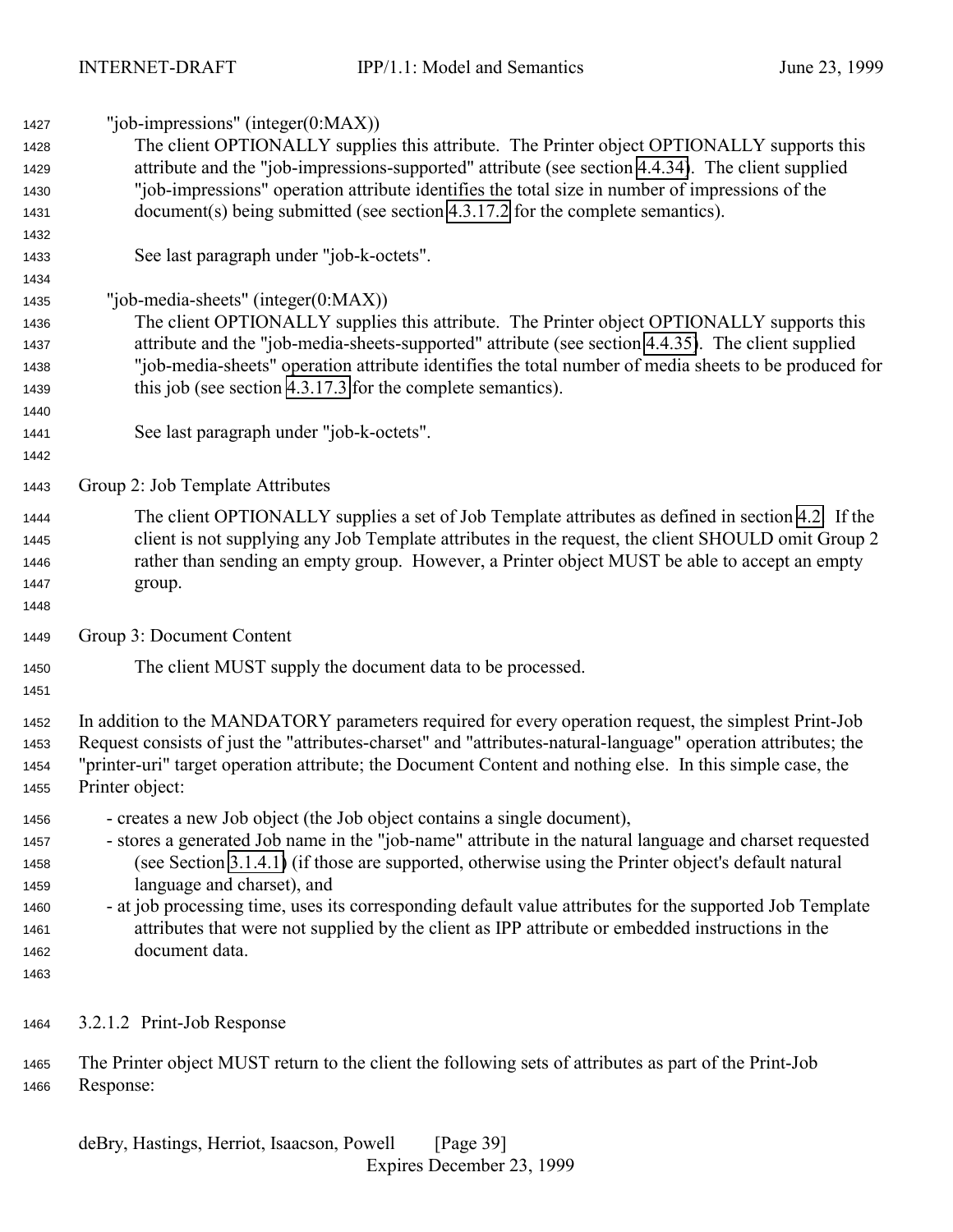- Group 1: Operation Attributes
- Status Message: In addition to the REQUIRED status code returned in every response, the response OPTIONALLY includes a "status-message" (text(255)) and/or a "detailed-status-message" (text(MAX)) operation attribute as described in sections [13](#page-143-0) and [3.1.6.](#page-28-0) If the client supplies unsupported or conflicting Job Template attributes or values, the Printer object MUST reject or accept the Print-Job request depending on the whether the client supplied a 'true' or 'false' value for the "ipp-attribute-fidelity" operation attribute. See the Implementer's Guide [IPP-IIG] for a complete description of the suggested steps for processing a create request.
- 
- 

 Natural Language and Character Set: The "attributes-charset" and "attributes-natural-language" attributes as described in section [3.1.4.2.](#page-26-0)

- 
- Group 2: Unsupported Attributes
- See section [3.1.7](#page-30-0) for details on returning Unsupported Attributes.
- The value of the "ipp-attribute-fidelity" supplied by the client does not affect what attributes the Printer object returns in this group. The value of "ipp-attribute-fidelity" only affects whether the Print-Job operation is accepted or rejected. If the job is accepted, the client may query the job using the Get-Job-Attributes operation requesting the unsupported attributes that were returned in the create response to see which attributes were ignored (not stored on the Job object) and which attributes were stored with other (substituted) values.
- Group 3: Job Object Attributes
- "job-uri" (uri):

 The Printer object MUST return the Job object's URI by returning the contents of the REQUIRED "job-uri" Job object attribute. The client uses the Job object's URI when directing operations at the Job object. The Printer object always uses its configured security policy when creating the new URI. However, if the Printer object supports more than one URI, the Printer object also uses information about which URI was used in the Print-Job Request to generated the new URI so that the new URI references the correct access channel. In other words, if the Print-Job Request comes in over a secure channel, the Printer object MUST generate a Job URI that uses the secure channel as well.

- "job-id" (integer(1:MAX)):
- The Printer object MUST return the Job object's Job ID by returning the REQUIRED "job-id" Job object attribute. The client uses this "job-id" attribute in conjunction with the "printer-uri" attribute used in the Print-Job Request when directing Job operations at the Printer object.
- "job-state": The Printer object MUST return the Job object's REQUIRED "job-state" attribute. The value of this attribute (along with the value of the next attribute: "job-state-reasons") is taken from a "snapshot"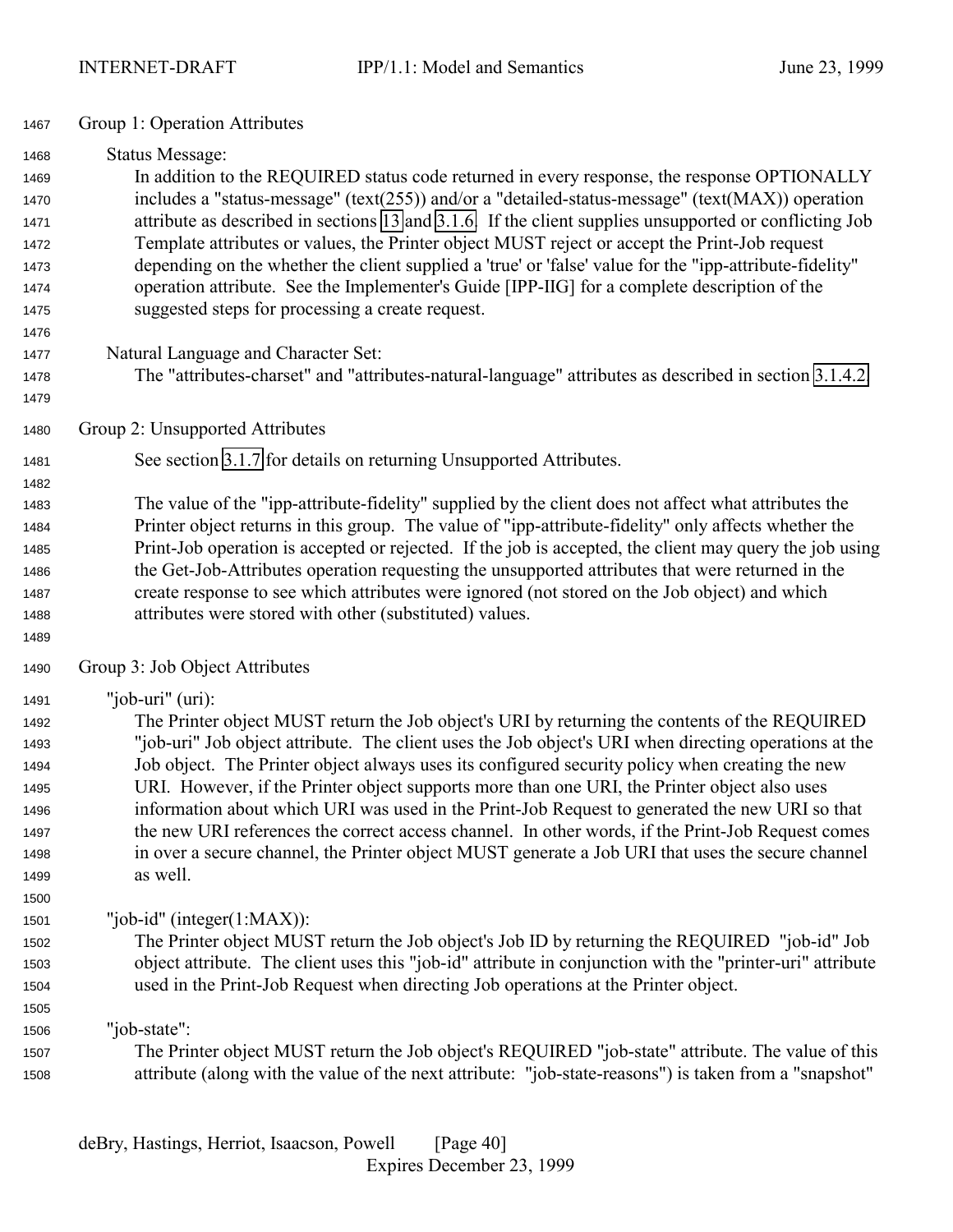<span id="page-40-0"></span>

| 1509 | of the new Job object at some meaningful point in time (implementation defined) between when the              |
|------|---------------------------------------------------------------------------------------------------------------|
| 1510 | Printer object receives the Print-Job Request and when the Printer object returns the response.               |
| 1511 |                                                                                                               |
| 1512 | "job-state-reasons":                                                                                          |
| 1513 | The Printer object MUST return the Job object's REQUIRED "job-state-reasons" attribute.                       |
| 1514 |                                                                                                               |
| 1515 | "job-state-message":                                                                                          |
| 1516 | The Printer object OPTIONALLY returns the Job object's OPTIONAL "job-state-message"                           |
| 1517 | attribute. If the Printer object supports this attribute then it MUST be returned in the response. If         |
| 1518 | this attribute is not returned in the response, the client can assume that the "job-state-message"            |
| 1519 | attribute is not supported and will not be returned in a subsequent Job object query.                         |
| 1520 |                                                                                                               |
| 1521 | "number-of-intervening-jobs":                                                                                 |
| 1522 | The Printer object OPTIONALLY returns the Job object's OPTIONAL "number-of-intervening-                       |
| 1523 | jobs" attribute. If the Printer object supports this attribute then it MUST be returned in the response.      |
| 1524 | If this attribute is not returned in the response, the client can assume that the "number-of-                 |
| 1525 | intervening-jobs" attribute is not supported and will not be returned in a subsequent Job object              |
| 1526 | query.                                                                                                        |
| 1527 |                                                                                                               |
| 1528 | Note: Since any printer state information which affects a job's state is reflected in the "job-state" and     |
| 1529 | "job-state-reasons" attributes, it is sufficient to return only these attributes and no specific printer      |
| 1530 | status attributes.                                                                                            |
| 1531 |                                                                                                               |
| 1532 | Note: In addition to the MANDATORY parameters required for every operation response, the simplest             |
| 1533 | response consists of the just the "attributes-charset" and "attributes-natural-language" operation attributes |
| 1534 | and the "job-uri", "job-id", and "job-state" Job Object Attributes. In this simplest case, the status code is |
| 1535 | 'successful-ok' and there is no "status-message" or "detailed-status-message" operation attribute.            |
|      |                                                                                                               |

3.2.2 Print-URI Operation

 This OPTIONAL operation is identical to the Print-Job operation (section [3.2.1\)](#page-35-0) except that a client supplies a URI reference to the document data using the "document-uri" (uri) operation attribute (in Group 1) rather than including the document data itself. Before returning the response, the Printer MUST validate that the Printer supports the retrieval method (e.g., http, ftp, etc.) implied by the URI, and MUST check for valid URI syntax. If the client-supplied URI scheme is not supported, i.e. the value is not in the Printer object's "referenced-uri-scheme-supported" attribute, the Printer object MUST reject the request and return the 'client-error-uri-scheme-not-supported' status code.

 The IPP Printer MAY validate the accessibility of the document as part of the operation or subsequently. If the Printer determines an accessibility problem before returning an operation response, it rejects the request and returns the 'client-error-document-access-error' status code. The Printer MAY also return a specific document access error code using the "document-access-error" operation attribute (see section 3.1.6.4).

 If the Printer determines this document accessibility problem after accepting the request and returning an operation response with one of the successful status codes, the Printer adds the 'document-access-error'

deBry, Hastings, Herriot, Isaacson, Powell [Page 41] Expires December 23, 1999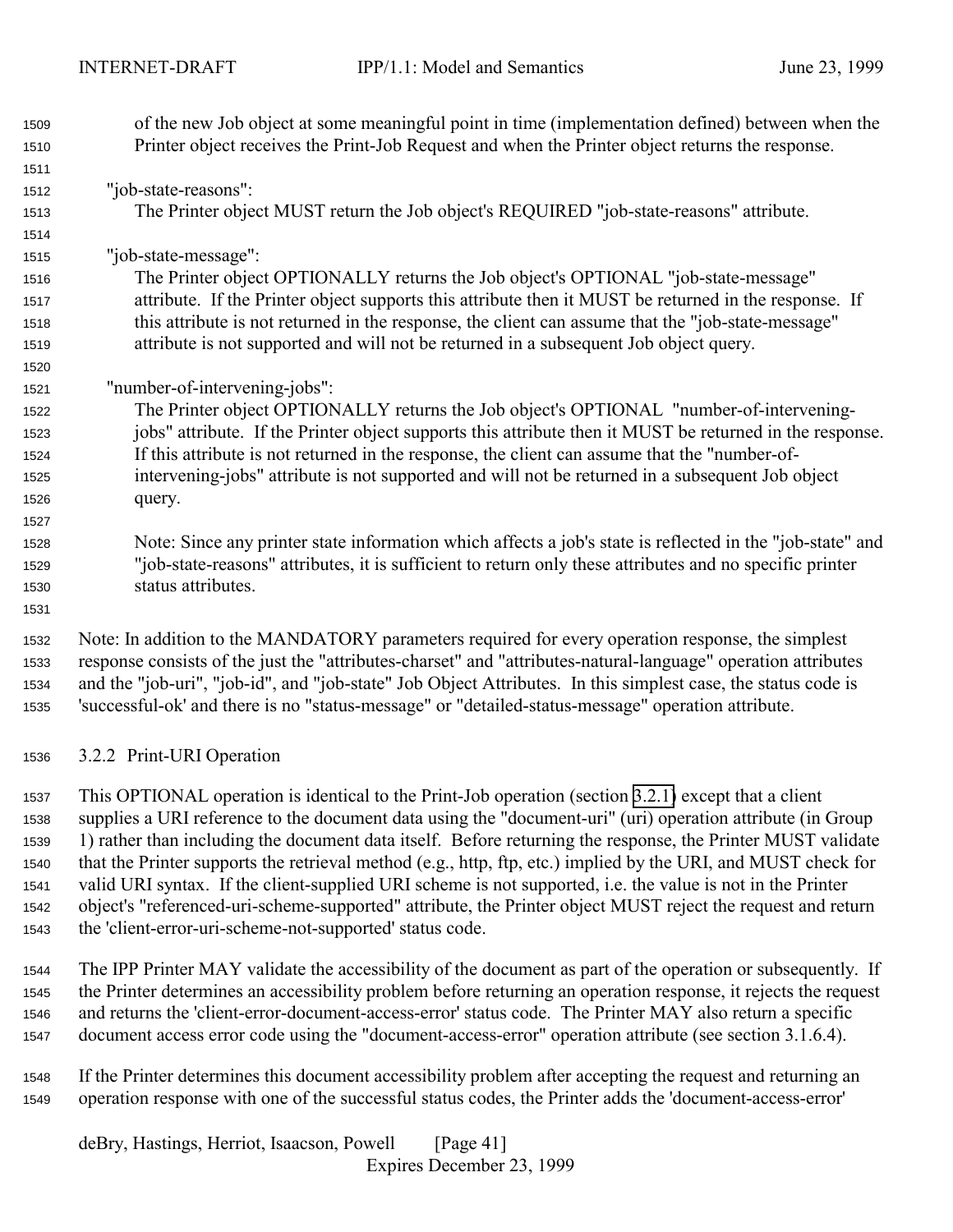value to the job's "job-state-reasons" attribute and MAY populate the job's "job-document-access-errors" Job Description attribute (see section [4.3.11\)](#page-95-0). See The Implementer's Guide [IPP-IIG] for suggested additional checks.

 If the Printer object supports this operation, it MUST support the "reference-uri-schemes-supported" Printer attribute (see section [4.4.27\)](#page-112-0).

 It is up to the IPP object to interpret the URI and subsequently "pull" the document from the source referenced by the URI string.

3.2.3 Validate-Job Operation

 This REQUIRED operation is similar to the Print-Job operation (section [3.2.1\)](#page-35-0) except that a client supplies no document data and the Printer allocates no resources (i.e., it does not create a new Job object). This operation is used only to verify capabilities of a printer object against whatever attributes are supplied by the client in the Validate-Job request. By using the Validate-Job operation a client can validate that an identical Print-Job operation (with the document data) would be accepted. The Validate-Job operation also performs the same security negotiation as the Print-Job operation (see section [8\)](#page-128-0), so that a client can check that the client and Printer object security requirements can be met before performing a Print-Job operation.

 The Validate-Job operation does not accept a "document-uri" attribute in order to allow a client to check that the same Print-URI operation will be accepted, since the client doesn't send the data with the Print-URI operation. The client SHOULD just issue the Print-URI request.

 The Printer object returns the same status codes, Operation Attributes (Group 1) and Unsupported Attributes (Group 2) as the Print-Job operation. However, no Job Object Attributes (Group 3) are returned, since no Job object is created.

3.2.4 Create-Job Operation

 This OPTIONAL operation is similar to the Print-Job operation (section [3.2.1\)](#page-35-0) except that in the Create-Job request, a client does not supply document data or any reference to document data. Also, the client does not supply any of the "document-name", "document-format", "compression", or "document-natural-language" operation attributes. This operation is followed by one or more Send-Document or Send-URI operations. In each of those operation requests, the client OPTIONALLY supplies the "document-name", "document-format", and "document-natural-language" attributes for each document in the multi-document Job object.

 If a Printer object supports the Create-Job operation, it MUST also support the Send-Document operation and also MAY support the Send-URI operation.

 If the Printer object supports this operation, it MUST support the "multiple-operation-time-out" Printer attribute (see section [4.4.31\)](#page-114-0).

 If the Printer object supports this operation, then it MUST support the "multiple-document-jobs-supported" Printer Description attribute (see section [4.4.16\)](#page-110-0) and indicate whether or not it supports multiple-document jobs.

deBry, Hastings, Herriot, Isaacson, Powell [Page 42] Expires December 23, 1999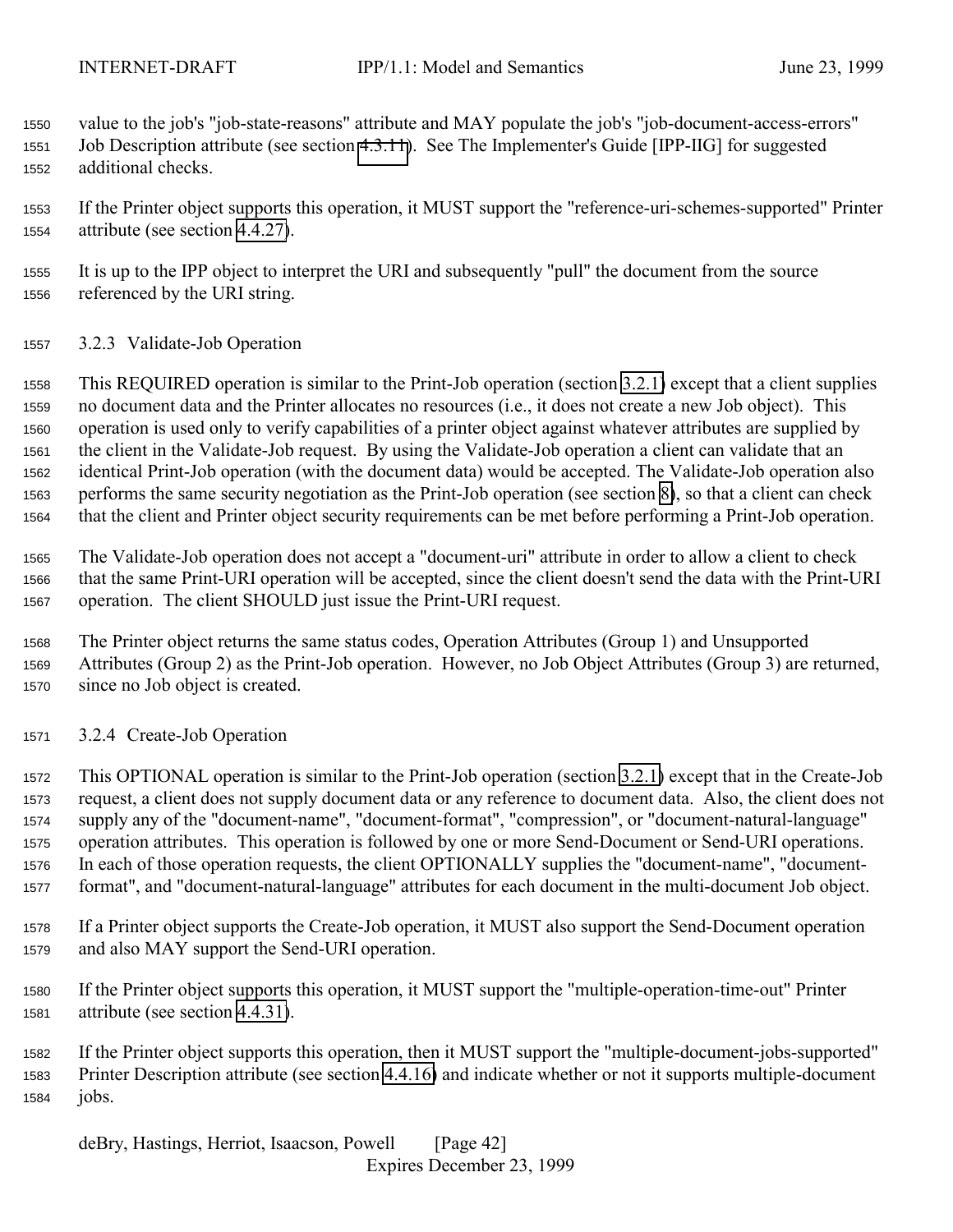<span id="page-42-0"></span>

 If the Printer object supports this operation and supports multiple documents in a job, then it MUST support the "multiple-document-handling" Job Template job attribute with at least one value (see section 4.2.4) and the associated "multiple-document-handling-default" and "multiple-document-handling-supported" Job Template Printer attributes (see section [4.2\)](#page-73-0).

 After the Create-Job operation has completed, the value of the "job-state" attribute is similar to the "job- state" after a Print-Job, even though no document-data has arrived. A Printer MAY set the 'job-data- insufficient' value of the job's "job-state-reason" attribute to indicate that processing cannot begin until sufficient data has arrived and set the "job-state" to either 'pending' or 'pending-held'. A non-spooling printer that doesn't implement the 'pending' job state may even set the "job-state" to 'processing', even though there is not yet any data to process. See sections [4.3.7](#page-88-0) and [4.3.8.](#page-92-0)

3.2.5 Get-Printer-Attributes Operation

 This REQUIRED operation allows a client to request the values of the attributes of a Printer object. In the request, the client supplies the set of Printer attribute names and/or attribute group names in which the requester is interested. In the response, the Printer object returns a corresponding attribute set with the appropriate attribute values filled in.

## For Printer objects, the possible names of attribute groups are:

- 'job-template': the subset of the Job Template attributes that apply to a Printer object (the last two columns of the table in Section [4.2\)](#page-73-0) that the implementation supports for Printer objects.
- 'printer-description': the subset of the attributes specified in Section [4.4](#page-100-0) that the implementation supports for Printer objects.
- 'all': the special group 'all' that includes all attributes that the implementation supports for Printer objects.
- 

 Since a client MAY request specific attributes or named groups, there is a potential that there is some overlap. For example, if a client requests, 'printer-name' and 'all', the client is actually requesting the "printer-name" attribute twice: once by naming it explicitly, and once by inclusion in the 'all' group. In such cases, the Printer object NEED NOT return each attribute only once in the response even if it is requested multiple times. The client SHOULD NOT request the same attribute in multiple ways.

 It is NOT REQUIRED that a Printer object support all attributes belonging to a group (since some attributes are OPTIONAL). However, it is REQUIRED that each Printer object support all group names.

- 3.2.5.1 Get-Printer-Attributes Request
- The following sets of attributes are part of the Get-Printer-Attributes Request:
- Group 1: Operation Attributes
- Natural Language and Character Set:
- The "attributes-charset" and "attributes-natural-language" attributes as described in section [3.1.4.1.](#page-23-0)
-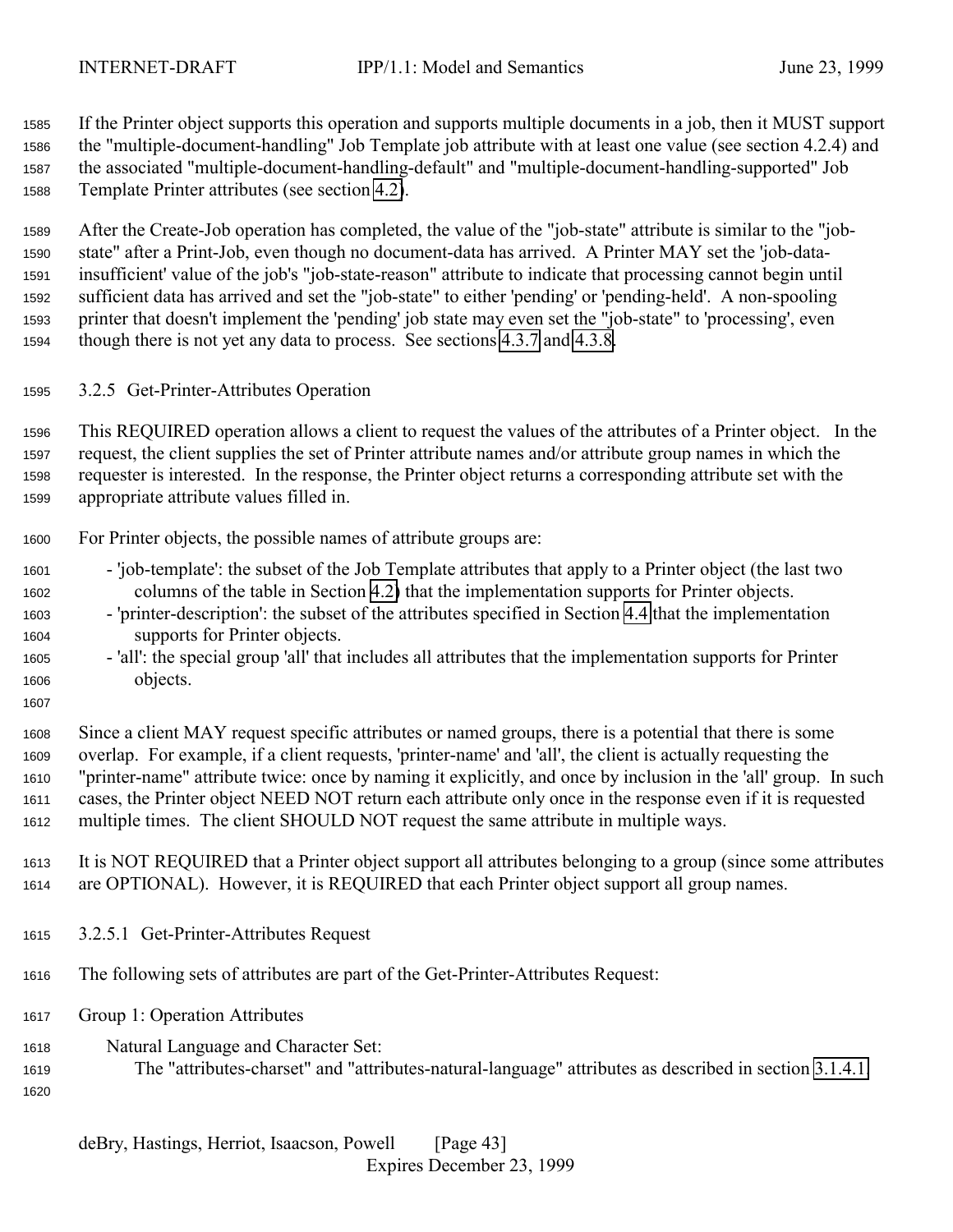| The "printer-uri" (uri) operation attribute which is the target for this operation as described in<br>1622<br>section 3.1.5.<br>1623<br>1624<br><b>Requesting User Name:</b><br>1625<br>The "requesting-user-name" (name(MAX)) attribute SHOULD be supplied by the client as<br>1626<br>described in section 8.3.<br>1627<br>1628<br>"requested-attributes" (1setOf keyword) :<br>1629<br>The client OPTIONALLY supplies a set of attribute names and/or attribute group names in whose<br>1630<br>values the requester is interested. The Printer object MUST support this attribute. If the client<br>1631<br>omits this attribute, the Printer MUST respond as if this attribute had been supplied with a value of<br>1632<br>'all'.<br>1633<br>1634<br>"document-format" (mimeMediaType) :<br>1635<br>The client OPTIONALLY supplies this attribute. The Printer object MUST support this attribute.<br>1636<br>This attribute is useful for a Printer object to determine the set of supported attribute values that<br>1637<br>relate to the requested document format. The Printer object MUST return the attributes and values<br>1638<br>that it uses to validate a job on a create or Validate-Job operation in which this document format is<br>1639<br>supplied. The Printer object SHOULD return only (1) those attributes that are supported for the<br>1640<br>specified format and (2) the attribute values that are supported for the specified document format.<br>1641<br>By specifying the document format, the client can get the Printer object to eliminate the attributes<br>1642<br>and values that are not supported for a specific document format. For example, a Printer object<br>1643<br>might have multiple interpreters to support both 'application/postscript' (for PostScript) and<br>1644<br>'text/plain' (for text) documents. However, for only one of those interpreters might the Printer<br>1645<br>object be able to support "number-up" with values of '1', '2', and '4'. For the other interpreter it<br>1646<br>might be able to only support "number-up" with a value of '1'. Thus a client can use the Get-Printer-<br>1647<br>Attributes operation to obtain the attributes and values that will be used to accept/reject a create job<br>1648<br>operation.<br>1649<br>1650<br>If the Printer object does not distinguish between different sets of supported values for each<br>1651<br>different document format when validating jobs in the create and Validate-Job operations, it MUST<br>1652<br>NOT distinguish between different document formats in the Get-Printer-Attributes operation. If the<br>1653<br>Printer object does distinguish between different sets of supported values for each different<br>1654<br>document format specified by the client, this specialization applies only to the following Printer<br>1655 | 1621 | Target:            |  |  |  |
|-------------------------------------------------------------------------------------------------------------------------------------------------------------------------------------------------------------------------------------------------------------------------------------------------------------------------------------------------------------------------------------------------------------------------------------------------------------------------------------------------------------------------------------------------------------------------------------------------------------------------------------------------------------------------------------------------------------------------------------------------------------------------------------------------------------------------------------------------------------------------------------------------------------------------------------------------------------------------------------------------------------------------------------------------------------------------------------------------------------------------------------------------------------------------------------------------------------------------------------------------------------------------------------------------------------------------------------------------------------------------------------------------------------------------------------------------------------------------------------------------------------------------------------------------------------------------------------------------------------------------------------------------------------------------------------------------------------------------------------------------------------------------------------------------------------------------------------------------------------------------------------------------------------------------------------------------------------------------------------------------------------------------------------------------------------------------------------------------------------------------------------------------------------------------------------------------------------------------------------------------------------------------------------------------------------------------------------------------------------------------------------------------------------------------------------------------------------------------------------------------------------------------------------------------------------------------------------------------------------------------------------------------------------------------------------------------------------------------------------------------------------------------------------------------------------------------------------------------------------------------------------------|------|--------------------|--|--|--|
|                                                                                                                                                                                                                                                                                                                                                                                                                                                                                                                                                                                                                                                                                                                                                                                                                                                                                                                                                                                                                                                                                                                                                                                                                                                                                                                                                                                                                                                                                                                                                                                                                                                                                                                                                                                                                                                                                                                                                                                                                                                                                                                                                                                                                                                                                                                                                                                                                                                                                                                                                                                                                                                                                                                                                                                                                                                                                           |      |                    |  |  |  |
|                                                                                                                                                                                                                                                                                                                                                                                                                                                                                                                                                                                                                                                                                                                                                                                                                                                                                                                                                                                                                                                                                                                                                                                                                                                                                                                                                                                                                                                                                                                                                                                                                                                                                                                                                                                                                                                                                                                                                                                                                                                                                                                                                                                                                                                                                                                                                                                                                                                                                                                                                                                                                                                                                                                                                                                                                                                                                           |      |                    |  |  |  |
|                                                                                                                                                                                                                                                                                                                                                                                                                                                                                                                                                                                                                                                                                                                                                                                                                                                                                                                                                                                                                                                                                                                                                                                                                                                                                                                                                                                                                                                                                                                                                                                                                                                                                                                                                                                                                                                                                                                                                                                                                                                                                                                                                                                                                                                                                                                                                                                                                                                                                                                                                                                                                                                                                                                                                                                                                                                                                           |      |                    |  |  |  |
|                                                                                                                                                                                                                                                                                                                                                                                                                                                                                                                                                                                                                                                                                                                                                                                                                                                                                                                                                                                                                                                                                                                                                                                                                                                                                                                                                                                                                                                                                                                                                                                                                                                                                                                                                                                                                                                                                                                                                                                                                                                                                                                                                                                                                                                                                                                                                                                                                                                                                                                                                                                                                                                                                                                                                                                                                                                                                           |      |                    |  |  |  |
|                                                                                                                                                                                                                                                                                                                                                                                                                                                                                                                                                                                                                                                                                                                                                                                                                                                                                                                                                                                                                                                                                                                                                                                                                                                                                                                                                                                                                                                                                                                                                                                                                                                                                                                                                                                                                                                                                                                                                                                                                                                                                                                                                                                                                                                                                                                                                                                                                                                                                                                                                                                                                                                                                                                                                                                                                                                                                           |      |                    |  |  |  |
|                                                                                                                                                                                                                                                                                                                                                                                                                                                                                                                                                                                                                                                                                                                                                                                                                                                                                                                                                                                                                                                                                                                                                                                                                                                                                                                                                                                                                                                                                                                                                                                                                                                                                                                                                                                                                                                                                                                                                                                                                                                                                                                                                                                                                                                                                                                                                                                                                                                                                                                                                                                                                                                                                                                                                                                                                                                                                           |      |                    |  |  |  |
|                                                                                                                                                                                                                                                                                                                                                                                                                                                                                                                                                                                                                                                                                                                                                                                                                                                                                                                                                                                                                                                                                                                                                                                                                                                                                                                                                                                                                                                                                                                                                                                                                                                                                                                                                                                                                                                                                                                                                                                                                                                                                                                                                                                                                                                                                                                                                                                                                                                                                                                                                                                                                                                                                                                                                                                                                                                                                           |      |                    |  |  |  |
|                                                                                                                                                                                                                                                                                                                                                                                                                                                                                                                                                                                                                                                                                                                                                                                                                                                                                                                                                                                                                                                                                                                                                                                                                                                                                                                                                                                                                                                                                                                                                                                                                                                                                                                                                                                                                                                                                                                                                                                                                                                                                                                                                                                                                                                                                                                                                                                                                                                                                                                                                                                                                                                                                                                                                                                                                                                                                           |      |                    |  |  |  |
|                                                                                                                                                                                                                                                                                                                                                                                                                                                                                                                                                                                                                                                                                                                                                                                                                                                                                                                                                                                                                                                                                                                                                                                                                                                                                                                                                                                                                                                                                                                                                                                                                                                                                                                                                                                                                                                                                                                                                                                                                                                                                                                                                                                                                                                                                                                                                                                                                                                                                                                                                                                                                                                                                                                                                                                                                                                                                           |      |                    |  |  |  |
|                                                                                                                                                                                                                                                                                                                                                                                                                                                                                                                                                                                                                                                                                                                                                                                                                                                                                                                                                                                                                                                                                                                                                                                                                                                                                                                                                                                                                                                                                                                                                                                                                                                                                                                                                                                                                                                                                                                                                                                                                                                                                                                                                                                                                                                                                                                                                                                                                                                                                                                                                                                                                                                                                                                                                                                                                                                                                           |      |                    |  |  |  |
|                                                                                                                                                                                                                                                                                                                                                                                                                                                                                                                                                                                                                                                                                                                                                                                                                                                                                                                                                                                                                                                                                                                                                                                                                                                                                                                                                                                                                                                                                                                                                                                                                                                                                                                                                                                                                                                                                                                                                                                                                                                                                                                                                                                                                                                                                                                                                                                                                                                                                                                                                                                                                                                                                                                                                                                                                                                                                           |      |                    |  |  |  |
|                                                                                                                                                                                                                                                                                                                                                                                                                                                                                                                                                                                                                                                                                                                                                                                                                                                                                                                                                                                                                                                                                                                                                                                                                                                                                                                                                                                                                                                                                                                                                                                                                                                                                                                                                                                                                                                                                                                                                                                                                                                                                                                                                                                                                                                                                                                                                                                                                                                                                                                                                                                                                                                                                                                                                                                                                                                                                           |      |                    |  |  |  |
|                                                                                                                                                                                                                                                                                                                                                                                                                                                                                                                                                                                                                                                                                                                                                                                                                                                                                                                                                                                                                                                                                                                                                                                                                                                                                                                                                                                                                                                                                                                                                                                                                                                                                                                                                                                                                                                                                                                                                                                                                                                                                                                                                                                                                                                                                                                                                                                                                                                                                                                                                                                                                                                                                                                                                                                                                                                                                           |      |                    |  |  |  |
|                                                                                                                                                                                                                                                                                                                                                                                                                                                                                                                                                                                                                                                                                                                                                                                                                                                                                                                                                                                                                                                                                                                                                                                                                                                                                                                                                                                                                                                                                                                                                                                                                                                                                                                                                                                                                                                                                                                                                                                                                                                                                                                                                                                                                                                                                                                                                                                                                                                                                                                                                                                                                                                                                                                                                                                                                                                                                           |      |                    |  |  |  |
|                                                                                                                                                                                                                                                                                                                                                                                                                                                                                                                                                                                                                                                                                                                                                                                                                                                                                                                                                                                                                                                                                                                                                                                                                                                                                                                                                                                                                                                                                                                                                                                                                                                                                                                                                                                                                                                                                                                                                                                                                                                                                                                                                                                                                                                                                                                                                                                                                                                                                                                                                                                                                                                                                                                                                                                                                                                                                           |      |                    |  |  |  |
|                                                                                                                                                                                                                                                                                                                                                                                                                                                                                                                                                                                                                                                                                                                                                                                                                                                                                                                                                                                                                                                                                                                                                                                                                                                                                                                                                                                                                                                                                                                                                                                                                                                                                                                                                                                                                                                                                                                                                                                                                                                                                                                                                                                                                                                                                                                                                                                                                                                                                                                                                                                                                                                                                                                                                                                                                                                                                           |      |                    |  |  |  |
|                                                                                                                                                                                                                                                                                                                                                                                                                                                                                                                                                                                                                                                                                                                                                                                                                                                                                                                                                                                                                                                                                                                                                                                                                                                                                                                                                                                                                                                                                                                                                                                                                                                                                                                                                                                                                                                                                                                                                                                                                                                                                                                                                                                                                                                                                                                                                                                                                                                                                                                                                                                                                                                                                                                                                                                                                                                                                           |      |                    |  |  |  |
|                                                                                                                                                                                                                                                                                                                                                                                                                                                                                                                                                                                                                                                                                                                                                                                                                                                                                                                                                                                                                                                                                                                                                                                                                                                                                                                                                                                                                                                                                                                                                                                                                                                                                                                                                                                                                                                                                                                                                                                                                                                                                                                                                                                                                                                                                                                                                                                                                                                                                                                                                                                                                                                                                                                                                                                                                                                                                           |      |                    |  |  |  |
|                                                                                                                                                                                                                                                                                                                                                                                                                                                                                                                                                                                                                                                                                                                                                                                                                                                                                                                                                                                                                                                                                                                                                                                                                                                                                                                                                                                                                                                                                                                                                                                                                                                                                                                                                                                                                                                                                                                                                                                                                                                                                                                                                                                                                                                                                                                                                                                                                                                                                                                                                                                                                                                                                                                                                                                                                                                                                           |      |                    |  |  |  |
|                                                                                                                                                                                                                                                                                                                                                                                                                                                                                                                                                                                                                                                                                                                                                                                                                                                                                                                                                                                                                                                                                                                                                                                                                                                                                                                                                                                                                                                                                                                                                                                                                                                                                                                                                                                                                                                                                                                                                                                                                                                                                                                                                                                                                                                                                                                                                                                                                                                                                                                                                                                                                                                                                                                                                                                                                                                                                           |      |                    |  |  |  |
|                                                                                                                                                                                                                                                                                                                                                                                                                                                                                                                                                                                                                                                                                                                                                                                                                                                                                                                                                                                                                                                                                                                                                                                                                                                                                                                                                                                                                                                                                                                                                                                                                                                                                                                                                                                                                                                                                                                                                                                                                                                                                                                                                                                                                                                                                                                                                                                                                                                                                                                                                                                                                                                                                                                                                                                                                                                                                           |      |                    |  |  |  |
|                                                                                                                                                                                                                                                                                                                                                                                                                                                                                                                                                                                                                                                                                                                                                                                                                                                                                                                                                                                                                                                                                                                                                                                                                                                                                                                                                                                                                                                                                                                                                                                                                                                                                                                                                                                                                                                                                                                                                                                                                                                                                                                                                                                                                                                                                                                                                                                                                                                                                                                                                                                                                                                                                                                                                                                                                                                                                           |      |                    |  |  |  |
|                                                                                                                                                                                                                                                                                                                                                                                                                                                                                                                                                                                                                                                                                                                                                                                                                                                                                                                                                                                                                                                                                                                                                                                                                                                                                                                                                                                                                                                                                                                                                                                                                                                                                                                                                                                                                                                                                                                                                                                                                                                                                                                                                                                                                                                                                                                                                                                                                                                                                                                                                                                                                                                                                                                                                                                                                                                                                           |      |                    |  |  |  |
|                                                                                                                                                                                                                                                                                                                                                                                                                                                                                                                                                                                                                                                                                                                                                                                                                                                                                                                                                                                                                                                                                                                                                                                                                                                                                                                                                                                                                                                                                                                                                                                                                                                                                                                                                                                                                                                                                                                                                                                                                                                                                                                                                                                                                                                                                                                                                                                                                                                                                                                                                                                                                                                                                                                                                                                                                                                                                           |      |                    |  |  |  |
|                                                                                                                                                                                                                                                                                                                                                                                                                                                                                                                                                                                                                                                                                                                                                                                                                                                                                                                                                                                                                                                                                                                                                                                                                                                                                                                                                                                                                                                                                                                                                                                                                                                                                                                                                                                                                                                                                                                                                                                                                                                                                                                                                                                                                                                                                                                                                                                                                                                                                                                                                                                                                                                                                                                                                                                                                                                                                           |      |                    |  |  |  |
|                                                                                                                                                                                                                                                                                                                                                                                                                                                                                                                                                                                                                                                                                                                                                                                                                                                                                                                                                                                                                                                                                                                                                                                                                                                                                                                                                                                                                                                                                                                                                                                                                                                                                                                                                                                                                                                                                                                                                                                                                                                                                                                                                                                                                                                                                                                                                                                                                                                                                                                                                                                                                                                                                                                                                                                                                                                                                           |      |                    |  |  |  |
|                                                                                                                                                                                                                                                                                                                                                                                                                                                                                                                                                                                                                                                                                                                                                                                                                                                                                                                                                                                                                                                                                                                                                                                                                                                                                                                                                                                                                                                                                                                                                                                                                                                                                                                                                                                                                                                                                                                                                                                                                                                                                                                                                                                                                                                                                                                                                                                                                                                                                                                                                                                                                                                                                                                                                                                                                                                                                           |      |                    |  |  |  |
|                                                                                                                                                                                                                                                                                                                                                                                                                                                                                                                                                                                                                                                                                                                                                                                                                                                                                                                                                                                                                                                                                                                                                                                                                                                                                                                                                                                                                                                                                                                                                                                                                                                                                                                                                                                                                                                                                                                                                                                                                                                                                                                                                                                                                                                                                                                                                                                                                                                                                                                                                                                                                                                                                                                                                                                                                                                                                           |      |                    |  |  |  |
|                                                                                                                                                                                                                                                                                                                                                                                                                                                                                                                                                                                                                                                                                                                                                                                                                                                                                                                                                                                                                                                                                                                                                                                                                                                                                                                                                                                                                                                                                                                                                                                                                                                                                                                                                                                                                                                                                                                                                                                                                                                                                                                                                                                                                                                                                                                                                                                                                                                                                                                                                                                                                                                                                                                                                                                                                                                                                           |      |                    |  |  |  |
|                                                                                                                                                                                                                                                                                                                                                                                                                                                                                                                                                                                                                                                                                                                                                                                                                                                                                                                                                                                                                                                                                                                                                                                                                                                                                                                                                                                                                                                                                                                                                                                                                                                                                                                                                                                                                                                                                                                                                                                                                                                                                                                                                                                                                                                                                                                                                                                                                                                                                                                                                                                                                                                                                                                                                                                                                                                                                           |      |                    |  |  |  |
|                                                                                                                                                                                                                                                                                                                                                                                                                                                                                                                                                                                                                                                                                                                                                                                                                                                                                                                                                                                                                                                                                                                                                                                                                                                                                                                                                                                                                                                                                                                                                                                                                                                                                                                                                                                                                                                                                                                                                                                                                                                                                                                                                                                                                                                                                                                                                                                                                                                                                                                                                                                                                                                                                                                                                                                                                                                                                           |      |                    |  |  |  |
|                                                                                                                                                                                                                                                                                                                                                                                                                                                                                                                                                                                                                                                                                                                                                                                                                                                                                                                                                                                                                                                                                                                                                                                                                                                                                                                                                                                                                                                                                                                                                                                                                                                                                                                                                                                                                                                                                                                                                                                                                                                                                                                                                                                                                                                                                                                                                                                                                                                                                                                                                                                                                                                                                                                                                                                                                                                                                           |      |                    |  |  |  |
|                                                                                                                                                                                                                                                                                                                                                                                                                                                                                                                                                                                                                                                                                                                                                                                                                                                                                                                                                                                                                                                                                                                                                                                                                                                                                                                                                                                                                                                                                                                                                                                                                                                                                                                                                                                                                                                                                                                                                                                                                                                                                                                                                                                                                                                                                                                                                                                                                                                                                                                                                                                                                                                                                                                                                                                                                                                                                           |      |                    |  |  |  |
|                                                                                                                                                                                                                                                                                                                                                                                                                                                                                                                                                                                                                                                                                                                                                                                                                                                                                                                                                                                                                                                                                                                                                                                                                                                                                                                                                                                                                                                                                                                                                                                                                                                                                                                                                                                                                                                                                                                                                                                                                                                                                                                                                                                                                                                                                                                                                                                                                                                                                                                                                                                                                                                                                                                                                                                                                                                                                           |      |                    |  |  |  |
|                                                                                                                                                                                                                                                                                                                                                                                                                                                                                                                                                                                                                                                                                                                                                                                                                                                                                                                                                                                                                                                                                                                                                                                                                                                                                                                                                                                                                                                                                                                                                                                                                                                                                                                                                                                                                                                                                                                                                                                                                                                                                                                                                                                                                                                                                                                                                                                                                                                                                                                                                                                                                                                                                                                                                                                                                                                                                           | 1656 | object attributes: |  |  |  |
| 1657                                                                                                                                                                                                                                                                                                                                                                                                                                                                                                                                                                                                                                                                                                                                                                                                                                                                                                                                                                                                                                                                                                                                                                                                                                                                                                                                                                                                                                                                                                                                                                                                                                                                                                                                                                                                                                                                                                                                                                                                                                                                                                                                                                                                                                                                                                                                                                                                                                                                                                                                                                                                                                                                                                                                                                                                                                                                                      |      |                    |  |  |  |
| - Printer attributes that are Job Template attributes ("xxx-default" "xxx-supported", and "xxx-<br>1658                                                                                                                                                                                                                                                                                                                                                                                                                                                                                                                                                                                                                                                                                                                                                                                                                                                                                                                                                                                                                                                                                                                                                                                                                                                                                                                                                                                                                                                                                                                                                                                                                                                                                                                                                                                                                                                                                                                                                                                                                                                                                                                                                                                                                                                                                                                                                                                                                                                                                                                                                                                                                                                                                                                                                                                   |      |                    |  |  |  |
| ready" in the Table in Section 4.2),<br>1659                                                                                                                                                                                                                                                                                                                                                                                                                                                                                                                                                                                                                                                                                                                                                                                                                                                                                                                                                                                                                                                                                                                                                                                                                                                                                                                                                                                                                                                                                                                                                                                                                                                                                                                                                                                                                                                                                                                                                                                                                                                                                                                                                                                                                                                                                                                                                                                                                                                                                                                                                                                                                                                                                                                                                                                                                                              |      |                    |  |  |  |
| - "pdl-override-supported",<br>1660                                                                                                                                                                                                                                                                                                                                                                                                                                                                                                                                                                                                                                                                                                                                                                                                                                                                                                                                                                                                                                                                                                                                                                                                                                                                                                                                                                                                                                                                                                                                                                                                                                                                                                                                                                                                                                                                                                                                                                                                                                                                                                                                                                                                                                                                                                                                                                                                                                                                                                                                                                                                                                                                                                                                                                                                                                                       |      |                    |  |  |  |
| - "compression-supported",<br>1661                                                                                                                                                                                                                                                                                                                                                                                                                                                                                                                                                                                                                                                                                                                                                                                                                                                                                                                                                                                                                                                                                                                                                                                                                                                                                                                                                                                                                                                                                                                                                                                                                                                                                                                                                                                                                                                                                                                                                                                                                                                                                                                                                                                                                                                                                                                                                                                                                                                                                                                                                                                                                                                                                                                                                                                                                                                        |      |                    |  |  |  |
| - "job-k-octets-supported",<br>1662                                                                                                                                                                                                                                                                                                                                                                                                                                                                                                                                                                                                                                                                                                                                                                                                                                                                                                                                                                                                                                                                                                                                                                                                                                                                                                                                                                                                                                                                                                                                                                                                                                                                                                                                                                                                                                                                                                                                                                                                                                                                                                                                                                                                                                                                                                                                                                                                                                                                                                                                                                                                                                                                                                                                                                                                                                                       |      |                    |  |  |  |
| - "job-impressions-supported,<br>1663                                                                                                                                                                                                                                                                                                                                                                                                                                                                                                                                                                                                                                                                                                                                                                                                                                                                                                                                                                                                                                                                                                                                                                                                                                                                                                                                                                                                                                                                                                                                                                                                                                                                                                                                                                                                                                                                                                                                                                                                                                                                                                                                                                                                                                                                                                                                                                                                                                                                                                                                                                                                                                                                                                                                                                                                                                                     |      |                    |  |  |  |
| - "job-media-sheets-supported"<br>1664                                                                                                                                                                                                                                                                                                                                                                                                                                                                                                                                                                                                                                                                                                                                                                                                                                                                                                                                                                                                                                                                                                                                                                                                                                                                                                                                                                                                                                                                                                                                                                                                                                                                                                                                                                                                                                                                                                                                                                                                                                                                                                                                                                                                                                                                                                                                                                                                                                                                                                                                                                                                                                                                                                                                                                                                                                                    |      |                    |  |  |  |
| - "printer-driver-installer",<br>1665                                                                                                                                                                                                                                                                                                                                                                                                                                                                                                                                                                                                                                                                                                                                                                                                                                                                                                                                                                                                                                                                                                                                                                                                                                                                                                                                                                                                                                                                                                                                                                                                                                                                                                                                                                                                                                                                                                                                                                                                                                                                                                                                                                                                                                                                                                                                                                                                                                                                                                                                                                                                                                                                                                                                                                                                                                                     |      |                    |  |  |  |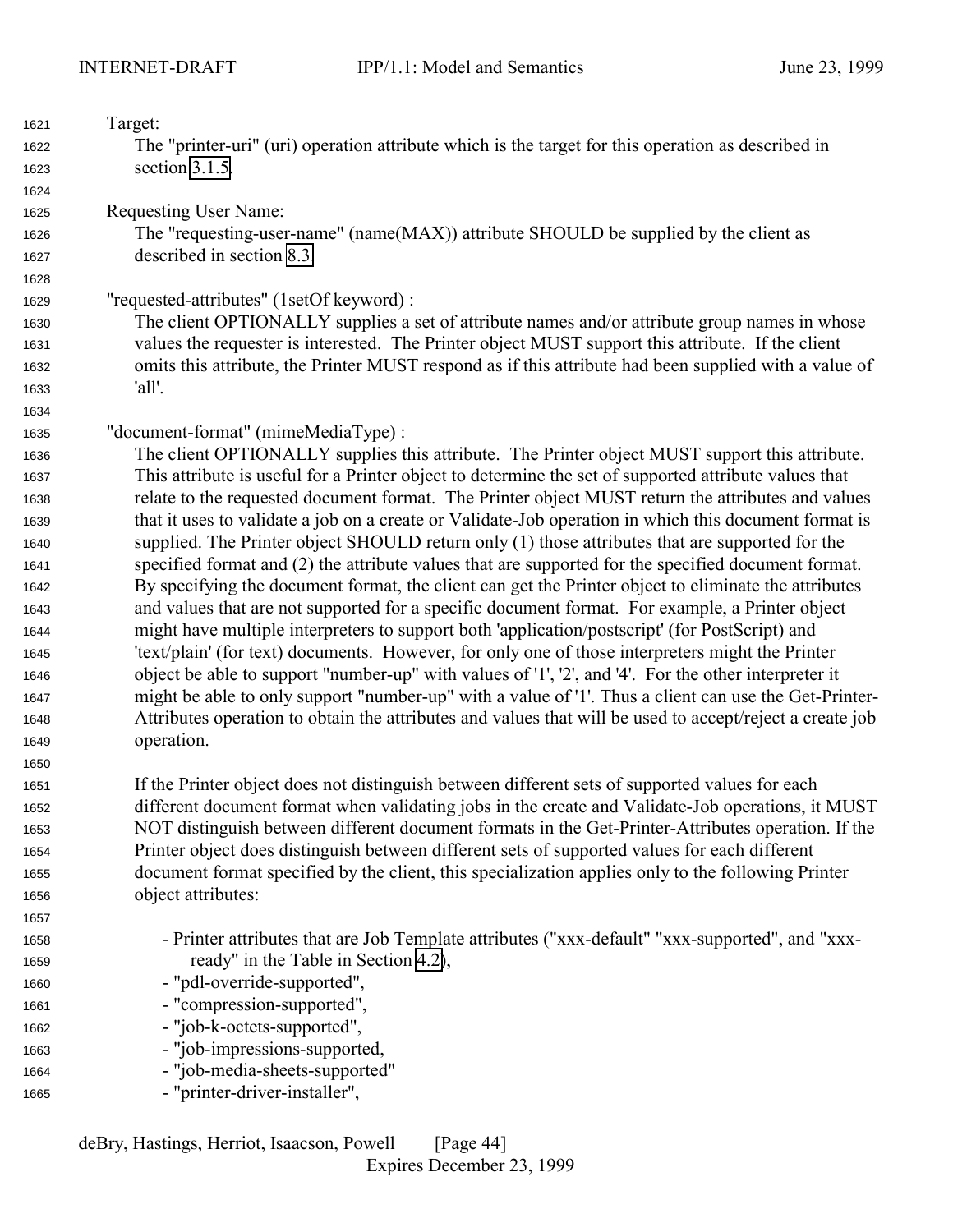| 1666 | - "color-supported", and                                                                                    |  |  |  |
|------|-------------------------------------------------------------------------------------------------------------|--|--|--|
| 1667 | - "reference-uri-schemes-supported"                                                                         |  |  |  |
| 1668 |                                                                                                             |  |  |  |
| 1669 | The values of all other Printer object attributes (including "document-format-supported") remain            |  |  |  |
| 1670 | invariant with respect to the client supplied document format (except for new Printer description           |  |  |  |
| 1671 | attribute as registered according to section 6.2).                                                          |  |  |  |
| 1672 |                                                                                                             |  |  |  |
| 1673 | If the client omits this "document-format" operation attribute, the Printer object MUST respond as if       |  |  |  |
| 1674 | the attribute had been supplied with the value of the Printer object's "document-format-default"            |  |  |  |
| 1675 | attribute. It is recommended that the client always supply a value for "document-format", since the         |  |  |  |
| 1676 | Printer object's "document-format-default" may be 'application/octet-stream', in which case the             |  |  |  |
| 1677 | returned attributes and values are for the union of the document formats that the Printer can               |  |  |  |
| 1678 | automatically sense. For more details, see the description of the 'mimeMediaType' attribute syntax          |  |  |  |
| 1679 | in section 4.1.9.                                                                                           |  |  |  |
| 1680 |                                                                                                             |  |  |  |
| 1681 | If the client supplies a value for the "document-format" Operation attribute that is not supported by       |  |  |  |
| 1682 | the Printer, i.e., is not among the values of the Printer object's "document-format-supported"              |  |  |  |
| 1683 | attribute, the Printer object MUST reject the operation and return the 'client-error-document-format-       |  |  |  |
| 1684 | not-supported' status code.                                                                                 |  |  |  |
| 1685 |                                                                                                             |  |  |  |
|      |                                                                                                             |  |  |  |
| 1686 | 3.2.5.2 Get-Printer-Attributes Response                                                                     |  |  |  |
| 1687 | The Printer object returns the following sets of attributes as part of the Get-Printer-Attributes Response: |  |  |  |
| 1688 | Group 1: Operation Attributes                                                                               |  |  |  |
| 1689 | <b>Status Message:</b>                                                                                      |  |  |  |
| 1690 | In addition to the REQUIRED status code returned in every response, the response OPTIONALLY                 |  |  |  |
| 1691 | includes a "status-message" (text(255)) and/or a "detailed-status-message" (text( $MAX$ )) operation        |  |  |  |
| 1692 | attribute as described in sections 13 and 3.1.6.                                                            |  |  |  |
| 1693 |                                                                                                             |  |  |  |
| 1694 | Natural Language and Character Set:                                                                         |  |  |  |
| 1695 | The "attributes-charset" and "attributes-natural-language" attributes as described in section 3.1.4.2.      |  |  |  |
| 1696 |                                                                                                             |  |  |  |
| 1697 | Group 2: Unsupported Attributes                                                                             |  |  |  |
| 1698 | See section 3.1.7 for details on returning Unsupported Attributes.                                          |  |  |  |
| 1699 |                                                                                                             |  |  |  |
| 1700 | The response NEED NOT contain the "requested-attributes" operation attribute with any supplied              |  |  |  |
| 1701 | values (attribute keywords) that were requested by the client but are not supported by the IPP object.      |  |  |  |
| 1702 | If the Printer object does include unsupported attributes referenced in "requested-attributes" and          |  |  |  |
| 1703 | such attributes include group names, such as 'all', the unsupported attributes MUST NOT include             |  |  |  |
| 1704 | attributes described in the standard but not supported by the implementation.                               |  |  |  |
| 1705 |                                                                                                             |  |  |  |
|      |                                                                                                             |  |  |  |
| 1706 | Group 3: Printer Object Attributes                                                                          |  |  |  |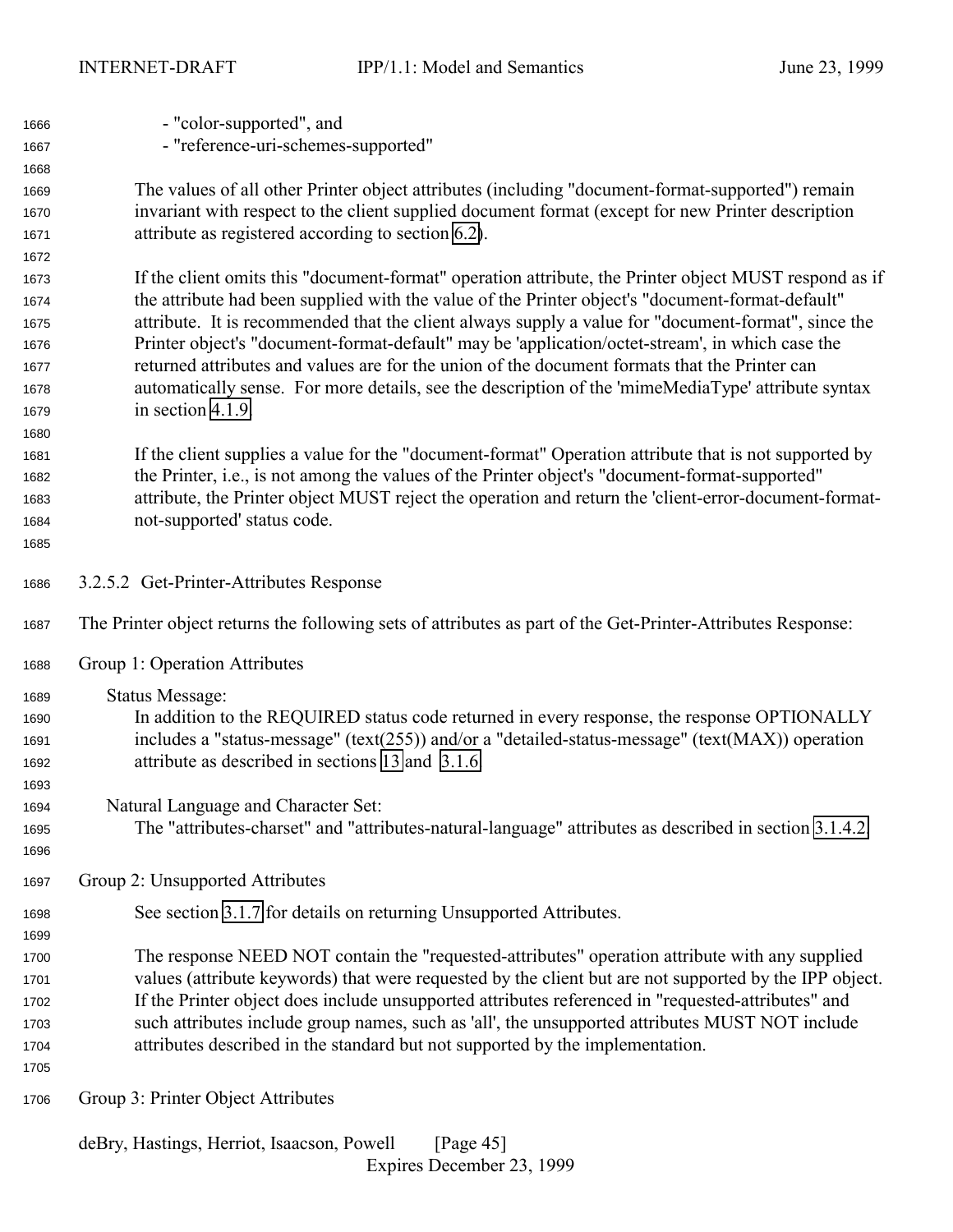This is the set of requested attributes and their current values. The Printer object ignores (does not respond with) any requested attribute which is not supported. The Printer object MAY respond with a subset of the supported attributes and values, depending on the security policy in force. However, the Printer object MUST respond with the 'unknown' value for any supported attribute (including all REQUIRED attributes) for which the Printer object does not know the value. Also the Printer object MUST respond with the 'no-value' for any supported attribute (including all REQUIRED attributes) for which the system administrator has not configured a value. See the description of the "out-of-band" values in the beginning of Section [4.1.](#page-63-0)

3.2.6 Get-Jobs Operation

 This REQUIRED operation allows a client to retrieve the list of Job objects belonging to the target Printer object. The client may also supply a list of Job attribute names and/or attribute group names. A group of Job object attributes will be returned for each Job object that is returned.

 This operation is similar to the Get-Job-Attributes operation, except that this Get-Jobs operation returns attributes from possibly more than one object (see the description of Job attribute group names in section [3.3.4\)](#page-56-0).

- 3.2.6.1 Get-Jobs Request
- The client submits the Get-Jobs request to a Printer object.
- The following groups of attributes are part of the Get-Jobs Request:
- Group 1: Operation Attributes
- Natural Language and Character Set: The "attributes-charset" and "attributes-natural-language" attributes as described in section [3.1.4.1.](#page-23-0) Target: The "printer-uri" (uri) operation attribute which is the target for this operation as described in section [3.1.5.](#page-26-0) Requesting User Name: The "requesting-user-name" (name(MAX)) attribute SHOULD be supplied by the client as described in section [8.3.](#page-130-0)
- "limit" (integer(1:MAX)):

 The client OPTIONALLY supplies this attribute. The Printer object MUST support this attribute. It is an integer value that determines the maximum number of jobs that a client will receive from the Printer even if "which-jobs" or "my-jobs" constrain which jobs are returned. The limit is a "stateless limit" in that if the value supplied by the client is 'N', then only the first 'N' jobs are returned in the Get-Jobs Response. There is no mechanism to allow for the next 'M' jobs after the first 'N' jobs. If the client does not supply this attribute, the Printer object responds with all applicable jobs.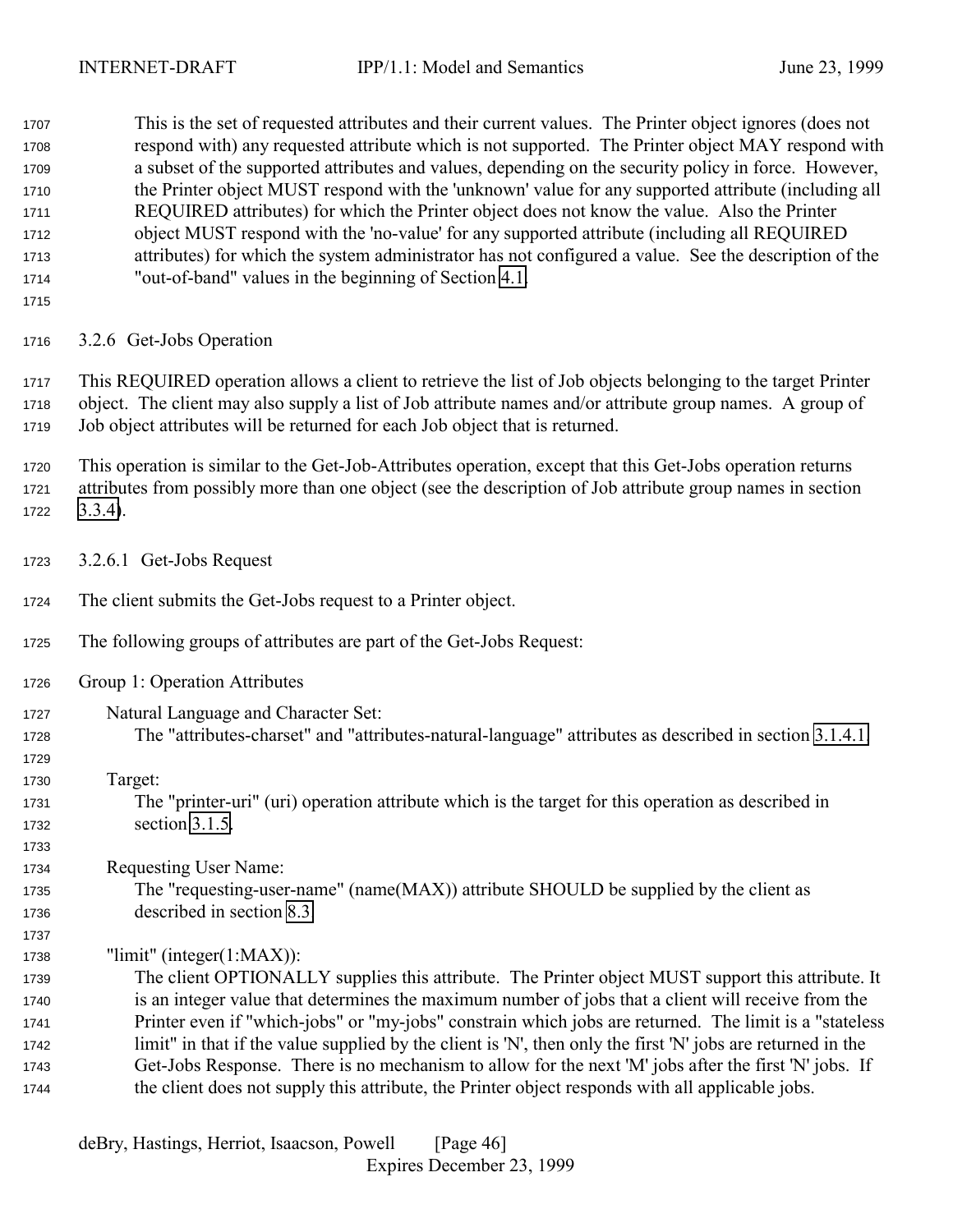| 1745 |                                                                                                          |
|------|----------------------------------------------------------------------------------------------------------|
| 1746 | "requested-attributes" (1setOf keyword):                                                                 |
| 1747 | The client OPTIONALLY supplies this attribute. The Printer object MUST support this attribute. It        |
| 1748 | is a set of Job attribute names and/or attribute groups names in whose values the requester is           |
| 1749 | interested. This set of attributes is returned for each Job object that is returned. The allowed         |
| 1750 | attribute group names are the same as those defined in the Get-Job-Attributes operation in section       |
| 1751 | 3.3.4. If the client does not supply this attribute, the Printer MUST respond as if the client had       |
| 1752 | supplied this attribute with two values: 'job-uri' and 'job-id'.                                         |
| 1753 |                                                                                                          |
| 1754 | "which-jobs" (keyword):                                                                                  |
| 1755 | The client OPTIONALLY supplies this attribute. The Printer object MUST support this attribute. It        |
| 1756 | indicates which Job objects MUST be returned by the Printer object. The values for this attribute        |
| 1757 | are:                                                                                                     |
| 1758 |                                                                                                          |
| 1759 | 'completed': This includes any Job object whose state is 'completed', 'canceled', or 'aborted'.          |
| 1760 | 'not-completed': This includes any Job object whose state is 'pending', 'processing', 'processing-       |
| 1761 | stopped', or 'pending-held'.                                                                             |
| 1762 |                                                                                                          |
| 1763 | A Printer object MUST support both values. However, if the implementation does not keep jobs in          |
| 1764 | the 'completed', 'canceled', and 'aborted' states, then it returns no jobs when the 'completed' value is |
| 1765 | supplied.                                                                                                |
| 1766 |                                                                                                          |
| 1767 | If a client supplies some other value, the Printer object MUST copy the attribute and the                |
| 1768 | unsupported value to the Unsupported Attributes response group, reject the request, and return the       |
| 1769 | 'client-error-attributes-or-values-not-supported' status code.                                           |
| 1770 |                                                                                                          |
| 1771 | If the client does not supply this attribute, the Printer object MUST respond as if the client had       |
| 1772 | supplied the attribute with a value of 'not-completed'.                                                  |
| 1773 |                                                                                                          |
| 1774 | "my-jobs" (boolean):                                                                                     |
| 1775 | The client OPTIONALLY supplies this attribute. The Printer object MUST support this attribute. It        |
| 1776 | indicates whether jobs from all users or just the jobs submitted by the requesting user of this request  |
| 1777 | MUST be returned by the Printer object. If the client does not supply this attribute, the Printer        |
| 1778 | object MUST respond as if the client had supplied the attribute with a value of 'false', i.e., jobs from |
| 1779 | all users. The means for authenticating the requesting user and matching the jobs is described in        |
| 1780 | section 8.                                                                                               |
| 1781 | 3.2.6.2 Get-Jobs Response                                                                                |

 The Printer object returns all of the Job objects up to the number specified by the "limit" attribute that match the criteria as defined by the attribute values supplied by the client in the request. It is possible that no Job objects are returned since there may literally be no Job objects at the Printer, or there may be no Job objects that match the criteria supplied by the client. If the client requests any Job attributes at all, there is a set of Job Object Attributes returned for each Job object.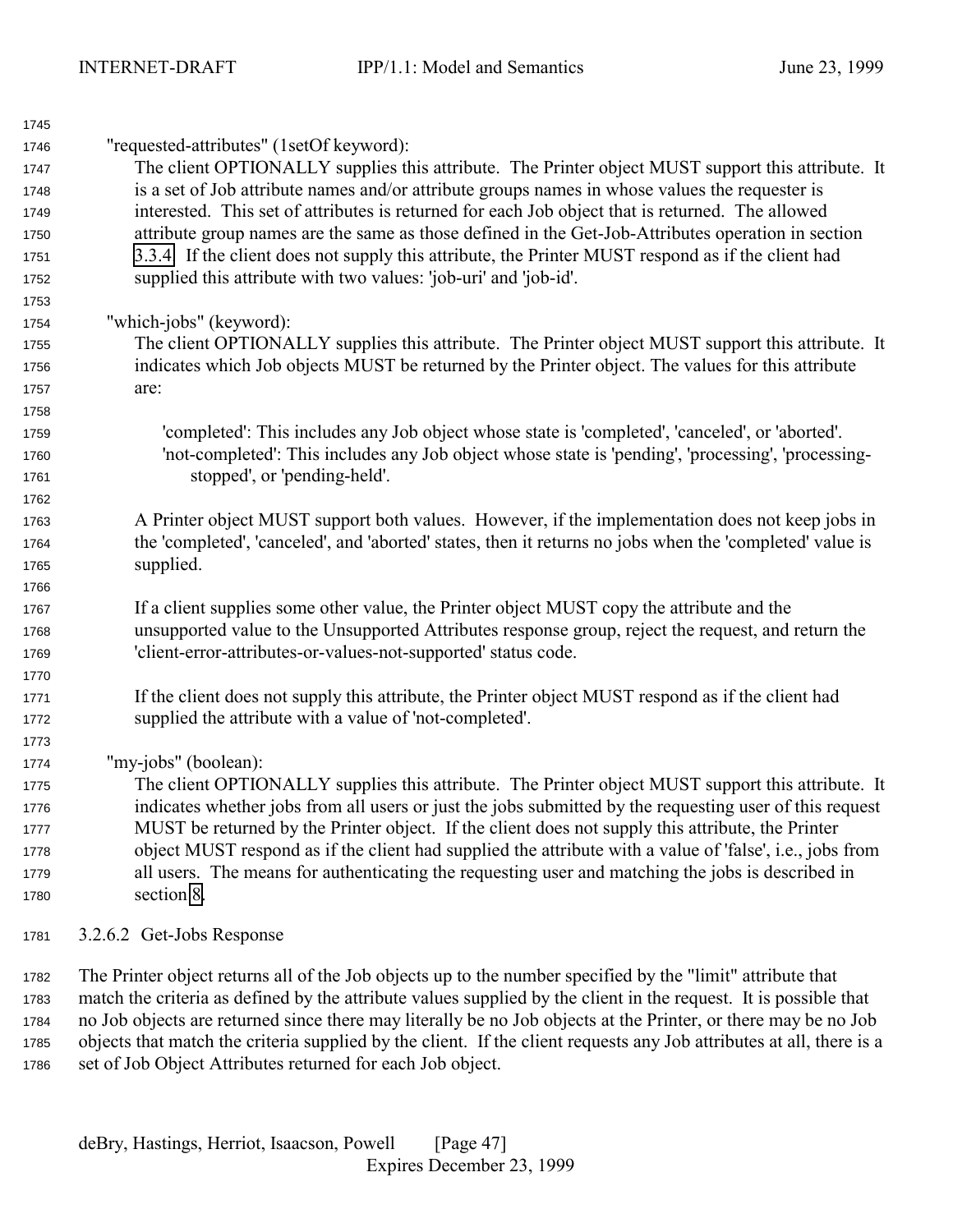It is not an error for the Printer to return 0 jobs. If the response returns 0 jobs because there are no jobs matching the criteria, and the request would have returned 1 or more jobs with a status code of 'successful-ok' if there had been jobs matching the criteria, then the status code for 0 jobs MUST be 'successful-ok'.

Group 1: Operation Attributes

 Status Message: In addition to the REQUIRED status code returned in every response, the response OPTIONALLY includes a "status-message" (text(255)) and/or a "detailed-status-message" (text(MAX)) operation attribute as described in sections [13](#page-143-0) and [3.1.6.](#page-28-0)

- Natural Language and Character Set:
- The "attributes-charset" and "attributes-natural-language" attributes as described in section [3.1.4.2.](#page-26-0)
- Group 2: Unsupported Attributes
- See section [3.1.7](#page-30-0) for details on returning Unsupported Attributes.

 The response NEED NOT contain the "requested-attributes" operation attribute with any supplied values (attribute keywords) that were requested by the client but are not supported by the IPP object. If the Printer object does include unsupported attributes referenced in "requested-attributes" and such attributes include group names, such as 'all', the unsupported attributes MUST NOT include attributes described in the standard but not supported by the implementation.

## Groups 3 to N: Job Object Attributes

 The Printer object responds with one set of Job Object Attributes for each returned Job object. The Printer object ignores (does not respond with) any requested attribute or value which is not supported or which is restricted by the security policy in force, including whether the requesting user is the user that submitted the job (job originating user) or not (see section [8\)](#page-128-0). However, the Printer object MUST respond with the 'unknown' value for any supported attribute (including all REQUIRED attributes) for which the Printer object does not know the value, unless it would violate the security policy. See the description of the "out-of-band" values in the beginning of Section [4.1.](#page-63-0)

Jobs are returned in the following order:

 - If the client requests all 'completed' Jobs (Jobs in the 'completed', 'aborted', or 'canceled' states), then the Jobs are returned newest to oldest (with respect to actual completion time)

 - If the client requests all 'not-completed' Jobs (Jobs in the 'pending', 'processing', 'pending-held', and 'processing-stopped' states), then Jobs are returned in relative chronological order of expected time to complete (based on whatever scheduling algorithm is configured for the Printer object).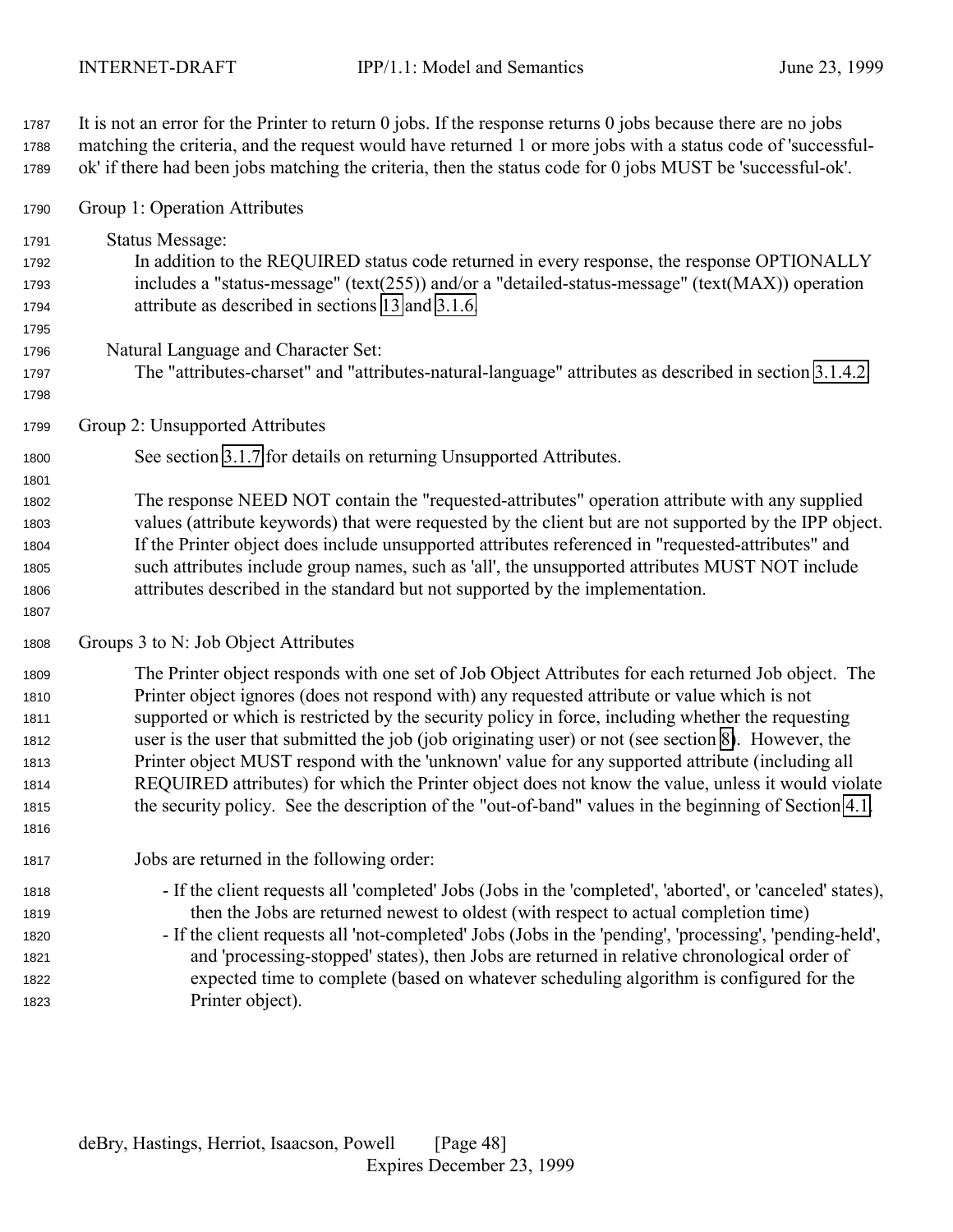### 3.2.7 Pause-Printer Operation

 This OPTIONAL operation allows a client to stop the Printer object from scheduling jobs on all its devices. Depending on implementation, the Pause-Printer operation MAY also stop the Printer from processing the current job or jobs. Any job that is currently being printed is either stopped as soon as the implementation permits or is completed, depending on implementation. The Printer object MUST still accept create operations to create new jobs, but MUST prevent any jobs from entering the 'processing' state.

 If the Pause-Printer operation is supported, then the Resume-Printer operation MUST be supported, and vice-versa.

 The IPP Printer stops the current job(s) on its device(s) that were in the 'processing' or 'processing-stopped' states as soon as the implementation permits. If the implementation will take appreciable time to stop, the IPP Printer adds the 'moving-to-paused' value to the Printer object's "printer-state-reasons" attribute (see section [4.4.12\)](#page-106-0). When the device(s) have all stopped, the IPP Printer transitions the Printer object to the 'stopped' state, removes the 'moving-to-paused' value, if present, and adds the 'paused' value to the Printer object's "printer-state-reasons" attribute.

 When the current job(s) complete that were in the 'processing' state, the IPP Printer transitions them to the 'completed' state. When the current job(s) stop in mid processing that were in the 'processing' state, the IPP Printer transitions them to the 'processing-stopped' state and adds the 'printer-stopped' value to the job's "job-state-reasons" attribute.

 For any jobs that are 'pending' or 'pending-held', the 'printer-stopped' value of the jobs' "job-state-reasons" attribute also applies. However, the IPP Printer NEED NOT update those jobs' "job-state-reasons" attributes and only need return the 'printer-stopped' value when those jobs are queried (so-called "lazy evaluation").

 Whether the Pause-Printer operation affects jobs that were submitted to the device from other sources than the IPP Printer object in the same way that the Pause-Printer operation affects jobs that were submitted to the IPP Printer object using IPP, depends on implementation, i.e., on whether the IPP protocol is being used as a universal management protocol or just to manage IPP jobs, respectively.

 The IPP Printer MUST accept the request in any state and transition the Printer to the indicated new "printer-state" before returning as follows: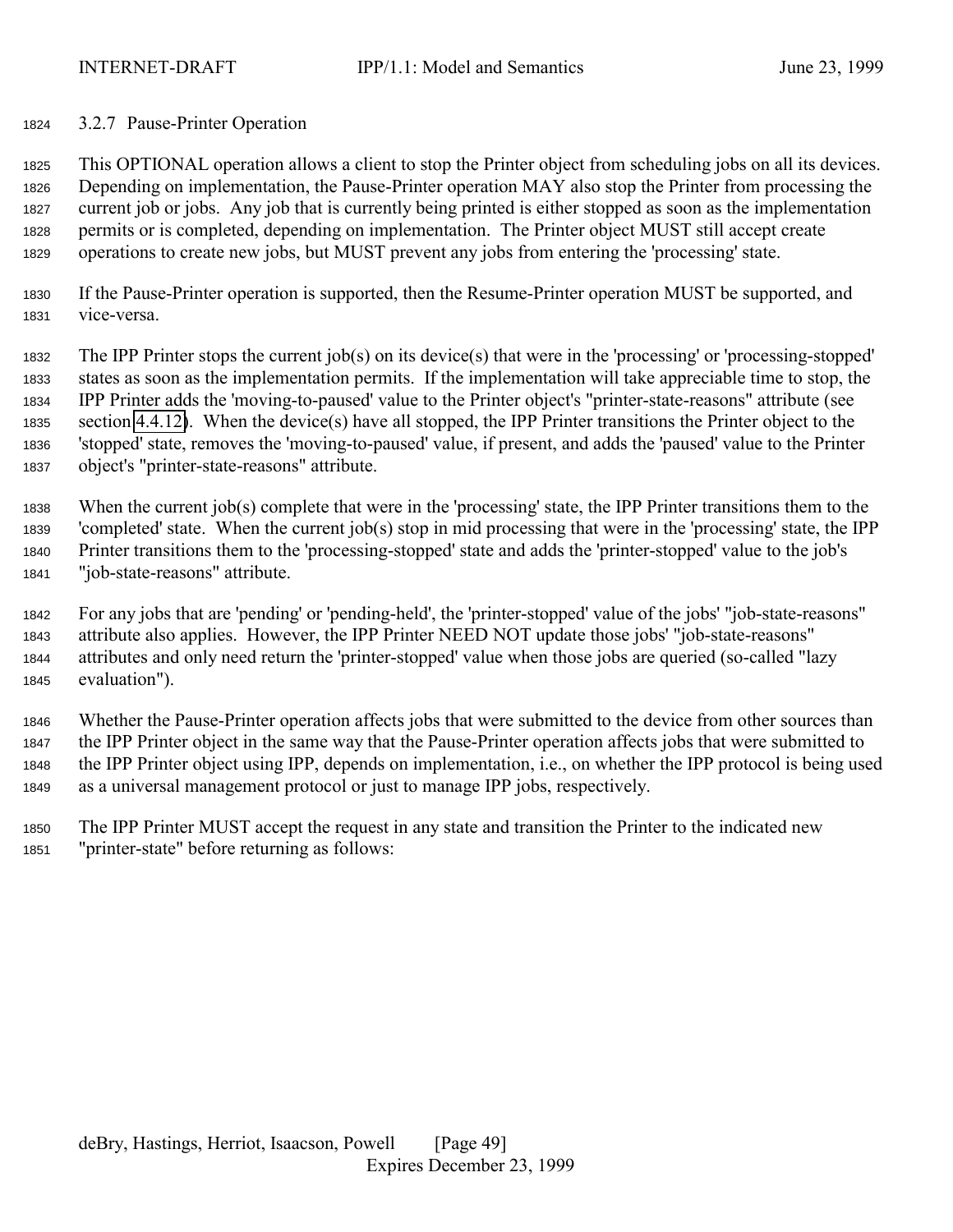<span id="page-49-0"></span>

|                              | Current<br>"printer-state"                                                                                                                                                                                                                                                                                                                                    | <b>New</b><br>"printer-state" | "printer-<br>state-<br>reasons"    | IPP Printer's response status code and action:                                                                                                                                                         |
|------------------------------|---------------------------------------------------------------------------------------------------------------------------------------------------------------------------------------------------------------------------------------------------------------------------------------------------------------------------------------------------------------|-------------------------------|------------------------------------|--------------------------------------------------------------------------------------------------------------------------------------------------------------------------------------------------------|
|                              | 'idle'<br>'processing'                                                                                                                                                                                                                                                                                                                                        | 'stopped'<br>'processing'     | 'paused'<br>'moving-to-<br>paused' | 'successful-ok'<br>OPTION 1: 'successful-ok';<br>Later, when all output has stopped, the "printer-<br>state" becomes 'stopped', and the 'paused' value<br>replaces the 'moving-to-paused' value in the |
|                              | 'processing'                                                                                                                                                                                                                                                                                                                                                  | 'stopped'                     | 'paused'                           | "printer-state-reasons" attribute<br>OPTION 2: 'successful-ok';<br>all device output stopped immediately                                                                                               |
|                              | 'stopped'                                                                                                                                                                                                                                                                                                                                                     | 'stopped'                     | 'paused'                           | 'successful-ok'                                                                                                                                                                                        |
| 1852<br>1853<br>1854<br>1855 | Access Rights: The authenticated user (see section 8.3) performing this operation must be an operator or<br>administrator of the Printer object (see Sections 1 and 8.5). Otherwise, the IPP Printer MUST reject the<br>operation and return: 'client-error-forbidden', 'client-error-not-authenticated', or 'client-error-not-authorized'<br>as appropriate. |                               |                                    |                                                                                                                                                                                                        |
| 1856                         | 3.2.7.1 Pause-Printer Request                                                                                                                                                                                                                                                                                                                                 |                               |                                    |                                                                                                                                                                                                        |
| 1857                         | The following groups of attributes are part of the Pause-Printer Request:                                                                                                                                                                                                                                                                                     |                               |                                    |                                                                                                                                                                                                        |
| 1858                         | Group 1: Operation Attributes                                                                                                                                                                                                                                                                                                                                 |                               |                                    |                                                                                                                                                                                                        |
| 1859<br>1860<br>1861         | Natural Language and Character Set:<br>The "attributes-charset" and "attributes-natural-language" attributes as described in section 3.1.4.1.                                                                                                                                                                                                                 |                               |                                    |                                                                                                                                                                                                        |
| 1862<br>1863<br>1864<br>1865 | Target:<br>The "printer-uri" (uri) operation attribute which is the target for this operation as described in<br>section 3.1.5.                                                                                                                                                                                                                               |                               |                                    |                                                                                                                                                                                                        |
| 1866<br>1867<br>1868         | <b>Requesting User Name:</b><br>The "requesting-user-name" (name(MAX)) attribute SHOULD be supplied by the client as<br>described in section 8.3.                                                                                                                                                                                                             |                               |                                    |                                                                                                                                                                                                        |
| 1869                         | 3.2.7.2 Pause-Printer Response                                                                                                                                                                                                                                                                                                                                |                               |                                    |                                                                                                                                                                                                        |
| 1870                         | The following groups of attributes are part of the Pause-Printer Response:                                                                                                                                                                                                                                                                                    |                               |                                    |                                                                                                                                                                                                        |
| 1871                         | Group 1: Operation Attributes                                                                                                                                                                                                                                                                                                                                 |                               |                                    |                                                                                                                                                                                                        |
| 1872<br>1873<br>1874<br>1875 | <b>Status Message:</b><br>In addition to the REQUIRED status code returned in every response, the response OPTIONALLY<br>includes a "status-message" (text(255)) and/or a "detailed-status-message" (text(MAX)) operation<br>attribute as described in sections 13 and 3.1.6.                                                                                 |                               |                                    |                                                                                                                                                                                                        |
| 1876<br>1877<br>1878<br>1879 | Natural Language and Character Set:<br>The "attributes-charset" and "attributes-natural-language" attributes as described in section 3.1.4.2.                                                                                                                                                                                                                 |                               |                                    |                                                                                                                                                                                                        |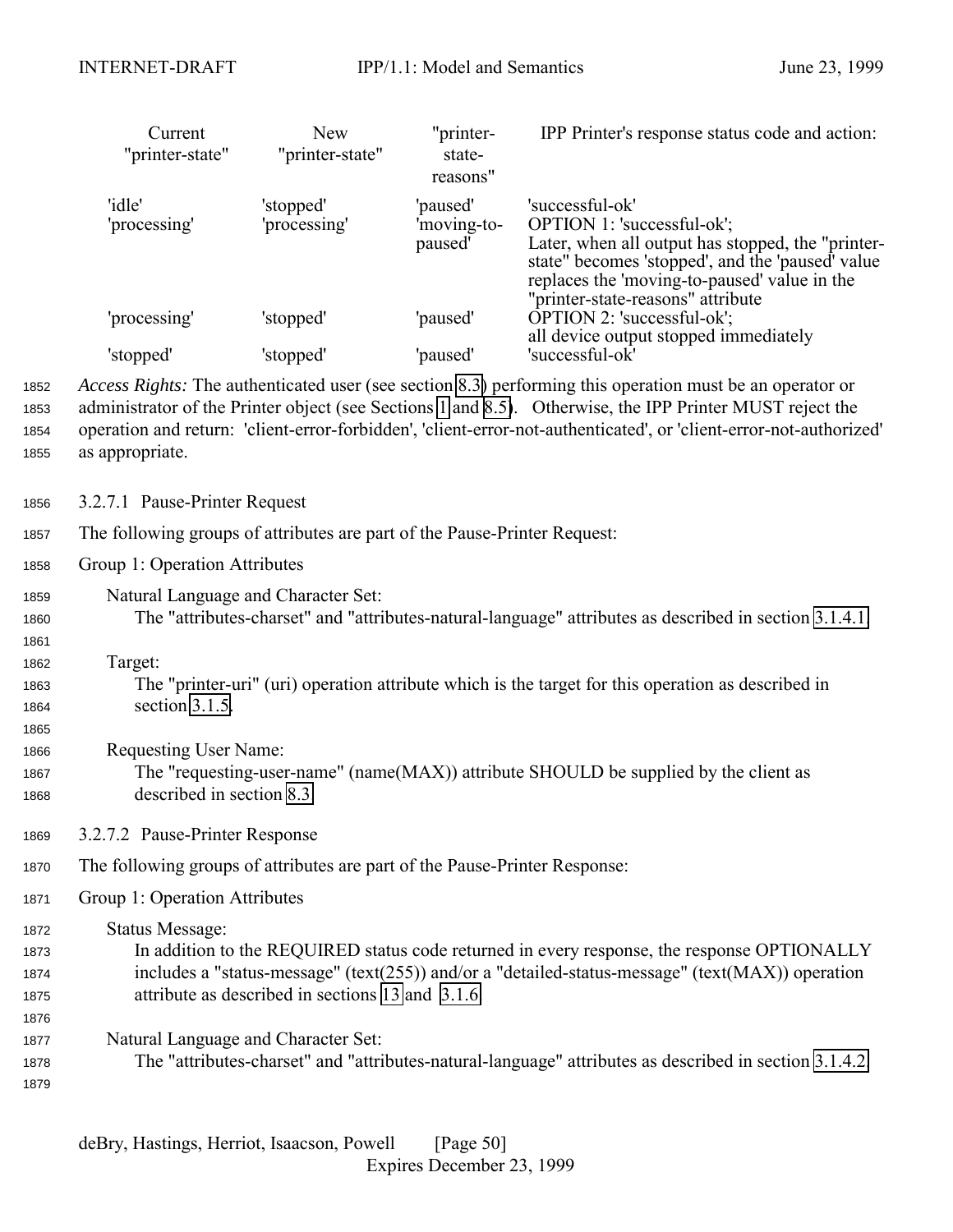| 1880 | Group 2: Unsupported Attributes                                    |
|------|--------------------------------------------------------------------|
| 1881 | See section 3.1.7 for details on returning Unsupported Attributes. |

3.2.8 Resume-Printer Operation

 This operation allows a client to resume the Printer object scheduling jobs on all its devices. The Printer object MUST remove the 'paused' and 'moving-to-paused' values from the Printer object's "printer-state- reasons" attribute, if present. If there are no other reasons to keep a device paused (such as media-jam), the IPP Printer transitions itself to the 'processing' or 'idle' states, depending on whether there are jobs to be processed or not, respectively, and the device(s) resume processing jobs.

 If the Pause-Printer operation is supported, then the Resume-Printer operation MUST be supported, and vice-versa.

 The IPP Printer removes the 'printer-stopped' value from any job's "job-state-reasons" attributes contained in that Printer.

 The IPP Printer MUST accept the request in any state, transition the Printer object to the indicated new state as follows:

| Current<br>"printer-state" | New "printer-state" | IPP Printer's response status code and action: |
|----------------------------|---------------------|------------------------------------------------|
| 'idle'                     | 'idle'              | 'successful-ok'                                |
| 'processing'               | 'processing'        | 'successful-ok'                                |
| 'stopped'                  | 'processing'        | 'successful-ok';                               |
|                            |                     | when there are jobs to be processed            |
| 'stopped'                  | 'idle'              | 'successful-ok';                               |
|                            |                     | when there are no jobs to be processed.        |

 *Access Rights:* The authenticated user (see section [8.3\)](#page-130-0) performing this operation must be an operator or administrator of the Printer object (see Sections [1](#page-9-0) and [8.5\)](#page-130-0). Otherwise, the IPP Printer MUST reject the operation and return: 'client-error-forbidden', 'client-error-not-authenticated', or 'client-error-not-authorized' as appropriate.

 The Resume-Printer Request and Resume-Printer Response have the same attribute groups and attributes as the Pause-Printer operation (see sections [3.2.7.1](#page-49-0) and [3.2.7.2\)](#page-49-0).

3.2.9 Purge-Jobs Operation

 This OPTIONAL operation allows a client to remove all jobs from an IPP Printer object, regardless of their job states, including jobs in the Printer object's Job History (see Section [4.3.7.2\)](#page-91-0). After a Purge-Jobs operation has been performed, a Printer object MUST return no jobs in subsequent Get-Job-Attributes and Get-Jobs responses (until new jobs are submitted).

 Whether the Purge-Jobs (and Get-Jobs) operation affects jobs that were submitted to the device from other sources than the IPP Printer object in the same way that the Purge-Jobs operation affects jobs that were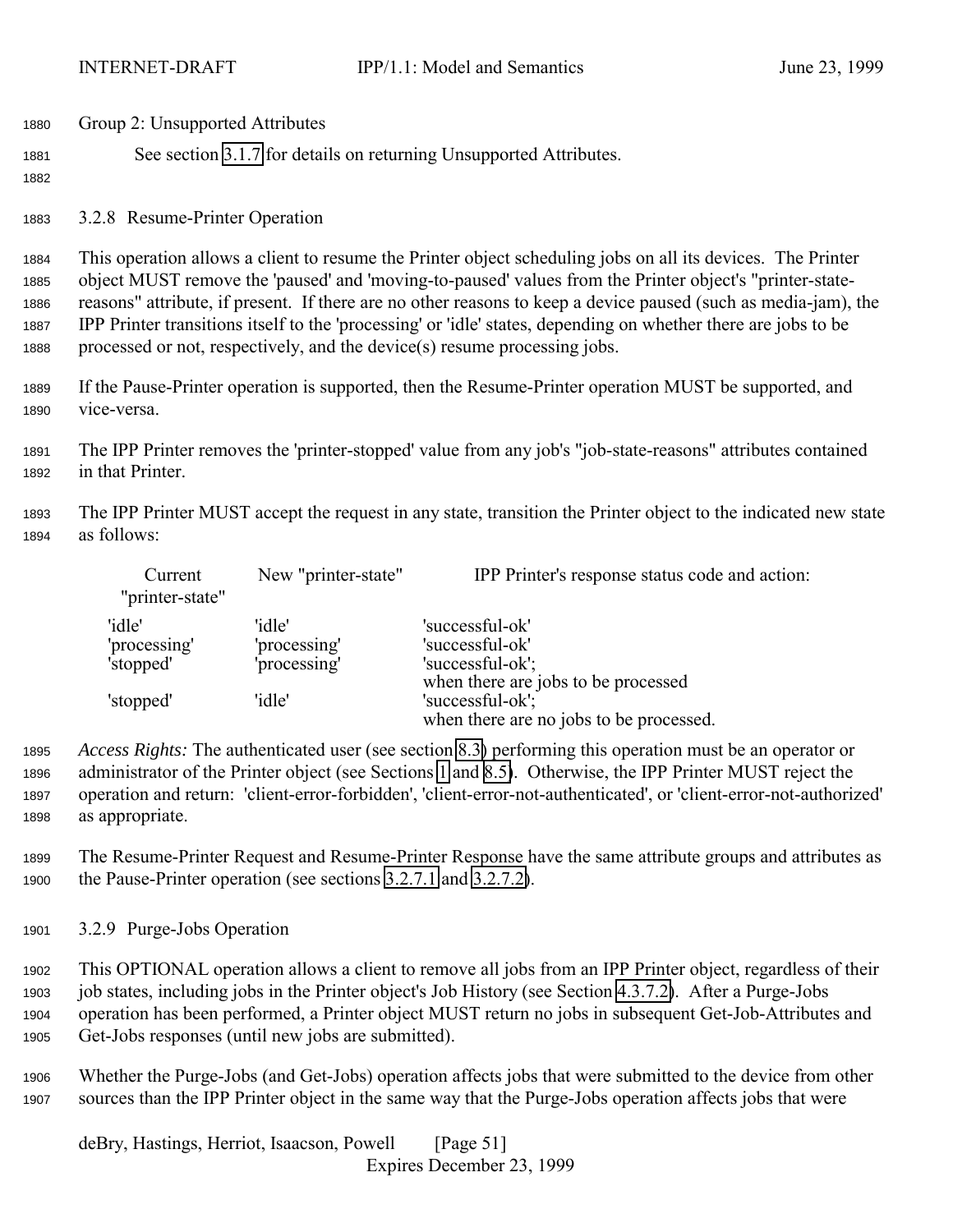<span id="page-51-0"></span>

 submitted to the IPP Printer object using IPP, depends on implementation, i.e., on whether the IPP protocol is being used as a universal management protocol or just to manage IPP jobs, respectively.

 Note: if an operator wants to cancel all jobs without clearing out the Job History, the operator uses the Cancel-Job operation on each job instead of using the Purge-Job operation.

 The Printer object MUST accept this operation in any state and transition the Printer object to the 'idle' state.

 *Access Rights:* The authenticated user (see section [8.3\)](#page-130-0) performing this operation must be an operator or administrator of the Printer object (see Sections [1](#page-9-0) and [8.5\)](#page-130-0). Otherwise, the IPP object MUST reject the operation and return: client-error-forbidden, client-error-not-authenticated, and client-error-not-authorized as appropriate.

 The Purge-Jobs Request and Purge-Jobs Response have the same attribute groups and attributes as the Pause-Printer operation (see sections [3.2.7.1](#page-49-0) and [3.2.7.2\)](#page-49-0).

- 
- 3.3 Job Operations

 All Job operations are directed at Job objects. A client MUST always supply some means of identifying the Job object in order to identify the correct target of the operation. That job identification MAY either be a single Job URI or a combination of a Printer URI with a Job ID. The IPP object implementation MUST support both forms of identification for every job.

3.3.1 Send-Document Operation

 This OPTIONAL operation allows a client to create a multi-document Job object that is initially "empty" (contains no documents). In the Create-Job response, the Printer object returns the Job object's URI (the "job-uri" attribute) and the Job object's 32-bit identifier (the "job-id" attribute). For each new document that the client desires to add, the client uses a Send-Document operation. Each Send-Document Request contains the entire stream of document data for one document.

 If the Printer supports this operation but does not support multiple documents per job, the Printer MUST reject subsequent Send-Document operations supplied with data and return the 'server-error-multiple- document-jobs-not-supported'. However, the Printer MUST accept the first document with a 'true' or 'false' value for the "last-document" operation attribute (see below), so that clients MAY always submit one document jobs with a 'false' value for "last-document" in the first Send-Document and a 'true' for "last-document" in the second Send-Document (with no data).

 Since the Create-Job and the send operations (Send-Document or Send-URI operations) that follow could occur over an arbitrarily long period of time for a particular job, a client MUST send another send operation within an IPP Printer defined minimum time interval after the receipt of the previous request for the job. If a Printer object supports multiple document jobs, the Printer object MUST support the "multiple-operation- time-out" attribute (see section [4.4.31\)](#page-114-0). This attribute indicates the minimum number of seconds the Printer object will wait for the next send operation before taking some recovery action.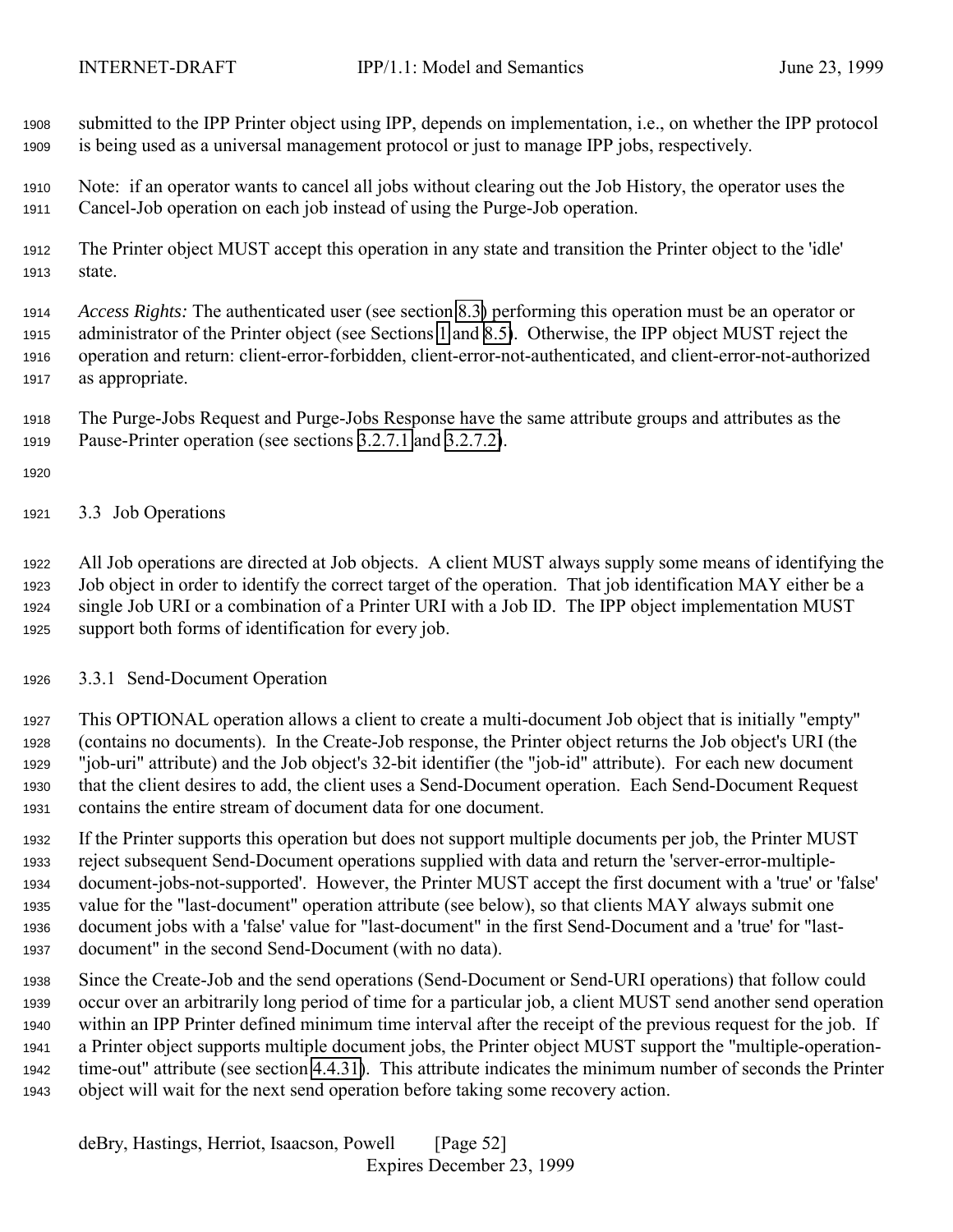An IPP object MUST recover from an errant client that does not supply a send operation, sometime after the minimum time interval specified by the Printer object's "multiple-operation-time-out" attribute. Such recovery MAY include any of the following or other recovery actions:

- 1. Assume that the Job is an invalid job, start the process of changing the job state to 'aborted', add the 'aborted-by-system' value to the job's "job-state-reasons" attribute (see section 4.3.8), and clean up all resources associated with the Job. In this case, if another send operation is finally received, the Printer responds with an "client-error-not-possible" or "client-error-not-found" depending on whether or not the Job object is still around when the send operation finally arrives.
- 2. Assume that the last send operation received was in fact the last document (as if the "last-document" flag had been set to 'true'), close the Job object, and proceed to process it (i.e., move the Job's state to 'pending').
- 3. Assume that the last send operation received was in fact the last document, close the Job, but move it to the 'pending-held' and add the 'submission-interrupted' value to the job's "job-state-reasons" attribute (see section 4.3.8). This action allows the user or an operator to determine whether to continue processing the Job by moving it back to the 'pending' state using the Release-Job operation (see section [3.3.6\)](#page-60-0) or to cancel the job using the Cancel-Job operation (see section [3.3.3\)](#page-54-0).

 Each implementation is free to decide the "best" action to take depending on local policy, whether any documents have been added, whether the implementation spools jobs or not, and/or any other piece of information available to it. If the choice is to abort the Job object, it is possible that the Job object may already have been processed to the point that some media sheet pages have been printed.

 *Access Rights:* The authenticated user (see section [8.3\)](#page-130-0) performing this operation must either be the job owner (as determined in the Create-Job operation) or an operator or administrator of the Printer object (see Sections [1](#page-9-0) and [8.5\)](#page-130-0). Otherwise, the IPP object MUST reject the operation and return: 'client-error-forbidden', 'client-error-not-authenticated', or 'client-error-not-authorized' as appropriate.

- 3.3.1.1 Send-Document Request
- The following attribute sets are part of the Send-Document Request:
- Group 1: Operation Attributes
- Natural Language and Character Set:
- The "attributes-charset" and "attributes-natural-language" attributes as described in section [3.1.4.1.](#page-23-0)

Target:

- Either (1) the "printer-uri" (uri) plus "job-id" (integer(1:MAX))or (2) the "job-uri" (uri) operation attribute(s) which define the target for this operation as described in section [3.1.5.](#page-26-0)
- Requesting User Name:
- The "requesting-user-name" (name(MAX)) attribute SHOULD be supplied by the client as described in section [8.3.](#page-130-0)
	- deBry, Hastings, Herriot, Isaacson, Powell [Page 53] Expires December 23, 1999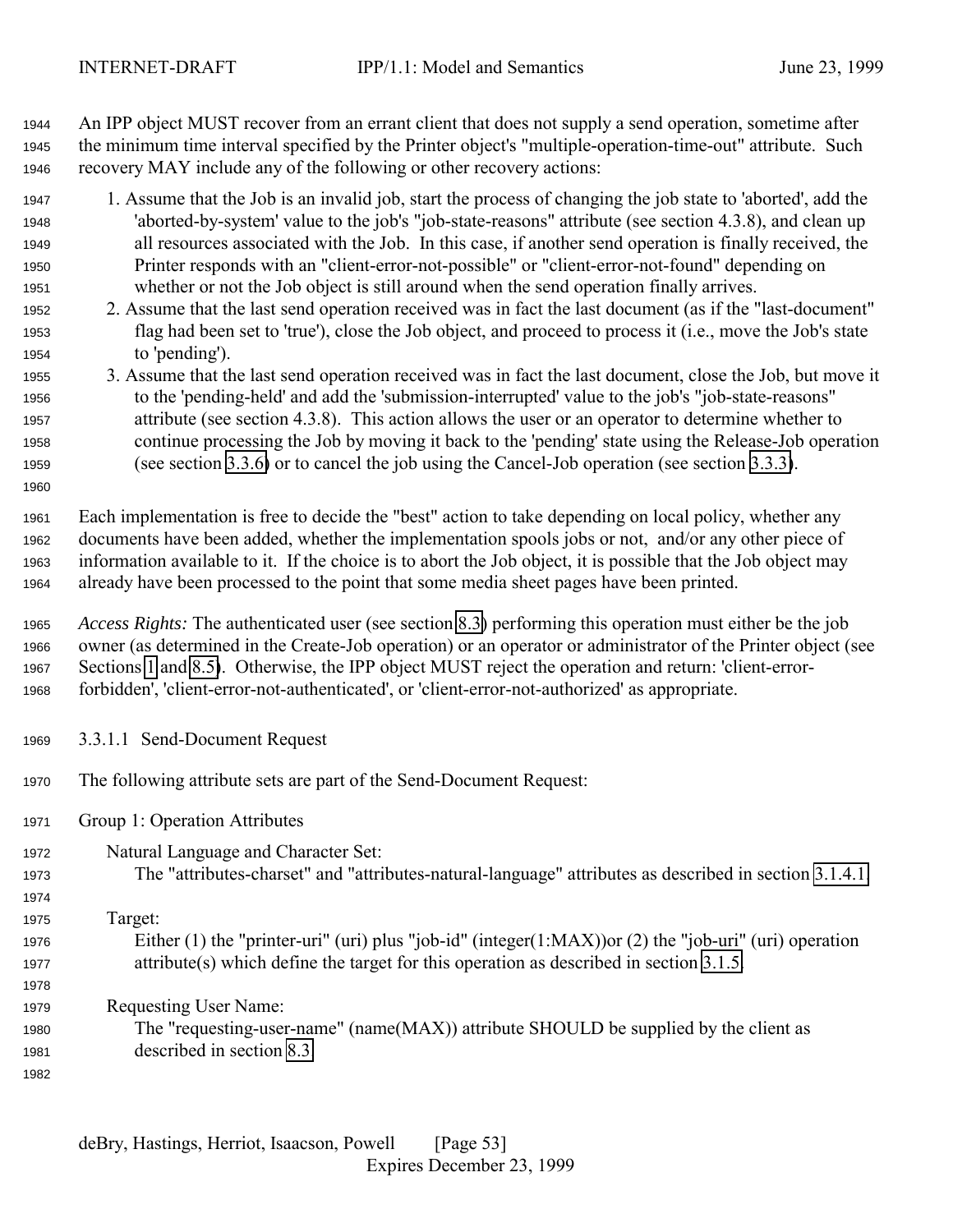| 1983 | "document-name" (name(MAX)):                                                                               |  |  |
|------|------------------------------------------------------------------------------------------------------------|--|--|
| 1984 | The client OPTIONALLY supplies this attribute. The Printer object MUST support this attribute. It          |  |  |
| 1985 | contains the client supplied document name. The document name MAY be different than the Job                |  |  |
| 1986 | name. It might be helpful, but NEED NOT be unique across multiple documents in the same Job.               |  |  |
| 1987 | Typically, the client software automatically supplies the document name on behalf of the end user          |  |  |
| 1988 | by using a file name or an application generated name. See the description of the "document-name"          |  |  |
| 1989 | operation attribute in the Print-Job Request (section 3.2.1.1) for more information about this             |  |  |
| 1990 | attribute.                                                                                                 |  |  |
| 1991 |                                                                                                            |  |  |
| 1992 | "compression" (type3 keyword)                                                                              |  |  |
| 1993 | See the description of "compression" for the Print-Job operation in Section 3.2.1.1.                       |  |  |
| 1994 |                                                                                                            |  |  |
| 1995 | "document-format" (mimeMediaType) :                                                                        |  |  |
| 1996 | See the description of "document-format" for the Print-Job operation in Section 3.2.1.1.                   |  |  |
| 1997 |                                                                                                            |  |  |
| 1998 | "document-natural-language" (naturalLanguage):                                                             |  |  |
| 1999 | The client OPTIONALLY supplies this attribute. The Printer object OPTIONALLY supports this                 |  |  |
| 2000 | attribute. This attribute specifies the natural language of the document for those document-formats        |  |  |
| 2001 | that require a specification of the natural language in order to image the document unambiguously.         |  |  |
| 2002 | There are no particular values required for the Printer object to support.                                 |  |  |
| 2003 |                                                                                                            |  |  |
| 2004 |                                                                                                            |  |  |
| 2005 | "last-document" (boolean):                                                                                 |  |  |
| 2006 | The client MUST supply this attribute. The Printer object MUST support this attribute. It is a             |  |  |
| 2007 | boolean flag that is set to 'true' if this is the last document for the Job, 'false' otherwise.            |  |  |
| 2008 |                                                                                                            |  |  |
| 2009 | Group 2: Document Content                                                                                  |  |  |
| 2010 | The client MUST supply the document data if the "last-document" flag is set to 'false'. However,           |  |  |
| 2011 | since a client might not know that the previous document sent with a Send-Document (or Send-               |  |  |
| 2012 | URI) operation was the last document (i.e., the "last-document" attribute was set to 'false'), it is legal |  |  |
| 2013 | to send a Send-Document request with no document data where the "last-document" flag is set to             |  |  |
| 2014 | 'true'. Such a request MUST NOT increment the value of the Job object's "number-of-documents"              |  |  |
| 2015 | attribute, since no real document was added to the job.                                                    |  |  |
| 2016 | 3.3.1.2 Send-Document Response                                                                             |  |  |
| 2017 | The following sets of attributes are part of the Send-Document Response:                                   |  |  |
| 2018 | Group 1: Operation Attributes                                                                              |  |  |
| 2019 | <b>Status Message:</b>                                                                                     |  |  |
| 2020 | In addition to the REQUIRED status code returned in every response, the response OPTIONALLY                |  |  |
| 2021 | includes a "status-message" (text(255)) and/or a "detailed-status-message" (text(MAX)) operation           |  |  |
| 2022 | attribute as described in sections 13 and 3.1.6.                                                           |  |  |
| 2023 |                                                                                                            |  |  |
|      |                                                                                                            |  |  |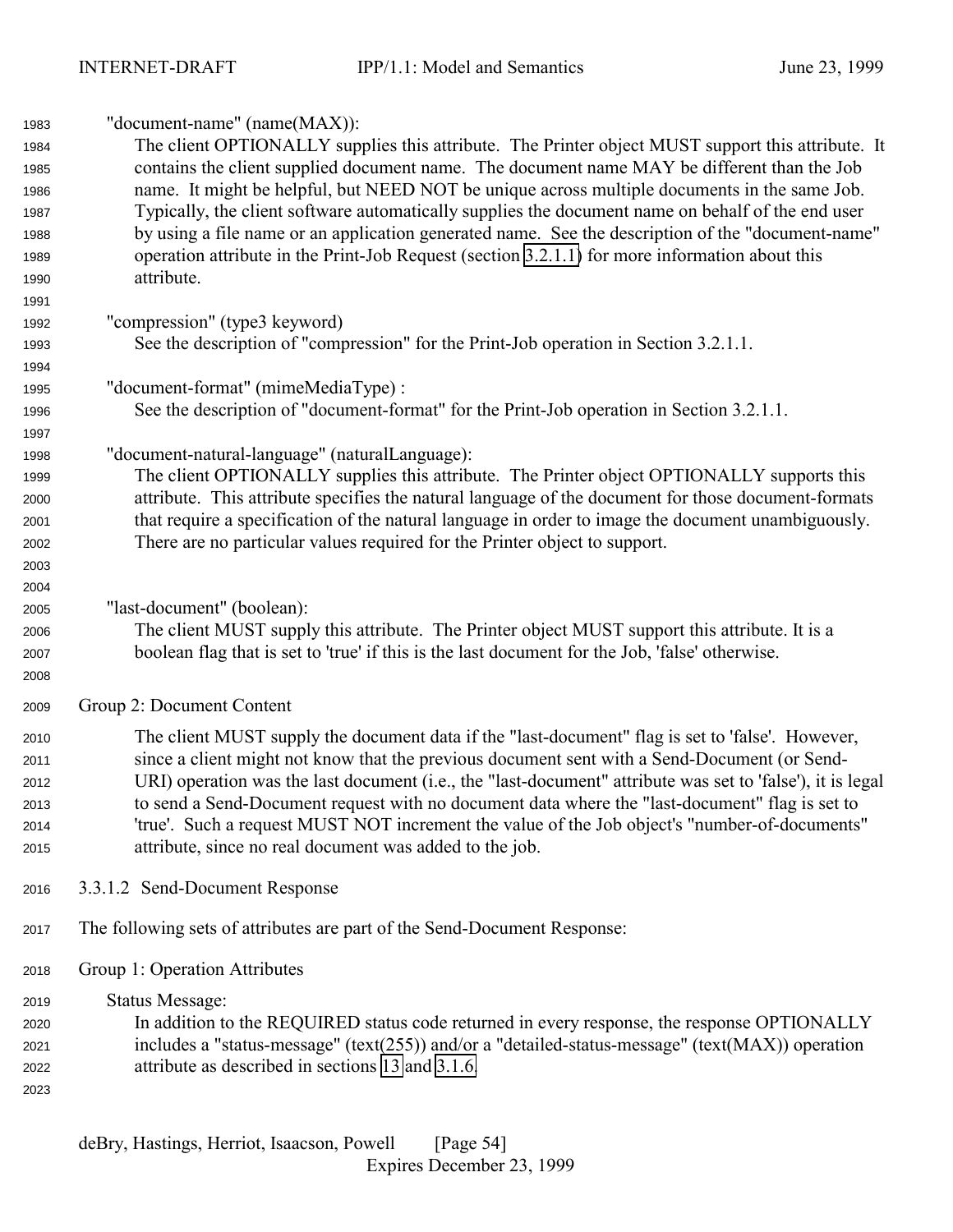<span id="page-54-0"></span>

| 2024 | Natural Language and Character Set:                                                                    |
|------|--------------------------------------------------------------------------------------------------------|
| 2025 | The "attributes-charset" and "attributes-natural-language" attributes as described in section 3.1.4.2. |
| 2026 |                                                                                                        |
| 2027 | Group 2: Unsupported Attributes                                                                        |
| 2028 | See section 3.1.7 for details on returning Unsupported Attributes.                                     |
| 2029 | Group 3: Job Object Attributes                                                                         |
| 2030 | This is the same set of attributes as described in the Print-Job response (see section 3.2.1.2).       |
| 2031 |                                                                                                        |
| 2032 | 3.3.2 Send-URI Operation                                                                               |

 This OPTIONAL operation is identical to the Send-Document operation (see section [3.3.1\)](#page-51-0) except that a client MUST supply a URI reference ("document-uri" operation attribute) rather than the document data itself. If a Printer object supports this operation, clients can use both Send-URI or Send-Document operations to add new documents to an existing multi-document Job object. However, if a client needs to indicate that the previous Send-URI or Send-Document was the last document, the client MUST use the Send-Document operation with no document data and the "last-document" flag set to 'true' (rather than using a Send-URI operation with no "document-uri" operation attribute).

If a Printer object supports this operation, it MUST also support the Print-URI operation (see section [3.2.2\)](#page-40-0).

 The Printer object MUST validate the syntax and URI scheme of the supplied URI before returning a response, just as in the Print-URI operation. The IPP Printer MAY validate the accessibility of the document as part of the operation or subsequently (see section [3.2.2\)](#page-40-0).

3.3.3 Cancel-Job Operation

 This REQUIRED operation allows a client to cancel a Print Job from the time the job is created up to the time it is completed, canceled, or aborted. Since a Job might already be printing by the time a Cancel-Job is received, some media sheet pages might be printed before the job is actually terminated.

 The IPP object MUST accept or reject the request based on the job's current state and transition the job to the indicated new state as follows: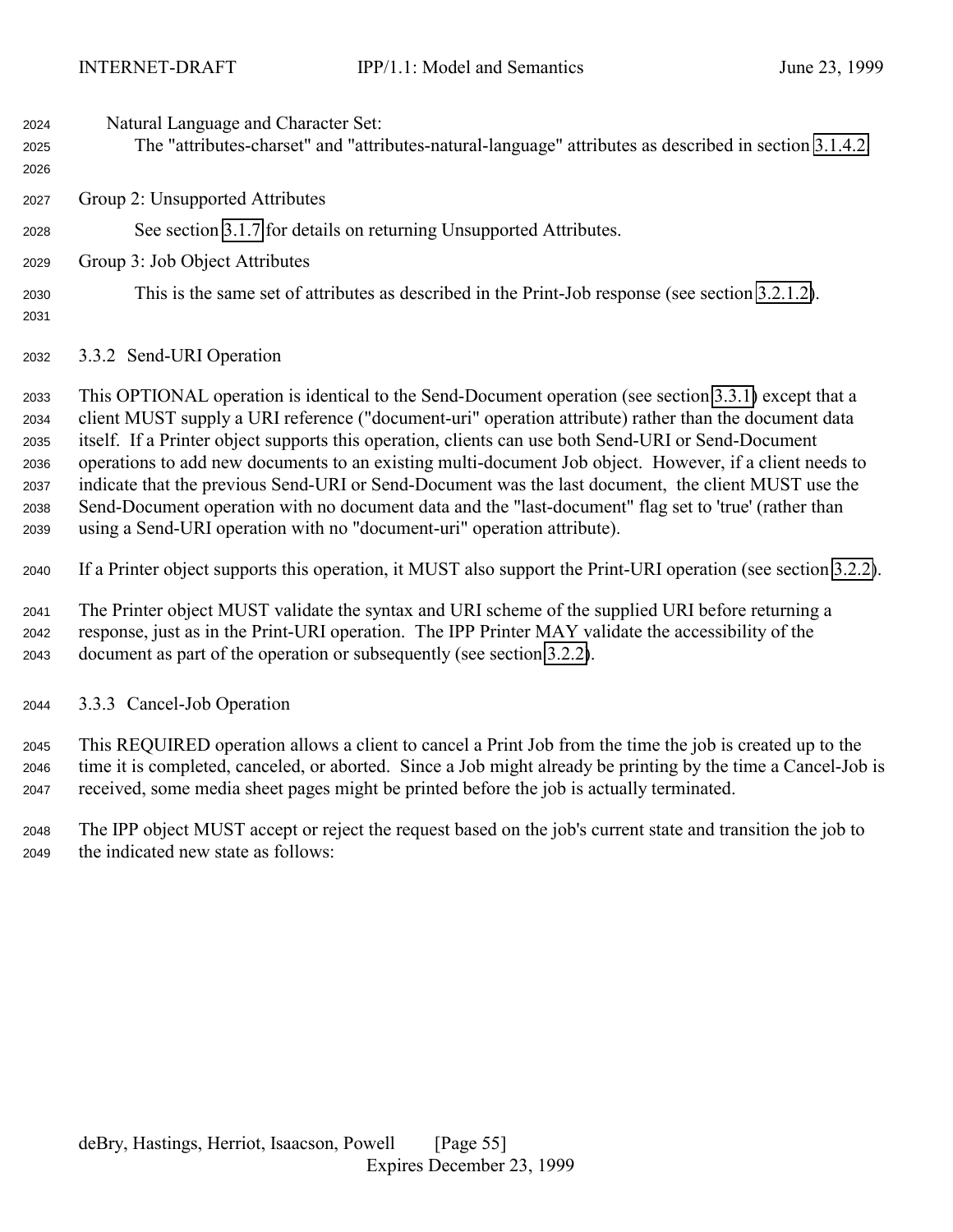<span id="page-55-0"></span>

| New "job-state" | IPP object's response status code and action:               |
|-----------------|-------------------------------------------------------------|
| 'canceled'      | 'successful-ok'                                             |
| 'canceled'      | 'successful-ok'                                             |
| 'canceled'      | 'successful-ok'                                             |
| 'processing'    | 'successful-ok' See Rule 1                                  |
| 'processing'    | 'client-error-not-possible'                                 |
|                 | See Rule 2                                                  |
| 'canceled'      | 'successful-ok'                                             |
|                 | 'successful-ok' See Rule 1                                  |
|                 | 'client-error-not-possible'                                 |
|                 | See Rule 2                                                  |
|                 | 'client-error-not-possible'                                 |
| 'canceled'      | 'client-error-not-possible'                                 |
| 'aborted'       | 'client-error-not-possible'                                 |
|                 | 'processing-stopped'<br>'processing-stopped'<br>'completed' |

 Rule 1: If the implementation requires some measurable time to cancel the job in the 'processing' or 'processing-stopped' job states, the IPP object MUST add the 'processing-to-stop-point' value to the job's "job-state-reasons" attribute and then transition the job to the 'canceled' state when the processing ceases (see section [4.3.8\)](#page-92-0).

<sup>2054</sup> Rule 2: If the Job object already has the 'processing-to-stop-point' value in its "job-state-reasons" attribute, <sup>2055</sup> then the Printer object MUST reject a Cancel-Job operation.

 *Access Rights:* The authenticated user (see section [8.3\)](#page-130-0) performing this operation must either be the job owner or an operator or administrator of the Printer object (see Sections [1](#page-9-0) and [8.5\)](#page-130-0). Otherwise, the IPP object MUST reject the operation and return: 'client-error-forbidden', 'client-error-not-authenticated', or 'client-error-not-authorized' as appropriate.

<sup>2060</sup> 3.3.3.1 Cancel-Job Request

<sup>2061</sup> The following groups of attributes are part of the Cancel-Job Request:

- <sup>2062</sup> Group 1: Operation Attributes
- <sup>2063</sup> Natural Language and Character Set:

<sup>2064</sup> The "attributes-charset" and "attributes-natural-language" attributes as described in section [3.1.4.1.](#page-23-0)

2065

2069

- <sup>2066</sup> Target: <sup>2067</sup> Either (1) the "printer-uri" (uri) plus "job-id" (integer(1:MAX))or (2) the "job-uri" (uri) operation <sup>2068</sup> attribute(s) which define the target for this operation as described in section [3.1.5.](#page-26-0)
- <sup>2070</sup> Requesting User Name:
- <sup>2071</sup> The "requesting-user-name" (name(MAX)) attribute SHOULD be supplied by the client as <sup>2072</sup> described in section [8.3.](#page-130-0)
- 2073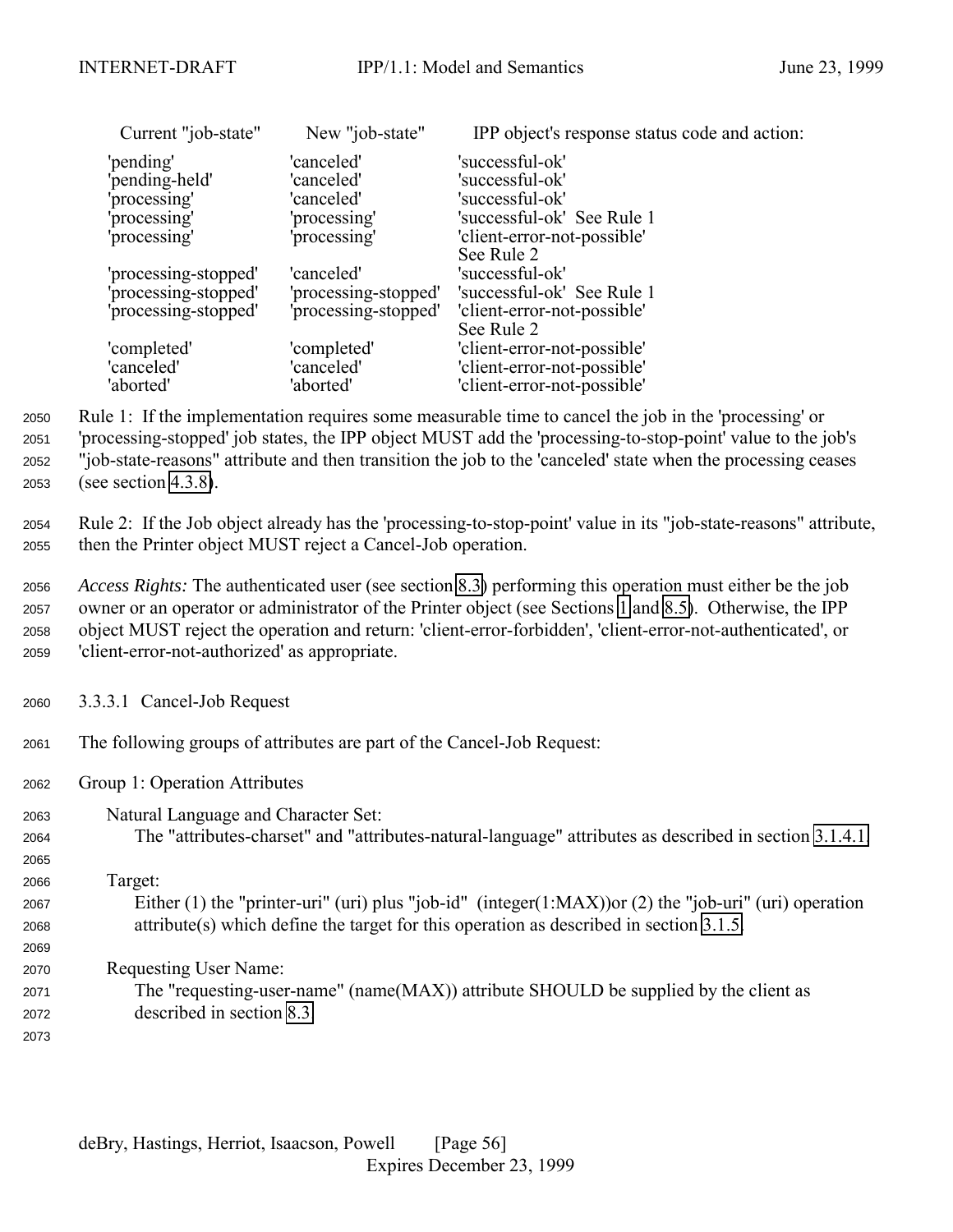<span id="page-56-0"></span>

| 2074 | "message" ( $text(127)$ ):                                                                             |  |  |
|------|--------------------------------------------------------------------------------------------------------|--|--|
| 2075 | The client OPTIONALLY supplies this attribute. The Printer object OPTIONALLY supports this             |  |  |
| 2076 | attribute. It is a message to the operator. This "message" attribute is not the same as the "job-      |  |  |
| 2077 | message-from-operator" attribute. That attribute is used to report a message from the operator to the  |  |  |
| 2078 | end user that queries that attribute. This "message" operation attribute is used to send a message     |  |  |
| 2079 | from the client to the operator along with the operation request. It is an implementation decision of  |  |  |
| 2080 | how or where to display this message to the operator (if at all).                                      |  |  |
| 2081 |                                                                                                        |  |  |
| 2082 | 3.3.3.2 Cancel-Job Response                                                                            |  |  |
| 2083 | The following sets of attributes are part of the Cancel-Job Response:                                  |  |  |
| 2084 | Group 1: Operation Attributes                                                                          |  |  |
| 2085 | Status Message:                                                                                        |  |  |
| 2086 | In addition to the REQUIRED status code returned in every response, the response OPTIONALLY            |  |  |
| 2087 | includes a "status-message" (text(255)) and/or a "detailed-status-message" (text(MAX)) operation       |  |  |
| 2088 | attribute as described in sections 13 and 3.1.6.                                                       |  |  |
| 2089 |                                                                                                        |  |  |
| 2090 | Natural Language and Character Set:                                                                    |  |  |
| 2091 | The "attributes-charset" and "attributes-natural-language" attributes as described in section 3.1.4.2. |  |  |
| 2092 |                                                                                                        |  |  |
| 2093 | Group 2: Unsupported Attributes                                                                        |  |  |
| 2094 | See section 3.1.7 for details on returning Unsupported Attributes.                                     |  |  |
| 2095 |                                                                                                        |  |  |
|      |                                                                                                        |  |  |

 Once a successful response has been sent, the implementation guarantees that the Job will eventually end up in the 'canceled' state. Between the time of the Cancel-Job operation is accepted and when the job enters the 'canceled' job-state (see section [4.3.7\)](#page-88-0), the "job-state-reasons" attribute SHOULD contain the 'processing-to- stop-point' value which indicates to later queries that although the Job might still be 'processing', it will eventually end up in the 'canceled' state, not the 'completed' state.

# 3.3.4 Get-Job-Attributes Operation

 This REQUIRED operation allows a client to request the values of attributes of a Job object and it is almost identical to the Get-Printer-Attributes operation (see section [3.2.5\)](#page-42-0). The only differences are that the operation is directed at a Job object rather than a Printer object, there is no "document-format" operation attribute used when querying a Job object, and the returned attribute group is a set of Job object attributes rather than a set of Printer object attributes.

- For Jobs, the possible names of attribute groups are:
- 'job-template': the subset of the Job Template attributes that apply to a Job object (the first column of the table in Section [4.2\)](#page-73-0) that the implementation supports for Job objects.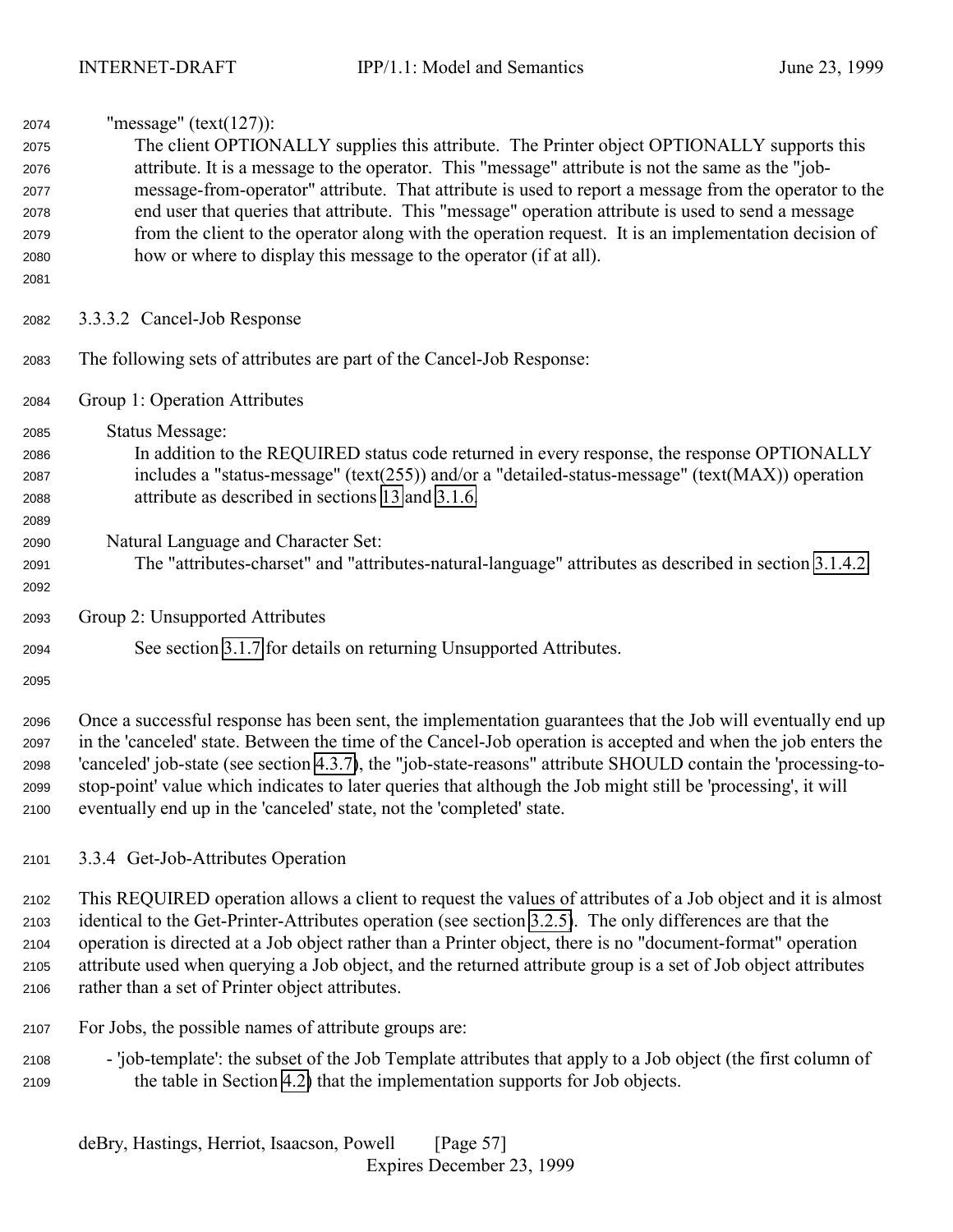| 2110<br>2111 | - 'job-description': the subset of the Job Description attributes specified in Section 4.3 that the<br>implementation supports for Job objects.                                                           |
|--------------|-----------------------------------------------------------------------------------------------------------------------------------------------------------------------------------------------------------|
| 2112<br>2113 | - 'all': the special group 'all' that includes all attributes that the implementation supports for Job objects.                                                                                           |
| 2114         | Since a client MAY request specific attributes or named groups, there is a potential that there is some                                                                                                   |
| 2115         | overlap. For example, if a client requests, 'job-name' and 'job-description', the client is actually requesting                                                                                           |
| 2116         | the "job-name" attribute once by naming it explicitly, and once by inclusion in the 'job-description' group.                                                                                              |
| 2117<br>2118 | In such cases, the Printer object NEED NOT return the attribute only once in the response even if it is<br>requested multiple times. The client SHOULD NOT request the same attribute in multiple ways.   |
|              |                                                                                                                                                                                                           |
| 2119         | It is NOT REQUIRED that a Job object support all attributes belonging to a group (since some attributes                                                                                                   |
| 2120         | are OPTIONAL). However it is REQUIRED that each Job object support all group names.                                                                                                                       |
| 2121         | 3.3.4.1 Get-Job-Attributes Request                                                                                                                                                                        |
| 2122         | The following groups of attributes are part of the Get-Job-Attributes Request when the request is directed at                                                                                             |
| 2123         | a Job object:                                                                                                                                                                                             |
| 2124         | Group 1: Operation Attributes                                                                                                                                                                             |
| 2125         | Natural Language and Character Set:                                                                                                                                                                       |
| 2126         | The "attributes-charset" and "attributes-natural-language" attributes as described in section 3.1.4.1.                                                                                                    |
| 2127         |                                                                                                                                                                                                           |
| 2128         | Target:                                                                                                                                                                                                   |
| 2129         | Either (1) the "printer-uri" (uri) plus "job-id" (integer(1:MAX)) or (2) the "job-uri" (uri) operation                                                                                                    |
| 2130         | $attribute(s)$ which define the target for this operation as described in section 3.1.5.                                                                                                                  |
| 2131         |                                                                                                                                                                                                           |
| 2132         | Requesting User Name:                                                                                                                                                                                     |
| 2133         | The "requesting-user-name" (name(MAX)) attribute SHOULD be supplied by the client as                                                                                                                      |
| 2134         | described in section 8.3.                                                                                                                                                                                 |
| 2135         |                                                                                                                                                                                                           |
| 2136         | "requested-attributes" (1setOf keyword) :                                                                                                                                                                 |
| 2137         | The client OPTIONALLY supplies this attribute. The IPP object MUST support this attribute. It is<br>a set of attribute names and/or attribute group names in whose values the requester is interested. If |
| 2138<br>2139 | the client omits this attribute, the IPP object MUST respond as if this attribute had been supplied                                                                                                       |
| 2140         | with a value of 'all'.                                                                                                                                                                                    |
| 2141         |                                                                                                                                                                                                           |
| 2142         | 3.3.4.2 Get-Job-Attributes Response                                                                                                                                                                       |
| 2143         | The Printer object returns the following sets of attributes as part of the Get-Job-Attributes Response:                                                                                                   |
| 2144         | Group 1: Operation Attributes                                                                                                                                                                             |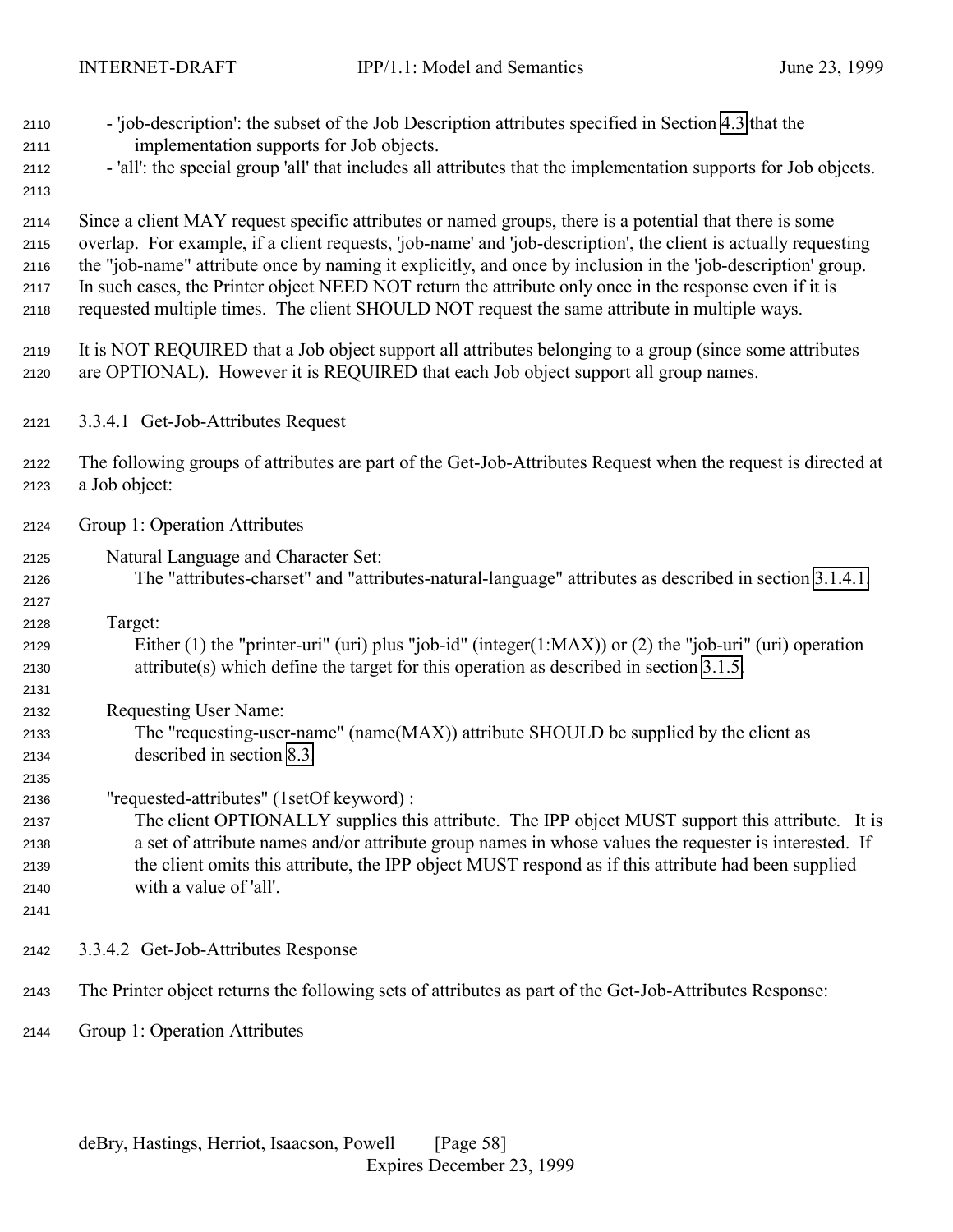| 2145<br>2146<br>2147<br>2148         | <b>Status Message:</b><br>In addition to the REQUIRED status code returned in every response, the response OPTIONALLY<br>includes a "status-message" (text(255)) and/or a "detailed-status-message" (text( $MAX$ )) operation<br>attribute as described in sections 13 and 3.1.6. |
|--------------------------------------|-----------------------------------------------------------------------------------------------------------------------------------------------------------------------------------------------------------------------------------------------------------------------------------|
| 2149<br>2150<br>2151<br>2152<br>2153 | Natural Language and Character Set:<br>The "attributes-charset" and "attributes-natural-language" attributes as described in section 3.1.4.2.<br>The "attributes-natural-language" MAY be the natural language of the Job object, rather than the<br>one requested.               |
| 2154                                 |                                                                                                                                                                                                                                                                                   |
| 2155                                 | Group 2: Unsupported Attributes                                                                                                                                                                                                                                                   |
| 2156                                 | See section 3.1.7 for details on returning Unsupported Attributes.                                                                                                                                                                                                                |
| 2157                                 |                                                                                                                                                                                                                                                                                   |
| 2158                                 | The response NEED NOT contain the "requested-attributes" operation attribute with any supplied                                                                                                                                                                                    |
| 2159                                 | values (attribute keywords) that were requested by the client but are not supported by the IPP object.                                                                                                                                                                            |
| 2160                                 | If the Printer object does include unsupported attributes referenced in "requested-attributes" and                                                                                                                                                                                |
| 2161                                 | such attributes include group names, such as 'all', the unsupported attributes MUST NOT include                                                                                                                                                                                   |
| 2162<br>2163                         | attributes described in the standard but not supported by the implementation.                                                                                                                                                                                                     |
| 2164                                 | Group 3: Job Object Attributes                                                                                                                                                                                                                                                    |
| 2165                                 | This is the set of requested attributes and their current values. The IPP object ignores (does not                                                                                                                                                                                |
| 2166                                 | respond with) any requested attribute or value which is not supported or which is restricted by the                                                                                                                                                                               |
| 2167                                 | security policy in force, including whether the requesting user is the user that submitted the job (job                                                                                                                                                                           |
| 2168                                 | originating user) or not (see section 8). However, the IPP object MUST respond with the 'unknown'                                                                                                                                                                                 |
| 2169                                 | value for any supported attribute (including all REQUIRED attributes) for which the IPP object does                                                                                                                                                                               |
| 2170                                 | not know the value, unless it would violate the security policy. See the description of the "out-of-                                                                                                                                                                              |
| 2171                                 | band" values in the beginning of Section 4.1.                                                                                                                                                                                                                                     |
| 2172                                 | 3.3.5 Hold-Job Operation                                                                                                                                                                                                                                                          |

 This OPTIONAL operation allows a client to hold a pending job in the queue so that it is not eligible for scheduling. If the Hold-Job operation is supported, then the Release-Job operation MUST be supported, and vice-versa. The OPTIONAL "job-hold-until" operation attribute allows a client to specify whether to hold the job indefinitely or until a specified time period, if supported.

 The IPP object MUST accept or reject the request based on the job's current state and transition the job to the indicated new state as follows: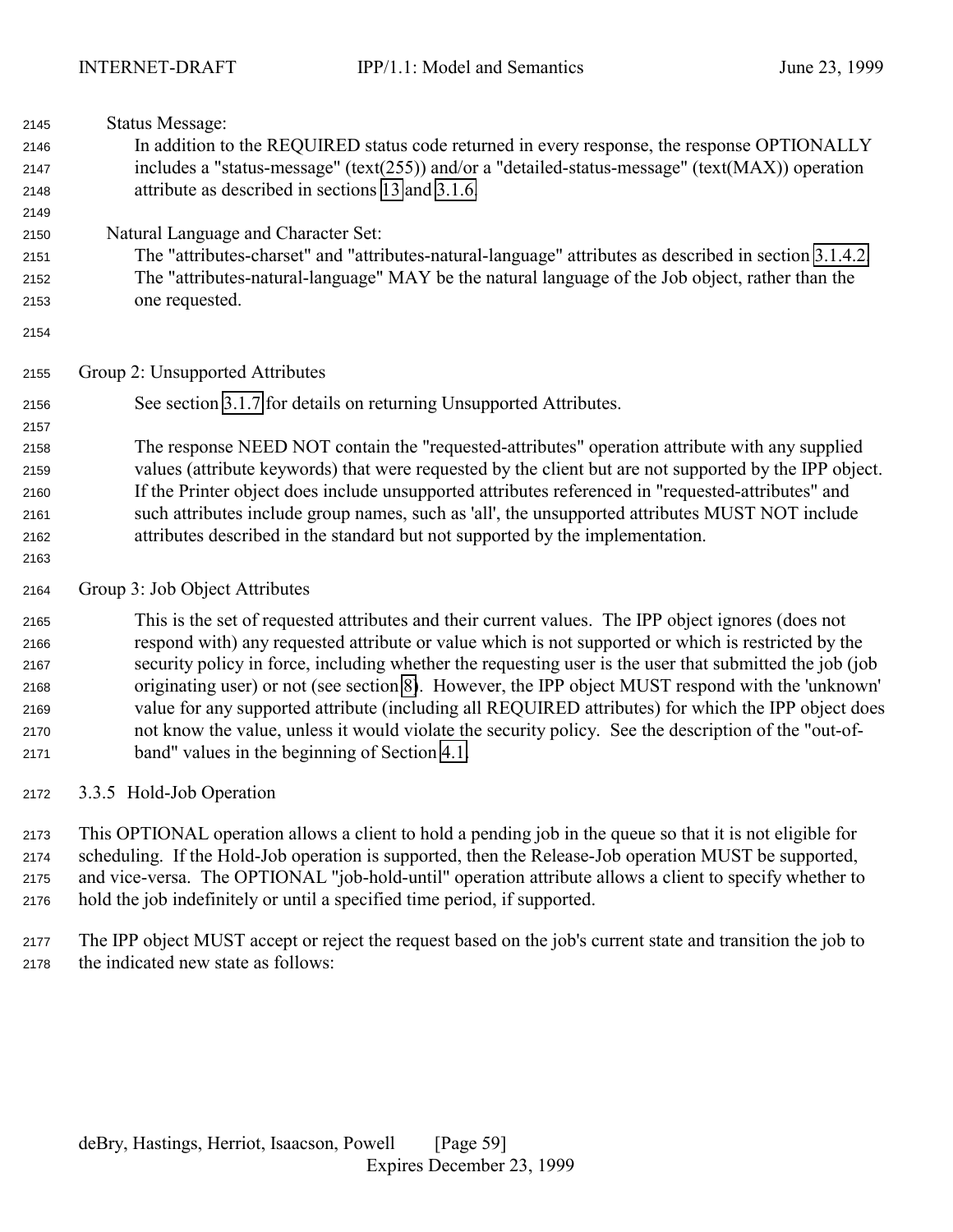| Current "job-state"  | New "job-state"      | IPP object's response status code and<br>action: |
|----------------------|----------------------|--------------------------------------------------|
| 'pending'            | 'pending-held'       | 'successful-ok' See Rule 1                       |
| 'pending'            | 'pending'            | 'successful-ok' See Rule 2                       |
| 'pending-held'       | pending-held'        | 'successful-ok' See Rule 1                       |
| 'pending-held'       | 'pending'            | 'successful-ok' See Rule 2                       |
| processing'          | 'processing'         | 'client-error-not-possible'                      |
| 'processing-stopped' | 'processing-stopped' | 'client-error-not-possible'                      |
| 'completed'          | 'completed'          | 'client-error-not-possible'                      |
| 'canceled'           | 'canceled'           | 'client-error-not-possible'                      |
| 'aborted'            | 'aborted'            | 'client-error-not-possible'                      |

 Rule 1: If the implementation supports multiple reasons for a job to be in the 'pending-held' state, the IPP object MUST add the 'job-hold-until-specified' value to the job's "job-state-reasons" attribute.

 Rule 2: If the IPP object supports the "job-hold-until" operation attribute, but the specified time period has already started (or is the 'no-hold' value) and there are no other reasons to hold the job, the IPP object MUST make the job be a candidate for processing immediately (see Section [4.2.2\)](#page-77-0) by putting the job in the 'pending' state.

 Note: In order to keep the Hold-Job operation simple, such a request is rejected when the job is in the 'processing' or 'processing-stopped' states. If an operation is needed to hold jobs while in these states, it will be added as an additional operation, rather than overloading the Hold-Job operation. Then it is clear to clients by querying the Printer object's "operations-supported" (see Section [4.4.15\)](#page-109-0) and the Job object's "job-state" (see Section [4.3.7\)](#page-88-0) attributes which operations are possible.

 *Access Rights:* The authenticated user (see section [8.3\)](#page-130-0) performing this operation must either be the job owner or an operator or administrator of the Printer object (see Sections [1](#page-9-0) and [8.5\)](#page-130-0). Otherwise, the IPP object MUST reject the operation and return: 'client-error-forbidden', 'client-error-not-authenticated', or 'client-error-not-authorized' as appropriate.

3.3.5.1 Hold-Job Request

 The groups and operation attributes are the same as for a Cancel-Job request (see section [3.3.3.1\)](#page-55-0), with the addition of the following Group 1 Operation attribute:

- "job-hold-until" (type3 keyword | name(MAX)):
- The client OPTIONALLY supplies this Operation attribute. The IPP object MUST support this operation attribute in a Hold-Job request, if it supports the "job-hold-until" Job template attribute in create operations. See section [4.2.2.](#page-77-0) The IPP object SHOULD support the "job-hold-until" Job Template attribute for use in job create operations with at least the 'indefinite' value, if it supports the Hold-Job operation. Otherwise, a client cannot create a job and hold it immediately (without picking some supported time period in the future).
- If supplied and supported as specified in the Printer's "job-hold-until-supported" attribute, the IPP object copies the supplied operation attribute to the Job object, replacing the job's previous "job-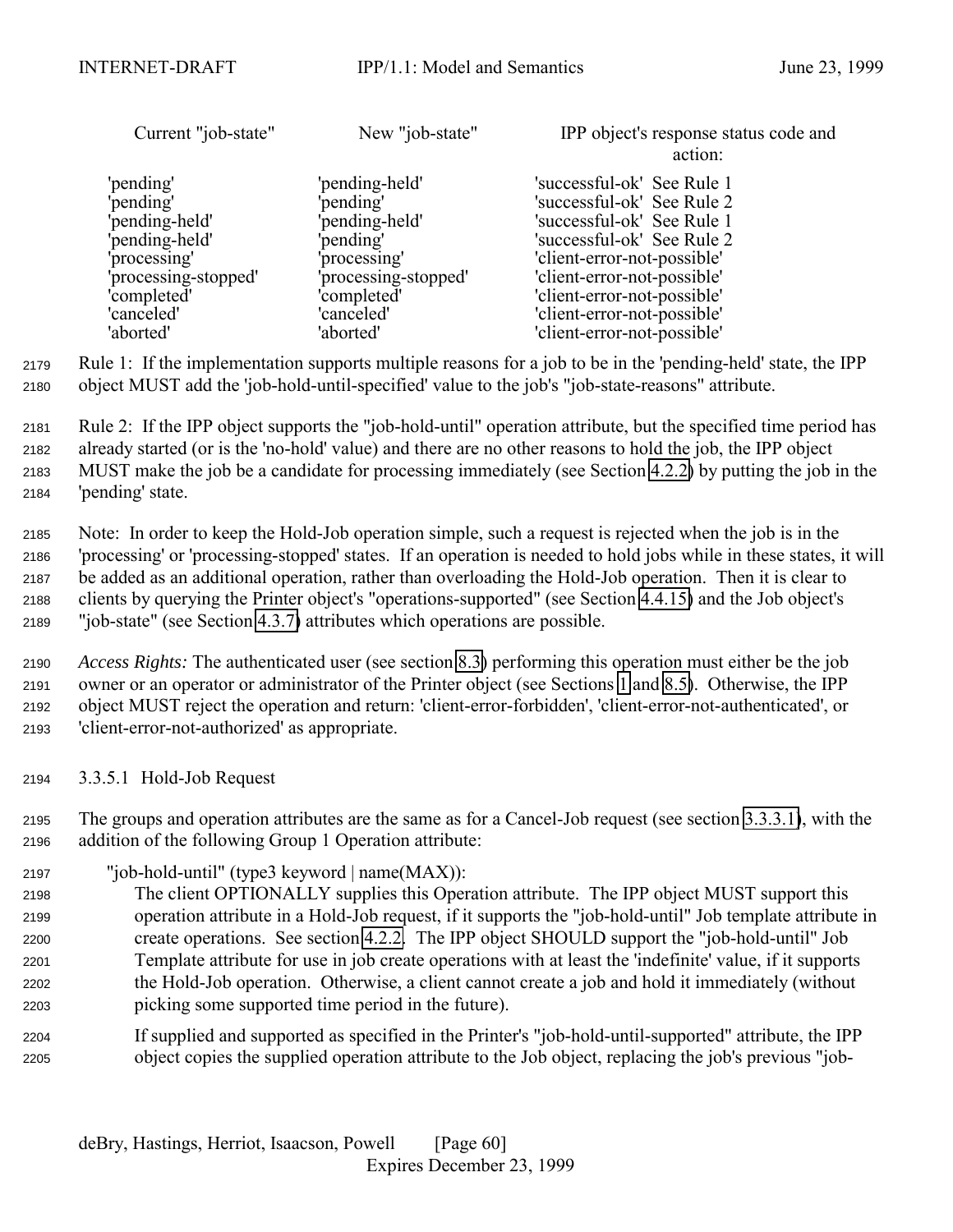<span id="page-60-0"></span> hold-until" attribute, if present, and makes the job a candidate for scheduling during the supplied named time period.

 If supplied, but either the "job-hold-until" Operation attribute itself or the value supplied is not supported, the IPP object accepts the request, returns the unsupported attribute or value in the Unsupported Attributes Group according to section [3.1.7,](#page-30-0) returns the 'successful-ok-ignored-or- substituted-attributes, and holds the job indefinitely until a client performs a subsequent Release-Job operation.

- If the client (1) supplies a value that specifies a time period that has already started or the 'no-hold' value (meaning don't hold the job) and (2) the IPP object supports the "job-hold-until" operation attribute and there are no other reasons to hold the job, the IPP object MUST accept the operation and make the job be a candidate for processing immediately (see Section [4.2.2\)](#page-77-0).
- If the client does not supply a "job-hold-until" Operation attribute in the request, the IPP object MUST populate the job object with a "job-hold-until" attribute with the 'indefinite' value (if IPP object supports the "job-hold-until" attribute) and hold the job indefinitely, until a client performs a Release-Job operation.
- 3.3.5.2 Hold-Job Response
- The groups and attributes are the same as for a Cancel-Job response (see section [3.3.3.2\)](#page-56-0).
- 3.3.6 Release-Job Operation

 This OPTIONAL operation allows a client to release a previously held job so that it is again eligible for scheduling. If the Hold-Job operation is supported, then the Release-Job operation MUST be supported, and vice-versa.

 This operation removes the "job-hold-until" job attribute, if present, from the job object that had been supplied in the create or most recent Hold-Job or Restart-Job operation and removes its effect on the job. The IPP object MUST remove the 'job-hold-until-specified' value from the job's "job-state-reasons" attribute, if present. See section [4.3.8.](#page-92-0)

 The IPP object MUST accept or reject the request based on the job's current state and transition the job to the indicated new state as follows: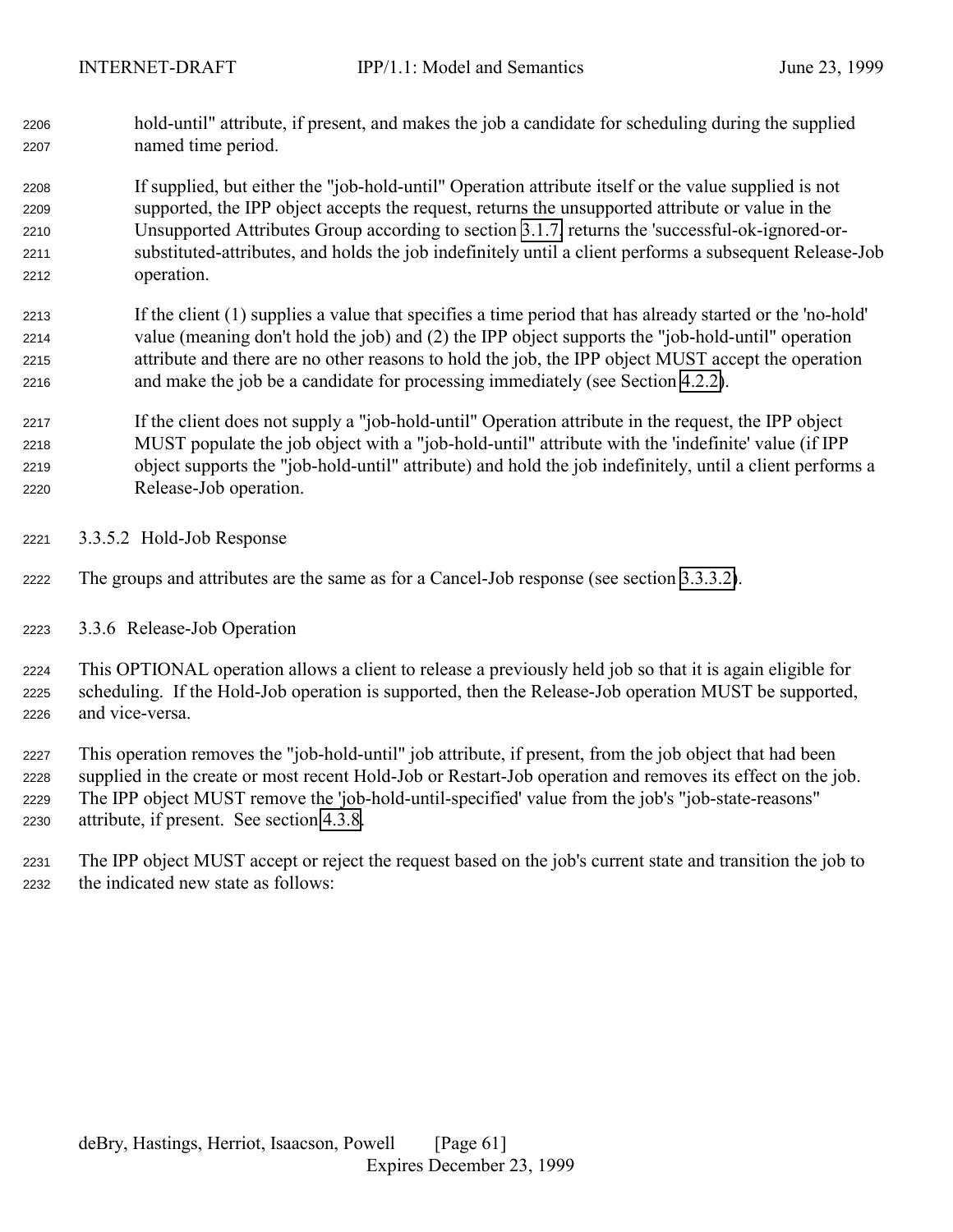| Current "job-state"  | New "job-state"      | IPP object's response status code and action:                     |
|----------------------|----------------------|-------------------------------------------------------------------|
| 'pending'            | 'pending'            | 'successful-ok'                                                   |
| 'pending-held'       | 'pending-held'       | No effect on the job.<br>'successful-ok' See Rule 1               |
| 'pending-held'       | 'pending'            | 'successful-ok'                                                   |
| 'processing'         | 'processing'         | 'successful-ok'                                                   |
| 'processing-stopped' | 'processing-stopped' | No effect on the job.<br>'successful-ok'<br>No effect on the job. |
| 'completed'          | 'completed'          | 'client-error-not-possible'                                       |
| 'canceled'           | 'canceled'           | 'client-error-not-possible'                                       |
| 'aborted'            | 'aborted'            | 'client-error-not-possible'                                       |

 Rule 1: If there are other reasons to keep the job in the 'pending-held' state, such as 'resources-are-not- ready', the job remains in the 'pending-held' state. Thus the 'pending-held' state is not just for jobs that have the 'job-hold-until' applied to them, but are for any reason to keep the job from being a candidate for scheduling and processing, such as 'resources-are-not-ready'. See the "job-hold-until" attribute (section [4.2.2\)](#page-77-0).

 *Access Rights:* The authenticated user (see section [8.3\)](#page-130-0) performing this operation must either be the job owner or an operator or administrator of the Printer object (see Sections [1](#page-9-0) and [8.5\)](#page-130-0). Otherwise, the IPP object MUST reject the operation and return: 'client-error-forbidden', 'client-error-not-authenticated', or 'client-error-not-authorized' as appropriate.

 The Release-Job Request and Release-Job Response have the same attribute groups and attributes as the Cancel-Job operation (see section [3.3.3.1](#page-55-0) and [3.3.3.2\)](#page-56-0).

3.3.7 Restart-Job Operation

 This OPTIONAL operation allows a client to restart a job that is retained in the queue after processing has completed (see section [4.3.7.2\)](#page-91-0).

 The job is moved to the 'pending' job state and restarts at the beginning on the same IPP Printer object with the same attribute values. The Job Description attributes that accumulate job progress, such as "job- impressions-completed", "job-media-sheets-completed", and "job-k-octets-processed", MUST be reset to 0 so that they give an accurate record of the job from its restart point. The job object MUST continue to use the same "job-uri" and "job-id" attribute values.

 Note: If in the future an operation is needed that does not reset the job progress attributes, then a new operation will be defined which makes a copy of the job, assigns a new "job-uri" and "job-id" to the copy and resets the job progress attributes in the new copy only.

 The IPP object MUST accept or reject the request based on the job's current state, transition the job to the indicated new state as follows: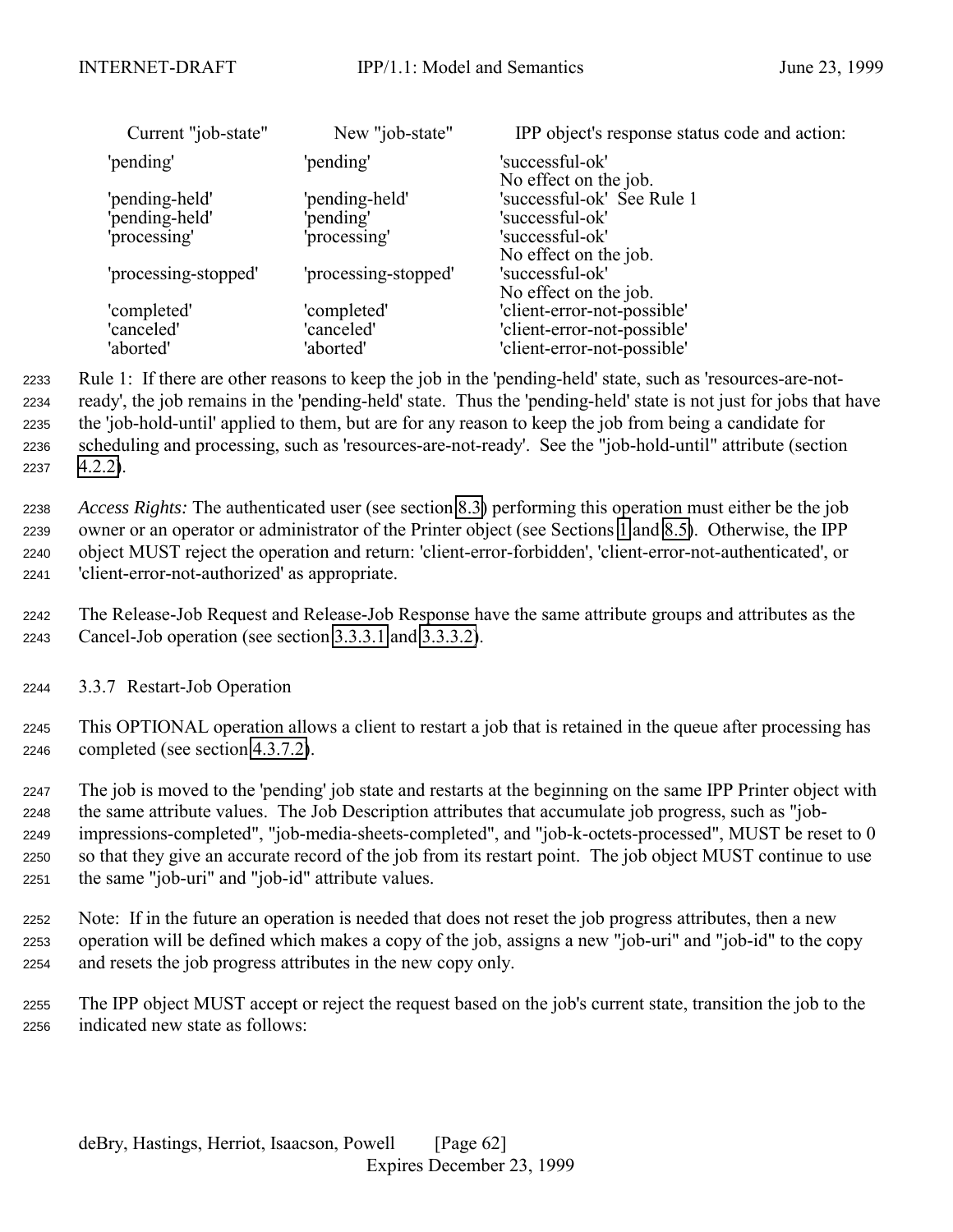| Current "job-state"  | New "job-state"      | IPP object's response status code and action: |
|----------------------|----------------------|-----------------------------------------------|
| 'pending'            | 'pending'            | 'client-error-not-possible'                   |
| 'pending-held'       | 'pending-held'       | 'client-error-not-possible'                   |
| 'processing'         | 'processing'         | 'client-error-not-possible'                   |
| 'processing-stopped' | 'processing-stopped' | 'client-error-not-possible'                   |
| 'completed'          | 'pending'            | 'successful-ok' - job is started over.        |
| 'completed'          | 'completed'          | 'client-error-not-possible' - see Rule 1      |
| 'canceled'           | 'pending'            | 'successful-ok' - job is started over.        |
| 'canceled'           | 'canceled'           | 'client-error-not-possible' - see Rule 1      |
| 'aborted'            | 'pending'            | 'successful-ok' - job is started over.        |
| 'aborted'            | 'aborted'            | 'client-error-not-possible' - see Rule 1      |

 Rule 1: If the Job Retention Period has expired for the job in this state, then the IPP object rejects the operation. See section [4.3.7.2.](#page-91-0)

 Note: In order to prevent a user from inadvertently restarting a job in the middle, the Restart-Job request is rejected when the job is in the 'processing' or 'processing-stopped' states. If in the future an operation is needed to hold or restart jobs while in these states, it will be added as an additional operation, rather than overloading the Restart-Job operation, so that it is clear that the user intended that the current job not be completed.

 *Access Rights:* The authenticated user (see section [8.3\)](#page-130-0) performing this operation must either be the job owner or an operator or administrator of the Printer object (see Sections [1](#page-9-0) and [8.5\)](#page-130-0). Otherwise, the IPP object MUST reject the operation and return: 'client-error-forbidden', 'client-error-not-authenticated', or 'client-error-not-authorized' as appropriate.

3.3.7.1 Restart-Job Request

 The groups and attributes are the same as for a Cancel-Job request (see section [3.3.3.1\)](#page-55-0), with the addition of the following Group 1 Operation attribute:

"job-hold-until" (type3 keyword | name(MAX)):

 The client OPTIONALLY supplies this attribute. The IPP object MUST support this Operation attribute in a Restart-Job request, if it supports the "job-hold-until" Job Template attribute in create operations. See section [4.2.2.](#page-77-0) Otherwise, the IPP object NEED NOT support the "job-hold-until" Operation attribute in a Restart-Job request.

- If supplied and supported as specified in the Printer's "job-hold-until-supported" attribute, the IPP object copies the supplied Operation attribute to the Job object, replacing the job's previous "job- hold-until" attribute, if present, and makes the job a candidate for scheduling during the supplied named time period. See section [4.2.2.](#page-77-0)
- If supplied, but the value is not supported, the IPP object accepts the request, returns the unsupported attribute or value in the Unsupported Attributes Group according to section [3.1.7,](#page-30-0) returns the 'successful-ok-ignored-or-substituted-attributes' status code, and holds the job indefinitely until a client performs a subsequent Release-Job operation.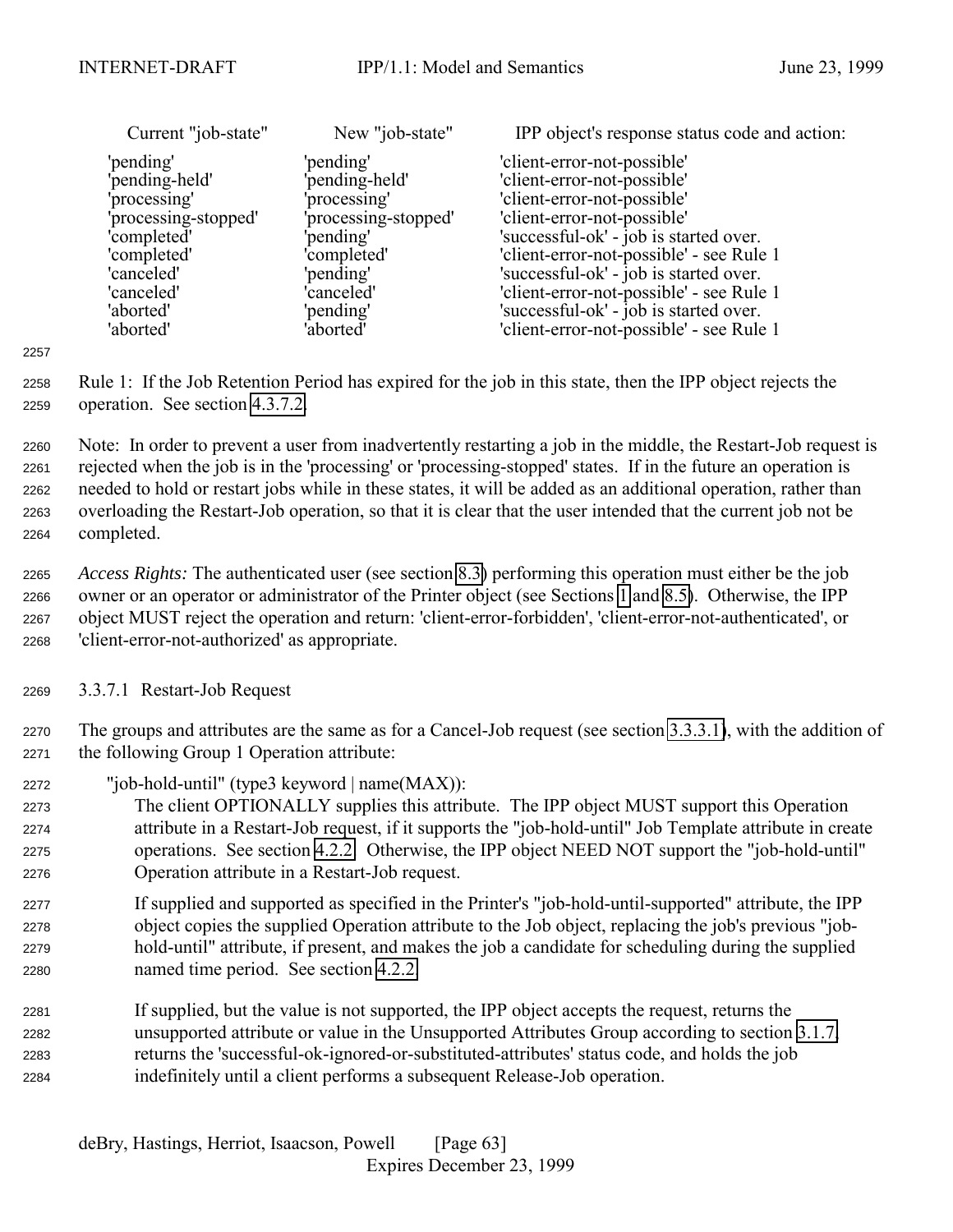<span id="page-63-0"></span> If supplied, but the "job-hold-until" Operation attribute itself is not supported, the IPP object accepts the request, returns the unsupported attribute with the out-of-band 'unsupported' value in the Unsupported Attributes Group according to section [3.1.7,](#page-30-0) returns the 'successful-ok-ignored-or-substituted-attributes' status code, and restarts the job, i.e., ignores the "job-hold-until" attribute.

 If the client (1) supplies a value that specifies a time period that has already started or the 'no-hold' value (meaning don't hold the job) and (2) the IPP object supports the "job-hold-until" operation attribute and there are no other reasons to hold the job, the IPP object makes the job a candidate for processing immediately (see Section [4.2.2\)](#page-77-0).

- If the client does not supply a "job-hold-until" operation attribute in the request, the IPP object removes the "job-hold-until" attribute, if present, from the job. If there are no other reasons to hold the job, the Restart-Job operation makes the job a candidate for processing immediately (see Section [4.2.2\)](#page-77-0).
- 3.3.7.2 Restart-Job Response

The groups and attributes are the same as for a Cancel-Job response (see section [3.3.3.2\)](#page-56-0).

 Note: In the future an OPTIONAL Modify-Job or Set-Job-Attributes operation may be specified that allows the client to modify other attributes before releasing the restarted job.

4. Object Attributes

 This section describes the attributes with their corresponding attribute syntaxes and values that are part of the IPP model. The sections below show the objects and their associated attributes which are included within the scope of this protocol. Many of these attributes are derived from other relevant documents:

- Document Printing Application (DPA) [ISO10175]
- RFC 1759 Printer MIB [RFC1759]
- 

 Each attribute is uniquely identified in this document using a "keyword" (see section [12.2.1\)](#page-140-0) which is the name of the attribute. The keyword is included in the section header describing that attribute.

 Note: Not only are keywords used to identify attributes, but one of the attribute syntaxes described below is "keyword" so that some attributes have keyword values. Therefore, these attributes are defined as having an attribute syntax that is a set of keywords.

4.1 Attribute Syntaxes

 This section defines the basic attribute syntax types that all clients and IPP objects MUST be able to accept in responses and accept in requests, respectively. Each attribute description in sections [3](#page-19-0) and 4 includes the name of attribute syntax(es) in the heading (in parentheses). A conforming implementation of an attribute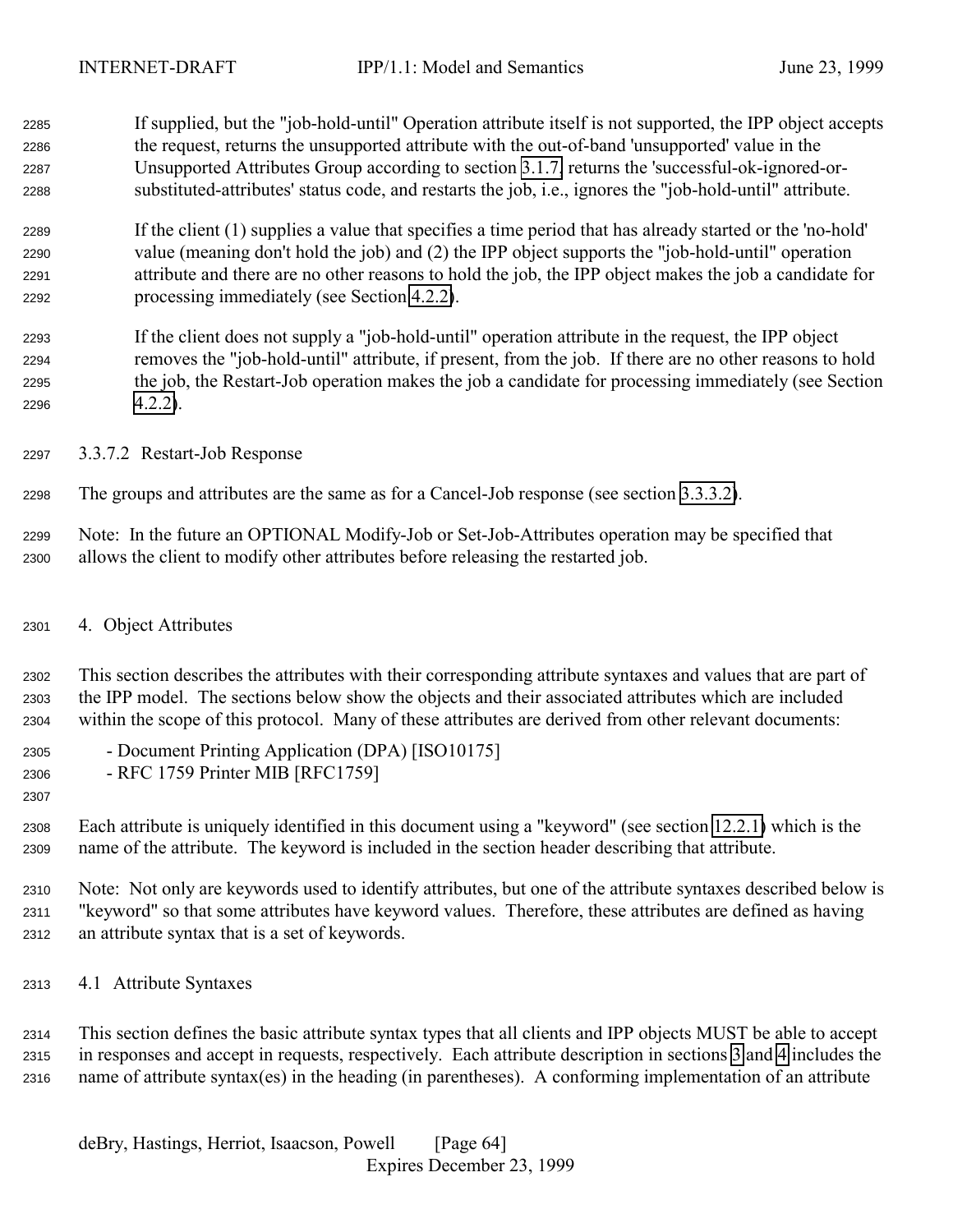MUST include the semantics of the attribute syntax(es) so identified. Section [6.3](#page-123-0) describes how the protocol can be extended with new attribute syntaxes.

 The attribute syntaxes are specified in the following sub-sections, where the sub-section heading is the keyword name of the attribute syntax inside the single quotes. In operation requests and responses each attribute value MUST be represented as one of the attribute syntaxes specified in the sub-section heading for the attribute. In addition, the value of an attribute in a response (but not in a request) MAY be one of the "out-of-band" values whose special encoding rules are defined in the "Encoding and Transport" document [IPP-PRO]. Standard "out-of-band" values are:

- 'unknown': The attribute is supported by the IPP object, but the value is unknown to the IPP object for some reason.
- 'unsupported': The attribute is unsupported by the IPP object. This value MUST be returned only as the value of an attribute in the Unsupported Attributes Group.
- 'no-value': The attribute is supported by the Printer object, but the administrator has not yet configured a value.

 All attributes in a request MUST have one or more values as defined in Sections [4.2](#page-73-0) to [4.4.](#page-100-0) Thus clients MUST NOT supply attributes with "out-of-band" values. All attributes in a response MUST have one or more values as defined in Sections [4.2](#page-73-0) to [4.4](#page-100-0) or a single "out-of-band" value.

 Most attributes are defined to have a single attribute syntax. However, a few attributes (e.g., "job-sheet", "media", "job-hold-until") are defined to have several attribute syntaxes, depending on the value. These multiple attribute syntaxes are separated by the "|" character in the sub-section heading to indicate the choice. Since each value MUST be tagged as to its attribute syntax in the protocol, a single-valued attribute instance may have any one of its attribute syntaxes and a multi-valued attribute instance may have a mixture of its defined attribute syntaxes.

4.1.1 'text'

 A text attribute is an attribute whose value is a sequence of zero or more characters encoded in a maximum of 1023 ('MAX') octets. MAX is the maximum length for each value of any text attribute. However, if an attribute will always contain values whose maximum length is much less than MAX, the definition of that attribute will include a qualifier that defines the maximum length for values of that attribute. For example: the "printer-location" attribute is specified as "printer-location (text(127))". In this case, text values for "printer-location" MUST NOT exceed 127 octets; if supplied with a longer text string via some external interface (other than the protocol), implementations are free to truncate to this shorter length limitation.

 In this document, all text attributes are defined using the 'text' syntax. However, 'text' is used only for brevity; the formal interpretation of 'text' is: 'textWithoutLanguage | textWithLanguage'. That is, for any attribute defined in this document using the 'text' attribute syntax, all IPP objects and clients MUST support both the 'textWithoutLanguage' and 'textWithLanguage' attribute syntaxes. However, in actual usage and protocol execution, objects and clients accept and return only one of the two syntax per attribute. The syntax 'text' never appears "on-the-wire".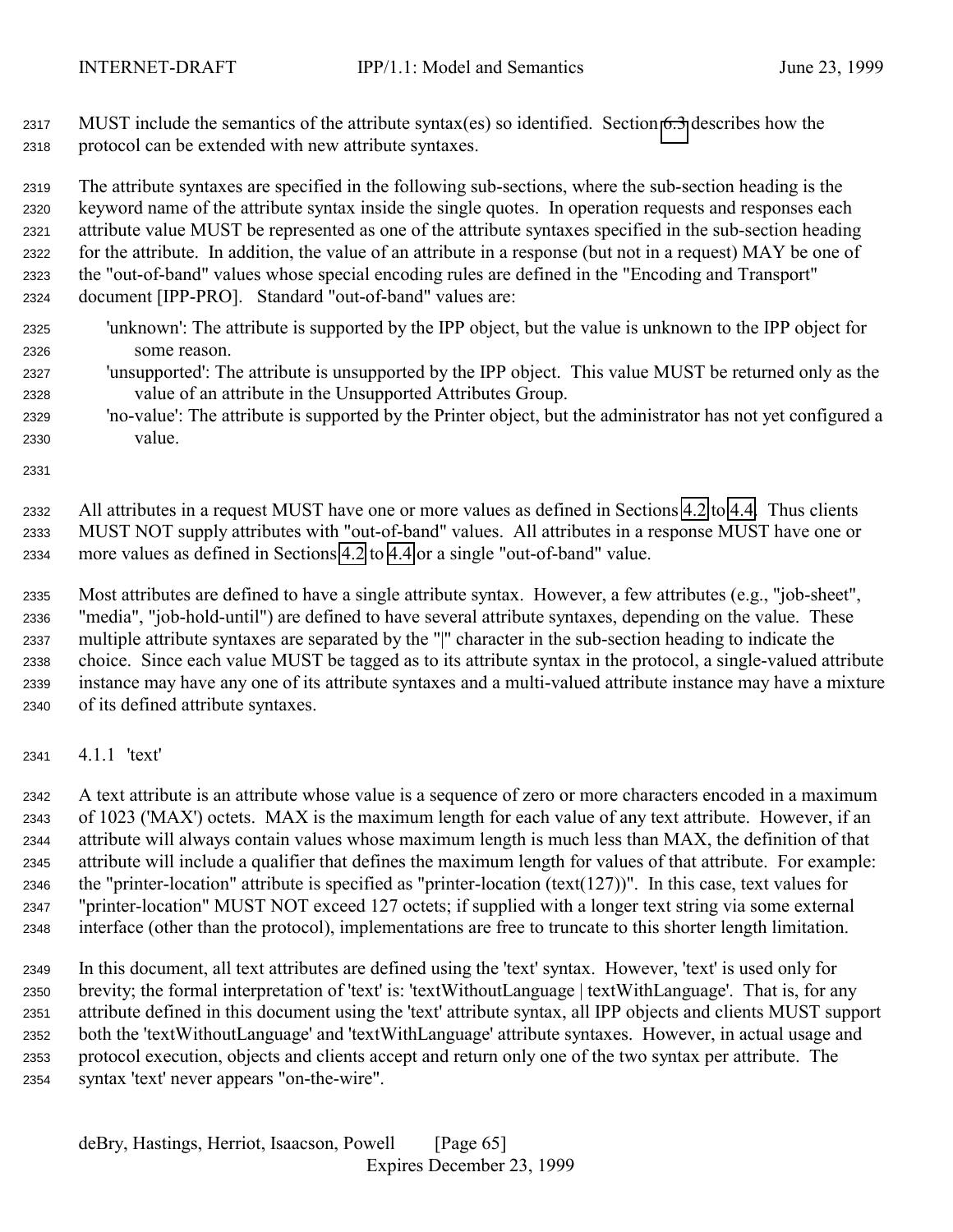Both 'textWithoutLanguage' and 'textWithLanguage' are needed to support the real world needs of interoperability between sites and systems that use different natural languages as the basis for human communication. Generally, one natural language applies to all text attributes in a given request or response. The language is indicated by the "attributes-natural-language" operation attribute defined in section [3.1.4](#page-22-0) or "attributes-natural-language" job attribute defined in section [4.3.20,](#page-100-0) and there is no need to identify the natural language for each text string on a value-by-value basis. In these cases, the attribute syntax 'textWithoutLanguage' is used for text attributes. In other cases, the client needs to supply or the Printer object needs to return a text value in a natural language that is different from the rest of the text values in the request or response. In these cases, the client or Printer object uses the attribute syntax 'textWithLanguage' for text attributes (this is the Natural Language Override mechanism described in section [3.1.4\)](#page-22-0).

 The 'textWithoutLanguage' and 'textWithLanguage' attribute syntaxes are described in more detail in the following sections.

## 4.1.1.1 'textWithoutLanguage'

 The 'textWithoutLanguage' syntax indicates a value that is sequence of zero or more characters. Text strings are encoded using the rules of some charset. The Printer object MUST support the UTF-8 charset [RFC2279] and MAY support additional charsets to represent 'text' values, provided that the charsets are registered with IANA [IANA-CS]. See Section [4.1.7](#page-69-0) for the definition of the 'charset' attribute syntax, including restricted semantics and examples of charsets.

## 4.1.1.2 'textWithLanguage'

 The 'textWithLanguage' attribute syntax is a compound attribute syntax consisting of two parts: a 'textWithoutLanguage' part plus an additional 'naturalLanguage' (see section [4.1.8\)](#page-70-0) part that overrides the natural language in force. The 'naturalLanguage' part explicitly identifies the natural language that applies to the text part of that value and that value alone. For any give text attribute, the 'textWithoutLanguage' part is limited to the maximum length defined for that attribute, but the 'naturalLanguage' part is always limited to 63 octets. Using the 'textWithLanguage' attribute syntax rather than the normal 'textWithoutLanguage' syntax is the so-called Natural Language Override mechanism and MUST be supported by all IPP objects and clients.

 If the attribute is multi-valued (1setOf text), then the 'textWithLanguage' attribute syntax MUST be used to explicitly specify each attribute value whose natural language needs to be overridden. Other values in a multi-valued 'text' attribute in a request or a response revert to the natural language of the operation attribute.

 In a create request, the Printer object MUST accept and store with the Job object any natural language in the "attributes-natural-language" operation attribute, whether the Printer object supports that natural language or not. Furthermore, the Printer object MUST accept and store any 'textWithLanguage' attribute value, whether the Printer object supports that natural language or not. These requirements are independent of the value of the "ipp-attribute-fidelity" operation attribute that the client MAY supply.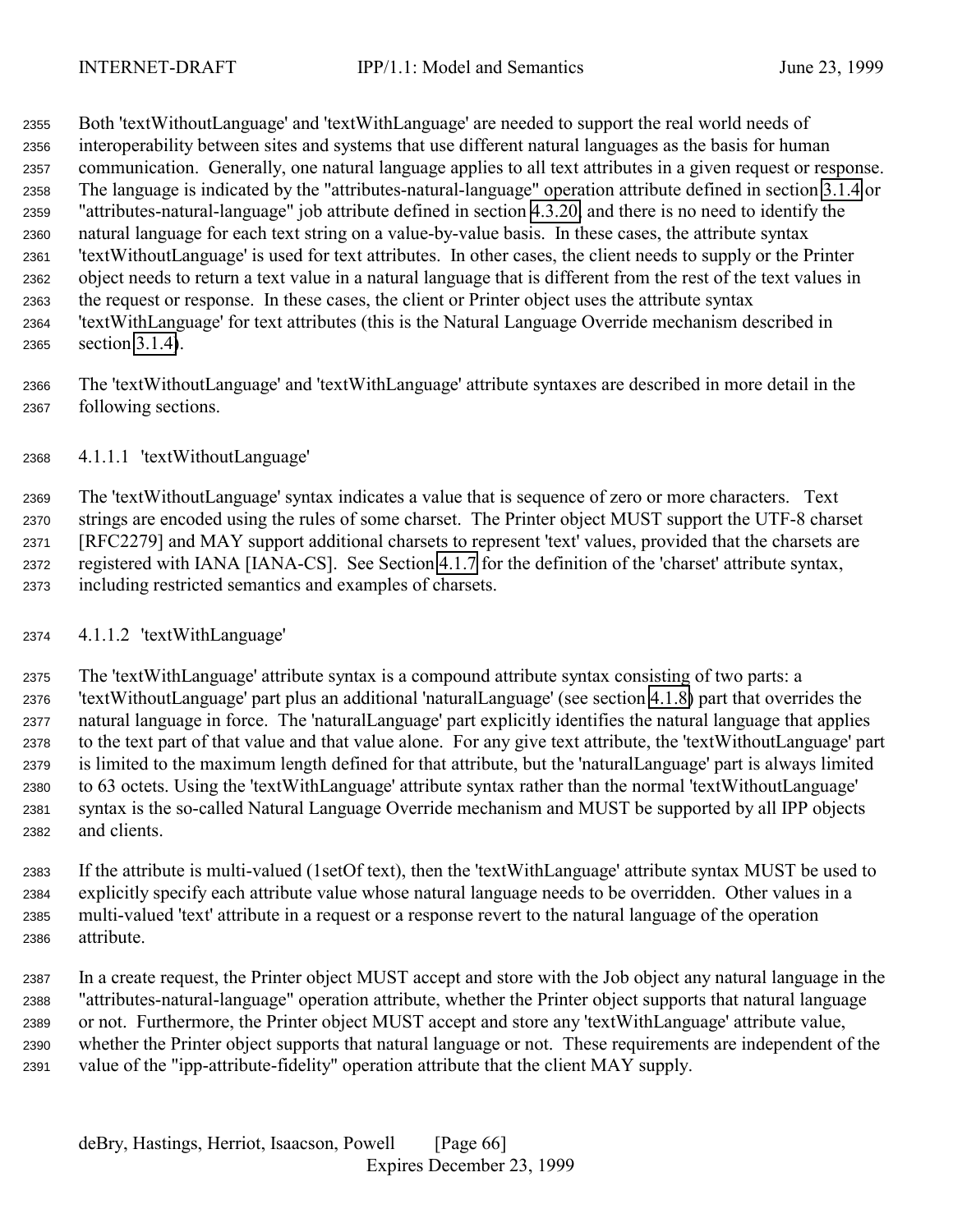Example: If the client supplies the "attributes-natural-language" operation attribute with the value: 'en' indicating English, but the value of the "job-name" attribute is in French, the client MUST use the 'textWithLanguage' attribute syntax with the following two values:

- 'fr': Natural Language Override indicating French
- 'Rapport Mensuel': the job name in French

 See the "Encoding and Transport" document [IPP-PRO] for a detailed example of the 'textWithLanguage' attribute syntax.

4.1.2 'name'

 This syntax type is used for user-friendly strings, such as a Printer name, that, for humans, are more meaningful than identifiers. Names are never translated from one natural language to another. The 'name' attribute syntax is essentially the same as 'text', including the REQUIRED support of UTF-8 except that the sequence of characters is limited so that its encoded form MUST NOT exceed 255 (MAX) octets.

 Also like 'text', 'name' is really an abbreviated notation for either 'nameWithoutLanguage' or 'nameWithLanguage'. That is, all IPP objects and clients MUST support both the 'nameWithoutLanguage' and 'nameWithLanguage' attribute syntaxes. However, in actual usage and protocol execution, objects and clients accept and return only one of the two syntax per attribute. The syntax 'name' never appears "on-the-wire".

Only the 'text' and 'name' attribute syntaxes permit the Natural Language Override mechanism.

 Some attributes are defined as 'type3 keyword | name'. These attributes support values that are either type3 keywords or names. This dual-syntax mechanism enables a site administrator to extend these attributes to legally include values that are locally defined by the site administrator. Such names are not registered with IANA.

4.1.2.1 'nameWithoutLanguage'

 The nameWithoutLanguage' syntax indicates a value that is sequence of zero or more characters so that its encoded form does not exceed MAX octets.

4.1.2.2 'nameWithLanguage'

 The 'nameWithLanguage' attribute syntax is a compound attribute syntax consisting of two parts: a 'nameWithoutLanguage' part plus an additional 'naturalLanguage' (see section [4.1.8\)](#page-70-0) part that overrides the natural language in force. The 'naturalLanguage' part explicitly identifies the natural language that applies to that name value and that name value alone.

 The 'nameWithLanguage' attribute syntax behaves the same as the 'textWithLanguage' syntax. If a name is in a language that is different than the rest of the object or operation, then this 'nameWithLanguage' syntax is used rather than the generic 'nameWithoutLanguage' syntax.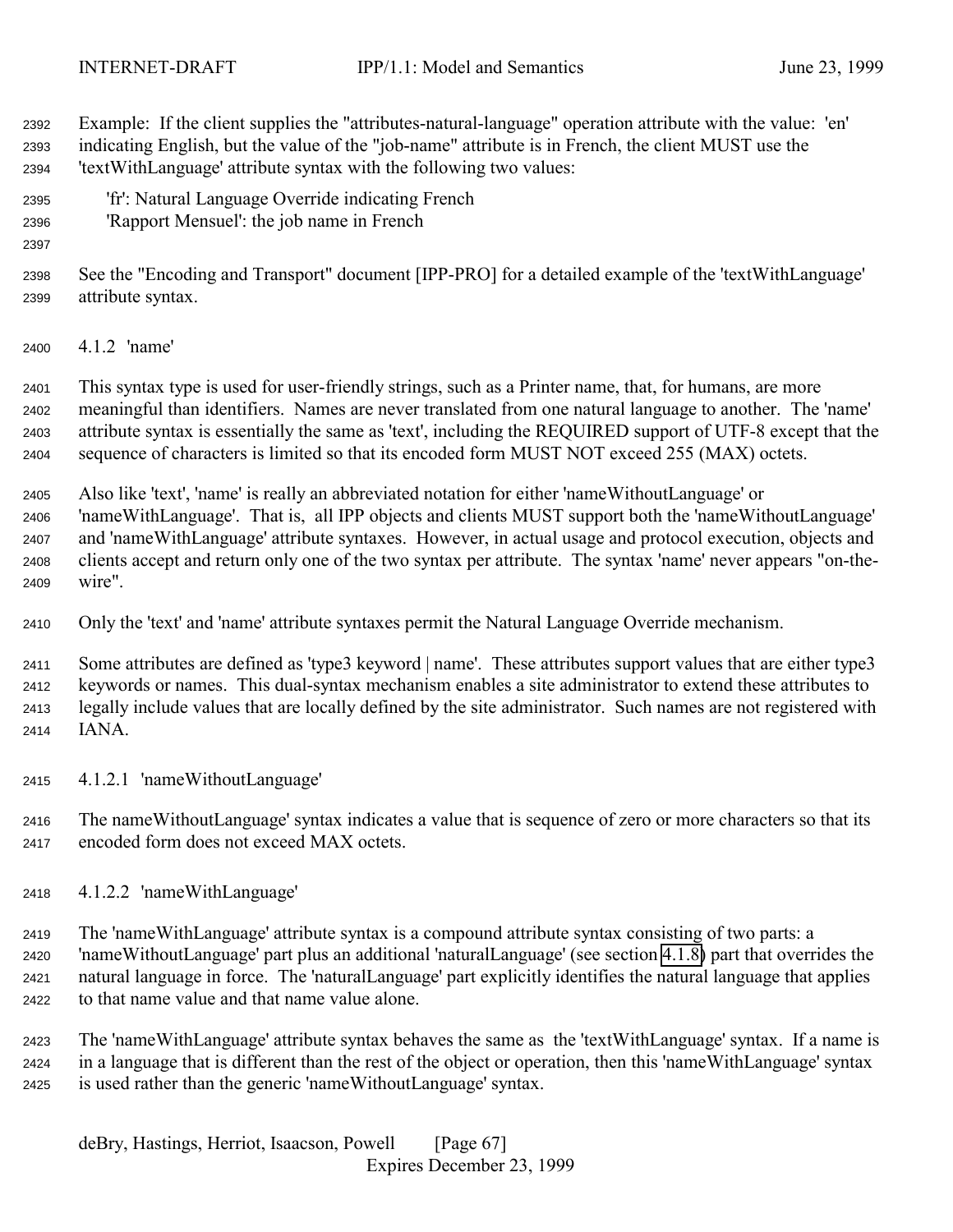Example: If the client supplies the "attributes-natural-language" operation attribute with the value: 'en' indicating English, but the "printer-name" attribute is in German, the client MUST use the 'nameWithLanguage' attribute syntax as follows:

- 'de': Natural Language Override indicating German
- 'Farbdrucker': the Printer name in German
- 

4.1.2.3 Matching 'name' attribute values

 For purposes of matching two 'name' attribute values for equality, such as in job validation (where a client- supplied value for attribute "xxx" is checked to see if the value is among the values of the Printer object's corresponding "xxx-supported" attribute), the following match rules apply:

- 1. 'keyword' values never match 'name' values.
- 2. 'name' (nameWithoutLanguage and nameWithLanguage) values match if (1) the name parts match and (2) the Associated Natural-Language parts (see section 3.1.4.1) match. The matching rules are:
- a. the name parts match if the two names are identical character by character, except it is RECOMMENDED that case be ignored. For example: 'Ajax-letter-head-white' MUST match 'Ajax-letter-head-white' and SHOULD match 'ajax-letter-head-white' and 'AJAX-LETTER-HEAD-WHITE'.
- b. the Associated Natural-Language parts match if the shorter of the two meets the syntactic requirements of RFC 1766 [RFC1766] and matches byte for byte with the longer. For example, 'en' matches 'en', 'en-us' and 'en-gb', but matches neither 'fr' nor 'e'.
- 4.1.3 'keyword'

 The 'keyword' attribute syntax is a sequence of characters, length: 1 to 255, containing only the US-ASCII [ASCII] encoded values for lowercase letters ("a" - "z"), digits ("0" - "9"), hyphen ("-"), dot ("."), and underscore ("\_"). The first character MUST be a lowercase letter. Furthermore, keywords MUST be in U.S. English.

 This syntax type is used for enumerating semantic identifiers of entities in the abstract protocol, i.e., entities identified in this document. Keywords are used as attribute names or values of attributes. Unlike 'text' and 'name' attribute values, 'keyword' values MUST NOT use the Natural Language Override mechanism, since they MUST always be US-ASCII and U.S. English.

 Keywords are for use in the protocol. A user interface will likely provide a mapping between protocol keywords and displayable user-friendly words and phrases which are localized to the natural language of the user. While the keywords specified in this document MAY be displayed to users whose natural language is U.S. English, they MAY be mapped to other U.S. English words for U.S. English users, since the user interface is outside the scope of this document.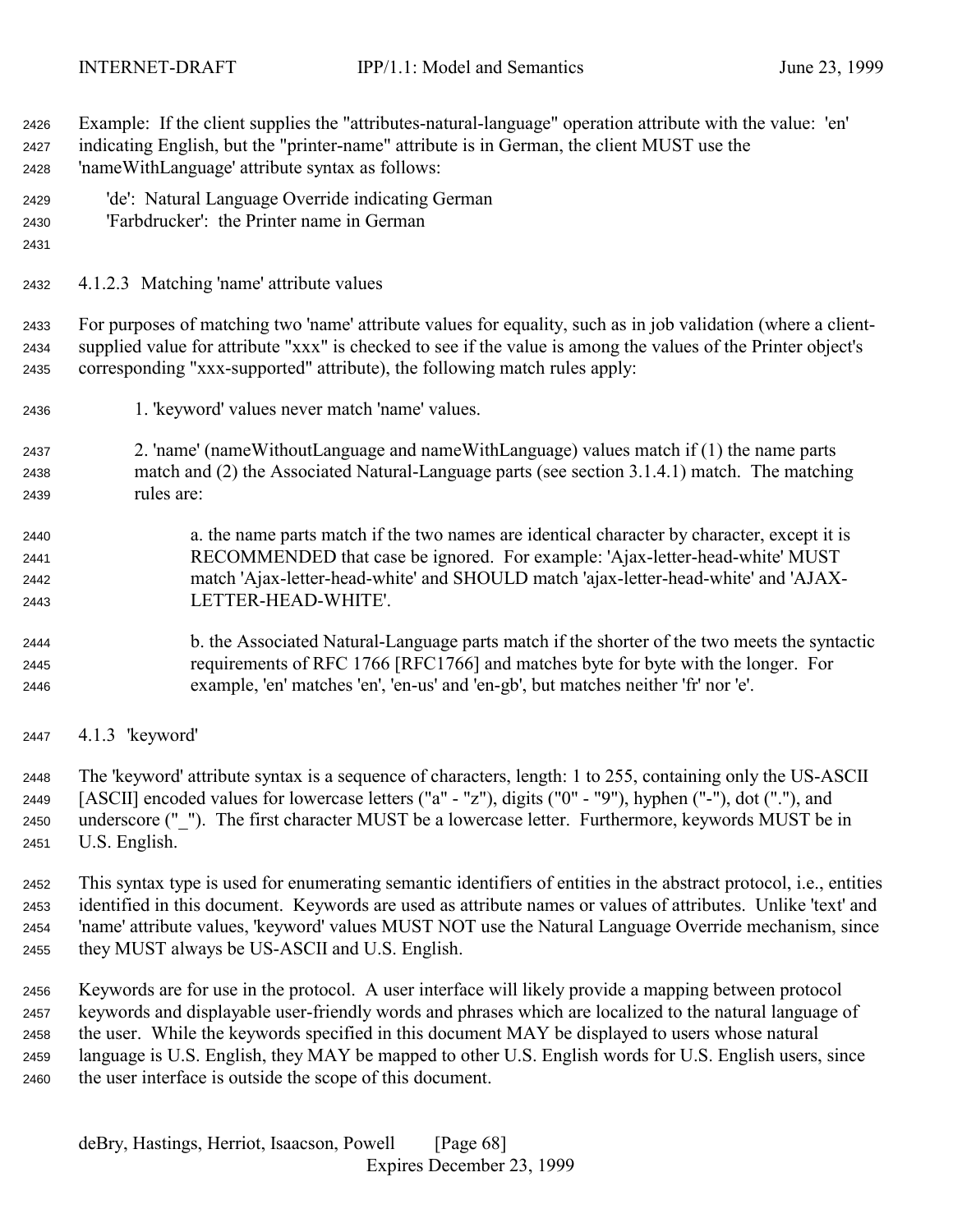In the definition for each attribute of this syntax type, the full set of defined keyword values for that attribute are listed.

 When a keyword is used to represent an attribute (its name), it MUST be unique within the full scope of all IPP objects and attributes. When a keyword is used to represent a value of an attribute, it MUST be unique just within the scope of that attribute. That is, the same keyword MUST NOT be used for two different values within the same attribute to mean two different semantic ideas. However, the same keyword MAY be used across two or more attributes, representing different semantic ideas for each attribute. Section [6.1](#page-120-0) describes how the protocol can be extended with new keyword values. Examples of attribute name keywords:

- "job-name" "attributes-charset"
- 

 Note: This document uses "type1", "type2", and "type3" prefixes to the "keyword" basic syntax to indicate different levels of review for extensions (see section [6.1\)](#page-120-0).

4.1.4 'enum'

2476 The 'enum' attribute syntax is an enumerated integer value that is in the range from 1 to  $2^{**}31 - 1$  (MAX). Each value has an associated 'keyword' name. In the definition for each attribute of this syntax type, the full set of possible values for that attribute are listed. This syntax type is used for attributes for which there are enum values assigned by other standards, such as SNMP MIBs. A number of attribute enum values in this document are also used for corresponding attributes in other standards [RFC1759]. This syntax type is not used for attributes to which the administrator may assign values. Section [6.1](#page-120-0) describes how the protocol can be extended with new enum values.

 Enum values are for use in the protocol. A user interface will provide a mapping between protocol enum values and displayable user-friendly words and phrases which are localized to the natural language of the user. While the enum symbols specified in this document MAY be displayed to users whose natural language is U.S. English, they MAY be mapped to other U.S. English words for U.S. English users, since the user interface is outside the scope of this document.

 Note: SNMP MIBs use '2' for 'unknown' which corresponds to the IPP "out-of-band" value 'unknown'. See the description of the "out-of-band" values at the beginning of Section [4.1.](#page-63-0) Therefore, attributes of type 'enum' start at '3'.

 Note: This document uses "type1", "type2", and "type3" prefixes to the "enum" basic syntax to indicate different levels of review for extensions (see section [6.1\)](#page-120-0).

4.1.5 'uri'

 The 'uri' attribute syntax is any valid Uniform Resource Identifier or URI [RFC2396]. Most often, URIs are simply Uniform Resource Locators or URLs. The maximum length of URIs used as values of IPP attributes is 1023 octets. Although most other IPP attribute syntax types allow for only lower-cased values,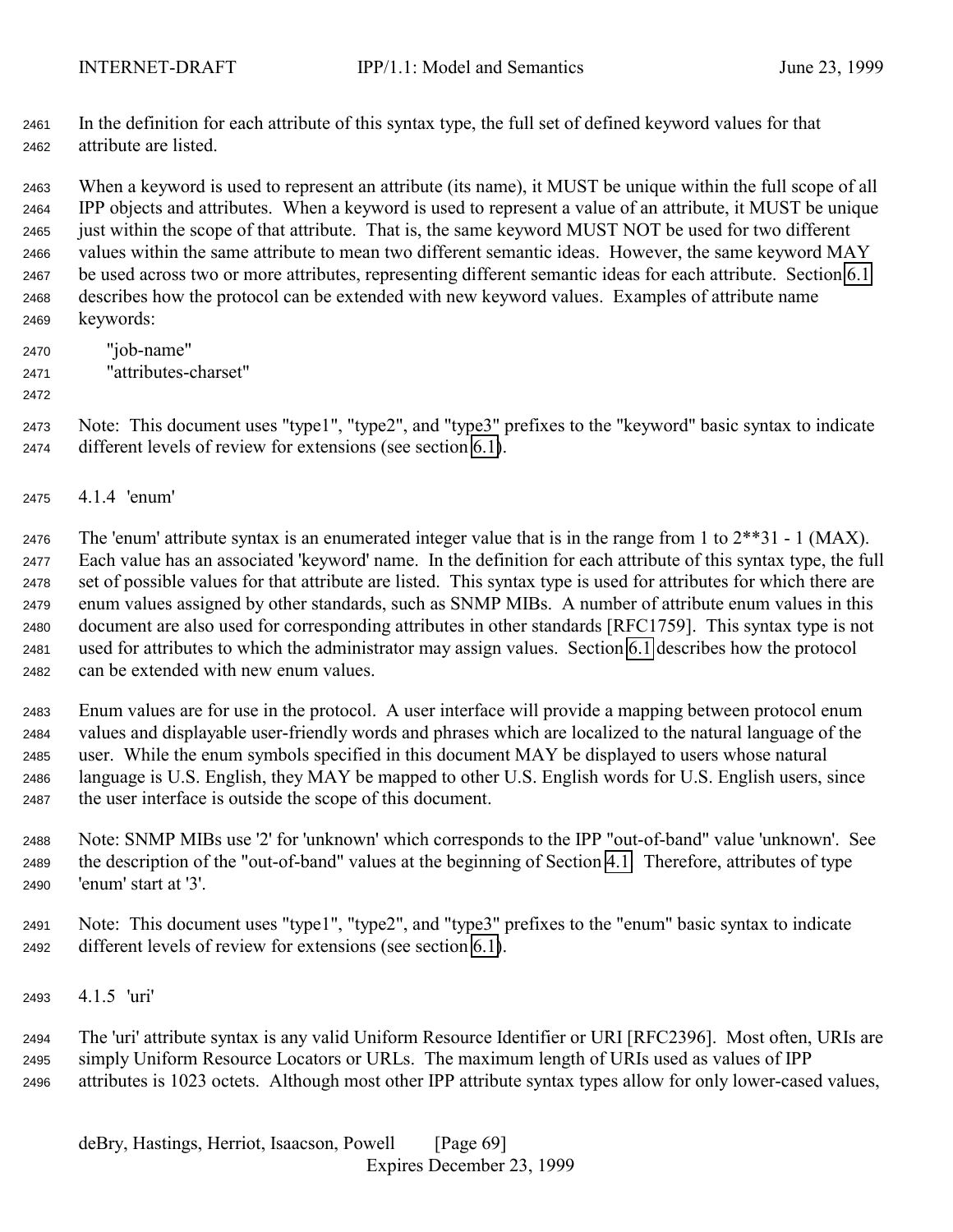<span id="page-69-0"></span> this attribute syntax type conforms to the case-sensitive and case-insensitive rules specified in [RFC2396]. See also [IPP-IIG] for a discussion of case in URIs.

4.1.6 'uriScheme'

 The 'uriScheme' attribute syntax is a sequence of characters representing a URI scheme according to RFC 2396 [RFC2396]. Though RFC 2396 requires that the values be case-insensitive, IPP requires all lower case values in IPP attributes to simplify comparing by IPP clients and Printer objects.

Standard values for this syntax type are the following keywords:

- 'ipp': for IPP schemed URIs (e.g., "ipp:...")
- 'http': for HTTP schemed URIs (e.g., "http:...")
- 'https': for use with HTTPS schemed URIs (e.g., "https:...") (not on IETF standards track)
- 'ftp': for FTP schemed URIs (e.g., "ftp:...")
- 'mailto': for SMTP schemed URIs (e.g., "mailto:...")
- 'file': for file schemed URIs (e.g., "file:...")
- 

 A Printer object MAY support any URI 'scheme' that has been registered with IANA [IANA-MT]. The maximum length of URI 'scheme' values used to represent IPP attribute values is 63 octets.

4.1.7 'charset'

 The 'charset' attribute syntax is a standard identifier for a charset. A charset is a coded character set and encoding scheme. Charsets are used for labeling certain document contents and 'text' and 'name' attribute values. The syntax and semantics of this attribute syntax are specified in RFC 2046 [RFC2046] and contained in the IANA character-set Registry [IANA-CS] according to the IANA procedures [RFC2278]. Though RFC 2046 requires that the values be case-insensitive US-ASCII, IPP requires all lower case values in IPP attributes to simplify comparing by IPP clients and Printer objects. When a character-set in the IANA registry has more than one name (alias), the name labeled as "(preferred MIME name)", if present, MUST be used.

The maximum length of 'charset' values used to represent IPP attribute values is 63 octets.

Some examples are:

 'utf-8': ISO 10646 Universal Multiple-Octet Coded Character Set (UCS) represented as the UTF-8 [RFC2279] transfer encoding scheme in which US-ASCII is a subset charset.

- 'us-ascii': 7-bit American Standard Code for Information Interchange (ASCII), ANSI X3.4-1986 [ASCII]. That standard defines US-ASCII, but RFC 2045 [RFC2045] eliminates most of the control characters from conformant usage in MIME and IPP.
- 'iso-8859-1': 8-bit One-Byte Coded Character Set, Latin Alphabet Nr 1 [ISO8859-1]. That standard defines a coded character set that is used by Latin languages in the Western Hemisphere and Western Europe. US-ASCII is a subset charset.
- 'iso-10646-ucs-2': ISO 10646 Universal Multiple-Octet Coded Character Set (UCS) represented as two octets (UCS-2), with the high order octet of each pair coming first (so-called Big Endian integer).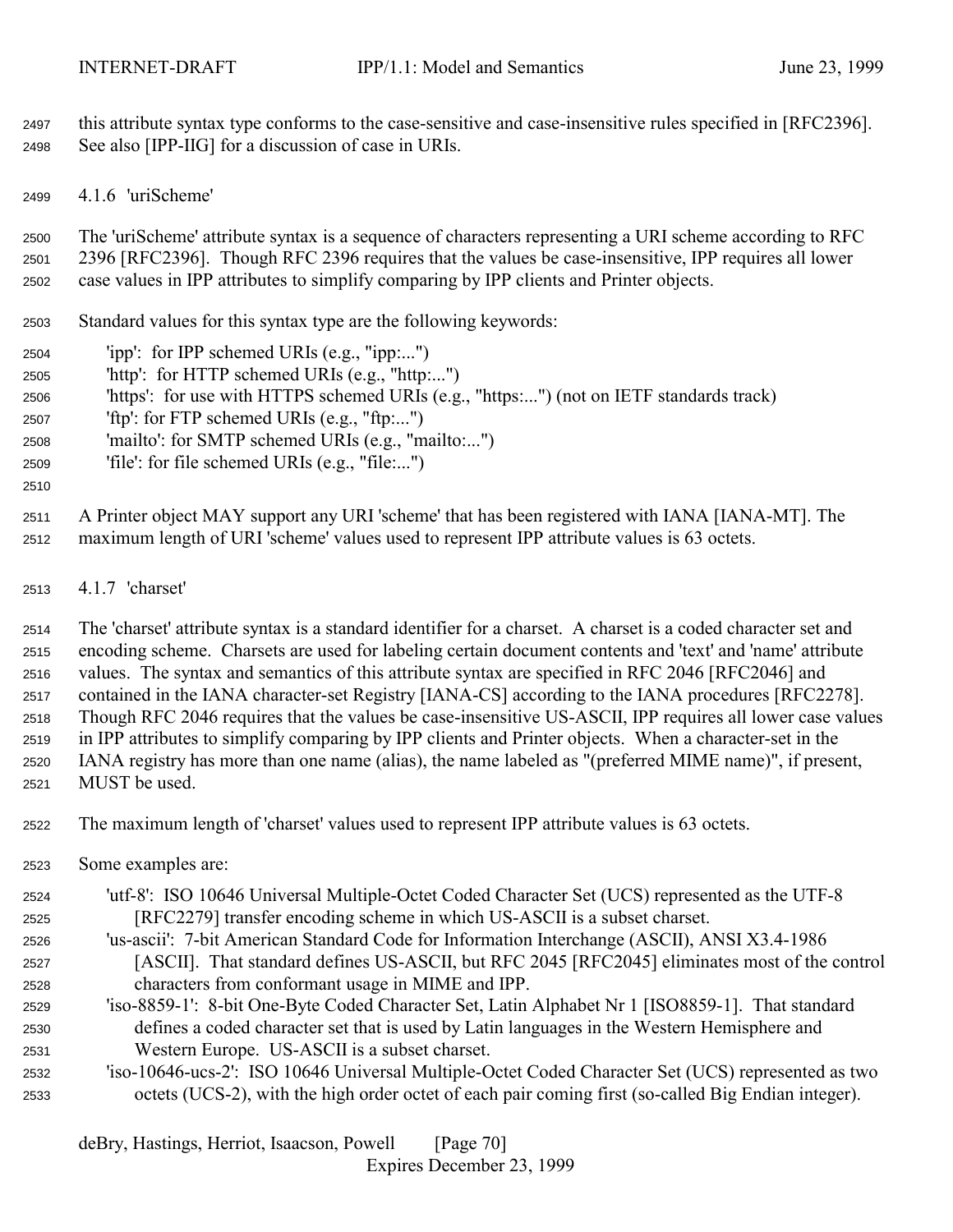<span id="page-70-0"></span>

 Some attribute descriptions MAY place additional requirements on charset values that may be used, such as REQUIRED values that MUST be supported or additional restrictions, such as requiring that the charset have US-ASCII as a subset charset.

4.1.8 'naturalLanguage'

 The 'naturalLanguage' attribute syntax is a standard identifier for a natural language and optionally a country. The values for this syntax type are defined by RFC 1766 [RFC1766]. Though RFC 1766 requires that the values be case-insensitive US-ASCII, IPP requires all lower case to simplify comparing by IPP clients and Printer objects. Examples include:

- 'en': for English 'en-us': for US English
- 'fr': for French
- 'de': for German
- 

The maximum length of 'naturalLanguage' values used to represent IPP attribute values is 63 octets.

4.1.9 'mimeMediaType'

 The 'mimeMediaType' attribute syntax is the Internet Media Type (sometimes called MIME type) as defined by RFC 2046 [RFC2046] and registered according to the procedures of RFC 2048 [RFC2048] for identifying a document format. The value MAY include a charset parameter, depending on the specification of the Media Type in the IANA Registry [IANA-MT]. Although most other IPP syntax types allow for only lower-cased values, this syntax type allows for mixed-case values which are case-insensitive.

- Examples are:
- 'text/html': An HTML document
- 'text/plain': A plain text document in US-ASCII (RFC 2046 indicates that in the absence of the charset parameter MUST mean US-ASCII rather than simply unspecified) [RFC2046].
- 'text/plain; charset=US-ASCII': A plain text document in US-ASCII [52, 56].
- 'text/plain; charset=ISO-8859-1': A plain text document in ISO 8859-1 (Latin 1) [ISO8859-1].
- 'text/plain; charset=utf-8': A plain text document in ISO 10646 represented as UTF-8 [RFC2279]
- 'application/postscript': A PostScript document [RFC2046]
- 'application/vnd.hp-PCL': A PCL document [IANA-MT] (charset escape sequence embedded in the document data)
- 'application/pdf': Portable Document Format see IANA MIME Media Type registry
- 'application/octet-stream': Auto-sense see section [4.1.9.1](#page-71-0)
-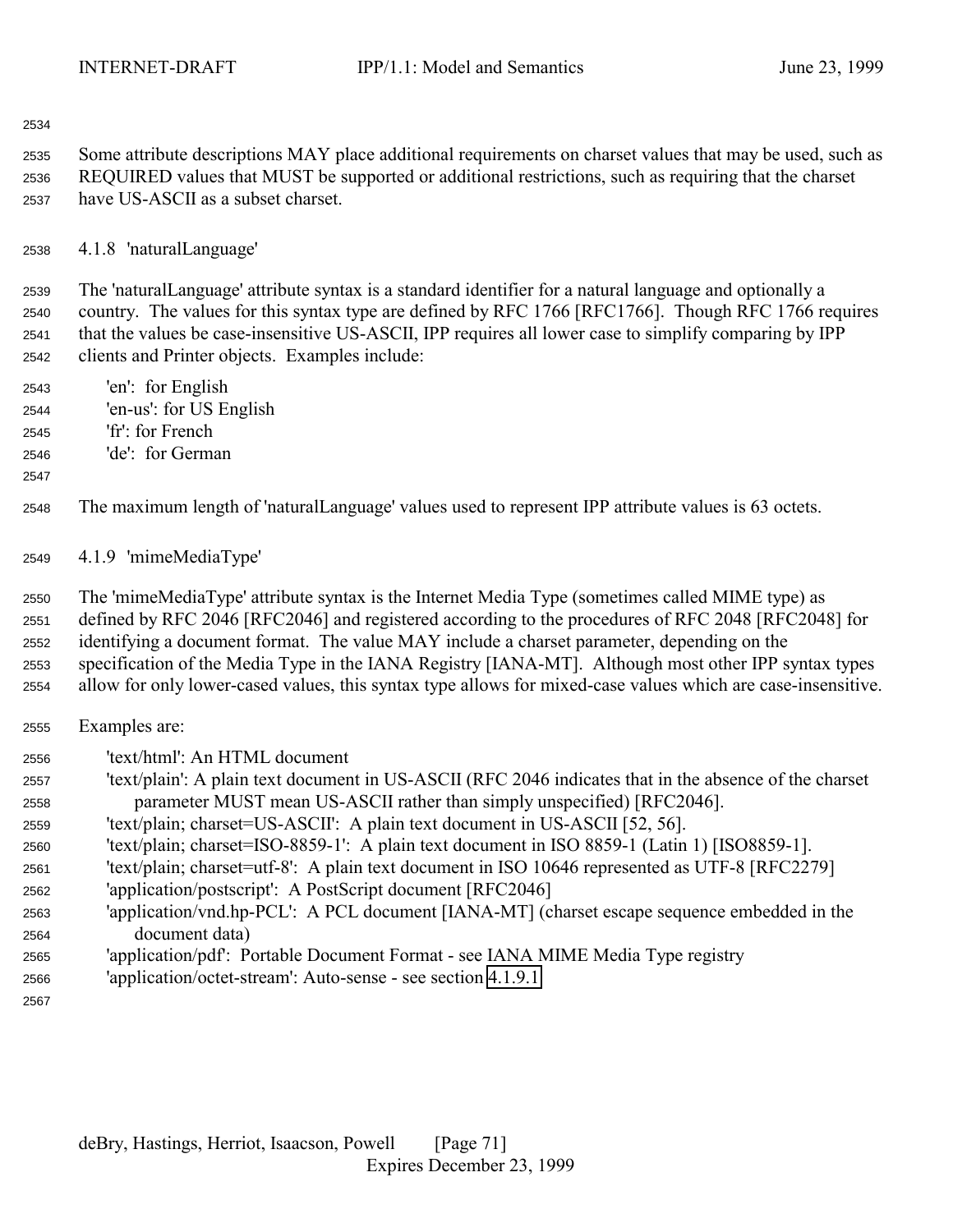### <span id="page-71-0"></span>4.1.9.1 Application/octet-stream -- Auto-Sensing the document format

 One special type is 'application/octet-stream'. If the Printer object supports this value, the Printer object MUST be capable of auto-sensing the format of the document data, either as part of the create operation and/or at document processing time. During auto-sensing, a Printer may determine that the document-data has a format that the Printer doesn't recognize. If the Printer determines this problem before returning an operation response, it rejects the request and returns the 'client-error-document-format-not-supported' status code. If the Printer determines this problem after accepting the request and returning an operation response with one of the successful status codes, the Printer adds the 'unsupported-document-format' value to the job's "job-state-reasons" attribute.

 If the Printer object's default value attribute "document-format-default" is set to 'application/octet-stream', the Printer object not only supports auto-sensing of the document format, but will depend on the result of applying its auto-sensing when the client does not supply the "document-format" attribute. If the client supplies a document format value, the Printer MUST rely on the supplied attribute, rather than trust its auto-sensing algorithm. To summarize:

- 1. If the client does not supply a document format value, the Printer MUST rely on its default value setting (which may be 'application/octet-stream' indicating an auto-sensing mechanism).
- 2. If the client supplies a value other than 'application/octet-stream', the client is supplying valid information about the format of the document data and the Printer object MUST trust the client supplied value more than the outcome of applying an automatic format detection mechanism. For example, the client may be requesting the printing of a PostScript file as a 'text/plain' document. The Printer object MUST print a text representation of the PostScript commands rather than interpret the stream of PostScript commands and print the result.
- 3. If the client supplies a value of 'application/octet-stream', the client is indicating that the Printer object MUST use its auto-sensing mechanism on the client supplied document data whether auto-sensing is the Printer object's default or not.
- Note: Since the auto-sensing algorithm is probabilistic, if the client requests both auto-sensing ("document- format" set to 'application/octet-stream') and true fidelity ("ipp-attribute-fidelity" set to 'true'), the Printer object might not be able to guarantee exactly what the end user intended (the auto-sensing algorithm might mistake one document format for another), but it is able to guarantee that its auto-sensing mechanism be used.
- The maximum length of a 'mimeMediaType' value to represent IPP attribute values is 255 octets.
- 4.1.10 'octetString'

 The 'octetString' attribute syntax is a sequence of octets encoded in a maximum of 1023 octets which is indicated in sub-section headers using the notation: octetString(MAX). This syntax type is used for opaque data.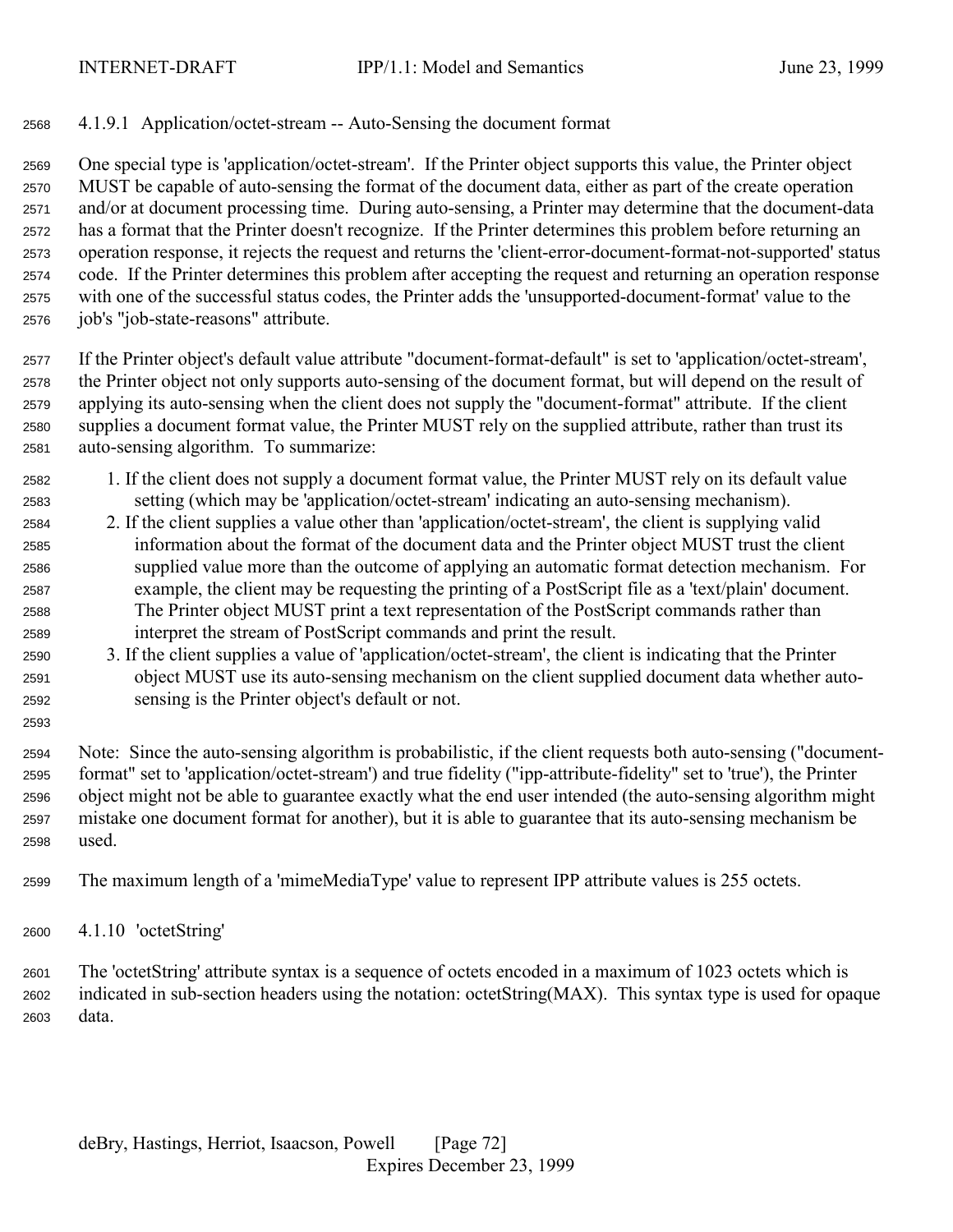4.1.11 'boolean'

The 'boolean' attribute syntax has only two values: 'true' and 'false'.

4.1.12 'integer'

 The 'integer' attribute syntax is an integer value that is in the range from -2\*\*31 (MIN) to 2\*\*31 - 1 (MAX). Each individual attribute may specify the range constraint explicitly in sub-section headers if the range is different from the full range of possible integer values. For example: job-priority (integer(1:100)) for the "job-priority" attribute. However, the enforcement of that additional constraint is up to the IPP objects, not the protocol.

4.1.13 'rangeOfInteger'

 The 'rangeOfInteger' attribute syntax is an ordered pair of integers that defines an inclusive range of integer values. The first integer specifies the lower bound and the second specifies the upper bound. If a range constraint is specified in the header description for an attribute in this document whose attribute syntax is 2616 'rangeOfInteger' (i.e., 'X:Y' indicating X as a minimum value and Y as a maximum value), then the constraint applies to both integers.

4.1.14 'dateTime'

 The 'dateTime' attribute syntax is a standard, fixed length, 11 octet representation of the "DateAndTime" syntax as defined in RFC 2579 [RFC2579]. RFC 2579 also identifies an 8 octet representation of a "DateAndTime" value, but IPP objects MUST use the 11 octet representation. A user interface will provide a mapping between protocol dateTime values and displayable user-friendly words or presentation values and phrases which are localized to the natural language and date format of the user, including time zone.

4.1.15 'resolution'

 The 'resolution' attribute syntax specifies a two-dimensional resolution in the indicated units. It consists of 3 values: a cross feed direction resolution (positive integer value), a feed direction resolution (positive integer value), and a units value. The semantics of these three components are taken from the Printer MIB [RFC1759] suggested values. That is, the cross feed direction component resolution component is the same as the prtMarkerAddressabilityXFeedDir object in the Printer MIB, the feed direction component resolution component is the same as the prtMarkerAddressabilityFeedDir in the Printer MIB, and the units component is the same as the prtMarkerAddressabilityUnit object in the Printer MIB (namely, '3' indicates dots per inch and '4' indicates dots per centimeter). All three values MUST be present even if the first two values are the same. Example: '300', '600', '3' indicates a 300 dpi cross-feed direction resolution, a 600 dpi feed direction resolution, since a '3' indicates dots per inch (dpi).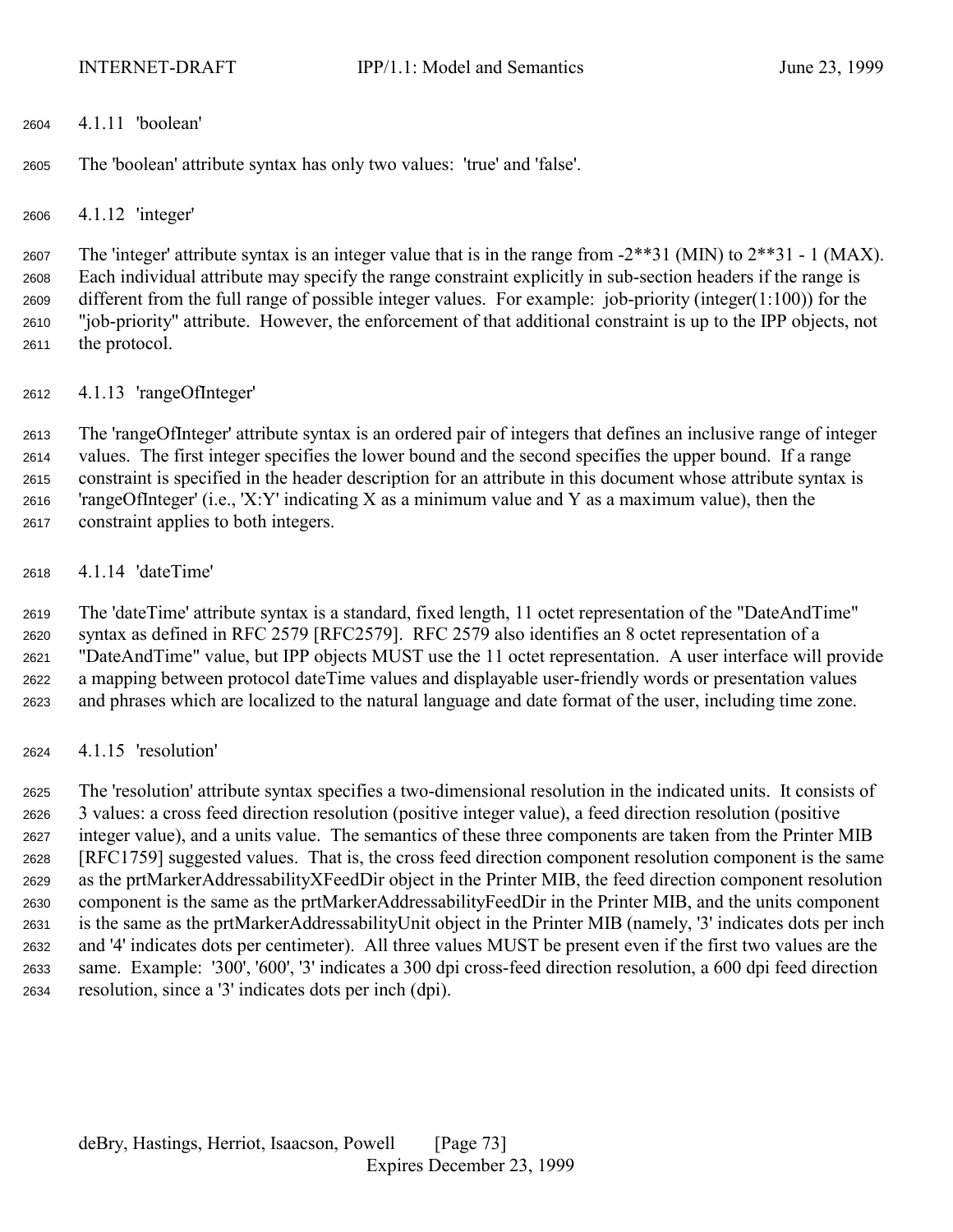# <span id="page-73-0"></span>4.1.16 '1setOf X'

 The '1setOf X' attribute syntax is 1 or more values of attribute syntax type X. This syntax type is used for multi-valued attributes. The syntax type is called '1setOf' rather than just 'setOf' as a reminder that the set of values MUST NOT be empty (i.e., a set of size 0). Sets are normally unordered. However each attribute description of this type may specify that the values MUST be in a certain order for that attribute.

# 4.2 Job Template Attributes

 Job Template attributes describe job processing behavior. Support for Job Template attributes by a Printer object is OPTIONAL (see section [12.2.3](#page-141-0) for a description of support for OPTIONAL attributes). Also, clients OPTIONALLY supply Job Template attributes in create requests.

- Job Template attributes conform to the following rules. For each Job Template attribute called "xxx":
- 1. If the Printer object supports "xxx" then it MUST support both a "xxx-default" attribute (unless there is a "No" in the table below) and a "xxx-supported" attribute. If the Printer object doesn't support "xxx", then it MUST support neither an "xxx-default" attribute nor an "xxx-supported" attribute, and it MUST treat an attribute "xxx" supplied by a client as unsupported. An attribute "xxx" may be supported for some document formats and not supported for other document formats. For example, it is expected that a Printer object would only support "orientation-requested" for some document formats (such as 'text/plain' or 'text/html') but not others (such as 'application/postscript').
- 2. "xxx" is OPTIONALLY supplied by the client in a create request. If "xxx" is supplied, the client is indicating a desired job processing behavior for this Job. When "xxx" is not supplied, the client is indicating that the Printer object apply its default job processing behavior at job processing time if the document content does not contain an embedded instruction indicating an xxx-related behavior.
- Since an administrator MAY change the default value attribute after a Job object has been submitted but before it has been processed, the default value used by the Printer object at job processing time may be different that the default value in effect at job submission time.
- 3. The "xxx-supported" attribute is a Printer object attribute that describes which job processing behaviors are supported by that Printer object. A client can query the Printer object to find out what xxx-related behaviors are supported by inspecting the returned values of the "xxx-supported" attribute.
- Note: The "xxx" in each "xxx-supported" attribute name is singular, even though an "xxx- supported" attribute usually has more than one value, such as "job-sheet-supported", unless the "xxx" Job Template attribute is plural, such as "finishings" or "sides". In such cases the "xxx-supported" attribute names are: "finishings-supported" and "sides-supported".
- 4. The "xxx-default" default value attribute describes what will be done at job processing time when no other job processing information is supplied by the client (either explicitly as an IPP attribute in the create request or implicitly as an embedded instruction within the document data).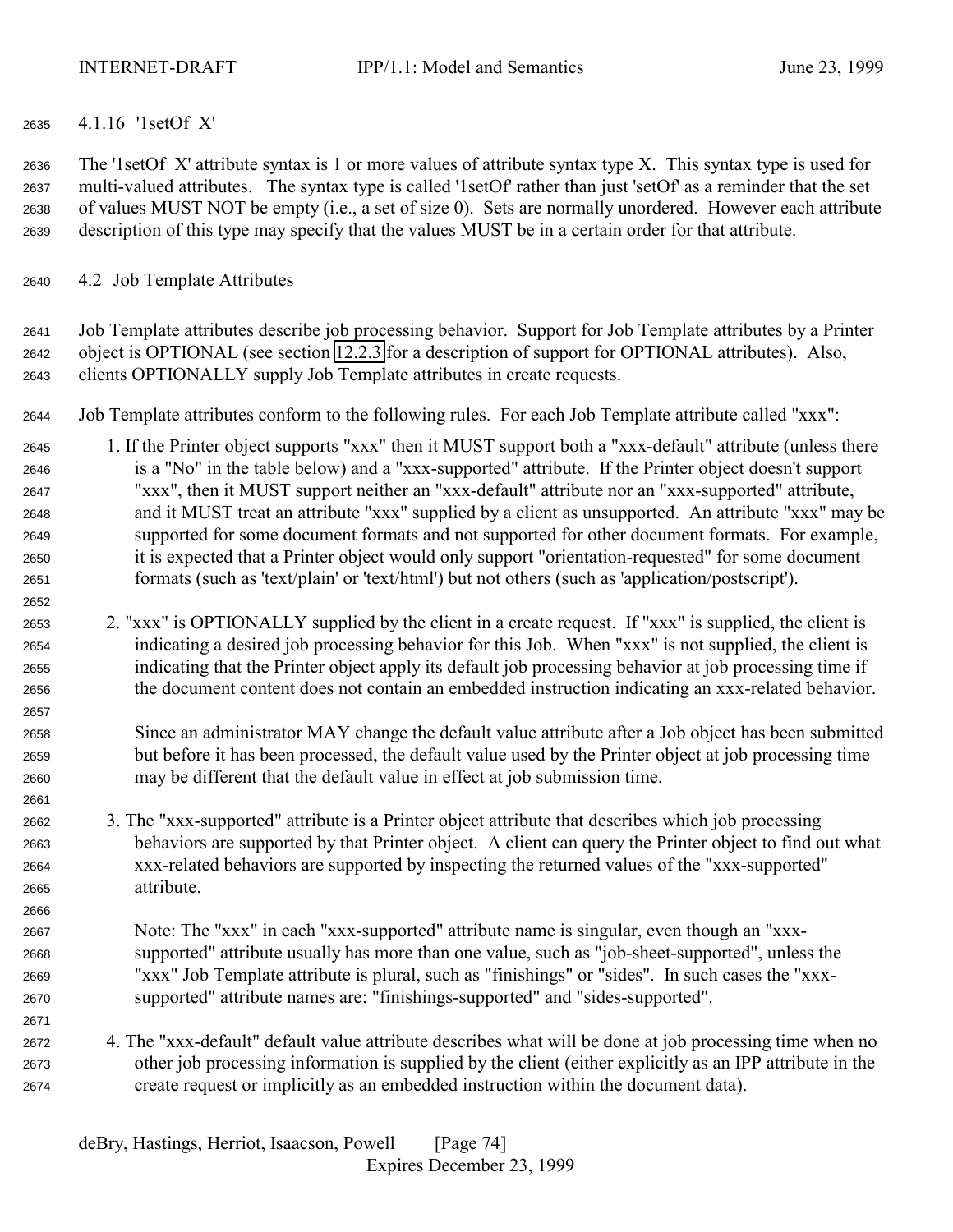#### 

 If an application wishes to present an end user with a list of supported values from which to choose, the application SHOULD query the Printer object for its supported value attributes. The application SHOULD also query the default value attributes. If the application then limits selectable values to only those value that are supported, the application can guarantee that the values supplied by the client in the create request all fall within the set of supported values at the Printer. When querying the Printer, the client MAY enumerate each attribute by name in the Get-Printer-Attributes Request, or the client MAY just name the "job-template" group in order to get the complete set of supported attributes (both supported and default attributes).

 The "finishings" attribute is an example of a Job Template attribute. It can take on a set of values such as 'staple', 'punch', and/or 'cover'. A client can query the Printer object for the "finishings-supported" attribute and the "finishings-default" attribute. The supported attribute contains a set of supported values. The default value attribute contains the finishing value(s) that will be used for a new Job if the client does not supply a "finishings" attribute in the create request and the document data does not contain any corresponding finishing instructions. If the client does supply the "finishings" attribute in the create request, the IPP object validates the value or values to make sure that they are a subset of the supported values identified in the Printer object's "finishings-supported" attribute. See section [3.1.7.](#page-30-0)

 The table below summarizes the names and relationships for all Job Template attributes. The first column of the table (labeled "Job Attribute") shows the name and syntax for each Job Template attribute in the Job object. These are the attributes that can optionally be supplied by the client in a create request. The last two columns (labeled "Printer: Default Value Attribute" and "Printer: Supported Values Attribute") shows the name and syntax for each Job Template attribute in the Printer object (the default value attribute and the supported values attribute). A "No" in the table means the Printer MUST NOT support the attribute (that is, the attribute is simply not applicable). For brevity in the table, the 'text' and 'name' entries do not show the maximum length for each attribute.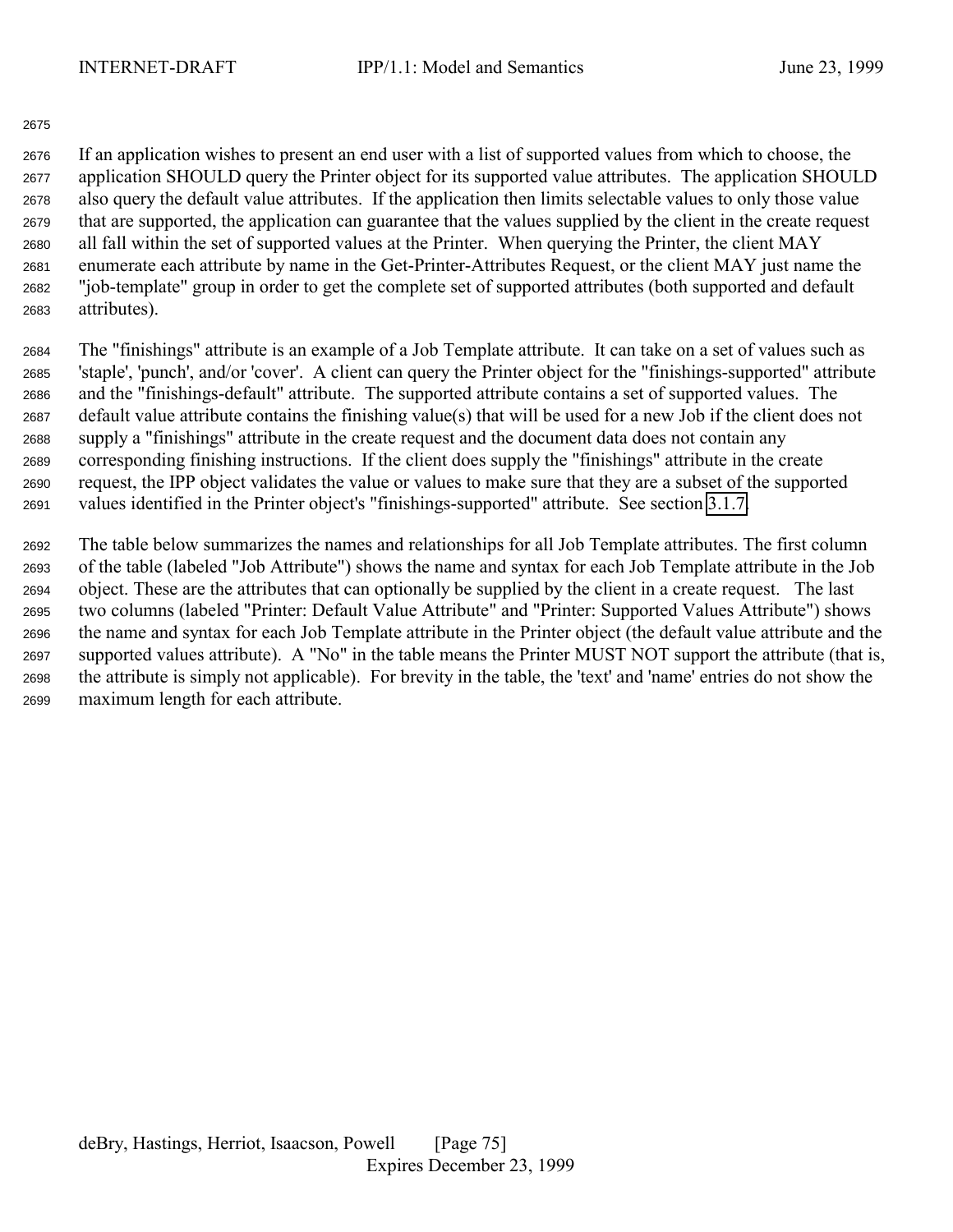| Job Attribute                                           | Printer: Default Value<br>Attribute                                      | Printer: Supported<br>Values Attribute                                             |
|---------------------------------------------------------|--------------------------------------------------------------------------|------------------------------------------------------------------------------------|
| job-priority<br>(integer 1:100)                         | job-priority-default<br>(integer 1:100)                                  | job-priority-supported<br>(integer 1:100)                                          |
| job-hold-until<br>(type3 keyword<br>name)               | job-hold-until-<br>default<br>(type3 keyword<br>name)                    | job-hold-until-<br>supported<br>(1setOf)<br>type3 keyword<br>$name)$ )             |
| job-sheets<br>(type3 keyword<br>name)                   | job-sheets-default<br>(type3 keyword<br>name)                            | job-sheets-supported<br>(1setOf)<br>type3 keyword  <br>name))                      |
| multiple-document-<br>handling<br>(type2 keyword)       | multiple-document-<br>handling-default<br>(type2 keyword)                | multiple-document-<br>handling-supported<br>(1setOf type2 keyword)                 |
| copies<br>(integer (1:MAX))                             | copies-default<br>(integer (1:MAX))                                      | copies-supported<br>(rangeOfInteger<br>$(1:MAX)$ )                                 |
| finishings<br>(1setOf type2 enum) (1setOf type2 enum)   | finishings-default                                                       | finishings-supported<br>(1setOf type2 enum)                                        |
| page-ranges<br>(1setOf<br>rangeOfInteger<br>$(1:MAX)$ ) | Νo                                                                       | page-ranges-<br>supported (boolean)                                                |
| sides<br>(type2 keyword)                                | sides-default<br>(type2 keyword)                                         | sides-supported<br>(1setOf type2 keyword)                                          |
| number-up<br>(integer (1:MAX))                          | number-up-default<br>(integer (1:MAX))                                   | number-up-supported<br>(1setOf integer<br>(1:MAX)<br>rangeOfInteger<br>$(1:MAX)$ ) |
| orientation-<br>requested<br>(type2 enum)               | orientation-requested- orientation-requested-<br>default<br>(type2 enum) | supported<br>(1setOf type2 enum)                                                   |
| media<br>(type3 keyword<br>name)                        | media-default<br>(type3 keyword<br>name)                                 | media-supported<br>(1setOf (<br>type3 keyword<br>name))                            |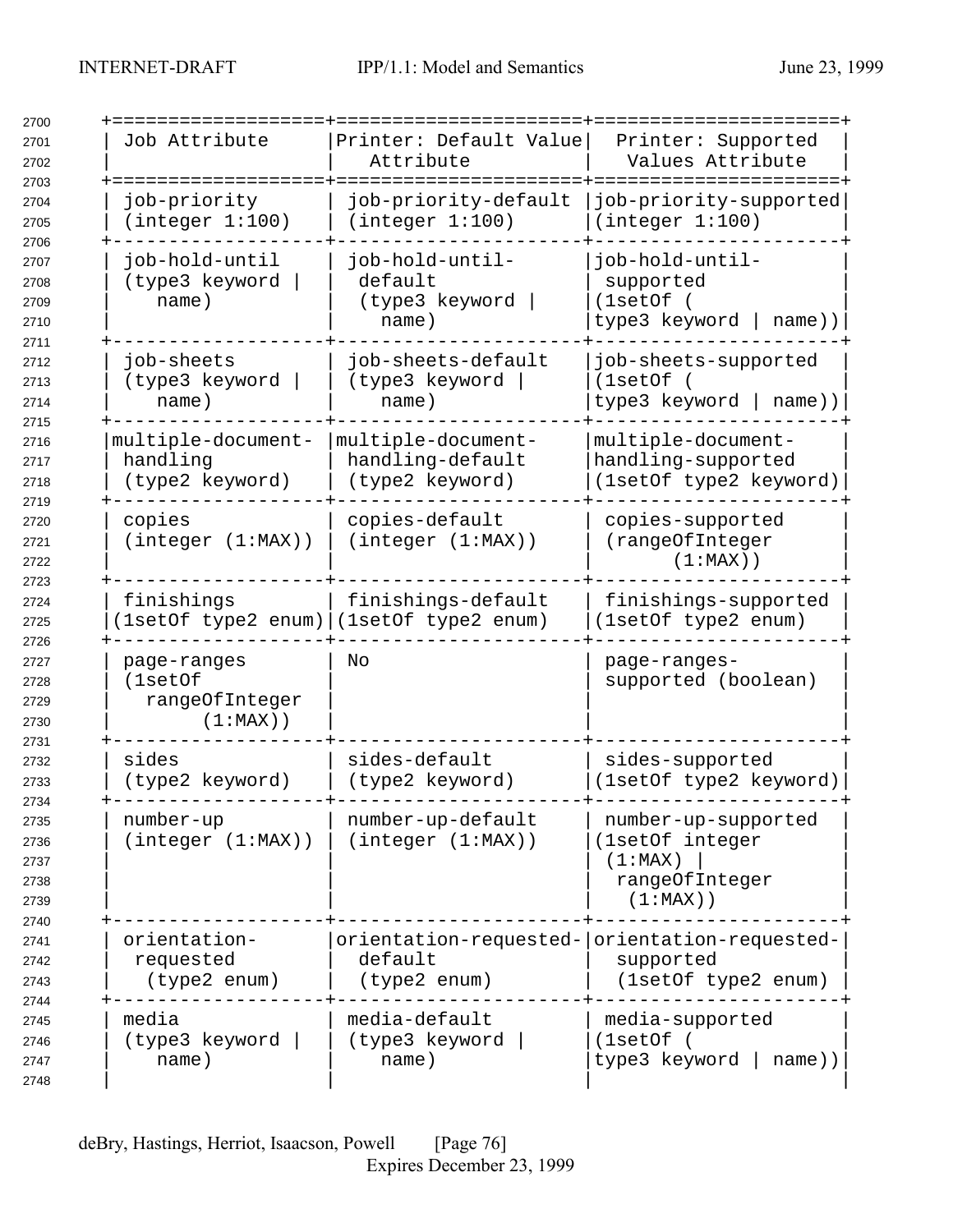| 2749<br>2750<br>2751 |                    |                         | media-ready<br>(1setOf<br>type3 keyword   name)) |
|----------------------|--------------------|-------------------------|--------------------------------------------------|
| 2752                 |                    |                         |                                                  |
| 2753                 | printer-resolution | printer-resolution-     | printer-resolution-                              |
| 2754                 | (resolution)       | default                 | supported                                        |
| 2755                 |                    | (resolution)            | (1setOf resolution)                              |
| 2756                 |                    |                         |                                                  |
| 2757                 | print-quality      | $print-quality-default$ | print-quality-                                   |
| 2758                 | (type2 enum)       | (type2 enum)            | supported                                        |
| 2759                 |                    |                         | (1setOf type2 enum)                              |
| 2760                 |                    |                         |                                                  |

 

4.2.1 job-priority (integer(1:100))

 This attribute specifies a priority for scheduling the Job. A higher value specifies a higher priority. The value 1 indicates the lowest possible priority. The value 100 indicates the highest possible priority. Among those jobs that are ready to print, a Printer MUST print all jobs with a priority value of n before printing those with a priority value of n-1 for all n.

 If the Printer object supports this attribute, it MUST always support the full range from 1 to 100. No administrative restrictions are permitted. This way an end-user can always make full use of the entire range with any Printer object. If privileged jobs are implemented outside IPP/1.1, they MUST have priorities higher than 100, rather than restricting the range available to end-users.

 If the client does not supply this attribute and this attribute is supported by the Printer object, the Printer object MUST use the value of the Printer object's "job-priority-default" at job submission time (unlike most Job Template attributes that are used if necessary at job processing time).

 The syntax for the "job-priority-supported" is also integer(1:100). This single integer value indicates the number of priority levels supported. The Printer object MUST take the value supplied by the client and map it to the closest integer in a sequence of n integers values that are evenly distributed over the range from 1 to 100 using the formula:

- roundToNearestInt( $(100x+50)/n$ )
- where n is the value of "job-priority-supported" and x ranges from 0 through n-1.
- 2781 For example, if n=1 the sequence of values is 50; if n=2, the sequence of values is: 25 and 75; if n = 3, the 2782 sequence of values is: 17, 50 and 83; if  $n = 10$ , the sequence of values is: 5, 15, 25, 35, 45, 55, 65, 75, 85, 2783 and 95; if  $n = 100$ , the sequence of values is: 1, 2, 3, ... 100.

 If the value of the Printer object's "job-priority-supported" is 10 and the client supplies values in the range 1 to 10, the Printer object maps them to 5, in the range 11 to 20, the Printer object maps them to 15, etc.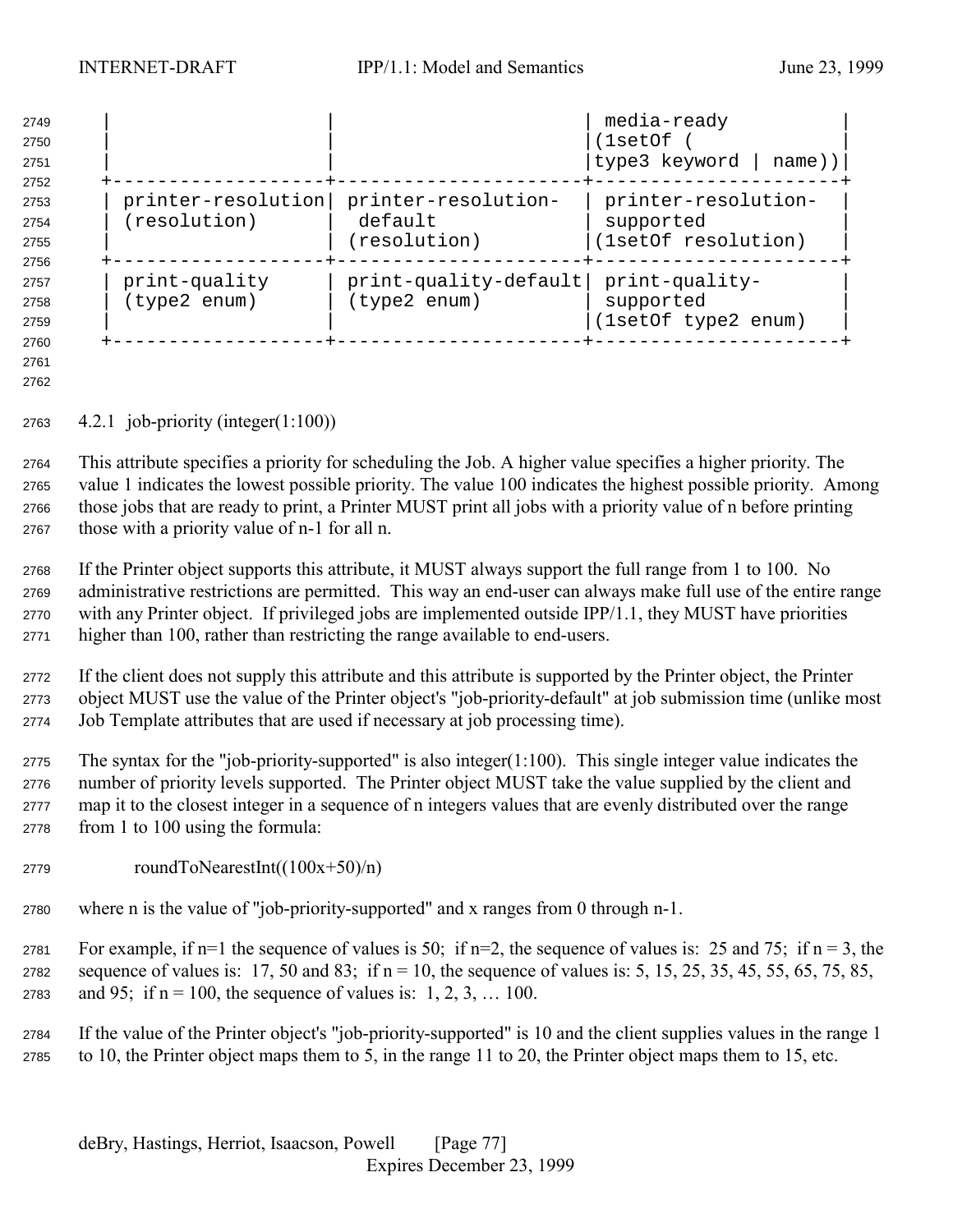4.2.2 job-hold-until (type3 keyword | name (MAX))

This attribute specifies the named time period during which the Job MUST become a candidate for printing.

Standard keyword values for named time periods are:

 'no-hold': immediately, if there are not other reasons to hold the job 'indefinite': - the job is held indefinitely, until a client performs a Release-Job (section [3.3.6\)](#page-60-0) 'day-time': during the day 'evening': evening 'night': night 'weekend': weekend 'second-shift': second-shift (after close of business) 'third-shift': third-shift (after midnight) 

 An administrator MUST associate allowable print times with a named time period (by means outside the scope of this IPP/1.1 document). An administrator is encouraged to pick names that suggest the type of time period. An administrator MAY define additional values using the 'name' or 'keyword' attribute syntax, depending on implementation.

 If the value of this attribute specifies a time period that is in the future, the Printer SHOULD add the 'job- hold-until-specified' value to the job's "job-state-reasons" attribute, MUST move the job to the 'pending-held' state, and MUST NOT schedule the job for printing until the specified time-period arrives.

 When the specified time period arrives, the Printer MUST remove the 'job-hold-until-specified' value from the job's "job-state-reason" attribute, if present. If there are no other job state reasons that keep the job in the 'pending-held' state, the Printer MUST consider the job as a candidate for processing by moving the job to the 'pending' state.

 If this job attribute value is the named value 'no-hold', or the specified time period has already started, the job MUST be a candidate for processing immediately.

 If the client does not supply this attribute and this attribute is supported by the Printer object, the Printer object MUST use the value of the Printer object's "job-hold-until-default" at job submission time (unlike most Job Template attributes that are used if necessary at job processing time).

- 2814  $4.2.3$  job-sheets (type3 keyword | name $(MAX)$ )
- This attribute determines which job start/end sheet(s), if any, MUST be printed with a job.
- Standard keyword values are:
- 'none': no job sheet is printed
- 'standard': one or more site specific standard job sheets are printed, e.g. a single start sheet or both start and end sheet is printed
-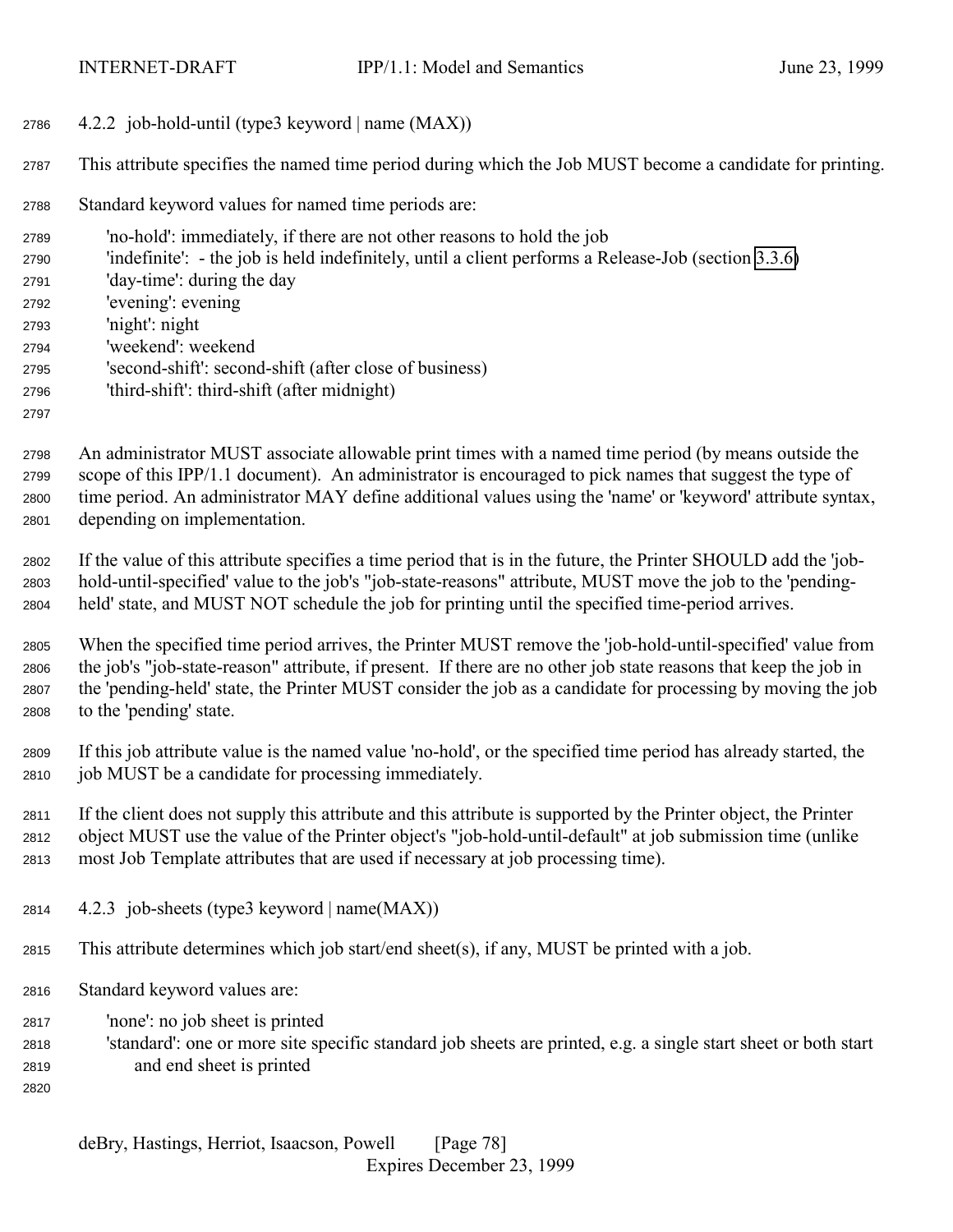<span id="page-78-0"></span> An administrator MAY define additional values using the 'name' or 'keyword' attribute syntax, depending on implementation.

 The effect of this attribute on jobs with multiple documents MAY be affected by the "multiple-document-handling" job attribute (section 4.2.4), depending on the job sheet semantics.

4.2.4 multiple-document-handling (type2 keyword)

 This attribute is relevant only if a job consists of two or more documents. This attribute MUST be supported if the Printer supports multiple documents per job (see sections 3.2.4 and 3.3.1). The attribute controls finishing operations and the placement of one or more print-stream pages into impressions and onto media sheets. When the value of the "copies" attribute exceeds 1, it also controls the order in which the copies that result from processing the documents are produced. For the purposes of this explanations, if "a" represents an instance of document data, then the result of processing the data in document "a" is a 2832 sequence of media sheets represented by " $a(*)$ ".

Standard keyword values are:

 'single-document': If a Job object has multiple documents, say, the document data is called a and b, then the result of processing all the document data (a and then b) MUST be treated as a single sequence of media sheets for finishing operations; that is, finishing would be performed on the concatenation 2837 of the sequences  $a(*)$ ,  $b(*)$ . The Printer object MUST NOT force the data in each document instance to be formatted onto a new print-stream page, nor to start a new impression on a new media sheet. If more than one copy is made, the ordering of the sets of media sheets resulting from processing the 2840 document data MUST be  $a(*)$ ,  $b(*)$ ,  $a(*)$ ,  $b(*)$ , ..., and the Printer object MUST force each copy  $(a(*)$ ,  $b(*)$ ) to start on a new media sheet.

- 'separate-documents-uncollated-copies': If a Job object has multiple documents, say, the document data is called a and b, then the result of processing the data in each document instance MUST be treated 2844 as a single sequence of media sheets for finishing operations; that is, the sets  $a(*)$  and  $b(*)$  would each be finished separately. The Printer object MUST force each copy of the result of processing the data in a single document to start on a new media sheet. If more than one copy is made, the ordering of the sets of media sheets resulting from processing the document data MUST be a(\*), a(\*), ..., 2848 b(\*),  $b(*)$  ....
- 'separate-documents-collated-copies': If a Job object has multiple documents, say, the document data is called a and b, then the result of processing the data in each document instance MUST be treated as a single sequence of media sheets for finishing operations; that is, the sets a(\*) and b(\*) would each be finished separately. The Printer object MUST force each copy of the result of processing the data in a single document to start on a new media sheet. If more than one copy is made, the ordering of 2854 the sets of media sheets resulting from processing the document data MUST be  $a(*)$ ,  $b(*)$ ,  $a(*)$ ,  $b(*)$ ,  $b(*)$ ,
- ... .

 'single-document-new-sheet': Same as 'single-document', except that the Printer object MUST ensure that the first impression of each document instance in the job is placed on a new media sheet. This value allows multiple documents to be stapled together with a single staple where each document starts on a new sheet.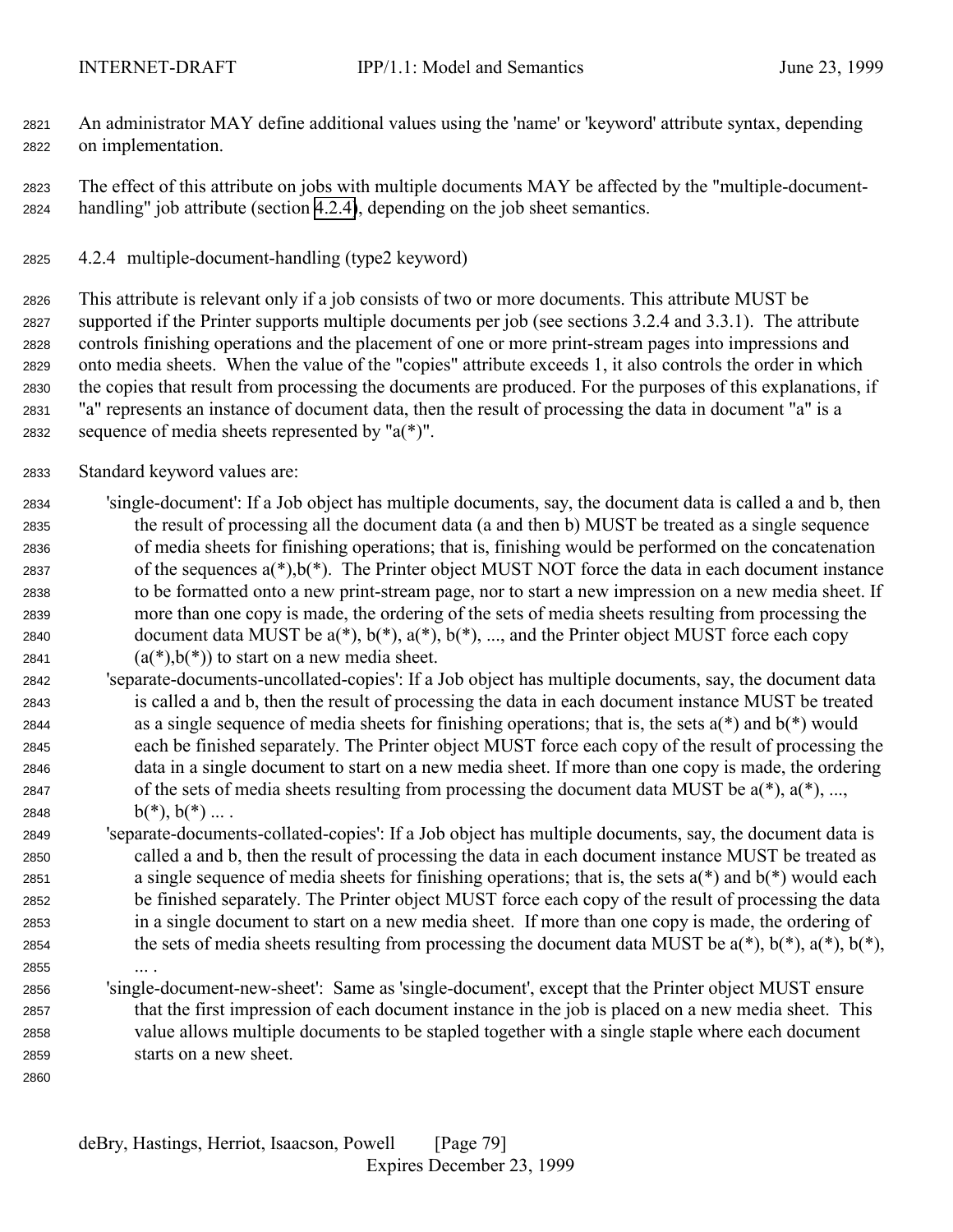The 'single-document' value is the same as 'separate-documents-collated-copies' with respect to ordering of print-stream pages, but not media sheet generation, since 'single-document' will put the first page of the next document on the back side of a sheet if an odd number of pages have been produced so far for the job, while 'separate-documents-collated-copies' always forces the next document or document copy on to a new sheet. In addition, if the "finishings" attribute specifies 'staple', then with 'single-document', documents a and b are stapled together as a single document with no regard to new sheets, with 'single-document-new- sheet', documents a and b are stapled together as a single document, but document b starts on a new sheet, but with 'separate-documents-uncollated-copies' and 'separate-documents-collated-copies', documents a and b are stapled separately.

 Note: None of these values provide means to produce uncollated sheets within a document, i.e., where multiple copies of sheet n are produced before sheet n+1 of the same document.

 The relationship of this attribute and the other attributes that control document processing is described in section [15.3.](#page-160-0)

- 4.2.5 copies (integer(1:MAX))
- This attribute specifies the number of copies to be printed.

 On many devices the supported number of collated copies will be limited by the number of physical output bins on the device, and may be different from the number of uncollated copies which can be supported.

 Note: The effect of this attribute on jobs with multiple documents is controlled by the "multiple-document- handling" job attribute (section [4.2.4\)](#page-78-0) and the relationship of this attribute and the other attributes that control document processing is described in section [15.3.](#page-160-0)

4.2.6 finishings (1setOf type2 enum)

 This attribute identifies the finishing operations that the Printer uses for each copy of each printed document in the Job. For Jobs with multiple documents, the "multiple-document-handling" attribute determines what constitutes a "copy" for purposes of finishing.

Standard enum values are:

| 2886 | Value | Symbolic Name and Description                                                              |
|------|-------|--------------------------------------------------------------------------------------------|
| 2887 |       |                                                                                            |
| 2888 | '3'   | 'none': Perform no finishing                                                               |
| 2889 | '4'   | 'staple': Bind the document(s) with one or more staples. The exact number and placement of |
| 2890 |       | the staples is site-defined.                                                               |
| 2891 | '5'   | 'punch': This value indicates that holes are required in the finished document. The exact  |
| 2892 |       | number and placement of the holes is site-defined. The punch specification MAY be          |
| 2893 |       | satisfied (in a site- and implementation-specific manner) either by drilling/punching,     |
| 2894 |       | or by substituting pre-drilled media.                                                      |
|      |       |                                                                                            |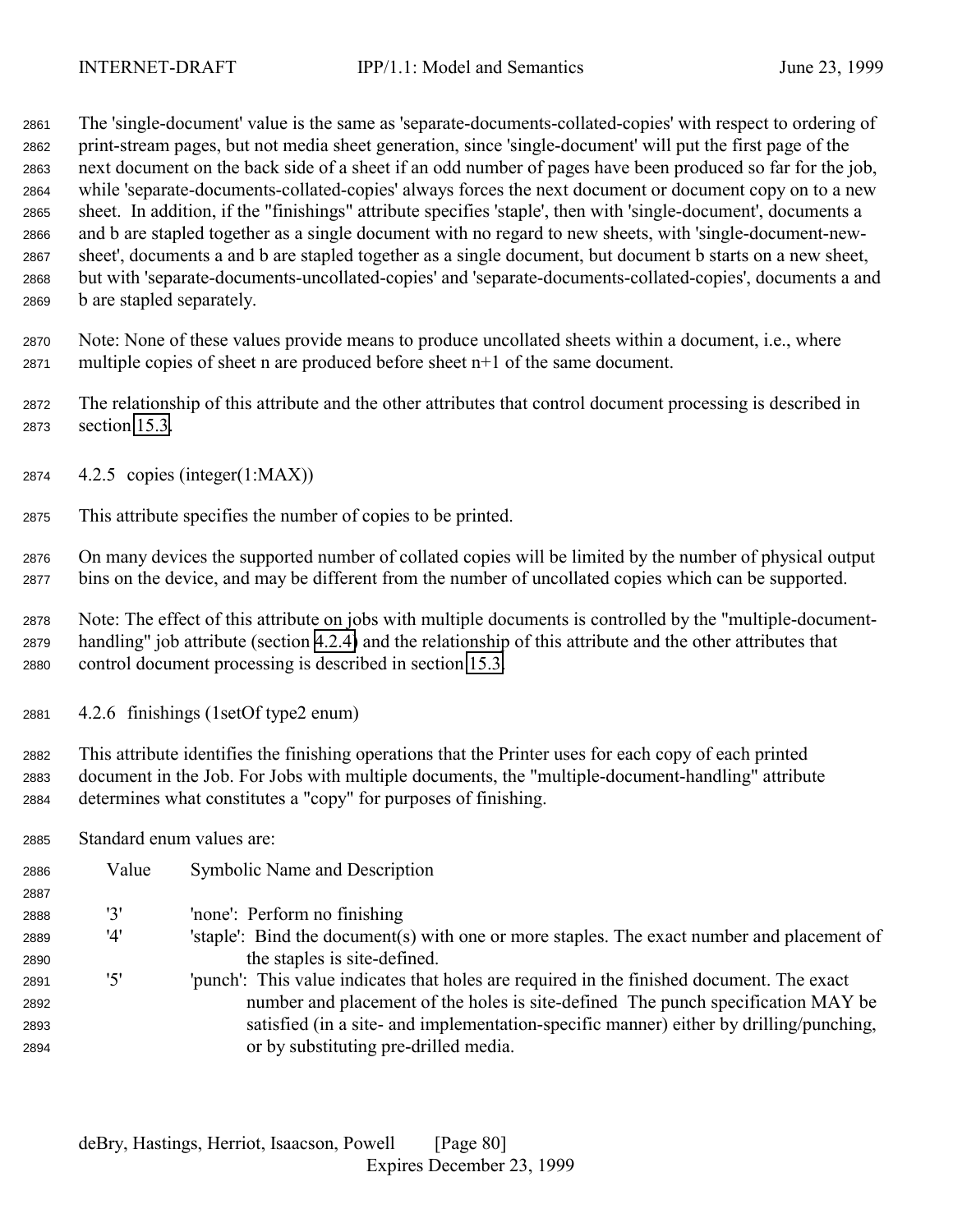| 2895<br>2896<br>2897         | '6'                   | 'cover': This value is specified when it is desired to select a non-printed (or pre-printed)<br>cover for the document. This does not supplant the specification of a printed cover<br>(on cover stock medium) by the document itself. |
|------------------------------|-----------------------|----------------------------------------------------------------------------------------------------------------------------------------------------------------------------------------------------------------------------------------|
| 2898<br>2899<br>2900         | '7'                   | 'bind': This value indicates that a binding is to be applied to the document; the type and<br>placement of the binding is site-defined.                                                                                                |
| 2901<br>2902<br>2903         | '8'                   | 'saddle-stitch': Bind the document(s) with one or more staples (wire stitches) along the<br>middle fold. The exact number and placement of the staples and the middle fold is<br>implementation and/or site-defined.                   |
| 2904<br>2905<br>2906         | 9'                    | 'edge-stitch': Bind the document(s) with one or more staples (wire stitches) along one edge.<br>The exact number and placement of the staples is implementation and/or site-<br>defined.                                               |
| 2907                         | $'10'$ -'19'          | reserved for future generic finishing enum values.                                                                                                                                                                                     |
| 2908<br>2909                 | document (see below): | The following values are more specific; they indicate a corner or an edge as if the document were a portrait                                                                                                                           |
| 2910                         | '20'                  | 'staple-top-left': Bind the document(s) with one or more staples in the top left corner.                                                                                                                                               |
| 2911<br>2912                 | '21'                  | 'staple-bottom-left': Bind the document(s) with one or more staples in the bottom left<br>corner.                                                                                                                                      |
| 2913                         | '22'                  | 'staple-top-right': Bind the document(s) with one or more staples in the top right corner.                                                                                                                                             |
| 2914                         | '23'                  | 'staple-bottom-right': Bind the document(s) with one or more staples in the bottom right                                                                                                                                               |
| 2915                         |                       | corner.                                                                                                                                                                                                                                |
| 2916<br>2917                 | '24'                  | 'edge-stitch-left': Bind the document(s) with one or more staples (wire stitches) along the<br>left edge. The exact number and placement of the staples is implementation and/or                                                       |
| 2918<br>2919<br>2920         | '25'                  | site-defined.<br>'edge-stitch-top': Bind the document(s) with one or more staples (wire stitches) along the<br>top edge. The exact number and placement of the staples is implementation and/or                                        |
| 2921<br>2922<br>2923<br>2924 | '26'                  | site-defined.<br>'edge-stitch-right': Bind the document(s) with one or more staples (wire stitches) along the<br>right edge. The exact number and placement of the staples is implementation and/or<br>site-defined.                   |
| 2925<br>2926<br>2927         | '27'                  | 'edge-stitch-bottom': Bind the document(s) with one or more staples (wire stitches) along<br>the bottom edge. The exact number and placement of the staples is implementation<br>and/or site-defined.                                  |
| 2928<br>2929                 | '28'                  | 'staple-dual-left': Bind the document(s) with two staples (wire stitches) along the left edge<br>assuming a portrait document (see above).                                                                                             |
| 2930<br>2931                 | '29'                  | 'staple-dual-top': Bind the document(s) with two staples (wire stitches) along the top edge<br>assuming a portrait document (see above).                                                                                               |
| 2932                         | '30'                  | 'staple-dual-right': Bind the document(s) with two staples (wire stitches) along the right                                                                                                                                             |
| 2933                         | '31'                  | edge assuming a portrait document (see above).<br>'staple-dual-bottom': Bind the document(s) with two staples (wire stitches) along the bottom                                                                                         |
| 2934<br>2935                 |                       | edge assuming a portrait document (see above).                                                                                                                                                                                         |
| 202c                         |                       | The staple-vy values are specified with respect to the document as if the document were a portrait                                                                                                                                     |

 The 'staple-xxx' values are specified with respect to the document as if the document were a portrait document. If the document is actually a landscape or a reverse-landscape document, the client supplies the appropriate transformed value. For example, to position a staple in the upper left hand corner of a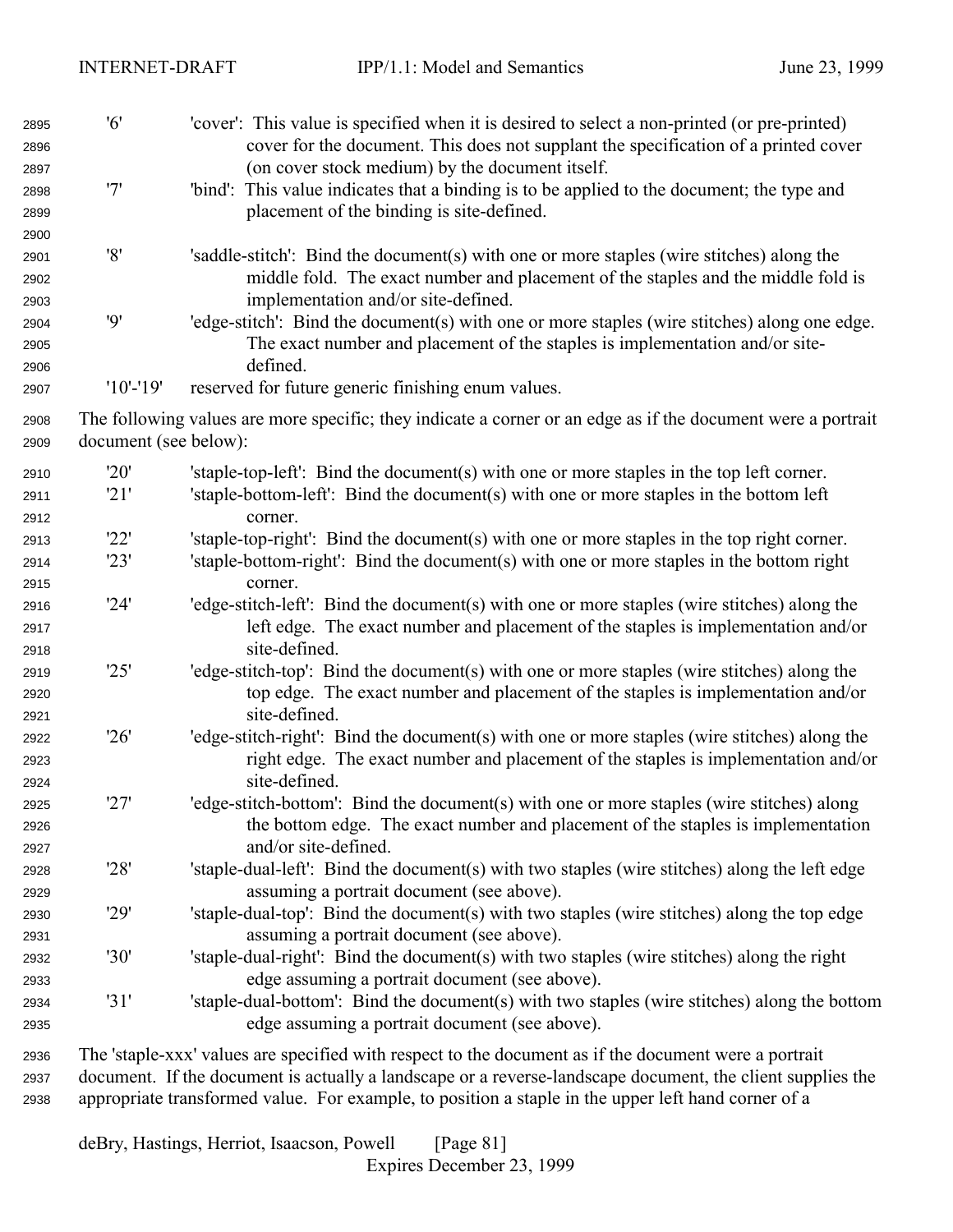landscape document when held for reading, the client supplies the 'staple-bottom-left' value (since landscape is defined as a +90 degree rotation from portrait, i.e., anti-clockwise). On the other hand, to position a staple in the upper left hand corner of a reverse-landscape document when held for reading, the client supplies the 'staple-top-right' value (since reverse-landscape is defined as a -90 degree rotation from portrait, i.e., clockwise).

- The angle (vertical, horizontal, angled) of each staple with respect to the document depends on the implementation which may in turn depend on the value of the attribute.
- Note: The effect of this attribute on jobs with multiple documents is controlled by the "multiple-document- handling" job attribute (section [4.2.4\)](#page-78-0) and the relationship of this attribute and the other attributes that control document processing is described in section [15.3.](#page-160-0)
- If the client supplies a value of 'none' along with any other combination of values, it is the same as if only that other combination of values had been supplied (that is the 'none' value has no effect).
- 4.2.7 page-ranges (1setOf rangeOfInteger (1:MAX))

 This attribute identifies the range(s) of print-stream pages that the Printer object uses for each copy of each document which are to be printed. Nothing is printed for any pages identified that do not exist in the document(s). Ranges MUST be in ascending order, for example: 1-3, 5-7, 15-19 and MUST NOT overlap, so that a non-spooling Printer object can process the job in a single pass. If the ranges are not ascending or are overlapping, the IPP object MUST reject the request and return the 'client-error-bad-request' status code. The attribute is associated with print-stream pages not application-numbered pages (for example, the page numbers found in the headers and or footers for certain word processing applications).

 For Jobs with multiple documents, the "multiple-document-handling" attribute determines what constitutes a "copy" for purposes of the specified page range(s). When "multiple-document-handling" is 'single- document', the Printer object MUST apply each supplied page range once to the concatenation of the print- stream pages. For example, if there are 8 documents of 10 pages each, the page-range '41:60' prints the pages in the 5th and 6th documents as a single document and none of the pages of the other documents are printed. When "multiple-document-handling" is 'separate-documents-uncollated-copies' or 'separate- documents-collated-copies', the Printer object MUST apply each supplied page range repeatedly to each document copy. For the same job, the page-range '1:3, 10:10' would print the first 3 pages and the 10th page of each of the 8 documents in the Job, as 8 separate documents.

- In most cases, the exact pages to be printed will be generated by a device driver and this attribute would not be required. However, when printing an archived document which has already been formatted, the end user may elect to print just a subset of the pages contained in the document. In this case, if page-range = n.m is specified, the first page to be printed will be page n. All subsequent pages of the document will be printed through and including page m.
- "page-ranges-supported" is a boolean value indicating whether or not the printer is capable of supporting the printing of page ranges. This capability may differ from one PDL to another. There is no "page-ranges- default" attribute. If the "page-ranges" attribute is not supplied by the client, all pages of the document will be printed.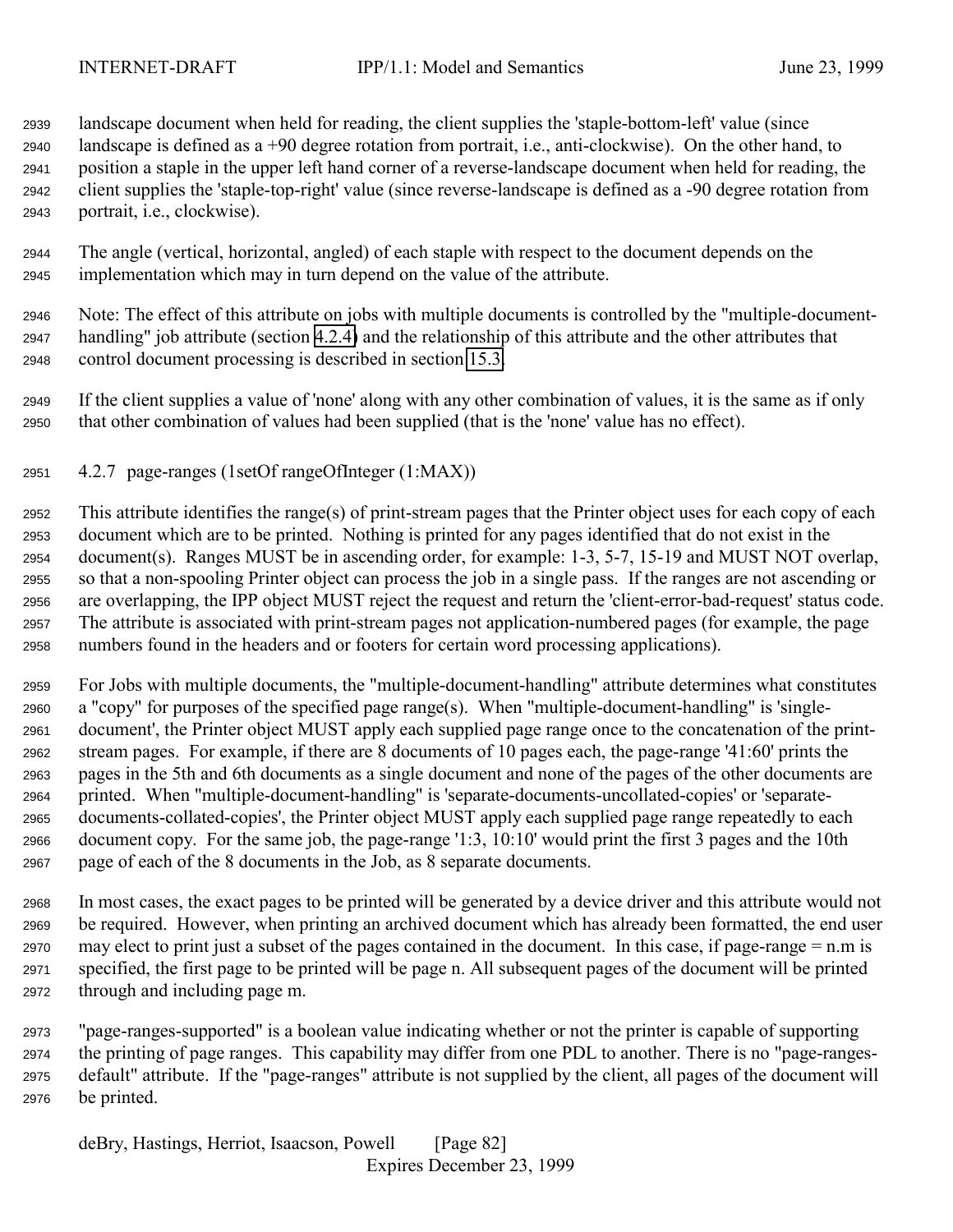Note: The effect of this attribute on jobs with multiple documents is controlled by the "multiple-document- handling" job attribute (section [4.2.4\)](#page-78-0) and the relationship of this attribute and the other attributes that control document processing is described in section [15.3.](#page-160-0)

4.2.8 sides (type2 keyword)

 This attribute specifies how print-stream pages are to be imposed upon the sides of an instance of a selected medium, i.e., an impression.

- The standard keyword values are:
- 'one-sided': imposes each consecutive print-stream page upon the same side of consecutive media sheets.
- 'two-sided-long-edge': imposes each consecutive pair of print-stream pages upon front and back sides of consecutive media sheets, such that the orientation of each pair of print-stream pages on the medium would be correct for the reader as if for binding on the long edge. This imposition is sometimes called 'duplex' or 'head-to-head'.
- 'two-sided-short-edge': imposes each consecutive pair of print-stream pages upon front and back sides of consecutive media sheets, such that the orientation of each pair of print-stream pages on the medium would be correct for the reader as if for binding on the short edge. This imposition is sometimes called 'tumble' or 'head-to-toe'.
- 

 'two-sided-long-edge', 'two-sided-short-edge', 'tumble', and 'duplex' all work the same for portrait or landscape. However 'head-to-toe' is 'tumble' in portrait but 'duplex' in landscape. 'head-to-head' also switches between 'duplex' and 'tumble' when using portrait and landscape modes.

 Note: The effect of this attribute on jobs with multiple documents is controlled by the "multiple-document- handling" job attribute (section [4.2.4\)](#page-78-0) and the relationship of this attribute and the other attributes that control document processing is described in section [15.3.](#page-160-0)

- 4.2.9 number-up (integer(1:MAX))
- This attribute specifies the number of print-stream pages to impose upon a single side of an instance of a selected medium. For example, if the value is:

| 3004 | Value | Description                                                                                    |
|------|-------|------------------------------------------------------------------------------------------------|
| 3005 |       |                                                                                                |
| 3006 | '1'   | the Printer MUST place one print-stream page on a single side of an instance of the selected   |
| 3007 |       | medium (MAY add some sort of translation, scaling, or rotation).                               |
| 3008 | '2'   | the Printer MUST place two print-stream pages on a single side of an instance of the selected  |
| 3009 |       | medium (MAY add some sort of translation, scaling, or rotation).                               |
| 3010 | '4'   | the Printer MUST place four print-stream pages on a single side of an instance of the          |
| 3011 |       | selected medium (MAY add some sort of translation, scaling, or rotation).                      |
| 3012 |       |                                                                                                |
| 3013 |       | This attribute primarily controls the translation, scaling and rotation of print-stream pages. |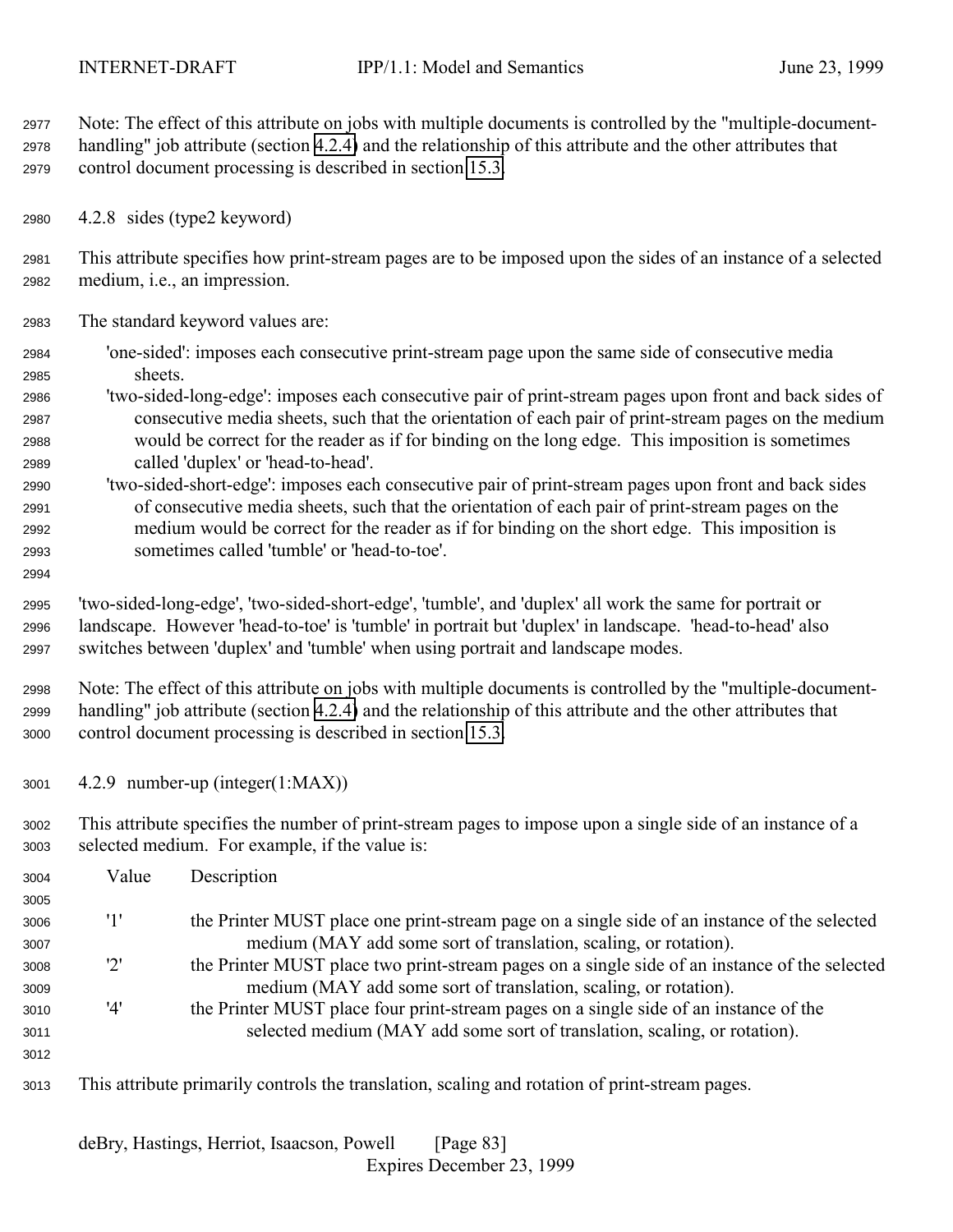Note: The effect of this attribute on jobs with multiple documents is controlled by the "multiple-document- handling" job attribute (section [4.2.4\)](#page-78-0) and the relationship of this attribute and the other attributes that control document processing is described in section [15.3.](#page-160-0)

4.2.10 orientation-requested (type2 enum)

 This attribute indicates the desired orientation for printed print-stream pages; it does not describe the orientation of the client-supplied print-stream pages.

 For some document formats (such as 'application/postscript'), the desired orientation of the print-stream pages is specified within the document data. This information is generated by a device driver prior to the submission of the print job. Other document formats (such as 'text/plain') do not include the notion of desired orientation within the document data. In the latter case it is possible for the Printer object to bind the desired orientation to the document data after it has been submitted. It is expected that a Printer object would only support "orientations-requested" for some document formats (e.g., 'text/plain' or 'text/html') but not others (e.g., 'application/postscript'). This is no different than any other Job Template attribute since section [4.2,](#page-73-0) item 1, points out that a Printer object may support or not support any Job Template attribute based on the document format supplied by the client. However, a special mention is made here since it is very likely that a Printer object will support "orientation-requested" for only a subset of the supported document formats.

Standard enum values are:

| 3032 | Value | Symbolic Name and Description                                                                |
|------|-------|----------------------------------------------------------------------------------------------|
| 3033 |       |                                                                                              |
| 3034 | '3'   | 'portrait': The content will be imaged across the short edge of the medium.                  |
| 3035 | '4'   | 'landscape': The content will be imaged across the long edge of the medium. Landscape is     |
| 3036 |       | defined to be a rotation of the print-stream page to be imaged by $+90$ degrees with         |
| 3037 |       | respect to the medium (i.e. anti-clockwise) from the portrait orientation. Note: The         |
| 3038 |       | +90 direction was chosen because simple finishing on the long edge is the same edge          |
| 3039 |       | whether portrait or landscape                                                                |
| 3040 | '5'   | 'reverse-landscape': The content will be imaged across the long edge of the medium.          |
| 3041 |       | Reverse-landscape is defined to be a rotation of the print-stream page to be imaged          |
| 3042 |       | by -90 degrees with respect to the medium (i.e. clockwise) from the portrait                 |
| 3043 |       | orientation. Note: The 'reverse-landscape' value was added because some                      |
| 3044 |       | applications rotate landscape $-90$ degrees from portrait, rather than $+90$ degrees.        |
| 3045 | '6'   | 'reverse-portrait': The content will be imaged across the short edge of the medium. Reverse- |
| 3046 |       | portrait is defined to be a rotation of the print-stream page to be imaged by 180            |
| 3047 |       | degrees with respect to the medium from the portrait orientation. Note: The 'reverse-        |
| 3048 |       | portrait' value was added for use with the "finishings" attribute in cases where the         |
| 3049 |       | opposite edge is desired for finishing a portrait document on simple finishing devices       |
| 3050 |       | that have only one finishing position. Thus a 'text'/plain' portrait document can be         |
| 3051 |       | stapled "on the right" by a simple finishing device as is common use with some               |
| 3052 |       | middle eastern languages such as Hebrew.                                                     |
| 3053 |       |                                                                                              |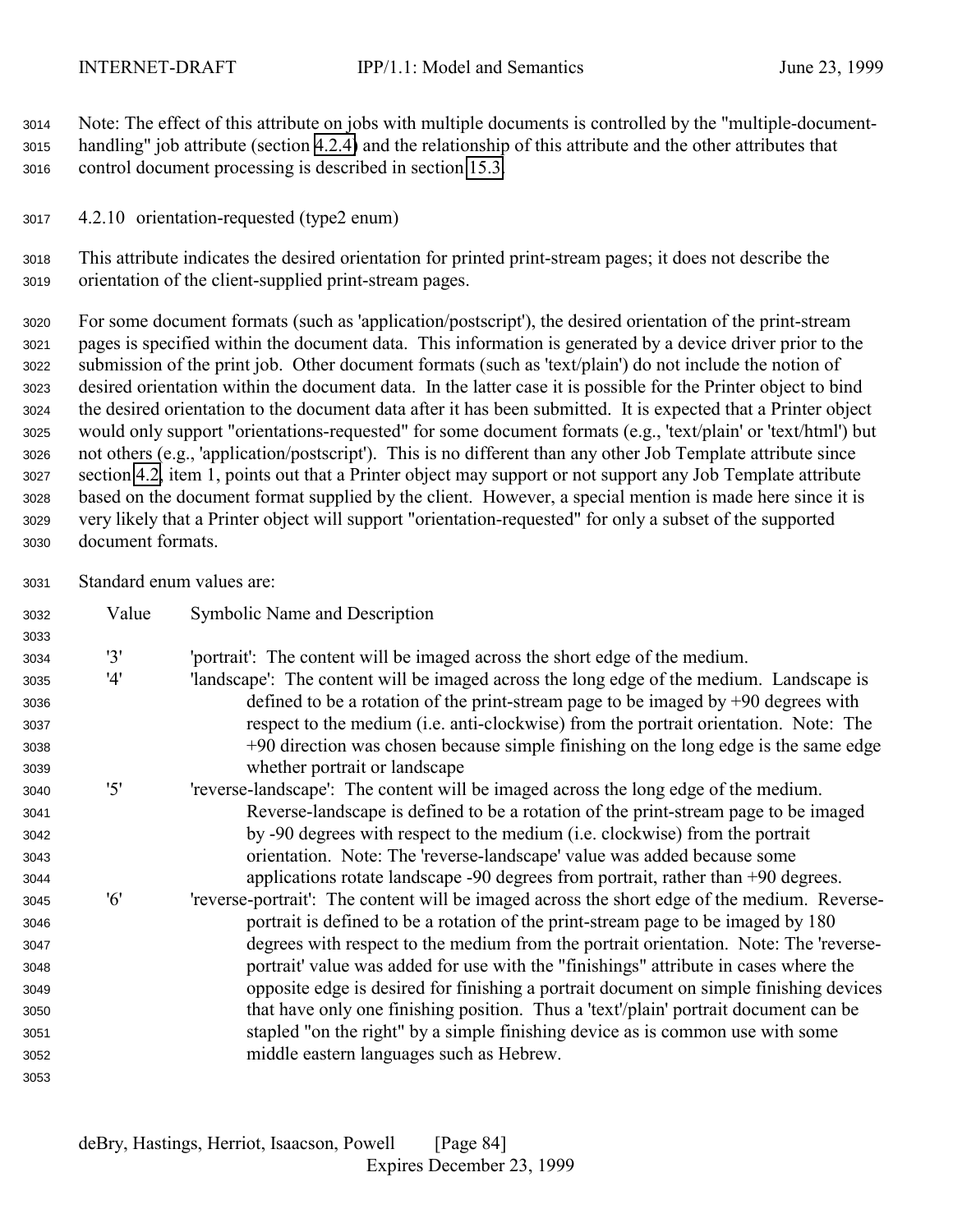Note: The effect of this attribute on jobs with multiple documents is controlled by the "multiple-document- handling" job attribute (section [4.2.4\)](#page-78-0) and the relationship of this attribute and the other attributes that control document processing is described in section [15.3.](#page-160-0)

4.2.11 media (type3 keyword | name(MAX))

This attribute identifies the medium that the Printer uses for all impressions of the Job.

 The values for "media" include medium-names, medium-sizes, input-trays and electronic forms so that one attribute specifies the media. If a Printer object supports a medium name as a value of this attribute, such a medium name implicitly selects an input-tray that contains the specified medium. If a Printer object supports a medium size as a value of this attribute, such a medium size implicitly selects a medium name that in turn implicitly selects an input-tray that contains the medium with the specified size. If a Printer object supports an input-tray as the value of this attribute, such an input-tray implicitly selects the medium that is in that input-tray at the time the job prints. This case includes manual-feed input-trays. If a Printer object supports an electronic form as the value of this attribute, such an electronic form implicitly selects a medium-name that in turn implicitly selects an input-tray that contains the medium specified by the electronic form. The electronic form also implicitly selects an image that the Printer MUST merge with the document data as its prints each page.

 Standard keyword values are (taken from ISO DPA and the Printer MIB) and are listed in section [14.](#page-154-0) An administrator MAY define additional values using the 'name' or 'keyword' attribute syntax, depending on implementation.

 There is also an additional Printer attribute named "media-ready" which differs from "media-supported" in that legal values only include the subset of "media-supported" values that are physically loaded and ready for printing with no operator intervention required. If an IPP object supports "media-supported", it NEED NOT support "media-ready".

- The relationship of this attribute and the other attributes that control document processing is described in section [15.3.](#page-160-0)
- 4.2.12 printer-resolution (resolution)
- This attribute identifies the resolution that Printer uses for the Job.
- 4.2.13 print-quality (type2 enum)
- This attribute specifies the print quality that the Printer uses for the Job.
- The standard enum values are:

- Value Symbolic Name and Description
- '3' 'draft': lowest quality available on the printer '4' 'normal': normal or intermediate quality on the printer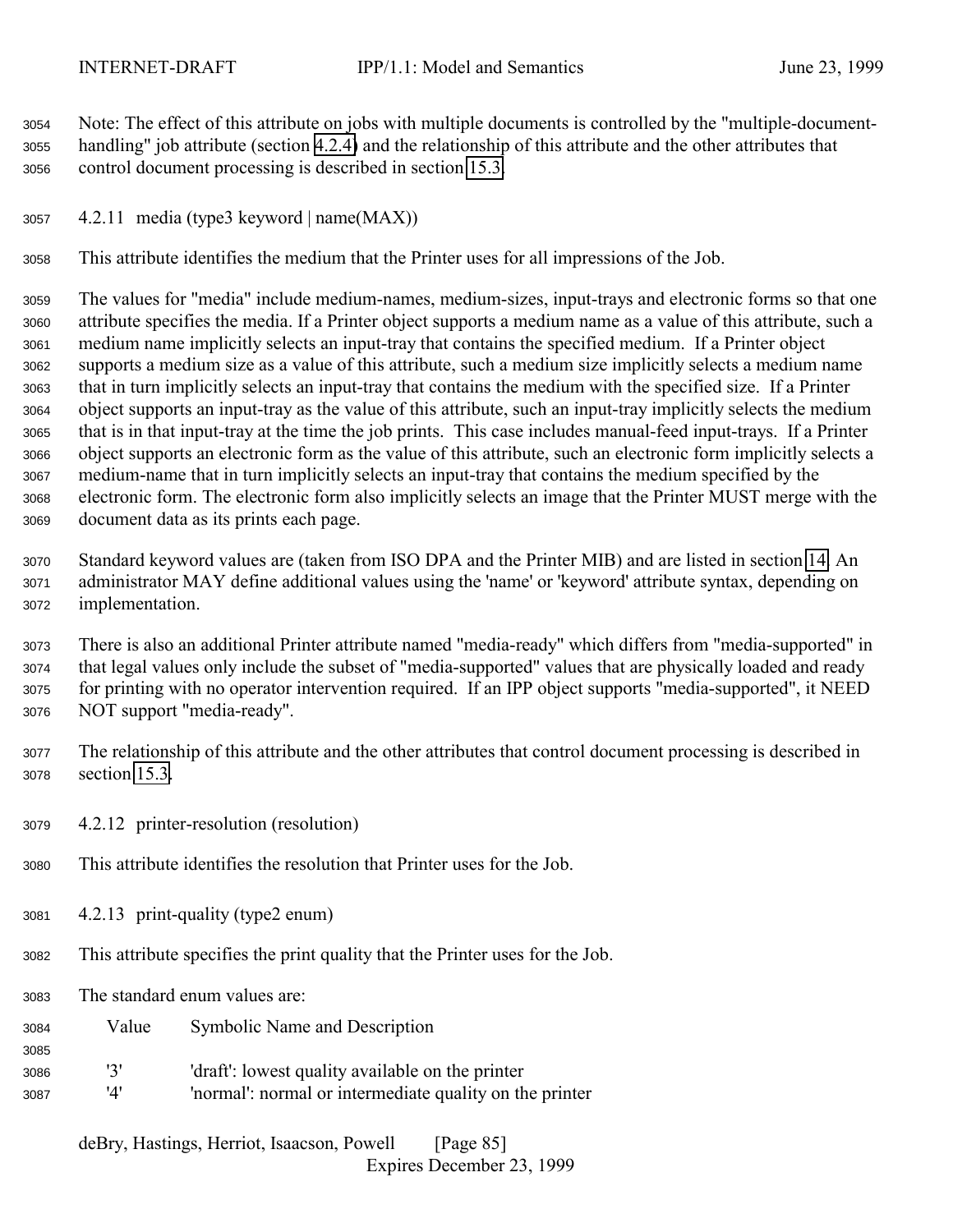# '5' 'high': highest quality available on the printer

# 4.3 Job Description Attributes

 The attributes in this section form the attribute group called "job-description". The following table summarizes these attributes. The third column indicates whether the attribute is a REQUIRED attribute that MUST be supported by Printer objects. If it is not indicated as REQUIRED, then it is OPTIONAL. The maximum size in octets for 'text' and 'name' attributes is indicated in parenthesizes.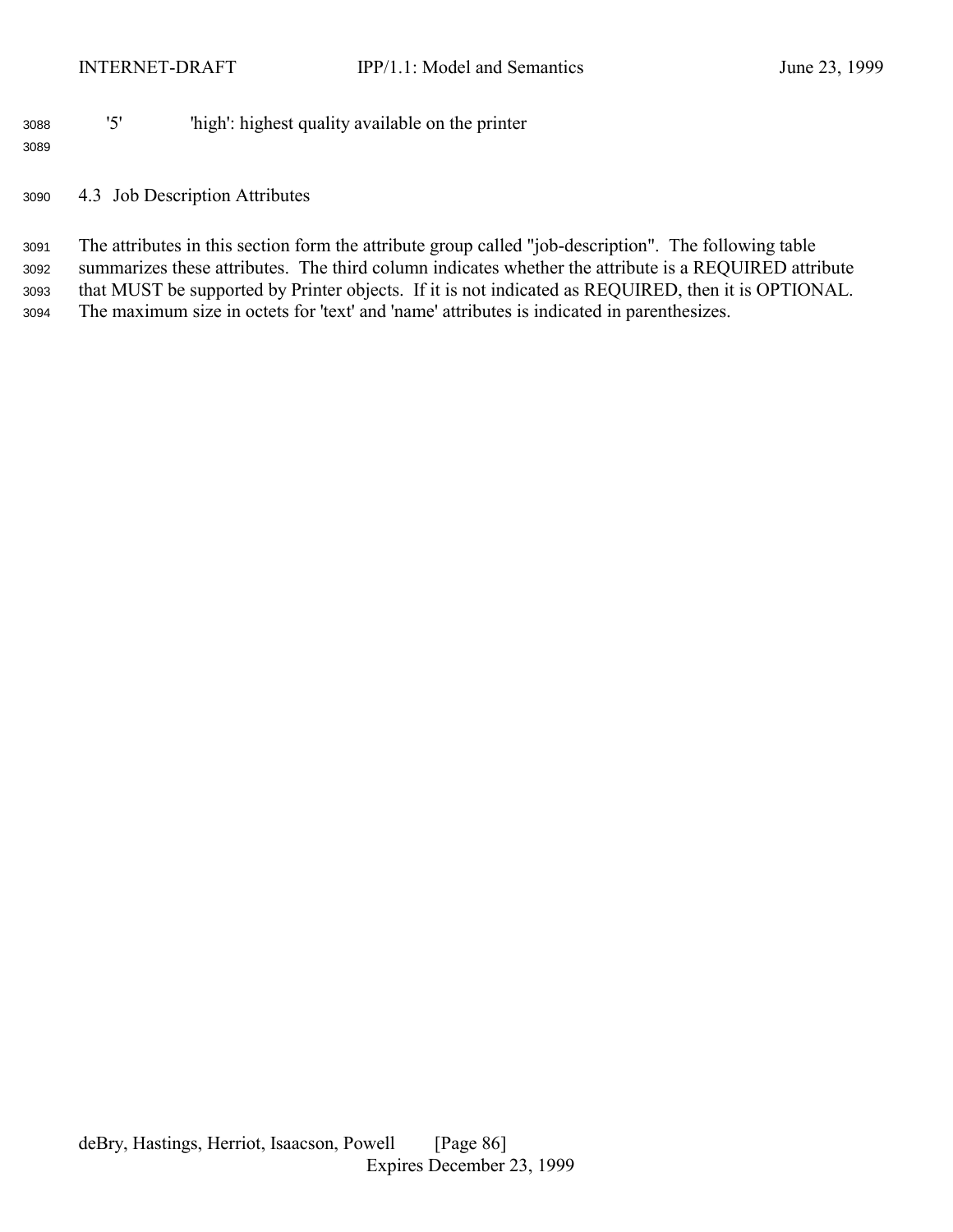|           | Attribute                  | Syntax               | REQUIRED? |
|-----------|----------------------------|----------------------|-----------|
| job-uri   |                            | uri                  | REQUIRED  |
| job-id    |                            | integer(1:MAX)       | REQUIRED  |
|           | job-printer-uri            | uri                  | REQUIRED  |
|           | job-more-info              | uri                  |           |
| job-name  |                            | name (MAX)           | REQUIRED  |
|           | job-originating-user-name  | name (MAX)           | REQUIRED  |
| job-state |                            | type1 enum           | REQUIRED  |
|           | job-state-reasons          | 1setOf type2 keyword | REQUIRED  |
|           | job-state-message          | text (MAX)           |           |
|           | number-of-documents        | integer (0:MAX)      |           |
|           | output-device-assigned     | name (127)           |           |
|           | time-at-creation           | integer (MIN:MAX)    | REQUIRED  |
|           | time-at-processing         | integer (MIN:MAX)    | REQUIRED  |
|           | time-at-completed          | integer (MIN:MAX)    | REQUIRED  |
|           | job-printer-up-time        | integer (1:MAX)      | REQUIRED  |
|           | date-time-at-creation      | dateTime             | OPTIONAL  |
|           | date-time-at-processing    | dateTime             | OPTIONAL  |
|           | date-time-at-completed     | dateTime             | OPTIONAL  |
|           | number-of-intervening-jobs | integer (0:MAX)      |           |
|           | job-message-from-operator  | text (127)           |           |
|           | job-k-octets               | integer (0:MAX)      |           |
|           | job-impressions            | integer (0:MAX)      |           |
|           | job-media-sheets           | integer (0:MAX)      |           |
|           |                            |                      |           |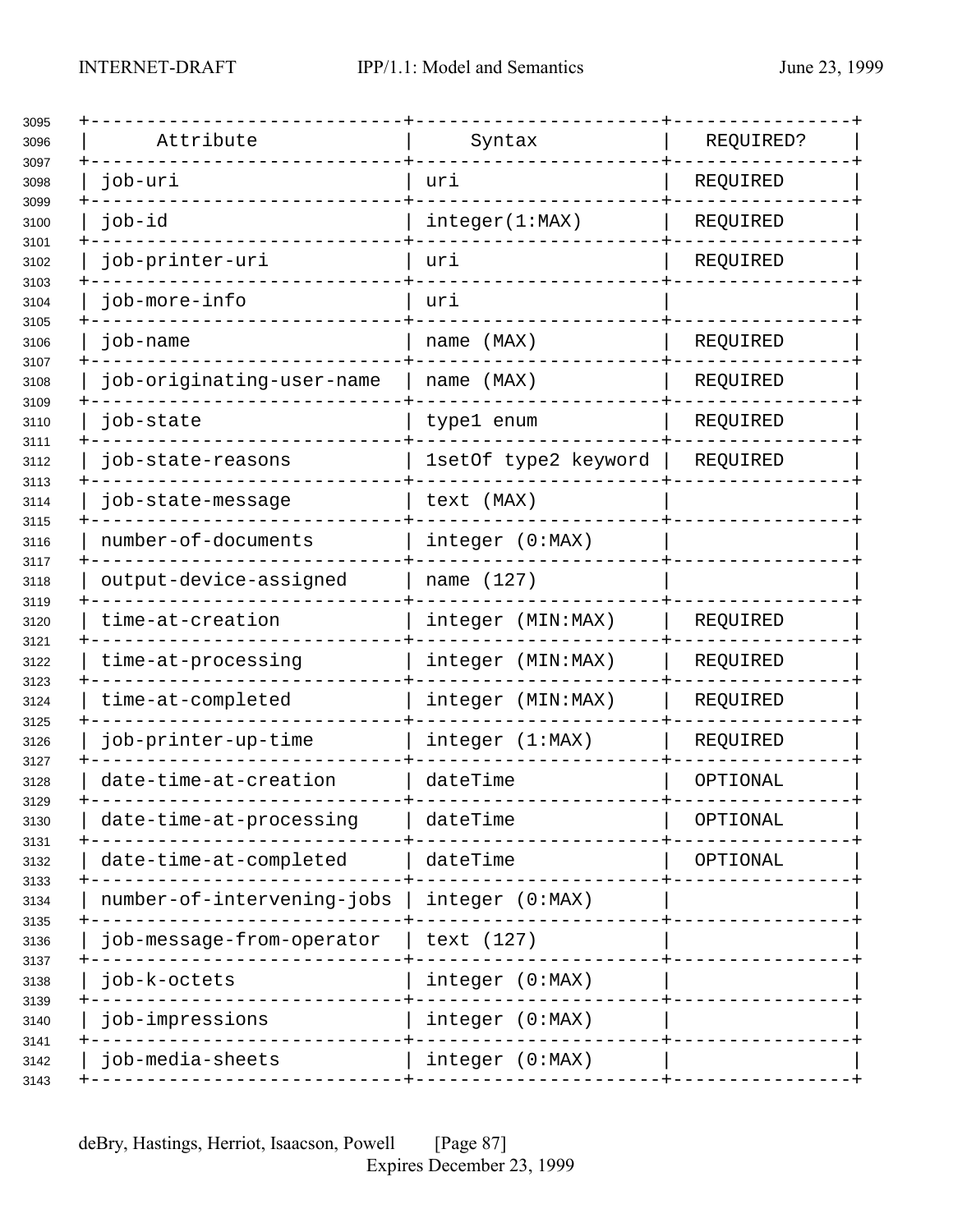| 3144                         | job-k-octets-processed                      | integer (0:MAX)    |          |
|------------------------------|---------------------------------------------|--------------------|----------|
| 3145<br>3146<br>3147         | job-impressions-completed                   | integer<br>(0:MAX) |          |
| 3148                         | job-media-sheets-completed                  | integer<br>(0:MAX) |          |
| 3149<br>3150                 | attributes-charset                          | charset            | REQUIRED |
| 3151<br>3152<br>3153<br>3154 | attributes-natural-language naturalLanguage |                    | REQUIRED |

#### 4.3.1 job-uri (uri)

 This REQUIRED attribute contains the URI for the job. The Printer object, on receipt of a new job, generates a URI which identifies the new Job. The Printer object returns the value of the "job-uri" attribute as part of the response to a create request. The precise format of a Job URI is implementation dependent. If the Printer object supports more than one URI and there is some relationship between the newly formed Job URI and the Printer object's URI, the Printer object uses the Printer URI supplied by the client in the create request. For example, if the create request comes in over a secure channel, the new Job URI MUST use the same secure channel. This can be guaranteed because the Printer object is responsible for generating the Job URI and the Printer object is aware of its security configuration and policy as well as the Printer URI used in the create request.

- For a description of this attribute and its relationship to "job-id" and "job-printer-uri" attribute, see the discussion in section [2.4](#page-17-0) on ["Object Identity"](#page-17-0).
- 4.3.2 job-id (integer(1:MAX))

 This REQUIRED attribute contains the ID of the job. The Printer, on receipt of a new job, generates an ID which identifies the new Job on that Printer. The Printer returns the value of the "job-id" attribute as part of the response to a create request. The 0 value is not included to allow for compatibility with SNMP index values which also cannot be 0.

- For a description of this attribute and its relationship to "job-uri" and "job-printer-uri" attribute, see the discussion in section [2.4](#page-17-0) on ["Object Identity"](#page-17-0).
- 4.3.3 job-printer-uri (uri)

 This REQUIRED attribute identifies the Printer object that created this Job object. When a Printer object creates a Job object, it populates this attribute with the Printer object URI that was used in the create request. This attribute permits a client to identify the Printer object that created this Job object when only the Job object's URI is available to the client. The client queries the creating Printer object to determine which languages, charsets, operations, are supported for this Job.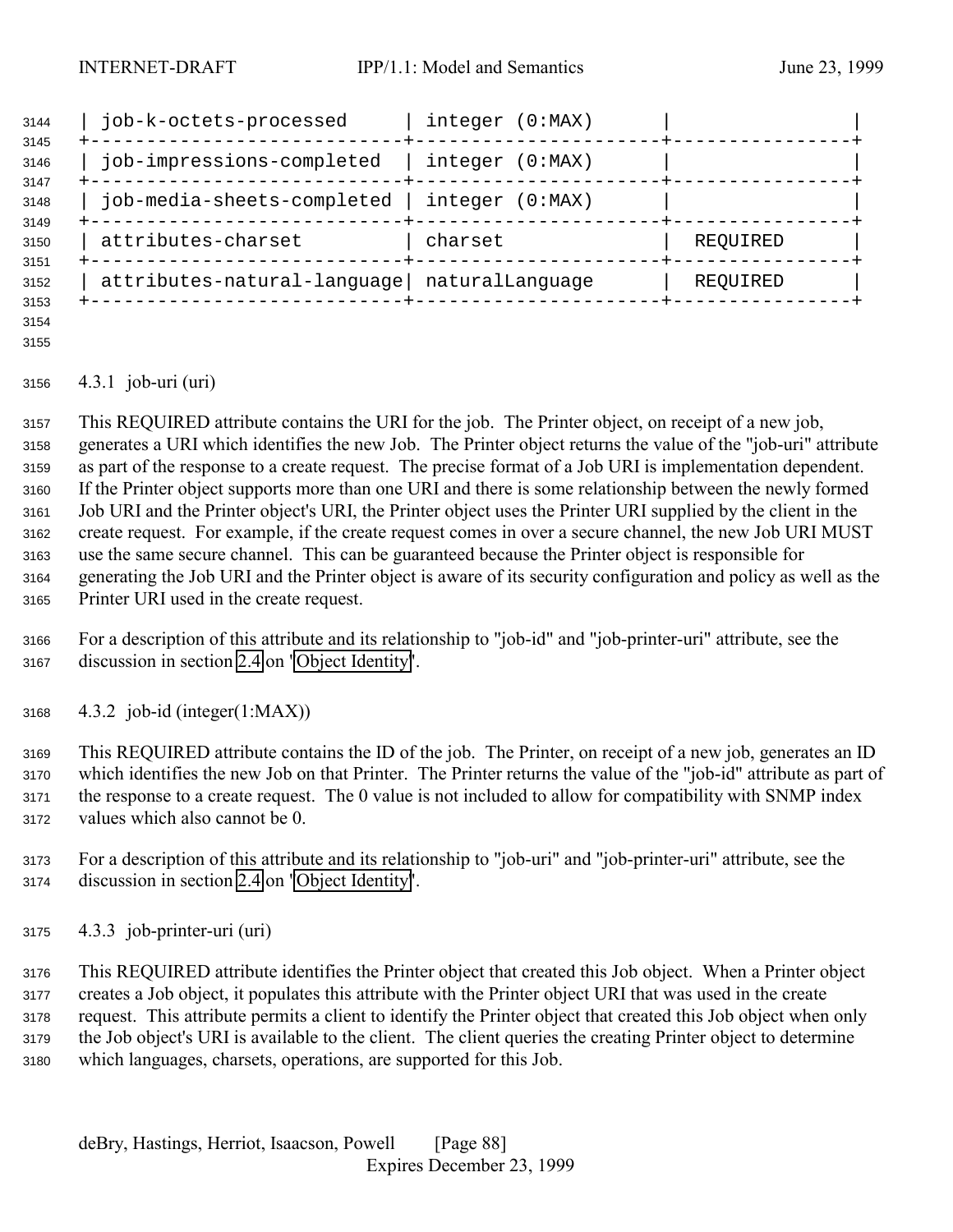For a description of this attribute and its relationship to "job-uri" and "job-id" attribute, see the discussion in section [2.4](#page-17-0) on ["Object Identity"](#page-17-0).

4.3.4 job-more-info (uri)

 Similar to "printer-more-info", this attribute contains the URI referencing some resource with more information about this Job object, perhaps an HTML page containing information about the Job.

4.3.5 job-name (name(MAX))

 This REQUIRED attribute is the name of the job. It is a name that is more user friendly than the "job-uri" attribute value. It does not need to be unique between Jobs. The Job's "job-name" attribute is set to the value supplied by the client in the "job-name" operation attribute in the create request (see Section [3.2.1.1\)](#page-35-0). If, however, the "job-name" operation attribute is not supplied by the client in the create request, the Printer object, on creation of the Job, MUST generate a name. The printer SHOULD generate the value of the Job's "job-name" attribute from the first of the following sources that produces a value: 1) the "document- name" operation attribute of the first (or only) document, 2) the "document-URI" attribute of the first (or only) document, or 3) any other piece of Job specific and/or Document Content information.

4.3.6 job-originating-user-name (name(MAX))

 This REQUIRED attribute contains the name of the end user that submitted the print job. The Printer object sets this attribute to the most authenticated printable name that it can obtain from the authentication service over which the IPP operation was received. Only if such is not available, does the Printer object use the value supplied by the client in the "requesting-user-name" operation attribute of the create operation (see Section [8\)](#page-128-0).

 Note: The Printer object needs to keep an internal originating user id of some form, typically as a credential of a principal, with the Job object. Since such an internal attribute is implementation-dependent and not of interest to clients, it is not specified as a Job Description attribute. This originating user id is used for authorization checks (if any) on all subsequent operation.

4.3.7 job-state (type1 enum)

 This REQUIRED attribute identifies the current state of the job. Even though the IPP protocol defines seven values for job states (plus the out-of-band 'unknown' value - see Section [4.1\)](#page-63-0), implementations only need to support those states which are appropriate for the particular implementation. In other words, a Printer supports only those job states implemented by the output device and available to the Printer object implementation.

Standard enum values are:

- Values Symbolic Name and Description
- '3' 'pending': The job is a candidate to start processing, but is not yet processing.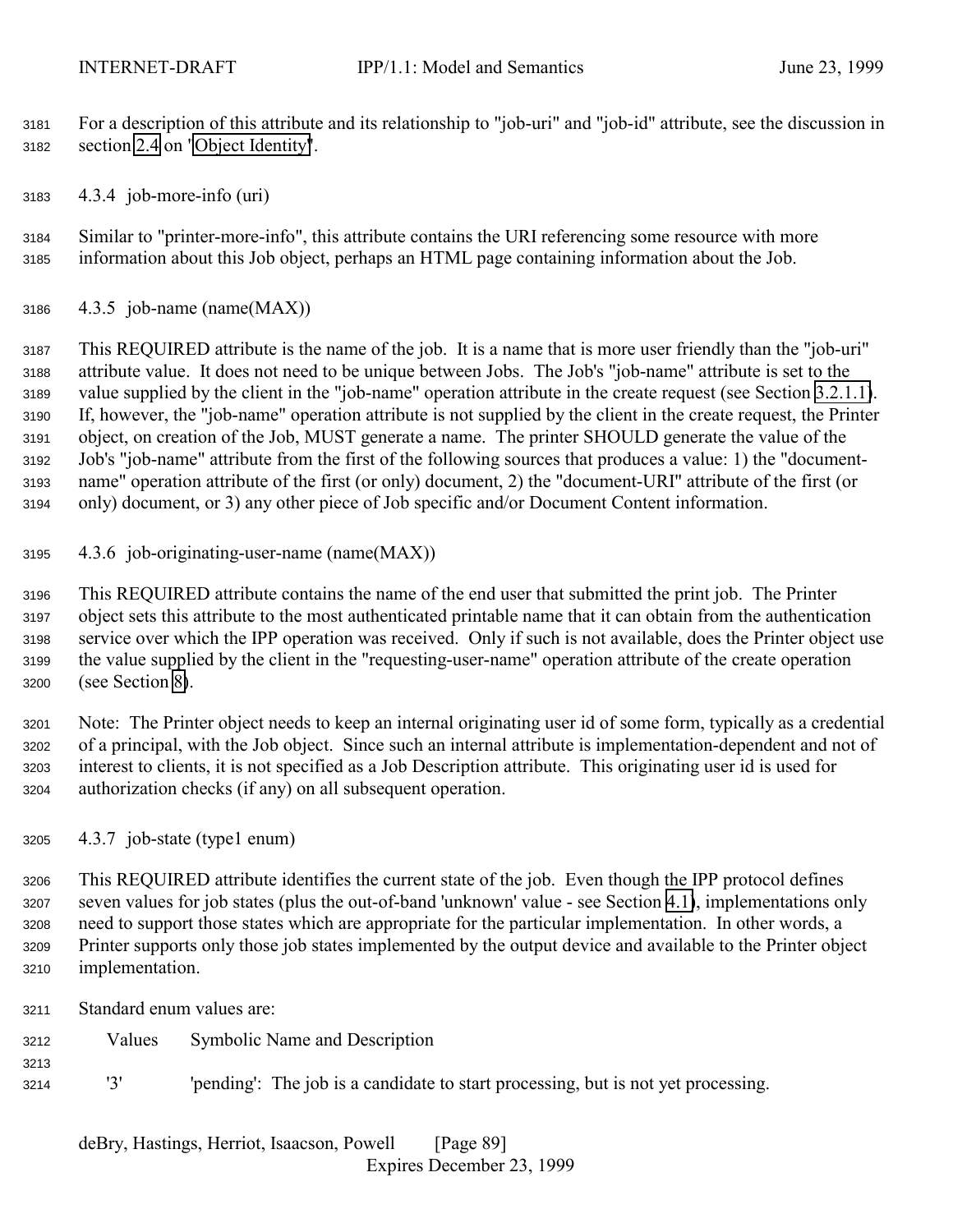| 3215 |     |                                                                                              |
|------|-----|----------------------------------------------------------------------------------------------|
| 3216 | '4' | 'pending-held': The job is not a candidate for processing for any number of reasons but will |
| 3217 |     | return to the 'pending' state as soon as the reasons are no longer present. The job's        |
| 3218 |     | "job-state-reason" attribute MUST indicate why the job is no longer a candidate for          |
| 3219 |     | processing.                                                                                  |
| 3220 |     |                                                                                              |
| 3221 | '5' | 'processing': One or more of:                                                                |
| 3222 |     |                                                                                              |
| 3223 |     | 1. the job is using, or is attempting to use, one or more purely software processes          |
| 3224 |     | that are analyzing, creating, or interpreting a PDL, etc.,                                   |
| 3225 |     | 2. the job is using, or is attempting to use, one or more hardware devices that are          |
| 3226 |     | interpreting a PDL, making marks on a medium, and/or performing finishing, such as           |
| 3227 |     | stapling, etc.,                                                                              |
| 3228 |     | 3. the Printer object has made the job ready for printing, but the output device is not      |
| 3229 |     | yet printing it, either because the job hasn't reached the output device or because the      |
| 3230 |     | job is queued in the output device or some other spooler, awaiting the output device         |
| 3231 |     | to print it.                                                                                 |
| 3232 |     |                                                                                              |
| 3233 |     | When the job is in the 'processing' state, the entire job state includes the detailed        |
|      |     | status represented in the Printer object's "printer-state", "printer-state-reasons", and     |
| 3234 |     | "printer-state-message" attributes.                                                          |
| 3235 |     |                                                                                              |
| 3236 |     | Implementations MAY, though they NEED NOT, include additional values in the                  |
| 3237 |     | job's "job-state-reasons" attribute to indicate the progress of the job, such as adding      |
| 3238 |     | the 'job-printing' value to indicate when the output device is actually making marks         |
| 3239 |     | on paper and/or the 'processing-to-stop-point' value to indicate that the IPP object is      |
| 3240 |     | in the process of canceling or aborting the job. Most implementations won't bother           |
| 3241 |     | with this nuance.                                                                            |
| 3242 |     |                                                                                              |
| 3243 | '6' | 'processing-stopped': The job has stopped while processing for any number of reasons and     |
| 3244 |     | will return to the 'processing' state as soon as the reasons are no longer present.          |
| 3245 |     |                                                                                              |
| 3246 |     | The job's "job-state-reason" attribute MAY indicate why the job has stopped                  |
| 3247 |     | processing. For example, if the output device is stopped, the 'printer-stopped' value        |
| 3248 |     | MAY be included in the job's "job-state-reasons" attribute.                                  |
|      |     |                                                                                              |
| 3249 |     |                                                                                              |
| 3250 |     | Note: When an output device is stopped, the device usually indicates its condition in        |
| 3251 |     | human readable form locally at the device. A client can obtain more complete device          |
| 3252 |     | status remotely by querying the Printer object's "printer-state", "printer-state-reasons"    |
| 3253 |     | and "printer-state-message" attributes.                                                      |
| 3254 |     |                                                                                              |
| 3255 | '7' | 'canceled': The job has been canceled by a Cancel-Job operation and the Printer object has   |
| 3256 |     | completed canceling the job and all job status attributes have reached their final           |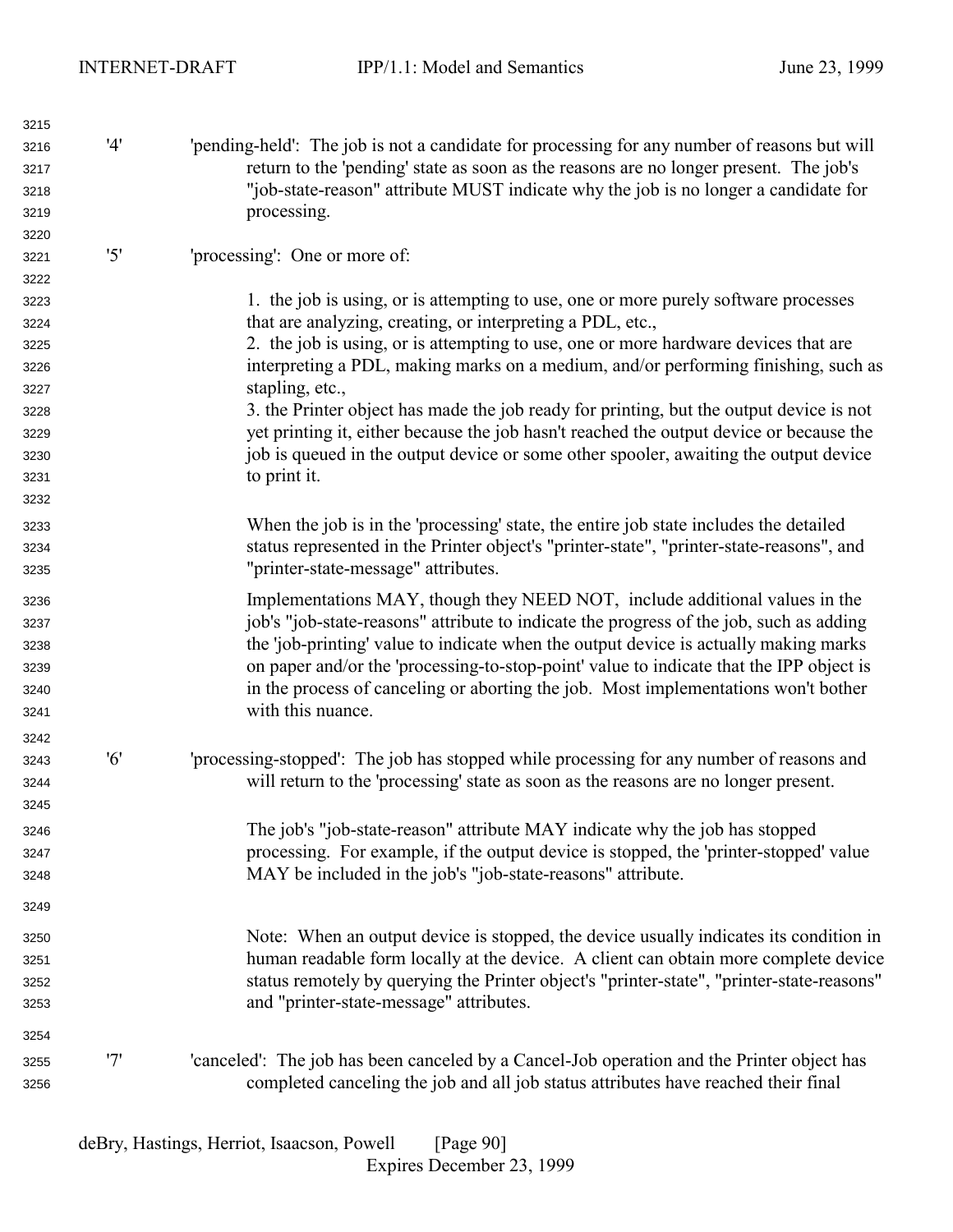| 3257<br>3258<br>3259<br>3260<br>3261<br>3262                                 |         | values for the job. While the Printer object is canceling the job, the job remains in its<br>current state, but the job's "job-state-reasons" attribute SHOULD contain the<br>'processing-to-stop-point' value and one of the 'canceled-by-user', 'canceled-by-<br>operator', or 'canceled-at-device' value. When the job moves to the 'canceled' state,<br>the 'processing-to-stop-point' value, if present, MUST be removed, but the 'canceled-<br>by-xxx', if present, MUST remain.                                                                                                                                                                                 |
|------------------------------------------------------------------------------|---------|------------------------------------------------------------------------------------------------------------------------------------------------------------------------------------------------------------------------------------------------------------------------------------------------------------------------------------------------------------------------------------------------------------------------------------------------------------------------------------------------------------------------------------------------------------------------------------------------------------------------------------------------------------------------|
| 3263<br>3264<br>3265<br>3266<br>3267<br>3268<br>3269<br>3270<br>3271<br>3272 | '8'     | 'aborted': The job has been aborted by the system, usually while the job was in the<br>'processing' or 'processing-stopped' state and the Printer has completed aborting the<br>job and all job status attributes have reached their final values for the job. While the<br>Printer object is aborting the job, the job remains in its current state, but the job's<br>"job-state-reasons" attribute SHOULD contain the 'processing-to-stop-point' and<br>'aborted-by-system' values. When the job moves to the 'aborted' state, the<br>'processing-to-stop-point' value, if present, MUST be removed, but the 'aborted-by-<br>system' value, if present, MUST remain. |
| 3273<br>3274<br>3275<br>3276<br>3277<br>3278                                 | 9'      | 'completed': The job has completed successfully or with warnings or errors after processing<br>and all of the job media sheets have been successfully stacked in the appropriate<br>output bin(s) and all job status attributes have reached their final values for the job.<br>The job's "job-state-reasons" attribute SHOULD contain one of: 'completed-<br>successfully', 'completed-with-warnings', or 'completed-with-errors' values.                                                                                                                                                                                                                             |
| 3279<br>3280<br>3281                                                         |         | The final value for this attribute MUST be one of: 'completed', 'canceled', or 'aborted' before the Printer<br>removes the job altogether. The length of time that jobs remain in the 'canceled', 'aborted', and 'completed'<br>states depends on implementation. See section 4.3.7.2.                                                                                                                                                                                                                                                                                                                                                                                 |
| 3282                                                                         |         | The following figure shows the normal job state transitions.                                                                                                                                                                                                                                                                                                                                                                                                                                                                                                                                                                                                           |
| 3283<br>3284<br>3285<br>3286<br>3287<br>3288<br>3289<br>3290                 | --->+   | +----> canceled<br>+----> pending --------> processing ---<br>-----> completed<br>+----> aborted<br>$\mathbf v$<br>$\mathbf v$                                                                                                                                                                                                                                                                                                                                                                                                                                                                                                                                         |
| 3291<br>3292<br>3293                                                         | states. | Normally a job progresses from left to right. Other state transitions are unlikely, but are not forbidden. Not<br>shown are the transitions to the 'canceled' state from the 'pending', 'pending-held', and 'processing-stopped'                                                                                                                                                                                                                                                                                                                                                                                                                                       |
| 3294                                                                         |         | Jobs reach one of the three terminal states: 'completed', 'canceled', or 'aborted', after the jobs have                                                                                                                                                                                                                                                                                                                                                                                                                                                                                                                                                                |

 completed all activity, including stacking output media, after the jobs have completed all activity, and all job status attributes have reached their final values for the job.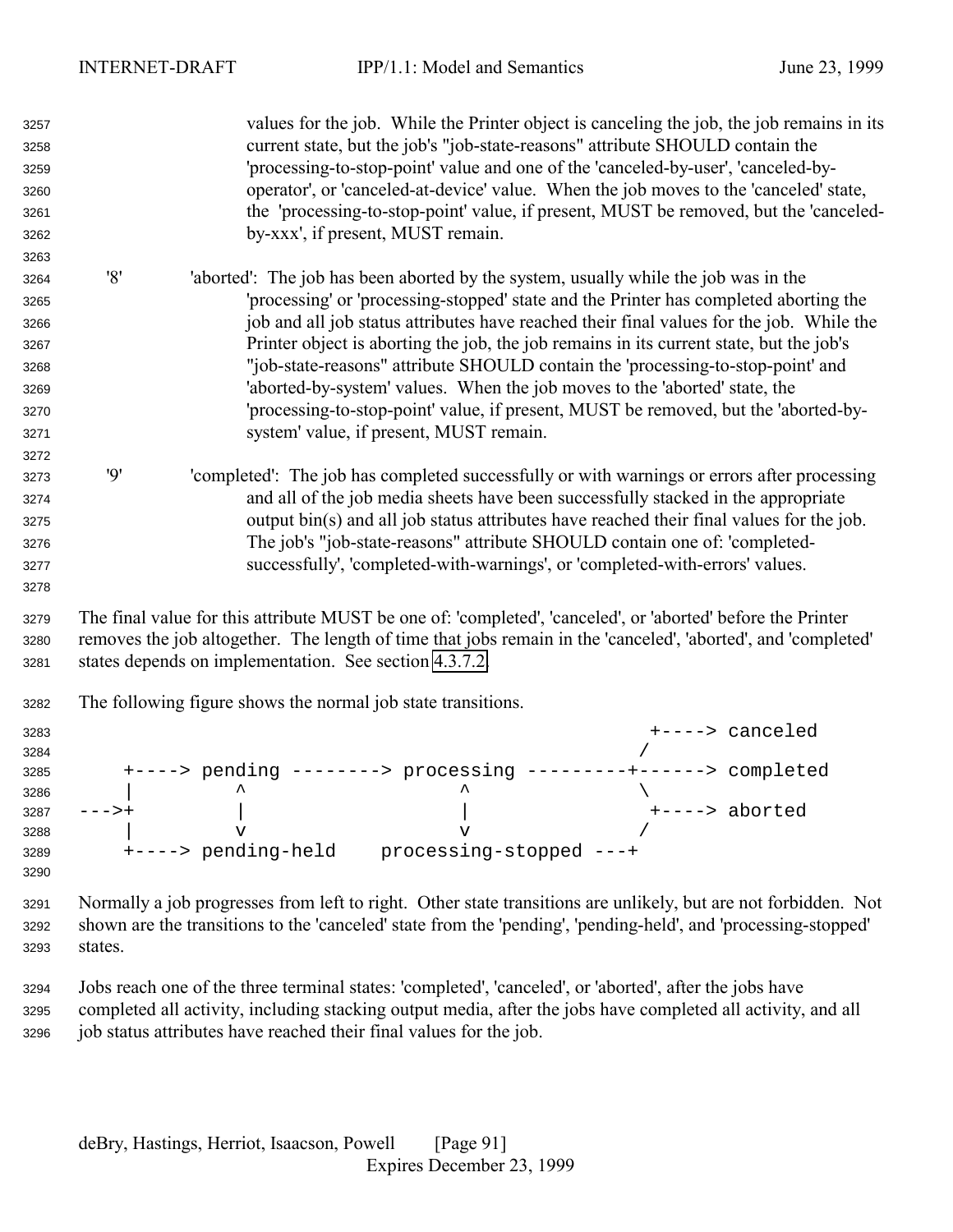## <span id="page-91-0"></span>4.3.7.1 Forwarding Servers

 As with all other IPP attributes, if the implementation cannot determine the correct value for this attribute, it SHOULD respond with the out-of-band value 'unknown' (see section [4.1\)](#page-63-0) rather than try to guess at some possibly incorrect value and give the end user the wrong impression about the state of the Job object. For example, if the implementation is just a gateway into some printing system from which it can normally get status, but temporarily is unable, then the implementation should return the 'unknown' value. However, if the implementation is a gateway to a printing system that never provides detailed status about the print job, the implementation MAY set the IPP Job object's state to 'completed', provided that it also sets the 'queued-in-device' value in the job's "job-state-reasons" attribute (see section [4.3.8\)](#page-92-0).

# 4.3.7.2 Partitioning of Job States

 This section partitions the 7 job states into phases: Job Not Completed, Job Retention, Job History, and Job Removal. This section also explains the 'job-restartable' value of the "job-state-reasons" Job Description attribute for use with the Restart-Job operation.

- Job Not Completed: When a job is in the 'pending', 'pending-held', 'processing', or 'processing-stopped' states, the job is not completed.
- Job Retention: When a job enters one of the three terminal job states: 'completed', 'canceled', or 'aborted', the IPP Printer object MAY "retain" the job in a restartable condition for an implementation-defined time period. This time period MAY be zero seconds and MAY depend on the terminal job state. This phase is called Job Retention. While in the Job Retention phase, the job's document data is retained and a client may restart the job using the Restart-Job operation. If the IPP object supports the Restart-Job operation, then it SHOULD indicate that the job is restartable by adding the 'job-restartable' value to the job's "job-state-reasons" attribute (see Section [4.3.8\)](#page-92-0) during the Job Retention phase.
- Job History: After the Job Retention phase expires for a job, the Printer object deletes the document data for the job and the job becomes part of the Job History. The Printer object MAY also delete any number of the job attributes. Since the job is no longer restartable, the Printer object MUST remove the 'job-restartable' value from the job's "job-state-reasons" attribute, if present.
- Job Removal: After the job has remained in the Job History for an implementation-defined time, such as when the number of jobs exceeds a fixed number or after a fixed time period (which MAY be zero seconds), the IPP Printer removes the job from the system.
- Using the Get-Jobs operation and supplying the 'not-completed' value for the "which-jobs" operation attribute, a client is requesting jobs in the Job Not Completed phase. Using the Get-Jobs operation and supplying the 'completed' value for the "which-jobs" operation attribute, a client is requesting jobs in the Job Retention and Job History phases. Using the Get-Job-Attributes operation, a client is requesting a job in any phase except Job Removal. After Job Removal, the Get-Job-Attributes and Get-Jobs operations no longer are capable of returning any information about a job.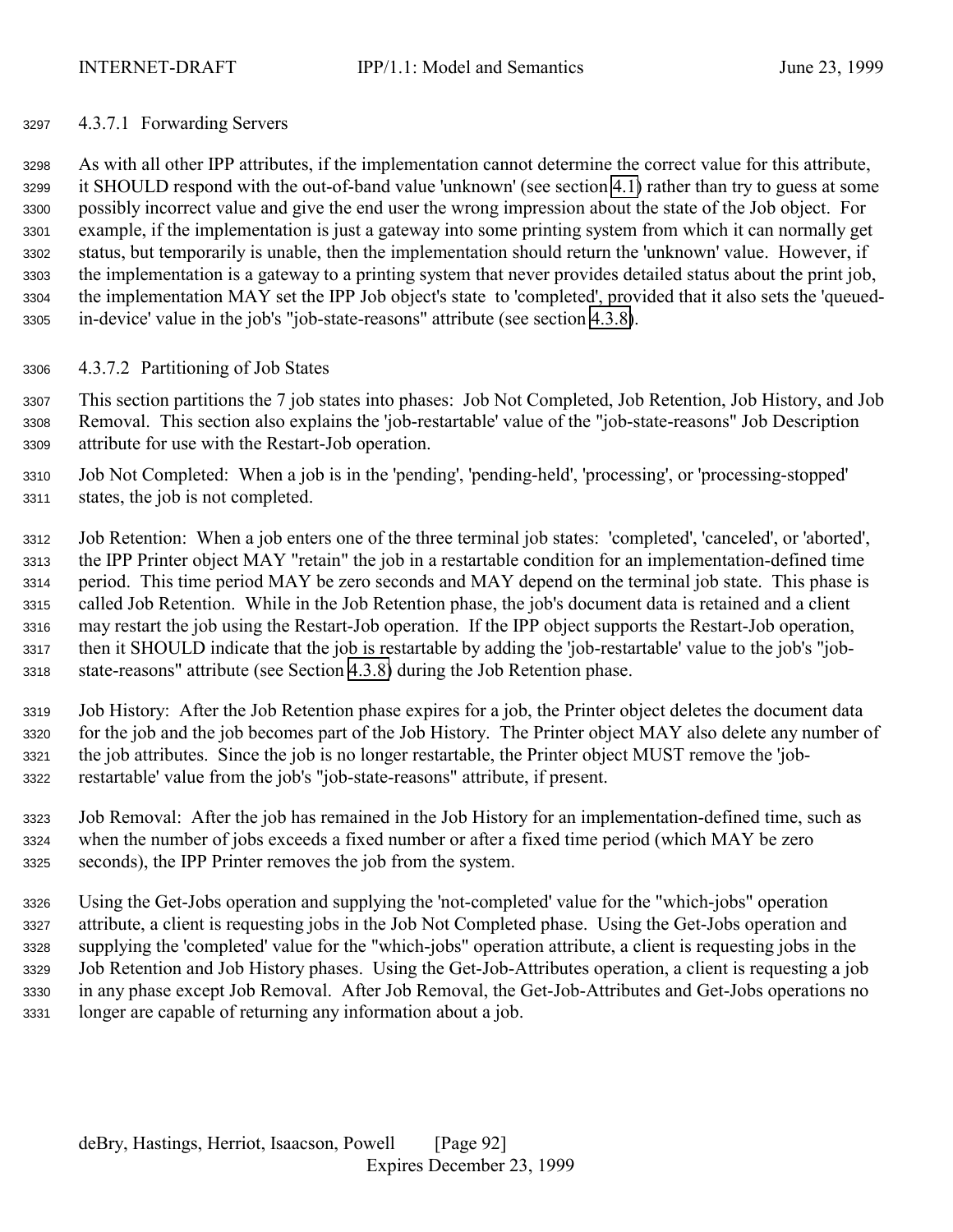<span id="page-92-0"></span>4.3.8 job-state-reasons (1setOf type2 keyword)

 This REQUIRED attribute provides additional information about the job's current state, i.e., information that augments the value of the job's "job-state" attribute.

 These values MAY be used with any job state or states for which the reason makes sense. Some of these value definitions indicate conformance requirements; the rest are OPTIONAL. Furthermore, when implemented, the Printer MUST return these values when the reason applies and MUST NOT return them when the reason no longer applies whether the value of the Job's "job-state" attribute changed or not. When the Job does not have any reasons for being in its current state, the value of the Job's "job-state-reasons" attribute MUST be 'none'.

 Note: While values cannot be added to the 'job-state' attribute without impacting deployed clients that take actions upon receiving "job-state" values, it is the intent that additional "job-state-reasons" values can be defined and registered without impacting such deployed clients. In other words, the "job-state-reasons" attribute is intended to be extensible.

- The following standard keyword values are defined. For ease of understanding, the values are presented in the order in which the reasons are likely to occur (if implemented), starting with the 'job-incoming' value:
- 'none': There are no reasons for the job's current state. This state reason is semantically equivalent to "job-state-reasons" without any value and MUST be used when there is no other value, since the 1setOf attribute syntax requires at least one value.
- 'job-incoming': The Create-Job operation has been accepted by the Printer, but the Printer is expecting additional Send-Document and/or Send-URI operations and/or is accessing/accepting document data.
- 'job-data-insufficient': The Create-Job operation has been accepted by the Printer, but the Printer is expecting additional document data before it can move the job into the 'processing' state. If a Printer starts processing before it has received all data, the Printer removes the 'job-data-insufficient' reason, but the 'job-incoming' remains. If a Printer starts processing after it has received all data, the Printer removes the 'job-data-insufficient' reason and the 'job-incoming' at the same time.
- 'document-access-error': After accepting a Print-URI or Send-URI request, the Printer could not access one or more documents passed by reference. This reason is intended to cover any file access problem, including file does not exist and access denied because of an access control problem. The Printer MAY also indicate the document access error using the "job-document-access-errors" Job Description attribute (see section [4.3.11\)](#page-95-0). Whether the Printer aborts the job and moves the job to the 'aborted' job state or prints all documents that are accessible and moves the job to the 'completed' job state and adds the 'completed-with-errors' value in the job's "job-state-reasons" attribute depends on implementation and/or site policy. This value SHOULD be supported if the Print-URI or Send-URI operations are supported.
- 'submission-interrupted': The job was not completely submitted for some unforeseen reason, such as: (1) the Printer has crashed before the job was closed by the client, (2) the Printer or the document transfer method has crashed in some non-recoverable way before the document data was entirely transferred to the Printer, (3) the client crashed or failed to close the job before the time-out period. See section [4.4.31.](#page-114-0)
- 'job-outgoing': The Printer is transmitting the job to the output device.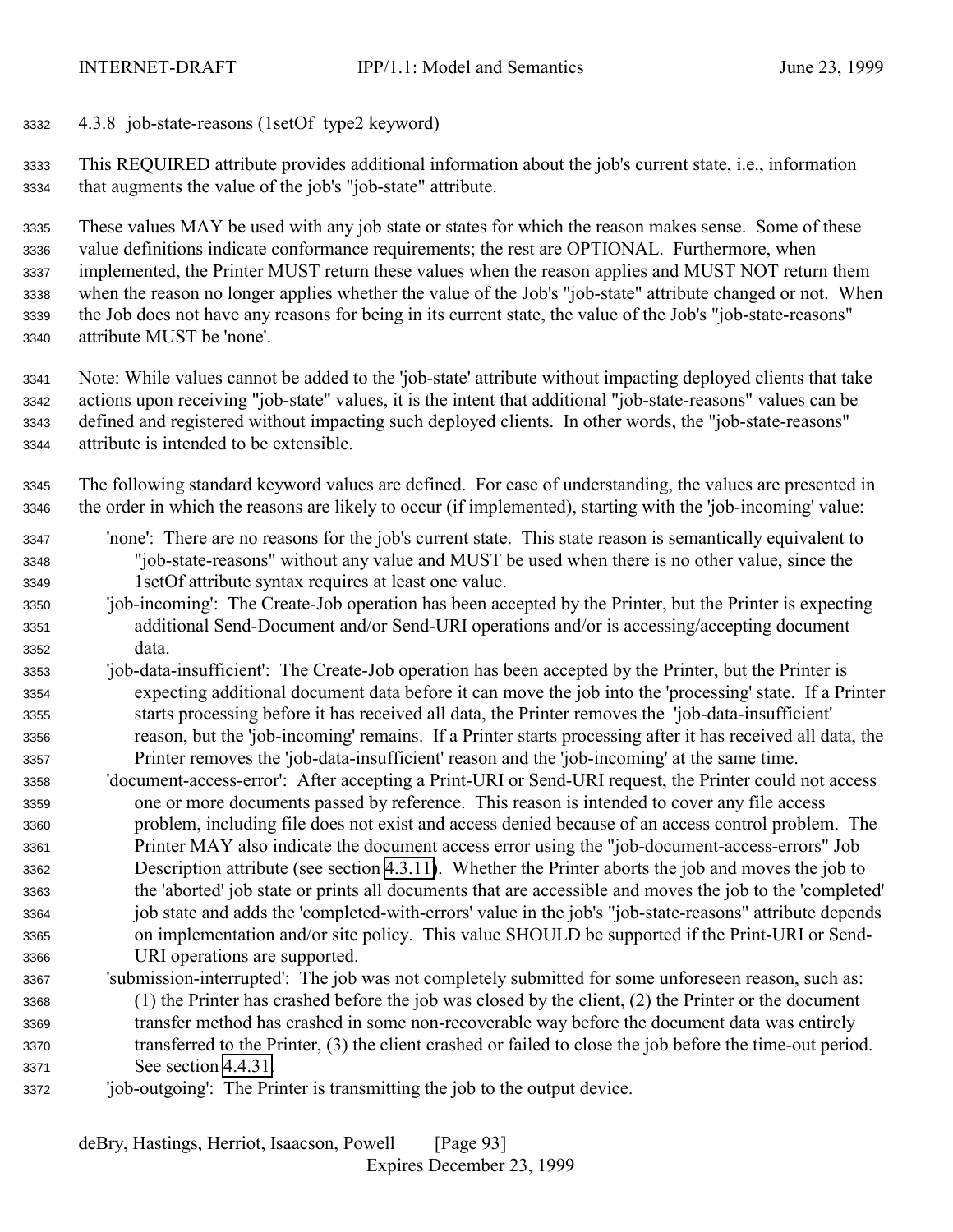| 3373<br>3374 | 'job-hold-until-specified': The value of the job's "job-hold-until" attribute was specified with a time<br>period that is still in the future. The job MUST NOT be a candidate for processing until this reason |
|--------------|-----------------------------------------------------------------------------------------------------------------------------------------------------------------------------------------------------------------|
| 3375         | is removed and there are no other reasons to hold the job. This value SHOULD be supported if the                                                                                                                |
| 3376         | "job-hold-until" Job Template attribute is supported.                                                                                                                                                           |
| 3377         | 'resources-are-not-ready': At least one of the resources needed by the job, such as media, fonts, resource                                                                                                      |
| 3378         | objects, etc., is not ready on any of the physical printer's for which the job is a candidate. This                                                                                                             |
| 3379         | condition MAY be detected when the job is accepted, or subsequently while the job is pending or                                                                                                                 |
| 3380         | processing, depending on implementation. The job may remain in its current state or be moved to                                                                                                                 |
| 3381         | the 'pending-held' state, depending on implementation and/or job scheduling policy.                                                                                                                             |
| 3382         | 'printer-stopped-partly': The value of the Printer's "printer-state-reasons" attribute contains the value                                                                                                       |
| 3383         | 'stopped-partly'.                                                                                                                                                                                               |
| 3384         | 'printer-stopped': The value of the Printer's "printer-state" attribute is 'stopped'.                                                                                                                           |
| 3385         | 'job-interpreting': Job is in the 'processing' state, but more specifically, the Printer is interpreting the                                                                                                    |
| 3386         | document data.                                                                                                                                                                                                  |
| 3387         | 'job-queued': Job is in the 'processing' state, but more specifically, the Printer has queued the document                                                                                                      |
| 3388         | data.                                                                                                                                                                                                           |
| 3389         | 'job-transforming': Job is in the 'processing' state, but more specifically, the Printer is interpreting                                                                                                        |
| 3390         | document data and producing another electronic representation.                                                                                                                                                  |
| 3391         | 'job-queued-for-marker': Job is in any of the 'pending-held', 'pending', or 'processing' states, but more                                                                                                       |
| 3392         | specifically, the Printer has completed enough processing of the document to be able to start                                                                                                                   |
| 3393         | marking and the job is waiting for the marker. Systems that require human intervention to release                                                                                                               |
| 3394         | jobs using the Release-Job operation, put the job into the 'pending-held' job state. Systems that                                                                                                               |
| 3395         | automatically select a job to use the marker put the job into the 'pending' job state or keep the job in                                                                                                        |
| 3396         | the 'processing' job state while waiting for the marker, depending on implementation. All                                                                                                                       |
| 3397         | implementations put the job into (or back into) the 'processing' state when marking does begin.                                                                                                                 |
| 3398         | 'job-printing': The output device is marking media. This value is useful for Printers which spend a great                                                                                                       |
| 3399         | deal of time processing (1) when no marking is happening and then want to show that marking is                                                                                                                  |
| 3400         | now happening or (2) when the job is in the process of being canceled or aborted while the job                                                                                                                  |
| 3401         | remains in the 'processing' state, but the marking has not yet stopped so that impression or sheet                                                                                                              |
| 3402         | counts are still increasing for the job.                                                                                                                                                                        |
| 3403         | 'job-canceled-by-user': The job was canceled by the owner of the job using the Cancel-Job request, i.e.,                                                                                                        |
| 3404         | by a user whose authenticated identity is the same as the value of the originating user that created                                                                                                            |
| 3405         | the Job object, or by some other authorized end-user, such as a member of the job owner's security                                                                                                              |
| 3406         | group. This value SHOULD be supported.                                                                                                                                                                          |
| 3407         | 'job-canceled-by-operator': The job was canceled by the operator using the Cancel-Job request, i.e., by a                                                                                                       |
| 3408         | user who has been authenticated as having operator privileges (whether local or remote). If the                                                                                                                 |
| 3409         | security policy is to allow anyone to cancel anyone's job, then this value may be used when the job                                                                                                             |
| 3410         | is canceled by other than the owner of the job. For such a security policy, in effect, everyone is an                                                                                                           |
| 3411         | operator as far as canceling jobs with IPP is concerned. This value SHOULD be supported if the                                                                                                                  |
| 3412         | implementation permits canceling by other than the owner of the job.                                                                                                                                            |
| 3413         | 'job-canceled-at-device': The job was canceled by an unidentified local user, i.e., a user at a console at                                                                                                      |
| 3414         | the device. This value SHOULD be supported if the implementation supports canceling jobs at the                                                                                                                 |
| 3415         | console.                                                                                                                                                                                                        |

 'aborted-by-system': The job (1) is in the process of being aborted, (2) has been aborted by the system and placed in the 'aborted' state, or (3) has been aborted by the system and placed in the 'pending-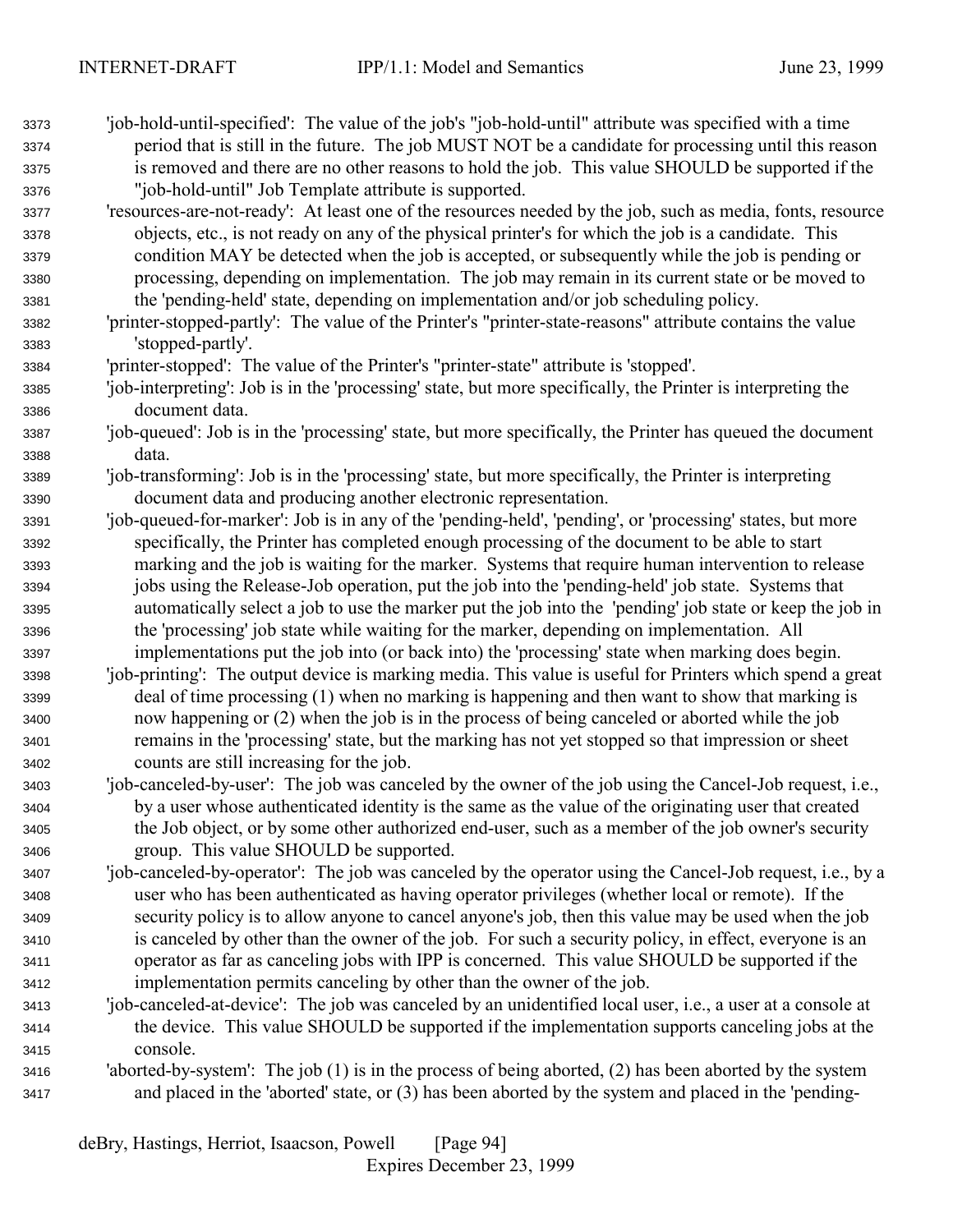| 3418 | held' state, so that a user or operator can manually try the job again. This value SHOULD be                   |
|------|----------------------------------------------------------------------------------------------------------------|
| 3419 | supported.                                                                                                     |
| 3420 | 'unsupported-compression': The job was aborted by the system because the Printer determined while              |
| 3421 | attempting to decompress the document-data's that the compression is actually not among those                  |
| 3422 | supported by the Printer. This value MUST be supported, since "compressions is a REQUIRED                      |
| 3423 | operation attribute.                                                                                           |
| 3424 | 'compression-error': The job was aborted by the system because the Printer encountered an error in the         |
| 3425 | document-data while decompressing it. If the Printer posts this reason, the document-data has                  |
| 3426 | already passed any tests that would have led to the 'unsupported-compression' job-state-reason.                |
| 3427 | 'unsupported-document-format': The job was aborted by the system because the document-data's                   |
| 3428 | document-format is not among those supported by the Printer. If the client specifies the document-             |
| 3429 | format as 'application/octet-stream', the printer MAY abort the job and post this reason even though           |
| 3430 | the format is a member of the "document-format-supported" printer attribute, but not among the                 |
| 3431 | auto-sensed document-formats. This value MUST be supported, since "document-format" is a                       |
| 3432 | REQUIRED operation attribute.                                                                                  |
| 3433 | 'document-format-error': The job was aborted by the system because the Printer encountered an error in         |
| 3434 | the document-data while processing it. If the Printer posts this reason, the document-data has                 |
| 3435 | already passed any tests that would have led to the 'unsupported-document-format' job-state-reason.            |
| 3436 | 'processing-to-stop-point': The requester has issued a Cancel-Job operation or the Printer object has          |
| 3437 | aborted the job, but is still performing some actions on the job until a specified stop point occurs or        |
| 3438 | job termination/cleanup is completed.                                                                          |
| 3439 | If the implementation requires some measurable time to cancel the job in the 'processing' or                   |
| 3440 | 'processing-stopped' job states, the IPP object MUST use this value to indicate that the Printer object        |
| 3441 | is still performing some actions on the job while the job remains in the 'processing' or 'processing-          |
| 3442 | stopped' state. After all the job's job description attributes have stopped incrementing, the Printer          |
| 3443 | object moves the job from the 'processing' state to the 'canceled' or 'aborted' job states.                    |
| 3444 | 'service-off-line': The Printer is off-line and accepting no jobs. All 'pending' jobs are put into the         |
| 3445 | 'pending-held' state. This situation could be true if the service's or document transform's input is           |
| 3446 | impaired or broken.                                                                                            |
| 3447 | 'job-completed-successfully': The job completed successfully. This value SHOULD be supported.                  |
| 3448 | 'job-completed-with-warnings': The job completed with warnings. This value SHOULD be supported                 |
| 3449 | if the implementation detects warnings.                                                                        |
| 3450 | 'job-completed-with-errors': The job completed with errors (and possibly warnings too). This value             |
| 3451 | SHOULD be supported if the implementation detects errors.                                                      |
| 3452 | 'job-restartable' - This job is retained (see section 4.3.7.2) and is currently able to be restarted using the |
| 3453 | Restart-Job operation (see section 3.3.7). If 'job-restartable' is a value of the job's 'job-state-reasons'    |
| 3454 | attribute, then the IPP object MUST accept a Restart-Job operation for that job. This value                    |
| 3455 | SHOULD be supported if the Restart-Job operation is supported.                                                 |
| 3456 | 'queued-in-device': The job has been forwarded to a device or print system that is unable to send back         |
| 3457 | status. The Printer sets the job's "job-state" attribute to 'completed' and adds the 'queued-in-device'        |
|      | value to the job's "job-state-reasons" attribute to indicate that the Printer has no additional                |
| 3458 | information about the job and never will have any better information. See section 4.3.7.1.                     |
| 3459 |                                                                                                                |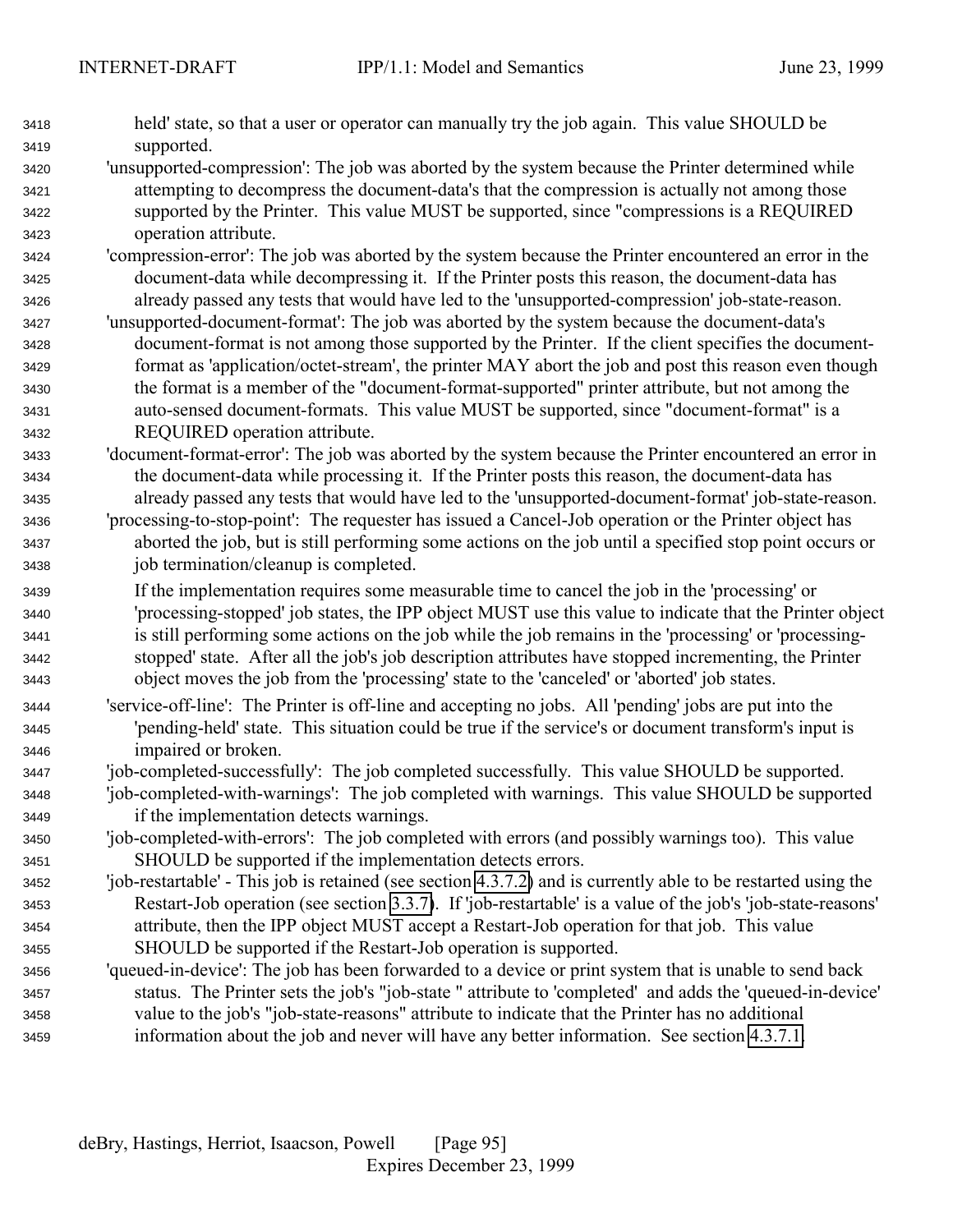<span id="page-95-0"></span>

4.3.9 job-state-message (text(MAX))

 This attribute specifies information about the "job-state" and "job-state-reasons" attributes in human readable text. If the Printer object supports this attribute, the Printer object MUST be able to generate this message in any of the natural languages identified by the Printer's "generated-natural-language-supported" attribute (see the "attributes-natural-language" operation attribute specified in Section [3.1.4.1\)](#page-23-0).

 The value SHOULD NOT contain additional information not contained in the values of the "job-state" and "job-states-reasons" attributes, such as interpreter error information. Otherwise, application programs might attempt to parse the (localized text). For such additional information such as interpreter errors for application program consumption or specific document access errors, new attributes with keyword values, needs to be developed and registered.

4.3.10 job-detailed-status-messages (1setOf text(MAX))

 This attribute specifies additional detailed and technical information about the job. Neither the Printer nor the client localizes the message(s), since they are intended for use by the system administrator or other experienced technical persons. Clients MUST NOT attempt to parse the value of this attribute. See "job-document-access-errors" (section 4.3.11) for additional errors that a program can process.

4.3.11 job-document-access-errors (1setOf text(MAX))

 This attribute provides additional information about each document access error for this job encountered by the Printer after it returned a response to the Print-URI or Send-URI operation and subsequently attempted to access document(s) supplied in the Print-URI or Send-URI operation. For errors in the protocol that is identified by the URI scheme in the "document-uri" operation attribute, such as 'http:' or 'ftp:', the error code is returned in parentheses, followed by the URI. For example:

- (404) http://ftp.pwg.org/pub/pwg/ipp/new\_MOD/ipp-model-v11-990510.pdf
- Most Internet protocols use decimal error codes (unlike IPP), so the ASCII error code representation is in decimal.
- 4.3.12 number-of-documents (integer(0:MAX))

 This attribute indicates the number of documents in the job, i.e., the number of Send-Document, Send-URI, Print-Job, or Print-URI operations that the Printer has accepted for this job, regardless of whether the document data has reached the Printer object or not.

- Implementations supporting the OPTIONAL Create-Job/Send-Document/Send-URI operations SHOULD support this attribute so that clients can query the number of documents in each job.
- 4.3.13 output-device-assigned (name(127))
- This attribute identifies the output device to which the Printer object has assigned this job. If an output device implements an embedded Printer object, the Printer object NEED NOT set this attribute. If a print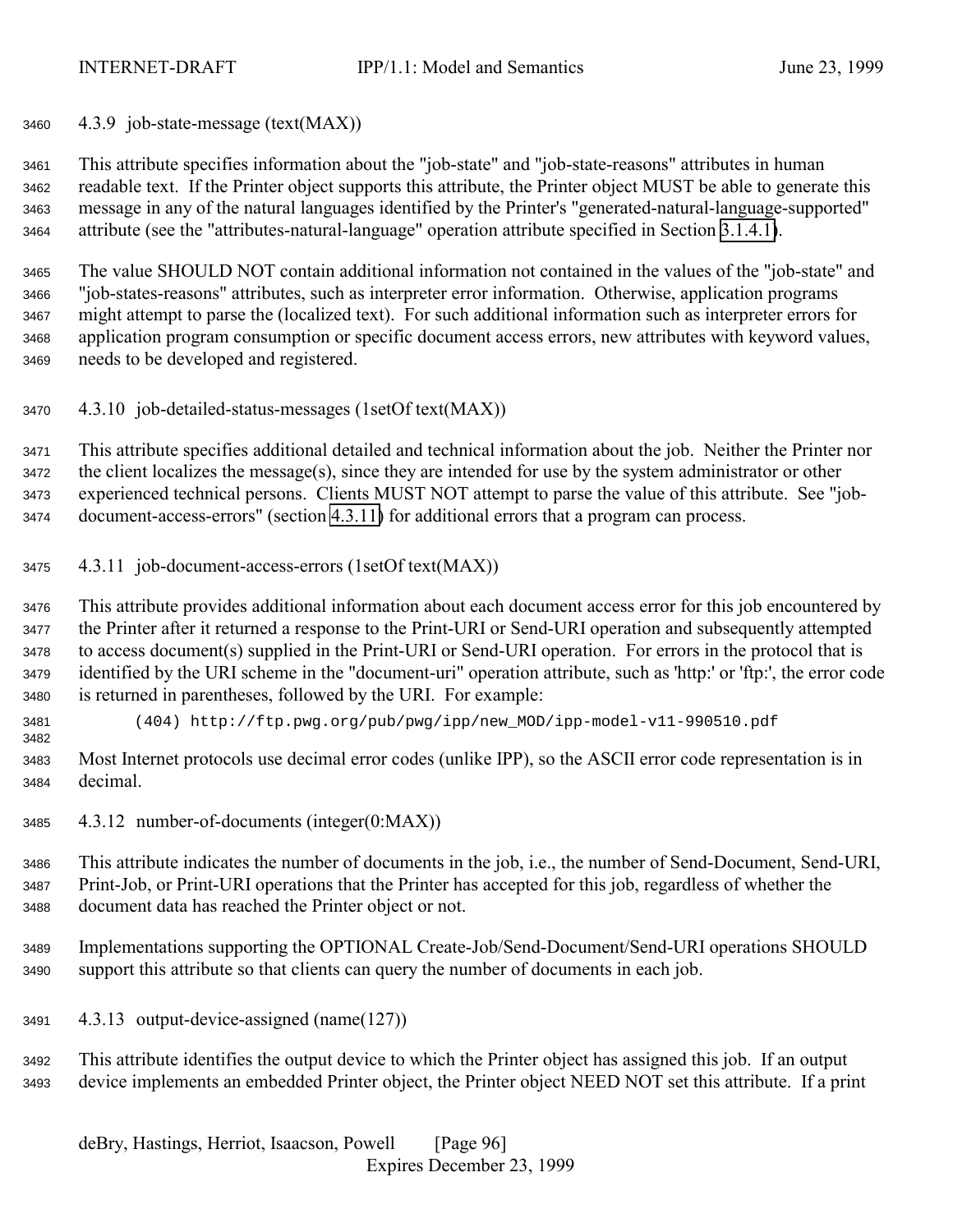server implements a Printer object, the value MAY be empty (zero-length string) or not returned until the Printer object assigns an output device to the job. This attribute is particularly useful when a single Printer object support multiple devices (so called "fan-out").

4.3.14 Event Time Job Description Attributes

 This section defines the Job Description attributes that indicate the time at which certain events occur for a job. If the job event has not yet occurred, then the IPP object MUST return the 'no-value' out-of-band value (see the beginning of Section 4.1). The "time-at-xxx(integer)" attributes represent time as an 'integer' representing the number of seconds since the device was powered up (informally called "time ticks"). The "date-time-at-xxx(dateTime)" attributes represent time as 'dateTime' representing date and time (including an offset from UTC).

 In order to populate these attributes, the Printer object copies the value(s) of the following Printer Description attributes at the time the event occurs:

- 1. the value in the Printer's "printer-up-time" attribute for the "time-at-xxx(integer)" attributes
- 2. the value in the Printer's "printer-current-time" attribute for the "date-time-at-xxx(dateTime)" attributes.

 If the Printer resets its "printer-up-time" attribute to 1 on power-up (see section [4.4.29\)](#page-113-0) and has persistent jobs, then it MUST change all of jobs' "time-at-xxx(integer)" (time tick) job attributes whose events have occurred either to:

- 1. 0 to indicate that the event happened before the most recent power up OR
- 2. the negative of the number of seconds before the most recent power-up that the event took place, though the negative number NEED NOT reflect the exact number of seconds.

 If a client queries a "time-at-xxx(integer)" time tick Job attribute and finds the value to be 0 or negative, the client MUST assume that the event occurred in some life other than the Printer's current life.

- Note: A Printer does not change the values of any "date-time-at-xxx(dateTime)" job attributes on power-up.
- 4.3.14.1 time-at-creation (integer(MIN:MAX))
- This REQUIRED attribute indicates the time at which the Job object was created.
- 4.3.14.2 time-at-processing (integer(MIN:MAX))

 This REQUIRED attribute indicates the time at which the Job object first began processing after the create operation or the most recent Restart-Job operation. The out-of-band 'no-value' value is returned if the job has not yet been in the 'processing' state (see the beginning of Section 4.1).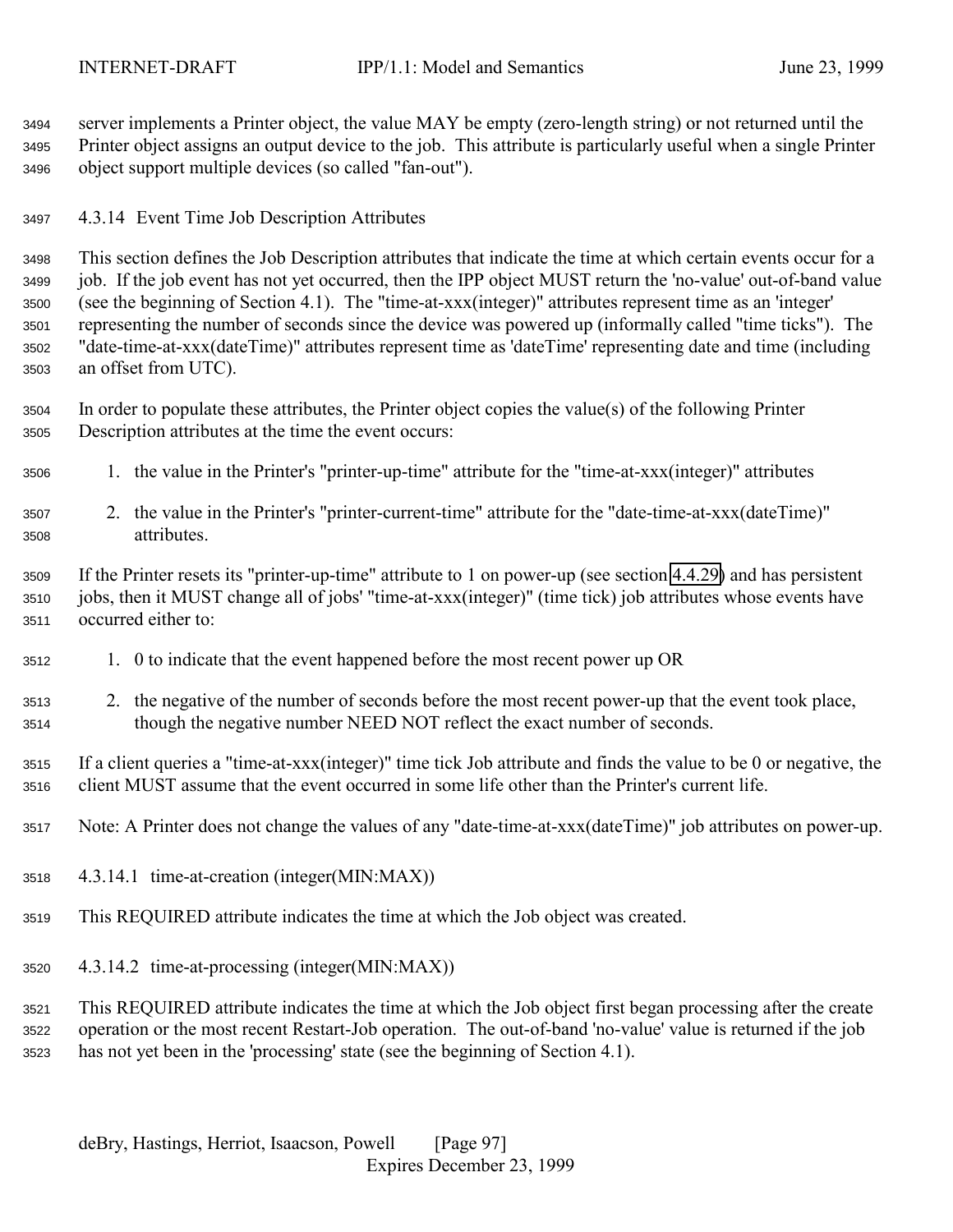4.3.14.3 time-at-completed (integer(MIN:MAX))

 This REQUIRED attribute indicates the time at which the Job object completed (or was cancelled or aborted). The out-of-band 'no-value' value is returned if the job has not yet completed, been canceled, or aborted (see the beginning of Section 4.1).

4.3.14.4 job-printer-up-time (integer(1:MAX))

 This REQUIRED Job Description attribute indicates the amount of time (in seconds) that the Printer implementation has been up and running. This attribute is an alias for the "printer-up-time" Printer Description attribute (see Section [4.4.29\)](#page-113-0).

 A client MAY request this attribute in a Get-Job-Attributes or Get-Jobs request and use the value returned in combination with other requested Event Time Job Description Attributes in order to display time attributes to a user. The difference between this attribute and the 'integer' value of a "time-at-xxx" attribute is the number of seconds ago that the "time-at-xxx" event occurred. A client can compute the wall-clock time at which the "time-at-xxx" event occurred by subtracting this difference from the client's wall-clock time.

- 4.3.14.5 date-time-at-creation (dateTime)
- This attribute indicates the date and time at which the Job object was created.
- 4.3.14.6 date-time-at-processing (dateTime)
- This attribute indicates the date and time at which the Job object first began processing after the create operation or the most recent Restart-Job operation.
- 4.3.14.7 date-time-at-completed (dateTime)
- This attribute indicates the date and time at which the Job object completed (or was cancelled or aborted).
- 4.3.15 number-of-intervening-jobs (integer(0:MAX))

 This attribute indicates the number of jobs that are "ahead" of this job in the relative chronological order of expected time to complete (i.e., the current scheduled order). For efficiency, it is only necessary to calculate this value when an operation is performed that requests this attribute.

4.3.16 job-message-from-operator (text(127))

 This attribute provides a message from an operator, system administrator or "intelligent" process to indicate to the end user the reasons for modification or other management action taken on a job.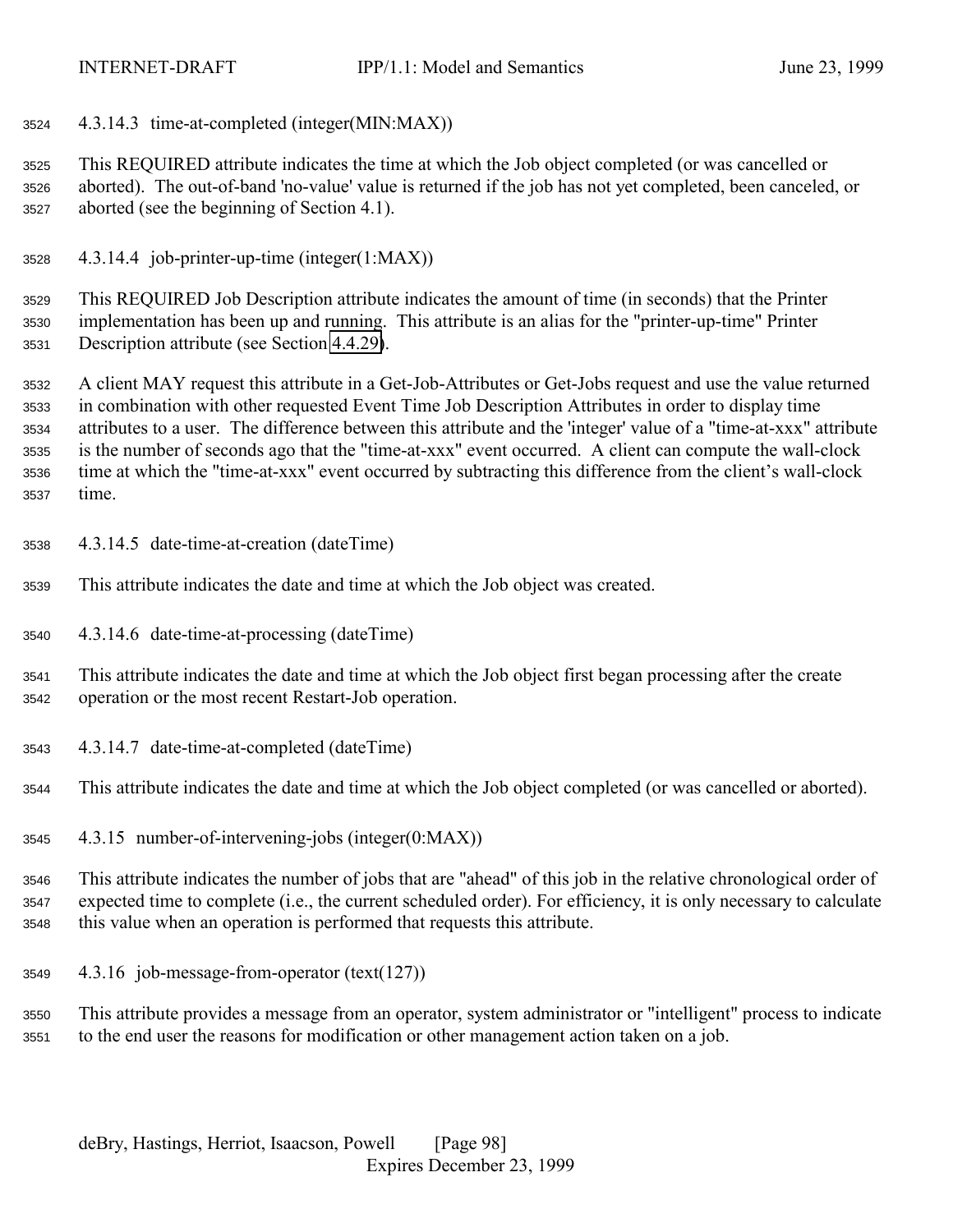# 4.3.17 Job Size Attributes

 This sub-section defines job attributes that describe the size of the job. These attributes are not intended to be counters; they are intended to be useful routing and scheduling information if known. For these attributes, the Printer object may try to compute the value if it is not supplied in the create request. Even if the client does supply a value for these three attributes in the create request, the Printer object MAY choose to change the value if the Printer object is able to compute a value which is more accurate than the client supplied value. The Printer object may be able to determine the correct value for these attributes either right at job submission time or at any later point in time.

4.3.17.1 job-k-octets (integer(0:MAX))

 This attribute specifies the total size of the document(s) in K octets, i.e., in units of 1024 octets requested to be processed in the job. The value MUST be rounded up, so that a job between 1 and 1024 octets MUST be indicated as being 1, 1025 to 2048 MUST be 2, etc.

 This value MUST NOT include the multiplicative factors contributed by the number of copies specified by the "copies" attribute, independent of whether the device can process multiple copies without making multiple passes over the job or document data and independent of whether the output is collated or not. Thus the value is independent of the implementation and indicates the size of the document(s) measured in K octets independent of the number of copies.

 This value MUST also not include the multiplicative factor due to a copies instruction embedded in the document data. If the document data actually includes replications of the document data, this value will include such replication. In other words, this value is always the size of the source document data, rather than a measure of the hardcopy output to be produced.

4.3.17.2 job-impressions (integer(0:MAX))

 This attribute specifies the total size in number of impressions of the document(s) being submitted (see the definition of impression in section [12.2.5\)](#page-143-0).

 As with "job-k-octets", this value MUST NOT include the multiplicative factors contributed by the number of copies specified by the "copies" attribute, independent of whether the device can process multiple copies without making multiple passes over the job or document data and independent of whether the output is collated or not. Thus the value is independent of the implementation and reflects the size of the document(s) measured in impressions independent of the number of copies.

 As with "job-k-octets", this value MUST also not include the multiplicative factor due to a copies instruction embedded in the document data. If the document data actually includes replications of the document data, this value will include such replication. In other words, this value is always the number of impressions in the source document data, rather than a measure of the number of impressions to be produced by the job.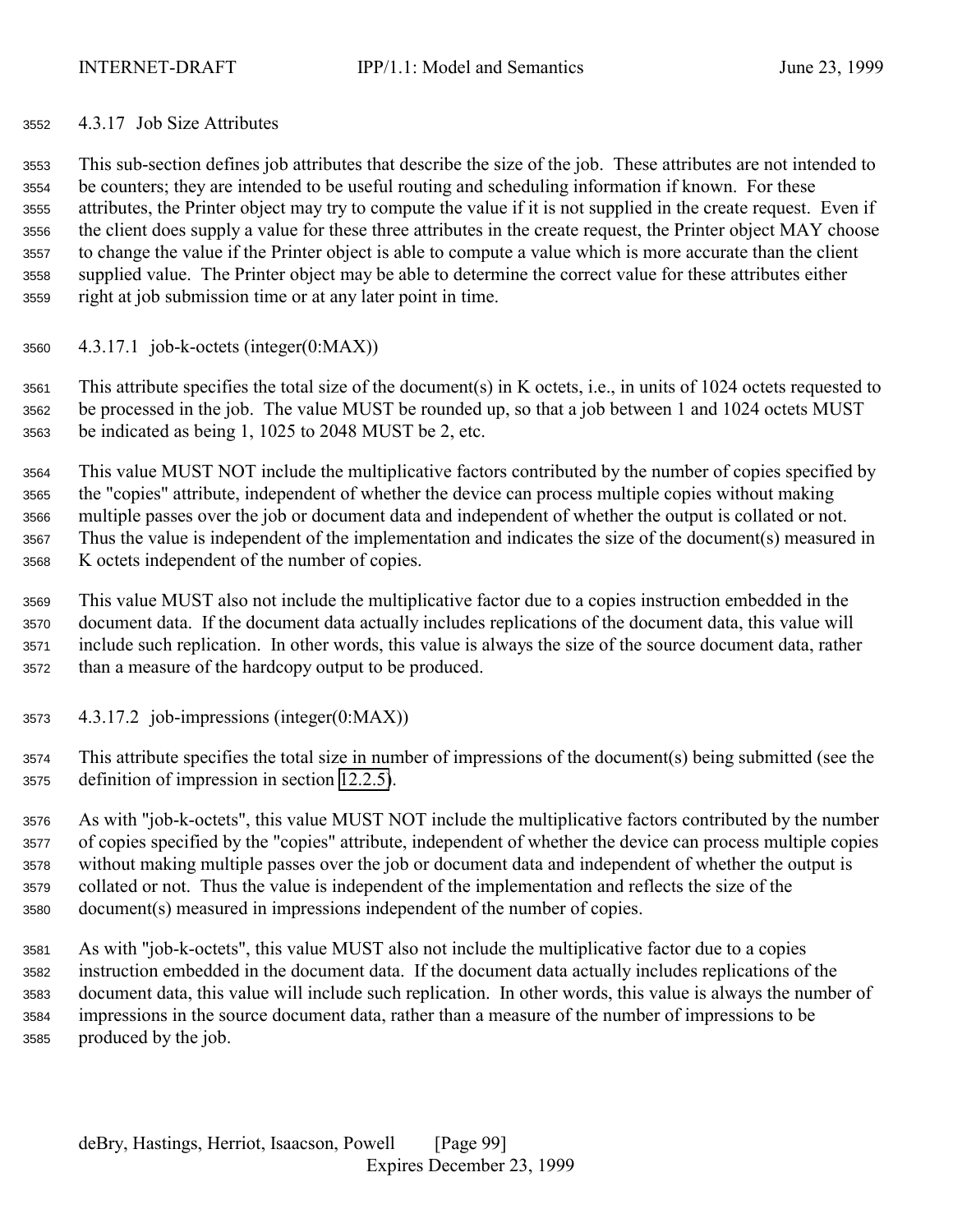4.3.17.3 job-media-sheets (integer(0:MAX))

This attribute specifies the total number of media sheets to be produced for this job.

 Unlike the "job-k-octets" and the "job-impressions" attributes, this value MUST include the multiplicative factors contributed by the number of copies specified by the "copies" attribute and a 'number of copies' instruction embedded in the document data, if any. This difference allows the system administrator to control the lower and upper bounds of both (1) the size of the document(s) with "job-k-octets-supported" and "job-impressions-supported" and (2) the size of the job with "job-media-sheets-supported".

4.3.18 Job Progress Attributes

 This sub-section defines job attributes that describe the progress of the job. These attributes are intended to be counters. That is, the value for a job that has not started processing MUST be 0. When the job's "job- state" is 'processing' or 'processing-stopped', this value is intended to contain the amount of the job that has been processed to the time at which the attributes are requested. When the job enters the 'completed', 'canceled', or 'aborted' states, these values are the final values for the job.

4.3.18.1 job-k-octets-processed (integer(0:MAX))

 This attribute specifies the total number of octets processed in K octets, i.e., in units of 1024 octets so far. The value MUST be rounded up, so that a job between 1 and 1024 octets inclusive MUST be indicated as being 1, 1025 to 2048 inclusive MUST be 2, etc.

 For implementations where multiple copies are produced by the interpreter with only a single pass over the data, the final value MUST be equal to the value of the "job-k-octets" attribute. For implementations where multiple copies are produced by the interpreter by processing the data for each copy, the final value MUST be a multiple of the value of the "job-k-octets" attribute.

4.3.18.2 job-impressions-completed (integer(0:MAX))

 This job attribute specifies the number of impressions completed for the job so far. For printing devices, the impressions completed includes interpreting, marking, and stacking the output.

4.3.18.3 job-media-sheets-completed (integer(0:MAX))

 This job attribute specifies the media-sheets completed marking and stacking for the entire job so far whether those sheets have been processed on one side or on both.

4.3.19 attributes-charset (charset)

 This REQUIRED attribute is populated using the value in the client supplied "attributes-charset" attribute in the create request. It identifies the charset (coded character set and encoding method) used by any Job attributes with attribute syntax 'text' and 'name' that were supplied by the client in the create request. See Section [3.1.4](#page-22-0) for a complete description of the "attributes-charset" operation attribute.

deBry, Hastings, Herriot, Isaacson, Powell [Page 100] Expires December 23, 1999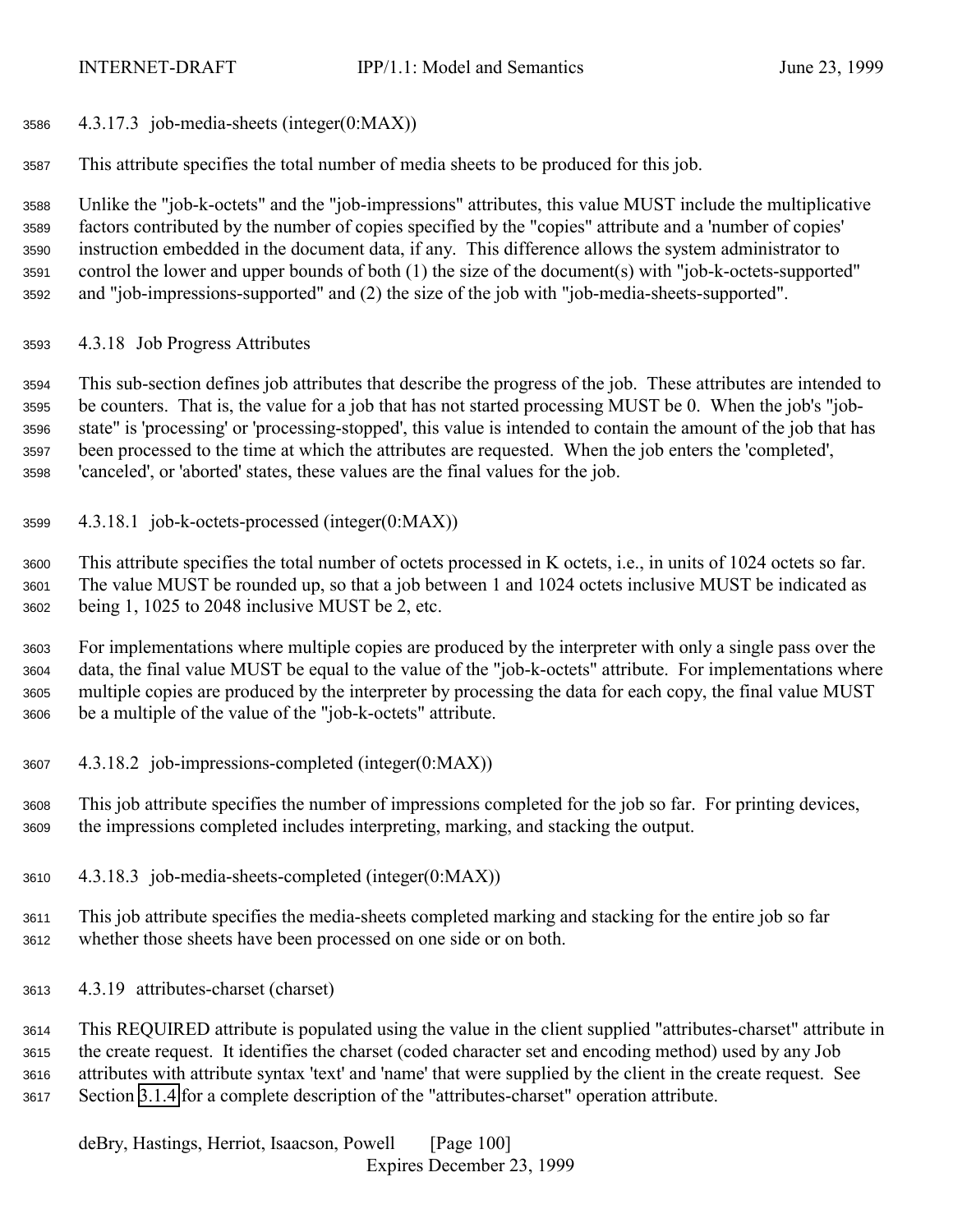This attribute does not indicate the charset in which the 'text' and 'name' values are stored internally in the Job object. The internal charset is implementation-defined. The IPP object MUST convert from whatever the internal charset is to that being requested in an operation as specified in Section [3.1.4.](#page-22-0)

4.3.20 attributes-natural-language (naturalLanguage)

 This REQUIRED attribute is populated using the value in the client supplied "attributes-natural-language" attribute in the create request. It identifies the natural language used for any Job attributes with attribute syntax 'text' and 'name' that were supplied by the client in the create request. See Section [3.1.4](#page-22-0) for a complete description of the "attributes-natural-language" operation attribute. See Sections [4.1.1.2](#page-65-0) and [4.1.2.2](#page-66-0) for how a Natural Language Override may be supplied explicitly for each 'text' and 'name' attribute value that differs from the value identified by the "attributes-natural-language" attribute.

# 4.4 Printer Description Attributes

 These attributes form the attribute group called "printer-description". The following table summarizes these attributes, their syntax, and whether or not they are REQUIRED for a Printer object to support. If they are not indicated as REQUIRED, they are OPTIONAL. The maximum size in octets for 'text' and 'name' attributes is indicated in parenthesizes.

Note: How these attributes are set by an Administrator is outside the scope of this IPP/1.1 document.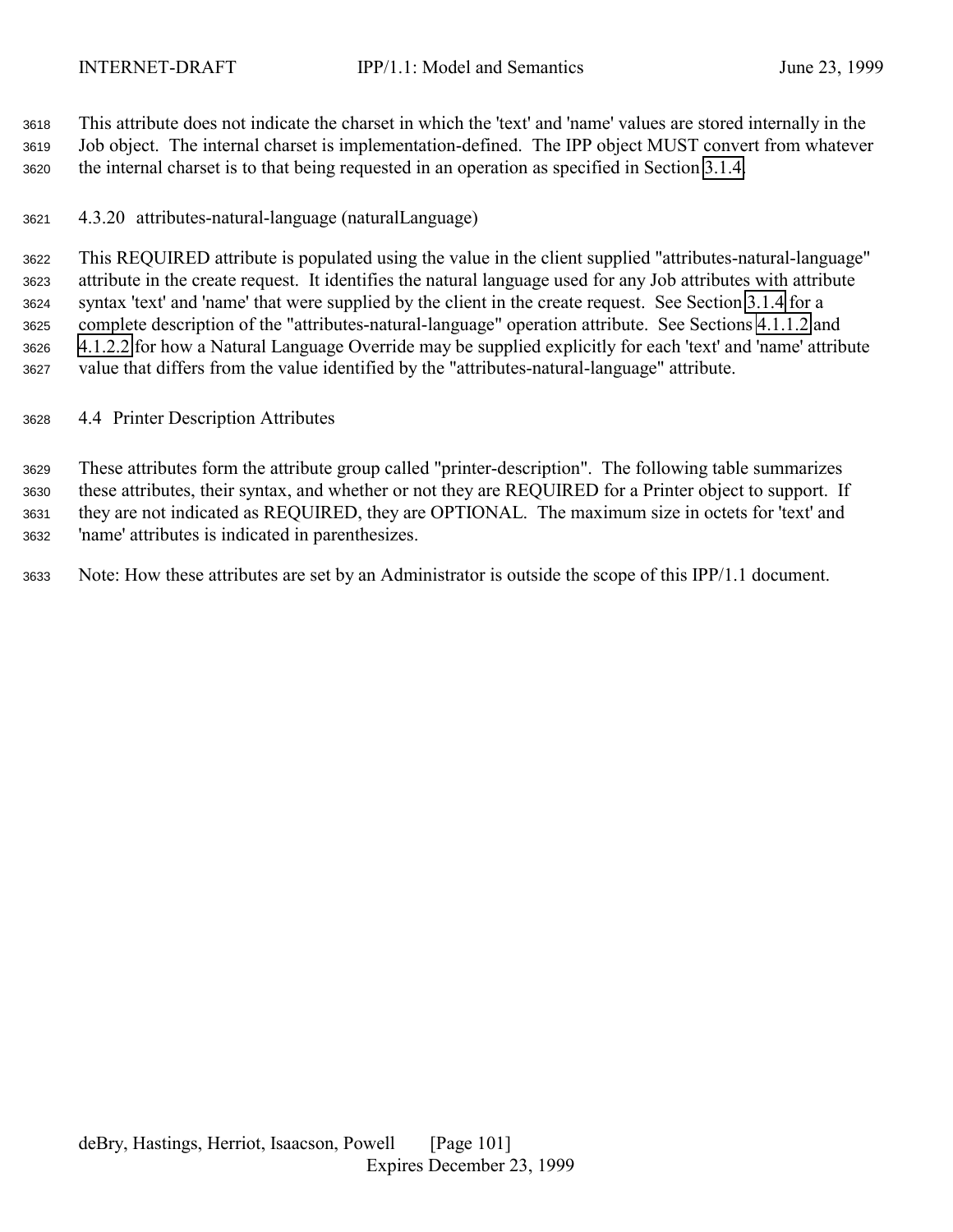| 3634                 |                                          |                        |           |
|----------------------|------------------------------------------|------------------------|-----------|
| 3635<br>3636         | Attribute                                | Syntax                 | REQUIRED? |
| 3637                 | printer-uri-supported                    | 1setOf uri             | REQUIRED  |
| 3638<br>3639         | uri-security-supported                   | 1setOf type2 keyword   | REQUIRED  |
| 3640<br>3641<br>3642 | uri-authentication-<br>supported         | 1setOf type2 keyword   | REQUIRED  |
| 3643<br>3644         | printer-name                             | name (127)             | REQUIRED  |
| 3645<br>3646         | printer-location                         | text (127)             |           |
| 3647<br>3648         | printer-info                             | text (127)             |           |
| 3649<br>3650         | printer-more-info                        | uri                    |           |
| 3651<br>3652         | printer-driver-installer                 | uri                    |           |
| 3653<br>3654         | printer-make-and-model                   | text (127)             |           |
| 3655<br>3656<br>3657 | printer-more-info-<br>manufacturer       | uri                    |           |
| 3658<br>3659         | printer-state                            | type1 enum             | REQUIRED  |
| 3660<br>3661         | printer-state-reasons                    | 1setOf type2 keyword   | REQUIRED  |
| 3662<br>3663         | printer-state-message                    | text (MAX)             |           |
| 3664<br>3665         | ipp-versions-supported                   | 1setOf type2 keyword   | REQUIRED  |
| 3666<br>3667         | operations-supported                     | 1setOf type2 enum      | REQUIRED  |
| 3668<br>3669<br>3670 | ipp-multiple-document-jobs-<br>supported | boolean                |           |
| 3671<br>3672         | charset-configured                       | charset                | REQUIRED  |
| 3673<br>3674         | charset-supported                        | 1setOf charset         | REQUIRED  |
| 3675<br>3676         | natural-language-configured              | naturalLanguage        | REQUIRED  |
| 3677<br>3678<br>3679 | generated-natural-language-<br>supported | 1setOf naturalLanguage | REQUIRED  |
| 3680<br>3681         | document-format-default                  | mimeMediaType          | REQUIRED  |
| 3682                 |                                          |                        |           |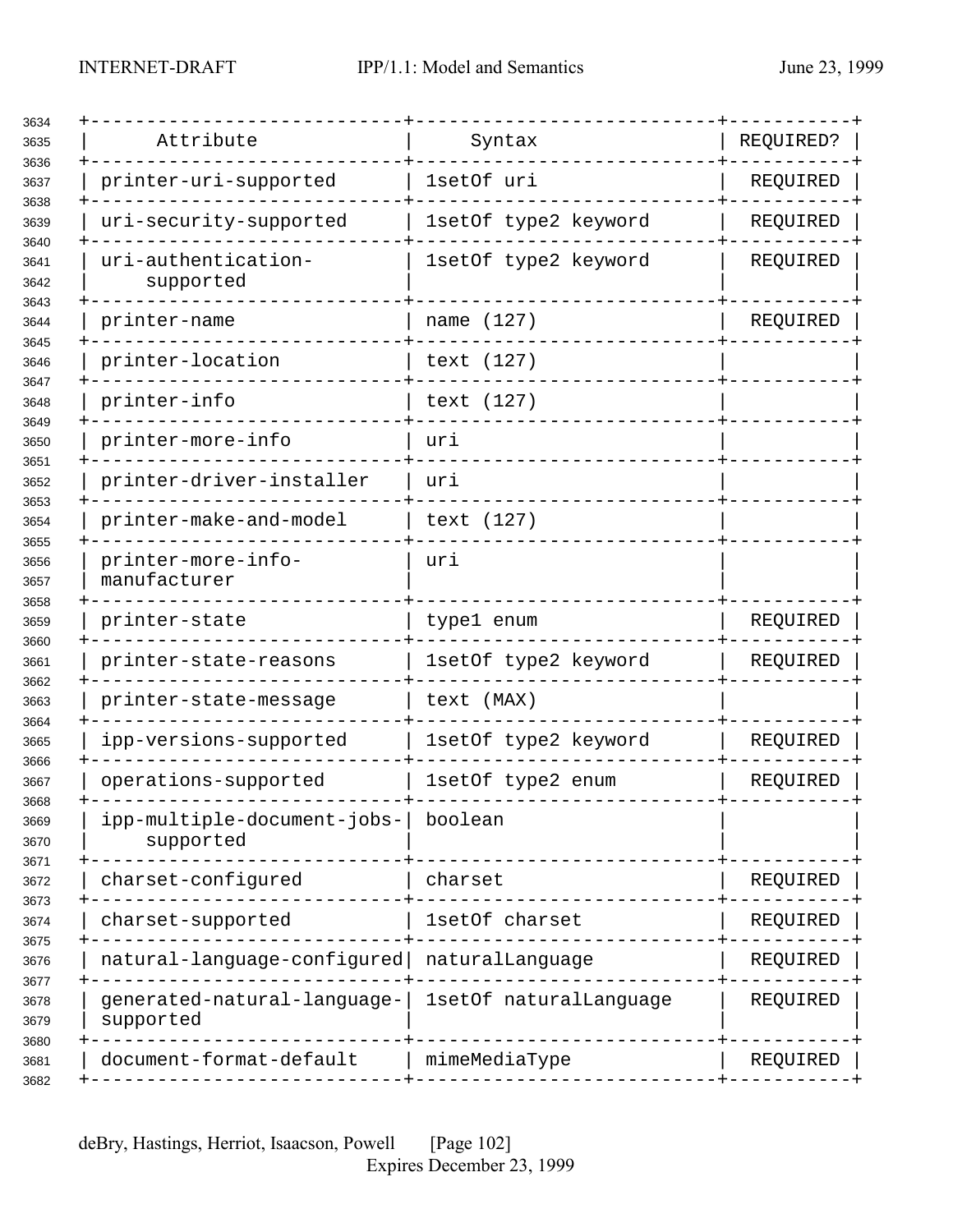| 3683<br>3684<br>3685<br>3686 | document-format-supported           | 1setOf mimeMediaType   | REQUIRED |
|------------------------------|-------------------------------------|------------------------|----------|
|                              | printer-is-accepting-jobs           | boolean                | REQUIRED |
| 3687                         | queued-job-count                    | integer (0:MAX)        | REQUIRED |
| 3688<br>3689<br>3690         | printer-message-from-<br>operator   | text (127)             |          |
| 3691<br>3692                 | color-supported                     | boolean                |          |
| 3693<br>3694<br>3695         | reference-uri-schemes-<br>supported | 1setOf uriScheme       |          |
| 3696<br>3697                 | pdl-override-supported              | type2 keyword          | REQUIRED |
| 3698<br>3699<br>3700         | printer-up-time                     | integer (1:MAX)        | REQUIRED |
| 3701                         | printer-current-time                | dateTime               |          |
| 3702<br>3703<br>3704         | multiple-operation-time-out         | integer (1:MAX)        |          |
| 3705<br>3706                 | compression-supported               | 1setOf type3 keyword   | REQUIRED |
| 3707<br>3708                 | job-k-octets-supported              | rangeOfInteger (0:MAX) |          |
|                              | job-impressions-supported           | rangeOfInteger (0:MAX) |          |
| 3710<br>3711<br>3712         | job-media-sheets-supported          | rangeOfInteger (0:MAX) |          |
|                              | pages-per-minute                    | integer(0:MAX)         |          |
| 3714                         | pages-per-minute-color              | integer(0:MAX)         |          |
| 3716<br>3717                 |                                     |                        |          |

4.4.1 printer-uri-supported (1setOf uri)

 This REQUIRED Printer attribute contains at least one URI for the Printer object. It OPTIONALLY contains more than one URI for the Printer object. An administrator determines a Printer object's URI(s) and configures this attribute to contain those URIs by some means outside the scope of this IPP/1.1 document. The precise format of this URI is implementation dependent and depends on the protocol. See the next two sections for a description of the "uri-security-supported" and "uri-authentication-supported" attributes, both of which are the REQUIRED companion attributes to this "printer-uri-supported" attribute. See section [2.4](#page-17-0) on Printer object identity and section [8.2](#page-129-0) on security and URIs for more information.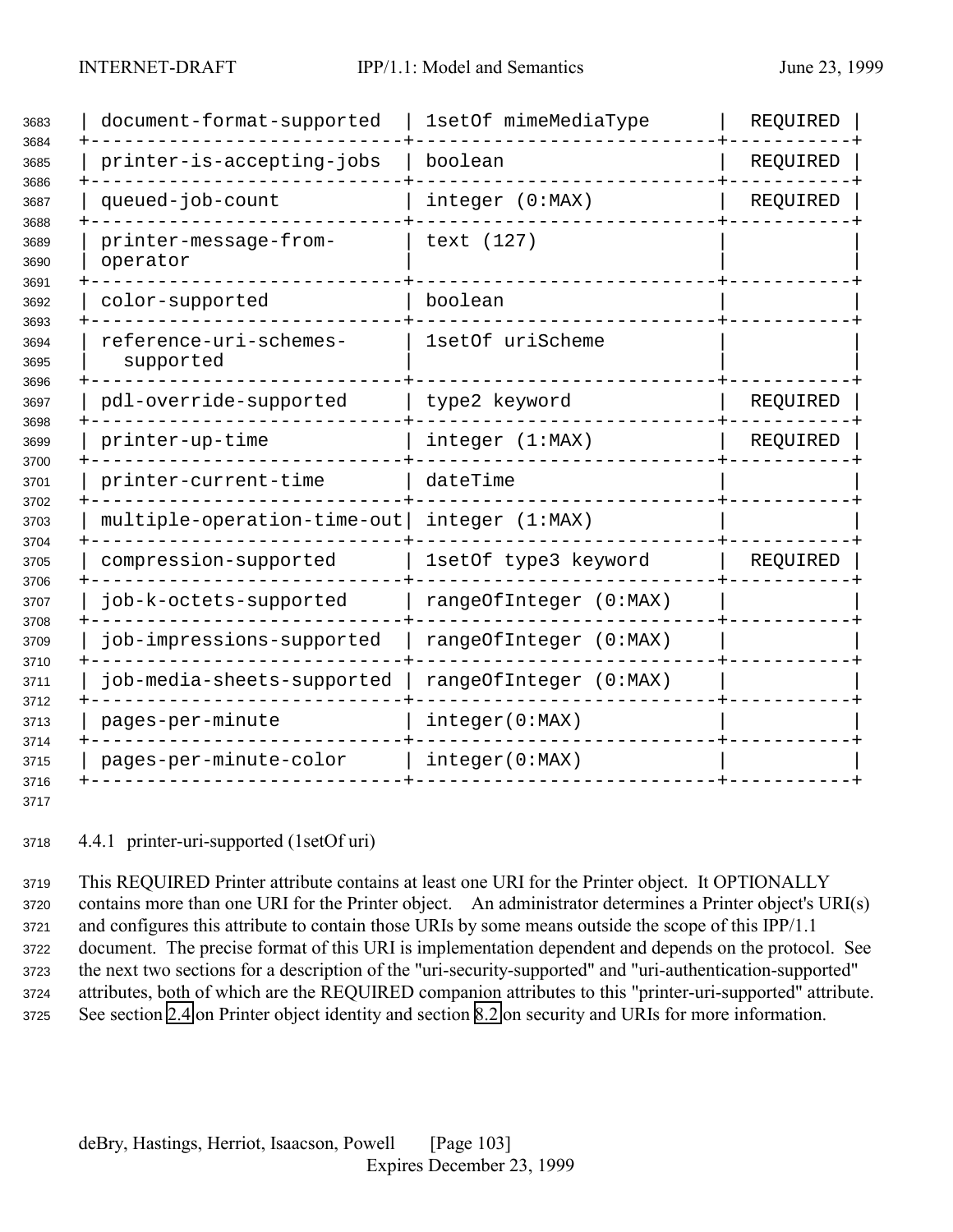4.4.2 uri-authentication-supported (1setOf type2 keyword)

 This REQUIRED Printer attribute MUST have the same cardinality (contain the same number of values) as the "printer-uri-supported" attribute. This attribute identifies the Client Authentication mechanism associated with each URI listed in the "printer-uri-supported" attribute. The Printer object uses the specified mechanism to identify the authenticated user (see section [8.3\)](#page-130-0) . The "i th" value in "uri-authentication- supported" corresponds to the "i th" value in "printer-uri-supported" and it describes the authentication mechanisms used by the Printer when accessed via that URI. See [IPP-PRO] for more details on Client Authentication.

- The following standard keyword values are defined:
- 'none': There is no authentication mechanism associated with the URI. The Printer object assumes that the authenticated user is "anonymous".
- 'requesting-user-name': When a client performs an operation whose target is the associated URI, the Printer object assumes that the authenticated user is specified by the "requesting-user-name" Operation attribute (see section [8.3\)](#page-130-0). If the "requesting-user-name" attribute is absent in a request, the Printer object assumes that the authenticated user is "anonymous".
- 'basic': When a client performs an operation whose target is the associated URI, the Printer object challenges the client with HTTP basic authentication [RFC2617]. The Printer object assumes that the authenticated user is the name received via the basic authentication mechanism.
- 'digest': When a client performs an operation whose target is the associated URI, the Printer object challenges the client with HTTP digest authentication [RFC2617]. The Printer object assumes that the authenticated user is the name received via the digest authentication mechanism.
- 'certificate': When a client performs an operation whose target is the associated URI, the Printer object expects the client to provide a certificate. The Printer object assumes that the authenticated user is the textual name contained within the certificate.
- 4.4.3 uri-security-supported (1setOf type2 keyword)

 This REQUIRED Printer attribute MUST have the same cardinality (contain the same number of values) as the "printer-uri-supported" attribute. This attribute identifies the security mechanisms used for each URI listed in the "printer-uri-supported" attribute. The "i th" value in "uri-security-supported" corresponds to the "i th" value in "printer-uri-supported" and it describes the security mechanisms used for accessing the Printer object via that URI. See [IPP-PRO] for more details on security mechanisms.

- The following standard keyword values are defined:
- 'none': There are no secure communication channel protocols in use for the given URI.
- 'ssl3': SSL3 [SSL] is the secure communications channel protocol in use for the given URI.
- 'tls': TLS [RFC2246] is the secure communications channel protocol in use for the given URI.
- 
- This attribute is orthogonal to the definition of a Client Authentication mechanism. Specifically, 'none' does not exclude Client Authentication. See section 4.4.2.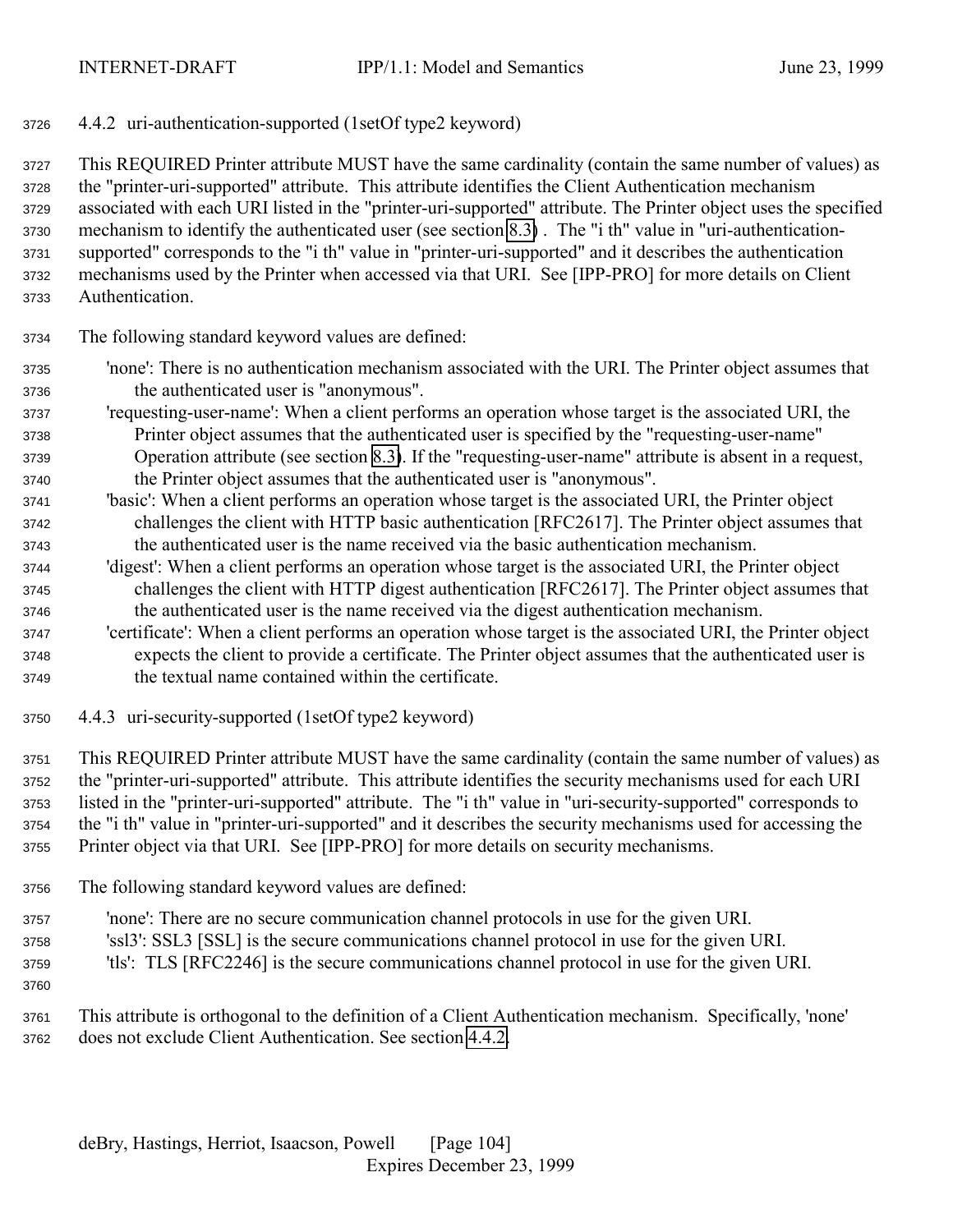Consider the following example. For a single Printer object, an administrator configures the "printer-uri- supported", "uri-authentication-supported" and "uri-security-supported" attributes as follows: "printer-uri-supported": 'xxx://acme.com/open-use-printer', 'xxx://acme.com/restricted-use-printer', 'xxx://acme.com/private-printer' "uri-authentication-supported": 'none', 'digest', 'basic' "uri-security-supported": 'none', 'none', 'tls' Note: 'xxx' is not a valid scheme. See the IPP/1.1 "Transport and Encoding" document [IPP-PRO] for the actual URI schemes to be used in object target attributes. In this case, one Printer object has three URIs. - For the first URI, 'xxx://acme.com/open-use-printer', the value 'none' in "uri-security-supported" indicates that there is no secure channel protocol configured to run under HTTP. The value of 'none' in "uri-authentication-supported" indicates that all users are 'anonymous'. There will be no challenge and the Printer will ignore "requesting-user-name". - For the second URI, 'xxx://acme.com/restricted-use-printer', the value 'none' in "uri-security- supported" indicates that there is no secure channel protocol configured to run under HTTP. The value of 'digest' in "uri-authentication-supported" indicates that the Printer will issue a challenge and that the Printer will use the name supplied by the digest mechanism to determine the authenticated user (see section [8.3\)](#page-130-0). - For the third URI, 'xxx://acme.com/private-printer', the value 'tls' in "uri-security-supported" indicates that TLS is being used to secure the channel. The client SHOULD be prepared to use TLS framing to negotiate an acceptable ciphersuite to use while communicating with the Printer object. In this case, the name implies the use of a secure communications channel, but the fact is made explicit by the presence of the 'tls' value in "uri-security-supported". The client does not need to resort to understanding which security it must use by following naming conventions or by parsing the URI to determine which security mechanisms are implied. The value of 'basic' in "uri-authentication- supported" indicates that the Printer will issue a challenge and that the Printer will use the name supplied by the digest mechanism to determine the authenticated user (see section [8.3\)](#page-130-0) . Because this challenge occurs in a tls session, the channel is secure. 

 It is expected that many IPP Printer objects will be configured to support only one channel (either configured to use TLS access or not) and only one authentication mechanism. Such Printer objects only have one URI listed in the "printer-uri-supported" attribute. No matter the configuration of the Printer object (whether it has only one URI or more than one URI), a client MUST supply only one URI in the target "printer-uri" operation attribute.

4.4.4 printer-name (name(127))

 This REQUIRED Printer attribute contains the name of the Printer object. It is a name that is more end- user friendly than a URI. An administrator determines a printer's name and sets this attribute to that name. This name may be the last part of the printer's URI or it may be unrelated. In non-US-English locales, a name may contain characters that are not allowed in a URI.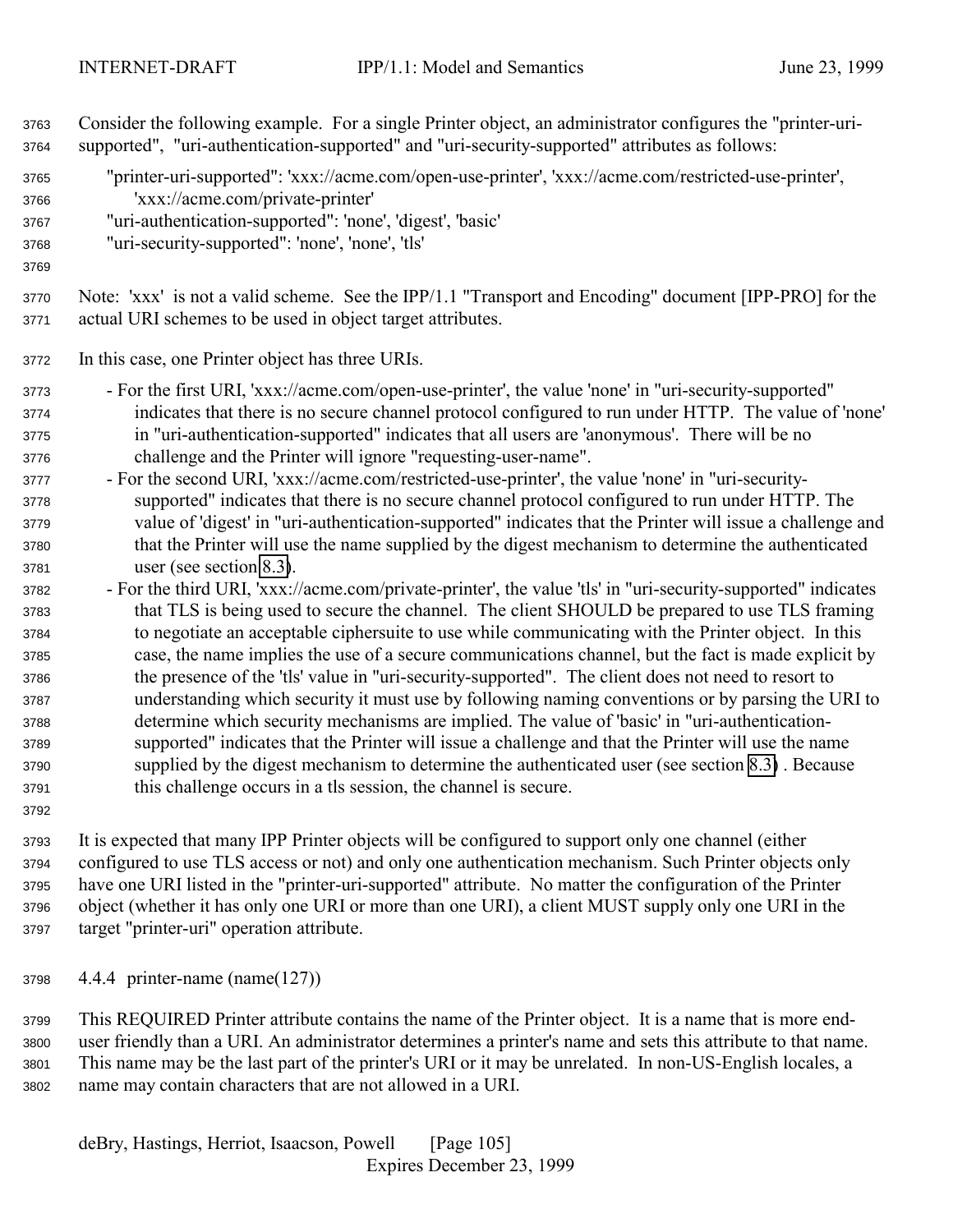4.4.5 printer-location (text(127))

 This Printer attribute identifies the location of the device. This could include things like: "in Room 123A, second floor of building XYZ".

4.4.6 printer-info (text(127))

 This Printer attribute identifies the descriptive information about this Printer object. This could include things like: "This printer can be used for printing color transparencies for HR presentations", or "Out of courtesy for others, please print only small (1-5 page) jobs at this printer", or even "This printer is going away on July 1, 1997, please find a new printer".

4.4.7 printer-more-info (uri)

 This Printer attribute contains a URI used to obtain more information about this specific Printer object. For example, this could be an HTTP type URI referencing an HTML page accessible to a Web Browser. The information obtained from this URI is intended for end user consumption. Features outside the scope of IPP can be accessed from this URI. The information is intended to be specific to this printer instance and site specific services (e.g. job pricing, services offered, end user assistance). The device manufacturer may initially populate this attribute.

4.4.8 printer-driver-installer (uri)

 This Printer attribute contains a URI to use to locate the driver installer for this Printer object. This attribute is intended for consumption by automata. The mechanics of print driver installation is outside the scope of this IPP/1.1 document. The device manufacturer may initially populate this attribute.

- 4.4.9 printer-make-and-model (text(127))
- This Printer attribute identifies the make and model of the device. The device manufacturer may initially populate this attribute.
- 4.4.10 printer-more-info-manufacturer (uri)

 This Printer attribute contains a URI used to obtain more information about this type of device. The information obtained from this URI is intended for end user consumption. Features outside the scope of IPP can be accessed from this URI (e.g., latest firmware, upgrades, print drivers, optional features available, details on color support). The information is intended to be germane to this printer without regard to site specific modifications or services. The device manufacturer may initially populate this attribute.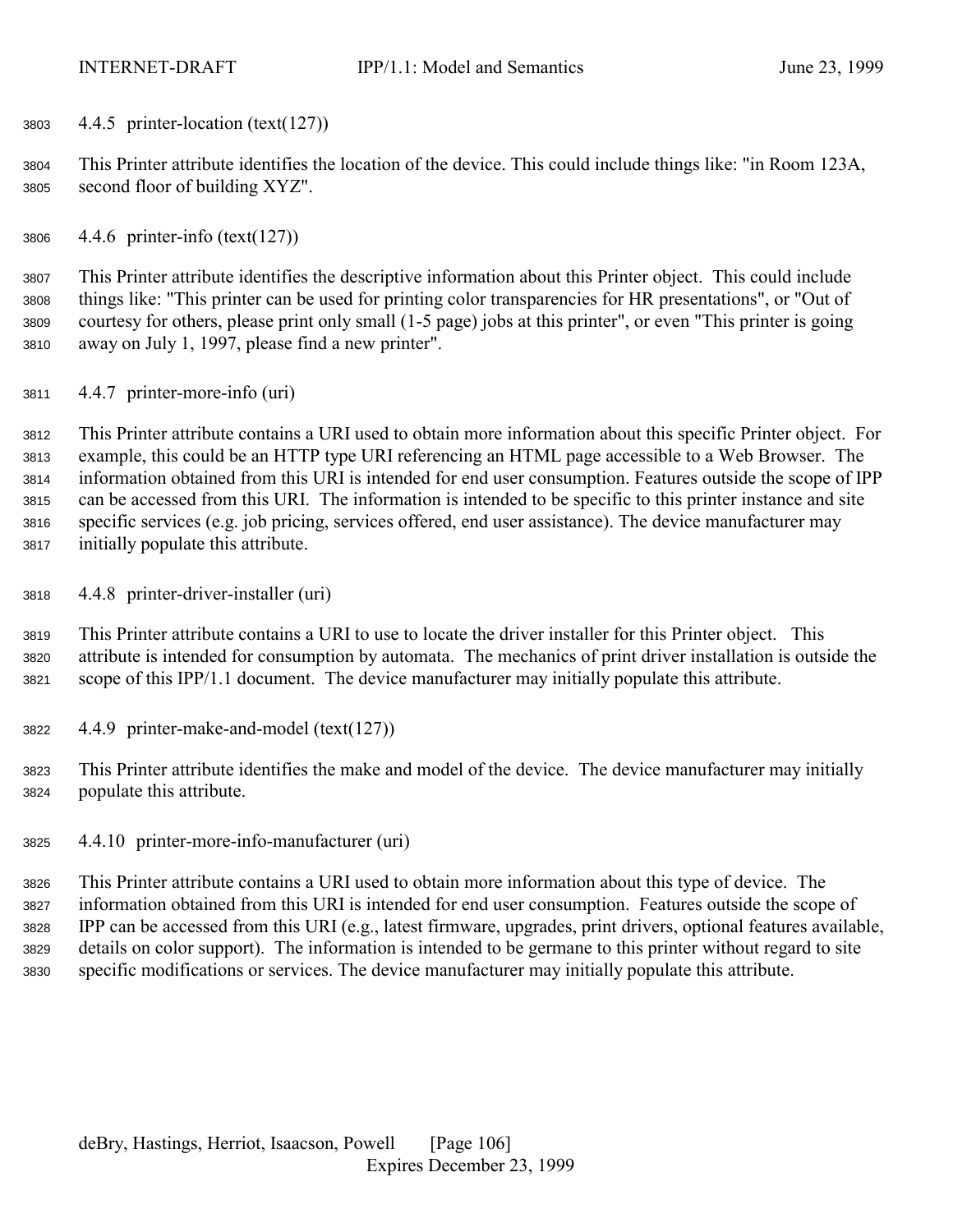4.4.11 printer-state (type1 enum)

 This REQUIRED Printer attribute identifies the current state of the device. The "printer-state reasons" attribute augments the "printer-state" attribute to give more detailed information about the Printer in the given printer state.

 A Printer object need only update this attribute before responding to an operation which requests the attribute; the Printer object NEED NOT update this attribute continually, since asynchronous event notification is not part of IPP/1.1. A Printer NEED NOT implement all values if they are not applicable to a given implementation.

- The following standard enum values are defined:
- Value Symbolic Name and Description
- '3' 'idle': Indicates that new jobs can start processing without waiting.
- '4' 'processing': Indicates that jobs are processing; new jobs will wait before processing.

'5' 'stopped': Indicates that no jobs can be processed and intervention is required.

- Values of "printer-state-reasons", such as 'spool-area-full' and 'stopped-partly', MAY be used to provide further information.
- 4.4.12 printer-state-reasons (1setOf type2 keyword)
- This REQUIRED Printer attribute supplies additional detail about the device's state. Some of the these value definitions indicate conformance requirements; the rest are OPTIONAL.
- Each keyword value MAY have a suffix to indicate its level of severity. The three levels are: report (least severe), warning, and error (most severe).
- '-report': This suffix indicates that the reason is a "report". An implementation may choose to omit some or all reports. Some reports specify finer granularity about the printer state; others serve as a precursor to a warning. A report MUST contain nothing that could affect the printed output.
- '-warning': This suffix indicates that the reason is a "warning". An implementation may choose to omit some or all warnings. Warnings serve as a precursor to an error. A warning MUST contain nothing that prevents a job from completing, though in some cases the output may be of lower quality.
- '-error': This suffix indicates that the reason is an "error". An implementation MUST include all errors. If this attribute contains one or more errors, printer MUST be in the stopped state.
- If the implementation does not add any one of the three suffixes, all parties MUST assume that the reason is an "error".

 If a Printer object controls more than one output device, each value of this attribute MAY apply to one or more of the output devices. An error on one output device that does not stop the Printer object as a whole MAY appear as a warning in the Printer's "printer-state-reasons attribute". If the "printer-state" for such a Printer has a value of 'stopped', then there MUST be an error reason among the values in the "printer-state-reasons" attribute.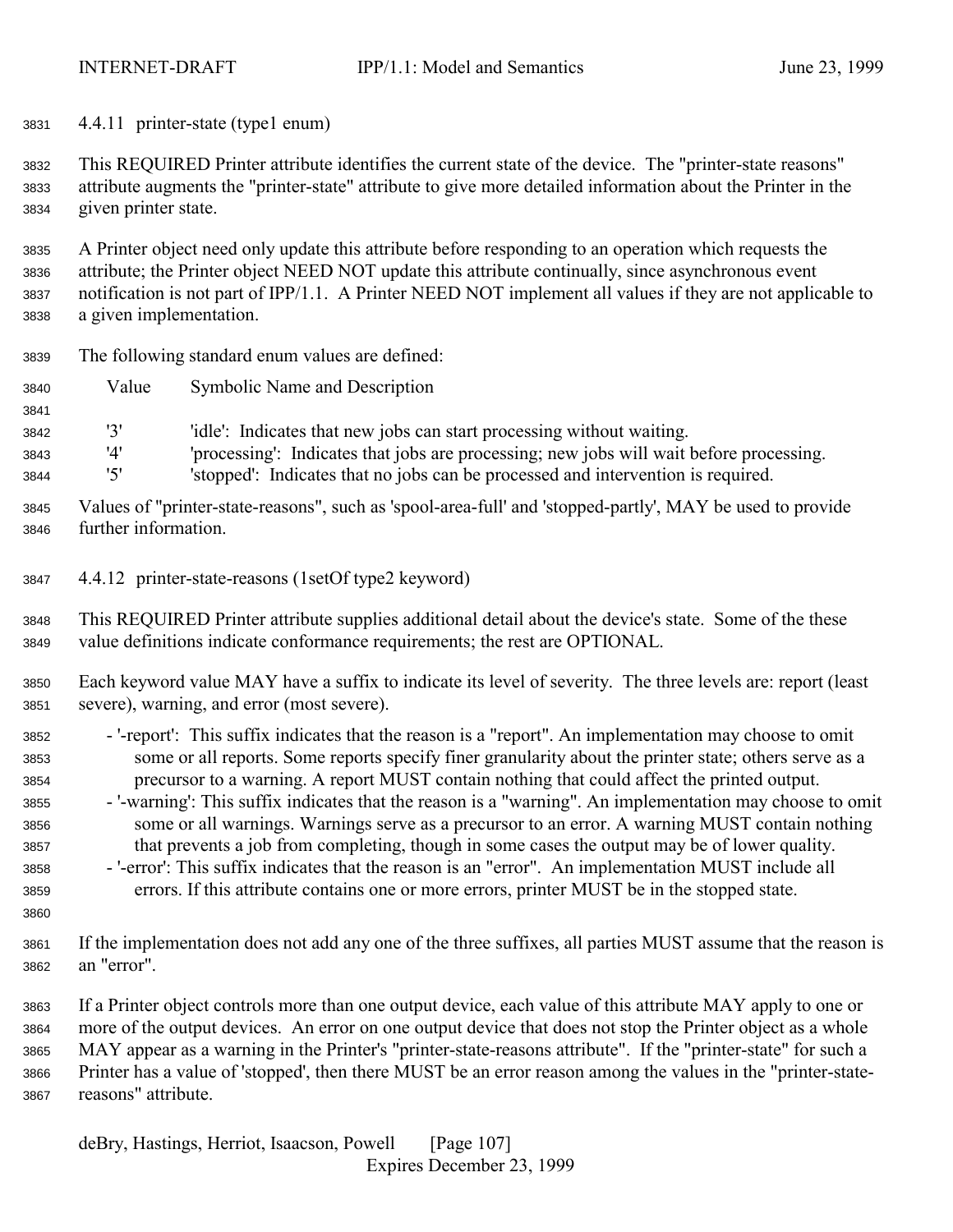- The following standard keyword values are defined:
- 'other': The device has detected an error other than one listed in this document.
- 'none': There are not reasons. This state reason is semantically equivalent to "printer-state-reasons"
- without any value and MUST be used, since the 1setOf attribute syntax requires at least one value.
- 'media-needed': A tray has run out of media.
- 'media-jam': The device has a media jam.
- 'moving-to-paused': Someone has paused the Printer object using the Pause-Printer operation (see section [3.2.7\)](#page-48-0) or other means, but the device(s) are taking an appreciable time to stop. Later, when all output has stopped, the "printer-state" becomes 'stopped', and the 'paused' value replaces the 'moving-to-paused' value in the "printer-state-reasons" attribute. This value MUST be supported, if the Pause-Printer operation is supported and the implementation takes significant time to pause a device in certain circumstances.
- 'paused': Someone has paused the Printer object using the Pause-Printer operation (see section [3.2.7\)](#page-48-0) or other means and the Printer object's "printer-state" is 'stopped'. In this state, a Printer MUST NOT produce printed output, but it MUST perform other operations requested by a client. If a Printer had been printing a job when the Printer was paused, the Printer MUST resume printing that job when the Printer is no longer paused and leave no evidence in the printed output of such a pause. This value MUST be supported, if the Pause-Printer operation is supported.
- 'shutdown': Someone has removed a Printer object from service, and the device may be powered down or physically removed. In this state, a Printer object MUST NOT produce printed output, and unless the Printer object is realized by a print server that is still active, the Printer object MUST perform no other operations requested by a client, including returning this value. If a Printer object had been printing a job when it was shutdown, the Printer NEED NOT resume printing that job when the Printer is no longer shutdown. If the Printer resumes printing such a job, it may leave evidence in the printed output of such a shutdown, e.g. the part printed before the shutdown may be printed a second time after the shutdown.
- 'connecting-to-device': The Printer object has scheduled a job on the output device and is in the process of connecting to a shared network output device (and might not be able to actually start printing the job for an arbitrarily long time depending on the usage of the output device by other servers on the network).
- 'timed-out': The server was able to connect to the output device (or is always connected), but was unable to get a response from the output device.
- 'stopping': The Printer object is in the process of stopping the device and will be stopped in a while. When the device is stopped, the Printer object will change the Printer object's state to 'stopped'. The 'stopping-warning' reason is never an error, even for a Printer with a single output device. When an output-device ceases accepting jobs, the Printer will have this reason while the output device completes printing.
- 'stopped-partly': When a Printer object controls more than one output device, this reason indicates that one or more output devices are stopped. If the reason is a report, fewer than half of the output devices are stopped. If the reason is a warning, fewer than all of the output devices are stopped. 'toner-low': The device is low on toner.
- 
- 'toner-empty': The device is out of toner.
- 'spool-area-full': The limit of persistent storage allocated for spooling has been reached. The Printer is temporarily unable to accept more jobs. The Printer will remove this value when it is able to accept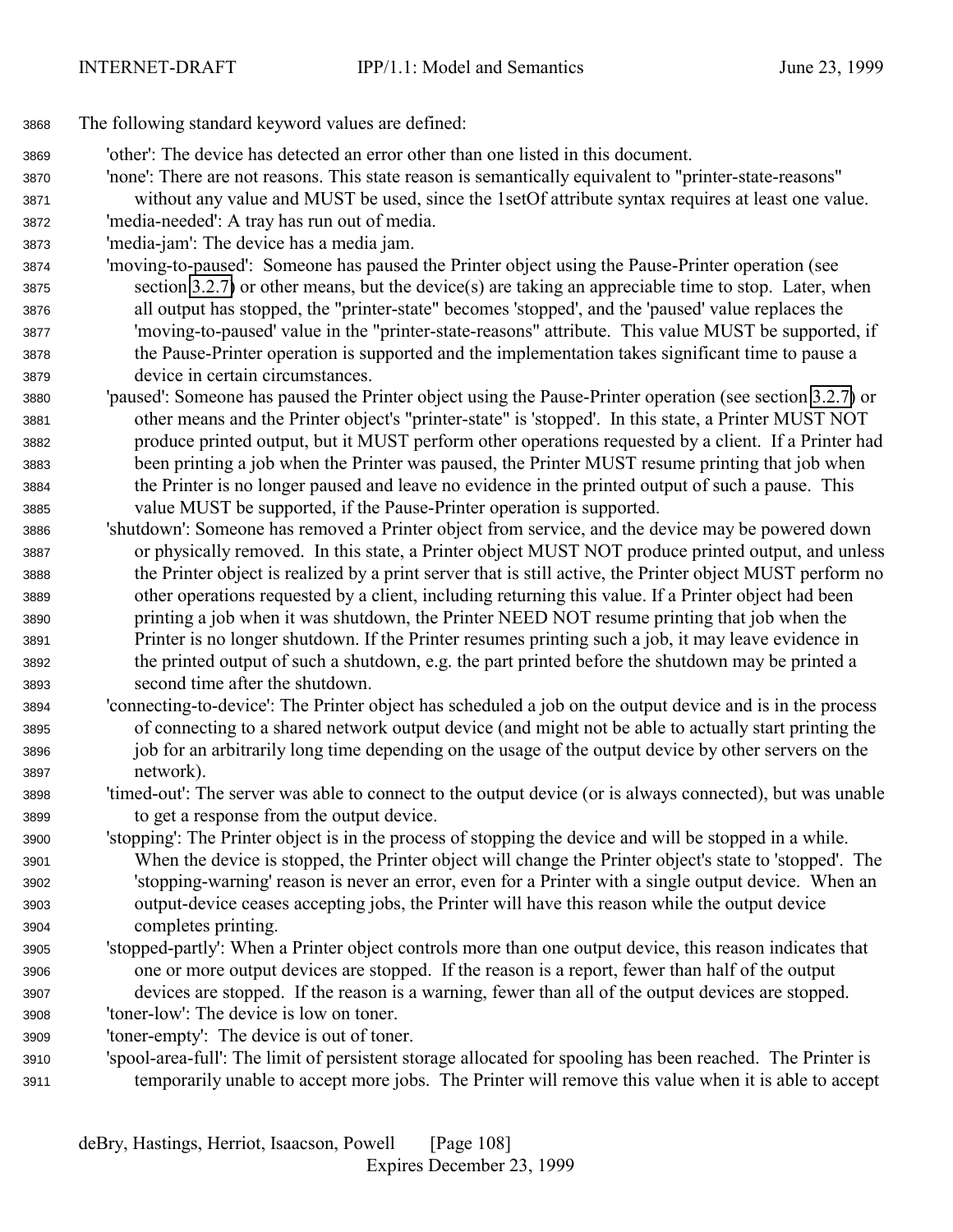- more jobs. This value SHOULD be used by a non-spooling Printer that only accepts one or a small number jobs at a time or a spooling Printer that has filled the spool space.
- 'cover-open': One or more covers on the device are open.
- 'interlock-open': One or more interlock devices on the printer are unlocked.
- 'door-open': One or more doors on the device are open.
- 'input-tray-missing': One or more input trays are not in the device.
- 'media-low': At least one input tray is low on media.
- 'media-empty': At least one input tray is empty.
- 'output-tray-missing': One or more output trays are not in the device
- 'output-area-almost-full': One or more output area is almost full (e.g. tray, stacker, collator).
- 'output-area-full': One or more output area is full. (e.g. tray, stacker, collator)
- 'marker-supply-low': The device is low on at least one marker supply. (e.g. toner, ink, ribbon)
- 'marker-supply-empty: The device is out of at least one marker supply. (e.g. toner, ink, ribbon)
- 'marker-waste-almost-full': The device marker supply waste receptacle is almost full.
- 'marker-waste-full': The device marker supply waste receptacle is full.
- 'fuser-over-temp': The fuser temperature is above normal.
- 'fuser-under-temp': The fuser temperature is below normal.
- 'opc-near-eol': The optical photo conductor is near end of life.
- 'opc-life-over': The optical photo conductor is no longer functioning.
- 'developer-low': The device is low on developer.
- 'developer-empty: The device is out of developer.
- 'interpreter-resource-unavailable': An interpreter resource is unavailable (i.e. font, form)
- 
- 4.4.13 printer-state-message (text(MAX))

 This Printer attribute specifies the additional information about the printer state and printer state reasons in human readable text. If the Printer object supports this attribute, the Printer object MUST be able to generate this message in any of the natural languages identified by the Printer's "generated-natural- language-supported" attribute (see the "attributes-natural-language" operation attribute specified in Section [3.1.4.1\)](#page-23-0).

4.4.14 ipp-versions-supported (1setOf type2 keyword)

 This REQUIRED attribute identifies the IPP protocol version(s) that this Printer supports, including major and minor versions, i.e., the version numbers for which this Printer implementation meets the conformance requirements. For version number validation, the Printer matches the (two-octet binary) "version-number" parameter supplied by the client in each request (see sections [3.1.1](#page-20-0) and [3.1.8\)](#page-31-0) with the (US-ASCII) keyword values of this attribute.

The following standard keyword values are defined:

 '1.0': Meets the conformance requirement of IPP version 1.0 as specified in RFC 2566 [RFC2566] and RFC 2565 [RFC2565] including any extensions registered according to Section 6 and any extension defined in this version or any future version of the IPP "Model and Semantics" document or the IPP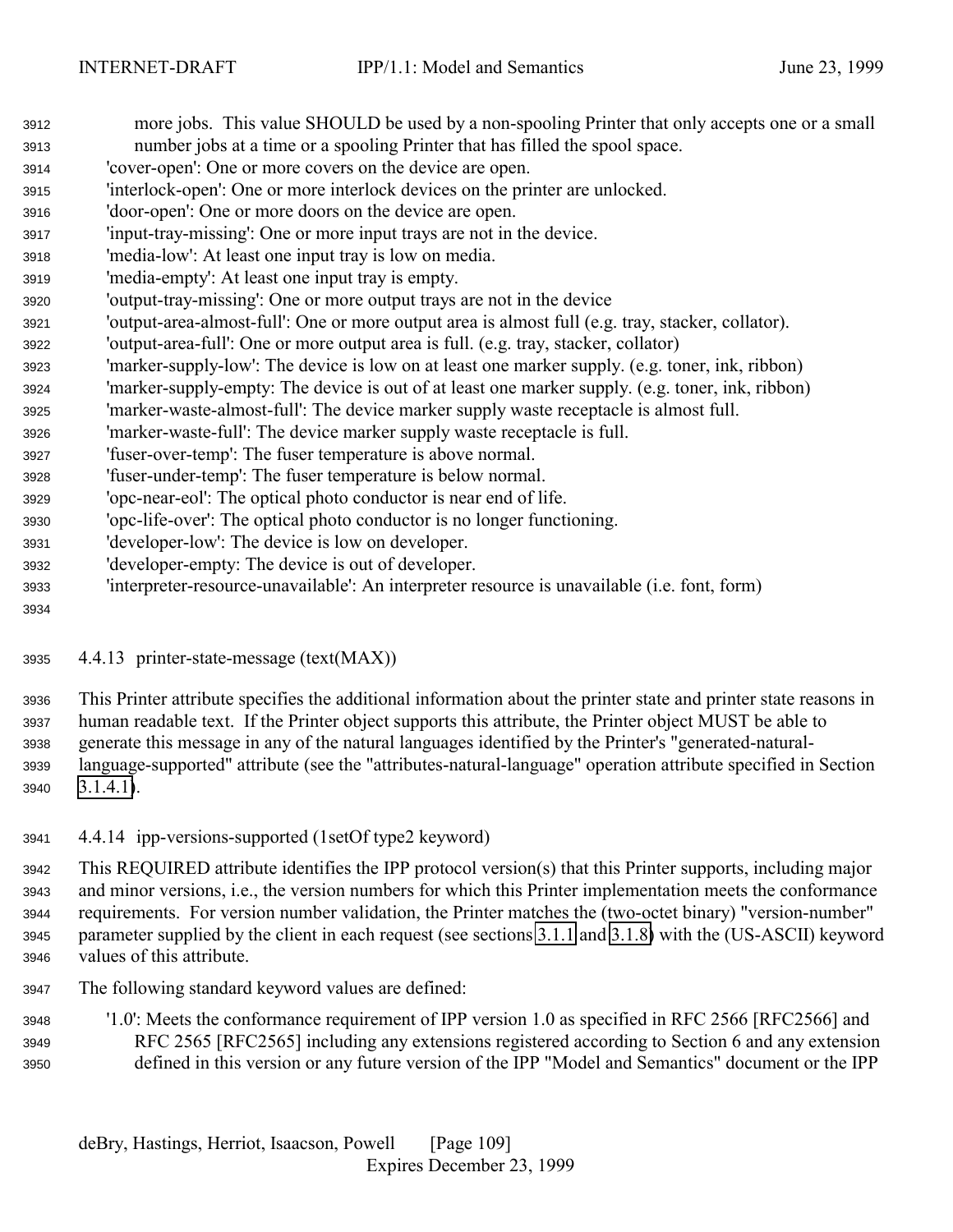<span id="page-109-0"></span>

| 3951 | "Encoding and Transport" document following the rules, if any, when the "version-number"            |
|------|-----------------------------------------------------------------------------------------------------|
| 3952 | parameter is '1.0'.                                                                                 |
| 3953 | '1.1': Meets the conformance requirement of IPP version 1.1 as specified in this document and [IPP- |
| 3954 | PRO] including any extensions registered according to Section 6 and any extension defined in any    |
| 3955 | future versions of the IPP "Model and Semantics" document or the IPP Encoding and Transport         |
| 3956 | document following the rules, if any, when the "version-number" parameter is '1.1'.                 |
| 3957 | 4.4.15 operations-supported (1setOf type2 enum)                                                     |

 This REQUIRED Printer attribute specifies the set of supported operations for this Printer object and contained Job objects.

 This attribute is encoded as any other enum attribute syntax according to [IPP-PRO] as 32-bits. However, all 32-bit enum values for this attribute MUST NOT exceed 0x00008FFF, since these same values are also passed in two octets in the "operation-id" parameter (see section [3.1.1\)](#page-20-0) in each Protocol request with the two high order octets omitted in order to indicate the operation being performed [IPP-PRO].

The following standard enum and "operation-id" (see section [3.1.2\)](#page-21-0) values are defined:

| 3965 | Value         | <b>Operation Name</b>           |
|------|---------------|---------------------------------|
| 3966 |               |                                 |
| 3967 |               |                                 |
| 3968 | 0x0000        | reserved, not used              |
| 3969 | 0x0001        | reserved, not used              |
| 3970 | 0x0002        | Print-Job                       |
| 3971 | 0x0003        | Print-URI                       |
| 3972 | 0x0004        | Validate-Job                    |
| 3973 | 0x0005        | Create-Job                      |
| 3974 | 0x0006        | Send-Document                   |
| 3975 | 0x0007        | Send-URI                        |
| 3976 | 0x0008        | Cancel-Job                      |
| 3977 | 0x0009        | Get-Job-Attributes              |
| 3978 | 0x000A        | Get-Jobs                        |
| 3979 | 0x000B        | Get-Printer-Attributes          |
| 3980 | 0x000C        | Hold-Job                        |
| 3981 | 0x000D        | Release-Job                     |
| 3982 | 0x000E        | Restart-Job                     |
| 3983 | 0x000F        | reserved for a future operation |
| 3984 | 0x0010        | Pause-Printer                   |
| 3985 | 0x0011        | Resume-Printer                  |
| 3986 | 0x0012        | Purge-Jobs                      |
| 3987 | 0x0013-0x3FFF | reserved for future operations  |
| 3988 | 0x4000-0x8FFF | reserved for private extensions |
| 3989 |               |                                 |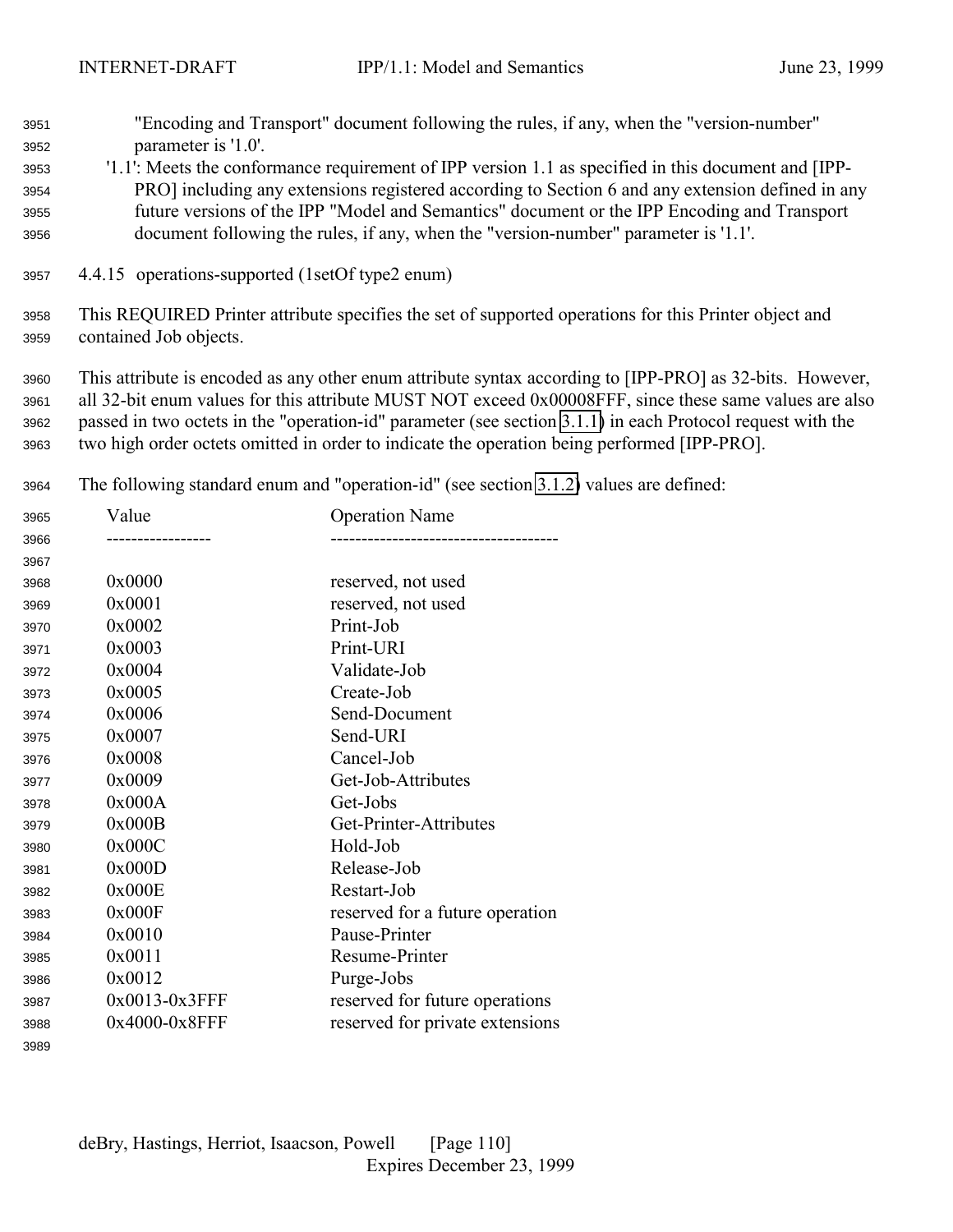The reserved block for private extensions allows for vendors to implement private extensions that are guaranteed to not conflict with future registered extensions. However, there is no guarantee that two or more private extensions will not conflict.

4.4.16 multiple-document-jobs-supported (boolean)

 This Printer attribute indicates whether or not the Printer supports more than one document per job, i.e., more than one Send-Document or Send-Data operation with document data. If the Printer supports the Create-Job and Send-Document operations (see section [3.2.4](#page-41-0) and [3.3.1\)](#page-51-0), it MUST support this attribute.

4.4.17 charset-configured (charset)

 This REQUIRED Printer attribute identifies the charset that the Printer object has been configured to represent 'text' and 'name' Printer attributes that are set by the operator, system administrator, or manufacturer, i.e., for "printer-name" (name), "printer-location" (text), "printer-info" (text), and "printer- make-and-model" (text). Therefore, the value of the Printer object's "charset-configured" attribute MUST also be among the values of the Printer object's "charset-supported" attribute.

4.4.18 charset-supported (1setOf charset)

 This REQUIRED Printer attribute identifies the set of charsets that the Printer and contained Job objects support in attributes with attribute syntax 'text' and 'name'. At least the value 'utf-8' MUST be present, since IPP objects MUST support the UTF-8 [RFC2279] charset. If a Printer object supports a charset, it means that for all attributes of syntax 'text' and 'name' the IPP object MUST (1) accept the charset in requests and return the charset in responses as needed.

 If more charsets than UTF-8 are supported, the IPP object MUST perform charset conversion between the charsets as described in Section [3.1.4.2.](#page-26-0)

4.4.19 natural-language-configured (naturalLanguage)

 This REQUIRED Printer attribute identifies the natural language that the Printer object has been configured to represent 'text' and 'name' Printer attributes that are set by the operator, system administrator, or manufacturer, i.e., for "printer-name" (name), "printer-location" (text), "printer-info" (text), and "printer- make-and-model" (text). When returning these Printer attributes, the Printer object MAY return them in the configured natural language specified by this attribute, instead of the natural language requested by the client in the "attributes-natural-language" operation attribute. See Section [3.1.4.1](#page-23-0) for the specification of the OPTIONAL multiple natural language support. Therefore, the value of the Printer object's "natural- language-configured" attribute MUST also be among the values of the Printer object's "generated-natural-language-supported" attribute.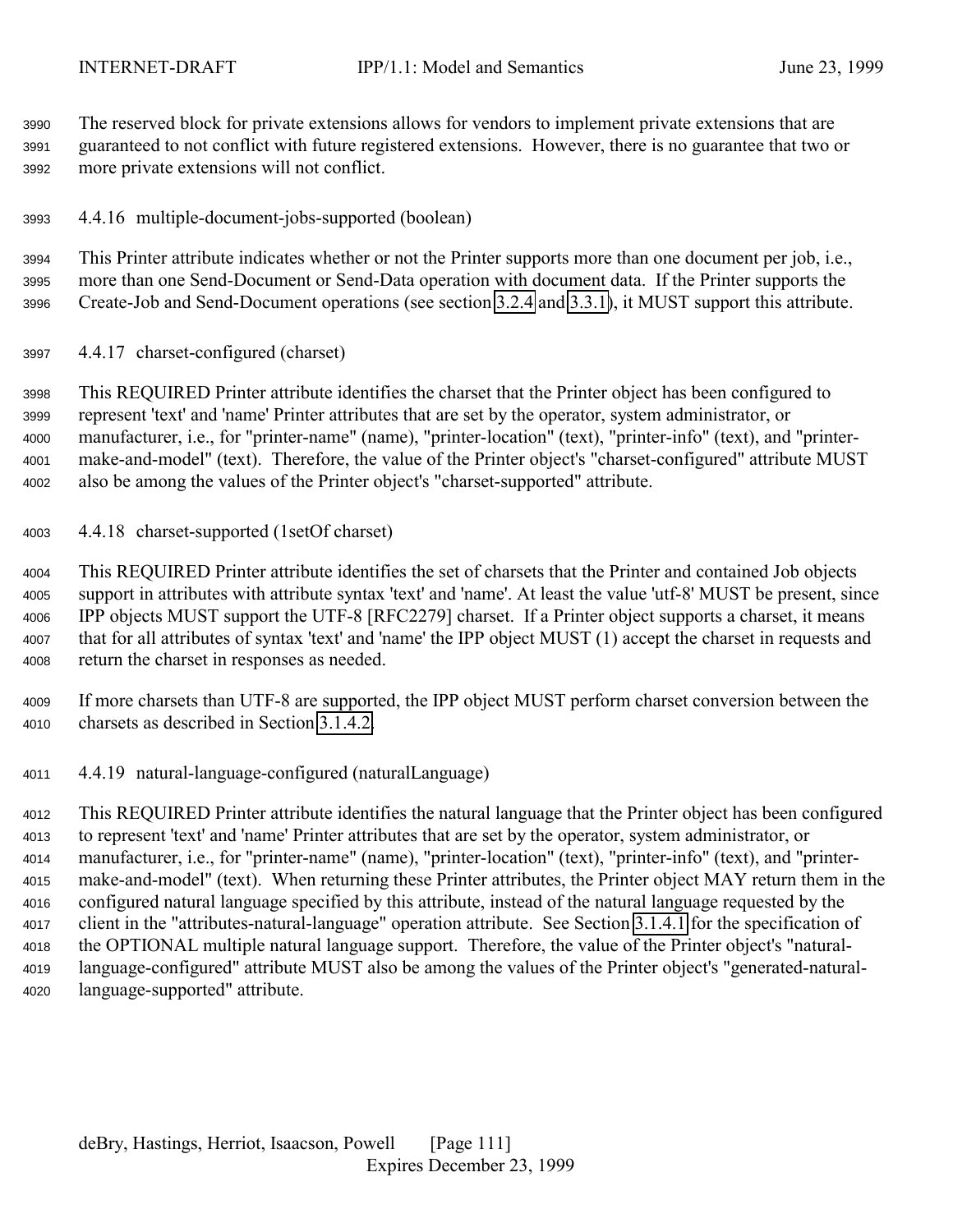4.4.20 generated-natural-language-supported (1setOf naturalLanguage)

 This REQUIRED Printer attribute identifies the natural language(s) that the Printer object and contained Job objects support in attributes with attribute syntax 'text' and 'name'. The natural language(s) supported depends on implementation and/or configuration. Unlike charsets, IPP objects MUST accept requests with any natural language or any Natural Language Override whether the natural language is supported or not.

 If a Printer object supports a natural language, it means that for any of the attributes for which the Printer or Job object generates messages, i.e., for the "job-state-message" and "printer-state-message" attributes and Operation Messages (see Section [3.1.5\)](#page-28-0) in operation responses, the Printer and Job objects MUST be able to generate messages in any of the Printer's supported natural languages. See section [3.1.4](#page-22-0) for the definition of 'text' and 'name' attributes in operation requests and responses.

 Note: A Printer object that supports multiple natural languages, often has separate catalogs of messages, one for each natural language supported.

4.4.21 document-format-default (mimeMediaType)

 This REQUIRED Printer attribute identifies the document format that the Printer object has been configured to assume if the client does not supply a "document-format" operation attribute in any of the operation requests that supply document data. The standard values for this attribute are Internet Media types (sometimes called MIME types). For further details see the description of the 'mimeMediaType' attribute syntax in Section [4.1.9.](#page-70-0)

4.4.22 document-format-supported (1setOf mimeMediaType)

 This REQUIRED Printer attribute identifies the set of document formats that the Printer object and contained Job objects can support. For further details see the description of the 'mimeMediaType' attribute syntax in Section [4.1.9.](#page-70-0)

4.4.23 printer-is-accepting-jobs (boolean)

 This REQUIRED Printer attribute indicates whether the printer is currently able to accept jobs, i.e., is accepting Print-Job, Print-URI, and Create-Job requests. If the value is 'true', the printer is accepting jobs. If the value is 'false', the Printer object is currently rejecting any jobs submitted to it. In this case, the Printer object returns the 'server-error-not-accepting-jobs' status code.

 This value is independent of the "printer-state" and "printer-state-reasons" attributes because its value does not affect the current job; rather it affects future jobs. This attribute, when 'false', causes the Printer to reject jobs even when the "printer-state" is 'idle' or, when 'true', causes the Printer object to accepts jobs even when the "printer-state" is 'stopped'.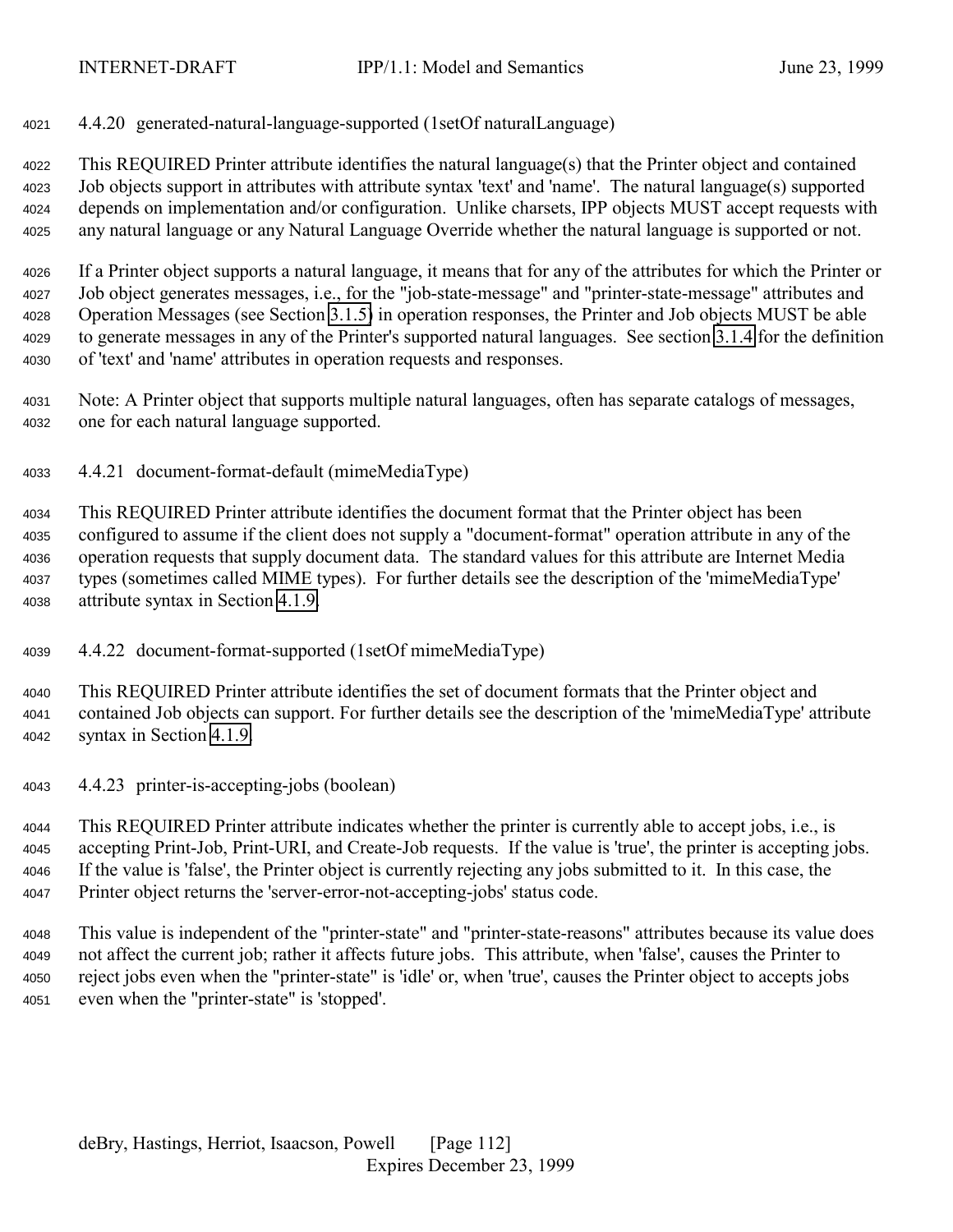4.4.24 queued-job-count (integer(0:MAX))

 This REQUIRED Printer attribute contains a count of the number of jobs that are either 'pending', 'processing', 'pending-held', or 'processing-stopped' and is set by the Printer object.

4.4.25 printer-message-from-operator (text(127))

 This Printer attribute provides a message from an operator, system administrator or "intelligent" process to indicate to the end user information or status of the printer, such as why it is unavailable or when it is expected to be available.

4.4.26 color-supported (boolean)

 This Printer attribute identifies whether the device is capable of any type of color printing at all, including highlight color. All document instructions having to do with color are embedded within the document PDL (none are external IPP attributes in IPP/1.1).

 Note: end-users are able to determine the nature and details of the color support by querying the "printer-more-info-manufacturer" Printer attribute.

4.4.27 reference-uri-schemes-supported (1setOf uriScheme)

 This Printer attribute specifies which URI schemes are supported for use in the "document-uri" operation attribute of the Print-URI or Send-URI operation. If a Printer object supports these optional operations, it MUST support the "reference-uri-schemes-supported" Printer attribute with at least the following schemed URI value:

- 'ftp': The Printer object will use an FTP 'get' operation as defined in RFC 2228 [RFC2228] using FTP URLs as defined by [RFC2396] and[RFC2316].
- 

The Printer object MAY OPTIONALLY support other URI schemes (see section [4.1.6\)](#page-69-0).

4.4.28 pdl-override-supported (type2 keyword)

 This REQUIRED Printer attribute expresses the ability for a particular Printer implementation to either attempt to override document data instructions with IPP attributes or not.

- This attribute takes on the following values:
- 'attempted': This value indicates that the Printer object attempts to make the IPP attribute values take precedence over embedded instructions in the document data, however there is no guarantee.
- 'not-attempted': This value indicates that the Printer object makes no attempt to make the IPP attribute values take precedence over embedded instructions in the document data.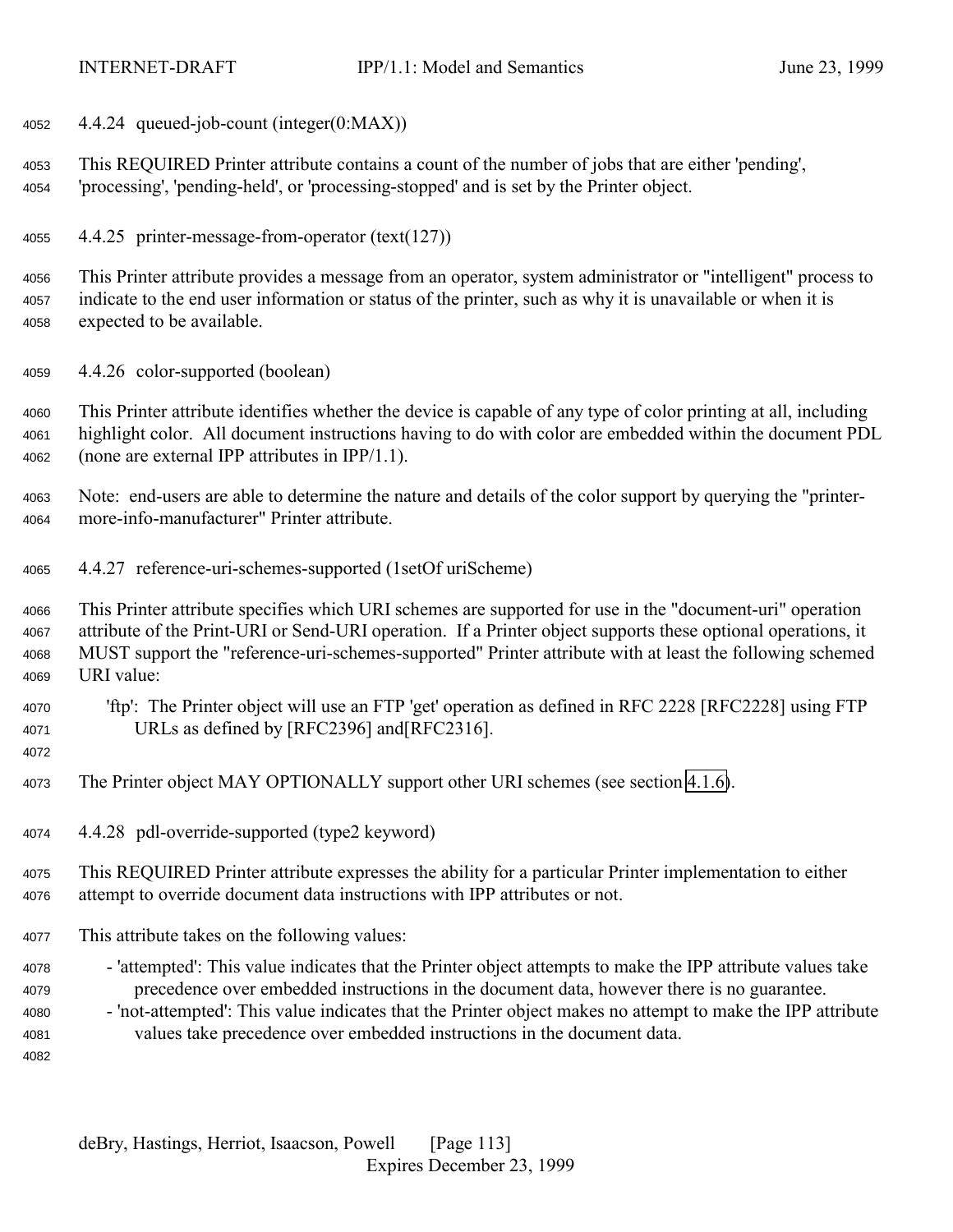Section [15](#page-158-0) contains a full description of how this attribute interacts with and affects other IPP attributes, especially the "ipp-attribute-fidelity" attribute.

4.4.29 printer-up-time (integer(1:MAX))

 This REQUIRED Printer attribute indicates the amount of time (in seconds) that this Printer instance has been up and running. The value is a monotonically increasing value starting from 1 when the Printer object is started-up (initialized, booted, etc.). This value is used to populate the Event Time Job Description Job attributes "time-at-creation", "time-at-processing", and "time-at-completed" (see section [4.3.14\)](#page-96-0).

If the Printer object goes down at some value 'n', and comes back up, the implementation MAY:

- 1. Know how long it has been down, and resume at some value greater than 'n', or
- 2. Restart from 1.

 In other words, if the device or devices that the Printer object is representing are restarted or power cycled, the Printer object MAY continue counting this value or MAY reset this value to 1 depending on implementation. However, if the Printer object software ceases running, and restarts without knowing the last value for "printer-up-time", the implementation MUST reset this value to 1. If this value is reset and the Printer has persistent jobs, the Printer MUST reset the "time-at-xxx(integer) Event Time Job Description attributes according to Section [4.3.14.](#page-96-0) An implementation MAY use both implementation alternatives, depending on warm versus cold start, respectively.

4.4.30 printer-current-time (dateTime)

 This Printer attribute indicates the current date and time. This value is used to populate the Event Time Job Description attributes: "time-at-creation", "time-at-processing", and "time-at-completed" (see Section [4.3.14\)](#page-96-0).

 The date and time is obtained on a "best efforts basis" and does not have to be that precise in order to work in practice. A Printer implementation sets the value of this attribute by obtaining the date and time via some implementation-dependent means, such as getting the value from a network time server, initialization at time of manufacture, or setting by an administrator. See [IPP-IIG] for examples. If an implementation supports this attribute and the implementation knows that it has not yet been set, then the implementation MUST return the value of this attribute using the out-of-band 'no-value' meaning not configured. See the beginning of section [4.1.](#page-63-0)

 The time zone of this attribute NEED NOT be the time zone used by people located near the Printer object or device. The client MUST NOT expect that the time zone of any received 'dateTime' value to be in the time zone of the client or in the time zone of the people located near the printer.

 The client SHOULD display any dateTime attributes to the user in client local time by converting the 'dateTime' value returned by the server to the time zone of the client, rather than using the time zone returned by the Printer in attributes that use the 'dateTime' attribute syntax.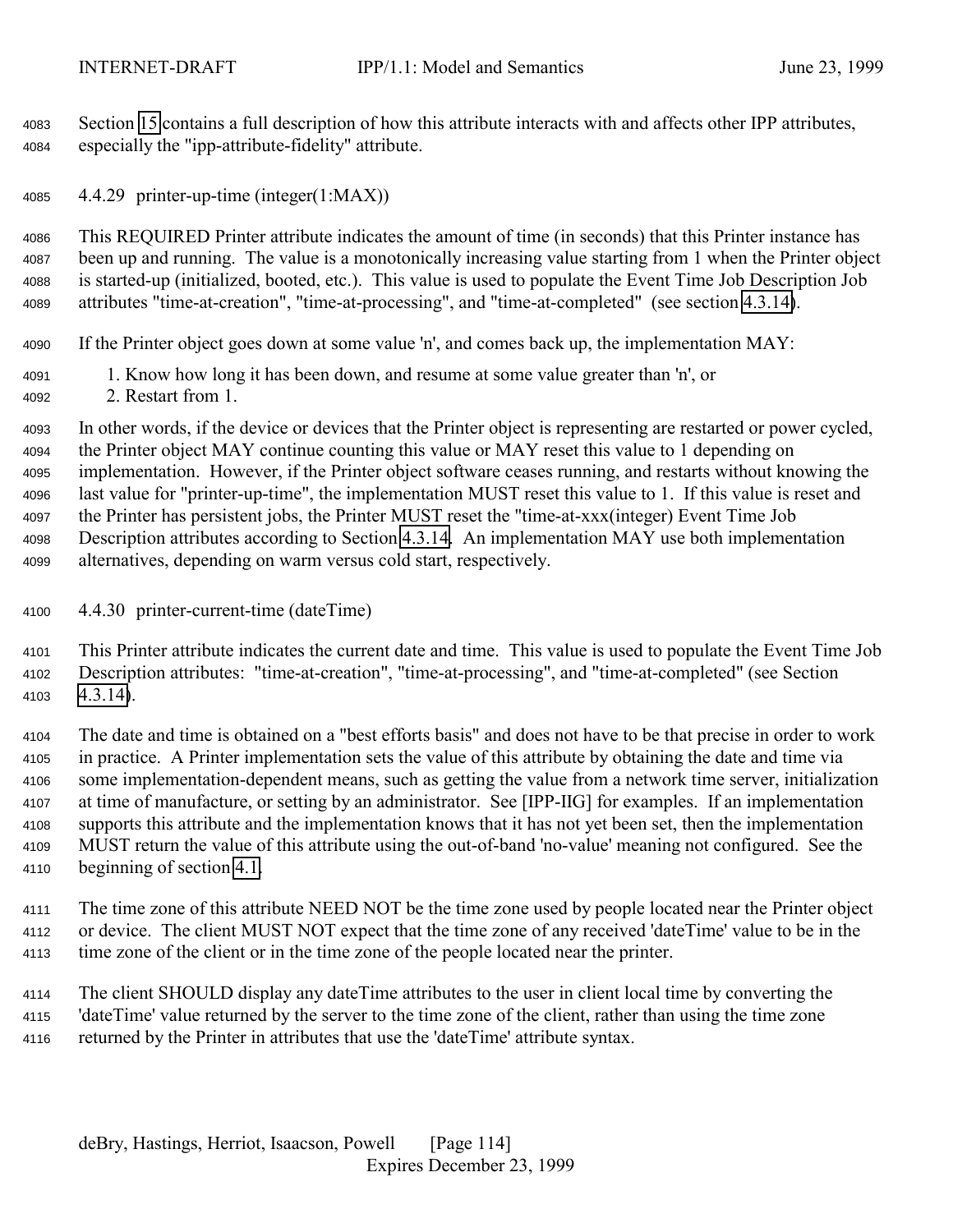4.4.31 multiple-operation-time-out (integer(1:MAX))

 This Printer attributes identifies the minimum time (in seconds) that the Printer object waits for additional Send-Document or Send-URI operations to follow a still-open multi-document Job object before taking any recovery actions, such as the ones indicated in section [3.3.1.](#page-51-0) If the Printer object supports the Create-Job and Send-Document operations (see section [3.2.4](#page-41-0) and [3.3.1\)](#page-51-0), it MUST support this attribute.

 It is RECOMMENDED that vendors supply a value for this attribute that is between 60 and 240 seconds. An implementation MAY allow a system administrator to set this attribute (by means outside this IPP/1.1 document). If so, the system administrator MAY be able to set values outside this range.

4.4.32 compression-supported (1setOf type3 keyword)

 This REQUIRED Printer attribute identifies the set of supported compression algorithms for document data. Compression only applies to the document data; compression does not apply to the encoding of the IPP operation itself. The supported values are used to validate the client supplied "compression" operation attributes in Print-Job, Send-Document, and Send-URI requests.

- Standard values are :
- 'none': no compression is used.
- 'deflate': ZIP public domain inflate/deflate) compression technology
- 'gzip' GNU zip compression technology described in RFC 1952 [RFC1952].
- 'compress': UNIX compression technology
- 
- 4.4.33 job-k-octets-supported (rangeOfInteger(0:MAX))

 This Printer attribute specifies the upper and lower bounds of total sizes of jobs in K octets, i.e., in units of 1024 octets. The supported values are used to validate the client supplied "job-k-octets" operation attributes in create requests. The corresponding job description attribute "job-k-octets" is defined in section [4.3.17.1.](#page-98-0)

4.4.34 job-impressions-supported (rangeOfInteger(0:MAX))

 This Printer attribute specifies the upper and lower bounds for the number of impressions per job. The supported values are used to validate the client supplied "job-impressions" operation attributes in create requests. The corresponding job description attribute "job-impressions" is defined in section [4.3.17.2.](#page-98-0)

4.4.35 job-media-sheets-supported (rangeOfInteger(0:MAX))

 This Printer attribute specifies the upper and lower bounds for the number of media sheets per job. The supported values are used to validate the client supplied "job-media-sheets" operation attributes in create requests. The corresponding Job attribute "job-media-sheets" is defined in section [4.3.17.3.](#page-99-0)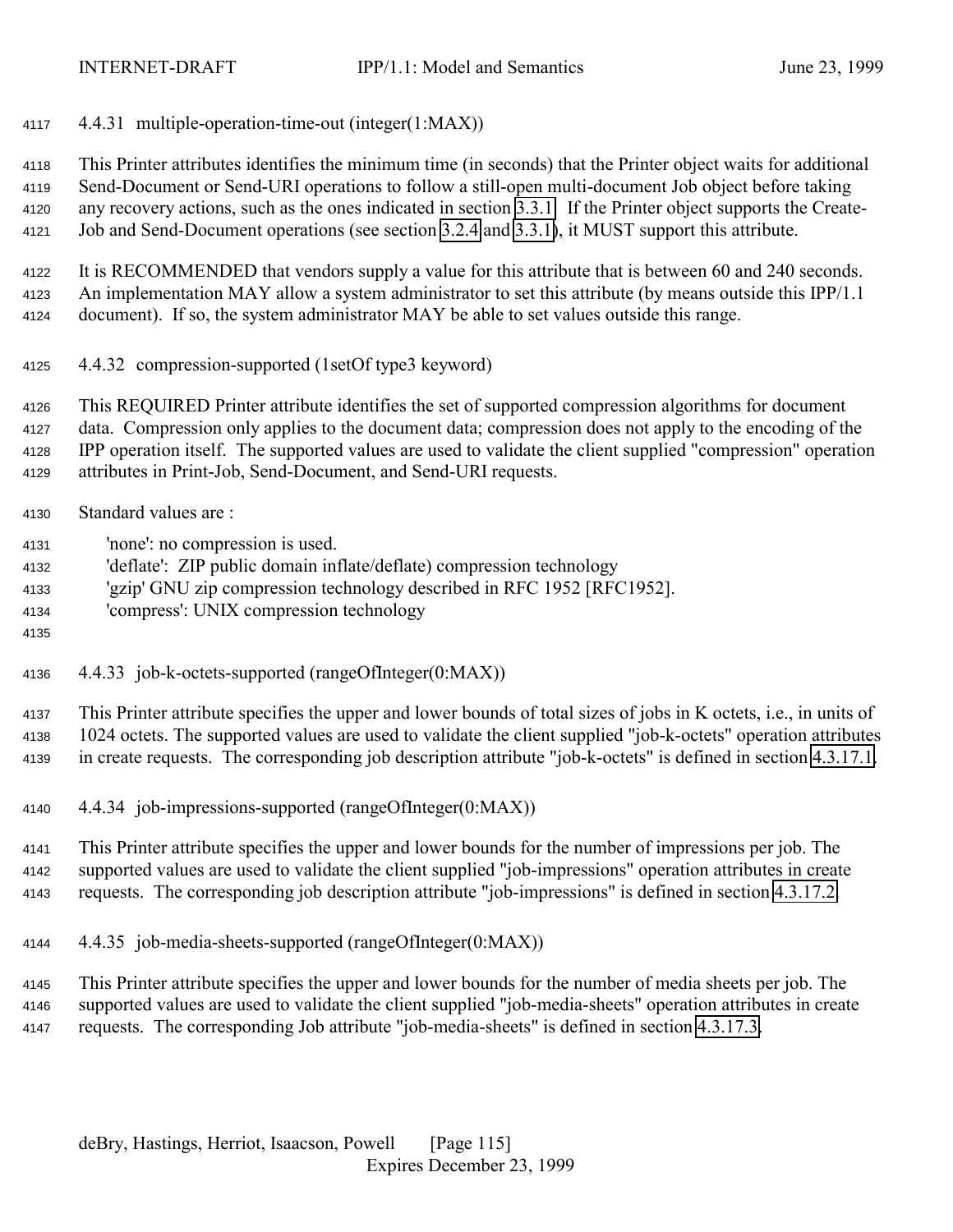4.4.36 pages-per-minute (integer(0:MAX))

 This Printer attributes specifies the nominal number of pages per minute to the nearest whole number which may be generated by this printer (e.g., simplex, black-and-white). This attribute is informative, not a service guarantee. Generally, it is the value used in the marketing literature to describe the device.

- A value of 0 indicates a device that takes more than two minutes to process a page.
- 4.4.37 pages-per-minute-color (integer(0:MAX))

 This Printer attributes specifies the nominal number of pages per minute to the nearest whole number which may be generated by this printer when printing color (e.g., simplex, color). For purposes of this attribute, "color" means the same as for the "color-supported" attribute, namely, the device is capable of any type of color printing at all, including highlight color. This attribute is informative, not a service guarantee. Generally, it is the value used in the marketing literature to describe the color capabilities of this device.

A value of 0 indicates a device that takes more than two minutes to process a page.

 If a color device has several color modes, it MAY use the pages-per-minute value for this attribute that corresponds to the mode that produces the highest number.

 Black and white only printers MUST NOT support this attribute. If this attribute is present, then the "color-supported" Printer description attribute MUST be present and have a 'true' value.

 The values of these two attributes returned by the Get-Printer-Attributes operation MAY be affected by the "document-format" attribute supplied by the client in the Get-Printer-Attributes request. In other words, the implementation MAY have different speeds depending on the document format being processed. See section [3.2.5.1](#page-42-0) Get-Printer-Attributes.

5. Conformance

 This section describes conformance issues and requirements. This document introduces model entities such as objects, operations, attributes, attribute syntaxes, and attribute values. These conformance sections describe the conformance requirements which apply to these model entities.

- 5.1 Client Conformance Requirements
- This section describes the conformance requirements for a client (see section [2.1\)](#page-12-0), whether it be:
- 1. contained within software controlled by an end user, e.g. activated by the "Print" menu item in an application that sends IPP requests or
- 2. the print server component that sends IPP requests to either an output device or another "downstream" print server.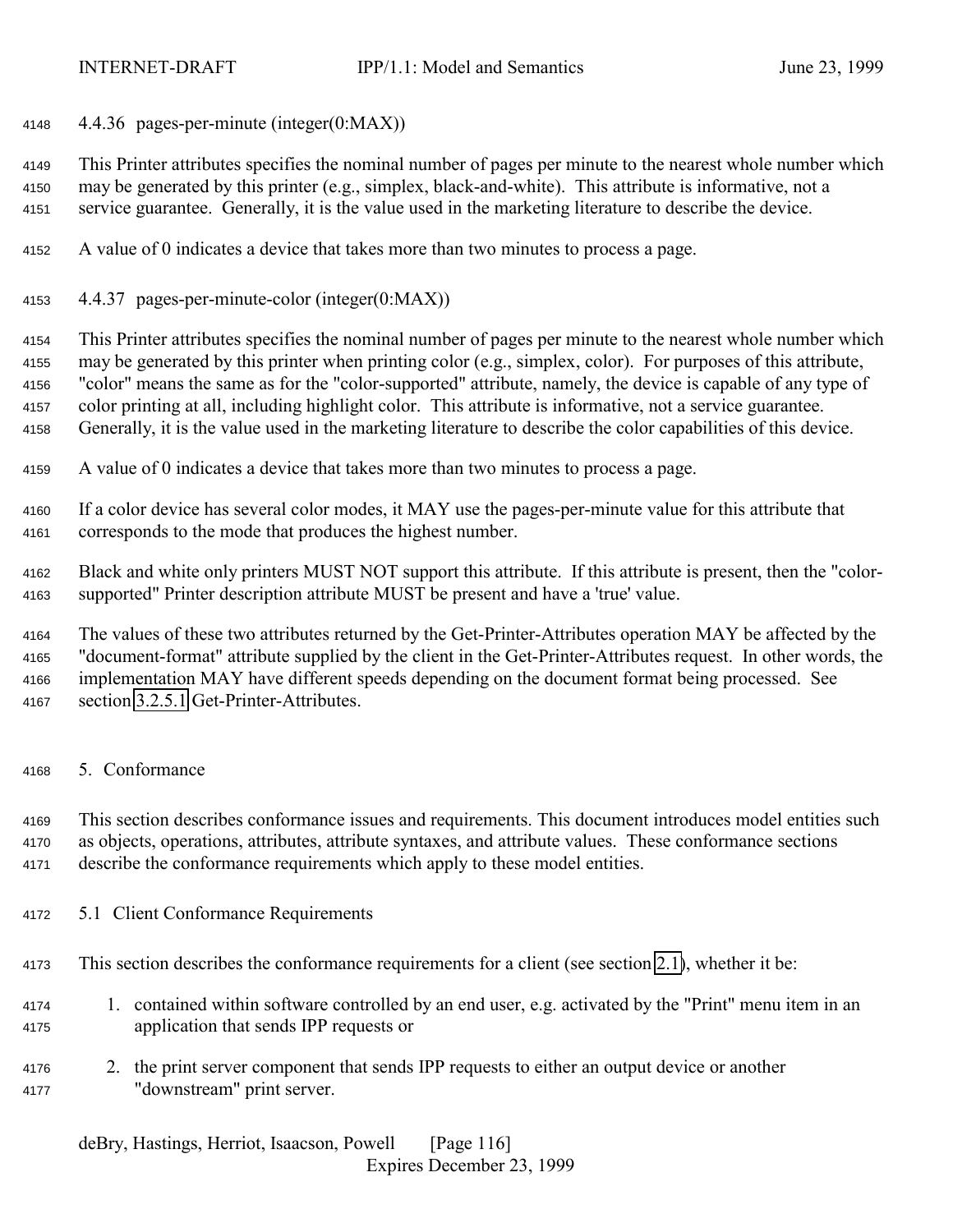A conforming client MUST support all REQUIRED operations as defined in this document. For each attribute included in an operation request, a conforming client MUST supply a value whose type and value syntax conforms to the requirements of the Model document as specified in Sections [3](#page-19-0) and [4.](#page-63-0) A conforming client MAY supply any registered extensions and/or private extensions in an operation request, as long as they meet the requirements in Section [6.](#page-120-0)

 Otherwise, there are no conformance requirements placed on the user interfaces provided by IPP clients or their applications. For example, one application might not allow an end user to submit multiple documents per job, while another does. One application might first query a Printer object in order to supply a graphical user interface (GUI) dialogue box with supported and default values whereas a different implementation might not.

 When sending a request, an IPP client NEED NOT supply any attributes that are indicated as OPTIONALLY supplied by the client.

 A client MUST be able to accept any of the attribute syntaxes defined in Section [4.1,](#page-63-0) including their full range, that may be returned to it in a response from a Printer object. In particular for each attribute that the client supports whose attribute syntax is 'text', the client MUST accept and process both the 'textWithoutLanguage' and 'textWithLanguage' forms. Similarly, for each attribute that the client supports whose attribute syntax is 'name', the client MUST accept and process both the 'nameWithoutLanguage' and 'nameWithLanguage' forms. For presentation purposes, truncation of long attribute values is not recommended. A recommended approach would be for the client implementation to allow the user to scroll through long attribute values.

 A response MAY contain attribute groups, attributes, attribute syntaxes, values, and status codes that the client does not expect. Therefore, a client implementation MUST gracefully handle such responses and not refuse to inter-operate with a conforming Printer that is returning registered or private extensions, including attribute groups, attributes, attribute syntaxes, attribute values, and status codes that conform to Section [6.](#page-120-0) Clients may choose to ignore any parameters, attributes, attribute syntaxes, or values that they do not understand.

 While a client is sending data to a printer, it SHOULD do its best to prevent a channel from being closed by a lower layer when the channel is blocked (i.e. flow-controlled off) for whatever reason, e.g. 'out of paper' or 'job ahead hasn't freed up enough memory'. However, the layer that launched the print submission (e.g. an end user) MAY close the channel in order to cancel the job. When a client closes a channel, a Printer MAY print all or part of the received portion of the document. See the "Encoding and Transport" document [IPP-PRO] for more details.

 A client MUST support Client Authentication as defined in the IPP/1.1 Encoding and Transport document [IPP-PRO]. A client SHOULD support Operation Privacy and Server Authentication as defined in the IPP/1.1 Encoding and Transport document [IPP-PRO]. See also section [8](#page-128-0) of this document.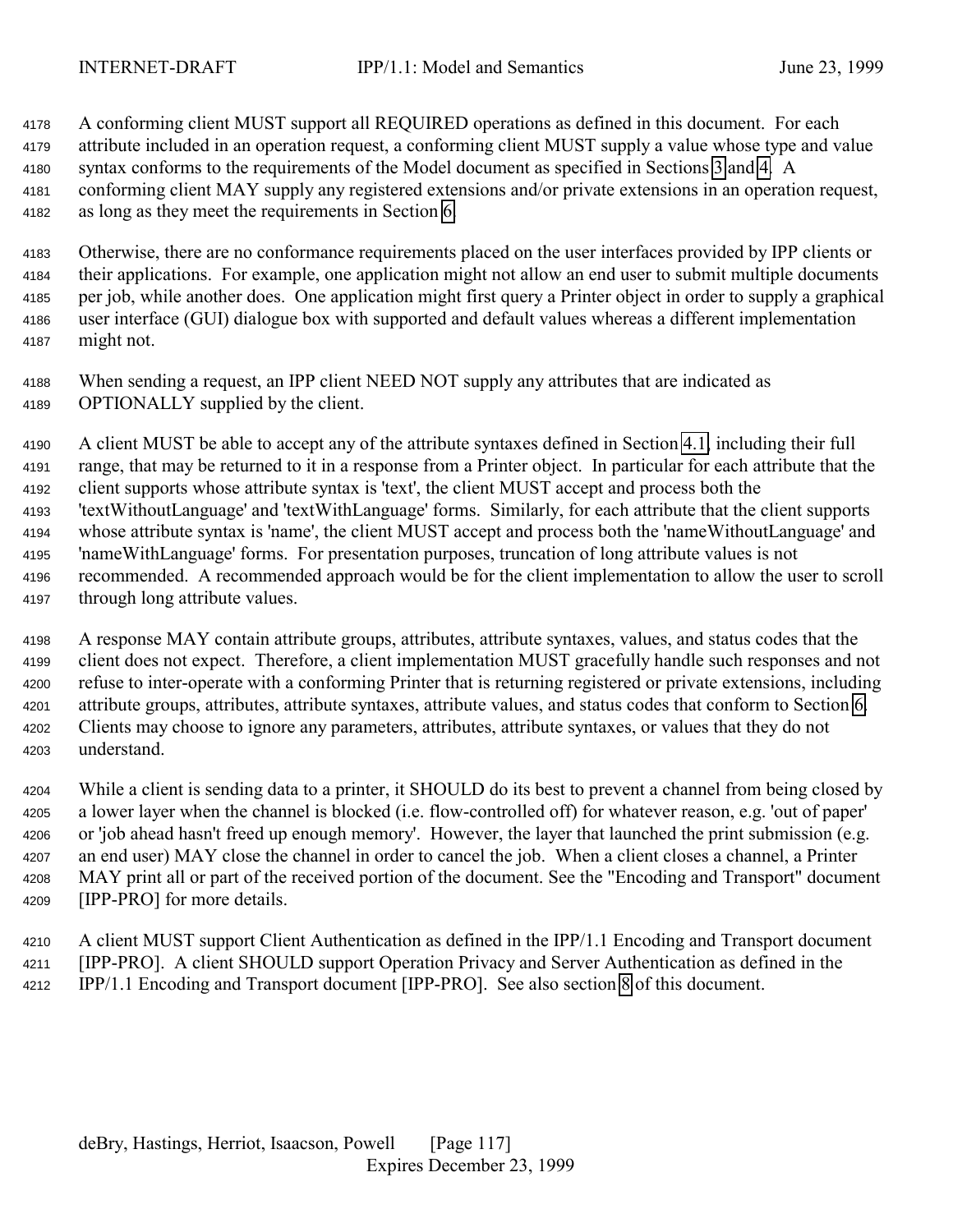- 5.2 IPP Object Conformance Requirements
- This section specifies the conformance requirements for conforming implementations of IPP objects (see section [2\)](#page-12-0). These requirements apply to an IPP object whether it is:
- (1) an (embedded) device component that accepts IPP requests and controls the device or
- (2) a component of a print server that accepts IPP requests (where the print server control one or more networked devices using IPP or other protocols).
- 5.2.1 Objects
- Conforming implementations MUST implement all of the model objects as defined in this document in the indicated sections:
- Section [2.1](#page-12-0)  Printer Object
- Section [2.2](#page-15-0) - [Job Object](#page-15-0)
- 5.2.2 Operations

 Conforming IPP object implementations MUST implement all of the REQUIRED model operations, including REQUIRED responses, as defined in this document in the indicated sections:

| 4227 | For a Printer object:                  |                 |
|------|----------------------------------------|-----------------|
| 4228 | Print-Job (section 3.2.1)              | <b>REQUIRED</b> |
| 4229 | Print-URI (section 3.2.2)              | <b>OPTIONAL</b> |
| 4230 | Validate-Job (section 3.2.3)           | <b>REQUIRED</b> |
| 4231 | Create-Job (section 3.2.4)             | <b>OPTIONAL</b> |
| 4232 | Get-Printer-Attributes (section 3.2.5) | <b>REQUIRED</b> |
| 4233 | Get-Jobs (section 3.2.6)               | <b>REQUIRED</b> |
| 4234 | Pause-Printer (section 3.2.7)          | <b>OPTIONAL</b> |
| 4235 | Resume-Printer (section 3.2.8)         | <b>OPTIONAL</b> |
| 4236 | Purge-Jobs (section 3.2.9)             | <b>OPTIONAL</b> |
| 4237 |                                        |                 |
| 4238 | For a Job object:                      |                 |
| 4239 | Send-Document (section 3.3.1)          | <b>OPTIONAL</b> |
| 4240 | Send-URI (section 3.3.2)               | <b>OPTIONAL</b> |
| 4241 | Cancel-Job (section 3.3.3)             | <b>REQUIRED</b> |
| 4242 | Get-Job-Attributes (section 3.3.4)     | <b>REQUIRED</b> |
| 4243 | Hold-Job (section 3.3.5)               | <b>OPTIONAL</b> |
| 4244 | Release-Job (section 3.3.6)            | <b>OPTIONAL</b> |
| 4245 | Restart-Job (section 3.3.7)            | <b>OPTIONAL</b> |
|      |                                        |                 |

 Conforming IPP objects MUST support all REQUIRED operation attributes and all values of such attributes if so indicated in the description. Conforming IPP objects MUST ignore all unsupported or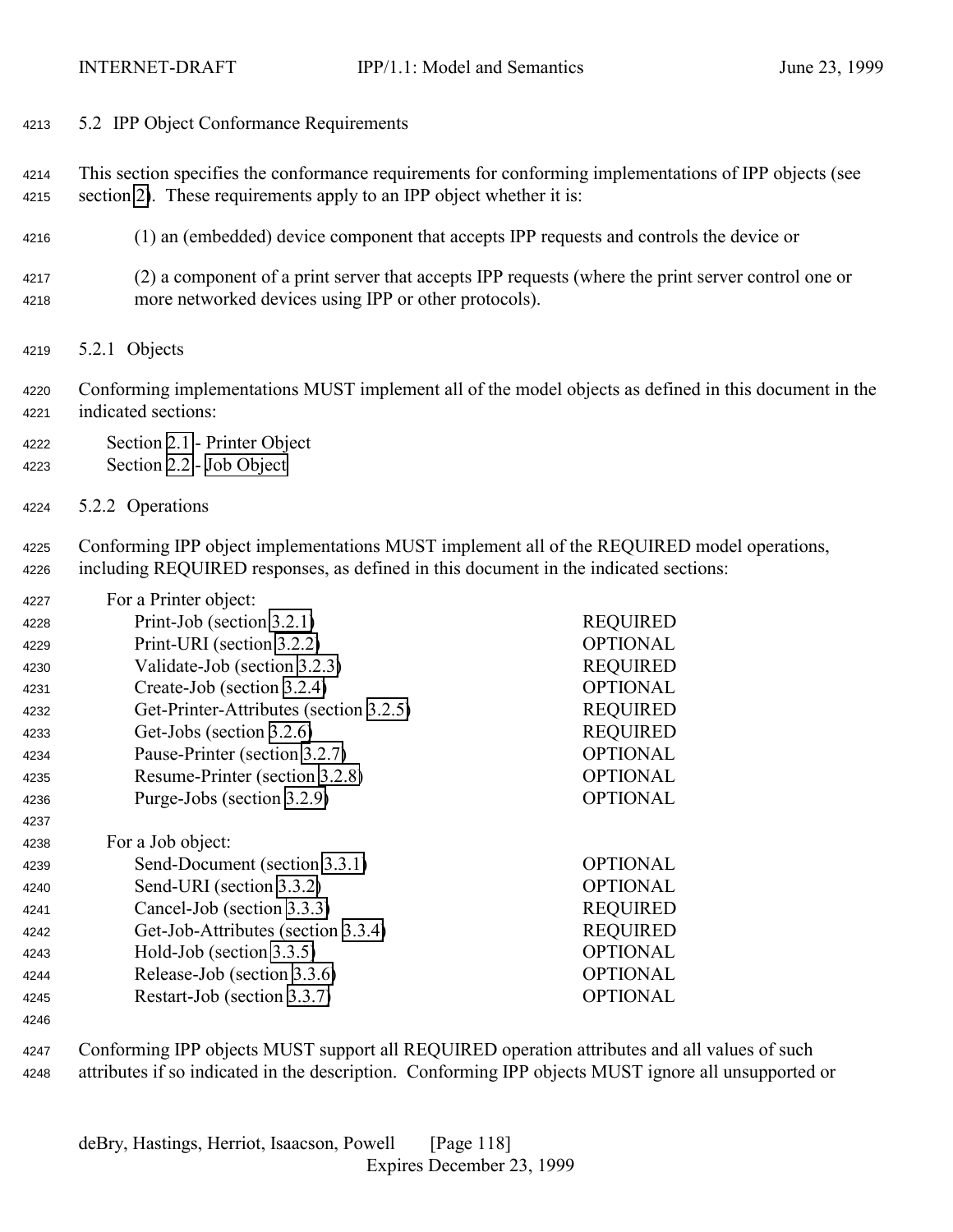unknown operation attributes or operation attribute groups received in a request, but MUST reject a request that contains a supported operation attribute that contains an unsupported value.

 Conforming IPP objects MAY return operation responses that contain attributes groups, attributes names, attribute syntaxes, attribute values, and status codes that are extensions to this standard. The additional attribute groups MAY occur in any order.

- The following section on object attributes specifies the support required for object attributes.
- 5.2.3 IPP Object Attributes
- Conforming IPP objects MUST support all of the REQUIRED object attributes, as defined in this document in the indicated sections.

 If an object supports an attribute, it MUST support only those values specified in this document or through the extension mechanism described in section [5.2.4.](#page-119-0) It MAY support any non-empty subset of these values. That is, it MUST support at least one of the specified values and at most all of them.

5.2.4 Versions

 IPP/1.1 clients MUST meet the conformance requirements for clients specified in this document and [IPP-PRO]. IPP/1.1 clients MUST send requests containing a "version-number" parameter with a '1.1' value.

 IPP/1.1 Printer and Job objects MUST meet the conformance requirements for IPP objects specified in this document and [IPP-PRO]. IPP/1.1 objects MUST accept requests containing a "version-number" parameter with a '1.1' value (or reject the request if the operation is not supported).

 It is beyond the scope of this specification to mandate conformance with previous versions. IPP/1.1 was deliberately designed, however, to make supporting previous versions easy. It is worth noting that, at the time of composing this specification (1999), we would expect IPP/1.1 Printer implementations to:

- understand any valid request in the format of IPP/1.0, or 1.1;
- respond appropriately with a response containing the same "version-number" parameter value used by the client in the request.
- And we would expect IPP/1.1 clients to:
- understand any valid response in the format of IPP/1.0, or 1.1.
- It is recommended that IPP/1.1 clients try supplying alternate version numbers if they receive a 'server-error-version-not-supported' error return in a response.

.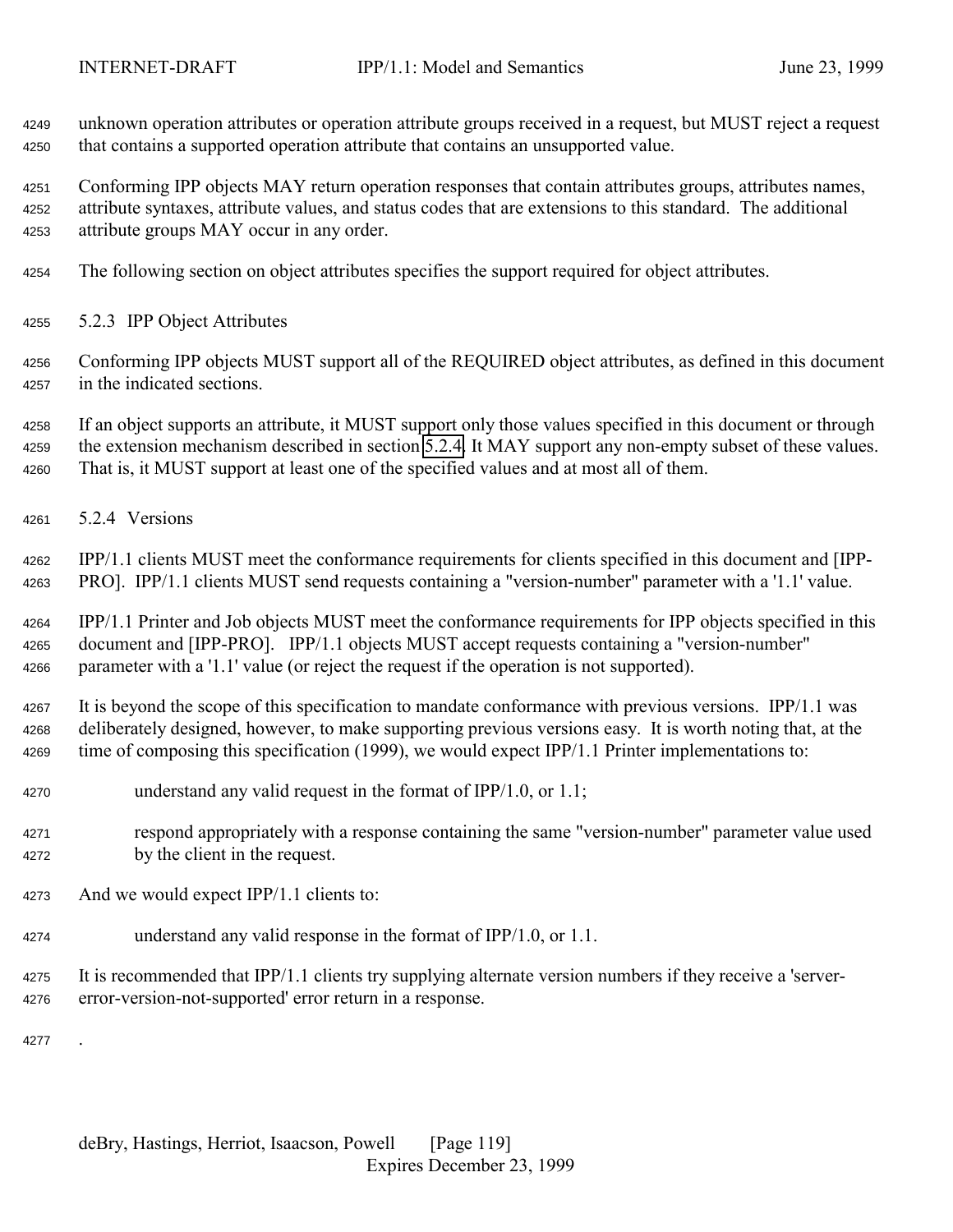## <span id="page-119-0"></span>5.2.5 Extensions

 A conforming IPP object MAY support registered extensions and private extensions, as long as they meet the requirements specified in Section [6.](#page-120-0)

 For each attribute included in an operation response, a conforming IPP object MUST return a value whose type and value syntax conforms to the requirement of the Model document as specified in Sections [3](#page-19-0) and [4.](#page-63-0)

5.2.6 Attribute Syntaxes

 An IPP object MUST be able to accept any of the attribute syntaxes defined in Section [4.1,](#page-63-0) including their full range, in any operation in which a client may supply attributes or the system administrator may configure attributes (by means outside the scope of this IPP/1.1 document). In particular for each attribute that the IPP object supports whose attribute syntax is 'text', the IPP object MUST accept and process both the 'textWithoutLanguage' and 'textWithLanguage' forms. Similarly, for each attribute that the IPP object supports whose attribute syntax is 'name', the IPP object MUST accept and process both the 'nameWithoutLanguage' and 'nameWithLanguage' forms. Furthermore, an IPP object MUST return attributes to the client in operation responses that conform to the syntax specified in Section [4.1,](#page-63-0) including their full range if supplied previously by a client.

5.2.7 Security

 An IPP Printer implementation SHOULD contain support for Client Authentication as defined in the IPP/1.1 Encoding and Transport document [IPP-PRO]. A Printer implementation MAY allow an administrator to configure the Printer so that all, some, or none of the users are authenticated. See also section [8](#page-128-0) of this document.

 An IPP Printer implementation SHOULD contain support for Operation Privacy and Server Authentication as defined in the IPP/1.1 Encoding and Transport document [IPP-PRO]. A Printer implementation MAY allow an administrator to configure the degree of support for Operation Privacy and Server Authentication. See also section [8](#page-128-0) of this document.

 Security MUST NOT be compromised when a client supplies a lower "version-number" parameter in a request. For example, if an IPP/1.1 conforming Printer object accepts version '1.0' requests and is configured to enforce Digest Authentication, it MUST do the same for a version '1.0' request.

5.3 Charset and Natural Language Requirements

All clients and IPP objects MUST support the 'utf-8' charset as defined in section [4.1.7.](#page-69-0)

 IPP objects MUST be able to accept any client request which correctly uses the "attributes-natural- language" operation attribute or the Natural Language Override mechanism on any individual attribute whether or not the natural language is supported by the IPP object. If an IPP object supports a natural language, then it MUST be able to translate (perhaps by table lookup) all generated 'text' or 'name' attribute values into one of the supported languages (see section [3.1.4\)](#page-22-0). That is, the IPP object that supports a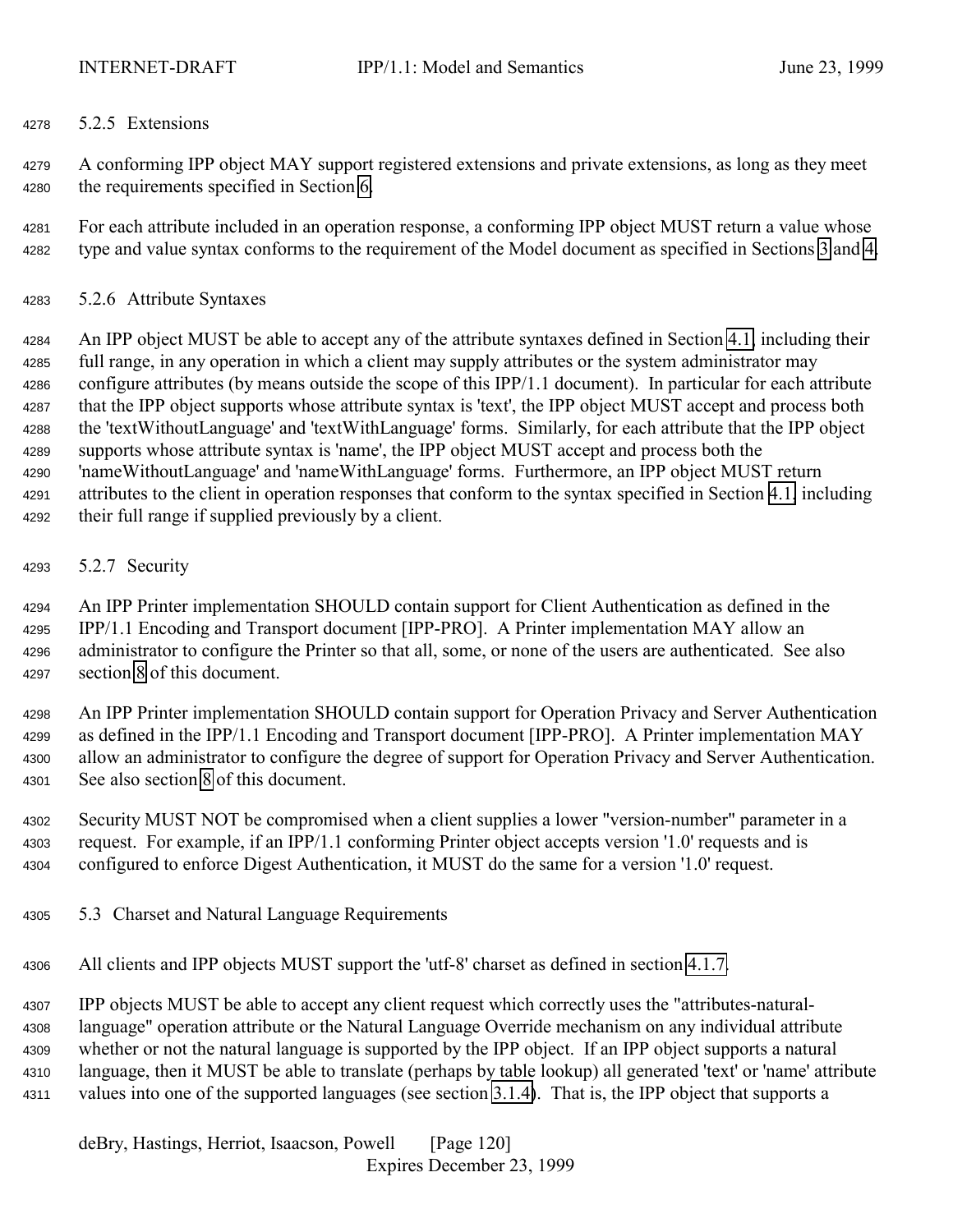<span id="page-120-0"></span> natural language NEED NOT be a general purpose translator of any arbitrary 'text' or 'name' value supplied by the client into that natural language. However, the object MUST be able to translate (automatically generate) any of its own attribute values and messages into that natural language.

6. IANA Considerations (registered and private extensions)

 This section describes how IPP can be extended to allow the following registered and private extensions to IPP:

- 1. keyword attribute values
- 2. enum attribute values
- 3. attributes
- 4. attribute syntaxes
- 5. operations
- 6. attribute groups
- 7. status codes
- 

 Extensions registered for use with IPP/1.1 are OPTIONAL for client and IPP object conformance to the IPP/1.1 Model document.

 These extension procedures are aligned with the guidelines as set forth by the IESG [IANA-CON]. Section [11](#page-137-0) describes how to propose new registrations for consideration. IANA will reject registration proposals that leave out required information or do not follow the appropriate format described in Section [11.](#page-137-0) IPP/1.1 may also be extended by an appropriate RFC that specifies any of the above extensions.

6.1 Typed 'keyword' and 'enum' Extensions

 IPP allows for 'keyword' and 'enum' extensions (see sections [4.1.2.3](#page-67-0) and [4.1.4\)](#page-68-0). This document uses prefixes to the 'keyword' and 'enum' basic attribute syntax type in order to communicate extra information to the reader through its name. This extra information is not represented in the protocol because it is unimportant to a client or Printer object. The list below describes the prefixes and their meaning.

- "type1": This IPP specification document must be revised to add a new keyword or a new enum. No private keywords or enums are allowed.
- "type2": Implementers can, at any time, add new keyword or enum values by proposing the complete specification to IANA:
-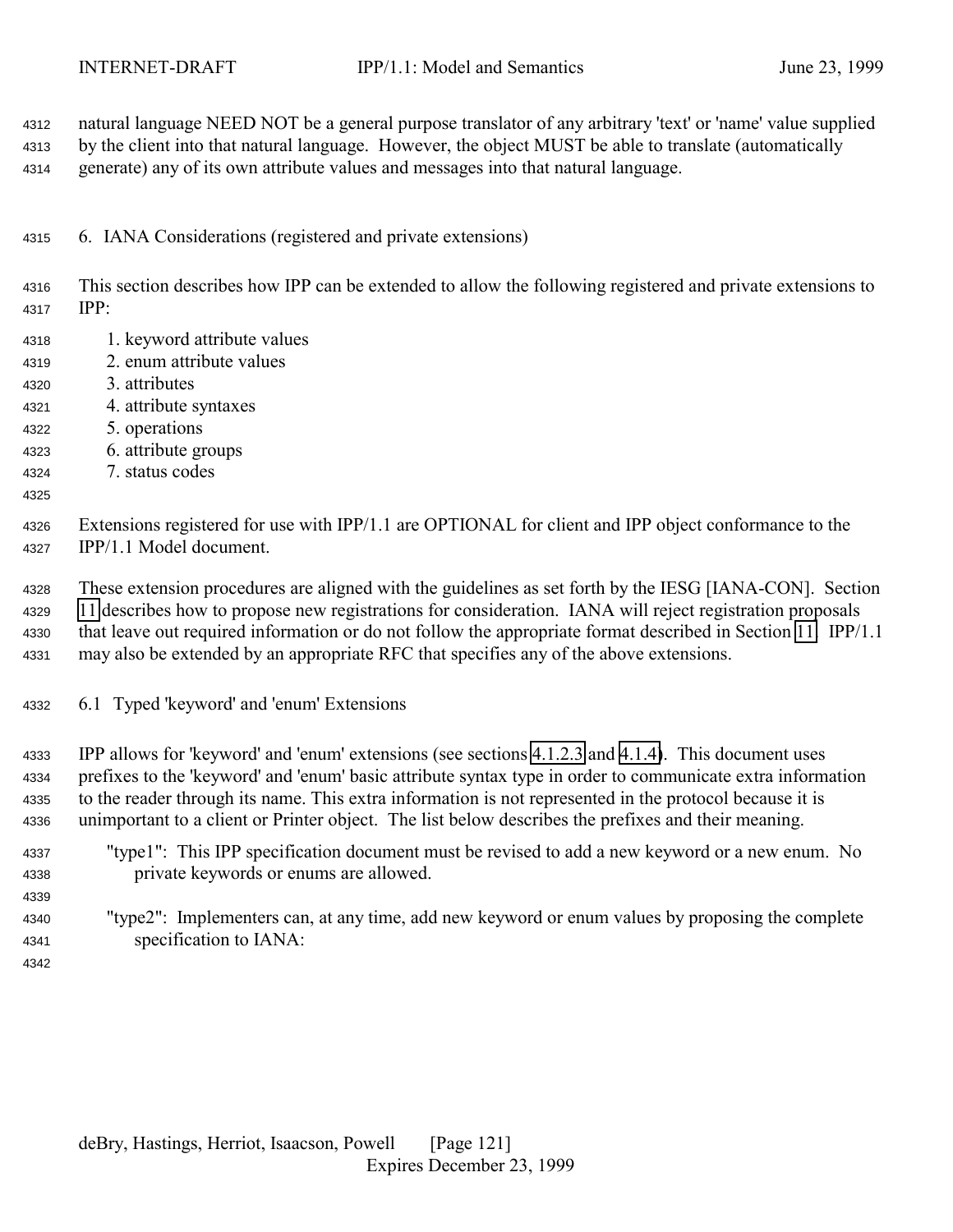| 4343 | iana@iana.org                                                                                                 |
|------|---------------------------------------------------------------------------------------------------------------|
| 4344 |                                                                                                               |
| 4345 | IANA will forward the registration proposal to the IPP Designated Expert who will review the                  |
| 4346 | proposal with a mailing list that the Designated Expert keeps for this purpose. Initially, that list will     |
| 4347 | be the mailing list used by the IPP WG:                                                                       |
| 4348 |                                                                                                               |
| 4349 | ipp@pwg.org                                                                                                   |
| 4350 |                                                                                                               |
| 4351 | even after the IPP WG is disbanded as permitted by [IANA-CON]. The IPP Designated Expert is                   |
| 4352 | appointed by the IESG Area Director responsible for IPP, according to [IANA-CON].                             |
| 4353 |                                                                                                               |
| 4354 | When a type2 keyword or enum is approved, the IPP Designated Expert becomes the point of                      |
| 4355 | contact for any future maintenance that might be required for that registration.                              |
| 4356 |                                                                                                               |
| 4357 | "type3": Implementers can, at any time, add new keyword and enum values by submitting the complete            |
| 4358 | specification to IANA as for type2 who will forward the proposal to the IPP Designated Expert.                |
| 4359 | While no additional technical review is required, the IPP Designated Expert may, at his/her                   |
| 4360 | discretion, forward the proposal to the same mailing list as for type2 registrations for advice and           |
| 4361 | comment.                                                                                                      |
| 4362 |                                                                                                               |
| 4363 | When a type3 keyword or enum is approved by the IPP Designated Expert, the original proposer                  |
| 4364 | becomes the point of contact for any future maintenance that might be required for that registration.         |
| 4365 |                                                                                                               |
|      | For type2 and type3 keywords, the proposer includes the name of the keyword in the registration proposal      |
| 4366 | and the name is part of the technical review.                                                                 |
| 4367 |                                                                                                               |
| 4368 | After type2 and type3 enums specifications are approved, the IPP Designated Expert in consultation with       |
| 4369 | IANA assigns the next available enum number for each enum value.                                              |
|      |                                                                                                               |
| 4370 | IANA will publish approved type2 and type3 keyword and enum attributes value registration specifications      |
| 4371 | $1n$ :                                                                                                        |
|      |                                                                                                               |
| 4372 | ftp.isi.edu/iana/assignments/ipp/attribute-values/xxx/yyy.txt                                                 |
|      |                                                                                                               |
| 4373 | where xxx is the attribute name that specifies the initial values and yyy.txt is a descriptive file name that |
| 4374 | contains one or more enums or keywords approved at the same time. For example, if several additional          |
| 4375 | enums for stapling are approved for use with the "finishings" attribute (and "finishings-default" and         |
| 4376 | "finishings-supported" attributes), IANA will publish the additional values in the file:                      |
| 4377 | ftp.isi.edu/iana/assignments/ipp/attribute-values/finishings/stapling.txt                                     |
| 4378 | Note: Some attributes are defined to be: 'type3 keywords'   'name' which allows for attribute values to be    |
| 4379 | extended by a site administrator with administrator defined names. Such names are not registered with         |
| 4380 | IANA.                                                                                                         |
|      |                                                                                                               |
|      |                                                                                                               |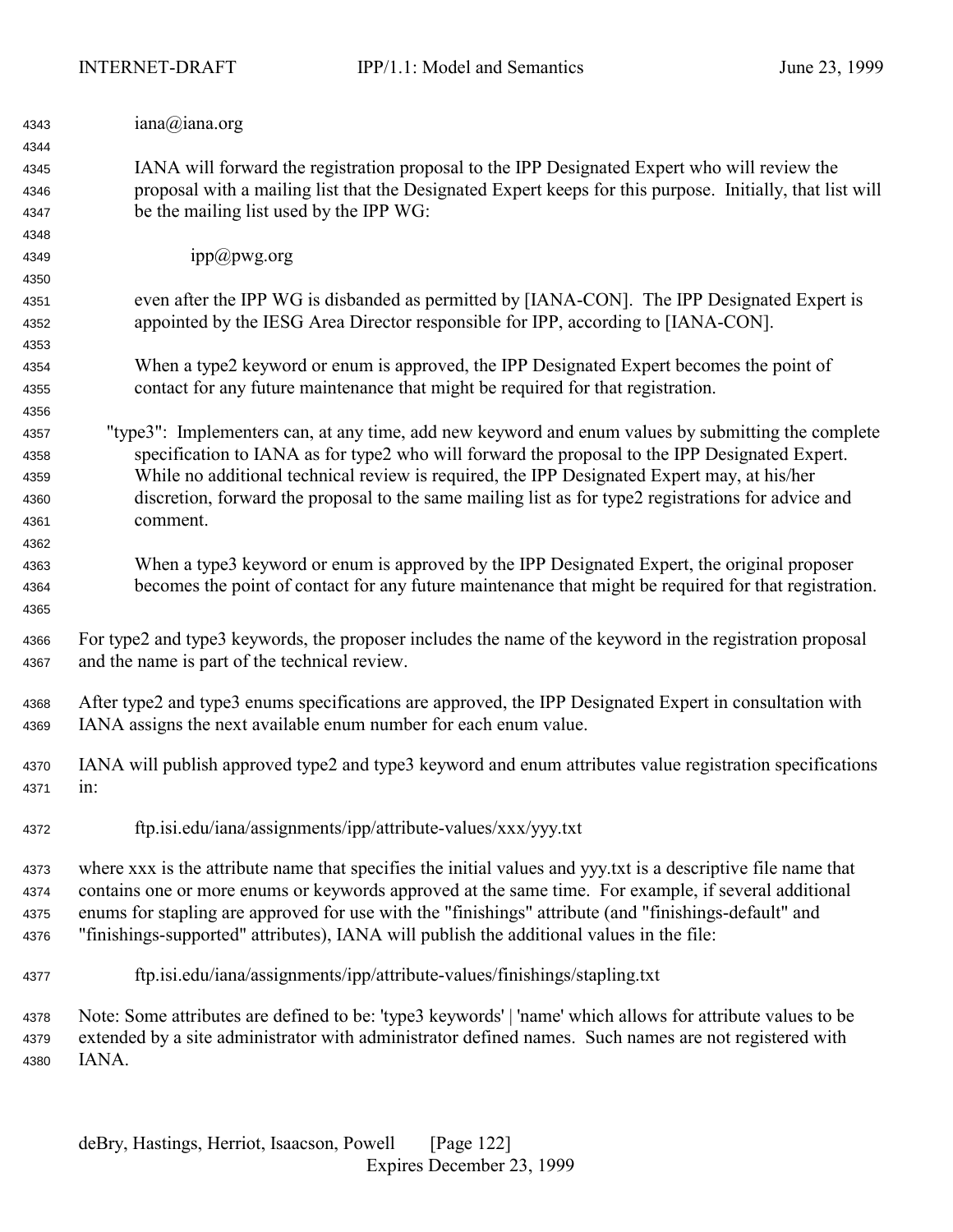<span id="page-122-0"></span> By definition, each of the three types above assert some sort of registry or review process in order for extensions to be considered valid. Each higher numbered level (1, 2, 3) tends to be decreasingly less stringent than the previous level. Therefore, any typeN value MAY be registered using a process for some typeM where M is less than N, however such registration is NOT REQUIRED. For example, a type3 value MAY be registered in a type 1 manner (by being included in a future version of an IPP specification), however, it is NOT REQUIRED.

This document defines keyword and enum values for all of the above types, including type3 keywords.

 For private (unregistered) keyword extensions, implementers SHOULD use keywords with a suitable distinguishing prefix, such as "xxx-" where xxx is the (lowercase) fully qualified company name registered with IANA for use in domain names [RFC1035]. For example, if the company XYZ Corp. had obtained the domain name "XYZ.com", then a private keyword 'abc' would be: 'xyz.com-abc'.

 Note: RFC 1035 [RFC1035] indicates that while upper and lower case letters are allowed in domain names, no significance is attached to the case. That is, two names with the same spelling but different case are to be treated as if identical. Also, the labels in a domain name must follow the rules for ARPANET host names: They must start with a letter, end with a letter or digit, and have as interior characters only letters, digits, and hyphen. Labels must be 63 characters or less. Labels are separated by the "." character.

 For private (unregistered) enum extension, implementers MUST use values in the reserved integer range which is 2\*\*30 to 2\*\*31-1.

6.2 Attribute Extensibility

 Attribute names are type2 keywords. Therefore, new attributes may be registered and have the same status as attributes in this document by following the type2 extension rules. For private (unregistered) attribute extensions, implementers SHOULD use keywords with a suitable distinguishing prefix as described in Section [6.1.](#page-120-0)

IANA will publish approved attribute registration specifications as separate files:

- ftp.isi.edu/iana/assignments/ipp/attributes/xxx-yyy.txt
- where "xxx-yyy" is the new attribute name.
- If a new Printer object attribute is defined and its values can be affected by a specific document format, its specification needs to contain the following sentence:
- "The value of this attribute returned in a Get-Printer-Attributes response MAY depend on the "document-format" attribute supplied (see Section [3.2.5.1\)](#page-42-0)."
- If the specification does not, then its value in the Get-Printer-Attributes response MUST NOT depend on the "document-format" supplied in the request. When a new Job Template attribute is registered, the value of the Printer attributes MAY vary with "document-format" supplied in the request without the

specification having to indicate so.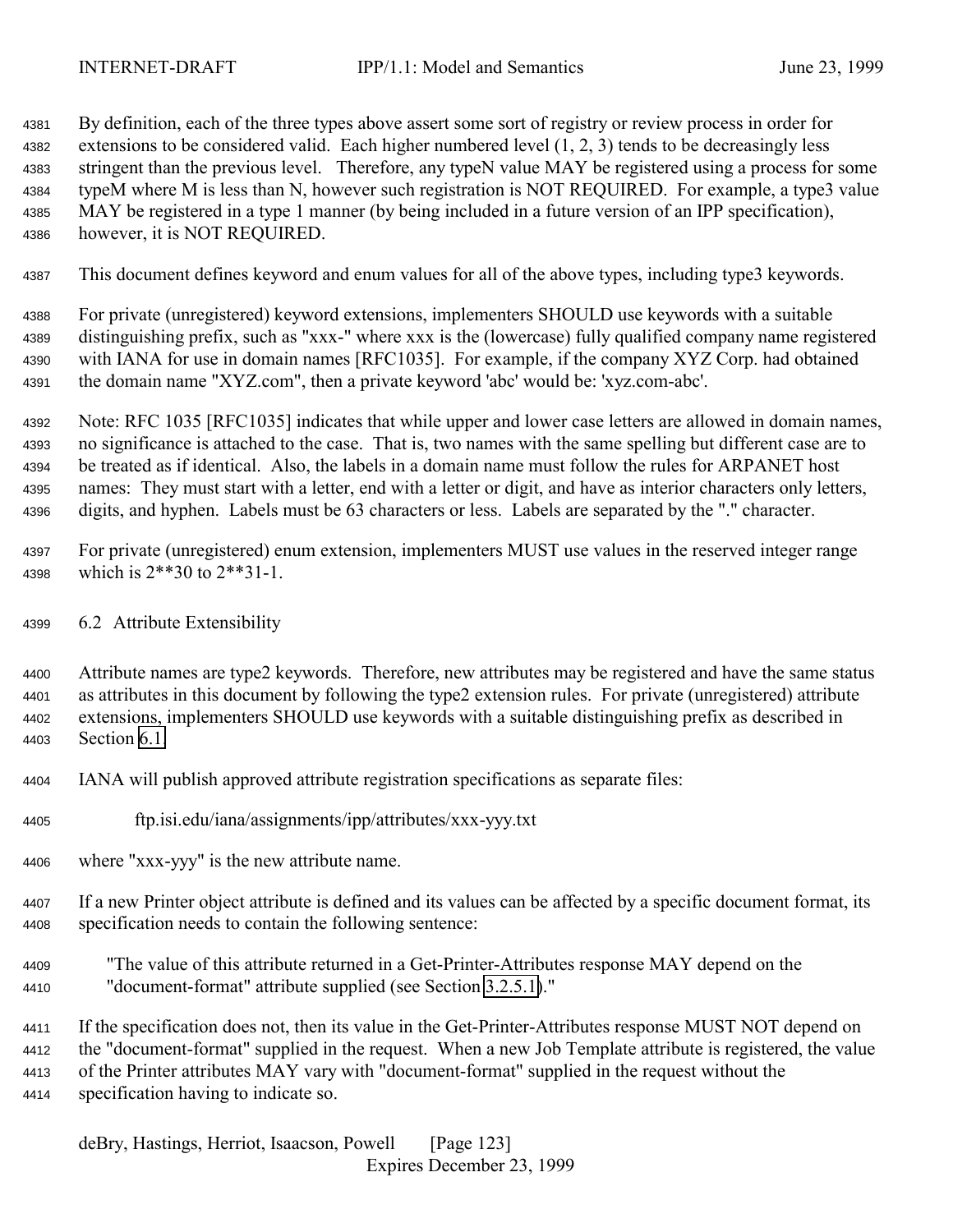6.3 Attribute Syntax Extensibility

 Attribute syntaxes are like type2 enums. Therefore, new attribute syntaxes may be registered and have the same status as attribute syntaxes in this document by following the type2 extension rules described in Section [6.1.](#page-120-0) The value codes that identify each of the attribute syntaxes are assigned in the "Encoding and Transport" document [IPP-PRO], including a designated range for private, experimental use.

 For attribute syntaxes, the IPP Designated Expert in consultation with IANA assigns the next attribute syntax code in the appropriate range as specified in [IPP-PRO]. IANA will publish approved attribute syntax registration specifications as separate files:

- ftp.isi.edu/iana/assignments/ipp/attribute-syntaxes/xxx-yyy.txt
- where 'xxx-yyy' is the new attribute syntax name.
- 6.4 Operation Extensibility

 Operations may also be registered following the type2 procedures described in Section [6.1,](#page-120-0) though major new operations will usually be done by a new standards track RFC that augments this document. For private (unregistered) operation extensions, implementers MUST use the range for the "operation-id" in requests specified in Section [4.4.15](#page-109-0) "operations-supported" Printer attribute.

 For operations, the IPP Designated Expert in consultation with IANA assigns the next operation-id code as specified in Section [4.4.15.](#page-109-0) IANA will publish approved operation registration specifications as separate files:

- ftp.isi.edu/iana/assignments/ipp/operations/Xxx-Yyy.txt
- where "Xxx-Yyy" is the new operation name.
- 6.5 Attribute Groups

 Attribute groups passed in requests and responses may be registered following the type2 procedures described in Section [6.1.](#page-120-0) The tags that identify each of the attribute groups are assigned in [IPP-PRO].

 For attribute groups, the IPP Designated Expert in consultation with IANA assigns the next attribute group tag code in the appropriate range as specified in [IPP-PRO]. IANA will publish approved attribute group registration specifications as separate files:

ftp.isi.edu/iana/assignments/ipp/attribute-group-tags/xxx-yyy-tag.txt

where 'xxx-yyy-tag' is the new attribute group tag name.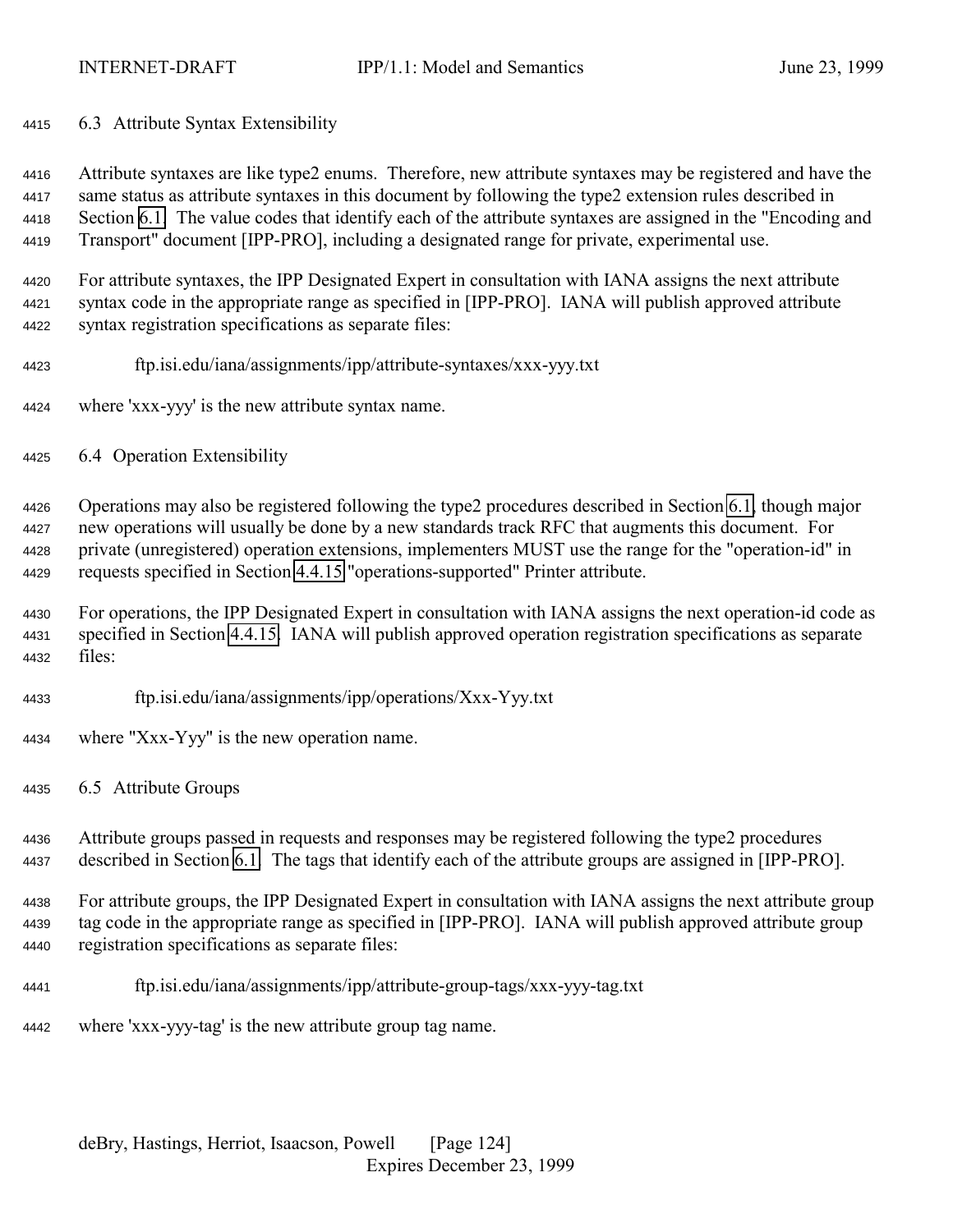- 6.6 Status Code Extensibility
- Operation status codes may also be registered following the type2 procedures described in Section [6.1.](#page-120-0) The values for status codes are allocated in ranges as specified in Section 14 for each status code class:
- "informational" Request received, continuing process "successful" - The action was successfully received, understood, and accepted "redirection" - Further action must be taken in order to complete the request
- "client-error" The request contains bad syntax or cannot be fulfilled
- "server-error" The IPP object failed to fulfill an apparently valid request
- 
- For private (unregistered) operation status code extensions, implementers MUST use the top of each range as specified in Section [13.](#page-143-0)
- For operation status codes, the IPP Designated Expert in consultation with IANA assigns the next status code in the appropriate class range as specified in Section [13.](#page-143-0) IANA will publish approved status code registration specifications as separate files:
- ftp.isi.edu/iana/assignments/ipp/status-codes/xxx-yyy.txt
- where "xxx-yyy" is the new operation status code keyword.
- 6.7 Registration of MIME types/sub-types for document-formats

 The "document-format" attribute's syntax is 'mimeMediaType'. This means that valid values are Internet Media Types (see Section [4.1.9\)](#page-70-0). RFC 2045 [RFC2045] defines the syntax for valid Internet media types. IANA is the registry for all Internet media types.

6.8 Registration of charsets for use in 'charset' attribute values

 The "attributes-charset" attribute's syntax is 'charset'. This means that valid values are charsets names. When a charset in the IANA registry has more than one name (alias), the name labeled as "(preferred MIME name)", if present, MUST be used (see Section [4.1.7\)](#page-69-0). IANA is the registry for charsets following the procedures of [RFC2278].

- 7. Internationalization Considerations
- Some of the attributes have values that are text strings and names which are intended for human understanding rather than machine understanding (see the 'text' and 'name' attribute syntaxes in Sections [4.1.1](#page-64-0) and [4.1.2\)](#page-66-0).
- In each operation request, the client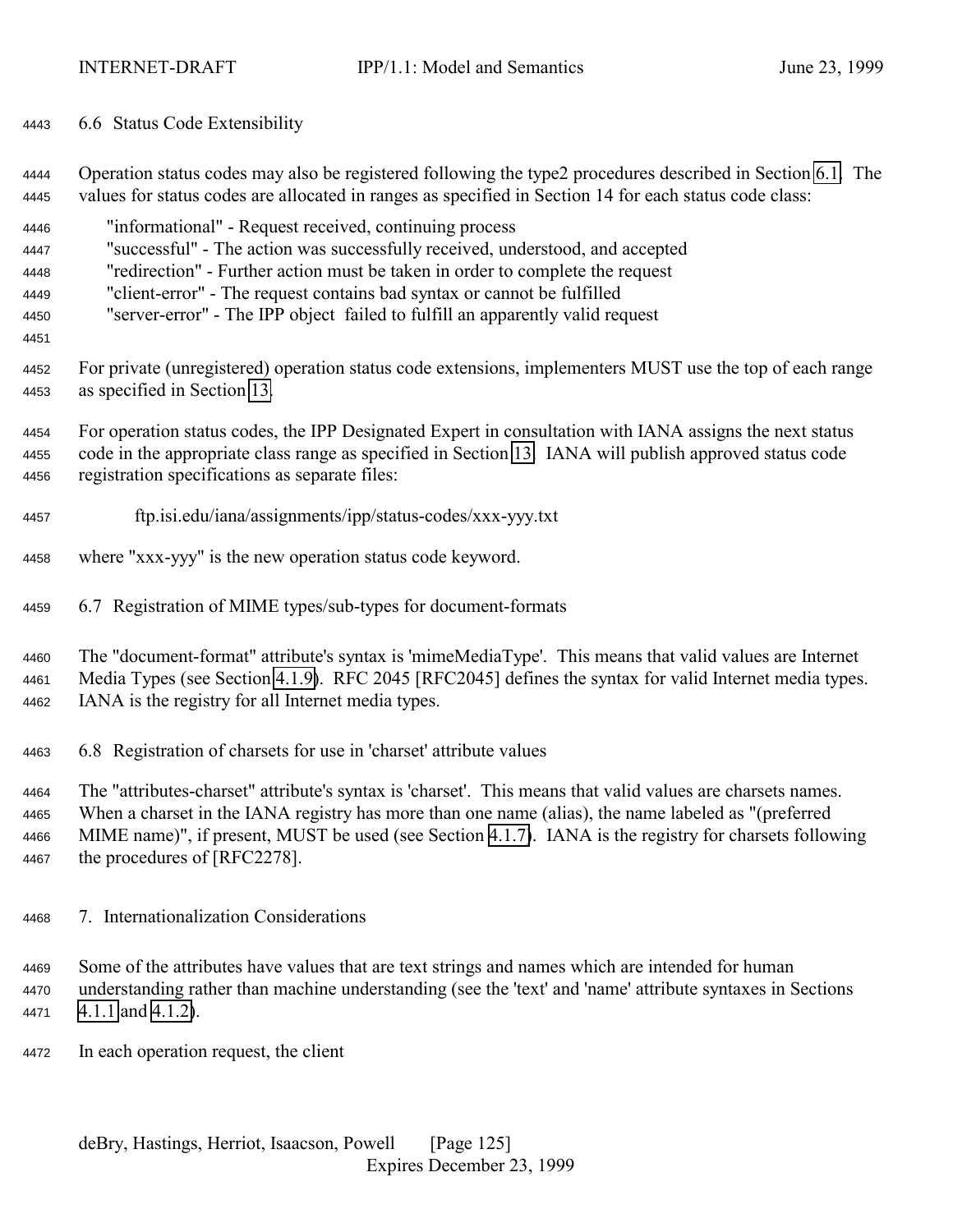- identifies the charset and natural language of the request which affects each supplied 'text' and 'name'

- attribute value, and - requests the charset and natural language for attributes returned by the IPP object in operation responses (as described in Section [3.1.4.1\)](#page-23-0). In addition, the client MAY separately and individually identify the Natural Language Override of a supplied 'text' or 'name' attribute using the 'textWithLanguage' and 'nameWithLanguage' technique described section [4.1.1.2](#page-65-0) and [4.1.2.2](#page-66-0) respectively. All IPP objects MUST support the UTF-8 [RFC2279] charset in all 'text' and 'name' attributes supported. If an IPP object supports more than the UTF-8 charset, the object MUST convert between them in order to return the requested charset to the client according to Section [3.1.4.2.](#page-26-0) If an IPP object supports more than one natural language, the object SHOULD return 'text' and 'name' values in the natural language requested where those values are generated by the Printer (see Section [3.1.4.1\)](#page-23-0). For Printers that support multiple charsets and/or multiple natural languages in 'text' and 'name' attributes, different jobs may have been submitted in differing charsets and/or natural languages. All responses MUST be returned in the charset requested by the client. However, the Get-Jobs operation uses the 'textWithLanguage' and 'nameWithLanguage' mechanism to identify the differing natural languages with each job attribute returned. The Printer object also has configured charset and natural language attributes. The client can query the Printer object to determine the list of charsets and natural languages supported by the Printer object and what the Printer object's configured values are. See the "charset-configured", "charset-supported", "natural- language-configured", and "generated-natural-language-supported" Printer description attributes for more details. The "charset-supported" attributed identifies the supported charsets. If a charset is supported, the IPP object MUST be capable of converting to and from that charset into any other supported charset. In many cases, an IPP object will support only one charset and it MUST be the UTF-8 charset. The "charset-configured" attribute identifies the one supported charset which is the native charset given the current configuration of the IPP object (administrator defined). The "generated-natural-language-supported" attribute identifies the set of supported natural languages for generated messages; it is not related to the set of natural languages that must be accepted for client supplied 'text' and 'name' attributes. For client supplied 'text' and 'name' attributes, an IPP object MUST accept ALL
- supplied natural languages. Just because a Printer object is currently configured to support 'en-us' natural language does not mean that the Printer object should reject a job if the client supplies a job name that is in 'fr-ca'.
- The "natural-language-configured" attribute identifies the one supported natural language for generated messages which is the native natural language given the current configuration of the IPP object (administrator defined).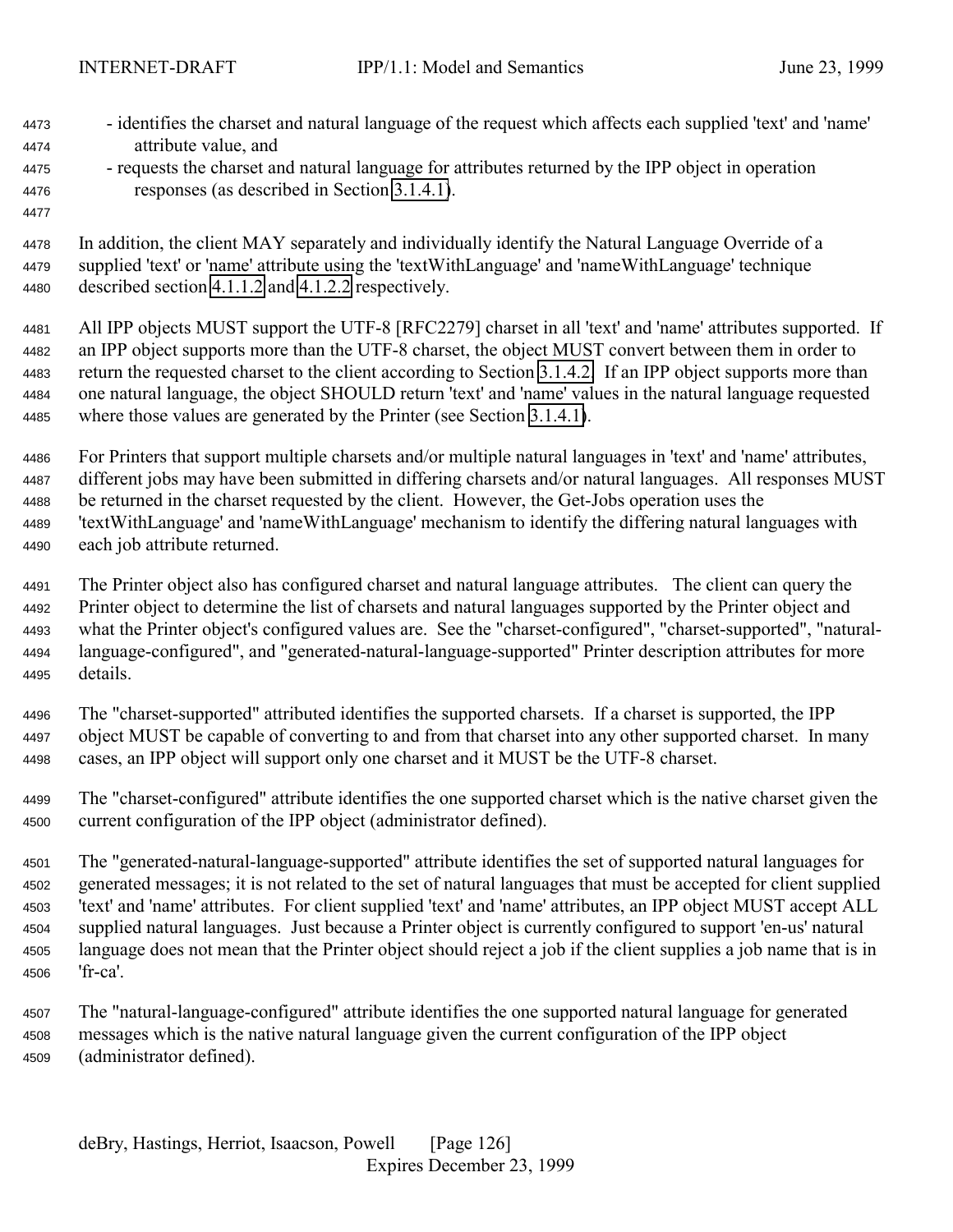Attributes of type 'text' and 'name' are populated from different sources. These attributes can be categorized into following groups (depending on the source of the attribute):

- 1. Some attributes are supplied by the client (e.g., the client supplied "job-name", "document-name", and "requesting-user-name" operation attributes along with the corresponding Job object's "job- name" and "job-originating-user-name" attributes). The IPP object MUST accept these attributes in any natural language no matter what the set of supported languages for generated messages
- 2. Some attributes are supplied by the system administrator (e.g., the Printer object's "printer-name" and "printer-location" attributes). These too can be in any natural language. If the natural language for these attributes is different than what a client requests, then they must be reported using the Natural Language Override mechanism.
- 3. Some attributes are supplied by the device manufacturer (e.g., the Printer object's "printer-make-and- model" attribute). These too can be in any natural language. If the natural language for these attributes is different than what a client requests, then they must be reported using the Natural Language Override mechanism.
- 4. Some attributes are supplied by the operator (e.g., the Job object's "job-message-from-operator" attribute). These too can be in any natural language. If the natural language for these attributes is different than what a client requests, then they must be reported using the Natural Language Override mechanism.
- 5. Some attributes are generated by the IPP object (e.g., the Job object's "job-state-message" attribute, the Printer object's "printer-state-message" attribute, and the "status-message" operation attribute). These attributes can only be in one of the "generated-natural-language-supported" natural languages. If a client requests some natural language for these attributes other than one of the supported values, the IPP object SHOULD respond using the value of the "natural-language-configured" attribute (using the Natural Language Override mechanism if needed).
- 

 The 'text' and 'name' attributes specified in this version of this document (additional ones will be registered according to the procedures in Section [6\)](#page-120-0) are: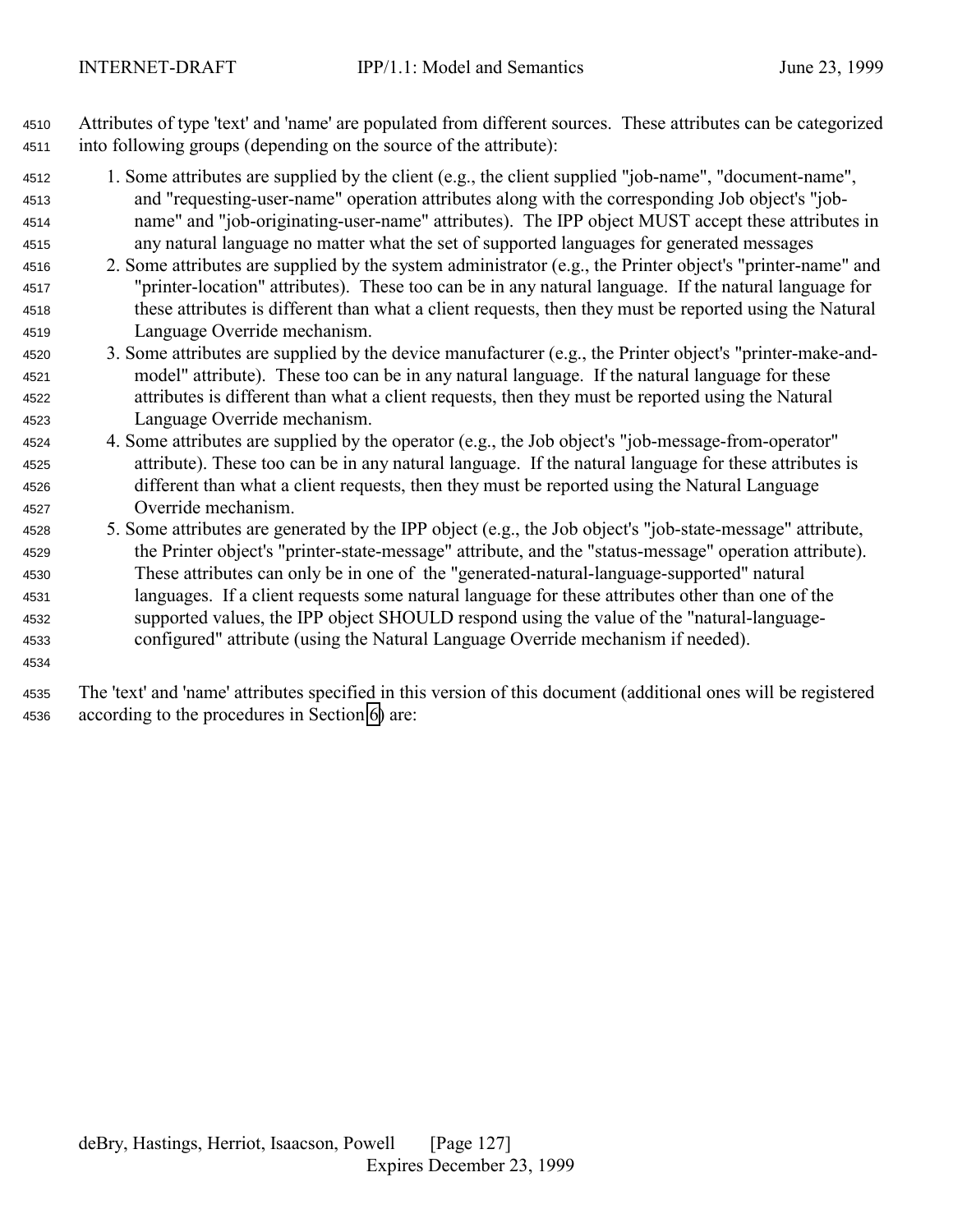# Attributes Source

Operation Attributes: job-name (name) client document-name (name) client requesting-user-name (name) client status-message (text) Job or Printer object

Job Template Attributes: job-hold-until (keyword | name) client matches administrator-

job-hold-until-default (keyword | name) client matches administrator-

 $job$ -hold-until-supported (keyword  $|name$ )

job-sheets-default (keyword | name)

job-sheets-supported (keyword | name) client matches administrator-

media-default (keyword | name) client matches administrator-

media-supported (keyword | name) client matches administrator-

media-ready (keyword | name) client matches administrator-

Job Description Attributes:

job-name (name) client or Printer object job-originating-user-name (name) Printer object job-state-message (text) Job or Printer object output-device-assigned (name(127)) administrator job-message-from-operator (text(127)) operator job-detailed-status-messages (1setOf text) Job or Printer object - see rule 1 job-document-access-errors (1setOf text) Job or Printer object - see rule 1

Printer Description Attributes: printer-name (name(127)) administrator printer-location (text(127)) administrator printer-info (text(127)) administrator printer-make-and-model (text(127)) administrator or manufacturer printer-state-message (text) Printer object printer-message-from-operator (text(127)) operator

detailed-status-message (text) Job or Printer object - see rule 1 document-access-error (text) Job or Printer object - see rule 1

configured configured<br>client matches administratorconfigured job-sheets (keyword | name) client matches administratorconfigured<br>client matches administratorconfigured configured media (keyword | name) client matches administratorconfigured configured configured configured

<sup>4537</sup> Rule 1 - Neither the Printer nor the client localizes these message attributes, since they are intended for use <sup>4538</sup> by the system administrator or other experienced technical persons.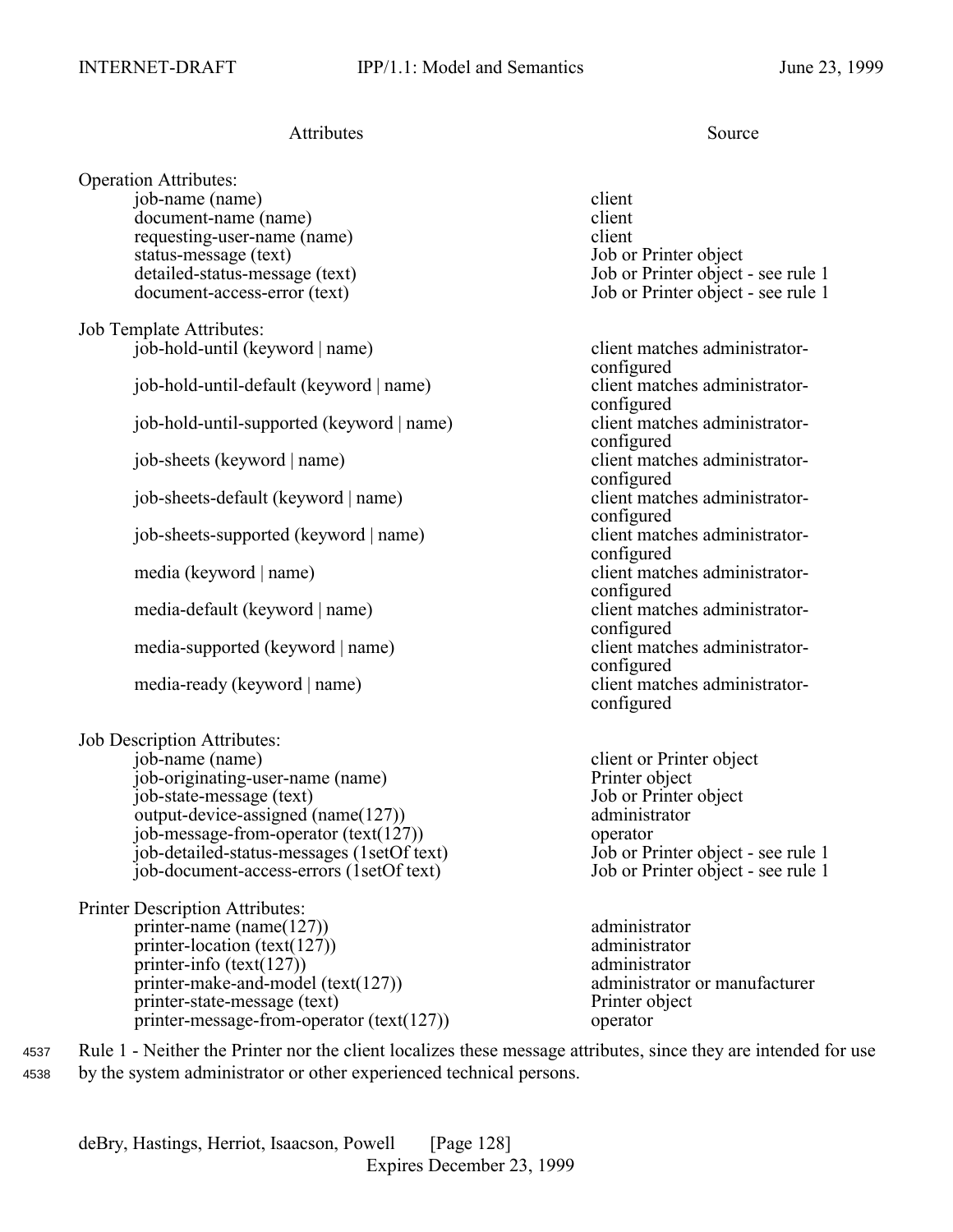<span id="page-128-0"></span>

## 8. Security Considerations

 It is difficult to anticipate the security risks that might exist in any given IPP environment. For example, if IPP is used within a given corporation over a private network, the risks of exposing document data may be low enough that the corporation will choose not to use encryption on that data. However, if the connection between the client and the IPP object is over a public network, the client may wish to protect the content of the information during transmission through the network with encryption.

 Furthermore, the value of the information being printed may vary from one IPP environment to the next. Printing payroll checks, for example, would have a different value than printing public information from a file. There is also the possibly of denial-of-service attacks, but denial-of-service attacks against printing resources are not well understood and there is no published precedents regarding this scenario.

 Once the authenticated identity of the requester has been supplied to the IPP object, the object uses that identity to enforce any authorization policy that might be in place. For example, one site's policy might be that only the job owner is allowed to cancel a job. The details and mechanisms to set up a particular access control policy are not part of IPP/1.1, and must be established via some other type of administrative or access control framework. However, there are operation status codes that allow an IPP server to return information back to a client about any potential access control violations for an IPP object.

 During a create operation, the client's identity is recorded in the Job object in an implementation-defined attribute. This information can be used to verify a client's identity for subsequent operations on that Job object in order to enforce any access control policy that might be in effect. See section [8.3](#page-130-0) below for more details.

 Since the security levels or the specific threats that any given IPP system administrator may be concerned with cannot be anticipated, IPP MUST be capable of operating with different security mechanisms and security policies as required by the individual installation. Security policies might vary from very strong, to very weak, to none at all, and corresponding security mechanisms will be required.

8.1 Security Scenarios

 The following sections describe specific security attacks for IPP environments. Where examples are provided they should be considered illustrative of the environment and not an exhaustive set. Not all of these environments will necessarily be addressed in initial implementations of IPP.

8.1.1 Client and Server in the Same Security Domain

 This environment is typical of internal networks where traditional office workers print the output of personal productivity applications on shared work-group printers, or where batch applications print their output on large production printers. Although the identity of the user may be trusted in this environment, a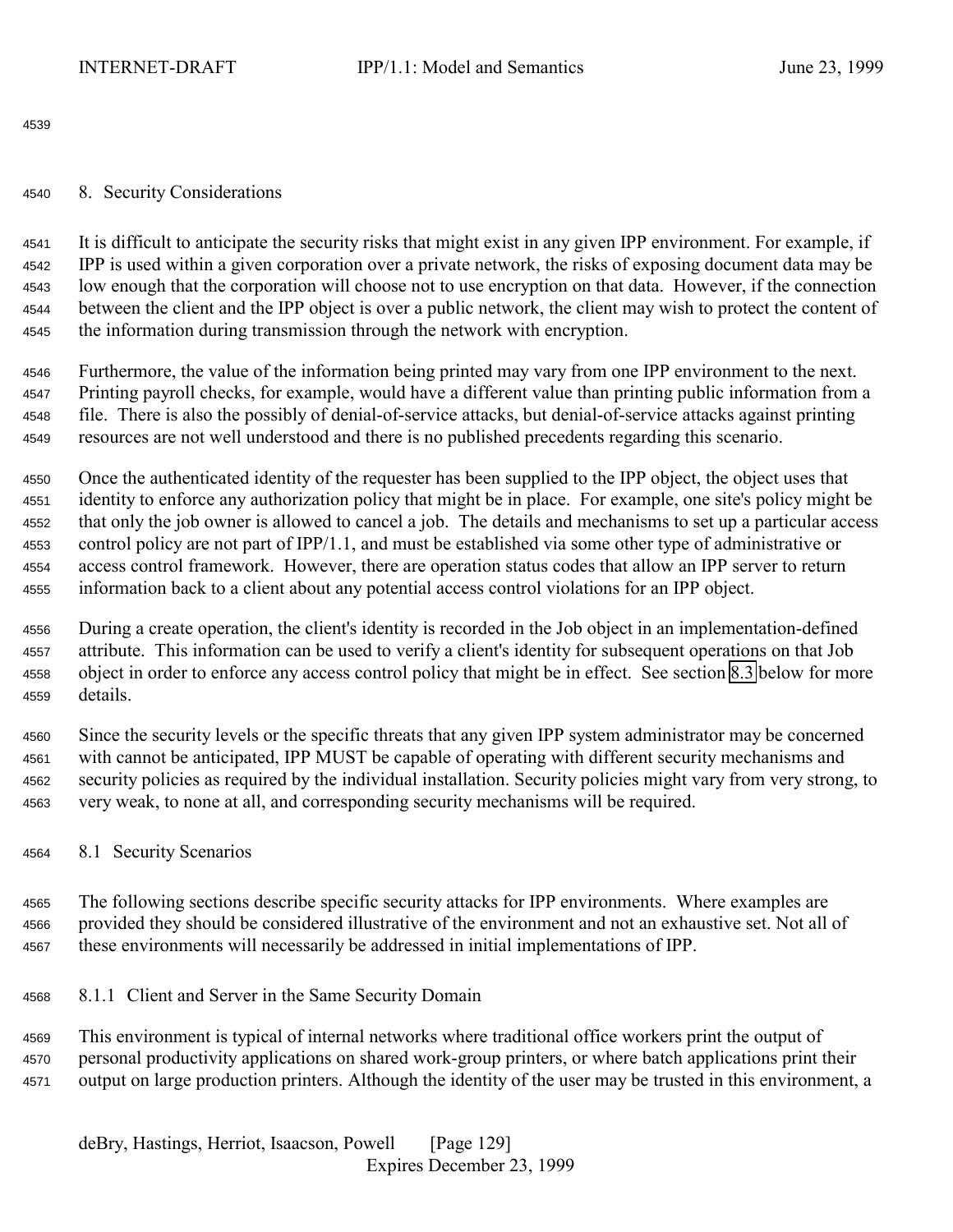user might want to protect the content of a document against such attacks as eavesdropping, replaying or tampering.

## 8.1.2 Client and Server in Different Security Domains

 Examples of this environment include printing a document created by the client on a publicly available printer, such as at a commercial print shop; or printing a document remotely on a business associate's printer. This latter operation is functionally equivalent to sending the document to the business associate as a facsimile. Printing sensitive information on a Printer in a different security domain requires strong security measures. In this environment authentication of the printer is required as well as protection against unauthorized use of print resources. Since the document crosses security domains, protection against eavesdropping and document tampering are also required. It will also be important in this environment to protect Printers against "spamming" and malicious document content.

## 8.1.3 Print by Reference

 When the document is not stored on the client, printing can be done by reference. That is, the print request can contain a reference, or pointer, to the document instead of the actual document itself (see sections [3.2.2](#page-40-0) and [3.3.2\)](#page-54-0). Standard methods currently do not exist for remote entities to "assume" the credentials of a client for forwarding requests to a 3rd party. It is anticipated that Print-By-Reference will be used to access "public" documents and that sophisticated methods for authenticating "proxies" is not specified in this document.

# 8.2 URIs in Operation, Job, and Printer attributes

 The "printer-uri-supported" attribute contains the Printer object's URI(s). Its companion attribute, "uri- security-supported", identifies the security mechanism used for each URI listed in the "printer-uri- supported" attribute. For each Printer operation request, a client MUST supply only one URI in the "printer-uri" operation attribute. In other words, even though the Printer supports more than one URI, the client only interacts with the Printer object using one if its URIs. This duality is not needed for Job objects, since the Printer objects is the factory for Job objects, and the Printer object will generate the correct URI for new Job objects depending on the Printer object's security configuration.

# 8.3 URIs for each authentication mechanisms

 Each URI has an authentication mechanism associated with it. If the URI is the i'th element of "printer-uri- supported", then authentication mechanism is the "i th" element of "uri-authentication-supported". For a list of possible authentication mechanisms, see section [4.4.2.](#page-103-0)

 The Printer object uses an authentication mechanism to determine the name of the user performing an operation. This user is called the "authenticated user". The credibility of authentication depends on the mechanism that the Printer uses to obtain the user's name. When the authentication mechanism is ′none′, all authenticated users are "anonymous".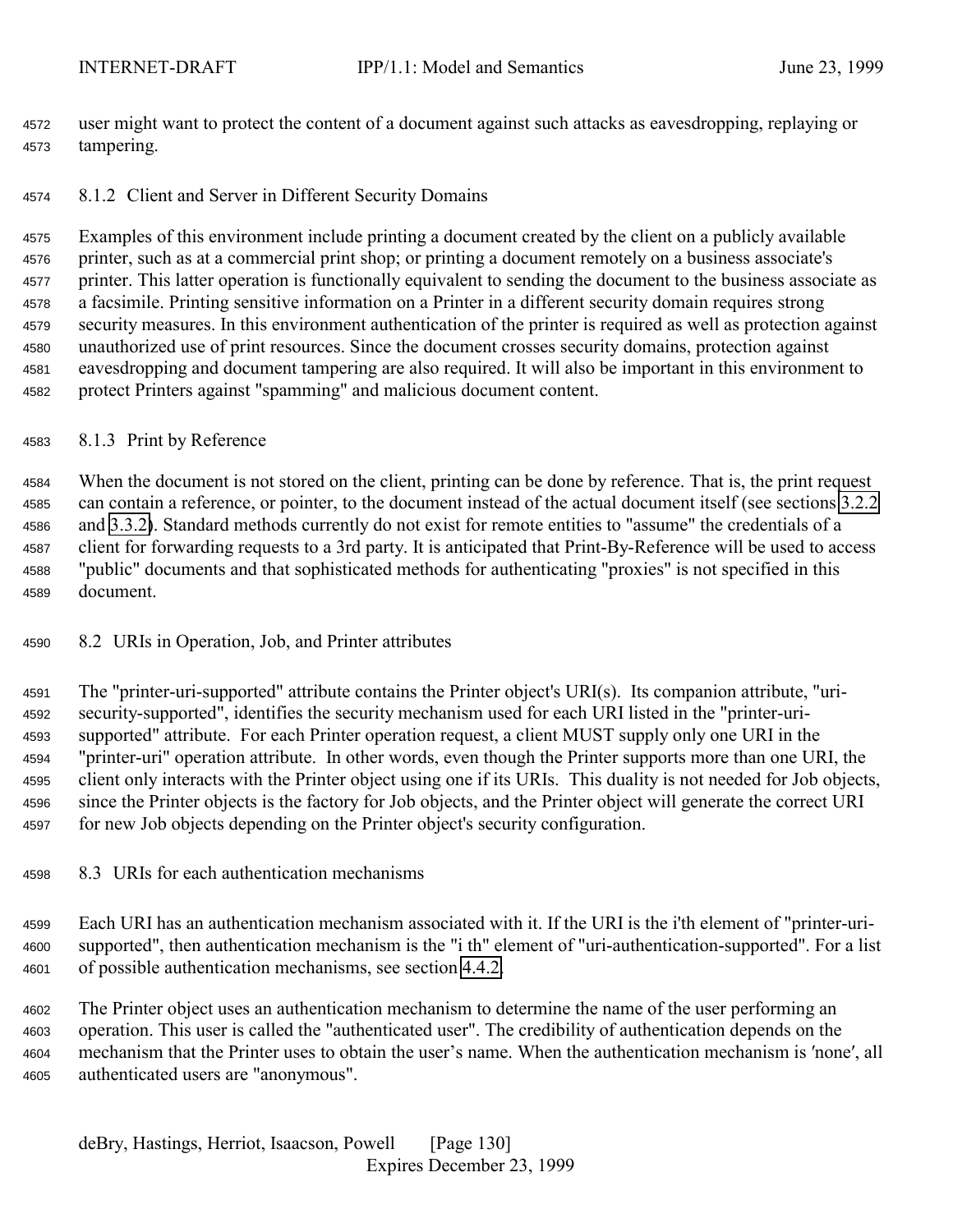<span id="page-130-0"></span> During job creation operations, the Printer initializes the value of the "job-originating-user-name" attribute (see section [4.3.6\)](#page-88-0) to be the authenticated user. The authenticated user is this case is called the "job-owner".

 If an implementation can be configured to support more than one authentication mechanism, then it MUST implement rules for determining equality of authenticated user names which have been authenticated via different authentication mechanisms. One possible policy is that identical names that are authenticated via different mechanism are different. For example, a user can cancel his job only if he uses the same authentication mechanism for both Cancel-Job and Print-Job. Another policy is that identical names that are authenticated via different mechanism are the same if the authentication mechanism for the later operation is not less strong than the authentication mechanism for the earlier job creation operation. For example, a user can cancel his job only if he uses the same or stronger authentication mechanism for Cancel-Job and Print-Job. With this second policy a job submitted via 'requesting-user-name' authentication could be cancelled via 'digest' authentication. With the first policy, the job could not be cancelled in this way.

 A client is able to determine the authentication mechanism used to create a job. It is the i'th value of the Printer's "uri-authentication-supported" attribute (see section [4.4.2\)](#page-103-0), where i is the index of the element of the Printer's "printer-uri-supported" attribute (see section [4.4.1\)](#page-102-0) equal to the job's "job-printer-uri" attribute (see section [4.3.3\)](#page-87-0).

8.4 Restricted Queries

 In many IPP operations, a client supplies a list of attributes to be returned in the response. For security reasons, an IPP object may be configured not to return all attributes (or all values) that a client requests. The job attributes returned MAY depend on whether the requesting user is the same as the user that submitted the job. The IPP object MAY even return none of the requested attributes. In such cases, the status returned is the same as if the object had returned all requested attributes. The client cannot tell by such a response whether the requested attribute was present or absent on the object.

8.5 Operations performed by operators and system administrators

 For the three printer operations Pause-Printer, Resume-Printer, and Purge-Jobs (see sections [3.2.7,](#page-48-0) [3.2.8](#page-50-0) and [3.2.9\)](#page-50-0), the requesting user is intended to be an operator or administrator of the Printer object (see section [1\)](#page-9-0). For operations on jobs, the requesting user is intended to be the job owner or may be an operator or administrator of the Printer object. The means for authorizing an operator or administrator of the Printer object are not specified in this document.

8.6 Queries on jobs submitted using non-IPP protocols

 If the device that an IPP Printer is representing is able to accept jobs using other job submission protocols in addition to IPP, it is RECOMMENDED that such an implementation at least allow such "foreign" jobs to be queried using Get-Jobs returning "job-id" and "job-uri" as 'unknown'. Such an implementation NEED NOT support all of the same IPP job attributes as for IPP jobs. The IPP object returns the 'unknown' out-of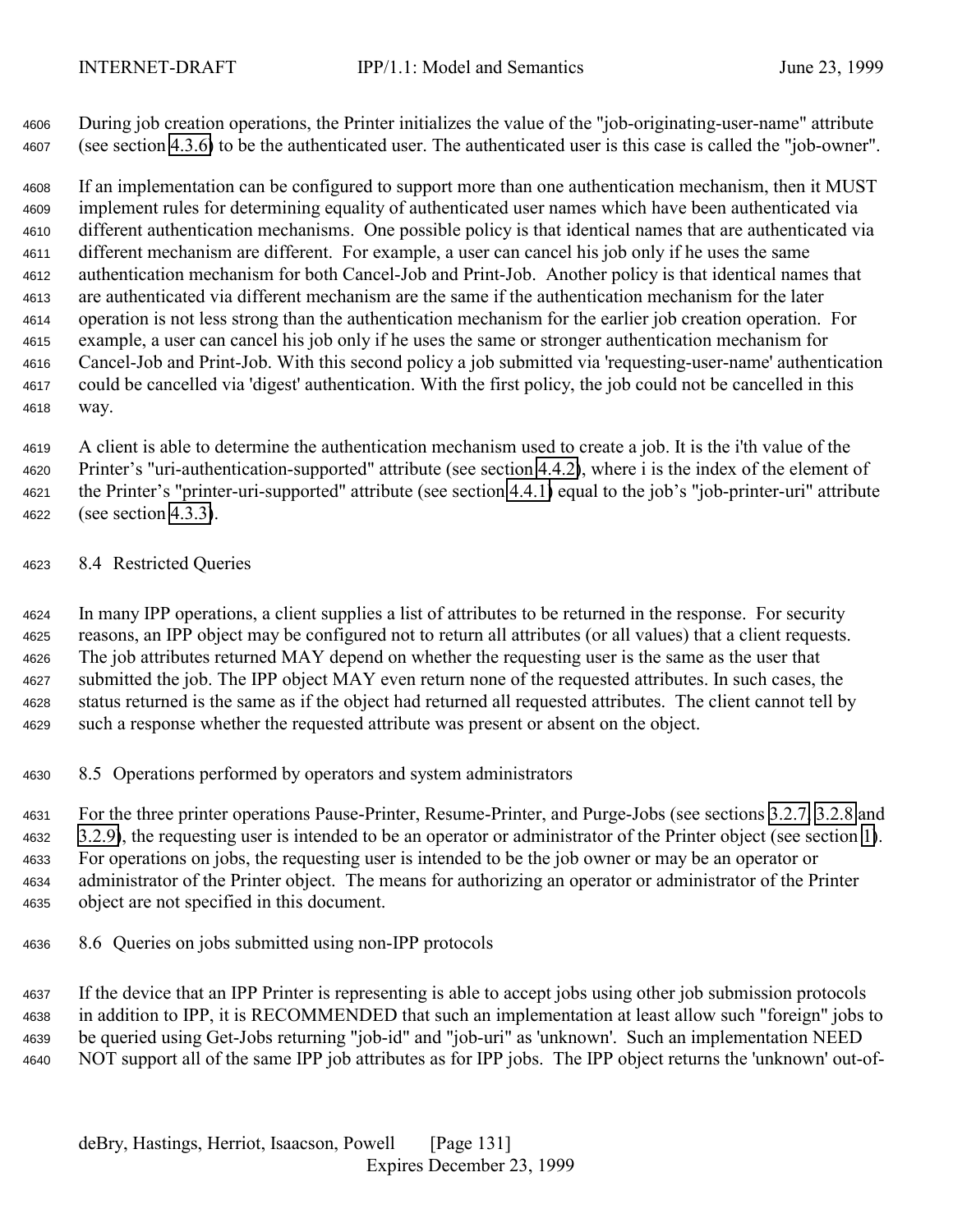band value for any requested attribute of a foreign job that is supported for IPP jobs, but not for foreign jobs.

 It is further RECOMMENDED, that the IPP Printer generate "job-id" and "job-uri" values for such "foreign jobs", if possible, so that they may be targets of other IPP operations, such as Get-Job-Attributes and Cancel-Job. Such an implementation also needs to deal with the problem of authentication of such foreign jobs. One approach would be to treat all such foreign jobs as belonging to users other than the user of the IPP client. Another approach would be for the foreign job to belong to 'anonymous'. Only if the IPP client has been authenticated as an operator or administrator of the IPP Printer object, could the foreign jobs be queried by an IPP request. Alternatively, if the security policy is to allow users to query other users' jobs, then the foreign jobs would also be visible to an end-user IPP client using Get-Jobs and Get-Job-Attributes.

9. References

## [ASCII]

 Coded Character Set - 7-bit American Standard Code for Information Interchange (ASCII), ANSI X3.4-1986. This standard is the specification of the US-ASCII charset.

## [BCP-11]

 Bradner S., Hovey R., "The Organizations Involved in the IETF Standards Process", 1996/10/29 (RFC 2028)

## [HTPP]

 J. Barnett, K. Carter, R. DeBry, "Initial Draft - Hypertext Printing Protocol - HTPP/1.0", October 1996, ftp://ftp.pwg.org/pub/pwg/ipp/historic/htpp/overview.ps.gz

## [IANA-CON]

 Narte, T. and Alvestrand, H.T.: Guidelines for Writing an IANA Considerations Section in RFCs, Work in Progress, draft-iesg-iana-considerations-04.txt, May 21, 1998.

# [IANA-CS]

IANA Registry of Coded Character Sets: ftp://ftp.isi.edu/in-notes/iana/assignments/character-sets

# [IANA-MT]

IANA Registry of Media Types: ftp://ftp.isi.edu/in-notes/iana/assignments/media-types/

## [IPP-IIG]

 Hastings, T., Manros, C., "Internet Printing Protocol/1.1: draft-ietf-ipp-implementers-guide-v11- ??.txt, ?? 1999, work in progress.

## [IPP-IIG1.0]

 Hastings, T., Manros, C., "Internet Printing Protocol/1.0: Implementer's Guide", draft-ietf-ipp-implementers-guide-01.txt, February 1999, work in progress.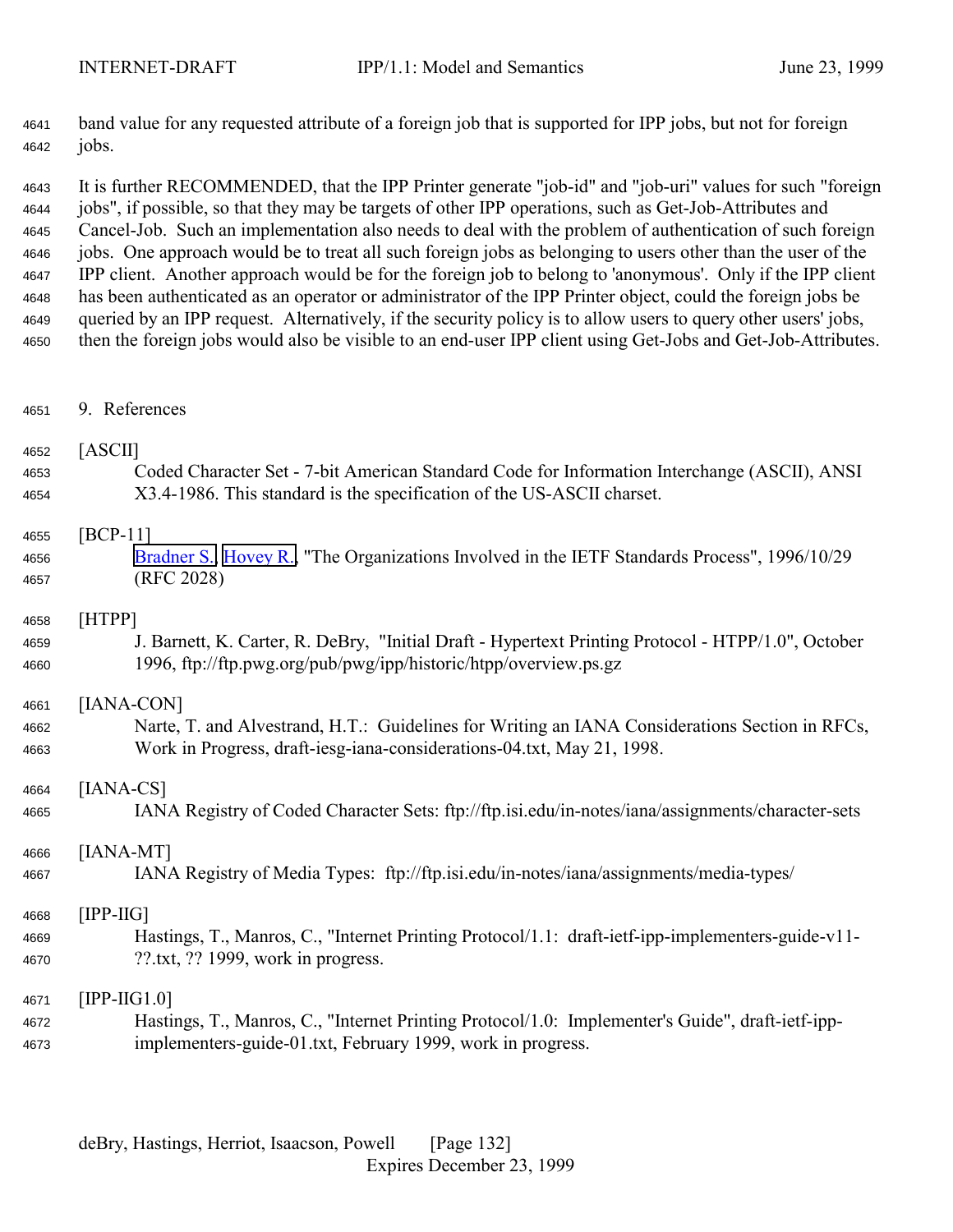| 4674 | $[IPP-PRO]$                                                                                               |
|------|-----------------------------------------------------------------------------------------------------------|
| 4675 | Herriot, R., Butler, S., Moore, P., Tuner, R., "Internet Printing Protocol/1.1: Encoding and              |
| 4676 | Transport", draft-ietf-ipp-protocol-v11-01.txt, May, 1999.                                                |
| 4677 | $[ISO10646-1]$                                                                                            |
| 4678 | ISO/IEC 10646-1:1993, "Information technology -- Universal Multiple-Octet Coded Character Set             |
| 4679 | (UCS) - Part 1: Architecture and Basic Multilingual Plane, JTC1/SC2."                                     |
| 4680 | $[ISO8859-1]$                                                                                             |
| 4681 | ISO/IEC 8859-1:1987, "Information technology -- 8-bit One-Byte Coded Character Set - Part 1:              |
| 4682 | Latin Alphabet Nr 1", 1987, JTC1/SC2.                                                                     |
| 4683 | $[ISO10175]$                                                                                              |
| 4684 | ISO/IEC 10175 Document Printing Application (DPA), June 1996.                                             |
| 4685 | [LDPA]                                                                                                    |
| 4686 | T. Hastings, S. Isaacson, M. MacKay, C. Manros, D. Taylor, P. Zehler, "LDPA - Lightweight                 |
| 4687 | Document Printing Application", October 1996,                                                             |
| 4688 | ftp://ftp.pwg.org/pub/pwg/ipp/historic/ldpa/ldpa8.pdf.gz                                                  |
| 4689 | [P1387.4]                                                                                                 |
| 4690 | Kirk, M. (editor), POSIX System Administration - Part 4: Printing Interfaces, POSIX 1387.4 D8,            |
| 4691 | 1994.                                                                                                     |
| 4692 | [PSIS] Herriot, R. (editor), X/Open A Printing System Interoperability Specification (PSIS), August 1995. |
| 4693 | [PWG]                                                                                                     |
| 4694 | Printer Working Group, http://www.pwg.org.                                                                |
| 4695 | [RFC1035]                                                                                                 |
| 4696 | P. Mockapetris, "DOMAIN NAMES - IMPLEMENTATION AND SPECIFICATION", RFC 1035,                              |
| 4697 | November 1987.                                                                                            |
| 4698 | [RFC1179]                                                                                                 |
| 4699 | McLaughlin, L. III, (editor), "Line Printer Daemon Protocol" RFC 1179, August 1990.                       |
| 4700 | [RFC1759]                                                                                                 |
| 4701 | Smith, R., Wright, F., Hastings, T., Zilles, S., and Gyllenskog, J., "Printer MIB", RFC 1759, March       |
| 4702 | 1995.                                                                                                     |
| 4703 | [RFC1766]                                                                                                 |
| 4704 | H. Alvestrand, "Tags for the Identification of Languages", RFC 1766, March 1995.                          |
| 4705 | [RFC1952]                                                                                                 |
| 4706 | P. Deutsch, "GZIP file format specification version 4.3", RFC 1952, May 1996.                             |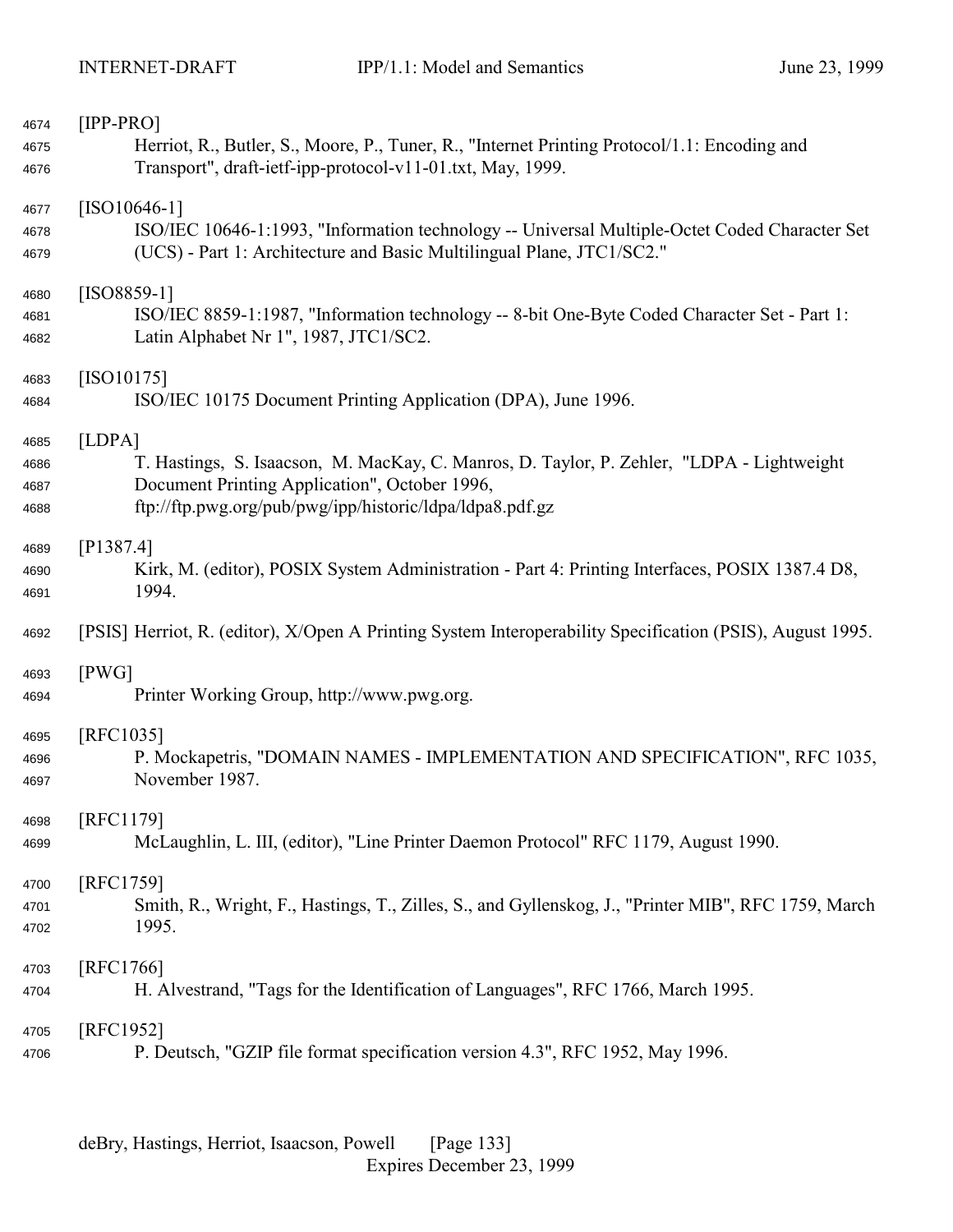| 4707 | [RFC2026]                                                                                          |
|------|----------------------------------------------------------------------------------------------------|
| 4708 | S. Bradner, "The Internet Standards Process -- Revision 3", RFC 2026, October 1996.                |
| 4709 | [RFC2045]                                                                                          |
| 4710 | N. Fried, N. Borenstein, ", Multipurpose Internet Mail Extensions (MIME) Part One: Format of       |
| 4711 | Internet Message Bodies "RFC 2045, November 1996.                                                  |
| 4712 | [RFC2046]                                                                                          |
| 4713 | Multipurpose Internet Mail Extensions (MIME) Part Two: Media Types. N. Freed & N. Borenstein.      |
| 4714 | November 1996. (Obsoletes RFC1521, RFC1522, RFC1590), RFC 2046.                                    |
| 4715 | [RFC2048]                                                                                          |
| 4716 | N. Freed, J. Klensin & J. Postel, "Multipurpose Internet Mail Extension (MIME) Part Four:          |
| 4717 | Registration Procedures". RFC 2048, November 1996.                                                 |
| 4718 | [RFC2616]                                                                                          |
| 4719 | R. Fielding, J. Gettys, J. Mogul, H. Frystyk, L. Masinter, P. Leach, T. Berners-Lee, "Hypertext    |
| 4720 | Transfer Protocol - HTTP/1.1", RFC 2616, June 1999                                                 |
| 4721 | $[RFC2617]$                                                                                        |
| 4722 | J. Franks, P. Hallam-Baker, J. Hostetler, S. Lawrence, P. Leach, A. Luotonen, L. Stewart, "HTTP    |
| 4723 | Authentication: Basic and Digest Access Authentication", RFC 2617, June 1999.                      |
| 4724 | [RFC2119]                                                                                          |
| 4725 | S. Bradner, "Key words for use in RFCs to Indicate Requirement Levels", RFC 2119, March 1997       |
| 4726 | [RFC2228]                                                                                          |
| 4727 | M. Horowitz, S. Lunt, "FTP Security Extensions", RFC 2228, October 1997.                           |
| 4728 | [RFC2246]                                                                                          |
| 4729 | T. Dierks, C. Allen, "The TLS Protocol Version 1.0", RFC 2246, January 1999.                       |
| 4730 | [RFC2277]                                                                                          |
| 4731 | H. Alvestrand, "IETF Policy on Character Sets and Languages" RFC 2277, January 1998.               |
| 4732 | [RFC2278]                                                                                          |
| 4733 | N. Freed, J. Postel: "IANA CharSet Registration Procedures", RFC 2278, January 1998.               |
| 4734 | [RFC2279]                                                                                          |
| 4735 | F. Yergeau, "UTF-8, a transformation format of ISO 10646", RFC 2279. January 1998.                 |
| 4736 | $[RFC2316]$                                                                                        |
| 4737 | S. Bellovin, "Report of the IAB Security Architecture Workshop", RFC 2316, April 1998.             |
| 4738 | [RFC2396]                                                                                          |
| 4739 | Berners-Lee, T., Fielding, R., Masinter, L., "Uniform Resource Identifiers (URI): Generic Syntax", |
| 4740 | RFC 2396, August 1998.                                                                             |
|      |                                                                                                    |

deBry, Hastings, Herriot, Isaacson, Powell [Page 134] Expires December 23, 1999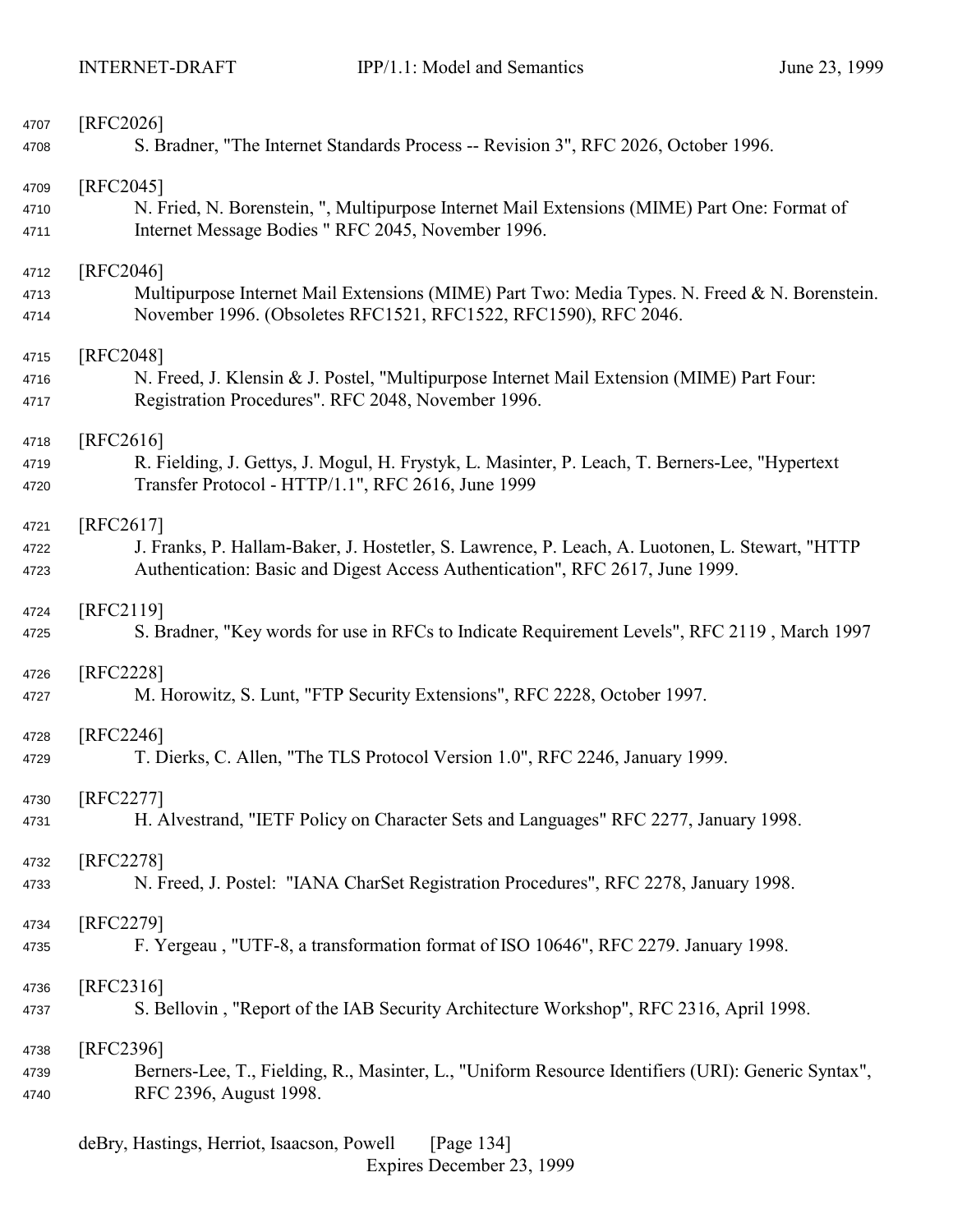| 4741 | [RFC2565]                                                                                             |
|------|-------------------------------------------------------------------------------------------------------|
| 4742 | Herriot, R., Butler, S., Moore, P., Tuner, R., "Internet Printing Protocol/1.0: Encoding and          |
| 4743 | Transport", RFC 2565, April 1999.                                                                     |
|      |                                                                                                       |
| 4744 | [RFC2566]                                                                                             |
| 4745 | R. deBry, T. Hastings, R. Herriot, S. Isaacson, P. Powell, "Internet Printing Protocol/1.0: Model and |
| 4746 | Semantics", RFC 2566, April 1999.                                                                     |
|      |                                                                                                       |
| 4747 | [RFC2567]                                                                                             |
| 4748 | Wright, D., "Design Goals for an Internet Printing Protocol", draft-ietf-ipp-req-03.txt, November,    |
| 4749 | 1998.                                                                                                 |
|      |                                                                                                       |
| 4750 | [RFC2568]                                                                                             |
| 4751 | Zilles, S., "Rationale for the Structure and Model and Protocol for the Internet Printing Protocol",  |
| 4752 | draft-ietf-ipp-rat-04.txt, November, 1998.                                                            |
|      |                                                                                                       |
| 4753 | [RFC2569]                                                                                             |
| 4754 | Herriot, R., Hastings, T., Jacobs, N., Martin, J., "Mapping between LPD and IPP Protocols", draft-    |
| 4755 | ietf-ipp-lpd-ipp-map-05.txt, November 1998.                                                           |
|      |                                                                                                       |
| 4756 | [RFC2579]                                                                                             |
| 4757 | K. McCloghrie, D. Perkins, J. Schoenwaelder, "Textual Conventions for SMIv2" RFC 2579 (Also           |
| 4758 | STD0058), April 1999, .                                                                               |
|      |                                                                                                       |
| 4759 | $[RFC2616]$                                                                                           |
| 4760 | R. Fielding, J. Gettys, J. Mogul, H. Frystyk, L. Masinter, P. Leach, T. Berners-Lee, "Hypertext       |
| 4761 | Transfer Protocol - HTTP/1.1", RFC 2616, June 1999.                                                   |
|      |                                                                                                       |
| 4762 | [RFC2617]                                                                                             |
| 4763 | J. Franks, P. Hallam-Baker, J. Hostetler, S. Lawrence, P. Leach, A. Luotonen, L. Stewart, "HTTP       |
| 4764 | Authentication: Basic and Digest Access Authentication", RFC 2617, June 1999.                         |
|      |                                                                                                       |
| 4765 | [SSL]                                                                                                 |
| 4766 | Netscape, The SSL Protocol, Version 3, (Text version 3.02), November 1996.                            |
|      |                                                                                                       |
| 4767 | [SWP]                                                                                                 |
| 4768 | P. Moore, B. Jahromi, S. Butler, "Simple Web Printing SWP/1.0", May 7, 1997,                          |
| 4769 | ftp://ftp.pwg.org/pub/pwg/ipp/new PRO/swp9705.pdf                                                     |
|      |                                                                                                       |
|      |                                                                                                       |
|      |                                                                                                       |
| 4770 | 10. Author's Address                                                                                  |
|      |                                                                                                       |
| 4771 | Scott A. Isaacson (Editor)                                                                            |
| 4772 | Novell, Inc.                                                                                          |
| 4773 | 122 E 1700 S                                                                                          |
| 4774 | Provo, UT 84606                                                                                       |
|      |                                                                                                       |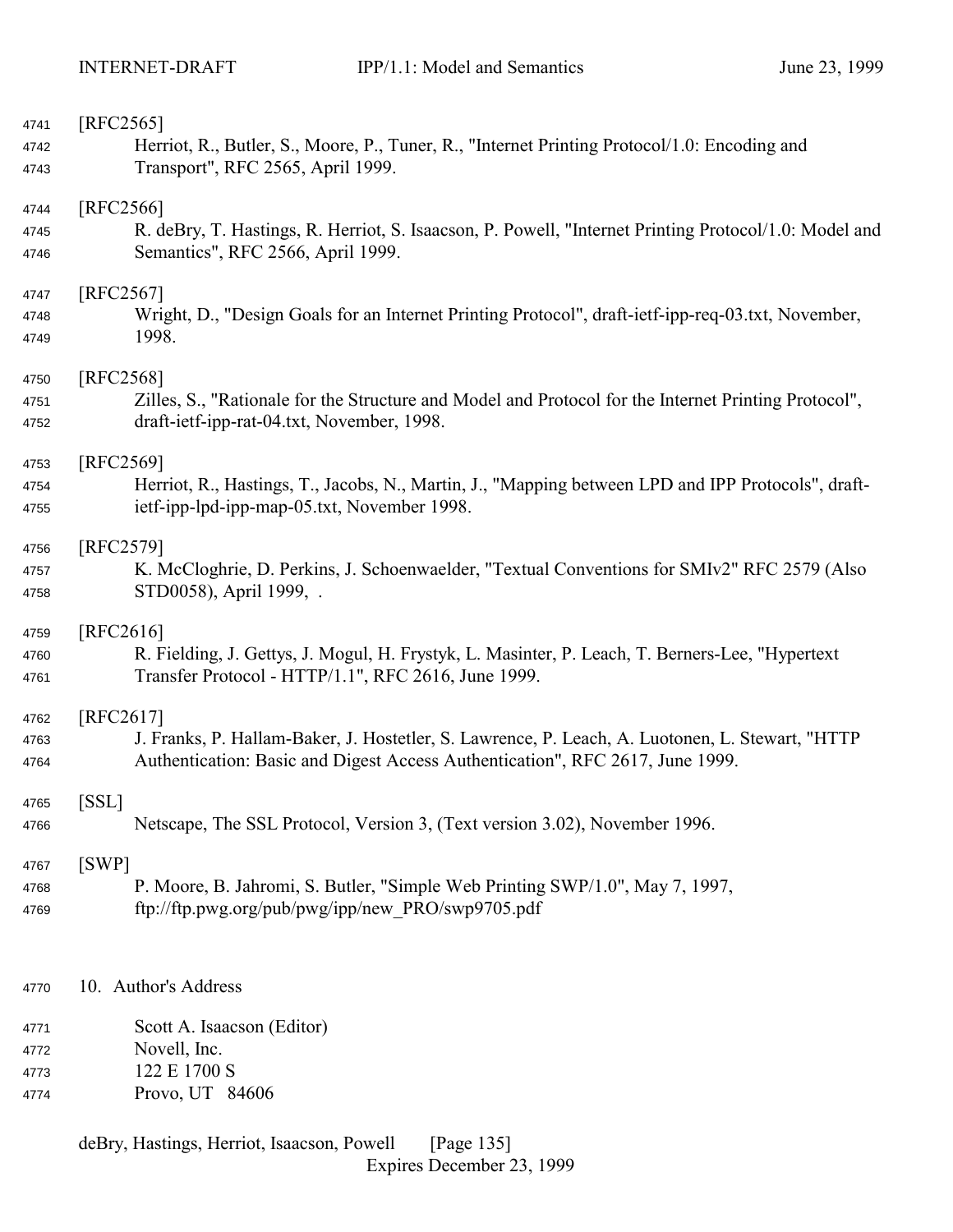| 4775 |                                                    |
|------|----------------------------------------------------|
| 4776 | Phone: 801-861-7366                                |
| 4777 | Fax: 801-861-2517                                  |
| 4778 | e-mail: sisaacson@novell.com                       |
| 4779 |                                                    |
| 4780 | Tom Hastings                                       |
| 4781 | Xerox Corporation                                  |
| 4782 | 737 Hawaii St. ESAE 231                            |
| 4783 | El Segundo, CA 90245                               |
| 4784 |                                                    |
| 4785 | Phone: 310-333-6413                                |
| 4786 | Fax: 310-333-5514                                  |
| 4787 | e-mail: hastings@cp10.es.xerox.com                 |
| 4788 |                                                    |
| 4789 | Robert Herriot                                     |
| 4790 | Xerox Corp.                                        |
| 4791 | 3400 Hill View Ave, Building 1                     |
| 4792 | Palo Alto, CA 94304                                |
| 4793 |                                                    |
| 4794 | Phone: 650-813-7696                                |
| 4795 | 650-813-6860<br>Fax:                               |
| 4796 | e-mail: robert.herriot@pahv.xerox.com              |
| 4797 |                                                    |
| 4798 | Roger deBry                                        |
| 4799 | <b>Utah Valley State College</b>                   |
| 4800 | Orem, UT 84058                                     |
| 4801 |                                                    |
| 4802 | Phone: (801) 222-8000                              |
| 4803 | EMail: debryro@uvsc.edu                            |
| 4804 |                                                    |
| 4805 | Patrick Powell                                     |
| 4806 | <b>Astart Technologies</b>                         |
| 4807 | 9475 Chesapeake Dr., Suite D                       |
| 4808 | San Diego, CA 95123                                |
| 4809 |                                                    |
| 4810 | Phone: (619) 874-6543                              |
| 4811 | Fax: (619) 279-8424                                |
| 4812 | e-mail: papowell@astart.com                        |
| 4813 |                                                    |
| 4814 | IPP Mailing List: ipp@pwg.org                      |
| 4815 | IPP Mailing List Subscription: ipp-request@pwg.org |
| 4816 | IPP Web Page: http://www.pwg.org/ipp/              |
| 4817 |                                                    |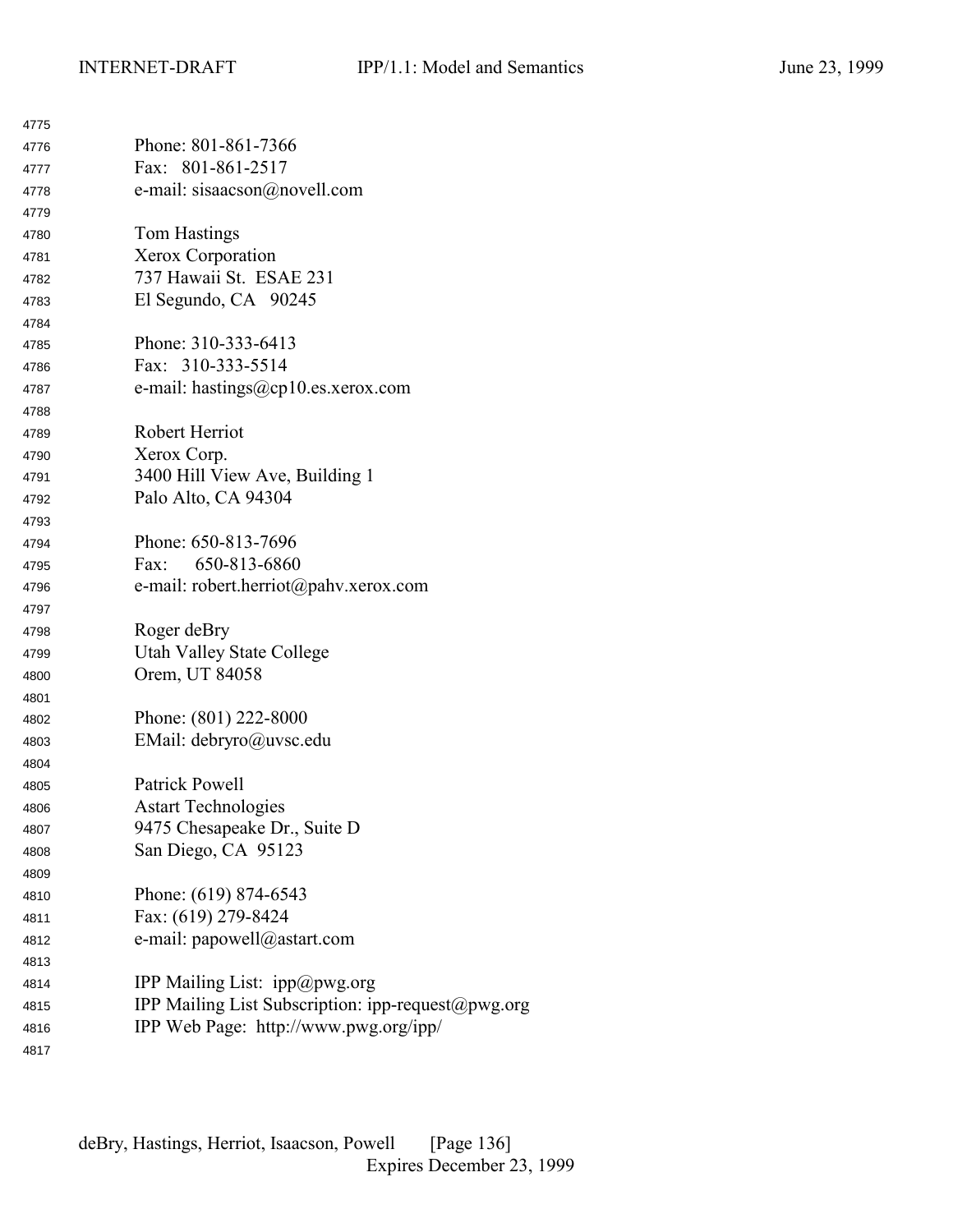- <sup>4818</sup> Implementers of this specification document are encouraged to join IPP Mailing List in order to participate <sup>4819</sup> in any discussions of clarification issues and review of registration proposals for additional attributes and <sup>4820</sup> values.
- 4821

<sup>4822</sup> Other Participants:

Chuck Adams - Tektronix Shivaun Albright - HP Jeff Barnett - IBM Ron Bergman - Dataproducts Corp.<br>Sylvan Butler - HP Keith Carter - IBM Corporation Josh Cohen - Microsoft<br>
Andy Davidson - Tektronix<br>
Mabry Dozier - QMS Andy Davidson - Tektronix Mabry Dozier - QM<br>
Lee Farrell - Canon Information Systems Steve Gebert - IBM Lee Farrell - Canon Information Systems Sue Gleeson - Digital Charles Gordon - Osicom Brian Grimshaw - Apple Jerry Hadsell - IBM Richard Hart - Digital Stephen Holmstead Zhi-Hong Huang - Zenographics<br>Swen Johnson - Xerox Carl Kugler - IBM Dave Kuntz - Hewlett-Packard Takami Kurono - Brother Scott Lawrence - Agranot Systems Greg LeClair - Epson Harry Lewis - IBM<br>
Roy Lomicka - Digital<br>
Pete Loya - HP Roy Lomicka - Digital Ray Lutz - Cognisys Mike MacKay - Novell, Inc.<br>
Daniel Manchala - Xerox Carl-Uno Manros - Xerox Jay Martin - Underscore Larry Masinter - Xerox Stan McConnell - Xerox Ira McDonald - High North Inc.<br>
Peter Michalek - Shinesoft **Inc.** Paul Moore - Microsoft Peter Michalek - Shinesoft<br>
Tetsuya Morita - Ricoh<br>
Paul Moore - Microsoft<br>
Yuichi Niwa - Ricoh Tetsuya Morita - Ricoh Pat Nogay - IBM Ron Norton - Printronics<br>
Bob Pentecost - HP Rob Rhoads - Intel Bob Pentecost - HP Xavier Riley - Xerox David Roach - Unisys Gary Roberts - Ricoh Stuart Rowley - Kyocera<br>Hiroyuki Sato - Canon Richard Schneider - Epsc Hiroyuki Sato - Canon Richard Schneider - Epson<br>
Kris Schoff - HP Bob Setterbo - Adobe Kris Schoff - HP<br>Devon Taylor - Novell, Inc.<br>Mike Timperman - Le Randy Turner - Sharp Bill Wagner - Osicom Jim Walker - DAZEL Chris Wellens - Interworking Labs<br>
Rob Whittle - Novell, Inc. Sasper Wong - Xionics Rob Whittle - Novell, Inc.<br>Don Wright - Lexmark Lloyd Young - Lexmark Atsushi Yuki - Kyocera<br>Peter Zehler - Xerox Frank Zhao - Panasonic Steve Zilles - Adobe

Keith Carter - IBM Corporation Angelo Caruso - Xerox Rajesh Chawla - TR Computing Solutions David Kellerman - Northlake Software Carl-Uno Manros - Xerox Mike Timperman - Lexmark Rick Yardumian - Xerox Frank Zhao - Panasonic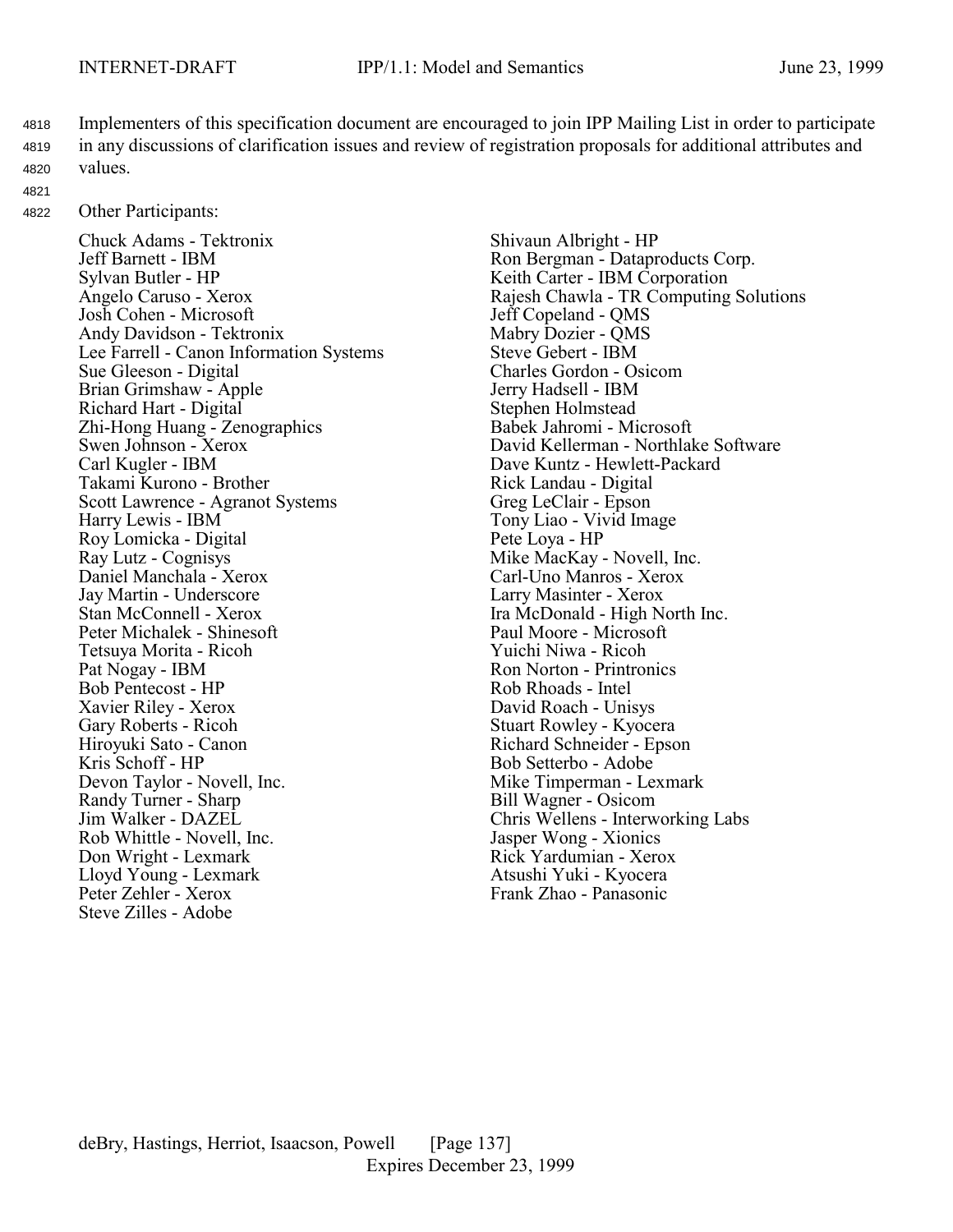<span id="page-137-0"></span>11. Formats for IPP Registration Proposals

 In order to propose an IPP extension for registration, the proposer must submit an application to IANA by email to "iana@iana.org" or by filling out the appropriate form on the IANA web pages (http://www.iana.org). This section specifies the required information and the formats for proposing registrations of extensions to IPP as provided in Section 6 for:

- 1. type2 'keyword' attribute values
- 2. type3 'keyword' attribute values
- 3. type2 'enum' attribute values
- 4. type3 'enum' attribute values
- 5. attributes
- 6. attribute syntaxes
- 7. operations
- 8. status codes
- 11.1 Type2 keyword attribute values registration
- Type of registration: type2 keyword attribute value
- Name of attribute to which this keyword specification is to be added:
- Proposed keyword name of this keyword value:
- Specification of this keyword value (follow the style of IPP Model Section [4.1.2.3\)](#page-67-0):
- Name of proposer:
- Address of proposer:
- Email address of proposer:
- 

 Note: For type2 keywords, the Designated Expert will be the point of contact for the approved registration specification, if any maintenance of the registration specification is needed.

- 11.2 Type3 keyword attribute values registration
- Type of registration: type3 keyword attribute value
- Name of attribute to which this keyword specification is to be added:
- Proposed keyword name of this keyword value:
- Specification of this keyword value (follow the style of IPP Model Section [4.1.2.3\)](#page-67-0):
- Name of proposer:
- Address of proposer:
- Email address of proposer:
- 
- Note: For type3 keywords, the proposer will be the point of contact for the approved registration specification, if any maintenance of the registration specification is needed.
- 11.3 Type2 enum attribute values registration
- Type of registration: type2 enum attribute value
- Name of attribute to which this enum specification is to be added: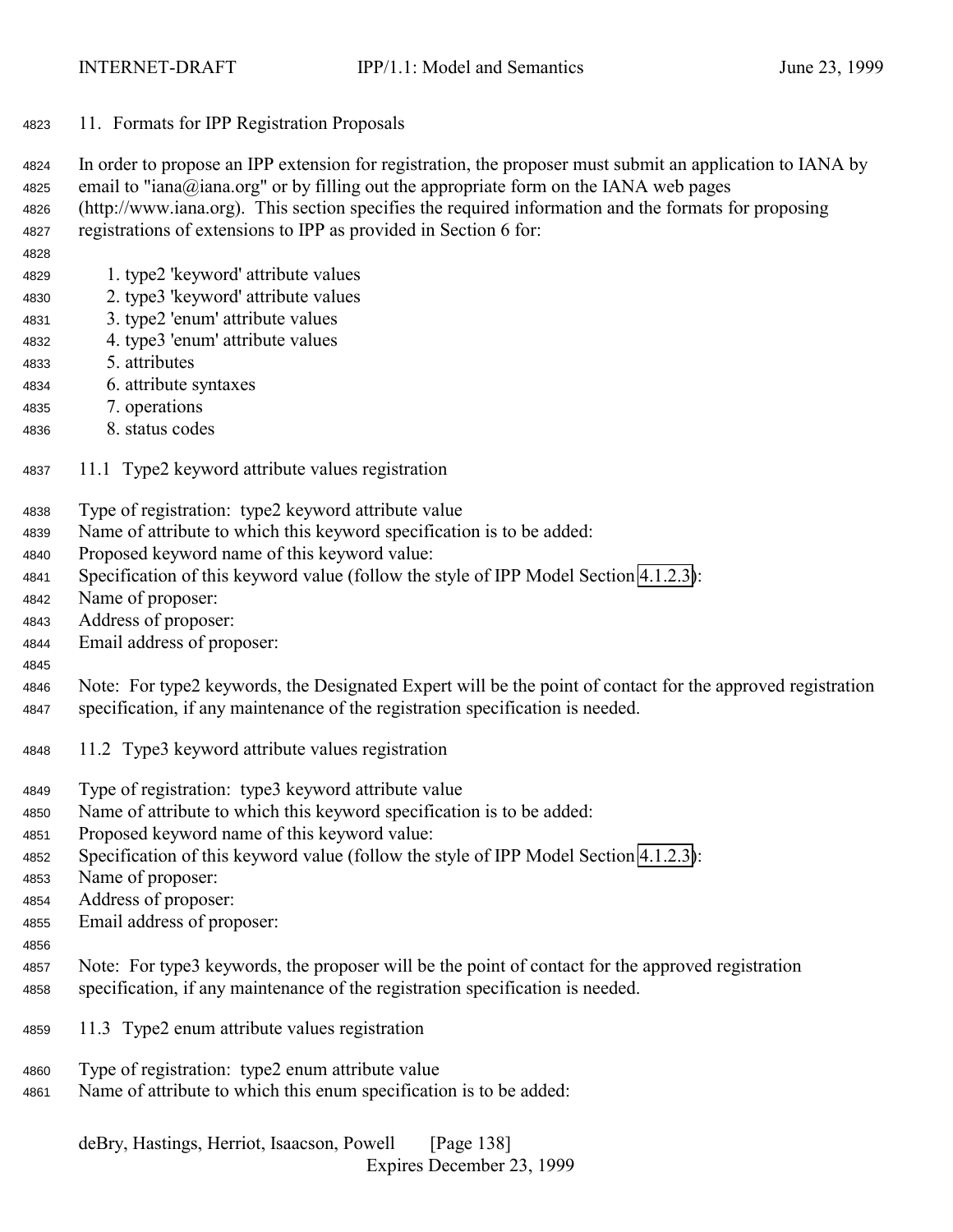- Keyword symbolic name of this enum value: Numeric value (to be assigned by the IPP Designated Expert in consultation with IANA): Specification of this enum value (follow the style of IPP Model Section [4.1.4\)](#page-68-0): Name of proposer: Address of proposer: Email address of proposer: Note: For type2 enums, the Designated Expert will be the point of contact for the approved registration specification, if any maintenance of the registration specification is needed. 11.4 Type3 enum attribute values registration Type of registration: type3 enum attribute value Name of attribute to which this enum specification is to be added: Keyword symbolic name of this enum value: Numeric value (to be assigned by the IPP Designated Expert in consultation with IANA): Specification of this enum value (follow the style of IPP Model Section [4.1.4\)](#page-68-0): Name of proposer: Address of proposer: Email address of proposer: Note: For type3 enums, the proposer will be the point of contact for the approved registration specification, if any maintenance of the registration specification is needed. 11.5 Attribute registration Type of registration: attribute Proposed keyword name of this attribute: Types of attribute (Operation, Job Template, Job Description, Printer Description): Operations to be used with if the attribute is an operation attribute: Object (Job, Printer, etc. if bound to an object): Attribute syntax(es) (include 1setOf and range as in Section [4.2\)](#page-73-0): If attribute syntax is 'keyword' or 'enum', is it type2 or type3: If this is a Printer attribute, MAY the value returned depend on "document-format" (See Section [6.2\)](#page-122-0): If this is a Job Template attribute, how does its specification depend on the value of the "multiple- document-handling" attribute: Specification of this attribute (follow the style of IPP Model Section [4.2\)](#page-73-0): Name of proposer: Address of proposer: Email address of proposer:
- 
- Note: For attributes, the IPP Designated Expert will be the point of contact for the approved registration specification, if any maintenance of the registration specification is needed.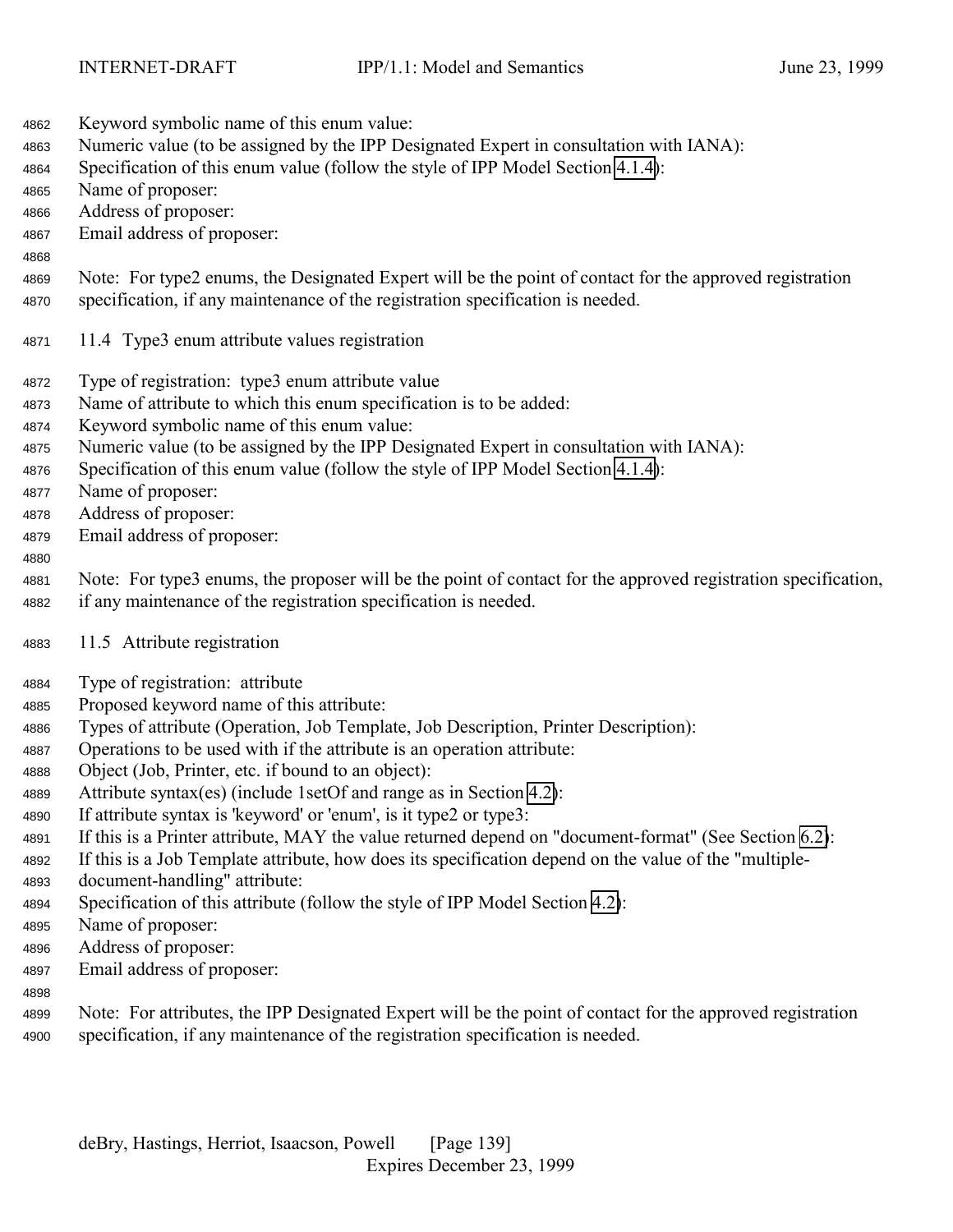- 11.6 Attribute Syntax registration
- Type of registration: attribute syntax
- Proposed name of this attribute syntax:
- Type of attribute syntax (integer, octetString, character-string, see [IPP-PRO]):
- Numeric value (to be assigned by the IPP Designated Expert in consultation with IANA):
- Specification of this attribute (follow the style of IPP Model Section [4.1\)](#page-63-0):
- Name of proposer:
- Address of proposer:
- Email address of proposer:
- 
- Note: For attribute syntaxes, the IPP Designated Expert will be the point of contact for the approved registration specification, if any maintenance of the registration specification is needed.
- 11.7 Operation registration
- Type of registration: operation
- Proposed name of this operation:
- Numeric operation-id value (to be assigned by the IPP Designated Expert in consultation with IANA):
- Object Target (Job, Printer, etc. that operation is upon):
- Specification of this operation (follow the style of IPP Model Section [3\)](#page-19-0):
- Name of proposer:
- Address of proposer:
- Email address of proposer:

- Note: For operations, the IPP Designated Expert will be the point of contact for the approved registration specification, if any maintenance of the registration specification is needed.
- 11.8 Attribute Group registration
- Type of registration: attribute group
- Proposed name of this attribute group:
- Numeric tag according to [IPP-PRO] (to be assigned by the IPP Designated Expert in consultation with IANA):
- Operation requests and group number for each operation in which the attribute group occurs:
- Operation responses and group number for each operation in which the attribute group occurs:
- Specification of this attribute group (follow the style of IPP Model Section [3\)](#page-19-0):
- Name of proposer:
- Address of proposer:
- Email address of proposer:
- 
- Note: For attribute groups, the IPP Designated Expert will be the point of contact for the approved registration specification, if any maintenance of the registration specification is needed.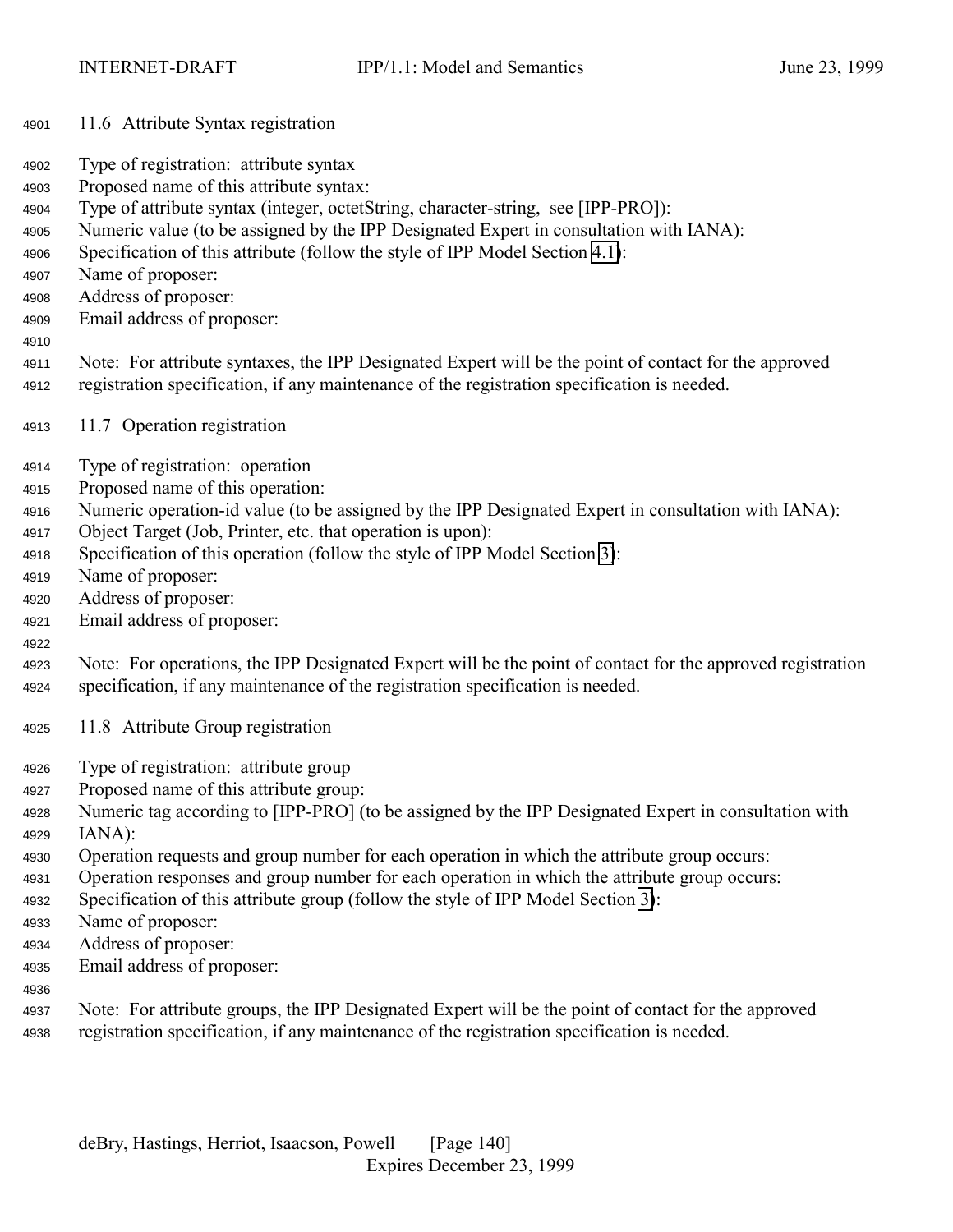- 11.9 Status code registration
- Type of registration: status code
- Keyword symbolic name of this status code value:
- Numeric value (to be assigned by the IPP Designated Expert in consultation with IANA):
- Operations that this status code may be used with:
- Specification of this status code (follow the style of IPP Model Section [13](#page-143-0) APPENDIX B: Status Codes
- and Suggested Status Code Messages):
- Name of proposer:
- Address of proposer:
- Email address of proposer:
- 
- Note: For status codes, the Designated Expert will be the point of contact for the approved registration specification, if any maintenance of the registration specification is needed.
- 12. APPENDIX A: Terminology
- This specification document uses the terminology defined in this section.
- 12.1 Conformance Terminology

 The key words "MUST", "MUST NOT", "REQUIRED", "SHOULD", "SHOULD NOT", "RECOMMENDED", "MAY", and "OPTIONAL" in this document are to be interpreted as described in RFC 2119 [RFC2119].

12.1.1 NEED NOT

 This term is not included in RFC 2119. The verb "NEED NOT" indicates an action that the subject of the sentence does not have to implement in order to claim conformance to the standard. The verb "NEED NOT" is used instead of "MAY NOT" since "MAY NOT" sounds like a prohibition.

- 12.2 Model Terminology
- 12.2.1 Keyword

 Keywords are used within this document as identifiers of semantic entities within the abstract model (see section [4.1.2.3\)](#page-67-0). Attribute names, some attribute values, attribute syntaxes, and attribute group names are represented as keywords.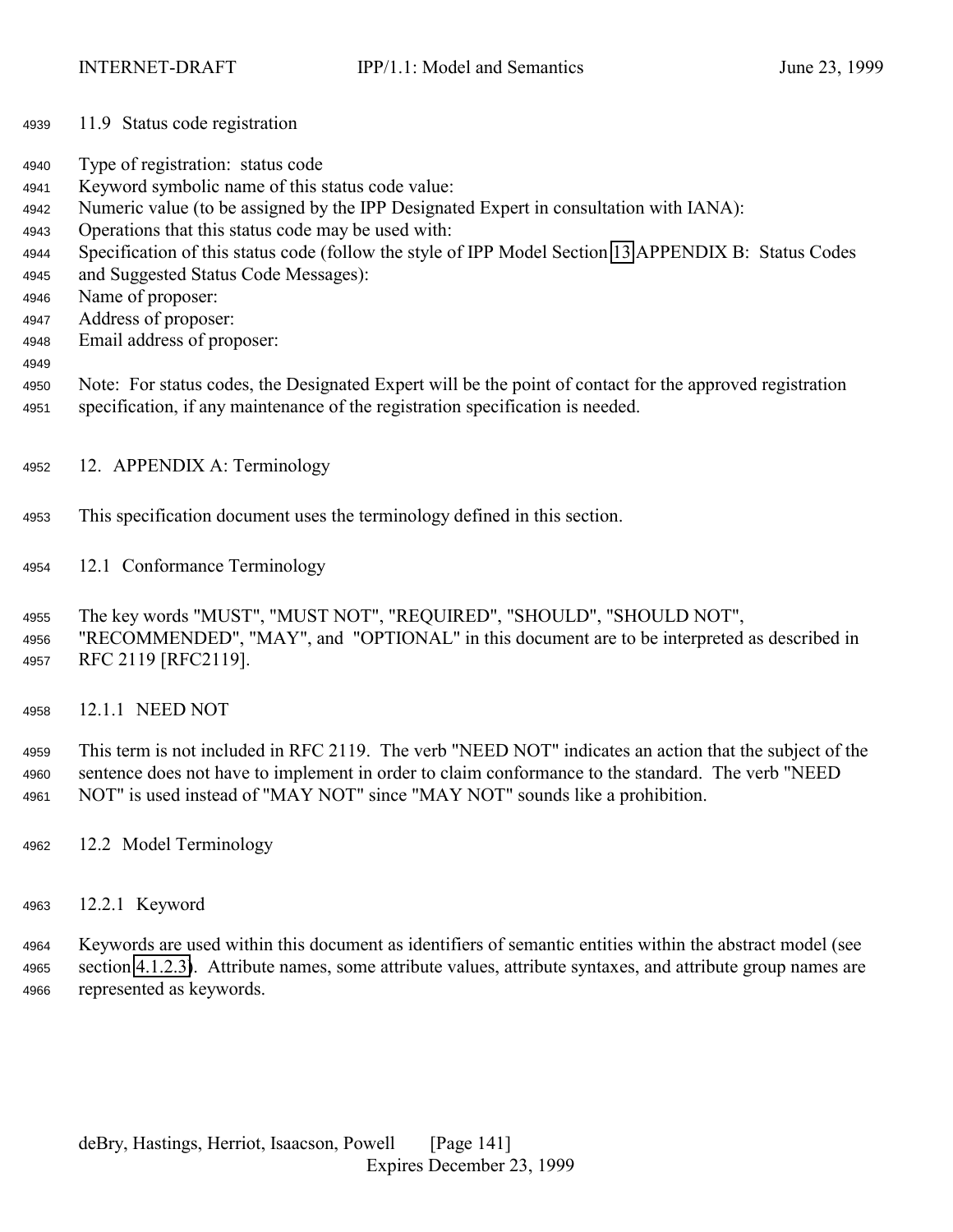12.2.2 Attributes

 An attribute is an item of information that is associated with an instance of an IPP object. An attribute consists of an attribute name and one or more attribute values. Each attribute has a specific attribute syntax. All object attributes are defined in section [4](#page-63-0) and all operation attributes are defined in section [3.](#page-19-0)

 Job Template Attributes are described in section [4.2.](#page-73-0) The client optionally supplies Job Template attributes in a create request (operation requests that create Job objects). The Printer object has associated attributes which define supported and default values for the Printer.

12.2.2.1 Attribute Name

 Each attribute is uniquely identified in this document by its attribute name. An attribute name is a keyword. The keyword attribute name is given in the section header describing that attribute. In running text in this document, attribute names are indicated inside double quotation marks (") where the quotation marks are not part of the keyword itself.

- 12.2.2.2 Attribute Group Name
- Related attributes are grouped into named groups. The name of the group is a keyword. The group name may be used in place of naming all the attributes in the group explicitly. Attribute groups are defined in section [3.](#page-19-0)
- 12.2.2.3 Attribute Value

 Each attribute has one or more values. Attribute values are represented in the syntax type specified for that attribute. In running text in this document, attribute values are indicated inside single quotation marks ('), whether their attribute syntax is keyword, integer, text, etc. where the quotation marks are not part of the value itself.

12.2.2.4 Attribute Syntax

 Each attribute is defined using an explicit syntax type. In this document, each syntax type is defined as a keyword with specific meaning. The "Encoding and Transport" document [IPP-PRO] indicates the actual "on-the-wire" encoding rules for each syntax type. Attribute syntax types are defined in section [4.1.](#page-63-0)

12.2.3 Supports

 By definition, a Printer object supports an attribute only if that Printer object responds with the corresponding attribute populated with some value(s) in a response to a query for that attribute. A Printer object supports an attribute value if the value is one of the Printer object's "supported values" attributes. The device behind a Printer object may exhibit a behavior that corresponds to some IPP attribute, but if the Printer object, when queried for that attribute, doesn't respond with the attribute, then as far as IPP is concerned, that implementation does not support that feature. If the Printer object's "xxx-supported"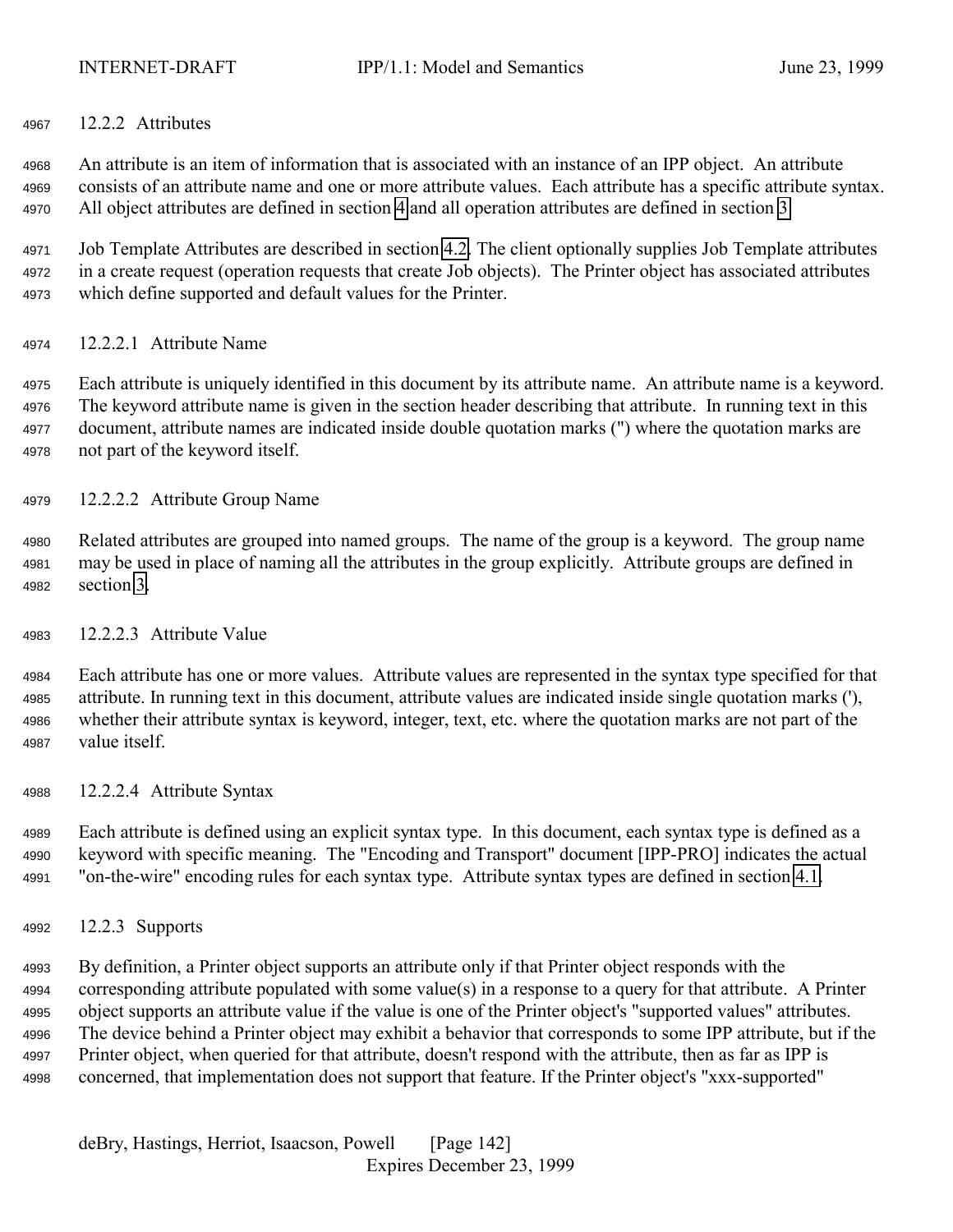attribute is not populated with a particular value (even if that value is a legal value for that attribute), then that Printer object does not support that particular value.

 A conforming implementation MUST support all REQUIRED attributes. However, even for REQUIRED attributes, conformance to IPP does not mandate that all implementations support all possible values representing all possible job processing behaviors and features. For example, if a given instance of a Printer supports only certain document formats, then that Printer responds with the "document-format- supported" attribute populated with a set of values, possibly only one, taken from the entire set of possible values defined for that attribute. This limited set of values represents the Printer's set of supported document formats. Supporting an attribute and some set of values for that attribute enables IPP end users to be aware of and make use of those features associated with that attribute and those values. If an implementation chooses to not support an attribute or some specific value, then IPP end users would have no ability to make use of that feature within the context of IPP itself. However, due to existing practice and legacy systems which are not IPP aware, there might be some other mechanism outside the scope of IPP to control or request the "unsupported" feature (such as embedded instructions within the document data itself).

For example, consider the "finishings-supported" attribute.

- 1) If a Printer object is not physically capable of stapling, the "finishings-supported" attribute MUST NOT be populated with the value of 'staple'.
- 2) A Printer object is physically capable of stapling, however an implementation chooses not to support stapling in the IPP "finishings" attribute. In this case, 'staple' MUST NOT be a value in the "finishings-supported" Printer object attribute. Without support for the value 'staple', an IPP end user would have no means within the protocol itself to request that a Job be stapled. However, an existing document data formatter might be able to request that the document be stapled directly with an embedded instruction within the document data. In this case, the IPP implementation does not "support" stapling, however the end user is still able to have some control over the stapling of the completed job.
- 3) A Printer object is physically capable of stapling, and an implementation chooses to support stapling in the IPP "finishings" attribute. In this case, 'staple' MUST be a value in the "finishings-supported" Printer object attribute. Doing so, would enable end users to be aware of and make use of the stapling feature using IPP attributes.
- Even though support for Job Template attributes by a Printer object is OPTIONAL, it is RECOMMENDED that if the device behind a Printer object is capable of realizing any feature or function that corresponds to an IPP attribute and some associated value, then that implementation SHOULD support that IPP attribute and value.
- The set of values in any of the supported value attributes is set (populated) by some administrative process or automatic sensing mechanism that is outside the scope of this IPP/1.1 document. For administrative policy and control reasons, an administrator may choose to make only a subset of possible values visible to the end user. In this case, the real output device behind the IPP Printer abstraction may be capable of a certain feature, however an administrator is specifying that access to that feature not be exposed to the end user through the IPP protocol. Also, since a Printer object may represent a logical print device (not just a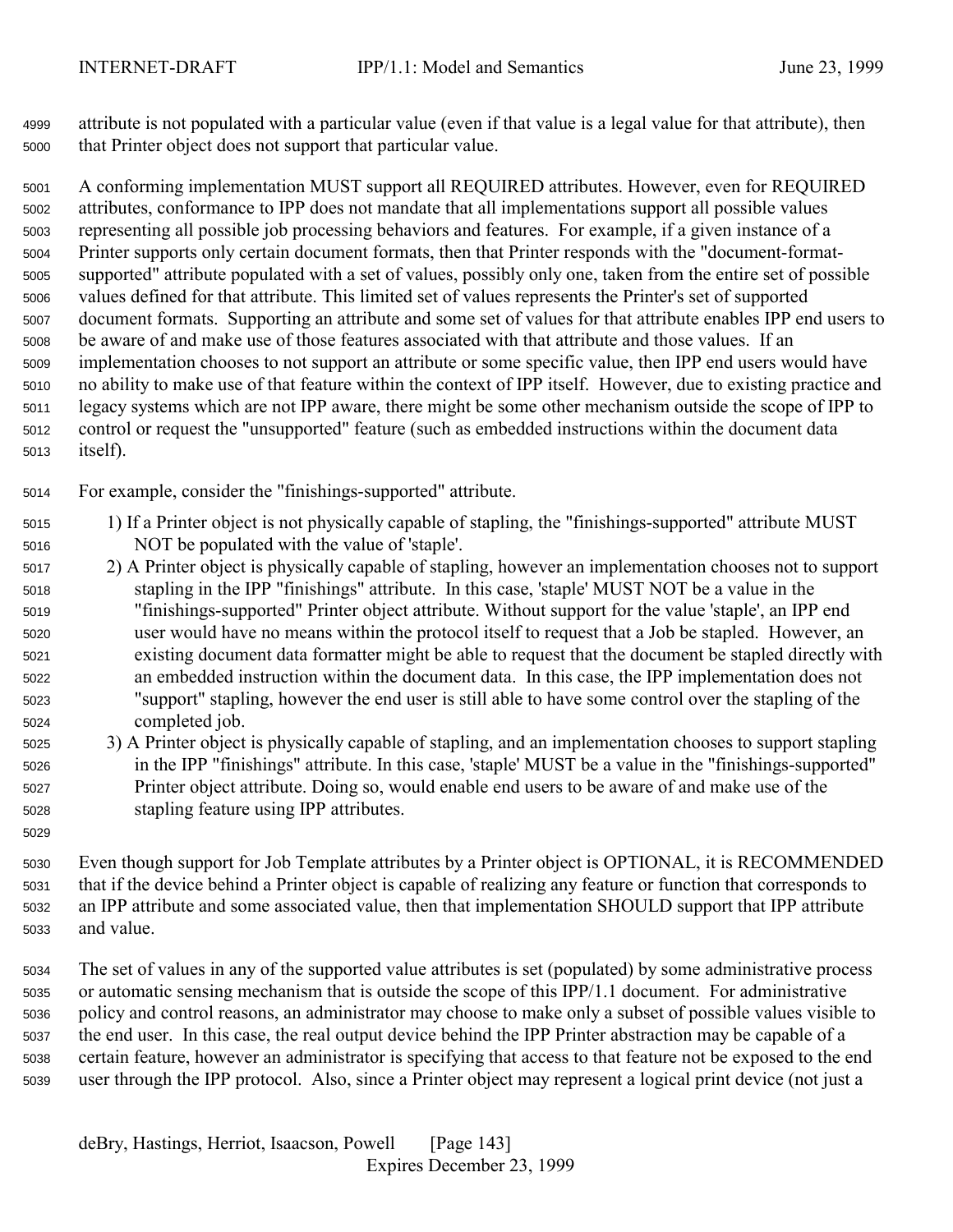<span id="page-143-0"></span>

 physical device) the actual process for supporting a value is undefined and left up to the implementation. However, if a Printer object supports a value, some manual human action may be needed to realize the semantic action associated with the value, but no end user action is required.

 For example, if one of the values in the "finishings-supported" attribute is 'staple', the actual process might be an automatic staple action by a physical device controlled by some command sent to the device. Or, the actual process of stapling might be a manual action by an operator at an operator attended Printer object.

 For another example of how supported attributes function, consider a system administrator who desires to control all print jobs so that no job sheets are printed in order to conserve paper. To force no job sheets, the system administrator sets the only supported value for the "job-sheets-supported" attribute to 'none'. In this case, if a client requests anything except 'none', the create request is rejected or the "job-sheets" value is ignored (depending on the value of "ipp-attribute-fidelity"). To force the use of job start/end sheets on all jobs, the administrator does not include the value 'none' in the "job-sheets-supported" attribute. In this case, if a client requests 'none', the create request is rejected or the "job-sheets" value is ignored (again depending on the value of "ipp-attribute-fidelity").

- 12.2.4 print-stream page
- A "print-stream page" is a page according to the definition of pages in the language used to express the document data.
- 12.2.5 impression

 An "impression" is the image (possibly many print-stream pages in different configurations) imposed onto a single media page.

13. APPENDIX B: Status Codes and Suggested Status Code Messages

 This section defines status code enum keywords and values that are used to provide semantic information on the results of an operation request. Each operation response MUST include a status code. The response MAY also contain a status message that provides a short textual description of the status. The status code is intended for use by automata, and the status message is intended for the human end user. Since the status message is an OPTIONAL component of the operation response, an IPP application (i.e., a browser, GUI, print driver or gateway) is NOT REQUIRED to examine or display the status message, since it MAY not be returned to the application.

- The prefix of the status keyword defines the class of response as follows:
- "informational" Request received, continuing process
- "successful" The action was successfully received, understood, and accepted
- "redirection" Further action must be taken in order to complete the request
- "client-error" The request contains bad syntax or cannot be fulfilled
- "server-error" The IPP object failed to fulfill an apparently valid request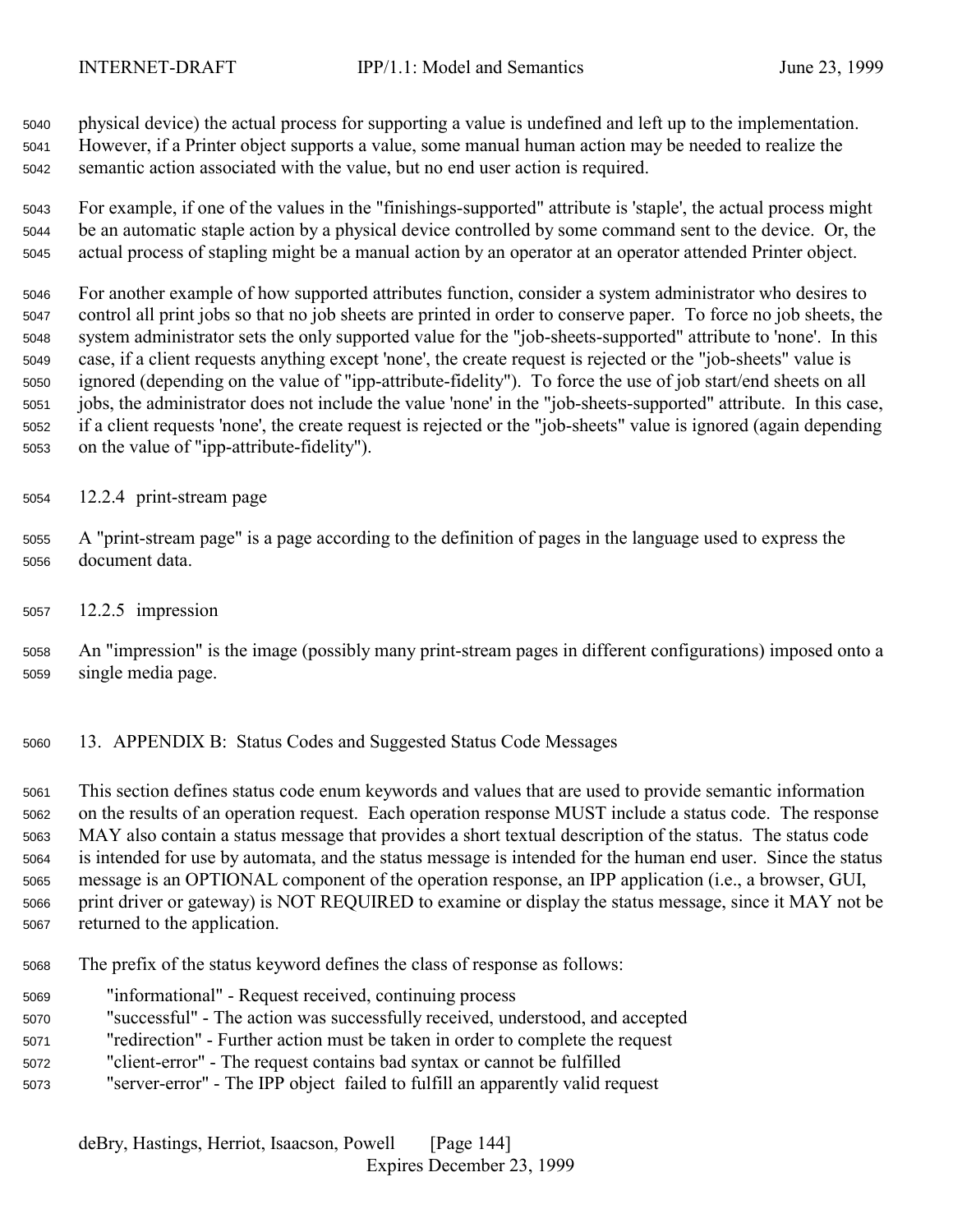As with type2 enums, IPP status codes are extensible. IPP clients are NOT REQUIRED to understand the meaning of all registered status codes, though such understanding is obviously desirable. However, IPP clients MUST understand the class of any status code, as indicated by the prefix, and treat any unrecognized response as being equivalent to the first status code of that class, with the exception that an unrecognized response MUST NOT be cached. For example, if an unrecognized status code of "client-error-xxx-yyy" is received by the client, it can safely assume that there was something wrong with its request and treat the response as if it had received a "client-error-bad-request" status code. In such cases, IPP applications SHOULD present the OPTIONAL message (if present) to the end user since the message is likely to contain human readable information which will help to explain the unusual status. The name of the enum is the suggested status message for US English.

 The status code values range from 0x0000 to 0x7FFF. The value ranges for each status code class are as follows:

| 5087 | "successful" - $0x0000$ to $0x00FF$    |
|------|----------------------------------------|
| 5088 | "informational" - $0x0100$ to $0x01FF$ |
| 5089 | "redirection" - $0x0200$ to $0x02FF$   |
| 5090 | "client-error" - $0x0400$ to $0x04FF$  |
| 5091 | "server-error" - $0x0500$ to $0x05FF$  |

5093 The top half (128 values) of each range (0x0n40 to 0x0nFF, for  $n = 0$  to 5) is reserved for private use within each status code class. Values 0x0600 to 0x7FFF are reserved for future assignment and MUST NOT be used.

13.1 Status Codes

 Each status code is described below. Section [13.1.5.9](#page-152-0) contains a table that indicates which status codes apply to which operations. The Implementer's Guide [IPP-IIG] describe the suggested steps for processing IPP attributes for all operations, including returning status codes.

13.1.1 Informational

This class of status code indicates a provisional response and is to be used for informational purposes only.

- There are no status codes defined in IPP/1.1 for this class of status code.
- 13.1.2 Successful Status Codes
- This class of status code indicates that the client's request was successfully received, understood, and accepted.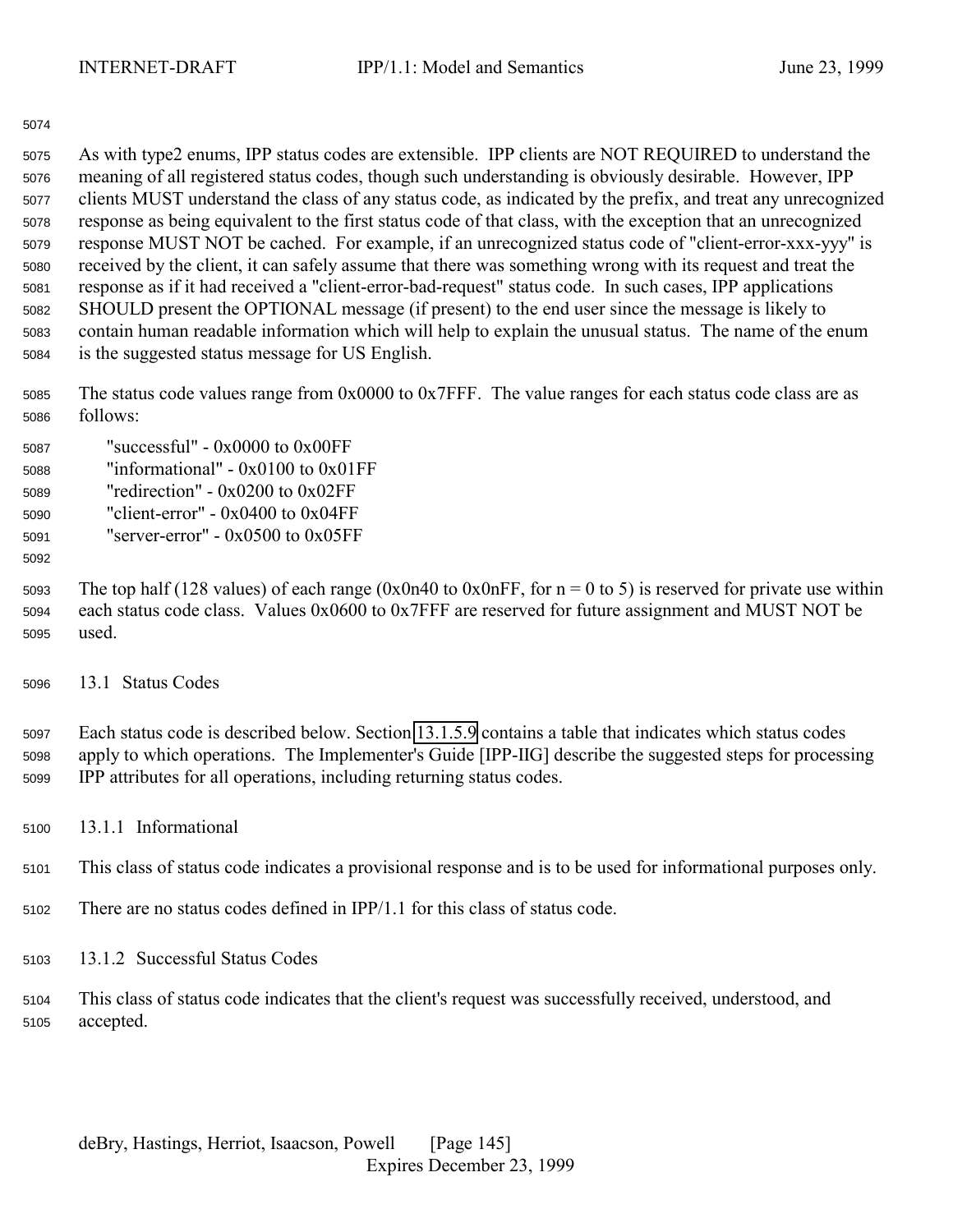<span id="page-145-0"></span>13.1.2.1 successful-ok (0x0000)

 The request has succeeded and no request attributes were substituted or ignored. In the case of a response to a create request, the 'successful-ok' status code indicates that the request was successfully received and validated, and that the Job object has been created; it does not indicate that the job has been processed. The transition of the Job object into the 'completed' state is the only indicator that the job has been printed.

13.1.2.2 successful-ok-ignored-or-substituted-attributes (0x0001)

 The request has succeeded, but some supplied (1) attributes were ignored or (2) unsupported values were substituted with supported values or were ignored in order to perform the operation without rejecting it. Unsupported attributes, attribute syntaxes, or values MUST be returned in the Unsupported Attributes group of the response for all operations. There is an exception to this rule for the query operations: Get- Printer-Attributes, Get-Jobs, and Get-Job-Attributes for the "requested-attributes" operation attribute only. When the supplied values of the "requested-attributes" operation attribute are requesting attributes that are not supported, the IPP object MAY, but is NOT REQUIRED to, return the "requested-attributes" attribute in the Unsupported Attribute response group (with the unsupported values only). See sections [3.1.7](#page-30-0) and [3.2.1.2.](#page-38-0)

13.1.2.3 successful-ok-conflicting-attributes (0x0002)

 The request has succeeded, but some supplied attribute values conflicted with the values of other supplied attributes. These conflicting values were either (1) substituted with (supported) values or (2) the attributes were removed in order to process the job without rejecting it. Attributes or values which conflict with other attributes and have been substituted or ignored MUST be returned in the Unsupported Attributes group of the response for all operations as supplied by the client. See sections [3.1.7](#page-30-0) and [3.2.1.2.](#page-38-0)

- 13.1.3 Redirection Status Codes
- This class of status code indicates that further action needs to be taken to fulfill the request.
- There are no status codes defined in IPP/1.1 for this class of status code.
- 13.1.4 Client Error Status Codes

 This class of status code is intended for cases in which the client seems to have erred. The IPP object SHOULD return a message containing an explanation of the error situation and whether it is a temporary or permanent condition.

13.1.4.1 client-error-bad-request (0x0400)

 The request could not be understood by the IPP object due to malformed syntax (such as the value of a fixed length attribute whose length does not match the prescribed length for that attribute - see the Implementer's Guide [IPP-IIG] ). The IPP application SHOULD NOT repeat the request without modifications.

deBry, Hastings, Herriot, Isaacson, Powell [Page 146] Expires December 23, 1999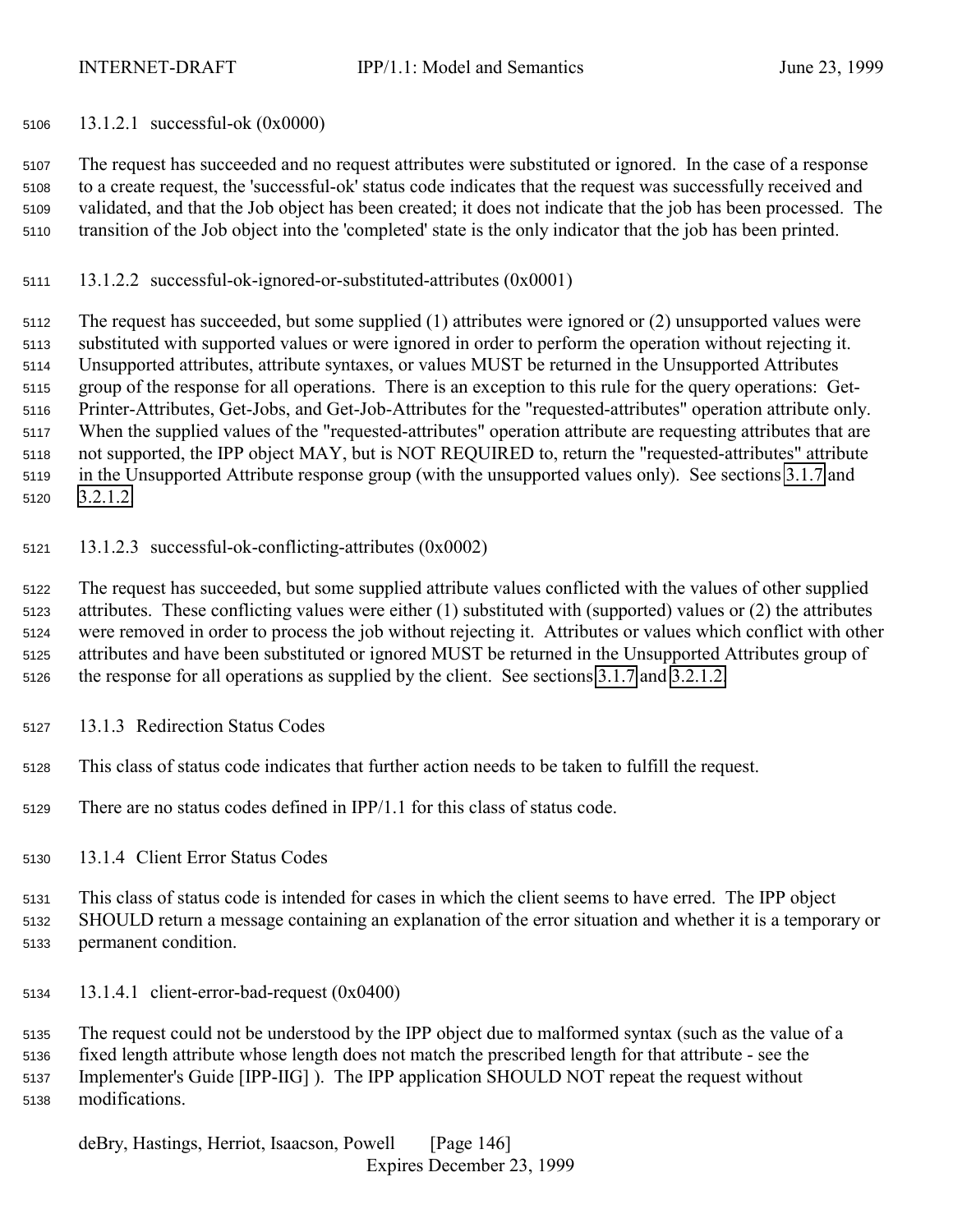13.1.4.2 client-error-forbidden (0x0401)

 The IPP object understood the request, but is refusing to fulfill it. Additional authentication information or authorization credentials will not help and the request SHOULD NOT be repeated. This status code is commonly used when the IPP object does not wish to reveal exactly why the request has been refused or when no other response is applicable.

13.1.4.3 client-error-not-authenticated (0x0402)

 The request requires user authentication. The IPP client may repeat the request with suitable authentication information. If the request already included authentication information, then this status code indicates that authorization has been refused for those credentials. If this response contains the same challenge as the prior response, and the user agent has already attempted authentication at least once, then the response message may contain relevant diagnostic information. This status codes reveals more information than "client-error-forbidden".

13.1.4.4 client-error-not-authorized (0x0403)

 The requester is not authorized to perform the request. Additional authentication information or authorization credentials will not help and the request SHOULD NOT be repeated. This status code is used when the IPP object wishes to reveal that the authentication information is understandable, however, the requester is explicitly not authorized to perform the request. This status codes reveals more information than "client-error-forbidden" and "client-error-not-authenticated".

13.1.4.5 client-error-not-possible (0x0404)

 This status code is used when the request is for something that can not happen. For example, there might be a request to cancel a job that has already been canceled or aborted by the system. The IPP client SHOULD NOT repeat the request.

13.1.4.6 client-error-timeout (0x0405)

 The client did not produce a request within the time that the IPP object was prepared to wait. For example, a client issued a Create-Job operation and then, after a long period of time, issued a Send-Document operation and this error status code was returned in response to the Send-Document request (see section [3.3.1\)](#page-51-0). The IPP object might have been forced to clean up resources that had been held for the waiting additional Documents. The IPP object was forced to close the Job since the client took too long. The client SHOULD NOT repeat the request without modifications.

13.1.4.7 client-error-not-found (0x0406)

 The IPP object has not found anything matching the request URI. No indication is given of whether the condition is temporary or permanent. For example, a client with an old reference to a Job (a URI) tries to cancel the Job, however in the mean time the Job might have been completed and all record of it at the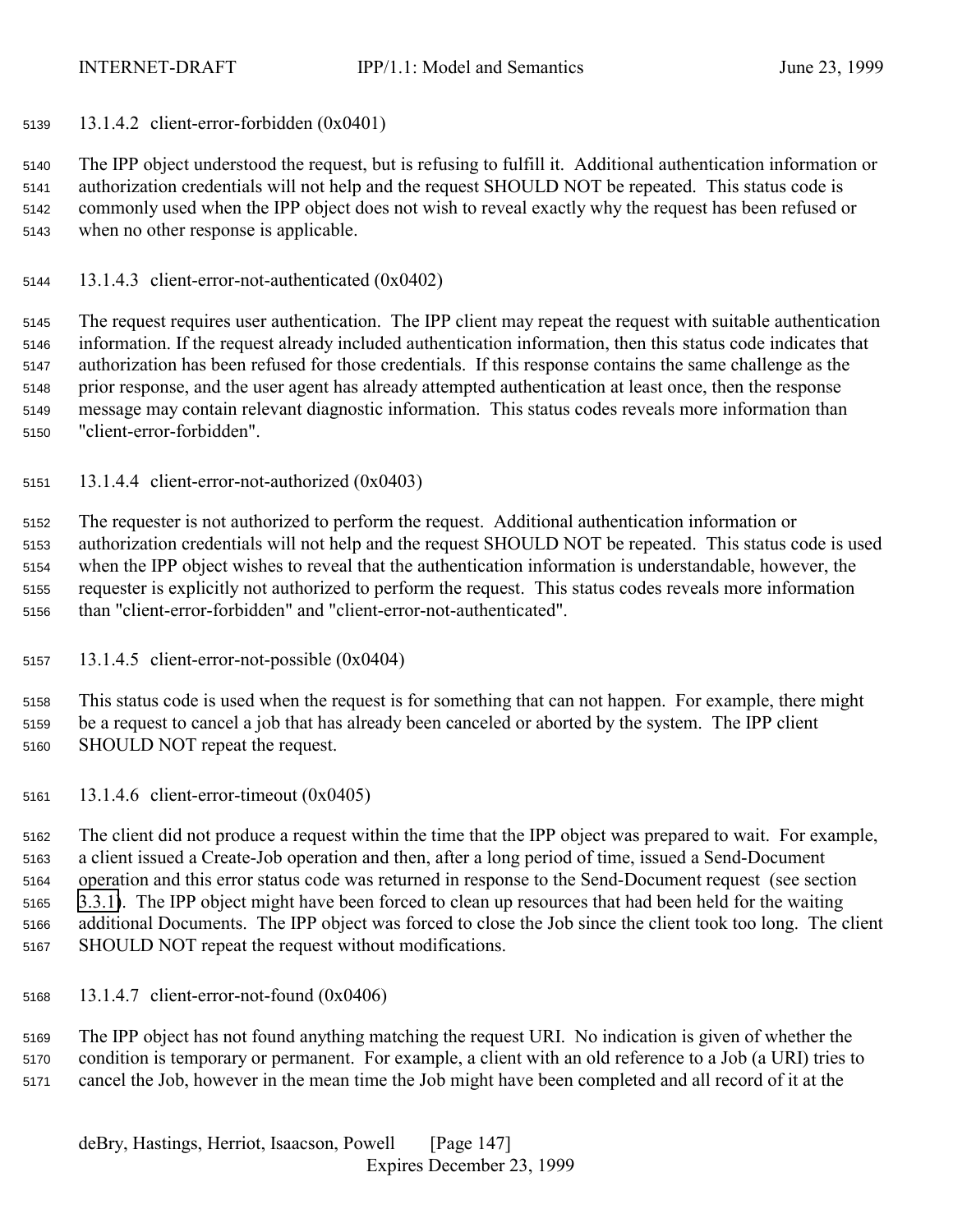Printer has been deleted. This status code, 'client-error-not-found' is returned indicating that the referenced Job can not be found. This error status code is also used when a client supplies a URI as a reference to the document data in either a Print-URI or Send-URI operation, but the document can not be found.

 In practice, an IPP application should avoid a not found situation by first querying and presenting a list of valid Printer URIs and Job URIs to the end-user.

13.1.4.8 client-error-gone (0x0407)

 The requested object is no longer available and no forwarding address is known. This condition should be considered permanent. Clients with link editing capabilities should delete references to the request URI after user approval. If the IPP object does not know or has no facility to determine, whether or not the condition is permanent, the status code "client-error-not-found" should be used instead.

 This response is primarily intended to assist the task of maintenance by notifying the recipient that the resource is intentionally unavailable and that the IPP object administrator desires that remote links to that resource be removed. It is not necessary to mark all permanently unavailable resources as "gone" or to keep the mark for any length of time -- that is left to the discretion of the IPP object administrator.

13.1.4.9 client-error-request-entity-too-large (0x0408)

 The IPP object is refusing to process a request because the request entity is larger than the IPP object is willing or able to process. An IPP Printer returns this status code when it limits the size of print jobs and it receives a print job that exceeds that limit or when the attributes are so many that their encoding causes the request entity to exceed IPP object capacity.

13.1.4.10 client-error-request-value-too-long (0x0409)

 The IPP object is refusing to service the request because one or more of the client-supplied attributes has a variable length value that is longer than the maximum length specified for that attribute. The IPP object might not have sufficient resources (memory, buffers, etc.) to process (even temporarily), interpret, and/or ignore a value larger than the maximum length. Another use of this error code is when the IPP object supports the processing of a large value that is less than the maximum length, but during the processing of the request as a whole, the object may pass the value onto some other system component which is not able to accept the large value. For more details, see the Implementer's Guide [IPP-IIG] .

 Note: For attribute values that are URIs, this rare condition is only likely to occur when a client has improperly submitted a request with long query information (e.g. an IPP application allows an end-user to enter an invalid URI), when the client has descended into a URI "black hole" of redirection (e.g., a redirected URI prefix that points to a suffix of itself), or when the IPP object is under attack by a client attempting to exploit security holes present in some IPP objects using fixed-length buffers for reading or manipulating the Request-URI.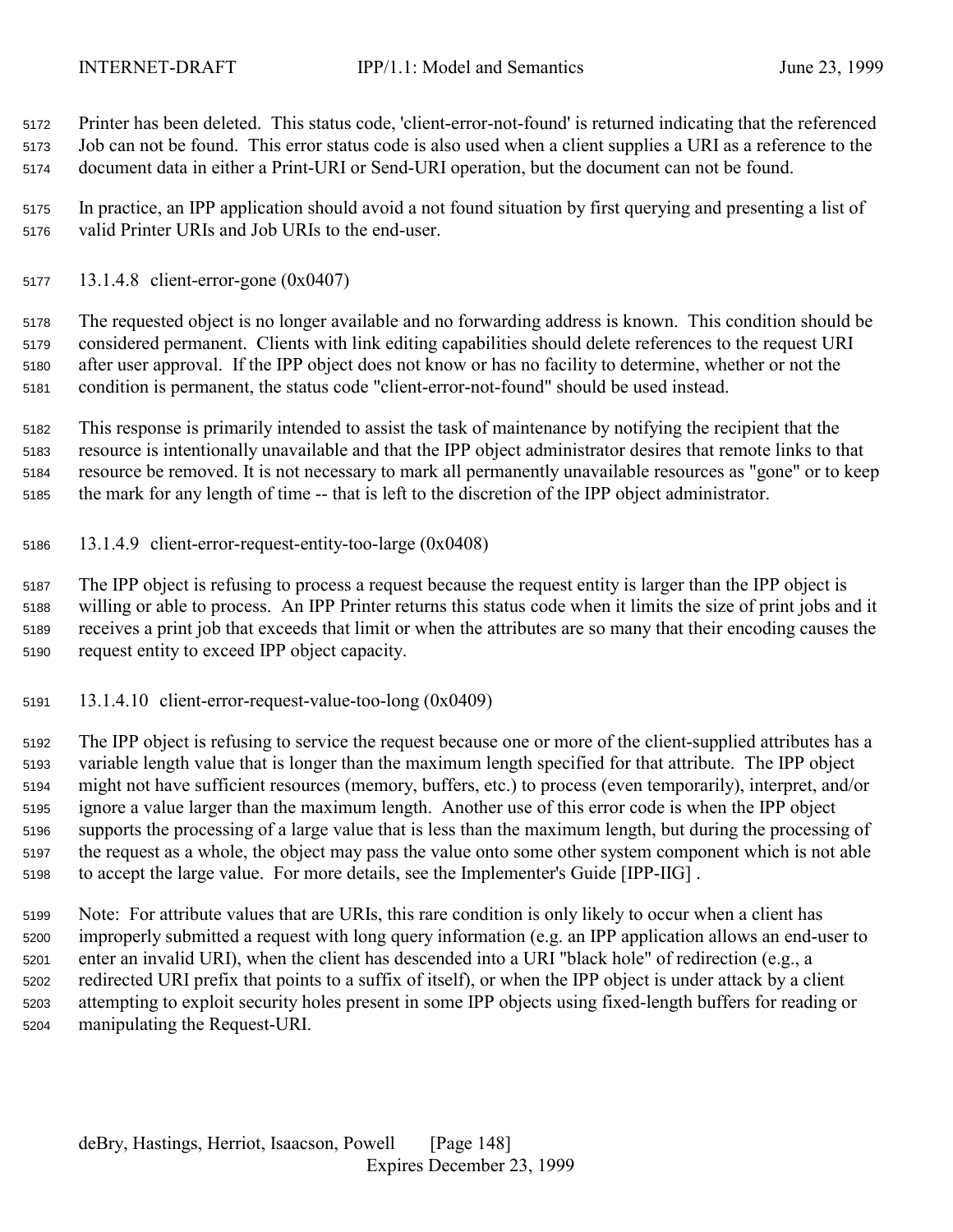13.1.4.11 client-error-document-format-not-supported (0x040A)

 The IPP object is refusing to service the request because the document data is in a format, as specified in the "document-format" operation attribute, that is not supported by the Printer object. This error is returned independent of the client-supplied "ipp-attribute-fidelity". The Printer object MUST return this status code, even if there are other Job Template attributes that are not supported as well, since this error is a bigger problem than with Job Template attributes. See sections [3.1.7](#page-30-0) and [3.2.1.1.](#page-35-0)

13.1.4.12 client-error-attributes-or-values-not-supported (0x040B)

 In a create request, if the Printer object does not support one or more attributes, attribute syntaxes, or attribute values supplied in the request and the client supplied the "ipp-attributes-fidelity" operation attribute with the 'true' value, the Printer object MUST return this status code. The Printer object MUST also return in the Unsupported Attributes Group all the attributes and/or values supplied by the client that are not supported. See section [3.1.7.](#page-30-0) For example, if the request indicates 'iso-a4' media, but that media type is not supported by the Printer object. Or, if the client supplies a Job Template attribute and the attribute itself is not even supported by the Printer. If the "ipp-attribute-fidelity" attribute is 'false', the Printer MUST ignore or substitute values for unsupported Job Template attributes and values rather than reject the request and return this status code.

 For any operation where a client requests attributes (such as a Get-Jobs, Get-Printer-Attributes, or Get-Job- Attributes operation), if the IPP object does not support one or more of the requested attributes, the IPP object simply ignores the unsupported requested attributes and processes the request as if they had not been supplied, rather than returning this status code. In this case, the IPP object MUST return the 'successful-ok- ignored-or-substituted-attributes' status code and MAY return the unsupported attributes as values of the "requested-attributes" in the Unsupported Attributes Group (see section [13.1.2.2\)](#page-145-0).

- 13.1.4.13 client-error-uri-scheme-not-supported (0x040C)
- The scheme of the client-supplied URI in a Print-URI or a Send-URI operation is not supported. See section [3.1.7.](#page-30-0)
- 13.1.4.14 client-error-charset-not-supported (0x040D)

 For any operation, if the IPP Printer does not support the charset supplied by the client in the "attributes- charset" operation attribute, the Printer MUST reject the operation and return this status and any 'text' or 'name' attributes using the 'utf-8' charset (see Section [3.1.4.1\)](#page-23-0). See section [3.1.7.](#page-30-0)

13.1.4.15 client-error-conflicting-attributes (0x040E)

 The request is rejected because some attribute values conflicted with the values of other attributes which this document does not permit to be substituted or ignored. The Printer object MUST also return in the Unsupported Attributes Group the conflicting attributes supplied by the client. See sections [3.1.7](#page-30-0) and [3.2.1.2.](#page-38-0)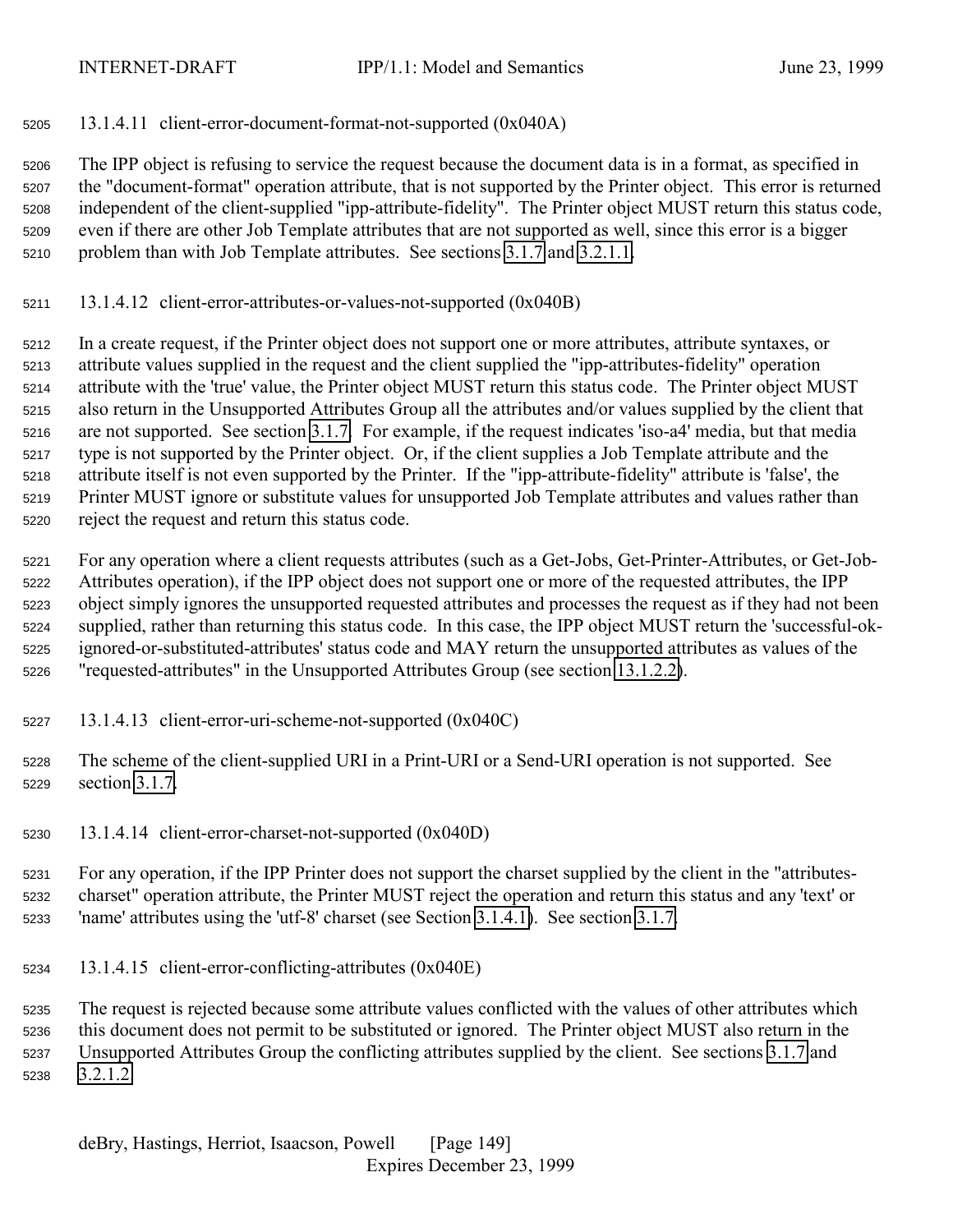<span id="page-149-0"></span>13.1.4.16 client-error-compression-not-supported (0x040F)

 The IPP object is refusing to service the request because the document data, as specified in the "compression" operation attribute, is compressed in a way that is not supported by the Printer object. This error is returned independent of the client-supplied "ipp-attribute-fidelity". The Printer object MUST return this status code, even if there are other Job Template attributes that are not supported as well, since this error is a bigger problem than with Job Template attributes. See sections [3.1.7](#page-30-0) and [3.2.1.1.](#page-35-0)

13.1.4.17 client-error-compression-error  $(0x0410)$ 

 The IPP object is refusing to service the request because the document data cannot be decompressed when using the algorithm specified by the "compression" operation attribute. This error is returned independent of the client-supplied "ipp-attribute-fidelity". The Printer object MUST return this status code, even if there are Job Template attributes that are not supported as well, since this error is a bigger problem than with Job Template attributes. See sections [3.1.7](#page-30-0) and [3.2.1.1.](#page-35-0)

13.1.4.18 client-error-document-format-error (0x0411)

 The IPP object is refusing to service the request because Printer encountered an error in the document data while interpreting it. This error is returned independent of the client-supplied "ipp-attribute-fidelity". The Printer object MUST return this status code, even if there are Job Template attributes that are not supported as well, since this error is a bigger problem than with Job Template attributes. See sections [3.1.7](#page-30-0) and [3.2.1.1.](#page-35-0)

13.1.4.19 client-error-document-access-error (0x0412)

 The IPP object is refusing to service the Print-URI or Send-URI request because Printer encountered an access error while attempting to validate the accessibility or access the document data specified in the "document-uri" operation attribute. The Printer MAY also return a specific document access error code using the "document-access-error" operation attribute (see section [3.1.6.4\)](#page-29-0). This error is returned independent of the client-supplied "ipp-attribute-fidelity". The Printer object MUST return this status code, even if there are Job Template attributes that are not supported as well, since this error is a bigger problem than with Job Template attributes. See section [3.1.7.](#page-30-0)

13.1.5 Server Error Status Codes

 This class of status codes indicates cases in which the IPP object is aware that it has erred or is incapable of performing the request. The IPP object SHOULD include a message containing an explanation of the error situation, and whether it is a temporary or permanent condition.

13.1.5.1 server-error-internal-error (0x0500)

 The IPP object encountered an unexpected condition that prevented it from fulfilling the request. This error status code differs from "server-error-temporary-error" in that it implies a more permanent type of internal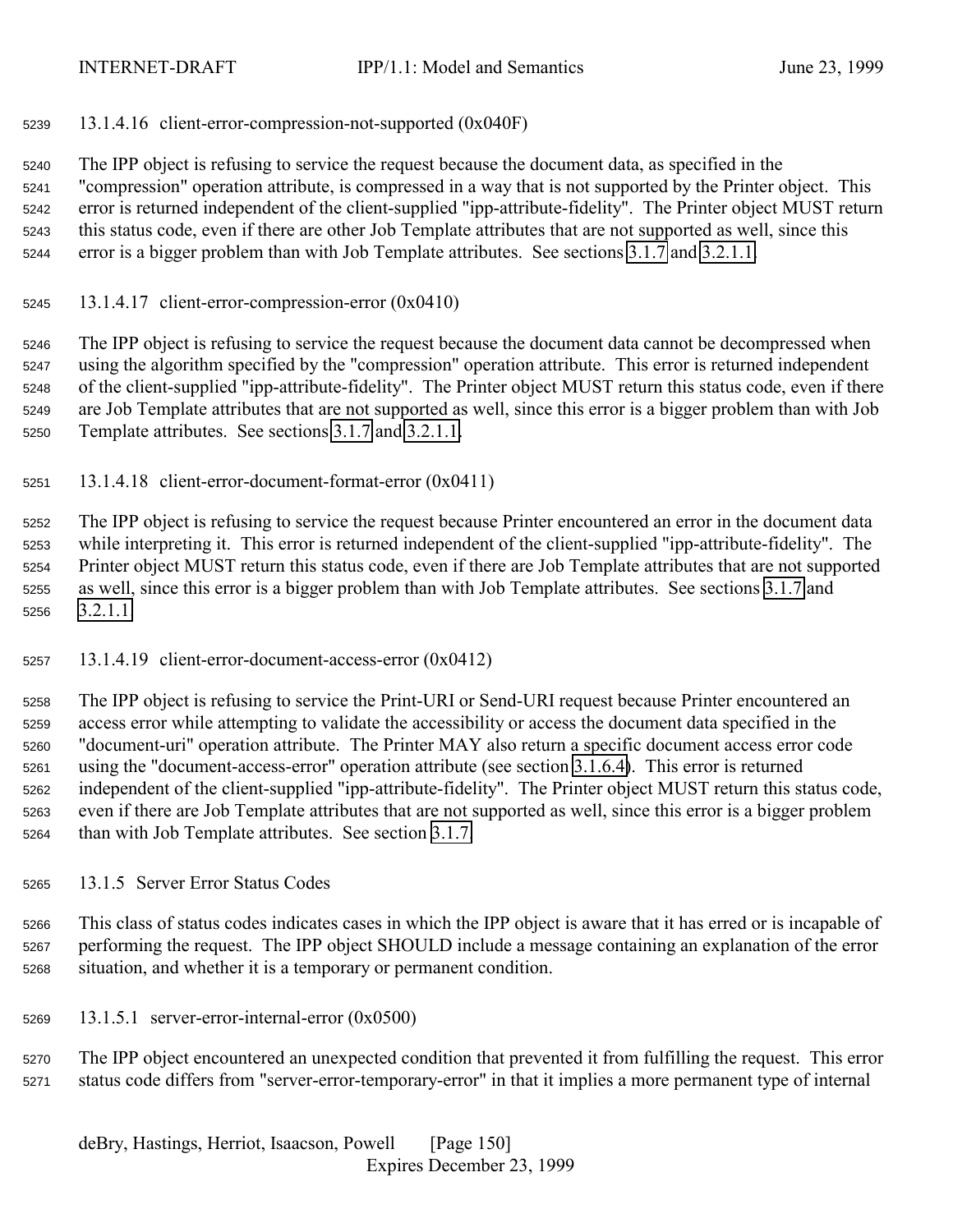<span id="page-150-0"></span> error. It also differs from "server-error-device-error" in that it implies an unexpected condition (unlike a paper-jam or out-of-toner problem which is undesirable but expected). This error status code indicates that probably some knowledgeable human intervention is required.

13.1.5.2 server-error-operation-not-supported (0x0501)

 The IPP object does not support the functionality required to fulfill the request. This is the appropriate response when the IPP object does not recognize an operation or is not capable of supporting it. See section [3.1.7.](#page-30-0)

13.1.5.3 server-error-service-unavailable (0x0502)

 The IPP object is currently unable to handle the request due to a temporary overloading or maintenance of the IPP object. The implication is that this is a temporary condition which will be alleviated after some delay. If known, the length of the delay may be indicated in the message. If no delay is given, the IPP application should handle the response as it would for a "server-error-temporary-error" response. If the condition is more permanent, the error status codes "client-error-gone" or "client-error-not-found" could be used.

13.1.5.4 server-error-version-not-supported (0x0503)

 The IPP object does not support, or refuses to support, the IPP protocol version that was supplied as the value of the "version-number" operation parameter in the request. The IPP object is indicating that it is unable or unwilling to complete the request using the same major and minor version number as supplied in the request other than with this error message. The error response SHOULD contain a "status-message" attribute (see section [3.1.6.2\)](#page-28-0) describing why that version is not supported and what other versions are supported by that IPP object. See section [3.1.8.](#page-31-0)

 The error response MUST identify in the "version-number" operation parameter the closest version number that the IPP object does support. For example, if a client supplies version '1.0' and an IPP/1.1 object supports version '1.0', then it responds with version '1.0' in all responses to such a request. If the IPP/1.1 object does not support version '1.0', then it should accept the request and respond with version '1.1' or may reject the request and respond with this error code and version '1.1'. If a client supplies a version '1.2', the IPP/1.1 object should accept the request and return version '1.1' or may reject the request and respond with this error code and version '1.1'. See sections 3.1.8 and 4.4.14.

13.1.5.5 server-error-device-error (0x0504)

 A printer error, such as a paper jam, occurs while the IPP object processes a Print or Send operation. The response contains the true Job Status (the values of the "job-state" and "job-state-reasons" attributes). Additional information can be returned in the OPTIONAL "job-state-message" attribute value or in the OPTIONAL status message that describes the error in more detail. This error status code is only returned in situations where the Printer is unable to accept the create request because of such a device error. For example, if the Printer is unable to spool, and can only accept one job at a time, the reason it might reject a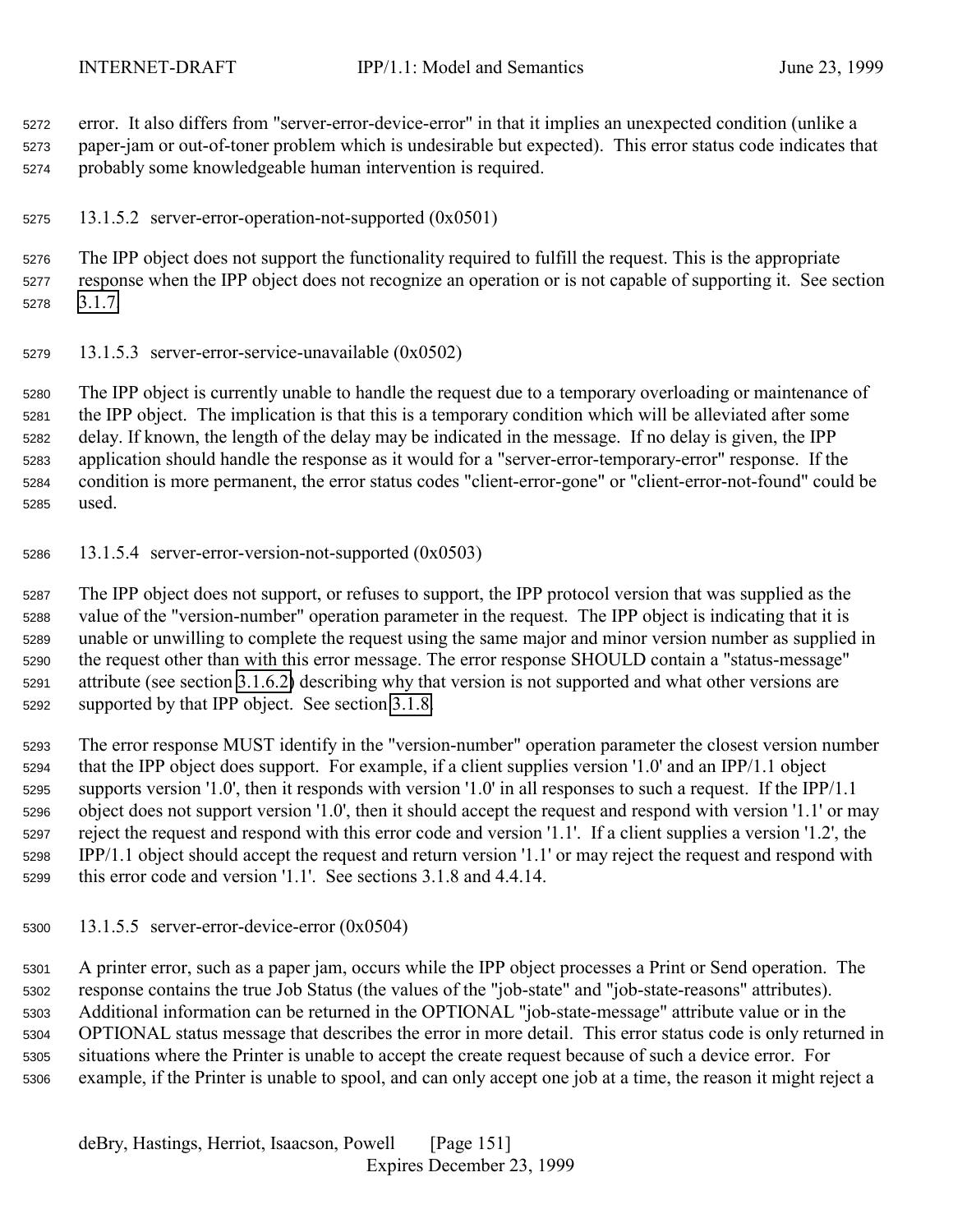<span id="page-151-0"></span> create request is that the printer currently has a paper jam. In many cases however, where the Printer object can accept the request even though the Printer has some error condition, the 'successful-ok' status code will be returned. In such a case, the client would look at the returned Job Object Attributes or later query the Printer to determine its state and state reasons.

13.1.5.6 server-error-temporary-error (0x0505)

 A temporary error such as a buffer full write error, a memory overflow (i.e. the document data exceeds the memory of the Printer), or a disk full condition, occurs while the IPP Printer processes an operation. The client MAY try the unmodified request again at some later point in time with an expectation that the temporary internal error condition may have been cleared. Alternatively, as an implementation option, a Printer object MAY delay the response until the temporary condition is cleared so that no error is returned.

13.1.5.7 server-error-not-accepting-jobs (0x0506)

 A temporary error indicating that the Printer is not currently accepting jobs, because the administrator has set the value of the Printer's "printer-is-not-accepting-jobs" attribute to 'false' (by means outside the scope of this IPP/1.1 document).

13.1.5.8 server-error-busy (0x0507)

 A temporary error indicating that the Printer is too busy processing jobs and/or other requests. The client SHOULD try the unmodified request again at some later point in time with an expectation that the temporary busy condition will have been cleared.

13.1.5.9 server-error-job-canceled (0x0508)

 An error indicating that the job has been canceled by an operator or the system while the client was transmitting the data to the IPP Printer. If a job-id and job-uri had been created, then they are returned in the Print-Job, Send-Document, or Send-URI response as usual; otherwise, no job-id and job-uri are returned in the response.

13.1.5.10 server-error-multiple-document-jobs-not-supported (0x0509)

 The IPP object does not support multiple documents per job and a client attempted to supply document data with a second Send-Document or Send-URI operation.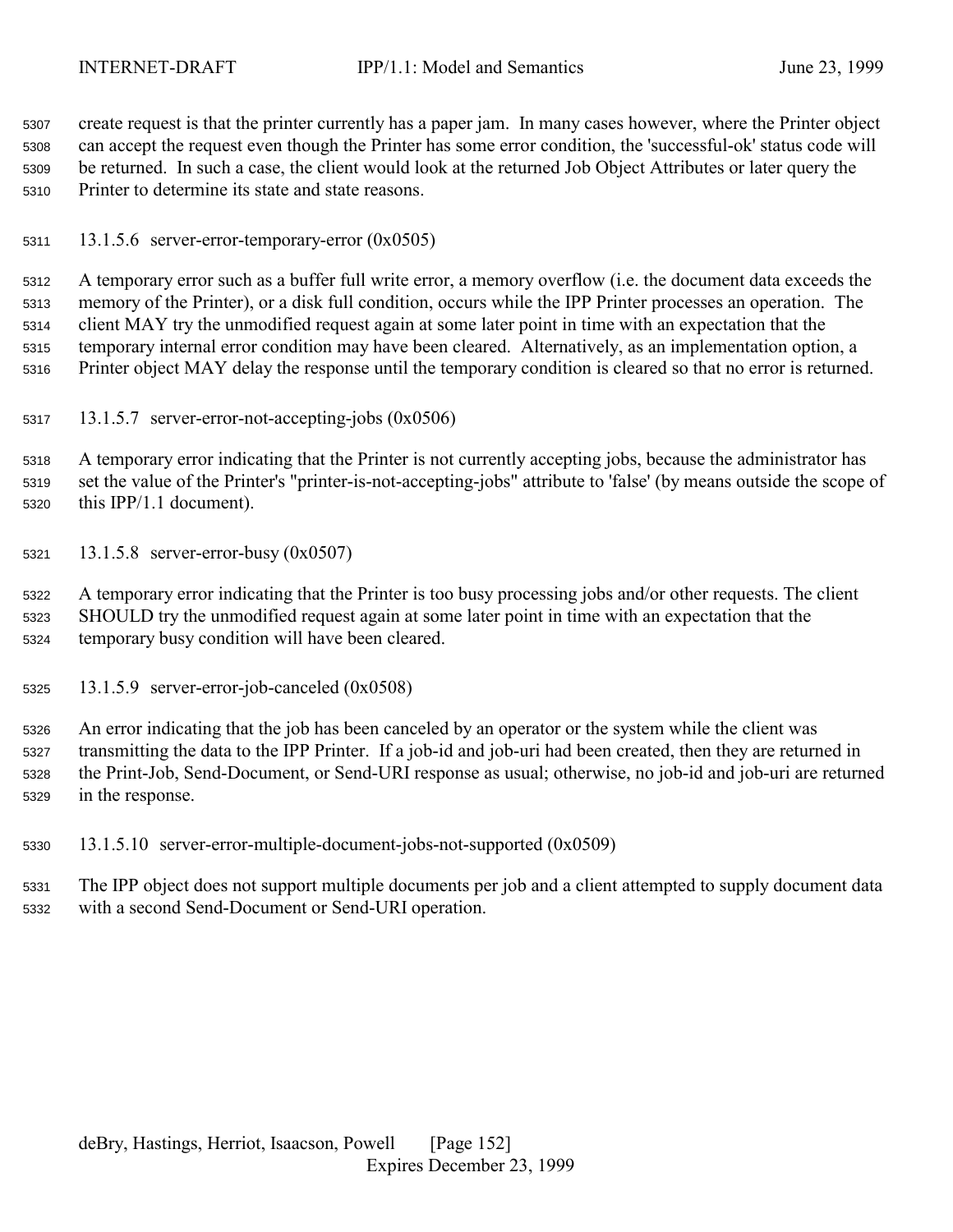```
5333 13.2 Status Codes for IPP Operations
```

```
5334 PJ = Print-Job, PU = Print-URI, CJ = Create-Job, SD = Send-Document
5335 SU = Send-URI, V = Validate-Job, GA = Get-Job-Attributes and
5336 Get-Printer-Attributes, GJ = Get-Jobs, C = Cancel-Job
5337
5338 IPP Operations
5339 IPP Status Keyword PJ PU CJ SD SU V GA GJ C
5340 ------------------ -- -- -- -- -- - -- -- -
5341 successful-ok x x x x x xx x x
5342 successful-ok-ignored-or-substituted- x x x x x xx x x
5343 attributes
5344 successful-ok-conflicting-attributes x x x x x xx x x
5345 client-error-bad-request x x x x x xx x x
5346 client-error-forbidden x x x x x xx x x
5347 client-error-not-authenticated x x x x x xx x x
5348 client-error-not-authorized x x x x x xx x x
5349 client-error-not-possible x x x x x xx x x
5350 client-error-timeout x x
5351 client-error-not-found x x x x x xx x x
5352 client-error-gone x x x x x xx x x
5353 client-error-request-entity-too-large x x x x x xx x x
5354 client-error-request-value-too-long x x x x x xx x x
5355 client-error-document-format-not- x x x x x x
5356 supported
5357 client-error-attributes-or-values-not- x x x x x x x x x x
5358 supported
5359 client-error-uri-scheme-not-supported x x
5360 client-error-charset-not-supported x x x x x xx x x
5361 client-error-conflicting-attributes x x x x x xx x x
5362 client-error-compression-not-supported x x x x x
5363 client-error-compression-error x x x x
5364 client-error-document-format-error x x x x
5365 client-error-document-access-error x x
5366 server-error-internal-error x x x x x xx x x
5367 server-error-operation-not-supported xxxx
5368 server-error-service-unavailable x x x x x xx x x
5369 server-error-version-not-supported x x x x x xx x x
5370 server-error-device-error xxxxx
5371 server-error-temporary-error xxxxx
5372 server-error-not-accepting-jobs x x x x
5373 server-error-busy x x x x x xx x x
5374 server-error-job-canceled x x x
5375 server-error-multiple-document-jobs- x x
5376 not-supported
```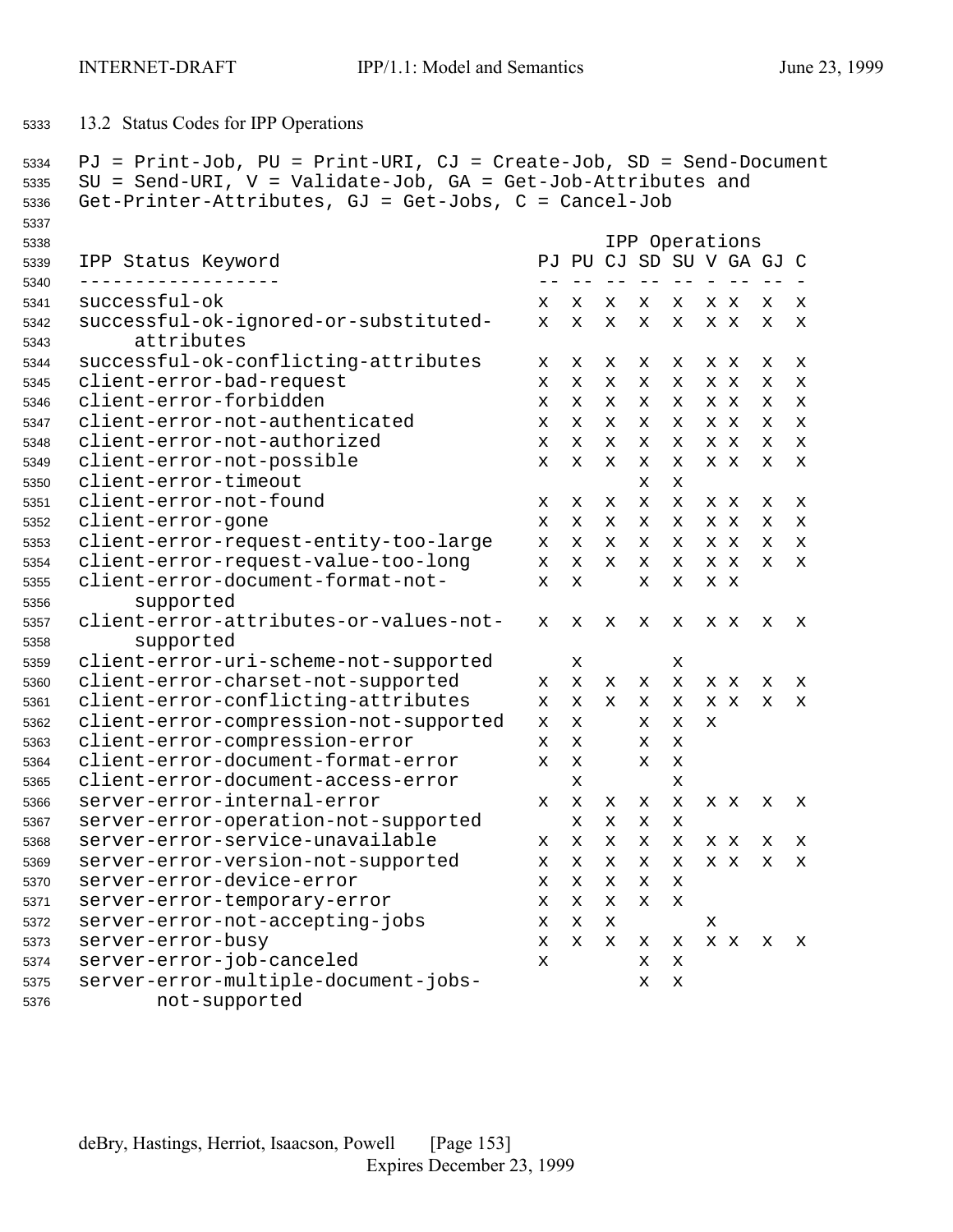| 5378<br>5379 | = Pause-Printer, RP = Resume-Printer, PJ = Purge-Jobs<br>$\rm PP$ |   |                        |            |            |   |             |
|--------------|-------------------------------------------------------------------|---|------------------------|------------|------------|---|-------------|
| 5380         |                                                                   |   | IPP Operations (cont.) |            |            |   |             |
| 5381         | IPP Status Keyword                                                |   | HJ RJ RS PP RP PJ      |            |            |   |             |
| 5382<br>5383 | successful-ok                                                     | x | $ -$<br>x              | $- -$<br>x | $- -$<br>x | x | х           |
| 5384<br>5385 | successful-ok-ignored-or-substituted-<br>attributes               | x | X                      | X          | X          | X | x           |
| 5386         | successful-ok-conflicting-attributes                              | x | x                      | x          | x          | x | х           |
| 5387         | client-error-bad-request                                          | x | X                      | X          | X          | X | X           |
| 5388         | client-error-forbidden                                            | x | X                      | x          | х          | x | $\mathbf x$ |
| 5389         | client-error-not-authenticated                                    | x | X                      | x          | х          | х | х           |
| 5390         | client-error-not-authorized                                       | x | X                      | х          | х          | х | x           |
| 5391         | client-error-not-possible                                         | X | X                      | х          | х          | х | x           |
| 5392         | client-error-timeout                                              |   |                        |            |            |   |             |
| 5393         | client-error-not-found                                            | х | х                      | x          | х          | х | х           |
| 5394         | client-error-gone                                                 | x | X                      | x          | x          | x | х           |
| 5395         | client-error-request-entity-too-large                             | x | X                      | x          | x          | x | X           |
| 5396         | client-error-request-value-too-long                               | x | X                      | X          | x          | X | X           |
| 5397         | client-error-document-format-not-                                 |   |                        |            |            |   |             |
| 5398         | supported                                                         |   |                        |            |            |   |             |
| 5399         | client-error-attributes-or-values-not-                            | x | х                      | x          | х          | х | х           |
| 5400         | supported                                                         |   |                        |            |            |   |             |
| 5401         | client-error-uri-scheme-not-supported                             |   |                        |            |            |   |             |
| 5402         | client-error-charset-not-supported                                | x | x                      | x          | x          | х | х           |
| 5403         | client-error-conflicting-attributes                               | x | X                      | x          | x          | х | х           |
| 5404         | client-error-compression-not-supported                            |   |                        |            |            |   |             |
| 5405         | client-error-compression-error                                    |   |                        |            |            |   |             |
| 5406         | client-error-document-format-error                                |   |                        |            |            |   |             |
| 5407         | client-error-document-access-error                                |   |                        |            |            |   |             |
| 5408         | server-error-internal-error                                       | x | x                      | x          | x          | х | х           |
| 5409         | server-error-operation-not-supported                              | x | X                      | x          | x          | x | х           |
| 5410         | server-error-service-unavailable                                  | x | X                      | X          | X          | x | X           |
| 5411         | server-error-version-not-supported                                | х | х                      | х          | x          | х | Х           |
| 5412         | server-error-device-error                                         |   |                        |            |            |   |             |
| 5413         | server-error-temporary-error                                      | x | x                      | х          | x          | x | х           |
| 5414         | server-error-not-accepting-jobs                                   |   |                        |            |            |   |             |
| 5415         | server-error-busy                                                 | x | х                      | x          | х          | х | х           |
| 5416         | server-error-job-canceled                                         |   |                        |            |            |   |             |
| 5417         | server-error-multiple-document-jobs-                              |   |                        |            |            |   |             |
| 5418         | not-supported                                                     |   |                        |            |            |   |             |
| 5419         |                                                                   |   |                        |            |            |   |             |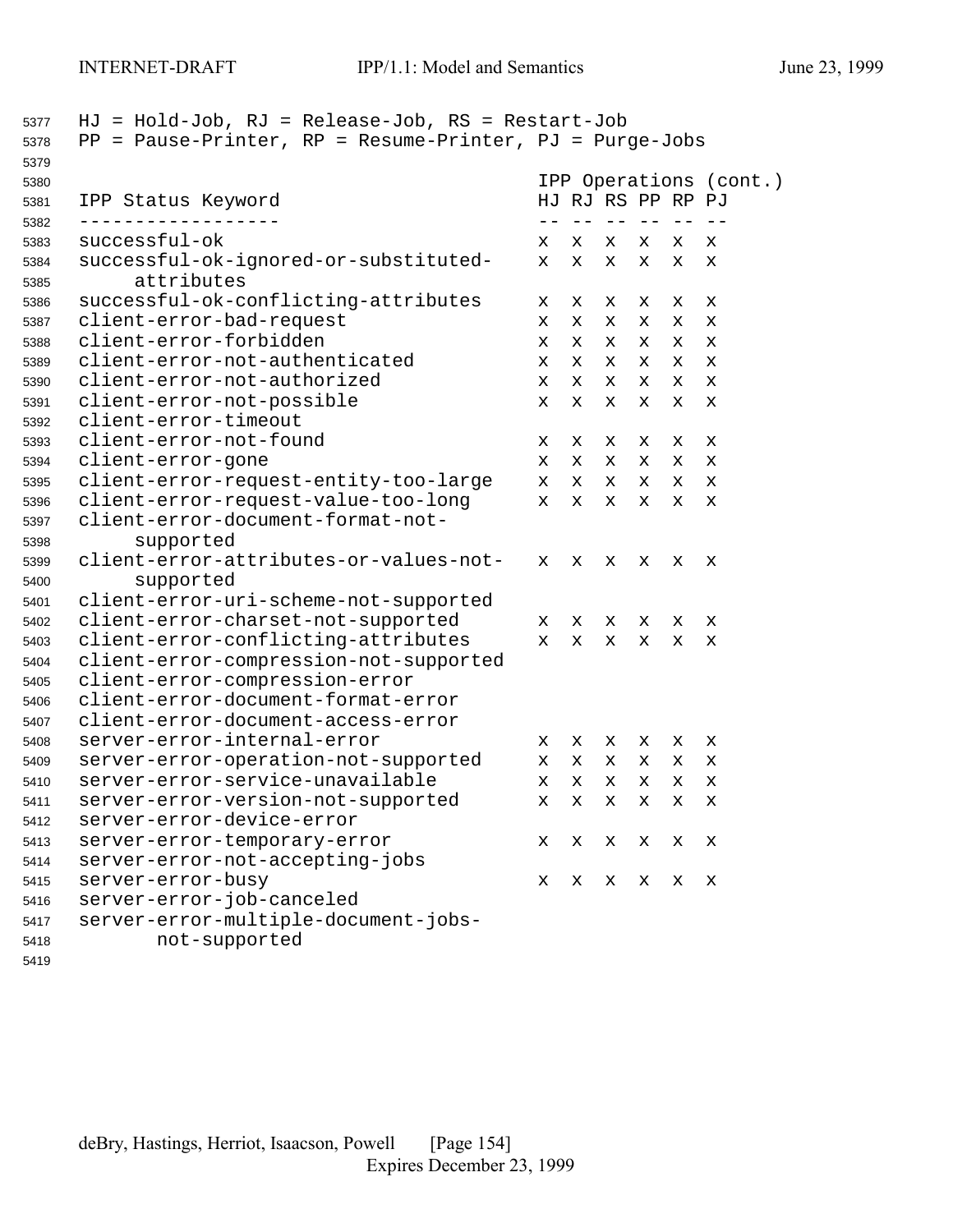- <span id="page-154-0"></span>14. APPENDIX C: "media" keyword values
- Standard keyword values are taken from several sources.
- Standard values are defined (taken from DPA[ISO10175] and the Printer MIB[RFC1759]):
- 'default': The default medium for the output device
- 'iso-a4-white': Specifies the ISO A4 white medium
- 'iso-a4-colored': Specifies the ISO A4 colored medium
- 'iso-a4-transparent' Specifies the ISO A4 transparent medium
- 'iso-a3-white': Specifies the ISO A3 white medium
- 'iso-a3-colored': Specifies the ISO A3 colored medium
- 'iso-a5-white': Specifies the ISO A5 white medium
- 'iso-a5-colored': Specifies the ISO A5 colored medium
- 'iso-b4-white': Specifies the ISO B4 white medium
- 'iso-b4-colored': Specifies the ISO B4 colored medium
- 'iso-b5-white': Specifies the ISO B5 white medium
- 'iso-b5-colored': Specifies the ISO B5 colored medium
- 'jis-b4-white': Specifies the JIS B4 white medium
- 'jis-b4-colored': Specifies the JIS B4 colored medium
- 'jis-b5-white': Specifies the JIS B5 white medium
- 'jis-b5-colored': Specifies the JIS B5 colored medium
- 
- The following standard values are defined for North American media:
- 'na-letter-white': Specifies the North American letter white medium
- 'na-letter-colored': Specifies the North American letter colored medium
- 'na-letter-transparent': Specifies the North American letter transparent medium
- 'na-legal-white': Specifies the North American legal white medium
- 'na-legal-colored': Specifies the North American legal colored medium
- 
- The following standard values are defined for envelopes:
- 'iso-b4-envelope': Specifies the ISO B4 envelope medium
- 'iso-b5-envelope': Specifies the ISO B5 envelope medium
- 'iso-c3-envelope': Specifies the ISO C3 envelope medium
- 'iso-c4-envelope': Specifies the ISO C4 envelope medium
- 'iso-c5-envelope': Specifies the ISO C5 envelope medium
- 'iso-c6-envelope': Specifies the ISO C6 envelope medium
- 'iso-designated-long-envelope': Specifies the ISO Designated Long envelope medium
- 'na-10x13-envelope': Specifies the North American 10x13 envelope medium
- 'na-9x12-envelope': Specifies the North American 9x12 envelope medium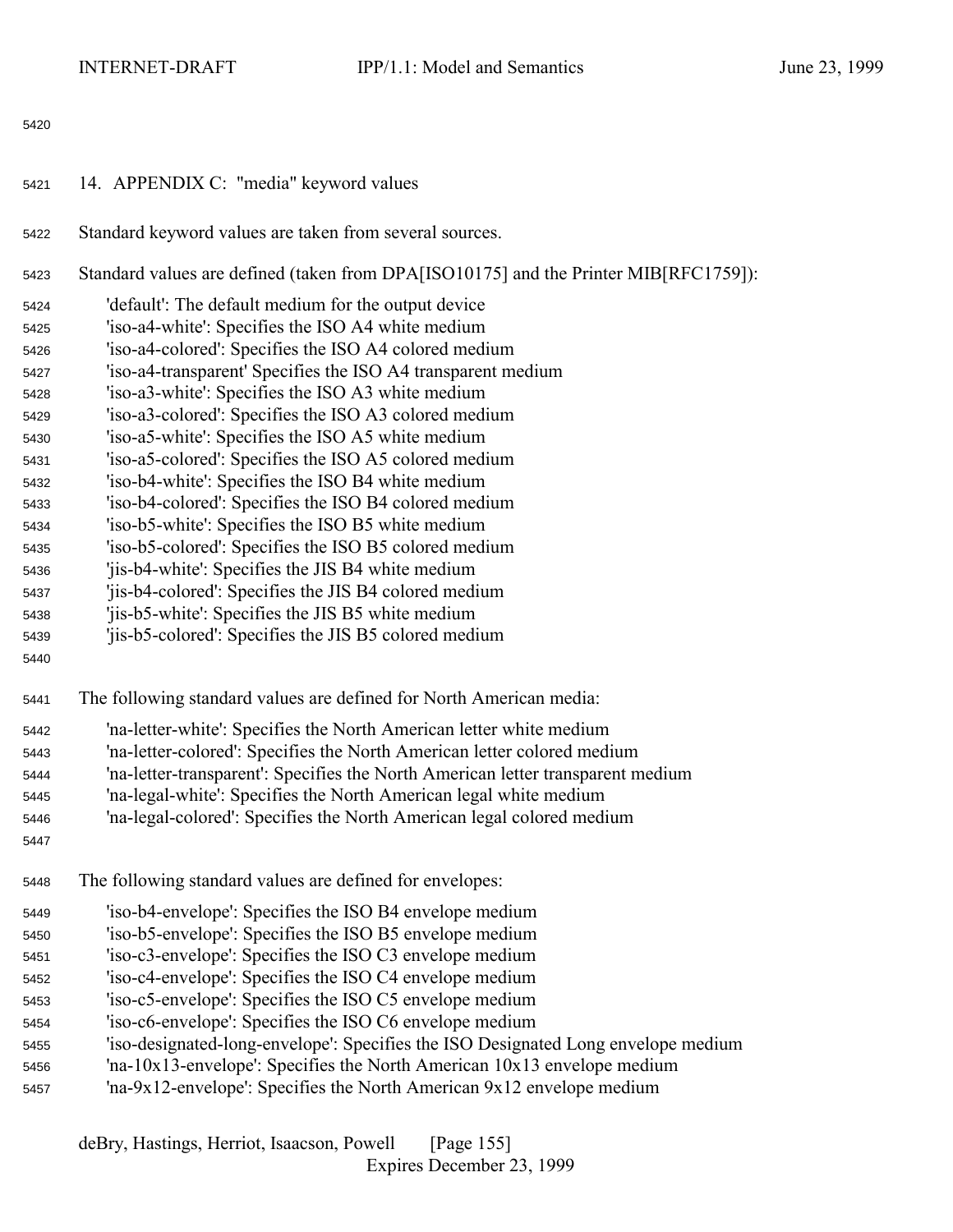- 'monarch-envelope': Specifies the Monarch envelope
- 'na-number-10-envelope': Specifies the North American number 10 business envelope medium
- 'na-7x9-envelope': Specifies the North American 7x9 inch envelope
- 'na-9x11-envelope': Specifies the North American 9x11 inch envelope
- 'na-10x14-envelope': Specifies the North American 10x14 inch envelope
- 'na-number-9-envelope': Specifies the North American number 9 business envelope
- 'na-6x9-envelope': Specifies the North American 6x9 inch envelope
- 'na-10x15-envelope': Specifies the North American 10x15 inch envelope
- 

The following standard values are defined for the less commonly used media (white-only):

- 'executive-white': Specifies the white executive medium
- 'folio-white': Specifies the folio white medium
- 'invoice-white': Specifies the white invoice medium
- 'ledger-white': Specifies the white ledger medium
- 'quarto-white': Specified the white quarto medium
- 'iso-a0-white': Specifies the ISO A0 white medium
- 'iso-a1-white': Specifies the ISO A1 white medium 'iso-a2-white': Specifies the ISO A2 white medium
- 'iso-a6-white': Specifies the ISO A6 white medium
- 'iso-a7-white': Specifies the ISO A7 white medium
- 'iso-a8-white': Specifies the ISO A8 white medium
- 'iso-a9-white': Specifies the ISO A9 white medium
- 'iso-10-white': Specifies the ISO A10 white medium
- 'iso-b0-white': Specifies the ISO B0 white medium
- 'iso-b1-white': Specifies the ISO B1 white medium 'iso-b2-white': Specifies the ISO B2 white medium
- 'iso-b3-white': Specifies the ISO B3 white medium
- 'iso-b6-white': Specifies the ISO B6 white medium
- 'iso-b7-white': Specifies the ISO B7 white medium
- 'iso-b8-white': Specifies the ISO B8 white medium
- 'iso-b9-white': Specifies the ISO B9 white medium
- 'iso-b10-white': Specifies the ISO B10 white medium
- 'jis-b0-white': Specifies the JIS B0 white medium
- 'jis-b1-white': Specifies the JIS B1 white medium 'jis-b2-white': Specifies the JIS B2 white medium
- 
- 'jis-b3-white': Specifies the JIS B3 white medium 'jis-b6-white': Specifies the JIS B6 white medium
- 'jis-b7-white': Specifies the JIS B7 white medium
- 'jis-b8-white': Specifies the JIS B8 white medium
- 'jis-b9-white': Specifies the JIS B9 white medium
- 'jis-b10-white': Specifies the JIS B10 white medium
- 
- The following standard values are defined for engineering media (white only):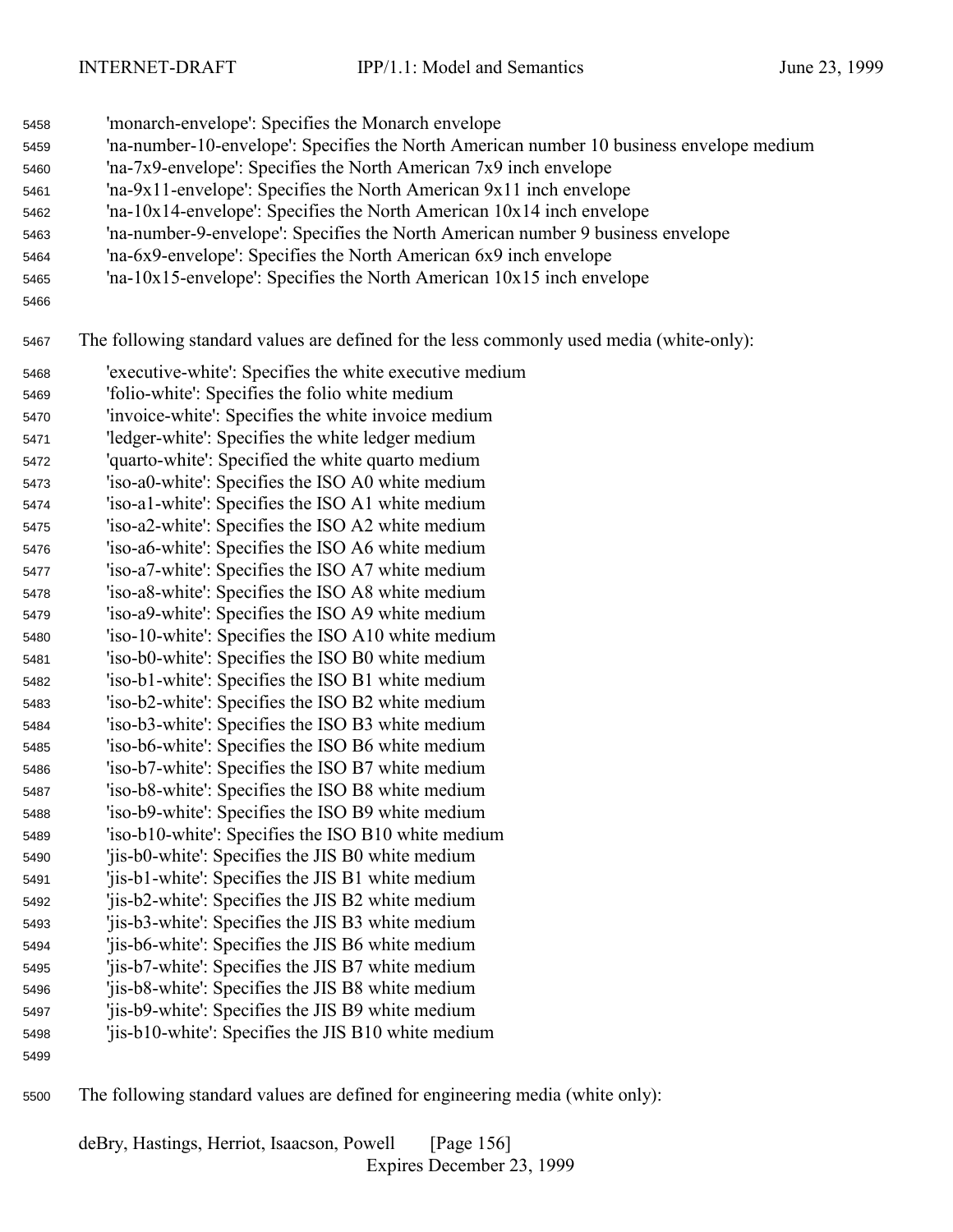- 'a-white': Specifies the engineering A size medium
- 'b-white': Specifies the engineering B size medium
- 'c-white': Specifies the engineering C size medium
- 'd-white': Specifies the engineering D size medium
- 'e-white': Specifies the engineering E size medium
- 

The following standard values are defined for input-trays (from ISO DPA and the Printer MIB):

- 'top': The top input tray in the printer.
- 'middle': The middle input tray in the printer.
- 'bottom': The bottom input tray in the printer.
- 'envelope': The envelope input tray in the printer.
- 'manual': The manual feed input tray in the printer.
- 'large-capacity': The large capacity input tray in the printer.
- 'main': The main input tray
- 'side': The side input tray
- 

The following standard values are defined for media sizes (from ISO DPA):

 'iso-a0': Specifies the ISO A0 size: 841 mm by 1189 mm as defined in ISO 216 'iso-a1': Specifies the ISO A1 size: 594 mm by 841 mm as defined in ISO 216 'iso-a2': Specifies the ISO A2 size: 420 mm by 594 mm as defined in ISO 216 'iso-a3': Specifies the ISO A3 size: 297 mm by 420 mm as defined in ISO 216 'iso-a4': Specifies the ISO A4 size: 210 mm by 297 mm as defined in ISO 216 'iso-a5': Specifies the ISO A5 size: 148 mm by 210 mm as defined in ISO 216 'iso-a6': Specifies the ISO A6 size: 105 mm by 148 mm as defined in ISO 216 'iso-a7': Specifies the ISO A7 size: 74 mm by 105 mm as defined in ISO 216 'iso-a8': Specifies the ISO A8 size: 52 mm by 74 mm as defined in ISO 216 'iso-a9': Specifies the ISO A9 size: 37 mm by 52 mm as defined in ISO 216 'iso-a10': Specifies the ISO A10 size: 26 mm by 37 mm as defined in ISO 216 'iso-b0': Specifies the ISO B0 size: 1000 mm by 1414 mm as defined in ISO 216 'iso-b1': Specifies the ISO B1 size: 707 mm by 1000 mm as defined in ISO 216 'iso-b2': Specifies the ISO B2 size: 500 mm by 707 mm as defined in ISO 216 'iso-b3': Specifies the ISO B3 size: 353 mm by 500 mm as defined in ISO 216 'iso-b4': Specifies the ISO B4 size: 250 mm by 353 mm as defined in ISO 216 'iso-b5': Specifies the ISO B5 size: 176 mm by 250 mm as defined in ISO 216 'iso-b6': Specifies the ISO B6 size: 125 mm by 176 mm as defined in ISO 216 'iso-b7': Specifies the ISO B7 size: 88 mm by 125 mm as defined in ISO 216 'iso-b8': Specifies the ISO B8 size: 62 mm by 88 mm as defined in ISO 216 'iso-b9': Specifies the ISO B9 size: 44 mm by 62 mm as defined in ISO 216 'iso-b10': Specifies the ISO B10 size: 31 mm by 44 mm as defined in ISO 216 'na-letter': Specifies the North American letter size: 8.5 inches by 11 inches 'na-legal': Specifies the North American legal size: 8.5 inches by 14 inches 'executive': Specifies the executive size (7.25 X 10.5 in)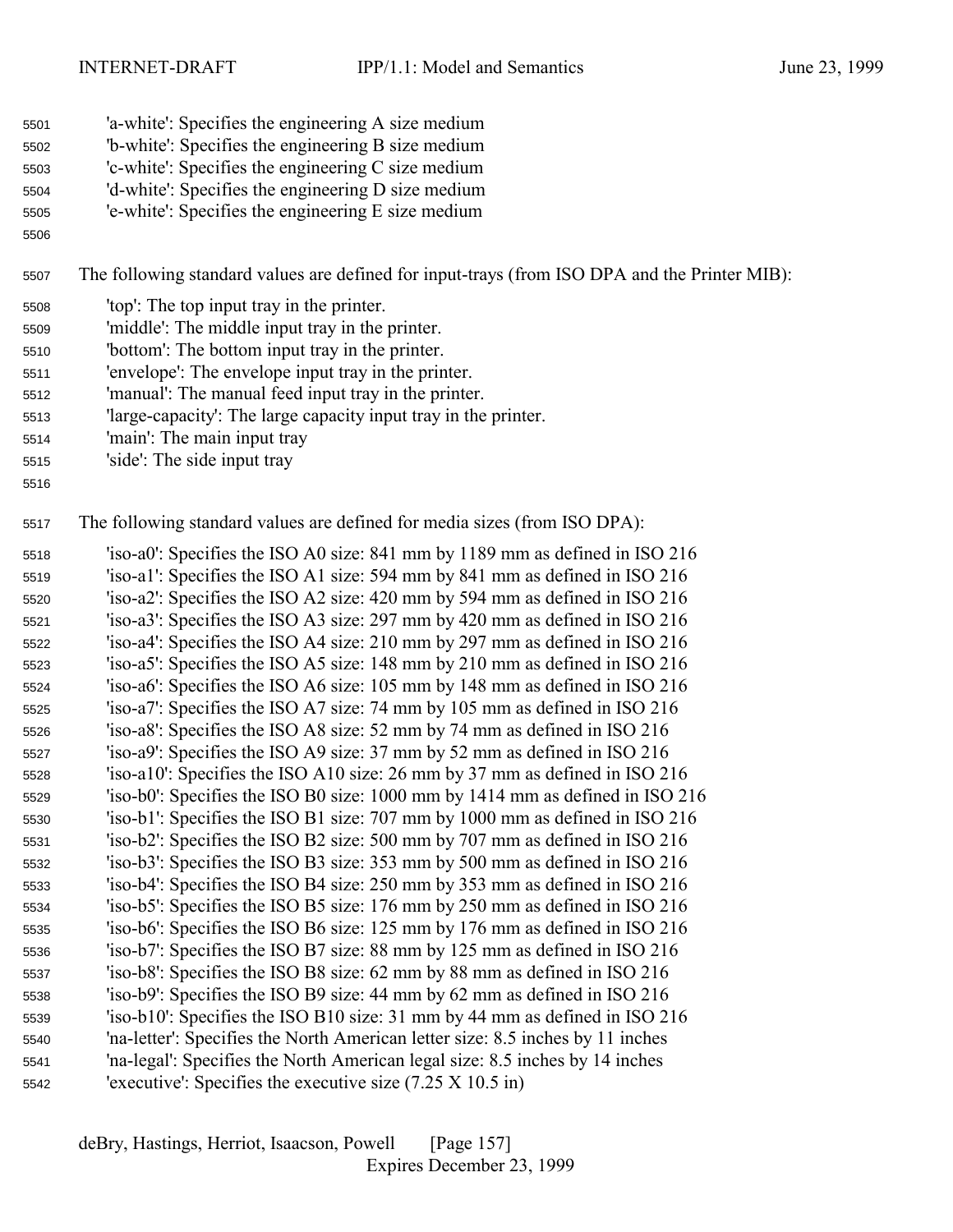| 5543 | 'folio': Specifies the folio size $(8.5 \times 13 \text{ in})$                                    |
|------|---------------------------------------------------------------------------------------------------|
| 5544 | 'invoice': Specifies the invoice size $(5.5 \times 8.5 \text{ in})$                               |
| 5545 | 'ledger': Specifies the ledger size $(11 \times 17 \text{ in})$                                   |
| 5546 | 'quarto': Specifies the quarto size $(8.5 \times 10.83 \text{ in})$                               |
| 5547 | 'iso-c3': Specifies the ISO C3 size: 324 mm by 458 mm as defined in ISO 269                       |
| 5548 | 'iso-c4': Specifies the ISO C4 size: 229 mm by 324 mm as defined in ISO 269                       |
| 5549 | 'iso-c5': Specifies the ISO C5 size: 162 mm by 229 mm as defined in ISO 269                       |
| 5550 | 'iso-c6': Specifies the ISO C6 size: 114 mm by 162 mm as defined in ISO 269                       |
| 5551 | 'iso-designated-long': Specifies the ISO Designated Long size: 110 mm by 220 mm as defined in ISO |
| 5552 | 269                                                                                               |
| 5553 | 'na-10x13-envelope': Specifies the North American $10x13$ size: 10 inches by 13 inches            |
| 5554 | 'na-9x12-envelope': Specifies the North American 9x12 size: 9 inches by 12 inches                 |
| 5555 | 'na-number-10-envelope': Specifies the North American number 10 business envelope size: 4.125     |
| 5556 | inches by 9.5 inches                                                                              |
| 5557 | 'na-7x9-envelope': Specifies the North American 7x9 inch envelope size                            |
| 5558 | $\text{Yna-9x11-envelope}$ : Specifies the North American $9x11$ inch envelope size               |
| 5559 | 'na-10x14-envelope': Specifies the North American $10x14$ inch envelope size                      |
| 5560 | 'na-number-9-envelope': Specifies the North American number 9 business envelope size              |
| 5561 | 'na-6x9-envelope': Specifies the North American 6x9 envelope size                                 |
| 5562 | 'na-10x15-envelope': Specifies the North American 10x15 envelope size                             |
| 5563 | 'monarch-envelope': Specifies the Monarch envelope size $(3.87 \times 7.5 \text{ in})$            |
| 5564 | 'jis-b0': Specifies the JIS B0 size: $1030$ mm x $1456$ mm                                        |
| 5565 | 'jis-b1': Specifies the JIS B1 size: 728mm x 1030mm                                               |
| 5566 | 'jis-b2': Specifies the JIS B2 size: 515mm x 728mm                                                |
| 5567 | 'jis-b3': Specifies the JIS B3 size: 364mm x 515mm                                                |
| 5568 | 'jis-b4': Specifies the JIS B4 size: 257mm x 364mm                                                |
| 5569 | 'jis-b5': Specifies the JIS B5 size: 182mm x 257mm                                                |
| 5570 | 'jis-b6': Specifies the JIS B6 size: 128mm x 182mm                                                |
| 5571 | 'jis-b7': Specifies the JIS B7 size: 91mm x 128mm                                                 |
| 5572 | 'jis-b8': Specifies the JIS B8 size: 64mm x 91mm                                                  |
| 5573 | 'jis-b9': Specifies the JIS B9 size: 45mm x 64mm                                                  |
| 5574 | 'jis-b10': Specifies the JIS B10 size: 32mm x 45mm                                                |
| 5575 | The following standard values are defined for engineering media sizes:                            |
| 5576 | 'a': Specifies the engineering A size: 8.5 inches x 11 inches                                     |
| 5577 | "b': Specifies the engineering B size: 11 inches x 17 inches                                      |
| 5578 | 'c': Specifies the engineering C size: $17$ inches x 22 inches                                    |
| 5579 | 'd': Specifies the engineering D size: 22 inches x 34 inches                                      |
| 5580 | 'e': Specifies the engineering E size: 34 inches x 44 inches                                      |
| 5581 |                                                                                                   |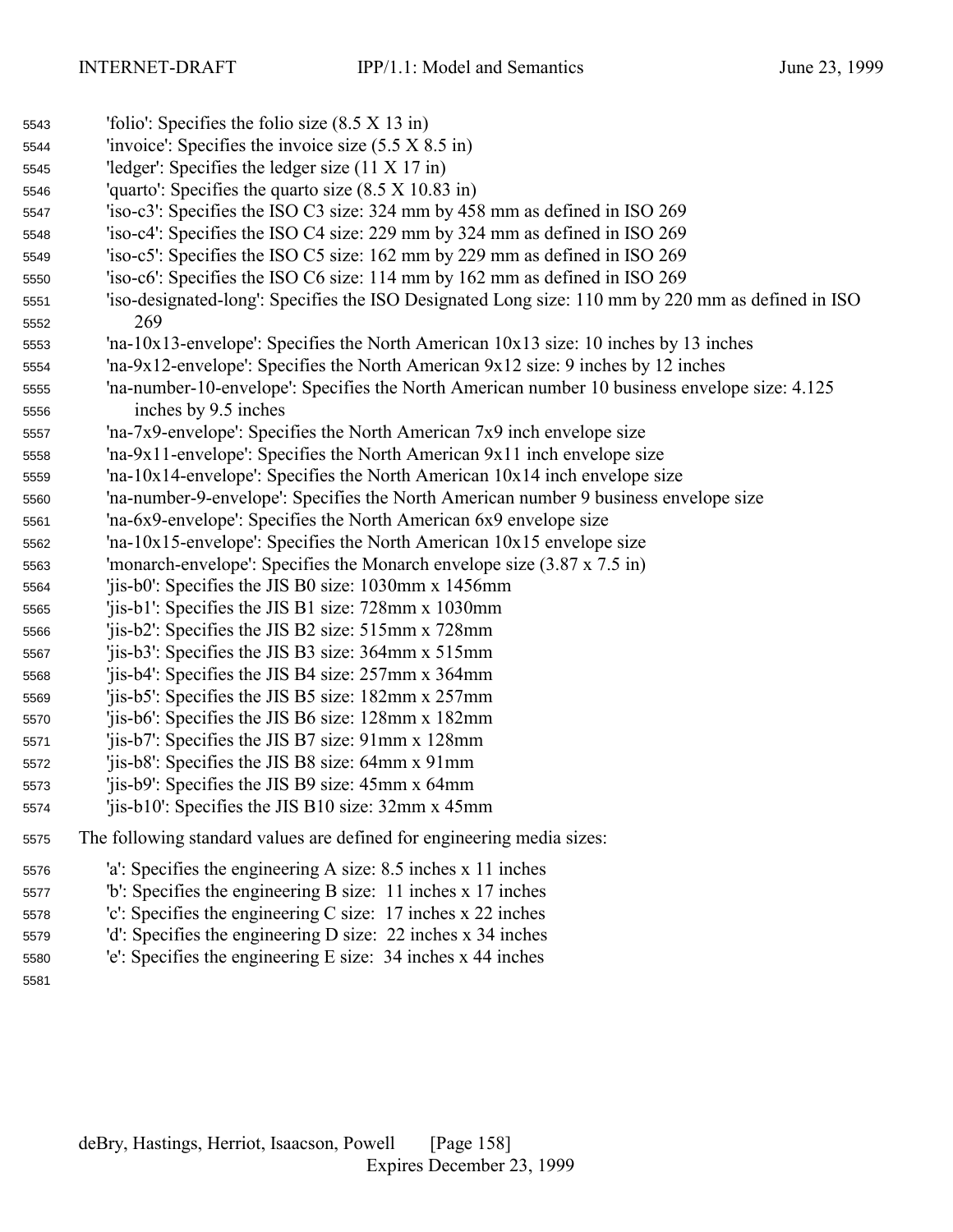## 15. APPENDIX D: Processing IPP Attributes

 When submitting a print job to a Printer object, the IPP model allows a client to supply operation and Job Template attributes along with the document data. These Job Template attributes in the create request affect the rendering, production and finishing of the documents in the job. Similar types of instructions may also be contained in the document to be printed, that is, embedded within the print data itself. In addition, the Printer has a set of attributes that describe what rendering and finishing options which are supported by that Printer. This model, which allows for flexibility and power, also introduces the potential that at job submission time, these client-supplied attributes may conflict with either:

- what the implementation is capable of realizing (i.e., what the Printer supports), as well as
- the instructions embedded within the print data itself.
- 
- The following sections describe how these two types of conflicts are handled in the IPP model.
- 15.1 Fidelity

 If there is a conflict between what the client requests and what a Printer object supports, the client may request one of two possible conflict handling mechanisms:

- 1) either reject the job since the job can not be processed exactly as specified, or
- 2) allow the Printer to make any changes necessary to proceed with processing the Job the best it can.
- 

 In the first case the client is indicating to the Printer object: "Print the job exactly as specified with no exceptions, and if that can't be done, don't even bother printing the job at all." In the second case, the client is indicating to the Printer object: "It is more important to make sure the job is printed rather than be processed exactly as specified; just make sure the job is printed even if client supplied attributes need to be

changed or ignored."

The IPP model accounts for this situation by introducing an "ipp-attribute-fidelity" attribute.

 In a create request, "ipp-attribute-fidelity" is a boolean operation attribute that is OPTIONALLY supplied by the client. The value 'true' indicates that total fidelity to client supplied Job Template attributes and values is required. The client is requesting that the Job be printed exactly as specified, and if that is not possible then the job MUST be rejected rather than processed incorrectly. The value 'false' indicates that a reasonable attempt to print the Job is acceptable. If a Printer does not support some of the client supplied Job Template attributes or values, the Printer MUST ignore them or substitute any supported value for unsupported values, respectively. The Printer may choose to substitute the default value associated with that attribute, or use some other supported value that is similar to the unsupported requested value. For example, if a client supplies a "media" value of 'na-letter', the Printer may choose to substitute 'iso-a4' rather than a default value of 'envelope'. If the client does not supply the "ipp-attribute-fidelity" attribute, the Printer assumes a value of 'false'.

 Each Printer implementation MUST support both types of "fidelity" printing (that is whether the client supplies a value of 'true' or 'false'):

deBry, Hastings, Herriot, Isaacson, Powell [Page 159] Expires December 23, 1999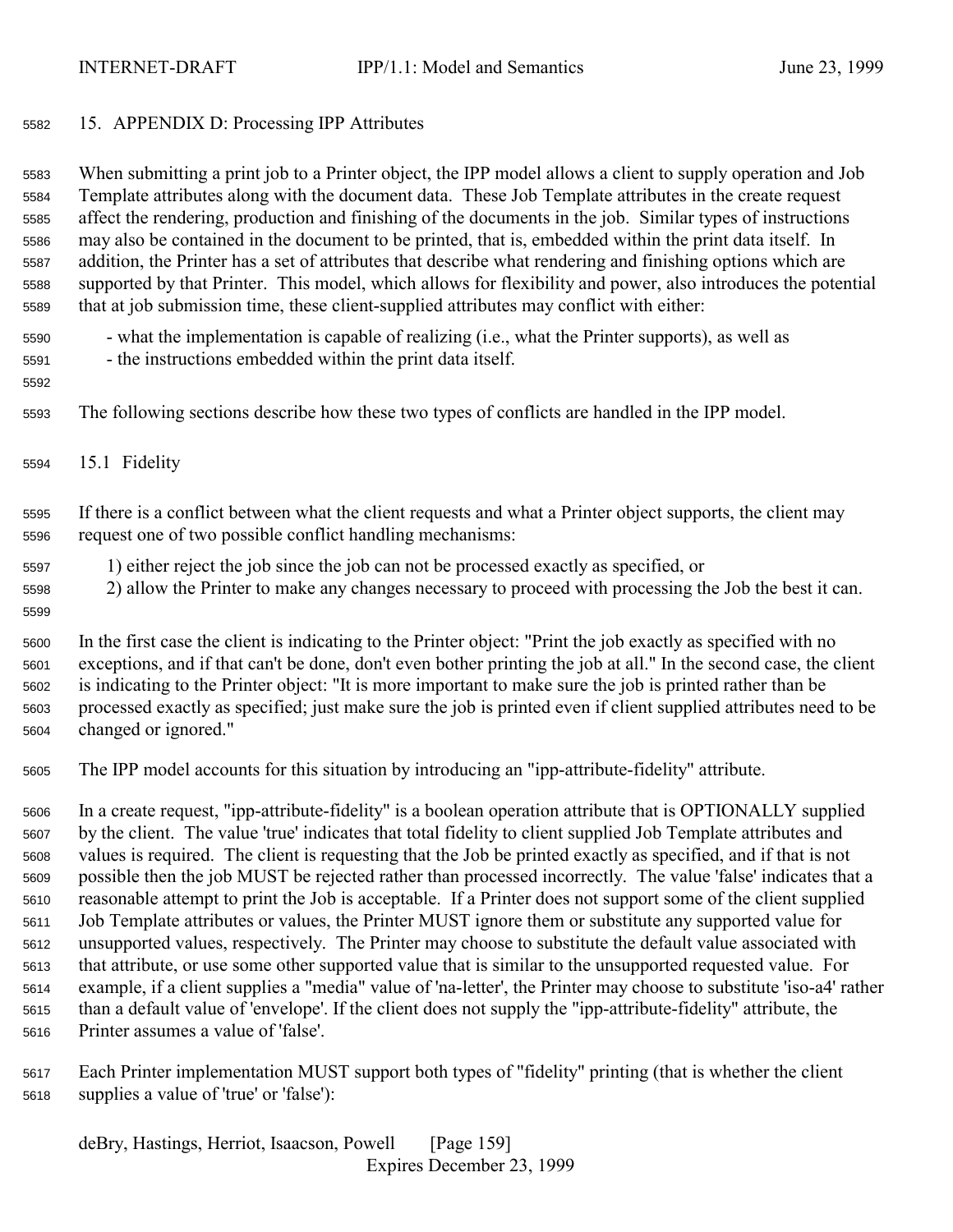| 5619<br>5620<br>5621<br>5622<br>5623<br>5624 | - If the client supplies 'false' or does not supply the attribute, the Printer object MUST always accept the<br>request by ignoring unsupported Job Template attributes and by substituting unsupported values of<br>supported Job Template attributes with supported values.<br>- If the client supplies 'true', the Printer object MUST reject the request if the client supplies<br>unsupported Job Template attributes. |
|----------------------------------------------|-----------------------------------------------------------------------------------------------------------------------------------------------------------------------------------------------------------------------------------------------------------------------------------------------------------------------------------------------------------------------------------------------------------------------------|
| 5625<br>5626                                 | Since a client can always query a Printer to find out exactly what is and is not supported, "ipp-attribute-<br>fidelity" set to 'false' is useful when:                                                                                                                                                                                                                                                                     |
| 5627<br>5628<br>5629<br>5630<br>5631         | 1) The End-User uses a command line interface to request attributes that might not be supported.<br>2) In a GUI context, if the End User expects the job might be moved to another printer and prefers a<br>sub-optimal result to nothing at all.<br>3) The End User just wants something reasonable in lieu of nothing at all.                                                                                             |

15.2 Page Description Language (PDL) Override

 If there is a conflict between the value of an IPP Job Template attribute and a corresponding instruction in the document data, the value of the IPP attribute SHOULD take precedence over the document instruction. Consider the case where a previously formatted file of document data is sent to an IPP Printer. In this case, if the client supplies any attributes at job submission time, the client desires that those attributes override the embedded instructions. Consider the case were a previously formatted document has embedded in it commands to load 'iso-a4' media. However, the document is passed to an end user that only has access to a printer with 'na-letter' media loaded. That end user most likely wants to submit that document to an IPP Printer with the "media" Job Template attribute set to 'na-letter'. The job submission attribute should take precedence over the embedded PDL instruction. However, until companies that supply document data interpreters allow a way for external IPP attributes to take precedence over embedded job production instructions, a Printer might not be able to support the semantics that IPP attributes override the embedded instructions.

 The IPP model accounts for this situation by introducing a "pdl-override-supported" attribute that describes the Printer objects capabilities to override instructions embedded in the PDL data stream. The value of the "pdl-override-supported" attribute is configured by means outside the scope of this IPP/1.1 document.

- This REQUIRED Printer attribute takes on the following values:
- 'attempted': This value indicates that the Printer object attempts to make the IPP attribute values take precedence over embedded instructions in the document data, however there is no guarantee.
- 'not-attempted': This value indicates that the Printer object makes no attempt to make the IPP attribute values take precedence over embedded instructions in the document data.
- 

 At job processing time, an implementation that supports the value of 'attempted' might do one of several different actions:

 1) Generate an output device specific command sequence to realize the feature represented by the IPP attribute value.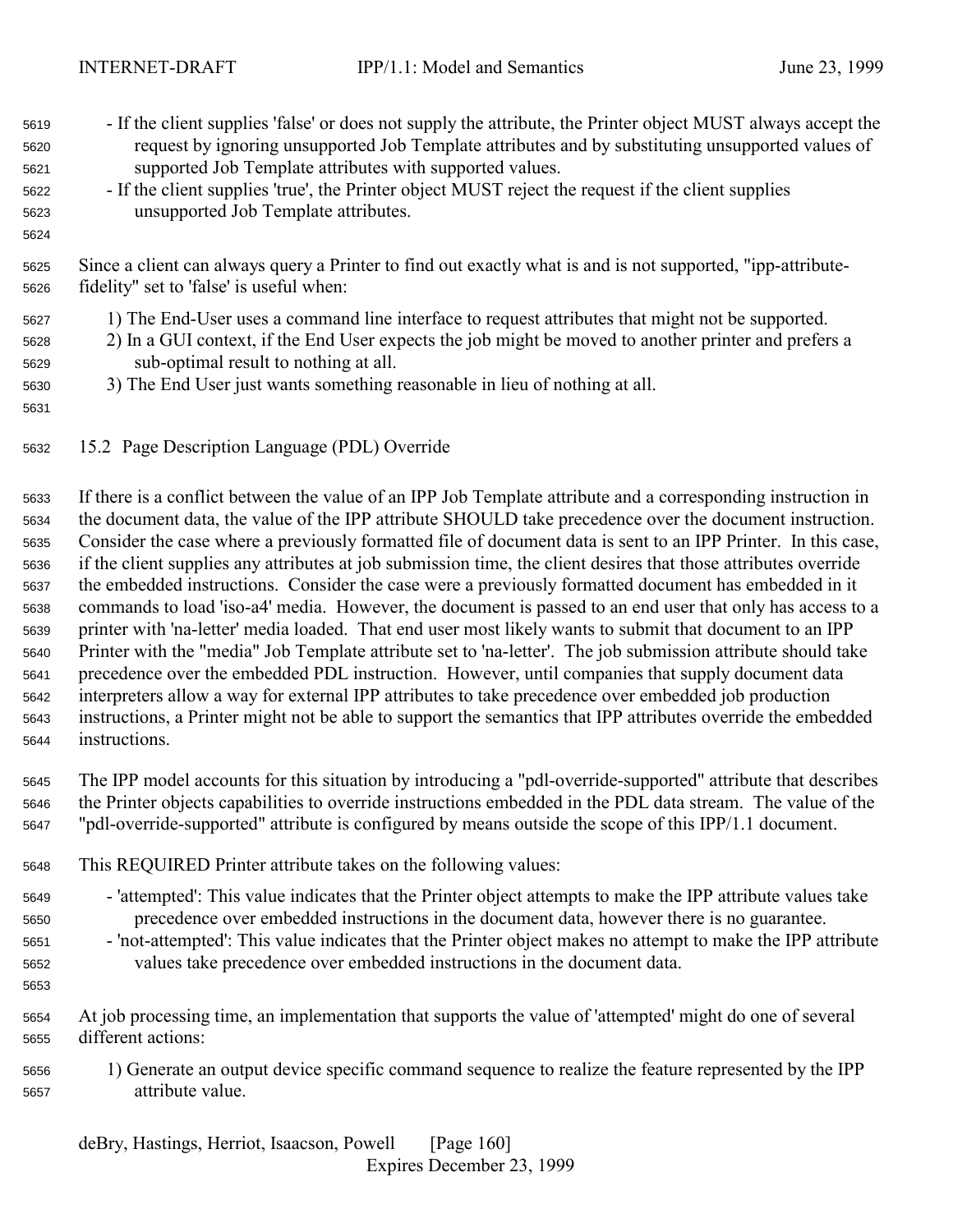- 2) Parse the document data itself and replace the conflicting embedded instruction with a new embedded instruction that matches the intent of the IPP attribute value.
- 3) Indicate to the Printer that external supplied attributes take precedence over embedded instructions and then pass the external IPP attribute values to the document data interpreter.
- 4) Anything else that allows for the semantics that IPP attributes override embedded document data instructions.

 Since 'attempted' does not offer any type of guarantee, even though a given Printer object might not do a very "good" job of attempting to ensure that IPP attributes take a higher precedence over instructions embedded in the document data, it would still be a conforming implementation.

- At job processing time, an implementation that supports the value of 'not-attempted' might do one of the following actions:
- 1) Simply pre-pend the document data with the PDL instruction that corresponds to the client-supplied PDL attribute, such that if the document data also has the same PDL instruction, it will override what the Printer object pre-pended. In other words, this implementation is using the same implementation semantics for the client-supplied IPP attributes as for the Printer object defaults.
- 2) Parse the document data and replace the conflicting embedded instruction with a new embedded instruction that approximates, but does not match, the semantic intent of the IPP attribute value.
- Note: The "ipp-attribute-fidelity" attribute applies to the Printer's ability to either accept or reject other unsupported Job Template attributes. In other words, if "ipp-attribute-fidelity" is set to 'true', a Job is accepted if and only if the client supplied Job Template attributes and values are supported by the Printer. Whether these attributes actually affect the processing of the Job when the document data contains embedded instructions depends on the ability of the Printer to override the instructions embedded in the document data with the semantics of the IPP attributes. If the document data attributes can be overridden ("pdl-override-supported" set to 'attempted'), the Printer makes an attempt to use the IPP attributes when processing the Job. If the document data attributes can not be overridden ("pdl-override-supported" set to 'not-attempted'), the Printer makes no attempt to override the embedded document data instructions with the IPP attributes when processing the Job, and hence, the IPP attributes may fail to affect the Job processing and output when the corresponding instruction is embedded in the document data.
- 15.3 Using Job Template Attributes During Document Processing.
- The Printer object uses some of the Job object's Job Template attributes during the processing of the document data associated with that job. These include, but are not limited to, "orientation-requested", "number-up", "sides", "media", and "copies". The processing of each document in a Job Object MUST follow the steps below. These steps are intended only to identify when and how attributes are to be used in processing document data and any alternative steps that accomplishes the same effect can be used to implement this specification document.
- 1. Using the client supplied "document-format" attribute or some form of document format detection algorithm (if the value of "document-format" is not specific enough), determine whether or not the document data has already been formatted for printing. If the document data has been formatted,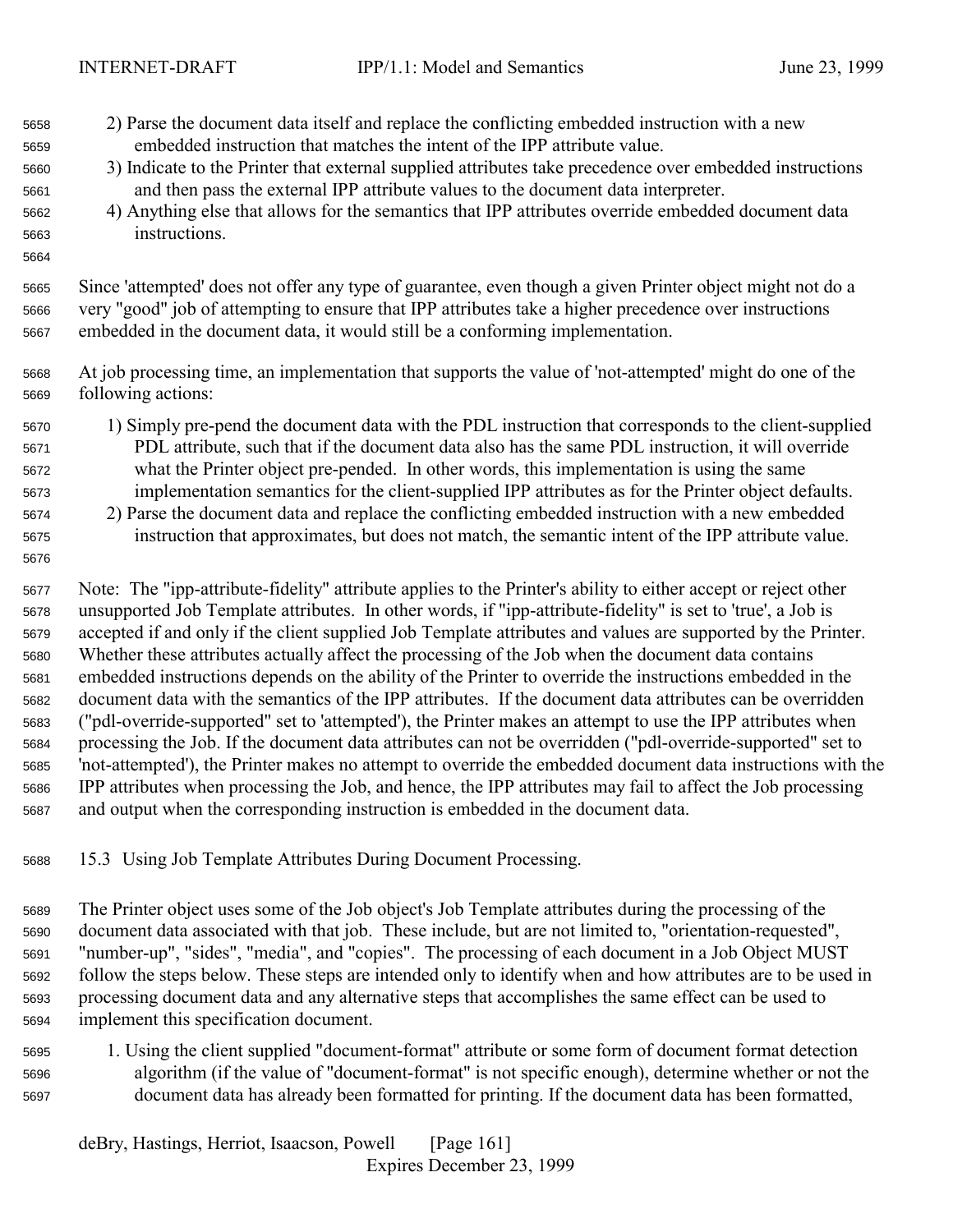then go to step 2. Otherwise, the document data MUST be formatted. The formatting detection algorithm is implementation defined and is not specified by this document. The formatting of the document data uses the "orientation-requested" attribute to determine how the formatted print data should be placed on a print-stream page, see section [4.2.10](#page-83-0) for the details.

- 2. The document data is in the form of a print-stream in a known media type. The "page-ranges" attribute is used to select, as specified in section [4.2.7,](#page-81-0) a sub-sequence of the pages in the print-stream that are to be processed and images.
- 3. The input to this step is a sequence of print-stream pages. This step is controlled by the "number-up" attribute. If the value of "number-up" is N, then during the processing of the print-stream pages, each N print-stream pages are positioned, as specified in section [4.2.9,](#page-82-0) to create a single impression. If a given document does not have N more print-stream pages, then the completion of the impression is controlled by the "multiple-document-handling" attribute as described in section [4.2.4;](#page-78-0) when the value of this attribute is 'single-document' or 'single-document-new-sheet', the print-stream pages of document data from subsequent documents is used to complete the impression.
- The size(scaling), position(translation) and rotation of the print-stream pages on the impression is implementation defined. Note that during this process the print-stream pages may be rendered to a form suitable for placing on the impression; this rendering is controlled by the values of the "printer- resolution" and "print-quality" attributes as described in sections [4.2.12](#page-84-0) and [4.2.13.](#page-84-0) In the case N=1, the impression is nearly the same as the print-stream page; the differences would only be in the size, position and rotation of the print-stream page and/or any decoration, such as a frame to the page, that is added by the implementation.
- 4. The collection of impressions is placed, in sequence, onto sides of the media sheets. This placement is controlled by the "sides" attribute and the orientation of the print-stream page, as described in section [4.2.8.](#page-82-0) The orientation of the print-stream pages affects the orientation of the impression; for example, if "number-up" equals 2, then, typically, two portrait print-stream pages become one landscape impression. Note that the placement of impressions onto media sheets is also controlled by the "multiple-document-handling" attribute as described in section [4.2.4.](#page-78-0)
- 5. The "copies" and "multiple-document-handling" attributes are used to determine how many copies of each media instance are created and in what order. See sections [4.2.5](#page-79-0) and [4.2.4](#page-78-0) for the details.

 6. When the correct number of copies are created, the media instances are finished according to the values of the "finishings" attribute as described in [4.2.6.](#page-79-0) Note that sometimes finishing operations may require manual intervention to perform the finishing operations on the copies, especially uncollated copies. This document allows any or all of the processing steps to be performed automatically or manually at the discretion of the Printer object.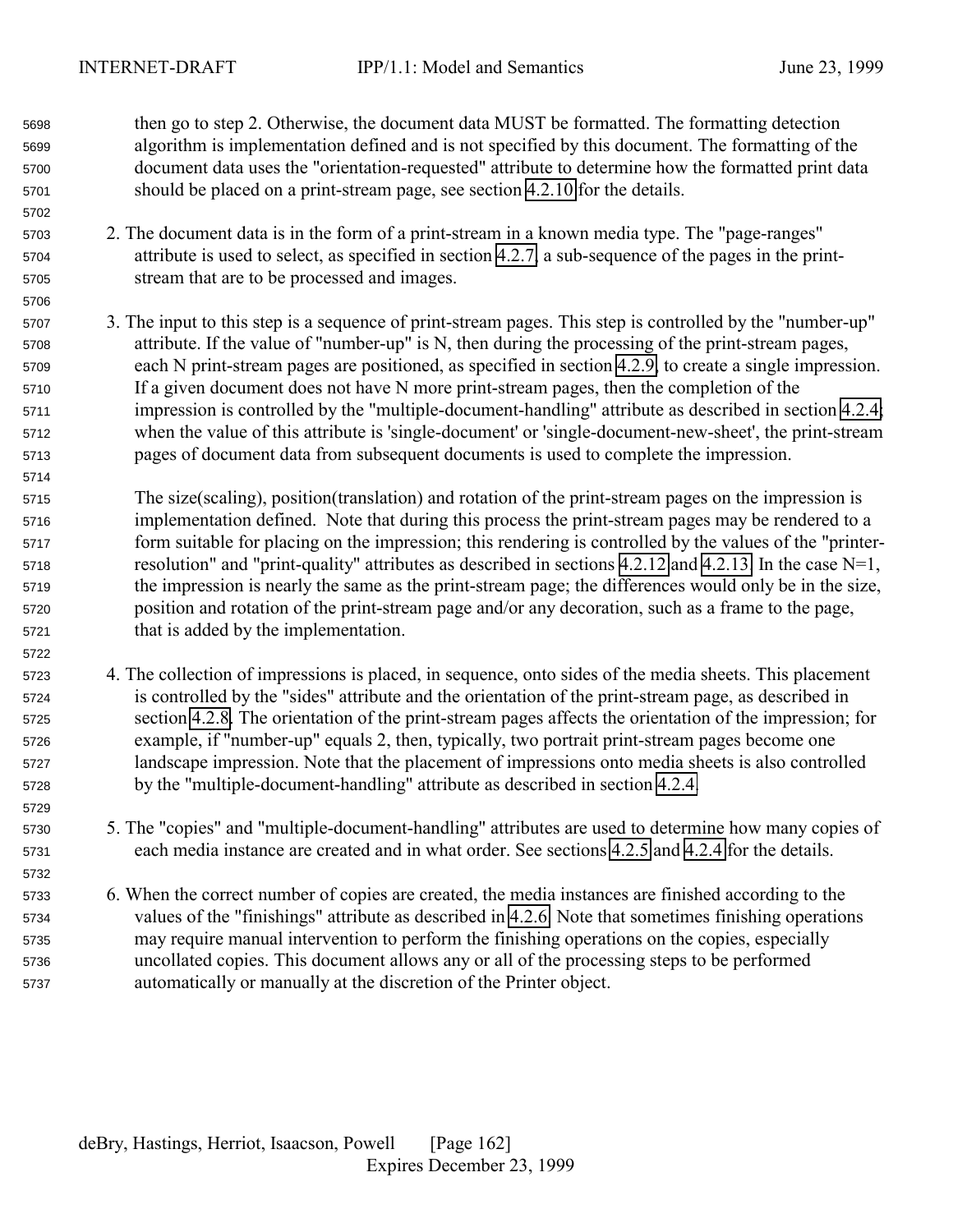## <span id="page-162-0"></span>16. APPENDIX E: Generic Directory Schema

 This section defines a generic schema for an entry in a directory service. A directory service is a means by which service users can locate service providers. In IPP environments, this means that IPP Printers can be registered (either automatically or with the help of an administrator) as entries of type printer in the directory using an implementation specific mechanism such as entry attributes, entry type fields, specific branches, etc. IPP clients can search or browse for entries of type printer. Clients use the directory service to find entries based on naming, organizational contexts, or filtered searches on attribute values of entries. For example, a client can find all printers in the "Local Department" context. Authentication and authorization are also often part of a directory service so that an administrator can place limits on end users so that they are only allowed to find entries to which they have certain access rights. IPP itself does not require any specific directory service protocol or provider.

 Note: Some directory implementations allow for the notion of "aliasing". That is, one directory entry object can appear as multiple directory entry object with different names for each object. In each case, each alias refers to the same directory entry object which refers to a single IPP Printer object.

 The generic schema is a subset of IPP Printer Job Template and Printer Description attributes (sections [4.2](#page-73-0) and [4.4\)](#page-100-0). These attributes are identified as either RECOMMENDED or OPTIONAL for the directory entry itself. This conformance labeling is NOT the same conformance labeling applied to the attributes of IPP Printers objects. The conformance labeling in this Appendix is intended to apply to directory templates and to IPP Printer implementations that subscribe by adding one or more entries to a directory. RECOMMENDED attributes SHOULD be associated with each directory entry. OPTIONAL attributes MAY be associated with the directory entry (if known or supported). In addition, all directory entry attributes SHOULD reflect the current attribute values for the corresponding Printer object.

 The names of attributes in directory schema and entries SHOULD be the same as the IPP Printer attribute names as shown.

 In order to bridge between the directory service and the IPP Printer object, one of the RECOMMENDED directory entry attributes is the Printer object's "printer-uri-supported" attribute. The IPP client queries the "printer-uri-supported" attribute in the directory entry and then addresses the IPP Printer object using one of its URIs. The "uri-security-supported" attribute identifies the protocol (if any) used to secure a channel.

The following attributes define the generic schema for directory entries of type PRINTER:

| 5767 | printer-uri-supported            | <b>RECOMMENDED</b> | Section 4.4.1  |
|------|----------------------------------|--------------------|----------------|
| 5768 | uri-authentication-supported     | <b>RECOMMENDED</b> | Section 4.4.2  |
| 5769 | uri-security-supported           | <b>RECOMMENDED</b> | Section 4.4.3  |
| 5770 | printer-name                     | <b>RECOMMENDED</b> | Section 4.4.4  |
| 5771 | printer-location                 | <b>RECOMMENDED</b> | Section 4.4.5  |
| 5772 | printer-info                     | <b>OPTIONAL</b>    | Section 4.4.6  |
| 5773 | printer-more-info                | <b>OPTIONAL</b>    | Section 4.4.7  |
| 5774 | printer-make-and-model           | <b>RECOMMENDED</b> | Section 4.4.9  |
| 5775 | ipp-versions-supported           | <b>RECOMMENDED</b> | Section 4.4.14 |
| 5776 | multiple-document-jobs-supported | <b>OPTIONAL</b>    | Section 4.4.16 |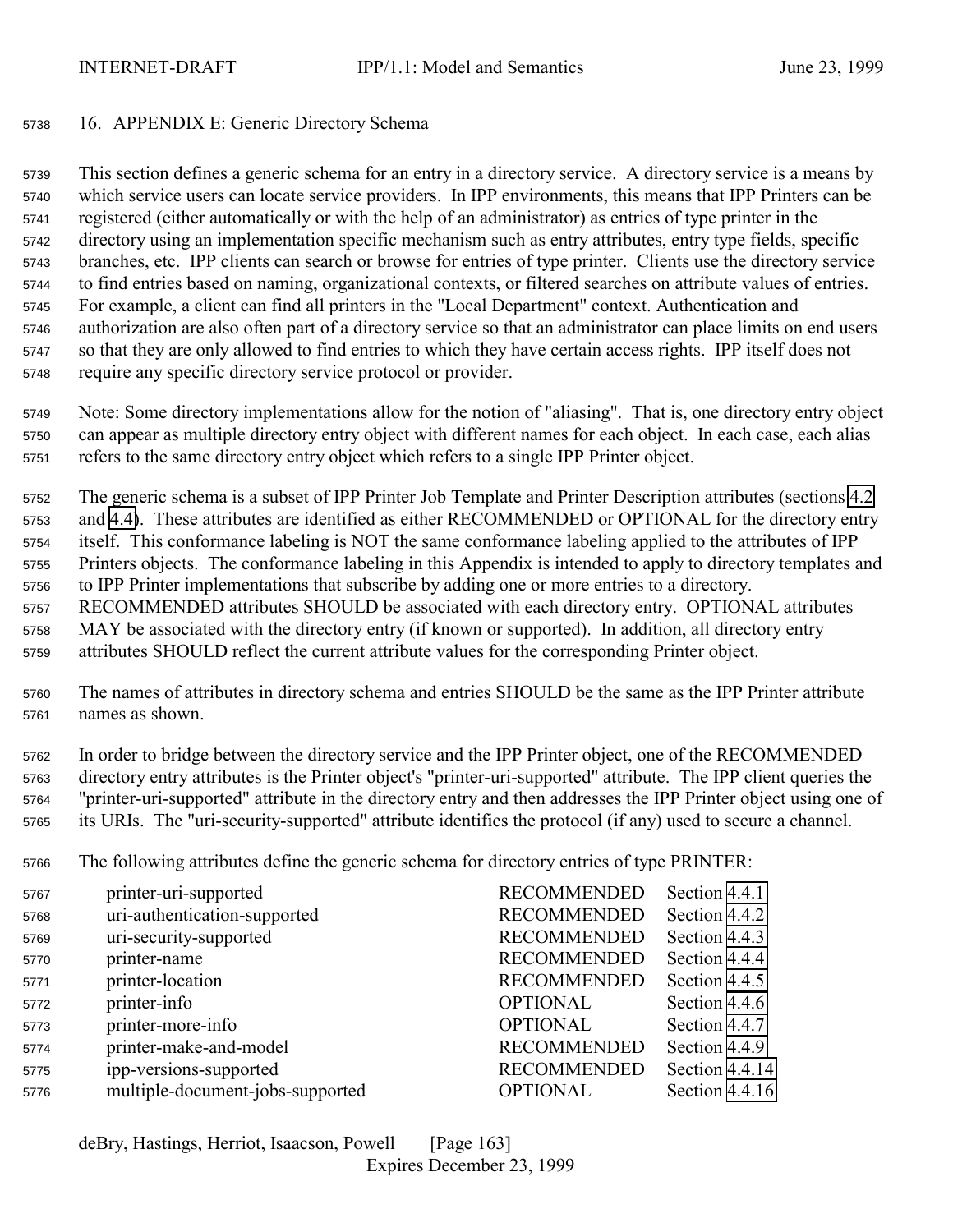| 5777 | charset-supported            | <b>OPTIONAL</b>    | Section 4.4.18 |
|------|------------------------------|--------------------|----------------|
| 5778 | generated-natural-language-  |                    |                |
| 5779 | supported                    | <b>OPTIONAL</b>    | Section 4.4.20 |
| 5780 | document-format-supported    | <b>RECOMMENDED</b> | Section 4.4.22 |
| 5781 | color-supported              | <b>RECOMMENDED</b> | Section 4.4.26 |
| 5782 | compression-supported        | <b>RECOMMENDED</b> | Section 4.4.32 |
| 5783 | pages-per-minute             | <b>OPTIONAL</b>    | Section 4.4.36 |
| 5784 | pages-per-minute-color       | <b>OPTIONAL</b>    | Section 4.4.37 |
| 5785 |                              |                    |                |
| 5786 | finishings-supported         | <b>OPTIONAL</b>    | Section 4.2.6  |
| 5787 | number-up-supported          | <b>OPTIONAL</b>    | Section 4.2.7  |
| 5788 | sides-supported              | <b>RECOMMENDED</b> | Section 4.2.8  |
| 5789 | media-supported              | <b>RECOMMENDED</b> | Section 4.2.11 |
| 5790 | printer-resolution-supported | <b>OPTIONAL</b>    | Section 4.2.12 |
| 5791 | print-quality-supported      | <b>OPTIONAL</b>    | Section 4.2.13 |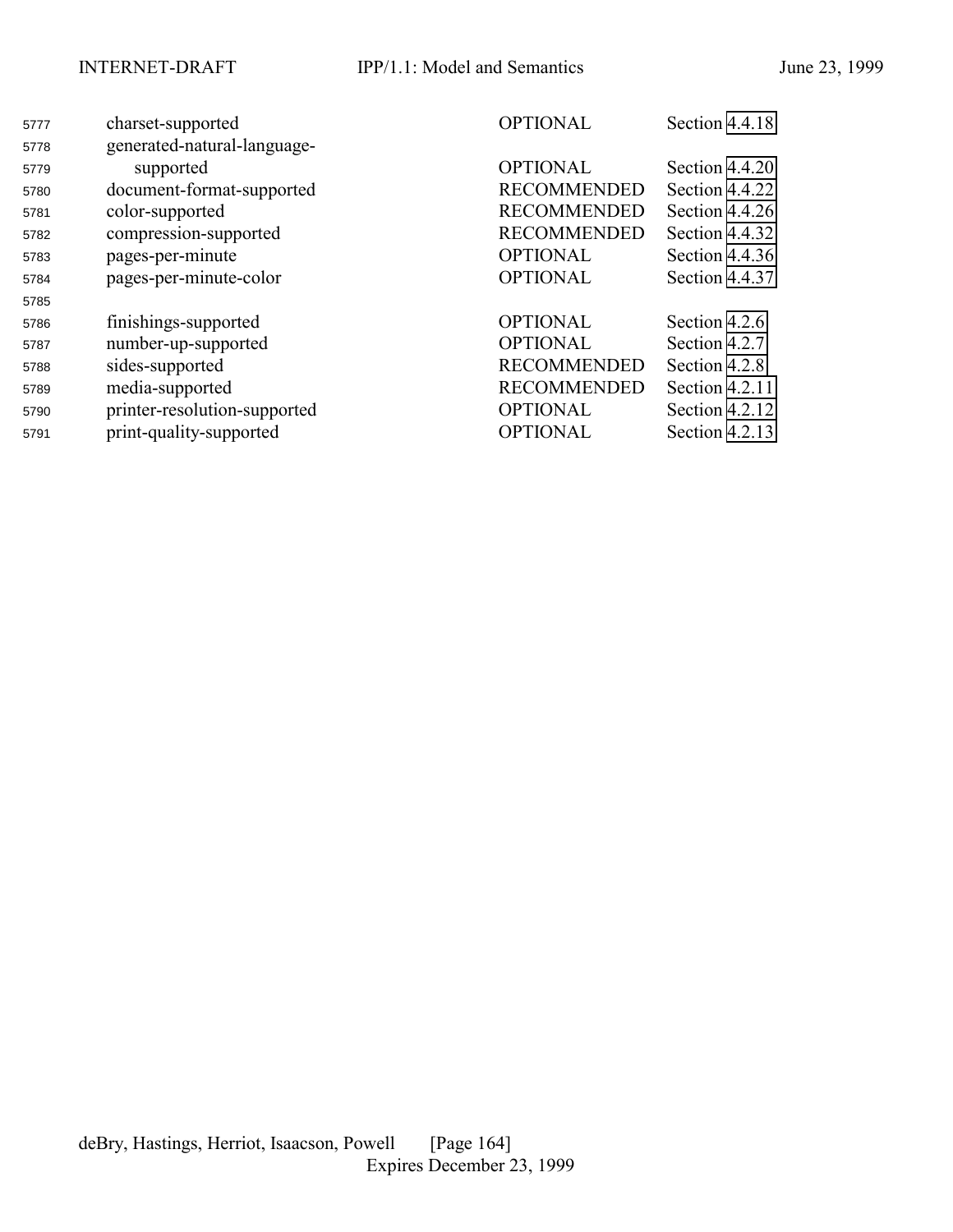17. APPENDIX F: Differences between the IPP/1.0 and IPP/1.1 "Model and Semantics" Documents

 This Appendix is divided into two lists that summarize the differences between IPP/1.1 (this document) and IPP/1.0 [RFC2566]. The section numbers refer to the numbers in this document which in some cases have changed from RFC 2566. When a change affects multiple sections, the item is listed once in the order of the first section affected and the remaining affected section numbers are indicated.

 The first list contains extensions and clarifications and the second list contains changes in semantics or conformance. However, client and IPP object implementations of IPP/1.0 may implement any of the extensions and clarifications in this document.

The following extensions and clarifications have been incorporated into this document:

- 1. Section [2.1](#page-12-0)  clarified that the term "client" can be either contained in software controlled by an end user or a part of a print server that controls devices.
- 2. Section [2](#page-12-0)  clarified that the term "IPP object" and "Printer object" can either be embedded in a device object or part of a print server that accepts IPP requests.
- 3. Section [2.4](#page-17-0)  added the description of the new "uri-authentication-supported" Printer Description attribute.
- 4. Section [3.1.3,](#page-21-0) [3.1.6,](#page-28-0) [3.2.5.2,](#page-44-0) and [3.2.6.2](#page-46-0)  clarified the error handling for operation attributes that have their own status code.
- 5. Section [3.1.6](#page-28-0)  reorganized this section into sub-sections to separately describe "status-code", "status-message", "detailed-status-message", and "document-access-error" attributes.
- 6. Section [3.1.6.1](#page-28-0)  clarified the error status codes and their relationship to operation attributes.
- 7. Section [3.1.6.3](#page-29-0)  Added the OPTIONAL "detailed-status-message (text(MAX))" operation attribute to provide additional more detailed information about a response.
- 8. Section [3.1.6.4](#page-29-0) and [3.2.2](#page-40-0)  Added the OPTIONAL "document-access-error (text(MAX))" operation attribute for use with Print-URI and Send-URI responses.
- 9. Sections [3.1.7](#page-30-0)  Added this new section to clarify returning Unsupported Attributes for all operations, including only returning attributes that were in the request. Moved the text from section [3.2.1.2](#page-38-0) Unsupported Attributes to this section.
- 10. Sections [3.1.7](#page-30-0) and [4.1](#page-63-0)  clarified the encoding of the "out-of-band" 'unsupported' and 'unknown' values.
- 11. Section [3.1.8](#page-31-0)  clarified that only the version number parameter will be carried forward into future major or minor versions of the protocol.
- 12. Section [3.1.8](#page-31-0)  relaxed the requirements to increment the major version number in future versions of the Model and Semantics document.
- 13. Section [3.1.9,](#page-32-0) and [3.2.5](#page-42-0)  added the 'processing' state to the list of job states that a job can be in after a Create-Job operation.
- 14. Section [3.1.9](#page-32-0)  clarified that a non-spooling Printer MAY accept zero or more subsequent jobs while processing a job and flow control them down. Subsequent create requests are rejected with the 'server-error-busy' error status.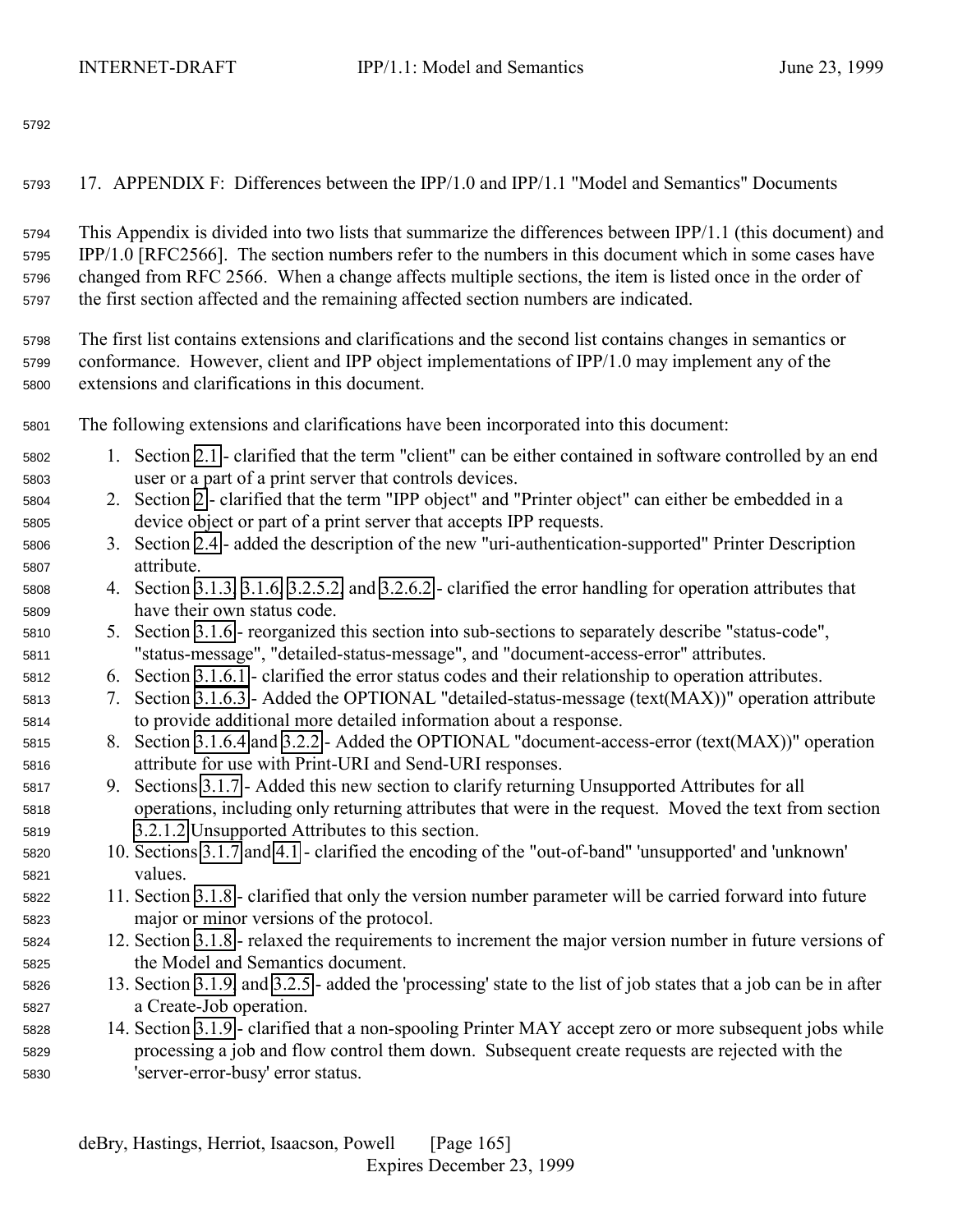| 5831 | 15. Section 3.2.1.1 - clarified the validation of the "compression" operation attribute and its relationship |
|------|--------------------------------------------------------------------------------------------------------------|
| 5832 | to the validation of the "document-format" attribute and returning Unsupported Attributes.                   |
| 5833 | 16. Sections 3.2.1.1, 4.3.8, 13.1.4.16, and 13.1.4.17 - added the 'client-error-compression-not-             |
| 5834 | supported', 'client-error-compression-error' status codes and the 'unsupported-compression' and              |
| 5835 | 'compression-error' job-state-reasons.                                                                       |
| 5836 | 17. Sections 3.2.1.1 and 4.3.8 - added 'unsupported-document-format' and 'document-format-error' job-        |
| 5837 | state-reasons.                                                                                               |
| 5838 | 18. Sections 3.2.2, 4.3.8 and 13.1.4.19 - added 'client-error-document-access-error' status code and         |
| 5839 | 'document-access-error' job state reason.                                                                    |
| 5840 | 19. Section 3.2.5.2 and 3.2.6.2 - clarified that the Unsupported Attributes group MUST NOT include           |
| 5841 | attributes not requested in the Get-Printer-Attributes request.                                              |
| 5842 | 20. Section 3.2.6 - clarified that "limit" takes precedence over "which-jobs" and "my-jobs'.                 |
| 5843 | 21. Section 3.2.6.2 - clarified that Get-Jobs returns 'successful-ok' when no jobs to return.                |
| 5844 | 22. Sections 3.2.7, 3.2.8, and 3.2.9 - added the OPTIONAL Pause-Printer, Resume-Printer, and Purge-          |
| 5845 | Jobs operations                                                                                              |
| 5846 | 23. Section 3.3.1 - clarified that the authorization required for a Send-Document request MUST be the        |
| 5847 | same user as the Create-Job or an operator.                                                                  |
| 5848 | 24. Sections 3.3.5, 3.3.6, and 3.3.7 - added the OPTIONAL Hold-Job, Release-Job, and Restart-Job             |
| 5849 | operations.                                                                                                  |
| 5850 | 25. Section 4.1 - clarified that the encoding of the out-of-band values are specified in the Encoding and    |
| 5851 | Transport" document.                                                                                         |
| 5852 | 26. Section 4.1.9.1 - clarified that 'application/octet-stream' auto-sensing can happen at create request    |
| 5853 | time and/or job/document processing time.                                                                    |
| 5854 | 27. Section 4.1.14 - clarified that the localization of dateTime by the client includes the time zone.       |
| 5855 | 28. Section 4.2 - clarified that xxx-supported have multiple keywords and/or names by adding                 |
| 5856 | parentheses to the table to give: (1setOf (type3 keyword   name))                                            |
| 5857 | 29. Section 4.2.2 - added the 'indefinite' keyword value to the "job-hold-until" attribute for use with the  |
| 5858 | create operations and Hold-Job and Restart-Job operations.                                                   |
| 5859 | 30. Section 4.2.6 - added more enum values to the "finishings" Job Template attribute.                       |
| 5860 | 31. Section 4.3.7 - added that a forwarding server that cannot get any job state MAY return the job's        |
| 5861 | state as 'completed', provided that it also return the new 'queued-in-device' job state reason.              |
| 5862 | 32. Section 4.3.7.2 - added the Partitioning of Job States section to clarify the concepts of Job            |
| 5863 | Retention, Job History, and Job Removal.                                                                     |
| 5864 | 33. Section 4.3.8 - added 'job-data-insufficient' job state reason to indicate whether sufficient data has   |
| 5865 | arrived for the document to start to be processed.                                                           |
| 5866 | 34. Section 4.3.8 - added 'document-access-error' job state reason to indicate an access error of any kind.  |
| 5867 | 35. Section 4.3.8 - added 'job-queued-for-marker' job state reason to indicate whether the job has           |
| 5868 | completed some processing and is waiting for the marker.                                                     |
| 5869 | 36. Section 4.3.8 - added 'unsupported-compression' and 'compression-error' job state reasons to             |
| 5870 | indicate compression not supported or compression processing error after the create has been                 |
| 5871 | accepted.                                                                                                    |
| 5872 | 37. Section 4.3.8 - added 'unsupported-document-format' and 'document-format-error' job state reasons        |
| 5873 | to indicate document not supported or document format processing error after the create has been             |
| 5874 | accepted.                                                                                                    |
|      |                                                                                                              |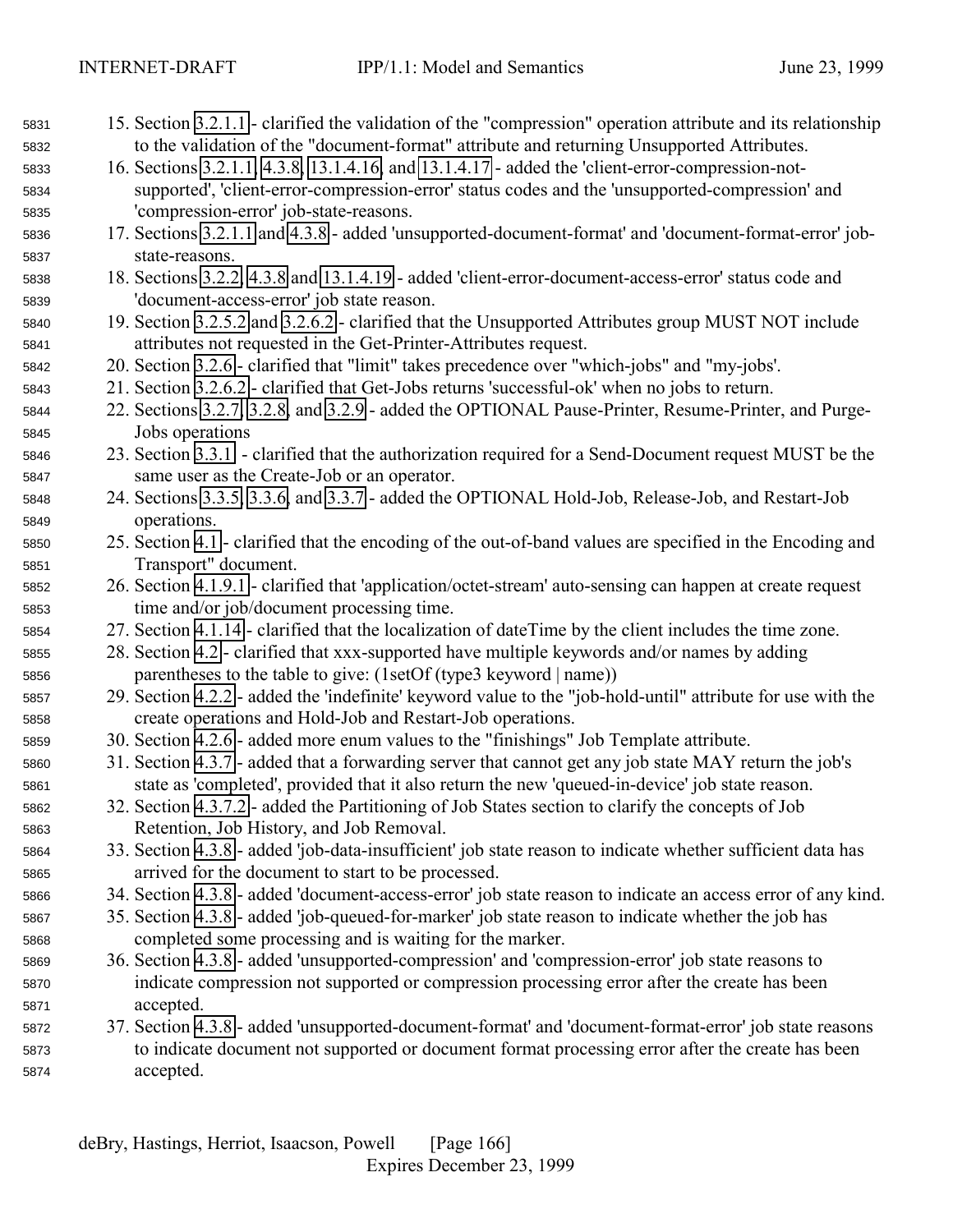38. Section [4.3.8](#page-92-0) - added 'queued-in-device' job state reason to indicate that a job as been forwarded to a print system or device that does not provide any job status. 39. Section [4.3.10](#page-95-0) - added "job-detailed-status-messages (1setOf text(MAX)) for returning detailed error messages. 40. Section [4.3.11](#page-95-0) - added the "job-document-access-errors (1setOf text(MAX)) 41. Section [4.3.14.2](#page-96-0) - clarified that the time recorded is the first time processing since the create operation or the Restart-Job operation. 42. Section [4.3.14.2](#page-96-0) and [4.3.14.3](#page-97-0) - clarified that the out-of-band value 'no-value' is returned if the job has not started processing or has not completed, respectively. 43. Section [4.3.14](#page-96-0) - Added the OPTIONAL "date-time-at-creation", "date-time-at-processing", and "date-time-at-completed" Event Time Job Description attributes 44. Section [4.4.3](#page-103-0) - added the 'tls' value to "uri-security-supported" attribute. 45. Section [4.4.3](#page-103-0) - clarified "uri-security-supported" is orthogonal to Client Authentication so that 'none' does not exclude Client Authentication. 46. Section [4.4.11](#page-106-0) - simplified the "printer-state" descriptions while generalizing to allow high end devices that interpret one or more jobs while marking another. Indicated that 'spool-area-full' and 'stopped-partly' "printer-state-reasons" may be used to provide further state information. 47. Section [4.4.12](#page-106-0) - added the 'moving-to-paused' keyword value to the "printer-state-reasons" attribute for use with the Pause-Job operation. 48. Section [4.4.12](#page-106-0) - replaced the duplicate 'marker-supply-low' keyword with the missing 'toner-empty' keyword for the "printer-state-reasons" attribute. (This correction was also made before RFC 2566 was published). 49. Section [4.4.12](#page-106-0) - clarified 'spool-area-full' "printer-state-reasons" to include non-spooling printers to indicate when it can and cannot accept another job. 50. Section [4.4.15](#page-109-0) - added the enum values to the "operations-supported" attribute for the new operations. Clarified that the values of this attribute are encoded as any enum, namely 32-bit values. 51. Section [4.4.30](#page-113-0) - clarified that the dateTime value of "printer-current-time" is on a "best efforts basis". If a proper date-time cannot be obtained, the implementation returns the 'no-value' out-of- band value. Also clarified that the time zone NEED NOT be the time zone that the people near the device use and that the client SHOULD display the dateTime attributes in the user's local time. 52. Sections [4.4.36](#page-115-0) and [4.4.37](#page-115-0) - added the OPTIONAL "pages-per-minute" and "pages-per-minute- color" Printer Description attributes. 53. Section [5.1](#page-115-0) - clarified that the client conformance requirements apply to clients controlled by an end user and clients in servers. 54. Section [5.1](#page-115-0) - clarified that any response MAY contain additional attribute groups, attributes, attribute syntaxes, or attribute values. 55. Section [5.1](#page-115-0) - clarified that a client SHOULD do its best to prevent a channel from being closed by a lower layer when the channel is flow controlled off by the IPP Printer. 56. Section [5.2](#page-117-0) - clarified that the IPP object requirements apply to objects embedded in devices or that are parts of servers. 57. Section [5.2.2](#page-117-0) - clarified that IPP objects MAY return operation responses that contain attribute groups, attribute names, attribute syntaxes, attribute values, and status codes that are extensions to this standard. 58. Section [8.3](#page-130-0) - clarified the use of URIs for each Client Authentication mechanism. 59. Section [8.5](#page-130-0) - added the security discussion around the new operator/administrator operations.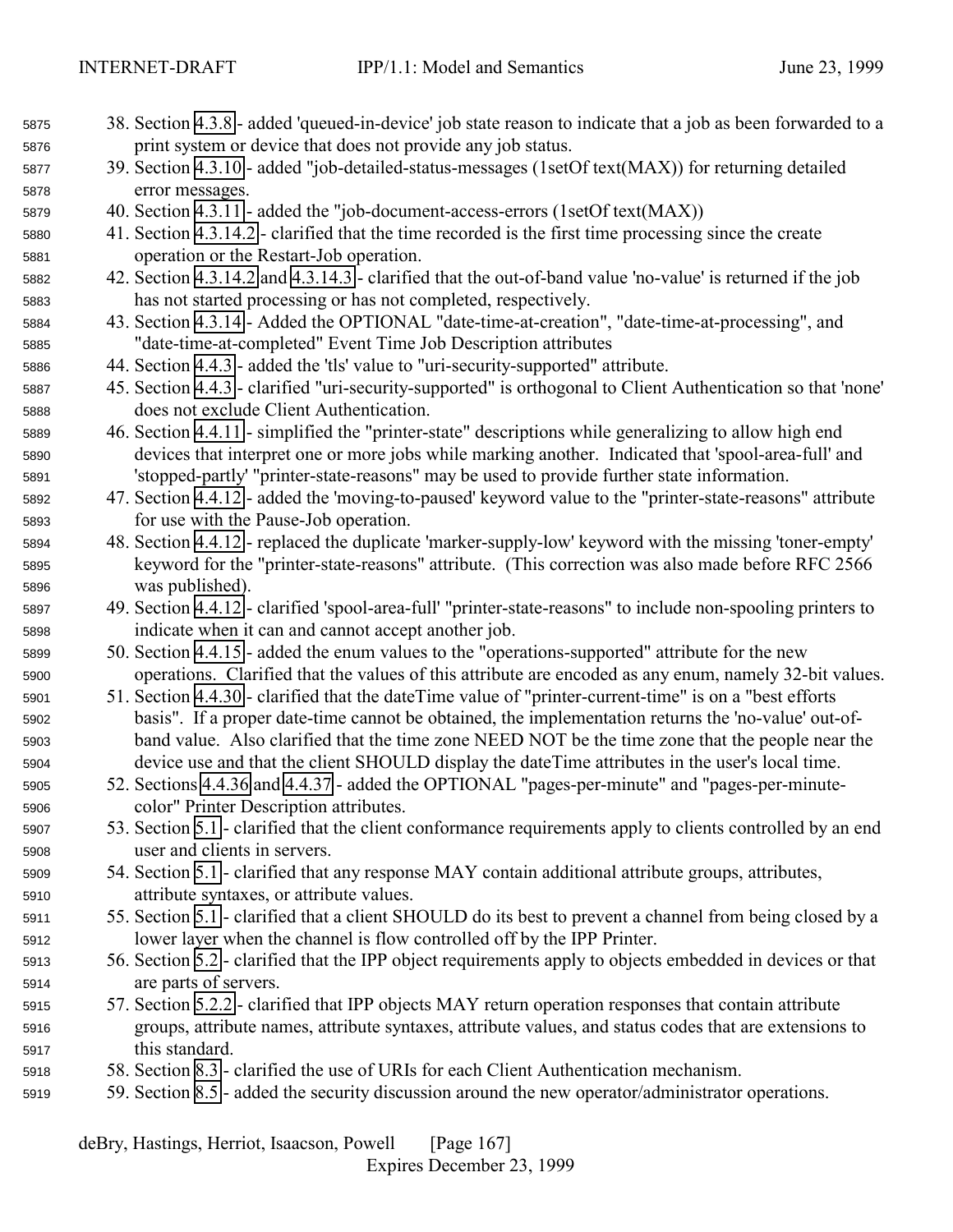| 5920         |    | 60. Section 13.1.4.16 - added client-error-compression-not-supported (0x040F)                                    |
|--------------|----|------------------------------------------------------------------------------------------------------------------|
| 5921         |    | 61. Section 13.1.4.17 - added client-error-compression-error $(0x0410)$                                          |
| 5922         |    | 62. Section 13.1.4.18 - added client-error-document-format-error (0x0411)                                        |
| 5923         |    | 63. Section 13.1.4.19 - added client-error-document-access-error (0x0412)                                        |
| 5924         |    | 64. Section 13.1.5.10 - added server-error-multiple-document-jobs-not-supported (0x0509)                         |
| 5925         |    | 65. Section 14 - added 'a-white', 'b-white', 'c-white', 'd-white', and 'e-white' and clarified that the existing |
| 5926         |    | 'a', 'b', 'c', 'd', and 'e' values are size values.                                                              |
| 5927         |    | 66. Section 16 - added the OPTIONAL "pages-per-minute" and "pages-per-minute-color" Printer                      |
| 5928         |    | attributes to the Directory schema.                                                                              |
| 5929         |    | 67. Section 16 - added OPTIONAL "multiple-document-jobs-supported" to the Directory schema.                      |
| 5930         |    | 68. Section 16 - added RECOMMENDED "uri-authentication-supported", "ipp-versions-supported",                     |
| 5931         |    | and "compression-supported" to the Directory schema.                                                             |
| 5932         |    | The following changes in semantics and/or conformance have been incorporated into this document:                 |
| 5933         | 1. | Section 3.1.8, 5.2.4, and 13.1.5.4 - Clients and IPP objects MUST support version 1.1                            |
| 5934         |    | conformance requirements. It is recommended that they interoperate with 1.0. Also clarified                      |
| 5935         |    | that IPP Printers MUST accept '1.1' requests. It is recommended that they also accept '1.x'                      |
| 5936         |    | requests.                                                                                                        |
| 5937         | 2. | Section 3.2.1.1 and section 4.4.32 - changed the "compression" operation and the "compression-                   |
| 5938         |    | supported" Printer Description attribute from OPTIONAL to REQUIRED.                                              |
| 5939         | 3. | Sections 3.2.1.2 and 4.3.8 - changed "job-state-reasons" from RECOMMENDED to REQUIRED,                           |
|              |    | so that "job-state-reasons" MUST be returned in create operation responses.                                      |
| 5940<br>5941 | 4. | Sections 3.2.4, 3.3.1, 4.4.16, and 16 - changed Create-Job/Send-Document so that they MAY be                     |
| 5942         |    | implemented while only supporting one document jobs. Added the "multiple-document-jobs-                          |
|              |    | supported" boolean Printer Description attribute to indicate whether Create-Job/Send-                            |
| 5943<br>5944 |    | Document support multiple document jobs or not. Added to the Directory schema.                                   |
| 5945         | 5. | Section 4.1.9 - deleted 'text/plain; charset=iso-10646-ucs-2', since binary is not legal with the 'text'         |
| 5946         |    | type.                                                                                                            |
| 5947         | 6. | Section 4.2.4 - indicated that the "multiple-document-handling" Job Template attribute MUST be                   |
| 5948         |    | supported with at least one value if the Printer supports multiple documents per job                             |
| 5949         | 7. | Section 4.3.7.2 - indicated that the 'job-restartable' job state reason SHOULD be supported if the               |
| 5950         |    | Restart-Job operation is supported.                                                                              |
| 5951         | 8. | Section 4.3.8 - changed "job-state-reasons" from RECOMMENDED to REQUIRED.                                        |
| 5952         | 9. | Section 4.3.8 - clarified the conformance of the values of the "job-state-reasons" attribute by                  |
| 5953         |    | copying conformance requirements from other sections of the document so that it is clear from                    |
| 5954         |    | reading the definition of "job-state-reasons" which values MUST or SHOULD be supported.                          |
| 5955         |    | The 'none', 'unsupported-compression', and 'unsupported-document-format' values MUST be                          |
| 5956         |    | supported. The "job-hold-until-specified' SHOULD be specified if the "job-hold-until" Job                        |
| 5957         |    | Template is supported. The following values SHOULD be supported: 'job-canceled-by-user',                         |
| 5958         |    | 'aborted-by-system', and 'job-completed-successfully'. The 'job-canceled-by-operator' SHOULD                     |
| 5959         |    | be supported if the implementation permits canceling by other than the job owner. The 'job-                      |
|              |    | canceled-at-device' SHOULD be supported if the device supports canceling jobs at the console.                    |
| 5960         |    | The 'job-completed-with-warnings' SHOULD be supported, if the implementation detects                             |
| 5961         |    | warnings. The 'job-completed-with-errors' SHOULD be supported if the implementation                              |
| 5962         |    |                                                                                                                  |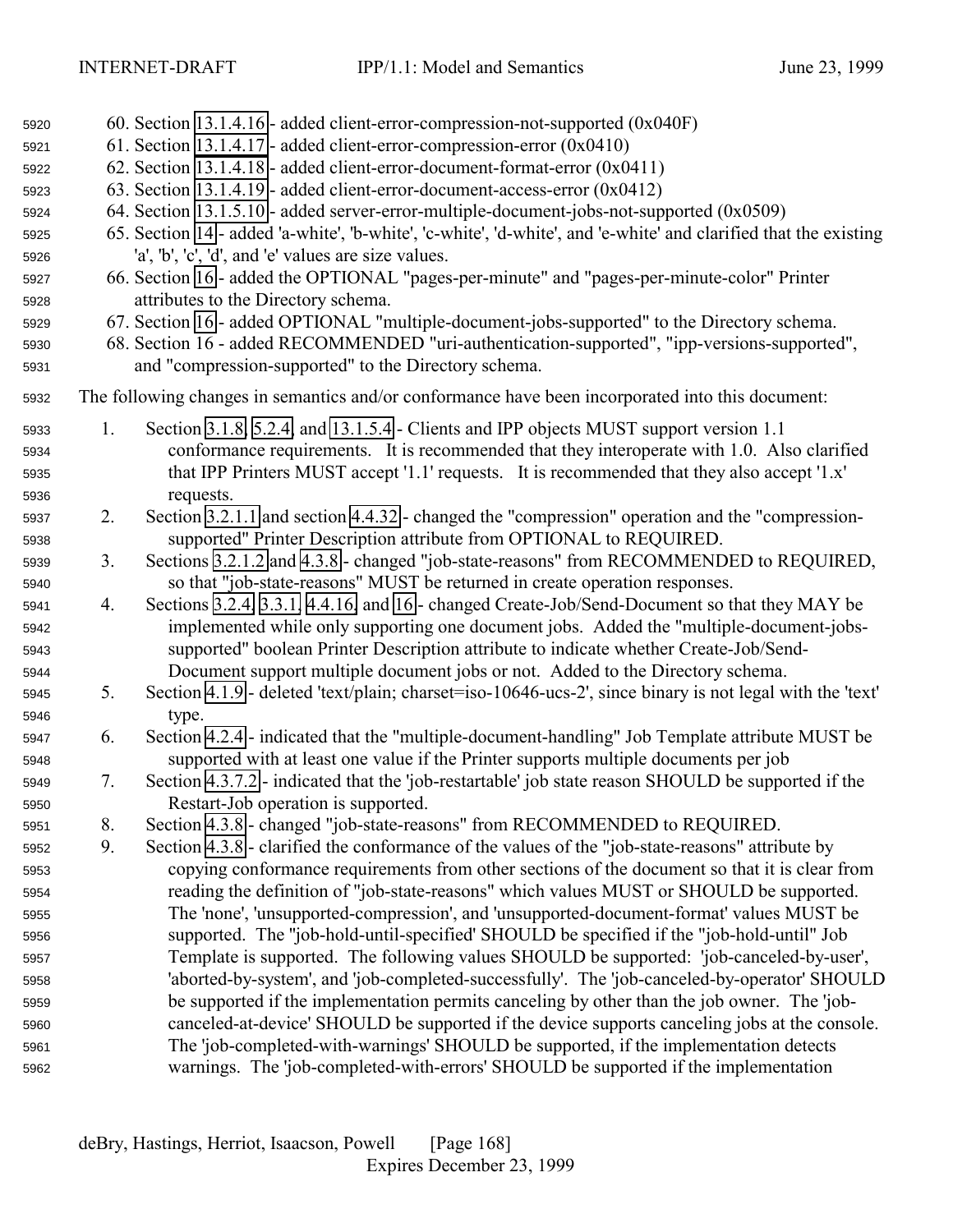| 5963 |     | detects errors. The 'job-restartable' SHOULD be supported if the Restart-Job operation is        |
|------|-----|--------------------------------------------------------------------------------------------------|
| 5964 |     | supported.                                                                                       |
| 5965 | 10. | Section 4.3.14 - changed the "time-at-creation", "time-at-processing", and "time-at-completed"   |
| 5966 |     | Event Time Job Description attributes from OPTIONAL to REQUIRED.                                 |
| 5967 | 11. | Section 4.3.14.4 - added the REQUIRED "job-printer-up-time (integer(1:MAX))" Job Description     |
| 5968 |     | attribute as an alias for "printer-up-time" to reduce number of operations to get job times.     |
| 5969 | 12. | Section 4.4.2 - added the REQUIRED "uri-authentication-supported (1setOf type2 keyword)"         |
| 5970 |     | Printer Description attribute to describe the Client Authentication used by each Printer URI.    |
| 5971 | 13. | Section 4.4.12 - changed "printer-state-reasons" Printer Description attribute from OPTIONAL to  |
| 5972 |     | REQUIRED.                                                                                        |
| 5973 | 14. | Section 4.4.12 - changed 'paused' value of "printer-state-reasons" to MUST if Pause-Printer      |
| 5974 |     | operation is supported.                                                                          |
| 5975 | 15. | Section 4.4.14 - added the REQUIRED "ipp-versions-supported (1setOf keyword)" Printer            |
| 5976 |     | Description attribute, since IPP/1.1 Printers do not have to support version '1.0' conformance   |
| 5977 |     | requirements. Section 4.4.16 - added the "multiple-document-jobs-supported (boolean)" Printer    |
| 5978 |     | Description attribute so that a client can tell whether a Printer that supports Create-Job/Send- |
| 5979 |     | Document supports multiple document jobs or not. This attribute is REQUIRED if the Create-       |
| 5980 |     | Job operation is supported.                                                                      |
| 5981 | 16. | Section 4.4.24 - changed the "queued-job-count" Printer Description attribute from               |
| 5982 |     | RECOMMENDED to REQUIRED.                                                                         |
| 5983 | 17. | Section 4.4.32 - changed "compression-supported (1setOf type3 keyword)" Printer Description      |
| 5984 |     | attribute from OPTIONAL to REQUIRED.                                                             |
| 5985 | 18. | Section 5.1 - changed the client security requirements from RECOMMENDED non-standards            |
| 5986 |     | track SSL3 to MUST support Client Authentication as defined in the IPP/1.1 Encoding and          |
| 5987 |     | Transport document [IPP-PRO]. A client SHOULD support Operation Privacy and Server               |
| 5988 |     | Authentication as defined in the IPP/1.1 Encoding and Transport document [IPP-PRO].              |
| 5989 | 19. | Section 5.2.7 - changed the IPP object security requirements from OPTIONAL non-standards track   |
| 5990 |     | SSL3 to SHOULD contain support for Client Authentication as defined in the IPP/1.1 Encoding      |
| 5991 |     | and Transport document [IPP-PRO]. A Printer implementation MAY allow an administrator to         |
| 5992 |     | configure the Printer so that all, some, or none of the users are authenticated. An IPP Printer  |
| 5993 |     | implementation SHOULD contain support for Operation Privacy and Server Authentication as         |
| 5994 |     | defined in the IPP/1.1 Encoding and Transport document [IPP-PRO]. A Printer implementation       |
| 5995 |     | MAY allow an administrator to configure the degree of support for Operation Privacy and          |
| 5996 |     | Server Authentication. Security MUST NOT be compromised when the client supplies a lower         |
| 5997 |     | version-number in a request.                                                                     |
| 5998 |     | See also the "IPP/1.1 Encoding and Transport" [IPP-PRO] document for differences between IPP/1.0 |
| 5999 |     | [RFC2565] and IPP/1.1 [IPP-PRO].                                                                 |

- 18. Full Copyright Statement
- Copyright (C) The Internet Society (1999). All Rights Reserved.